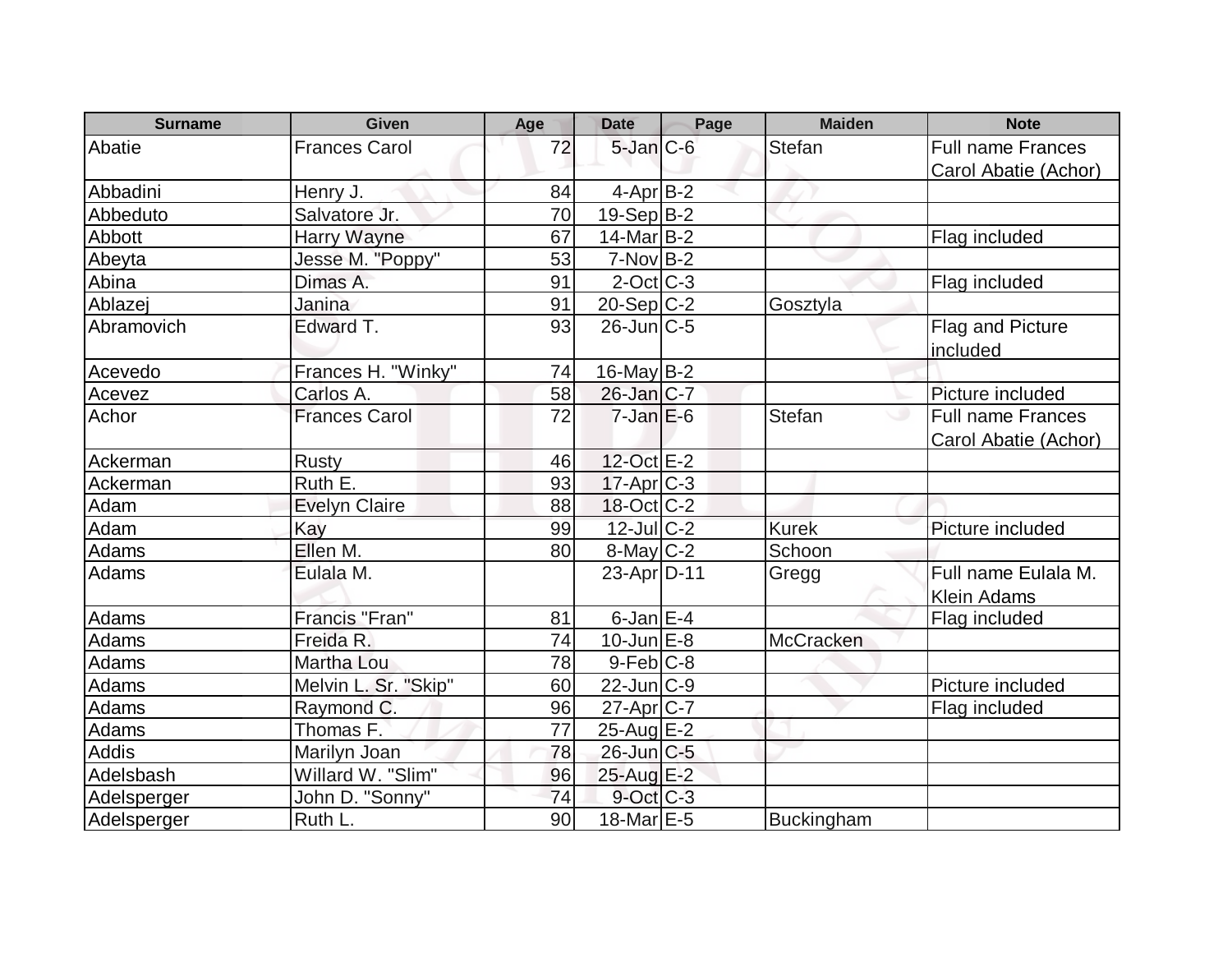| Adinovich    | Rose                  | 84 | $5$ -Jun $C-3$    | Miklavcic     | Picture included             |
|--------------|-----------------------|----|-------------------|---------------|------------------------------|
| Admundsen    | Ann U.                | 73 | $17$ -Jul $C-3$   |               | Picture included             |
| Adzia        | Therese F.            | 97 | 12-May $B-7$      |               |                              |
| Aguilera     | Amelia E.             | 81 | $8-Apr$ $E-7$     |               | Picture included             |
| Aguilera     | Jose A. "Lalo"        | 78 | $25$ -Jan $ C-2 $ |               | Flag and Picture<br>included |
| Aguilera     | <b>Robert Paul</b>    | 76 | 28-Jun C-2        |               | Picture included             |
| Ahner        | Walter D. Jr.         | 75 | $6$ -Dec $C$ -2   |               |                              |
| Ahrens       | Judith D.             | 61 | $9-Dec$ $E-2$     |               |                              |
| Ailes        | Edwin D.              | 62 | $22$ -AugB-2      |               |                              |
| Ailes        | Nancy Arlene          | 59 | $20-Sep C-2$      |               |                              |
| <b>Akers</b> | Randall L. "Randy"    | 62 | $27$ -Jul $E-2$   |               | Picture included             |
| Akey         | Teresa M.             | 81 | $20-Sep C-2$      | Krieter       | Picture included             |
| Alb          | George                | 89 | $30$ -Jan $ C-3 $ |               |                              |
| Albers       | Robert L.             | 76 | $2$ -Jan $C-3$    |               |                              |
| Albert       | Debbie J.             | 53 | 15-Aug B-2        |               |                              |
| Albin        | Helen M.              | 76 | $19$ -Jul $C-2$   | Sturgill      | Picture included             |
| Albright     | Dale E. "Bert"        | 81 | $2$ -Mar $ C-6$   |               | Flag included                |
| Alcorta      | Manrique              | 49 | $7$ -May B-7      |               | Flag included                |
| Aldridge     | Susan Ann             | 48 | $7$ -May B-7      |               |                              |
| Aldrin       | Margaret J.           | 49 | $17$ -Jan $ B-2 $ | Jabczynski    |                              |
| Aldrin       | Sadie                 | 94 | $17$ -Aug $E-3$   | McCallum      |                              |
| Alexander    | Gertrude "Gerry"      | 85 | $17-Aug$ $E-3$    | Komisarcik    |                              |
| Alfini       | Richard J.            | 76 | $9-Nov$ E-2       |               |                              |
| Algozine     | <b>Irene Lola</b>     | 95 | $20$ -Jan $ C-6 $ |               |                              |
| Algozzini    | Antoinette E.         | 93 | 4-Aug $E-3$       | Tolli         | Picture included             |
| Alicea       | Demetrio Sr. "Mirito" | 89 | $3$ -Jan $B-2$    |               |                              |
| Alicea       | Rosa Maria            | 84 | 18-Apr B-2        | <b>Sastre</b> |                              |
| Allee        | Anna May              | 95 | $28$ -Jun $C-2$   | Thompson      |                              |
| Allen        | Carolyn L.            | 70 | 28-Nov B-2        | Erickson      |                              |
| Allen        | Coy Lynn              | 57 | 22-Nov C-2        |               |                              |
| Allen        | Frederick "Fred"      | 72 | $12-Sep B-2$      |               |                              |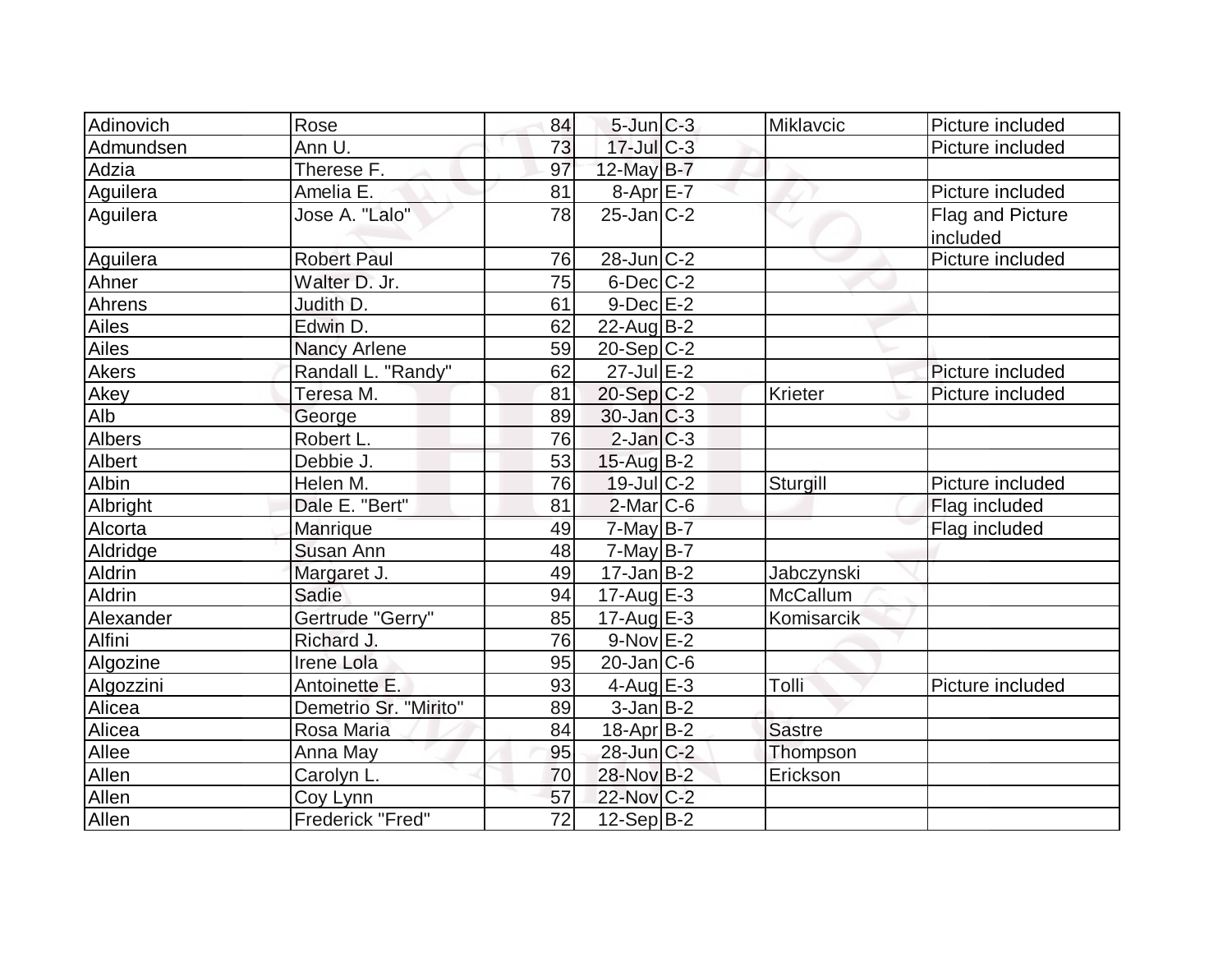| Allen      | Joan                    | 74 | $9$ -Mar $ C-7 $       |        |                  |
|------------|-------------------------|----|------------------------|--------|------------------|
| Allison    | Rebecca "Becky"         | 53 | 5-Nov <sup>IE-2</sup>  |        | Picture included |
| Almazan    | Robert, Pastor          | 54 | $28$ -Jan E-7          |        | Picture included |
| Almodovar  | Hector                  | 41 | $4$ -Oct $ C-2 $       |        |                  |
| Alonzo     | <b>Doris</b>            | 76 | $19$ -Jun $C-2$        | Kenner |                  |
| Altschul   | <b>Beatrice "Mimi"</b>  | 99 | $30 - Jan$ $C-3$       |        | Picture included |
| Alumbaugh  | Mary K.                 | 73 | $3$ -Jul $ C-3 $       |        |                  |
| Alvarez    | Maria C.                | 91 | $29$ -May C-3          | Ceja   |                  |
| Alyea      | <b>Catherine Adele</b>  | 98 | $21$ -Aug $C-3$        |        |                  |
|            | "Kate"                  |    |                        |        |                  |
| Amado      | Celso M.                | 86 | 28-Mar <sub>B</sub> -2 |        |                  |
| Ameling    | Carolyn Y.              | 71 | $14$ -Dec $E-2$        |        |                  |
| Ames       | <b>Ellen Flora</b>      | 87 | $5$ -Dec $B-2$         | Apt    |                  |
| Amore      | Judy                    | 55 | $19-Oct$ $E-2$         |        |                  |
| Amptmeyer  | Johns Sr.               | 76 | $10$ -Aug $E-3$        |        |                  |
| Anaszewski | David J.                | 66 | 5-Aug E-2              |        | Flag included    |
| Andersen   | Alfreda D. "Potchie"    | 84 | $8$ -Dec $E-2$         |        |                  |
| Andersen   | Andrew L.               | 59 | $30$ -Aug C-2          |        |                  |
| Anderson   | Anthony W. "Tony"       | 71 | $27$ -Mar $ C-5 $      |        |                  |
| Anderson   | <b>Blanch</b>           | 92 | $10$ -May $C$ -9       |        | Picture included |
| Anderson   | David Alan              | 51 | 22-Oct E-2             |        | Picture included |
| Anderson   | David W.                | 64 | $6$ -Nov $ C$ -5       |        |                  |
| Anderson   | Dorothy                 | 81 | $21$ -Dec $E-2$        |        |                  |
| Anderson   | Gilbert L.              |    | $19$ -Jan $ C-7 $      |        | Flag included    |
| Anderson   | Kenneth A.              | 61 | $26$ -May C-9          |        |                  |
| Anderson   | Mae Ester "Esta"        | 61 | 29-Oct E-2             |        |                  |
| Anderson   | Max W. Jr.              | 59 | $18$ -Jun $B$ -5       |        | Flag included    |
| Anderson   | Mildred C.              | 87 | $26$ -Feb $C$ -7       |        |                  |
| Anderson   | Paul E. Sr.             |    | 6-Aug B-2              |        |                  |
| Anderson   | Richard H. "Rich"       |    | $7$ -Jul $E-2$         |        | Flag included    |
| Anderson   | <b>Sten</b>             | 72 | $5$ -Feb $ B-8$        |        |                  |
| Anderson   | <b>Terrance Michael</b> | 35 | $6$ -Jul $E-3$         |        | Picture included |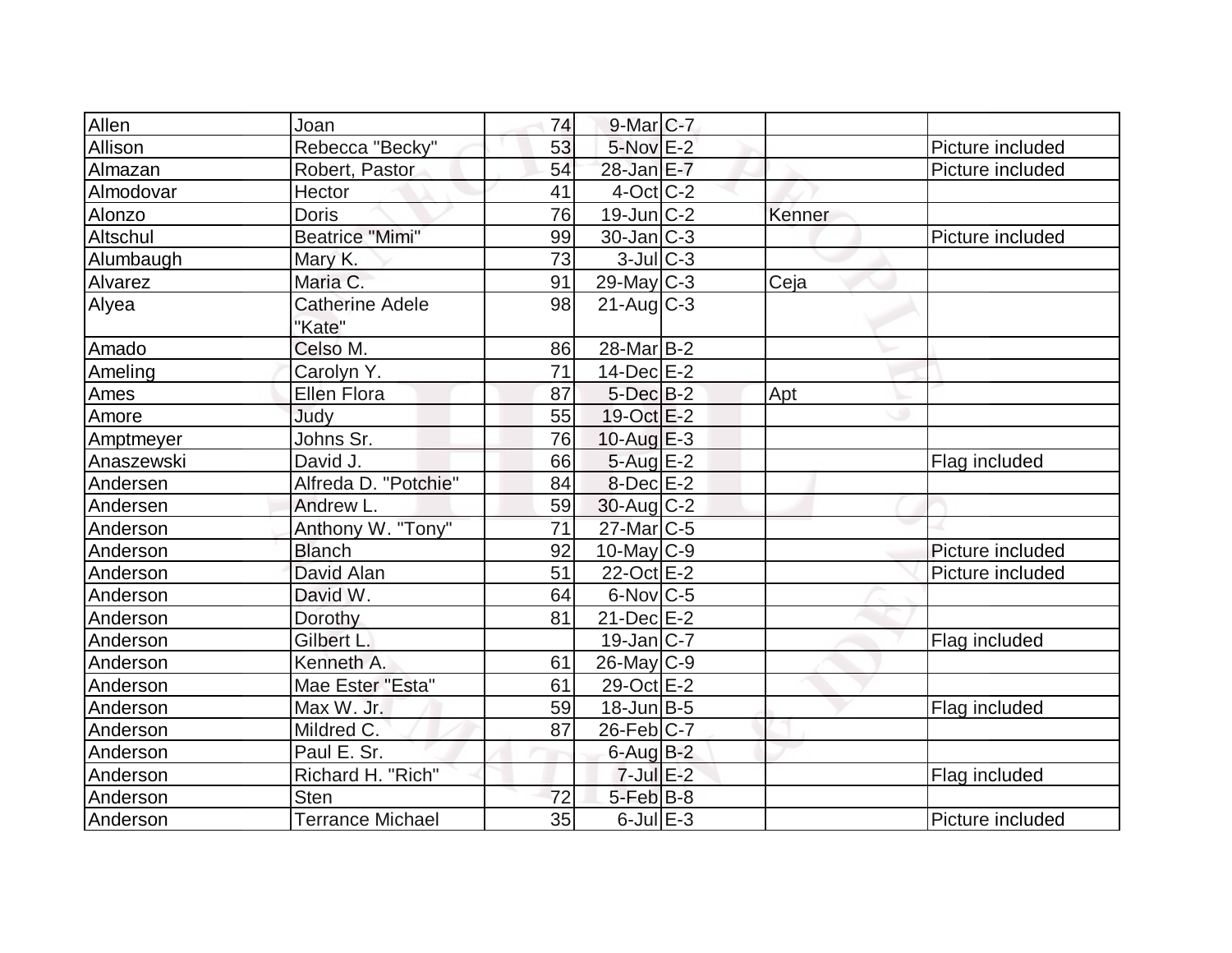| Anderson           | Victoria J.            | 46 | $4$ -Jan $C-2$         |               |                       |
|--------------------|------------------------|----|------------------------|---------------|-----------------------|
| Anderson           | Virginia L.            | 96 | $27$ -Nov $C-3$        |               |                       |
| Anderson           | Warren                 | 64 | $7$ -Apr $E$ -5        |               | Flag included         |
| Andreacchi         | Rose E.                | 95 | $2$ -May B-2           | Colella       |                       |
| Andrews            | Harold "Bud"           | 59 | $26$ -Jan $ C-7 $      |               | Picture included      |
| Andrews            | James R.               | 70 | 15-Apr E-7             |               | Picture included      |
| Andrzejak          | Leonard                | 51 | $15-Sep$ $E-2$         |               |                       |
| Anduski            | Dora M.                | 85 | 29-Mar C-2             |               | Picture included      |
| Angel              | Robert K.              | 61 | $9$ -Jun $D$ -6        |               | Flag included         |
| Angelini           | Joseph Anthony         | 48 | $30$ -Aug C-2          |               |                       |
| Angelou            | Rose                   | 91 | $20$ -Nov $ C-3 $      | Dervenis      | <b>Greek Orthodox</b> |
|                    |                        |    |                        |               | <b>Cross included</b> |
| Anglis             | Leonard J. Dr., D.D.S. | 85 | 24-Feb D-7             |               |                       |
|                    |                        |    |                        |               |                       |
| Annen              | William N.             | 91 | $5$ -Jun $C-3$         |               | Flag and Picture      |
|                    |                        |    |                        |               | included              |
| Anselmo            | Albina R.              | 92 | 30-Nov E-2             |               |                       |
| Anthony            | Earl T.                | 82 | $22$ -Jul $E-2$        |               | Flag included         |
| Anton              | Balbina "Boots"        | 94 | 23-Mar <sub>IE-7</sub> | Laskowsi      |                       |
| Anton              | Edward P.              | 64 | $6$ -Oct $C$ -3        |               |                       |
| Appleberry-Marzett | Ella L.                | 87 | $25$ -May C-7          |               |                       |
| Appleby            | <b>Colleen Sue</b>     | 54 | $2$ -Jan $ C-3 $       | Ellch         | Picture included      |
| Applegate          | Betty A.               | 87 | $28$ -Jan $E-7$        |               |                       |
| Applegate          | Fred A.                | 55 | $18$ -Jan $ C-2 $      |               |                       |
| Arceo              | Irene                  | 76 | $1-Auq$ B-2            |               |                       |
| Arellano           | Maria Luisa "Licha"    | 57 | $15$ -Aug C-2          |               | Maria Luisa Copado    |
|                    |                        |    |                        |               | Arellano / Picture    |
| Arendt             | Florence M.            | 93 | $31$ -Aug E-2          | <b>Mlynek</b> |                       |
| Argentine          | Donna W.               | 81 | $27 - Dec$ $C-2$       | Gourley       |                       |
| Armenta            | Alfonso "Fonse"        | 80 | $8$ -Feb $C-2$         |               |                       |
| Armes              | James M.               | 50 | 26-Aug E-2             |               |                       |
| Armstrong          | William "Bill"         | 82 | $3$ -Jul $C$ -3        |               | Flag included         |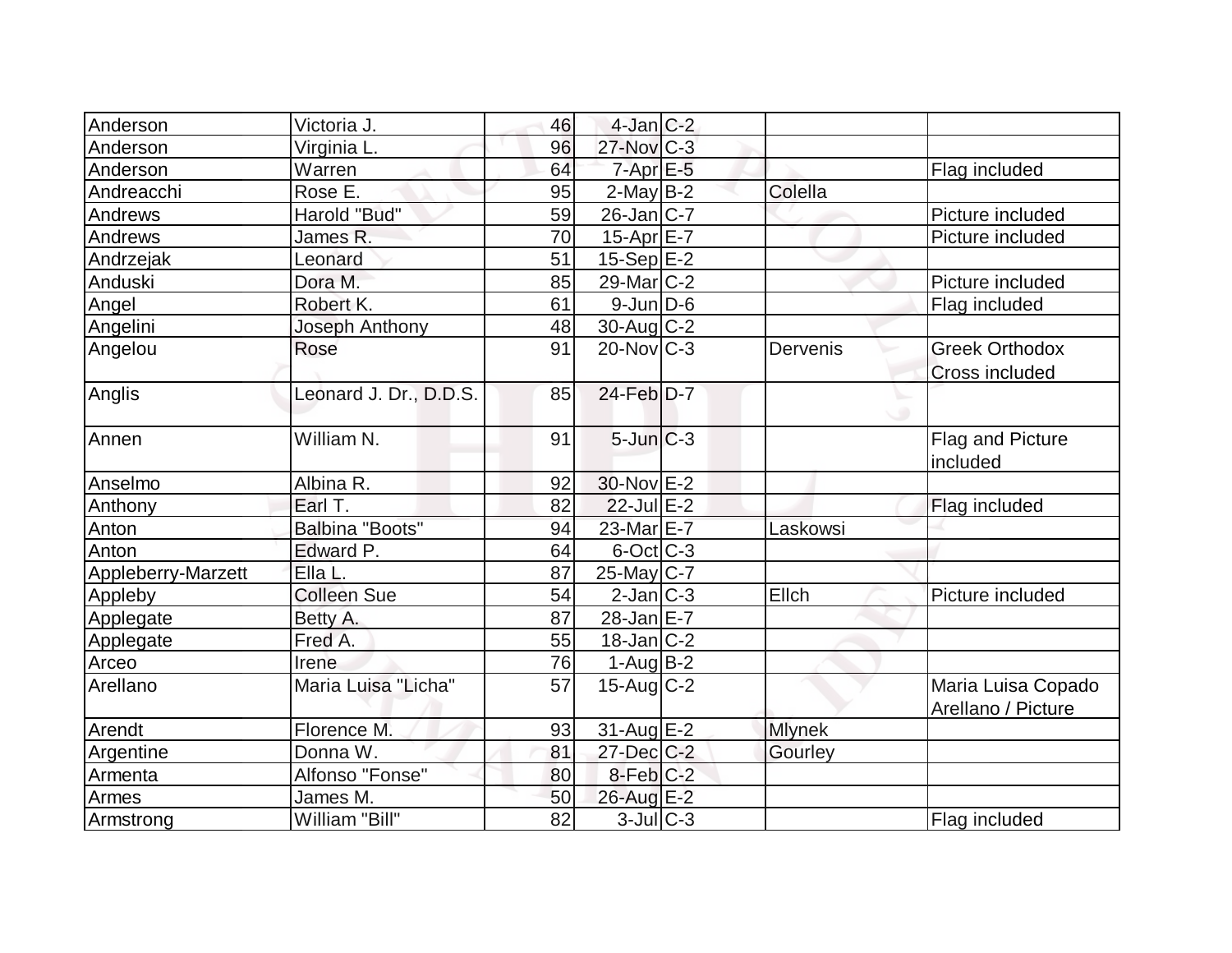| Arndt       | Mary Ellen                  | 94 | $4$ -Aug E-3      | <b>Bussell</b> |                  |
|-------------|-----------------------------|----|-------------------|----------------|------------------|
| Arndt       | <b>Walter August "Pop"</b>  | 75 | $5$ -Oct $E-2$    |                | Flag included    |
| Arnold      | George S.                   | 84 | 23-Nov E-2        |                |                  |
| Arnston     | Florence B.                 | 81 | $23$ -Dec $E-2$   | Komorowski     |                  |
| Arra        | James L.                    | 98 | $20$ -Dec $C-2$   |                |                  |
| Arredondo   | Sylvester                   | 80 | $1$ -Jun $C$ -6   |                | Flag included    |
| Arroyo      | Edith A. "Sissy"            | 79 | $6$ -Aug $E-4$    |                |                  |
| Arroyo      | Isladina                    | 87 | $24$ -Dec $E-3$   |                |                  |
| Arroyo      | Victor R.                   | 74 | $20$ -Feb $ C-3$  |                | Flag included    |
| Arthur      | George A.                   | 97 | $23$ -Dec $E-2$   |                | Flag Included    |
| Artim       | George Richard Jr.<br>"Rik" | 58 | $29$ -Dec $E-2$   |                |                  |
| Arvay       | Helen M.                    | 69 | $12$ -Apr $C-2$   |                |                  |
| Ash         | Joyce K.                    | 63 | $23-Oct$ $C-3$    | Hunt           |                  |
| Ashby       | Edwin J.                    | 91 | $26$ -Jun $ C$ -5 |                |                  |
| Ashenbrener | Steve M.                    | 82 | 10-Aug $E-3$      |                | Flag included    |
| Asher       | Chester G.                  | 42 | $6$ -Jun $B-2$    |                |                  |
| Ashley      | <b>June Elaine</b>          | 83 | $10-Sep$ E-2      | Liskey         |                  |
| Atkins      | Doris K.                    | 86 | 24-Aug E-2        | <b>Ritter</b>  |                  |
| Atwood      | Barbara Jean                | 59 | $12-Nov$ E-2      |                |                  |
| Aubuchon    | Cynthia L.                  | 52 | $22$ -Feb $ C-2 $ |                | Picture included |
| Auksel      | Ethel                       | 90 | $11-Sep C-3$      | Hoyne          |                  |
| Ault        | Honore E.                   | 76 | $12$ -Dec $B-2$   |                | Flag included    |
| Aumiller    | <b>Betty Jane</b>           | 70 | $23$ -Dec $E-2$   |                |                  |
| Austgen     | Lillian C. "The Lady"       | 91 | $15$ -Jun $ C-9$  |                |                  |
| Austgen     | Ronald                      | 74 | $12-Sep$ B-2      |                |                  |
| Austin      | Ronald W.                   | 84 | $3-Apr$ $C-5$     |                |                  |
| Avgeris     | John                        | 87 | $21$ -Aug C-3     |                |                  |
| Ayala       | Josefina M.                 | 89 | 24-Jun E-7        |                | Picture included |
| Ayala       | Juan A. "Indio"             | 60 | $1$ -Jun $C$ -6   |                | Picture included |
| Aytes       | <b>Francis Marie</b>        | 76 | $6$ -Mar B-6      |                |                  |
| Baba        | Maria                       | 91 | $1$ -Jun $ C$ -6  |                |                  |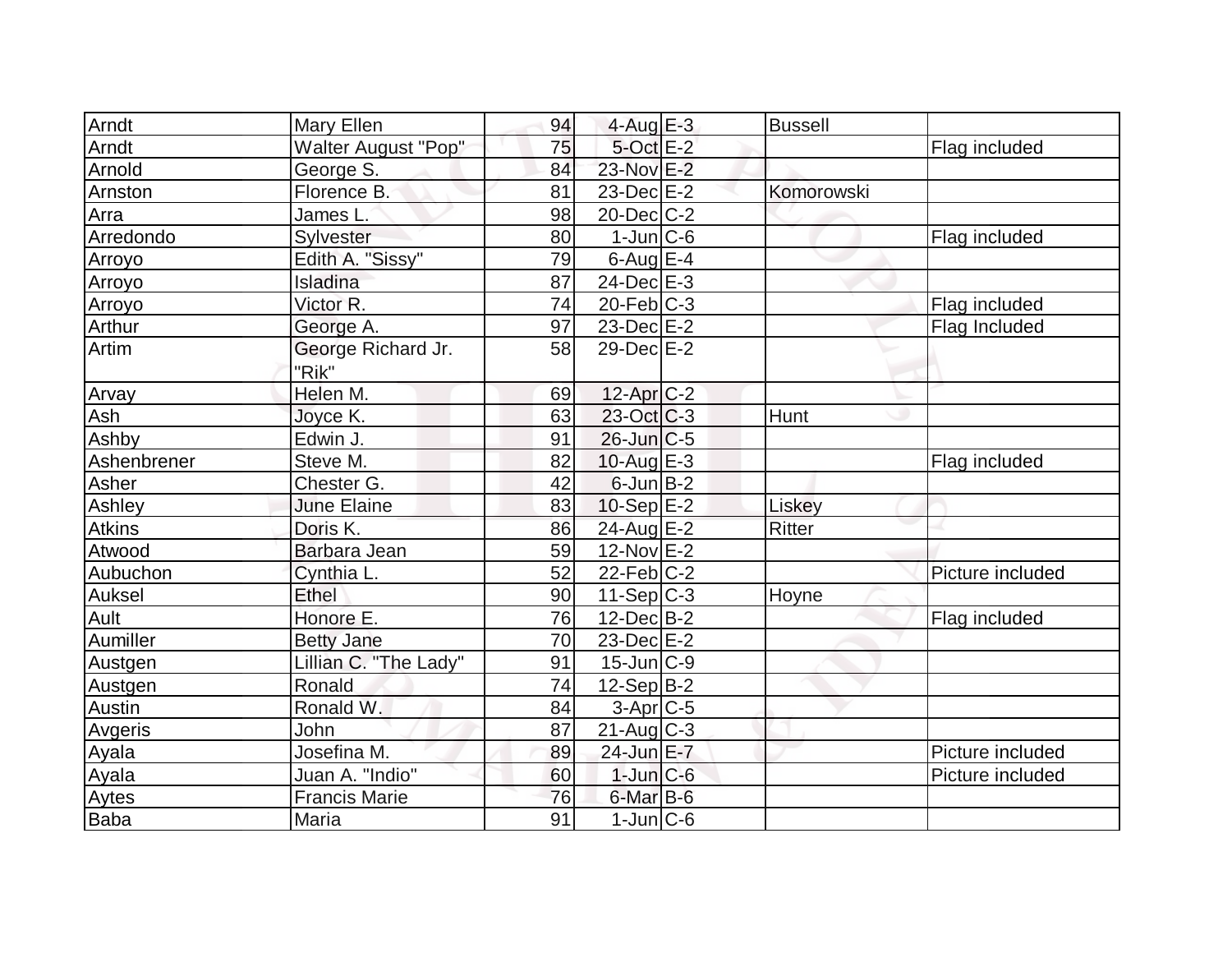| Babcock         | Sophie "Virginia"   | 93 | $7$ -Jul $E-2$    | Gonsiorowski |                          |
|-----------------|---------------------|----|-------------------|--------------|--------------------------|
| Babich          | Joseph F. "Babo"    | 91 | $7 - Aug$ $C - 3$ |              | Flag included            |
| <b>Babich</b>   | Joseph, Retired     | 83 | $10$ -Jun $E-8$   |              | Police emblem and        |
|                 | C.P.D.              |    |                   |              | Serbian Orthodox         |
|                 |                     |    |                   |              | <b>Cross</b>             |
| Babusiak        | Mary C.             | 89 | $7$ -Jan $E - 7$  | Krajnik      |                          |
| Bacevich        | <b>Martha Ellen</b> | 88 | $26$ -Nov $E-3$   |              | <b>Full name Martha</b>  |
|                 |                     |    |                   |              | <b>Ellen Greenis</b>     |
|                 |                     |    |                   |              | (Bacevich)               |
| <b>Bach</b>     | Amanda Alexandra    | 19 | $21-Sep$ E-2      |              | Picture included         |
| Bachmann        | Geraldine M.        | 74 | 10-May C-2        | Fugiel       |                          |
| <b>Bachurek</b> | Dorothy D.          | 74 | $2$ -Jan $ C-3 $  | Keith        |                          |
| <b>Back</b>     | Michael W.          | 61 | $20-Sep C-2$      |              | <b>Flag and Picture</b>  |
|                 |                     |    |                   | ◡            | included                 |
| Backe           | Donald F.           | 93 | $1$ -Jun $C$ -6   |              | Picture included         |
| <b>Backus</b>   | Joan Beth           | 83 | $21$ -Jun $ C-2 $ |              |                          |
| Baczynski       | Gail A.             | 56 | $16$ -Jun $ C-7 $ | Gormley      |                          |
| <b>Bade</b>     | Rosemary            | 80 | $4$ -Jan $ C-2 $  | Antich       |                          |
| Bafia           | Alexander J.        | 80 | 5-Jun C-3         |              | Flag included            |
| <b>Bahramis</b> | Theodora            | 86 | $1-Sep$ $E-3$     |              |                          |
| <b>Bahus</b>    | Carl Sr.            | 90 | $24$ -Jul $C-3$   |              | Flag included            |
| Baiden          | <b>Bernice</b>      | 93 | $9$ -Jan $ C-3 $  |              | <b>Full name Bernice</b> |
|                 |                     |    |                   |              | <b>Ryper Baiden</b>      |
| Baigent         | <b>Thomas</b>       | 84 | $9$ -Jun $D$ -6   |              | Flag included            |
| <b>Bailey</b>   | Duane W.            | 79 | $2$ -Feb $E$ -6   |              | Flag incluided           |
| Bailor          | Arthur John Sr.     | 91 | $10$ -Feb $ C$ -6 |              |                          |
| <b>Bain</b>     | Catherine (Kay)     | 87 | $2$ -Feb $E$ -6   | Guffin       |                          |
| Bainbridge      | Elizabeth M.        | 94 | $15$ -Aug $B-2$   |              |                          |
| <b>Baird</b>    | Ronald L.           | 84 | 22-Jun C-9        |              | Picture included         |
| <b>Baker</b>    | Carol A.            | 71 | $5$ -Jan $C$ -6   | Peterson     |                          |
| <b>Baker</b>    | David Jr.           | 89 | $1$ -Jun $C$ -6   |              |                          |
| <b>Baker</b>    | Helen M.            | 86 | $28$ -Apr $ C-7 $ | Mika         |                          |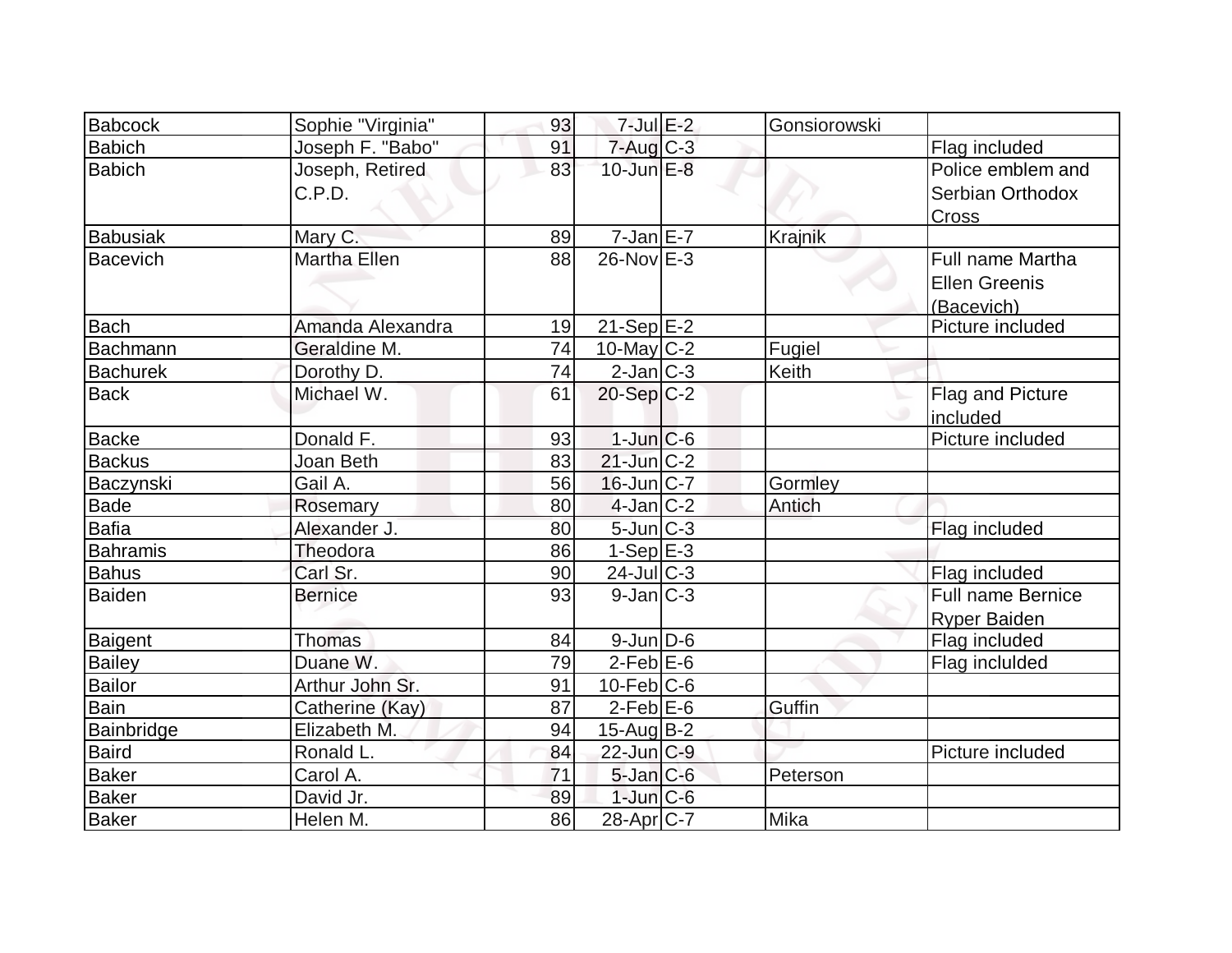| Baker           | James L.             | 81 | $12$ -Apr $C-2$   |            | Flag included                    |
|-----------------|----------------------|----|-------------------|------------|----------------------------------|
| Baker           | John James Jr. "Jay" | 95 | $18$ -Jul B-2     |            | Picture included                 |
| Baker           | Larry                | 99 | 24-Mar C-7        |            |                                  |
| <b>Baker</b>    | Maggie L.            | 74 | $9$ -Mar $ C-7$   |            |                                  |
| <b>Baker</b>    | Marshia D.           | 60 | 18-Aug $E-3$      |            | Picture included                 |
| Baker           | Paul S.              | 64 | $9$ -Dec $E-2$    |            | Picture included                 |
| <b>Baker</b>    | William O.           | 87 | 3-Apr C-5         |            | Picture included                 |
| <b>Bakker</b>   | Gary                 | 64 | $8$ -Jan $B$ -5   |            |                                  |
| <b>Bakos</b>    | Stephen              | 57 | 29-Apr E-7        |            |                                  |
| <b>Balakir</b>  | Genevieve R.         | 92 | $4$ -Mar $E$ -6   | Karowski   |                                  |
| Balbo           | Virgene E.           | 81 | $3-Dec$ $E-2$     | Dellenbach |                                  |
| Balcauski       | Anna M.              | 89 | $19$ -Jun $C-2$   |            |                                  |
| <b>Balcerak</b> | Florence B.          | 81 | $20$ -Mar $C-3$   | Krupa      |                                  |
| Balczo          | Ann M.               | 93 | $18$ -Jan $C-2$   |            |                                  |
| <b>Baldwin</b>  | Derek M.             | 30 | $9$ -Jun $D$ -6   |            | Picture included                 |
| <b>Balich</b>   | Julia A.             | 87 | $6$ -Nov $ C$ -5  | Paloney    |                                  |
| <b>Baljak</b>   | Dragica              | 76 | $26$ -Jun $C-5$   |            | <b>Serbian Cross</b><br>included |
| Ball            | Fred L.              |    | $12$ -Jan $ C-7 $ |            | Memorial                         |
| Ballas          | Lorene               | 78 | $3-Mar$ $C-6$     | Ashcraft   |                                  |
| Balta           | <b>Harriet Jean</b>  | 95 | $9-Feb$ C-8       | Wojcicki   | Picture included                 |
| Balucki         | Mary H.              | 84 | $10$ -Oct B-2     |            |                                  |
| Banaski         | Henry                | 87 | $1-Auq$ B-2       |            | Flag included                    |
| <b>Banich</b>   | Ann                  |    | $28-Sep$ $E-2$    | Radavich   |                                  |
| Banina          | Jerome A.            | 82 | $20$ -Mar $C-3$   |            | Picture included                 |
| Banjura         | Edwin M. "Eddy"      | 92 | $13-Oct$ E-2      |            |                                  |
| <b>Banks</b>    | Betty J.             | 78 | $14$ -Apr $ C-7 $ |            |                                  |
| <b>Banks</b>    | Jeanetter Madlyn     | 87 | $5-Sep$ B-2       |            |                                  |
| Bannister       | Wanda Lee            | 79 | $27$ -Jun $B-2$   |            |                                  |
| Bannon          | Edmund Jr. "Ed"      | 76 | $4$ -Oct $C-2$    |            | Flag and Picture<br>included     |
| Barajas         | Rudolph J.           | 90 | $17 - Dec$ $E-2$  |            | Flag included                    |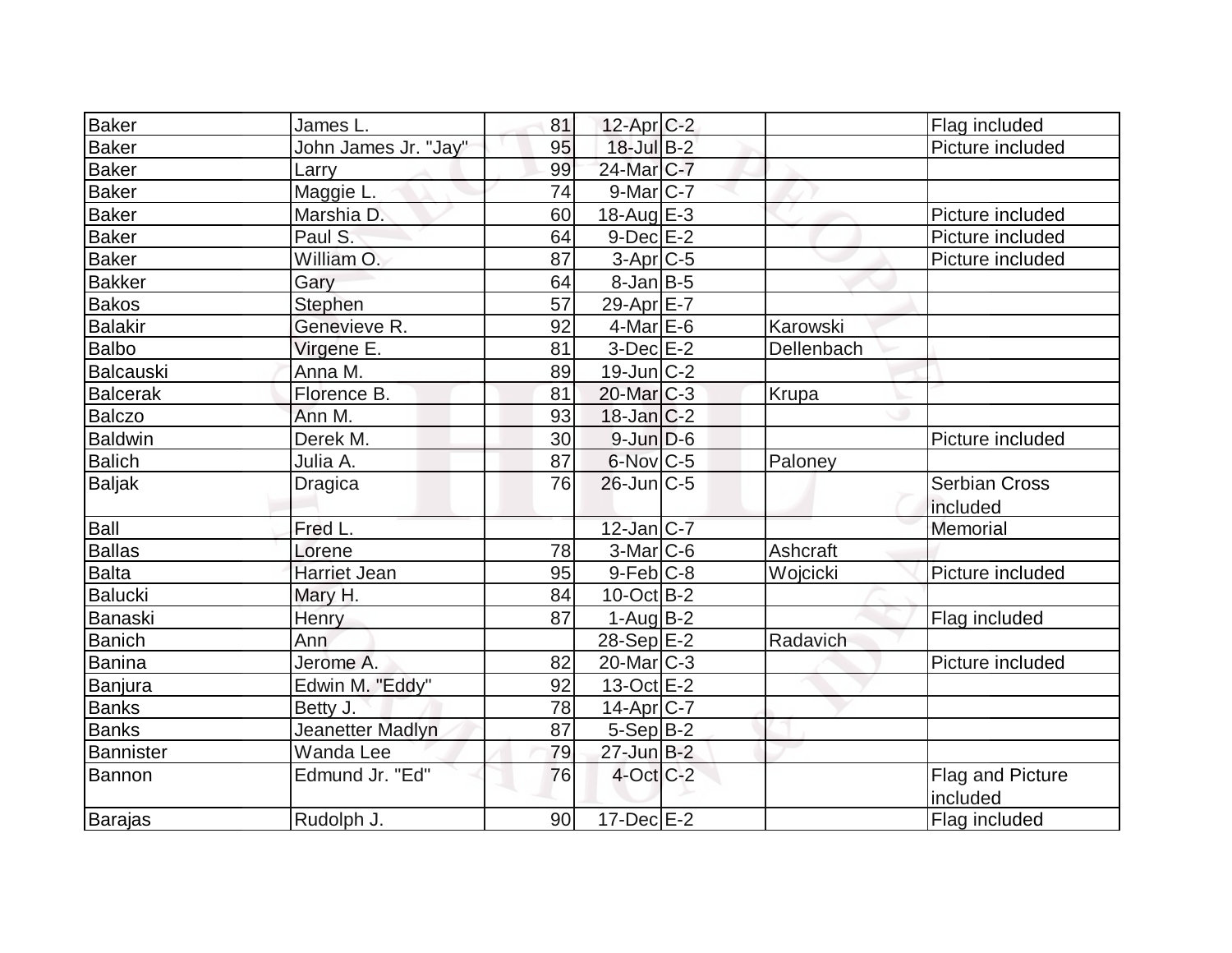| Baran            | Harry M. "Buddy"                  | 88 | $14$ -Feb $ B-4$        |                 | Flag included                                 |
|------------------|-----------------------------------|----|-------------------------|-----------------|-----------------------------------------------|
| <b>Baran</b>     | John                              | 76 | 26-Oct E-3              |                 |                                               |
| <b>Barancyk</b>  | <b>Rose Marie</b>                 | 87 | 22-Apr E-7              | Sofranoff       |                                               |
| <b>Barath</b>    | <b>Rosemary Estelle</b>           | 71 | $19$ -Dec $B$ -2        | <b>Bottilla</b> | <b>Rosemary Estelle</b><br>Barath (Dreyovich) |
| Barbar           | Katie                             | 86 | $20-Sep C-2$            |                 |                                               |
| Barbar           | Rose M.                           | 87 | $6$ -Feb $ C-3 $        |                 |                                               |
| <b>Barber</b>    | Alvin L.                          | 85 | 6-Aug $E-4$             |                 |                                               |
| Barber           | June J.                           | 89 | 5-May C-7               |                 |                                               |
| Barber           | William N.                        | 86 | $3-Mar$ C-6             |                 | Flag included                                 |
| <b>Barbosa</b>   | Cecilio C.                        | 86 | $1-Dec$ F-2             |                 |                                               |
| Bardeson         | Frank J. "Hogan"                  | 70 | $4$ -Jan $E-2$          |                 |                                               |
| <b>Barker</b>    | Blanche F.                        | 93 | 12-Mar B-7              |                 |                                               |
| <b>Barker</b>    | Bobby L.                          | 71 | $3-Nov$ F-2             |                 |                                               |
| <b>Barkey</b>    | Amos                              | 69 | $14-Oct$ $E-2$          |                 |                                               |
| Barna            | Michael                           | 83 | 14-Oct E-2              |                 | Flag included                                 |
| <b>Barnes</b>    | <b>Gary Kent</b>                  | 69 | $19$ -Jan $C$ -7        |                 |                                               |
| <b>Barnes</b>    | June A.                           | 93 | $23$ -Dec $E-2$         | Kirschsieper    | Picture included                              |
| <b>Barnes</b>    | Margie L.                         | 79 | $15$ -Aug C-2           |                 |                                               |
| Barnett          | <b>Lloyd Allen</b>                | 67 | $2$ -Mar $C$ -6         |                 | Picture included                              |
| <b>Barnett</b>   | <b>Mary Ellen</b>                 | 78 | 10-Mar C-7              |                 |                                               |
| <b>Barney</b>    | Charles E. Jr. "Ed"               | 64 | $16$ -Jul $E-2$         |                 | Flag included                                 |
| <b>Barney</b>    | Terrance Scott, Sr.<br>"Big Barn" | 50 | 28-Dec E-2              |                 | Picture included                              |
| <b>Barney</b>    | Una L.                            | 92 | $17-Sep$ <sup>E-4</sup> |                 |                                               |
| Baron            | Ronald J.                         | 48 | 14-Apr <sub>C-7</sub>   |                 |                                               |
| <b>Barr</b>      | John C.                           | 92 | $28 - Jan$ E-7          |                 | Flag included                                 |
| <b>Barragree</b> | Veronica "Ronni"                  | 69 | $12-Oct$ $E-2$          |                 |                                               |
| <b>Barrick</b>   | Daniel W. Jr.                     | 85 | $7$ -Dec $E-2$          |                 | Flag and Masonic<br>emblem included           |
| <b>Barrick</b>   | <b>Robert William</b>             | 78 | $19$ -Jun $C-2$         |                 |                                               |
| <b>Barrios</b>   | Felipe N.                         | 80 | $11-Feb$ D-10           |                 |                                               |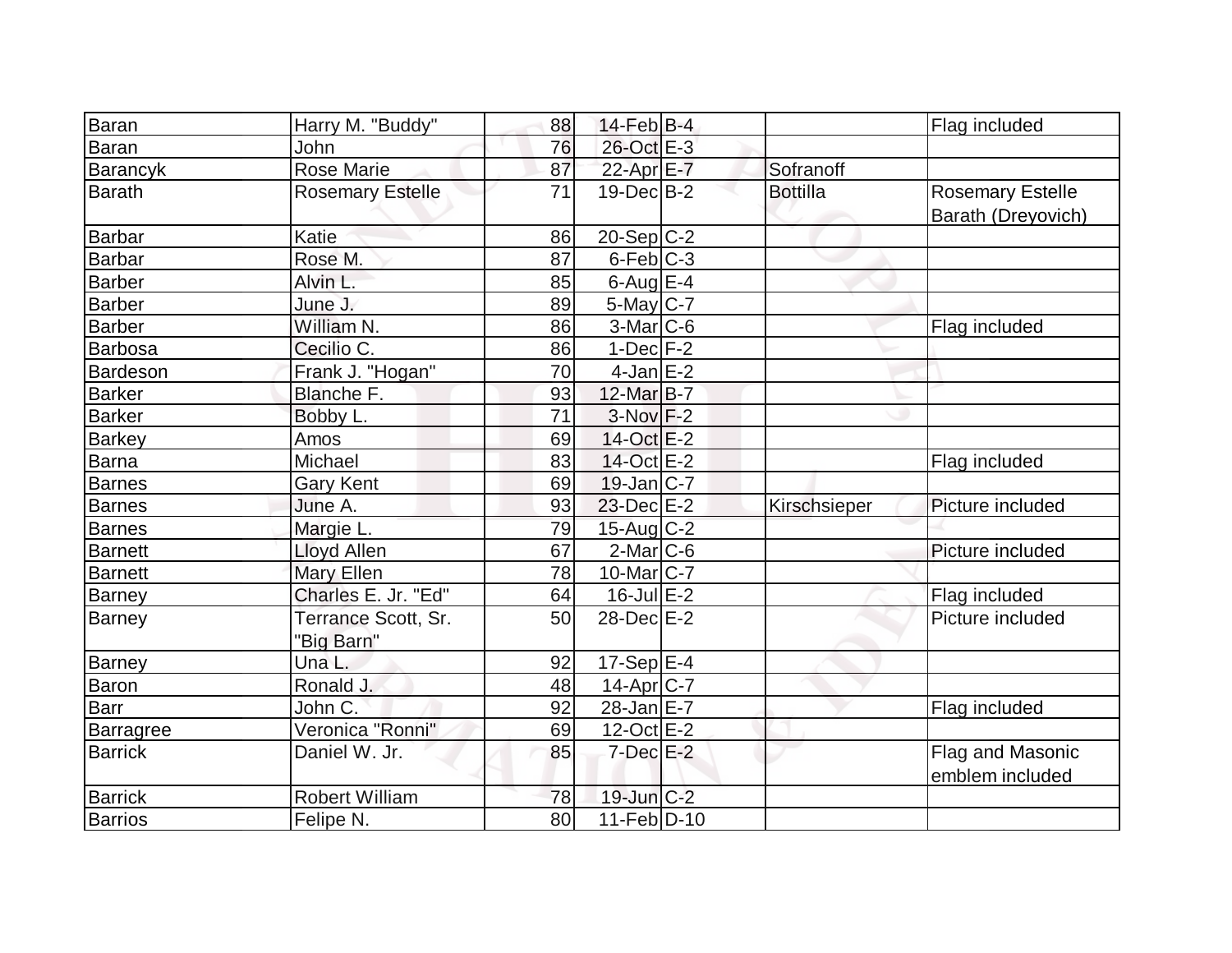| Barron            | Wayne J., Rev.,<br>C.M.F. |    | $7$ -Jun $C-2$    |              |                                    |
|-------------------|---------------------------|----|-------------------|--------------|------------------------------------|
| <b>Barry</b>      | Martha                    | 92 | $6-Sep$ $C-2$     |              |                                    |
| <b>Barsich</b>    | Michael S.                | 67 | $10$ -Nov $E-4$   |              | Flag included                      |
| <b>Barta</b>      | Gerald T.                 | 90 | $18-Sep C-3$      |              |                                    |
| <b>Bartczak</b>   | Ann E.                    | 86 | $12$ -Dec $B-2$   |              |                                    |
| <b>Bartczak</b>   | Walter T.                 | 77 | $13$ -Mar $ C-1$  |              | Flag included                      |
| <b>Barton</b>     | Ruth                      | 90 | $13$ -Dec $C-2$   | Weinberg     | Flag and Star of<br>David included |
| <b>Bartz</b>      | <b>Barbara Elaine</b>     | 94 | $13$ -Jan $ C-5 $ |              |                                    |
| <b>Bartz</b>      | Fred O.                   | 82 | $9$ -Feb $ C-8$   |              |                                    |
| <b>Baske</b>      | Martin T. "Marty"         | 63 | $2$ -Oct C-3      |              |                                    |
| Bass              | Evelyn G.                 | 90 | $16$ -Dec $E-2$   | DeYoung      | Flag included                      |
| <b>Bassett</b>    | <b>Earl Wesley</b>        |    | $15$ -Dec $E$ -4  |              | Picture included                   |
| Bastardo          | Olga S.                   | 65 | $8$ -Jan $B$ -5   |              |                                    |
| <b>Batcheller</b> | Carolyn J.                | 61 | $7$ -Dec $E-2$    | <b>Kretz</b> |                                    |
| <b>Batcho</b>     | George A. Dr.             | 80 | $24-Sep$ $E-3$    |              |                                    |
| Bateman           | Ann M.                    | 88 | $10$ -Jul $C-3$   |              |                                    |
| <b>Bateman</b>    | Tom                       | 67 | 19-Oct $E-2$      |              | Picture included                   |
| <b>Bates</b>      | Louise C.                 | 81 | $8-Apr$ $E-7$     |              |                                    |
| <b>Batka</b>      | Eleanor A.                | 77 | $12$ -May B-7     | Gustavson    | Picture included                   |
| Batliner          | Frank J.                  | 72 | 12-Mar B-7        |              | Flag included                      |
| <b>Bauer</b>      | Beda J.                   | 76 | $3-Sep$ $E-2$     | <b>Book</b>  |                                    |
| <b>Bauswell</b>   | <b>Eileen Carol</b>       | 79 | $5$ -Oct $E-2$    |              |                                    |
| <b>Baxter</b>     | Evelyn                    | 84 | $11-Auq$ $E-2$    | Austin       |                                    |
| <b>Bayus</b>      | James P.                  | 69 | $11-Feb D-10$     |              |                                    |
| <b>Bayus</b>      | <b>Steve</b>              | 92 | $1-Sep$ $E-3$     |              | Flag included                      |
| <b>Beader</b>     | Petar                     | 87 | $19$ -Feb $ B-7 $ |              | Serbian Orthodox<br>Cross included |
| Beaham            | David E. "Slick"          | 60 | 22-Jul E-2        |              | Picture included                   |
| Beal              | Eva Olagene               | 98 | 27-Jul E-2        |              |                                    |
| Beamer            | Ogalene L.                | 88 | $27$ -Mar $ C-5 $ |              |                                    |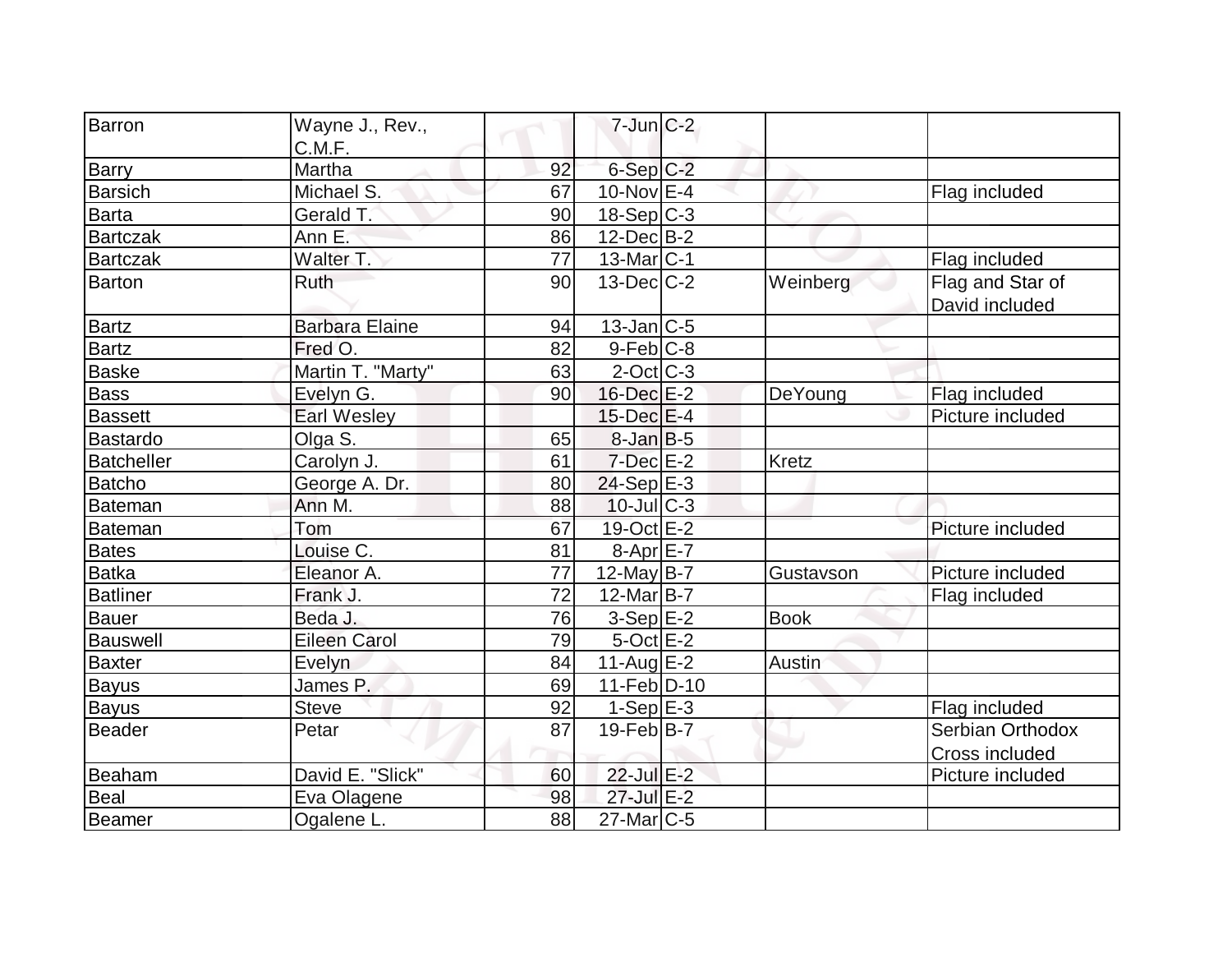| Beamon            | Anna Marie               | 86     | 24-Aug E-2        | Yahl        |                                                  |
|-------------------|--------------------------|--------|-------------------|-------------|--------------------------------------------------|
| Bean              | Eula Mae                 | 81     | $31$ -Jan $B-2$   | Wright      |                                                  |
| <b>Beard</b>      | James T. "Jack"          | 91     | 23-May B-2        |             | Flag included                                    |
| Beasley           | Bobby "Beasley"          | 68     | 24-Jun E-7        |             |                                                  |
| Beaudoin          | Richard "Dick"           | 78     | $15$ -Jul $E-3$   |             |                                                  |
| Beccue            | Frederick E.             | 94     | $23$ -Jun $ D-6$  |             |                                                  |
| Becerra           | Roberta "Bobbie"         | 79     | $24$ -Jun $E-9$   |             | <b>Full name Roberta</b><br>(Becerra) Villarreal |
| <b>Beck</b>       | Gordon E.                | 81     | $13$ -Mar $ C-1$  |             |                                                  |
| <b>Beck</b>       | Julia C. "Judy"          | 80     | $27-Sep C-2$      |             | Picture included                                 |
| <b>Becke</b>      | Estelle K.               | 68     | $25$ -Aug $E-2$   | <b>Keck</b> |                                                  |
| Becker            | Dick A.                  | 78     | $27-Sep C-2$      |             |                                                  |
| <b>Becker</b>     | Jodi J.                  | 52     | $3-May$ C-2       |             |                                                  |
| Beckman (Meyer)   | <b>John Frederick IV</b> | Infant | $16$ -Apr $ B-5 $ |             | Picture included                                 |
| Bedoy             | Timothy M.               | 43     | $13$ -Mar $ C-3 $ |             | Picture included                                 |
| Begeski           | Ruth C.                  | 78     | 19-Aug E-2        |             |                                                  |
| <b>Beggs</b>      | David T.                 | 75     | $30$ -Jun $ C-7$  |             | Flag included                                    |
| Behnke            | George E. Jr.            | 72     | $8$ -Jun $C-9$    |             |                                                  |
| Behrens           | Judy                     | 68     | $9$ -Jul $E-3$    |             |                                                  |
| Belford           | Bob L.                   | 43     | $5-Nov$ $E-2$     |             | Picture included                                 |
| <b>Bell</b>       | Evelina                  | 85     | $24$ -Dec $E-3$   |             |                                                  |
| Bell              | Johnnie                  | 58     | $11-Feb D-10$     |             |                                                  |
| Bell              | Muriel H.                | 88     | $19$ -Jul $C-2$   |             |                                                  |
| Bell              | Wilbur Reynolds "Bill"   | 86     | $10$ -Feb $ C$ -6 |             |                                                  |
| <b>Bellamy</b>    | Billy G.                 | 79     | $10$ -Jun $E - 8$ |             |                                                  |
| Beller            | Matthew T.               | 41     | $4$ -Jan $ C-2 $  |             | Picture included                                 |
| Bellinger         | Melvin E. Sr.            | 76     | $4$ -May $E-9$    |             | Flag included                                    |
| Bellinger         | Sharon                   | 70     | $18$ -May C-7     |             |                                                  |
| Belmonte          | Ricardo "Rick"           | 67     | $17$ -Feb $ C-7 $ |             | Flag included                                    |
| <b>Belsha</b>     | Ruth M.                  | 87     | $28$ -Jun $C-2$   |             |                                                  |
| <b>Bembenista</b> | Ann S.                   | 81     | $25$ -Jan $ C-2 $ | Grabowski   |                                                  |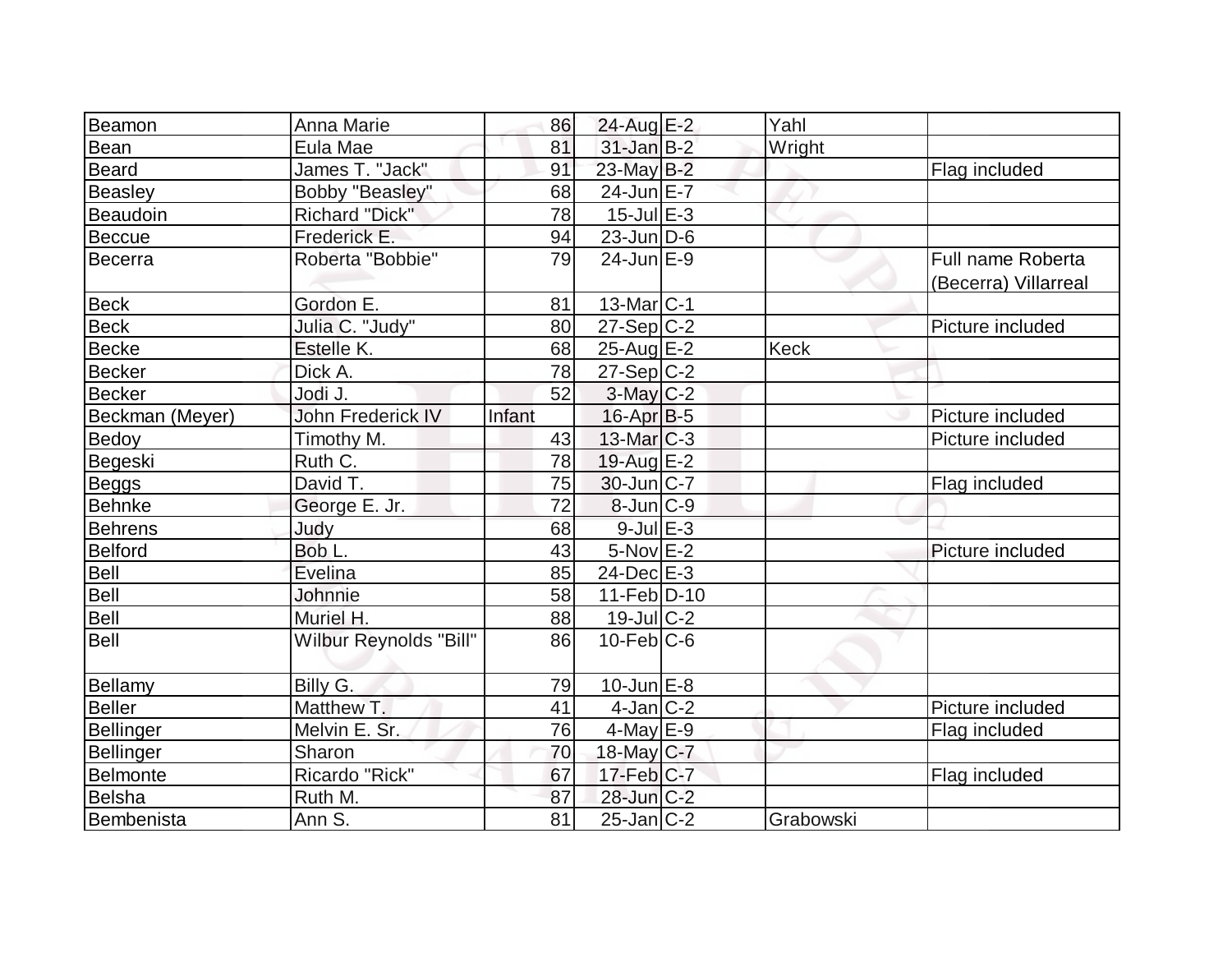| Bement         | <b>Alfred Ray</b>   | 80 | $4$ -Aug $E-3$    |               | Flag included          |
|----------------|---------------------|----|-------------------|---------------|------------------------|
| <b>Bement</b>  | Brian L.            | 63 | 20-Jul E-3        |               | Flag included          |
| <b>Bemish</b>  | Howard W.           | 64 | 24-Jun E-7        |               | Flag included          |
| Bencze         | Andrew S. Jr.       | 90 | 28-Sep E-2        |               | Purple heart included  |
| Bender         | Elizabeth A.        |    | 15-Aug B-2        | Izsol         |                        |
| Beneake        | Fred                | 88 | $2-Feb$ $E-6$     |               |                        |
| Benedetti      | <b>Shirley</b>      | 71 | $16$ -Oct $ C-3 $ |               |                        |
| Benefiel       | Lola Belle          | 89 | $8-Feb C-2$       |               |                        |
| Benjamin       | Richard J. "Benji"  | 84 | $10$ -Feb $C$ -6  |               |                        |
| Benjamin       | Virginia M.         |    | $10-Sep$ $E-2$    | <b>Mark</b>   |                        |
| <b>Bennett</b> | Bernard E. "Bernie" | 90 | $28$ -Jan $E-7$   |               | Flag and Star of       |
|                |                     |    |                   |               | David included         |
| <b>Benoit</b>  | <b>Mary Louise</b>  | 51 | $9-Sep$ $E-2$     |               | Picture included       |
| Benoit         | Robert P.           | 74 | $12$ -Jan $ C-7 $ |               | Flag included          |
| Benson         | Leo F.              | 86 | 10-Aug $E-3$      |               |                        |
| Benzer         | Earl P.             | 83 | $29$ -Oct $E-2$   |               | Flag included          |
| Ber            | Shirley C.          | 76 | 11-Mar $E-5$      |               |                        |
| <b>Berdine</b> | Merle Flint         | 92 | $6$ -Nov $C$ -5   |               | Flag included          |
| <b>Berey</b>   | <b>Beverly</b>      | 83 | $5-Apr$ $C-2$     |               | Star of David included |
| Berg           | Lucille M.          | 87 | $12$ -Mar $ B-7 $ |               |                        |
| Berger         | Thomas V.           | 68 | $6$ -Nov $ C$ -5  |               | Firefighter emblem     |
|                |                     |    |                   |               | and Flag included      |
| Bergner        | George W.           | 78 | $13$ -Jan $ C-5 $ |               | Flag included          |
| Berke          | <b>Shirley</b>      | 91 | $4$ -Jul B-2      | Milgram       | Star of David included |
| <b>Berkes</b>  | Agnes E.            | 91 | $16$ -Oct $ C-3 $ | Cochran       | Picture included       |
| <b>Berkes</b>  | Helen               | 89 | 8-Sep E-2         | <b>Takacs</b> |                        |
| Berkoski       | Michael J.          | 53 | 22-Dec E-3        |               |                        |
| Berkshire      | <b>Timothy Scot</b> | 46 | $1$ -Jun $C$ -6   |               |                        |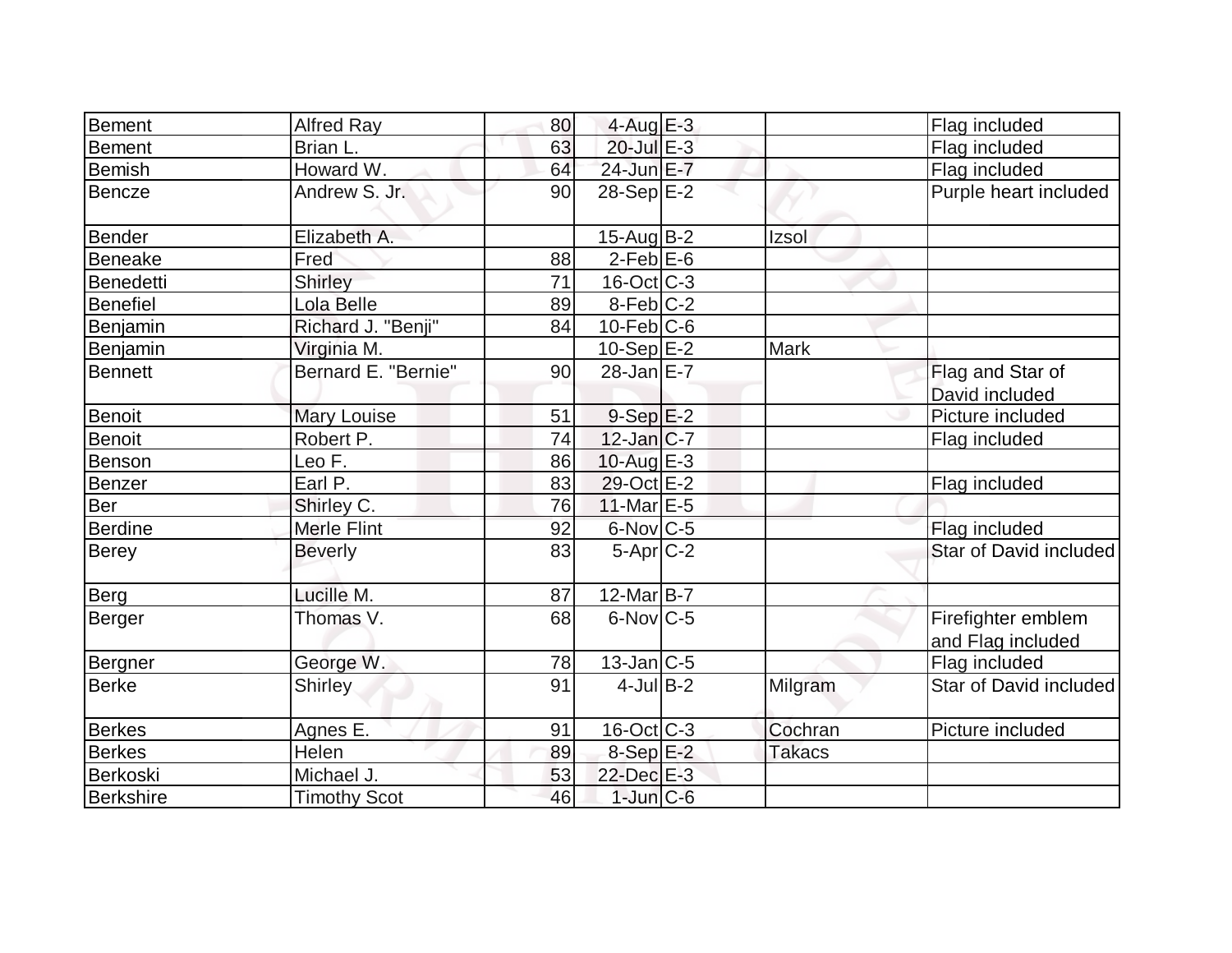| Bermingham          | James T., I "Papa        | 64     | $30$ -Jun $ C-7 $      |            |                         |
|---------------------|--------------------------|--------|------------------------|------------|-------------------------|
|                     | Smurf"                   |        |                        |            |                         |
| Bernal              | Emil J.                  | 90     | 18-Mar E-5             |            |                         |
| <b>Berrones</b>     | Maximina "Maxi"          |        | $13$ -Jan $ C-5 $      |            | Picture included        |
| <b>Berry</b>        | Beroll O. "Bob"          | 75     | $14$ -Mar $ B-2 $      |            |                         |
| <b>Berry</b>        | <b>Christina Lynette</b> | 25     | $26$ -Jun $C$ -5       | Washington |                         |
| <b>Berry</b>        | Pok Im "Young-I"         | 58     | 23-Sep E-2             |            |                         |
| Berry               | Rastine Sr.              | 73     | $31-Aug$ $E-2$         |            |                         |
| <b>Berry-Peters</b> | <b>Eunice Frances</b>    | 86     | $4$ -Jan $ C-2 $       | Milligan   |                         |
| Berta               | Dorothy Lucille          | 82     | $8-Nov$ <sub>C-2</sub> | Loda       |                         |
| Bertalan            | Richard J.               | 85     | $2$ -Jun $ C-9 $       |            | <b>Flag and Picture</b> |
|                     |                          |        |                        |            | included                |
| Bertsch             | Ellen Jean               | 76     | $9$ -Feb $C-8$         |            |                         |
| Bertuca             | John B.                  | 85     | $20$ -Nov $ C-3 $      |            |                         |
| Berumen-Owens       | Savannah Elaine,         | Infant | $27$ -May $E-7$        |            | Angel included          |
|                     | Baby                     |        |                        |            |                         |
| Berzac              | Nick Johnson Sr.         | 70     | $16$ -Jun $ C-7 $      |            | Police emblem           |
|                     |                          |        |                        |            | included                |
| Beschinski          | <b>Jeffrey Allen</b>     | 57     | 2-Mar C-6              |            |                         |
| <b>Bessler</b>      | Georgena Lee             | 91     | $5 - Aug$ E-2          | Schau      | Georgena Lee            |
|                     |                          |        |                        |            | Bessler (Dinsmore)      |
| Beveridge           | Margaret " Greta"        | 97     | 19-May $D-8$           |            | Full name Margaret      |
|                     |                          |        |                        |            | Murray Beveridge        |
| <b>Bevill</b>       | James Thomas "Tom"       | 84     | $11$ -Jun $B - 4$      |            | Flag and Picture        |
|                     |                          |        |                        |            | included                |
| <b>Bewick</b>       | Marilou C.               | 79     | $2$ -Jan $C-3$         | Martin     |                         |
| Bewley              | James H.                 | 89     | $24$ -Apr $C-3$        |            | Flag included           |
| <b>Beyer</b>        | Marrtha Teresa           | 49     | 21-Apr C-7             | Esparza    | Picture included        |
| <b>Bialas</b>       | Daniel "Sonny"           | 82     | 10-Apr C-3             |            |                         |
| <b>Bickers</b>      | <b>Edith Mae</b>         | 78     | $14$ -Jan $E-6$        |            |                         |
| <b>Biddings</b>     | <b>Donald Frederick</b>  |        | $6$ -Dec $C-2$         |            |                         |
| Bieganowski         | Edna                     | 83     | $24$ -May C-2          |            |                         |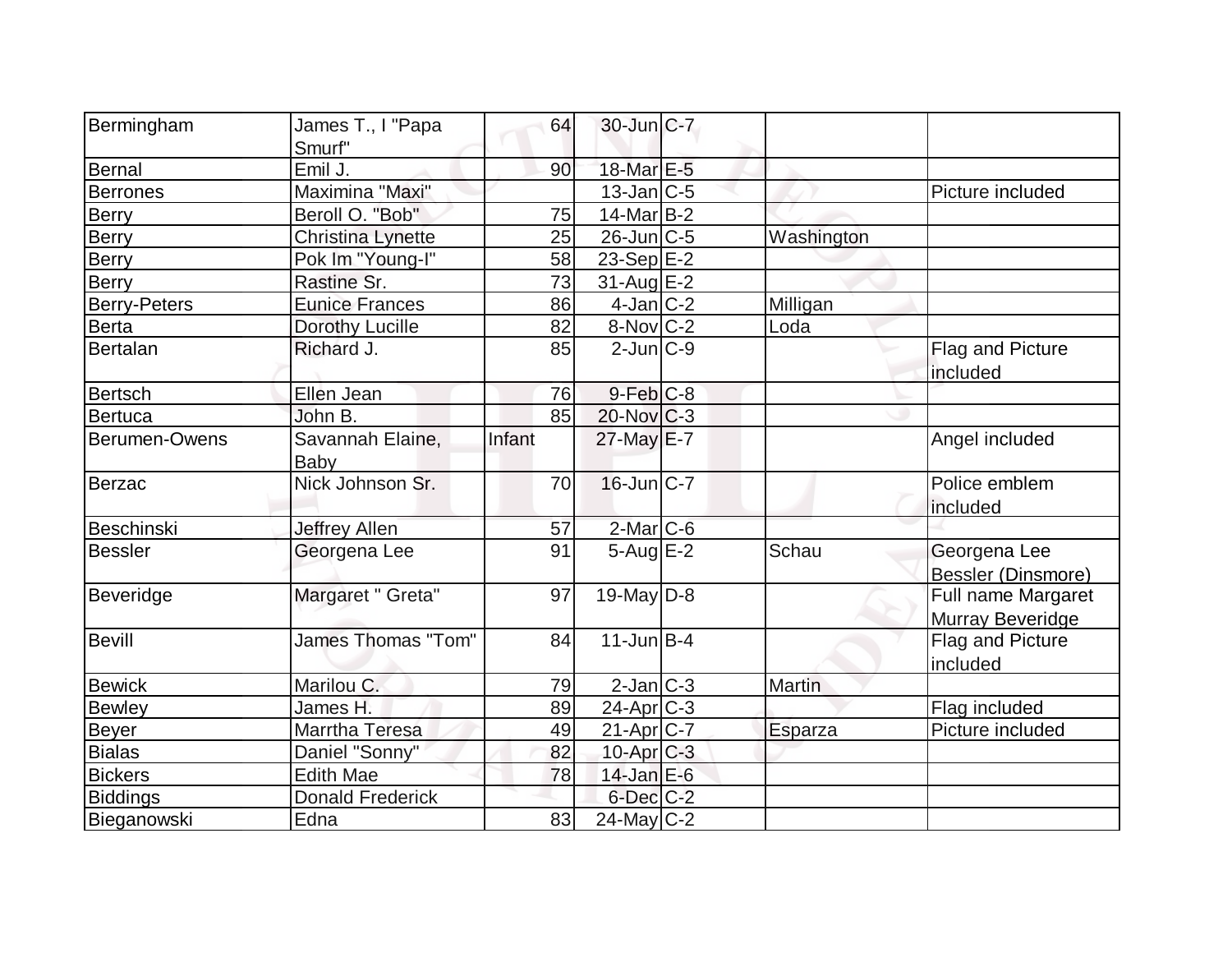| Biehl            | Frances T.           | 84 | $26$ -Apr $C-2$   |              |                                                                 |
|------------------|----------------------|----|-------------------|--------------|-----------------------------------------------------------------|
| Bielawski        | William Joseph Jr.   | 83 | 23-Sep E-2        |              |                                                                 |
| <b>Bielfeldt</b> | Angeline M. "Angie"  | 98 | $29$ -Jan $C-8$   |              | Picture included                                                |
| Bielski          | Ben Walter Sr.       | 88 | $16$ -Jan $ C-3 $ |              | Flag and Picture<br>included                                    |
| Bienko           | Margaret F.          | 84 | $27$ -Jan $ C-6 $ |              | Full name Margaret F.<br>Harrison (Bienko)                      |
| Bierma           | Selma B.             | 89 | $15$ -Aug B-2     |              |                                                                 |
| <b>Biesboer</b>  | Harold J. "Beez"     | 81 | $9-Feb$ $C-8$     |              | Flag included                                                   |
| Biesboer         | Thomas J.            | 61 | $16-Sep$ E-2      |              |                                                                 |
| Biesen           | Charles A. "Charlie" | 84 | $20$ -Jun $B-2$   |              | Flag included                                                   |
| <b>Biesen</b>    | <b>Mark</b>          | 48 | $15$ -Jan B-4     |              |                                                                 |
| <b>Bigbie</b>    | John H.              | 58 | 29-Nov C-2        |              |                                                                 |
| Biggerstaff      | Dennis Hugh          | 72 | $10$ -Nov $E-3$   |              |                                                                 |
| Bigott           | William T.           | 86 | $23-Nov$ $E-2$    |              |                                                                 |
| <b>Bikoff</b>    | Diana "Danica"       | 95 | $13$ -Feb $C-3$   | Tomich       | <b>Picture and Serbian</b><br><b>Orthodox Cross</b><br>included |
| <b>Bikoff</b>    | Sandra J.            | 67 | $4$ -Jan $E-2$    | Wegman       | Picture included                                                |
| <b>Bilic</b>     | James J.             | 72 | $2-Sep$ $E-6$     |              |                                                                 |
| <b>Bilicki</b>   | Christine V.         | 62 | $12$ -Dec $B-2$   |              |                                                                 |
| Bilinski         | Douglas S.           | 25 | 23-Mar E-7        |              |                                                                 |
| <b>Bilka</b>     | Francis J.           | 83 | $19$ -Dec $B$ -2  |              | Flag included                                                   |
| <b>Billens</b>   | Gail L.              | 70 | 22-Oct E-2        | Pavlitza     | Serbian Orthodox<br><b>Cross included</b>                       |
| <b>Biller</b>    | Marvin J. "Swede"    | 87 | $17$ -Apr $C-3$   |              |                                                                 |
| <b>Billich</b>   | Joseph Anthony       | 88 | $15$ -Aug B-2     |              |                                                                 |
| <b>Bills</b>     | Arthur G.            | 67 | 11-Aug $E-2$      |              | Flag included                                                   |
| <b>Bilyak</b>    | Anne                 | 95 | $3$ -Mar $C$ -6   |              |                                                                 |
| <b>Bilyak</b>    | Helen                | 67 | $30$ -Aug $C-2$   |              |                                                                 |
| <b>Bindas</b>    | John                 | 92 | 21-Nov B-2        |              | Flag included                                                   |
| Binkowski        | <b>Mary Alice</b>    | 69 | $30$ -Jun $ C-7 $ | <b>Bryce</b> |                                                                 |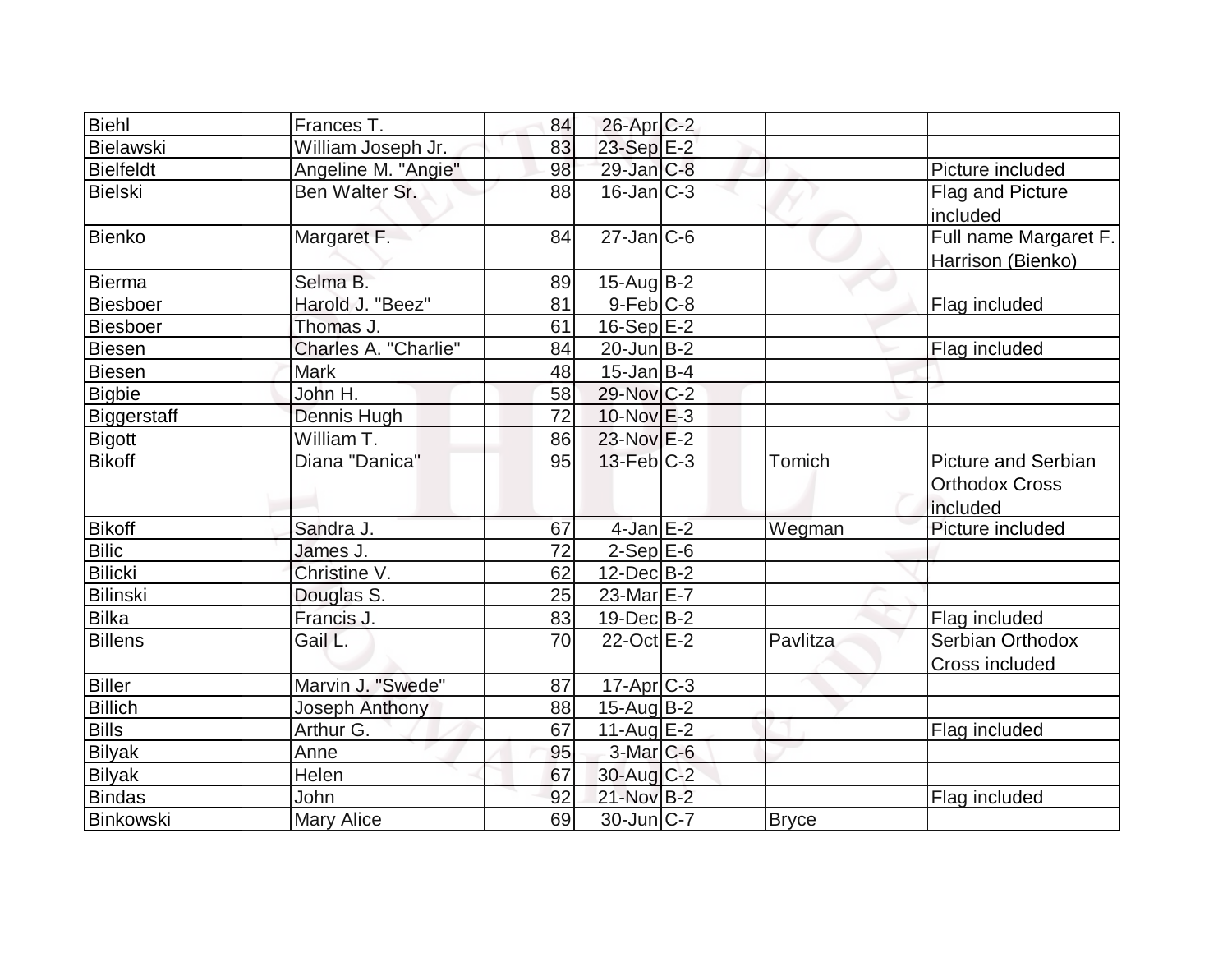| Binkowski        | Raymond C. C.P. D.      | 62 | $13$ -Jan $ C-5$  |              |                  |
|------------------|-------------------------|----|-------------------|--------------|------------------|
| <b>Bird</b>      | Charles E. "Skip"       | 70 | $12$ -Feb $B$ -8  |              | Picture included |
| <b>Birky</b>     | Florence P.             | 96 | $4-Sep C-3$       | Danielson    | Picture included |
| <b>Birky</b>     | Leslie Dean "Les"       | 71 | 20-May E-7        |              |                  |
| <b>Birky</b>     | Michael Alan            | 52 | $30$ -Aug C-2     |              |                  |
| <b>Birky</b>     | Roger P.                | 70 | $29$ -May C-3     |              | Picture included |
| Birky-VanAusdal  | Beverly L.              | 80 | $2$ -Nov $E-2$    |              |                  |
| Bisbis           | James J.                | 85 | $3-Dec$ $E-2$     |              | Flag included    |
| Bisch            | Josephine S.            | 96 | $9$ -Jun $D$ -6   |              |                  |
| <b>Bishop</b>    | Charles W. Sr.          | 74 | $20$ -Apr $C$ -8  |              |                  |
| <b>Bishop</b>    | <b>Jack</b>             | 90 | $19$ -Aug $E-2$   |              |                  |
| <b>Bishop</b>    | Pauline A.              | 84 | 20-May E-7        |              |                  |
| <b>Bison</b>     | Gary Joseph, Dr.        | 58 | 30-Oct C-5        |              |                  |
| <b>Biter</b>     | Samuel James            | 23 | $26$ -Oct $E-3$   |              | Flag included    |
| <b>Bittick</b>   | Joan L.                 | 78 | $23-Sep$ $E-2$    |              |                  |
| <b>Bittner</b>   | Mary L.                 | 63 | $2$ -Aug C-2      |              |                  |
| <b>Bjurstrom</b> | <b>Richard Carl</b>     | 74 | $11$ -Jul B-2     |              |                  |
| <b>Black</b>     | Frederick "Rick"        | 64 | $11$ -Dec $C-3$   |              | Flag included    |
| <b>Black</b>     | Thomas A.               | 92 | $20$ -Nov $C-3$   |              | Flag included    |
| Blackburn        | Charles V. Jr.          | 62 | $13$ -Apr $ C-7 $ |              |                  |
| Blackmon         | Henrietta O.            | 89 | $3-Nov$ F-2       |              |                  |
| Blackmon         | Warren Jr.              | 91 | 29-Jul E-2        |              | Flag included    |
| Blackwell        | Donald R. "Dizzy"       | 56 | $23$ -Feb $ C-8$  |              |                  |
| Blackwell        | Mark D.                 | 65 | 28-Nov B-2        |              |                  |
| <b>Blair</b>     | Judith M.               | 73 | $5$ -Mar $ B-5 $  | Schneider    |                  |
| <b>Blair</b>     | Susan C.                | 65 | $7$ -Dec $E-2$    | Lovings      |                  |
| Blanco           | <b>Mercedes Alvarez</b> | 51 | $28$ -Aug $C-3$   |              |                  |
| Blaney           | Mary Lillian            | 99 | $12$ -Jul $C-2$   | <b>Burns</b> | Picture included |
| <b>Blank</b>     | George T.               | 74 | $20$ -Nov $C-3$   |              |                  |
| <b>Blank</b>     | John Leonard, III       | 52 | $15$ -Jun $ C-9 $ |              |                  |
| <b>Blank</b>     | Thomas G.               | 73 | 19-Nov E-3        |              |                  |
| Blanton          | <b>Mary Ellen</b>       | 79 | $4-Sep C-3$       | Sprinkle     |                  |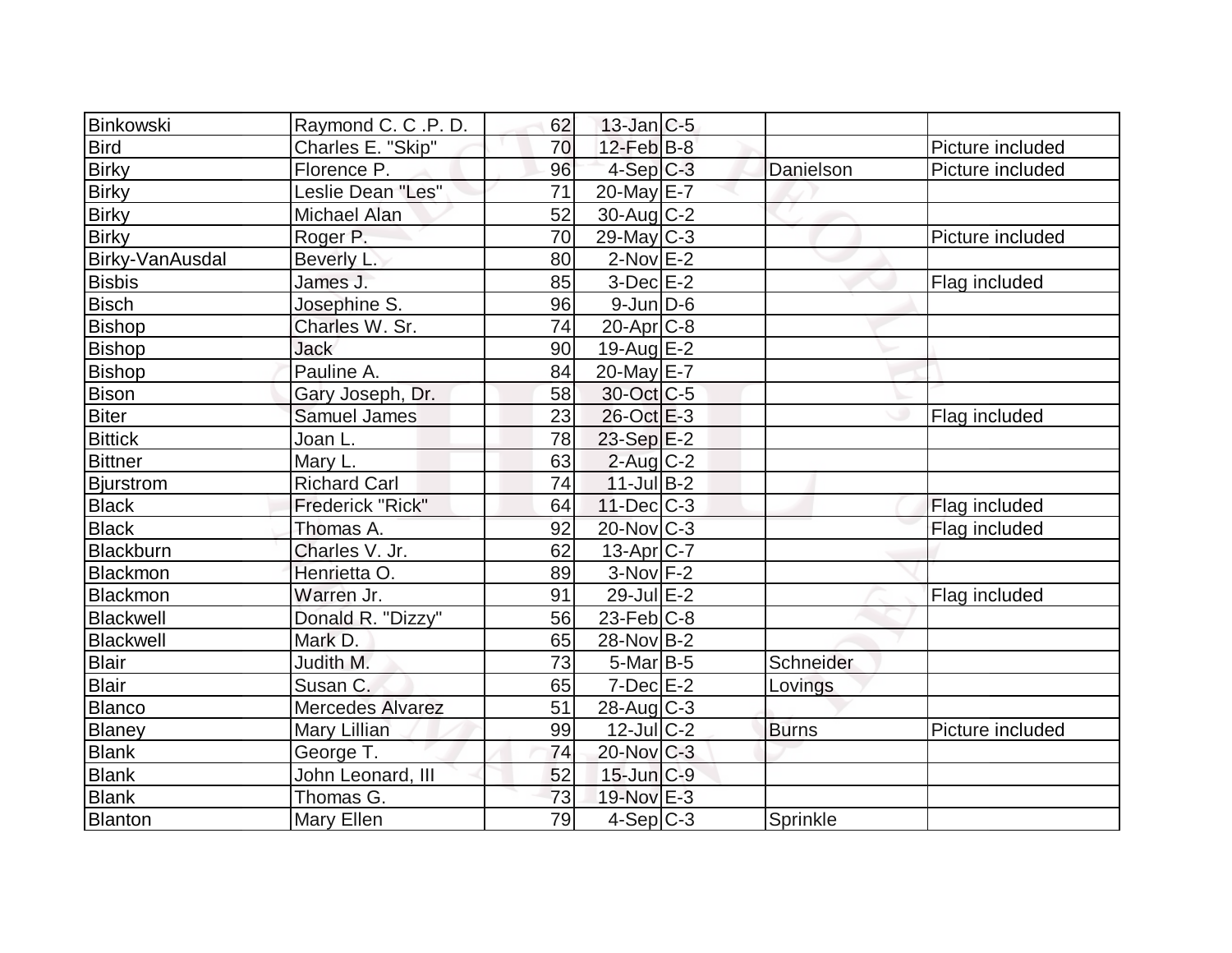| Blaskovich        | Judith A.            | 48              | 21-Oct E-2        |                |                               |
|-------------------|----------------------|-----------------|-------------------|----------------|-------------------------------|
| <b>Bledsoe</b>    | Verna Lou            | 77              | $4$ -Jun $B-8$    |                |                               |
| <b>Blessing</b>   | Lois Grace           | 88              | 24-Aug E-2        | McCausland     |                               |
| <b>Blest</b>      | Joanne "Jody"        | 68              | $12$ -Mar $ B-7 $ | Konopasek      | Full name Joanne<br>Haraburda |
| <b>Blissmer</b>   | Gerald "Jerry"       |                 | $6$ -Aug $B$ -2   |                |                               |
| <b>Blissmer</b>   | Mary                 | 92              | $2$ -Aug $C-2$    | Thomson        |                               |
| <b>Bloch</b>      | Evelyn J.            | 87              | $29$ -May C-3     | Pietrzak       |                               |
| <b>Block</b>      | Ronald Philip, Dr.   | 62              | $20$ -Jan $ C$ -6 |                |                               |
| <b>Blocker</b>    | Hazel                | 85              | $9-Feb$ C-8       |                |                               |
| <b>Blom</b>       | Dorothy A.           | 82              | $3-Dec$ $E-2$     | Santefort      |                               |
| <b>Blue</b>       | <b>Billie Sue</b>    | 64              | $5$ -Jan $ C$ -6  | <b>Burgess</b> |                               |
| <b>Blumenthal</b> | Howard               | 86              | 13-Mar $ C-1 $    |                | Star of David included        |
| Blummer           | Roger G.             | 57              | $3-Feb$ $E-9$     |                | Flag included                 |
| <b>Bober</b>      | Helen                | 89              | $21$ -May B-9     | Slampyak       |                               |
| <b>Boberek</b>    | Christine M.         | 72              | $20$ -Dec $C-2$   |                |                               |
| <b>Bobin</b>      | Lois J.              | 78              | $15-Sep$ E-2      |                |                               |
| <b>Boblo</b>      | Helen                | 80              | 6-May E-7         |                |                               |
| Bockel            | Burton L.            | 72              | $13$ -Dec $ C-2 $ |                | Flag included                 |
| <b>Bode</b>       | Jennie               | 90              | $3-Aug$ $E-3$     |                |                               |
| <b>Bodefeld</b>   | James H.             | 73              | 19-Mar B-7        |                | Flag included                 |
| <b>Bodie</b>      | James F.             | 93              | $27$ -Mar $ C-5$  |                | Flag included                 |
| <b>Bodnar</b>     | Joseph J.            | 82              | $28-Sep$ $E-2$    |                |                               |
| Boe               | Florence M.          | 80              | $28$ -Aug C-3     | Homeier        |                               |
| <b>Boehm</b>      | Dawn Irene           | 44              | $1$ -Jul $E$ -6   |                |                               |
| <b>Boersma</b>    | George J.            | 83              | $6$ -Aug $E-4$    |                |                               |
| Boersma           | <b>Wesley Harris</b> | 80              | 28-Nov B-2        |                |                               |
| Boezeman          | Tresa Mae            | 94              | 16-Mar C-7        |                | Picture included              |
| Bogan             | Jessie               | 73              | $19$ -May $D-8$   | Doby           |                               |
| <b>Bogard</b>     | Joseph R. "Joe"      | 64              | 18-Mar E-5        |                |                               |
| Bogaski           | Dorothy Jean         | $\overline{76}$ | $16$ -Jun $ C-7 $ |                |                               |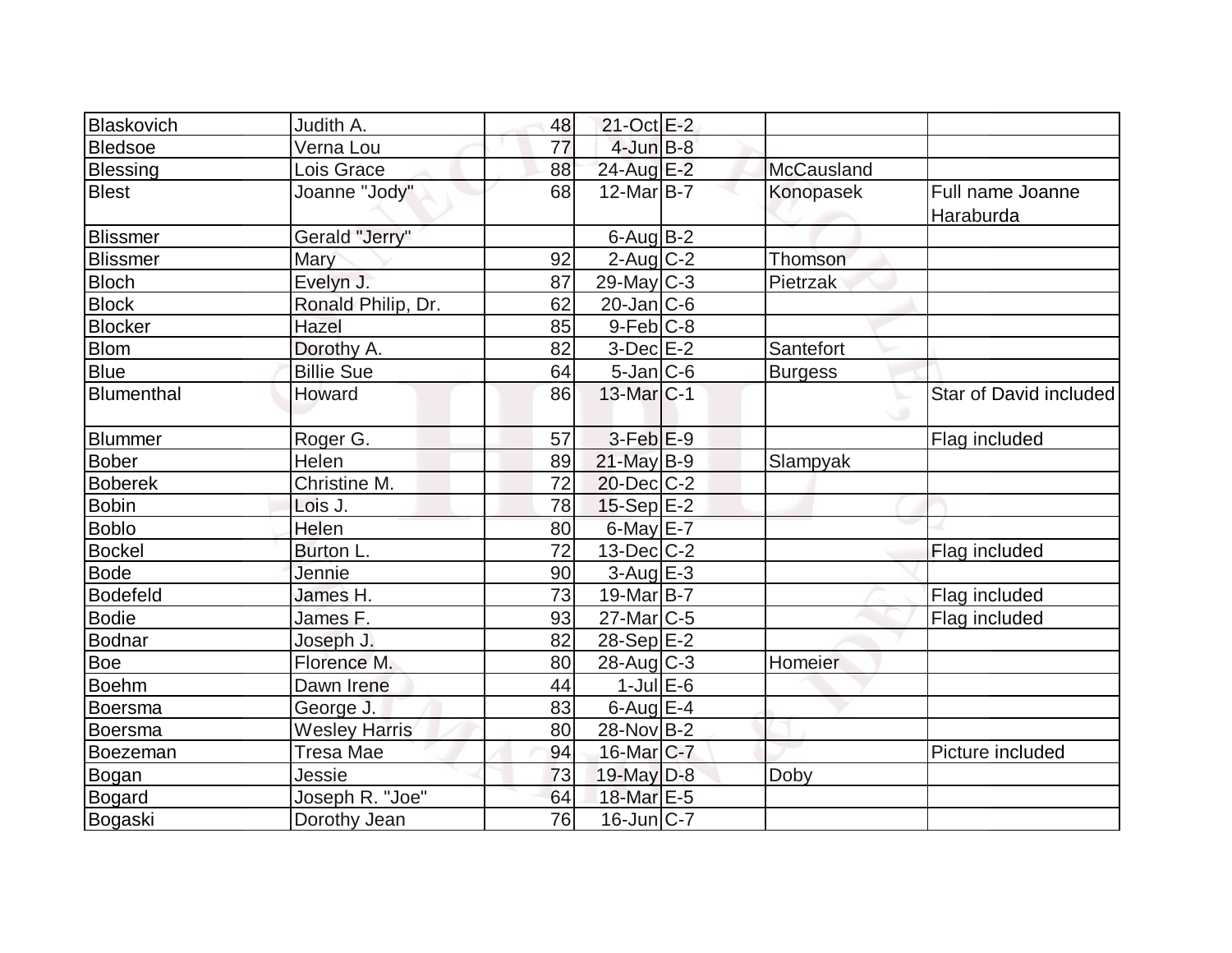| Bogdan           | Alfrieda                | 87 | $12$ -Feb $ B-8 $ |                   |                                      |
|------------------|-------------------------|----|-------------------|-------------------|--------------------------------------|
| Bogdanich        | Sandra K. "Sandy"       | 60 | 10-Oct B-2        | <b>Mills</b>      |                                      |
| <b>Boger</b>     | Alice J.                | 85 | $12$ -Jul C-2     | <b>Burbee</b>     |                                      |
| Bogosian         | Dessa                   | 66 | $4$ -Jan $E-2$    |                   | Cross included                       |
| Bogucki          | Donald W.               | 75 | $8-Dec$ $E-2$     |                   | Flag included                        |
| <b>Bogusz</b>    | Michael                 | 62 | $1-Apr$ $E-8$     |                   | <b>Cross and Picture</b><br>included |
| <b>Bohlsen</b>   | Loretta V.              | 84 | $5-Apr$ $C-2$     |                   |                                      |
| <b>Bohnaker</b>  | <b>Wilmer Charles</b>   | 91 | $9-Nov$ E-2       |                   | Flag and Picture<br>included         |
| <b>Boissier</b>  | Carol Lynn              | 62 | $23$ -Jan $ C-3 $ |                   |                                      |
| <b>Bolan</b>     | Thomas F.               | 81 | $6$ -May $E$ -7   |                   | Flag included                        |
| <b>Boland</b>    | Thomas E. Sr.           | 94 | $31$ -Aug E-2     |                   |                                      |
| <b>Boles</b>     | Bonnie L.               | 65 | $15$ -May $C-3$   | Kinstler          |                                      |
| <b>Boles</b>     | Marvin L.               | 76 | $19$ -May $D-8$   |                   | Picture included                     |
| <b>Bolger</b>    | Kathy                   | 49 | 24-Jun E-7        | Mathson           |                                      |
| <b>Bone</b>      | Beatrice A. "Bea"       | 73 | $16$ -Jan $ C-3 $ | <b>Botticelli</b> | Picture included                     |
| <b>Bonich</b>    | Margaret                | 82 | $4$ -Dec $C$ -3   | Marsili           |                                      |
| Bonneau          | Maxine E.               | 84 | $4$ -Oct $ C-2 $  |                   |                                      |
| Bonneau          | Steven M.               | 56 | $2$ -Oct C-3      |                   |                                      |
| <b>Bonnema</b>   | Gilbert Ray             | 48 | 18-Aug $E-3$      |                   |                                      |
| <b>Bonner</b>    | Roderick C.             | 91 | $2$ -Nov $E-2$    |                   | Flag included                        |
| <b>Bono</b>      | James J.                | 84 | $6$ -Oct $ C$ -3  |                   | Flag included                        |
| Boonstra         | Jonathan Paul           | 65 | $27$ -Nov $ C-3 $ |                   |                                      |
| <b>Borek</b>     | Stanley J.              | 84 | $5$ -Jul $C-2$    |                   | Flag included                        |
| <b>Boren</b>     | Lorraine D.             | 83 | $4$ -Jan $E-2$    | Parren            |                                      |
| <b>Borg</b>      | Doris M.                | 90 | $23$ -May B-2     | Madura            |                                      |
| <b>Borich</b>    | Milorad                 | 82 | $2$ -Aug $ C-2 $  |                   | Serbian Orthodox<br>Cross included   |
| <b>Bork</b>      | Lorraine Ann            | 74 | $5$ -Jul $C$ -2   | Palla             | Picture included                     |
| <b>Bornfleth</b> | Helen                   | 86 | 25-Nov D-2        | Pawlikowski       |                                      |
| Bornstein        | <b>Eleanore "Ellie"</b> | 83 | $27$ -Aug $E-3$   |                   |                                      |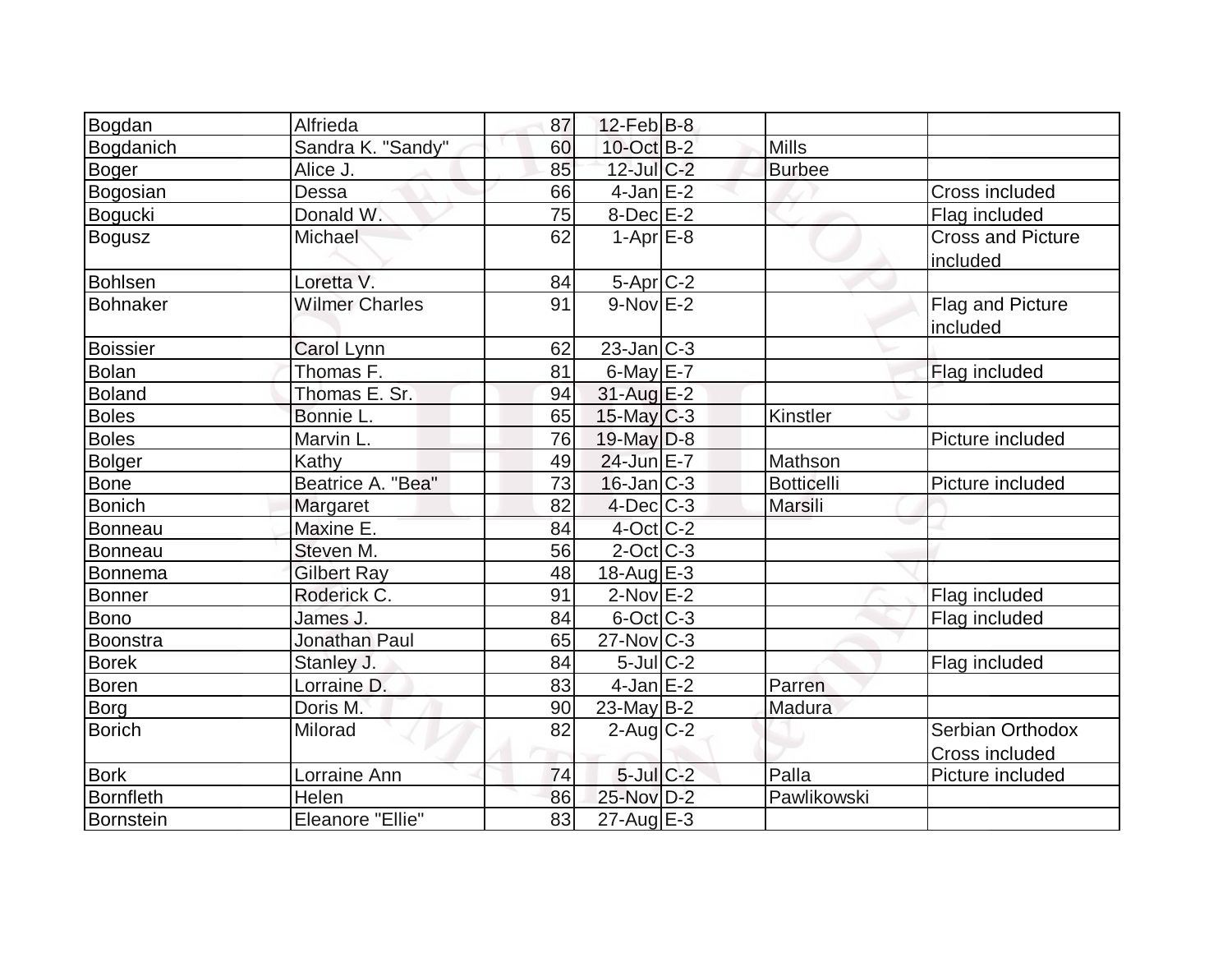| Bortka           | Adolph E.               | 94 | $16$ -Jun $ C-7 $ |         |                         |
|------------------|-------------------------|----|-------------------|---------|-------------------------|
| <b>Borys</b>     | Jean A.                 | 92 | $23$ -Jan $C-3$   | Sendera |                         |
| <b>Bosak</b>     | Edward L. Sr.           | 91 | $13$ -Jan $ C-5 $ |         | Flag included           |
| <b>Bosch</b>     | Bernice L. "Bee"        | 87 | $2$ -Jan $ C-3 $  |         | Picture included        |
| Bosgraaf         | George                  | 58 | $17-Nov$ E-2      |         |                         |
| <b>Bossard</b>   | Marlin J.               | 93 | $17-Sep$ E-4      |         | Flag included           |
| Bosse            | Karen Elizabeth         | 70 | $9-Nov$ $E-2$     |         |                         |
| <b>Bostonich</b> | <b>Betty Lee</b>        | 74 | $6$ -Aug $C$ -3   |         |                         |
| Bostonich        | <b>Betty Lee</b>        |    | $14-Oct$ E-2      |         | <b>Memorial Service</b> |
| Bostonich        | Gloria A.               | 72 | $6$ -Aug $C$ -3   |         |                         |
| Bostonich        | Gloria A.               |    | $14-Oct$ $E-2$    |         | <b>Memorial Service</b> |
| <b>Boswell</b>   | <b>Eleanor Rose</b>     | 87 | $21$ -Feb $ B-2 $ |         |                         |
| <b>Bothwell</b>  | Julianne S.             | 81 | $6$ -Mar $B$ -6   | Rourke  |                         |
| <b>Botsko</b>    | Anne                    | 86 | $24$ -May C-2     |         |                         |
| Bowden           | Harvey C.               | 66 | 23-Jul E-2        |         | Flag included           |
| Bowen            | <b>Timothy Cliffton</b> |    | $2$ -Nov $E-2$    |         | Picture included        |
| Bowersox         | Henrietta               | 79 | $6$ -Jun $B-2$    |         | Full name Henrietta     |
|                  |                         |    |                   |         | (Lafayette) Bowersox    |
|                  |                         |    |                   |         |                         |
| Bowman           | Adrian L.               | 74 | $25$ -Jan $ C-2 $ |         | Flag included           |
| Bowman           | Clarence L              | 92 | $13$ -Jan $ C-5 $ |         |                         |
| Bowman           | Irene A.                | 91 | $6-Sep C-2$       |         |                         |
| Bowman           | <b>Kurt Lee</b>         | 60 | $3-Dec$ $E-2$     |         | Picture included        |
| Bowman           | Lloyd L.                | 70 | $15$ -Aug $C-2$   |         |                         |
| <b>Boyd</b>      | Jeanette                | 58 | $12$ -Aug $E-2$   |         | Picture included        |
| <b>Boyd</b>      | Madelyn                 | 98 | 18-Jun B-5        |         |                         |
| Boyd             | <b>Madelyn Elise</b>    | 98 | $24$ -May C-2     |         | Picture included        |
| Boyer            | Lee D.                  | 80 | $31$ -Mar $C-8$   |         | Flag included           |
| Boyer            | Lila J.                 | 85 | 24-Aug E-2        |         |                         |
| <b>Boyer</b>     | Neal E.                 | 61 | $5$ -Feb $B$ -6   |         |                         |
| <b>Boyle</b>     | Gareth Jerome "Jerry"   | 70 | 19-Oct E-2        |         | Flag included           |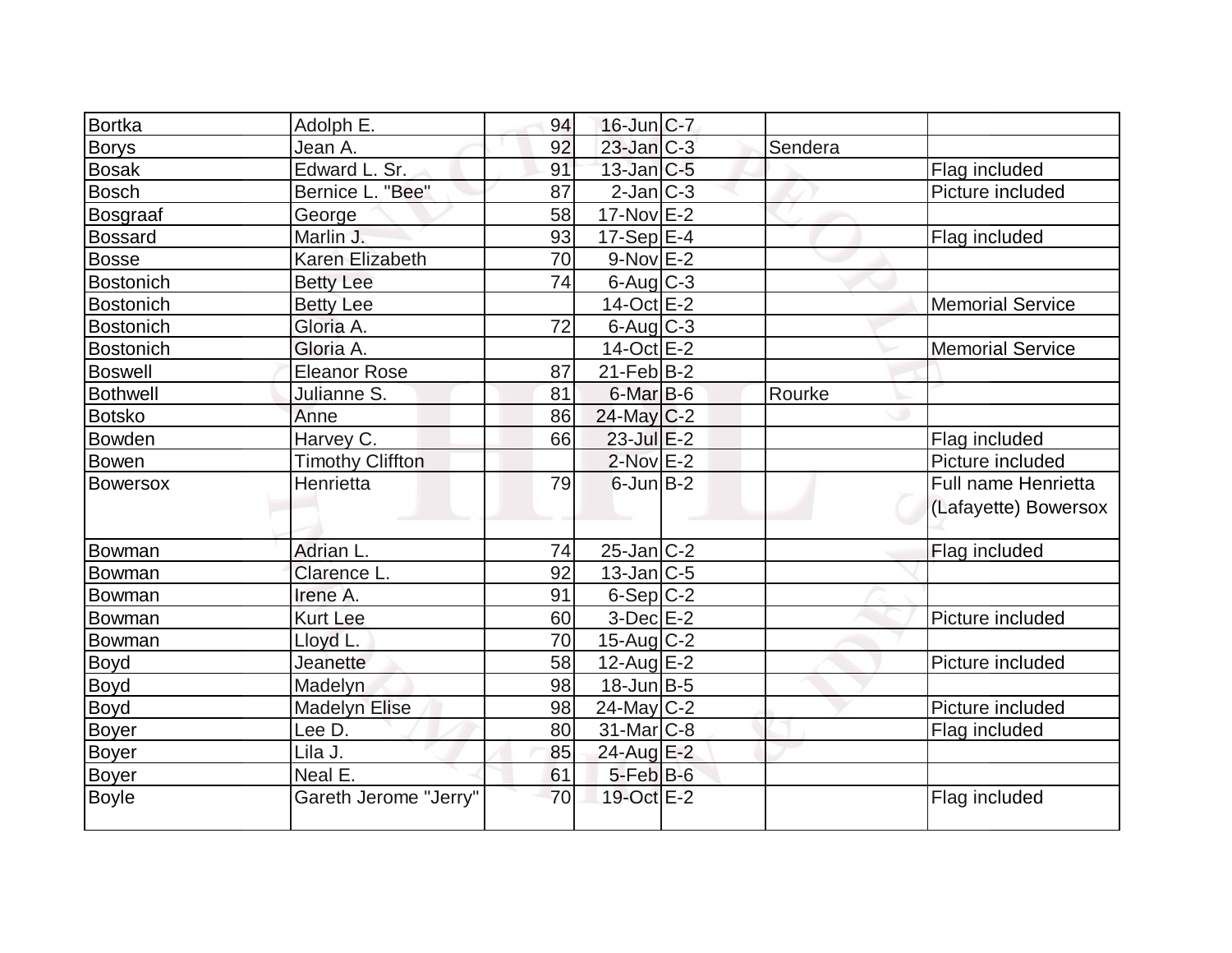| <b>Boynak</b>    | Barbara Jeanne        | 81              | $3$ -Jan B-2            | Williamson    |                  |
|------------------|-----------------------|-----------------|-------------------------|---------------|------------------|
| Bozeman          | Bright Frank Jr.      | 73              | $21$ -Jan $E-7$         |               |                  |
| <b>Brach</b>     | Joseph H.             | 52              | 18-May C-7              |               |                  |
| <b>Brack</b>     | John D.               | 71              | $17$ -Mar $ C-8$        |               |                  |
| Bradford         | Brenda J.             | 63              | $26$ -Feb $ C-7 $       |               |                  |
| <b>Bradford</b>  | Eddie                 | 67              | $18$ -Oct $ C-2 $       |               |                  |
| <b>Bradley</b>   | John H. Sr. "Butch"   | 64              | $8-Sep$ $E-2$           |               |                  |
| <b>Bradley</b>   | R. Gary               | 62              | $3-Aug$ $E-3$           |               | Picture included |
| <b>Brady</b>     | Thomas A. MD          |                 | $14$ -Apr $ C-7 $       |               |                  |
| Bragg            | James C.              | 81              | $24$ -Aug $E-2$         |               |                  |
| <b>Brakley</b>   | Laverne O.            | 88              | $29-Nov$ C-2            |               |                  |
| <b>Bramer</b>    | Jacob G. Sr.          | 33              | $8-Sep$ $E-2$           |               |                  |
| <b>Brandys</b>   | Frank                 | 64              | $6-Sep C-2$             |               |                  |
| Branham          | Catherine             | 87              | $7 - Jun$ $C - 2$       |               |                  |
| Branson          | E. "Jeannette"        | 89              | $20$ -Mar $ C-3 $       |               |                  |
| <b>Branson</b>   | Vergil Jean "Tee"     | 88              | $1-May$ <sub>C</sub> -3 |               |                  |
| <b>Braschler</b> | Angeline              | 83              | $12$ -JulC-2            |               | Picture included |
| Braun            | Lucille               | 93              | $1$ -Jan $B$ -5         |               | Picture included |
| Braun            | Philip                | 73              | $24$ -Jan $B-2$         |               |                  |
| <b>Bray</b>      | <b>Ellen Margaret</b> | $\overline{77}$ | $29-Apr \E-7$           | <b>Trewin</b> |                  |
| Brechbill        | Guy H. Jr.            | 65              | $1-Dec$ $F-2$           |               |                  |
| Brehmer          | John M.               | 59              | $26$ -Jun $C$ -5        |               | Picture included |
| <b>Breitzke</b>  | <b>Donald Oliver</b>  | 83              | $6$ -Jan $E-4$          |               |                  |
| <b>Breitzke</b>  | <b>Knoa Dane</b>      | 3 months        | 23-Mar E-7              |               |                  |
| <b>Breitzke</b>  | Louis                 | 86              | $1-Nov$ <sub>C</sub> -2 |               |                  |
| Breitzke         | Wilna Helen           | 96              | $28-Nov B-2$            |               |                  |
| Breneman         | Barbara R.            | 63              | 24-Nov D-2              |               |                  |
| Brenn            | Carol E.              | 92              | $21$ -Mar $B-2$         | Ewen          |                  |
| Brennan          | Martin F. "Marty"     | 60              | $10$ -Feb $C$ -6        |               | Flag included    |
| Bresnahan        | Edward R., Ret. CFD   | 87              | $24$ -May C-2           |               | Flag included    |
| Brezene          | Cynthia June          | 63              | $17$ -Apr $ C-3 $       | Kelley        | Picture included |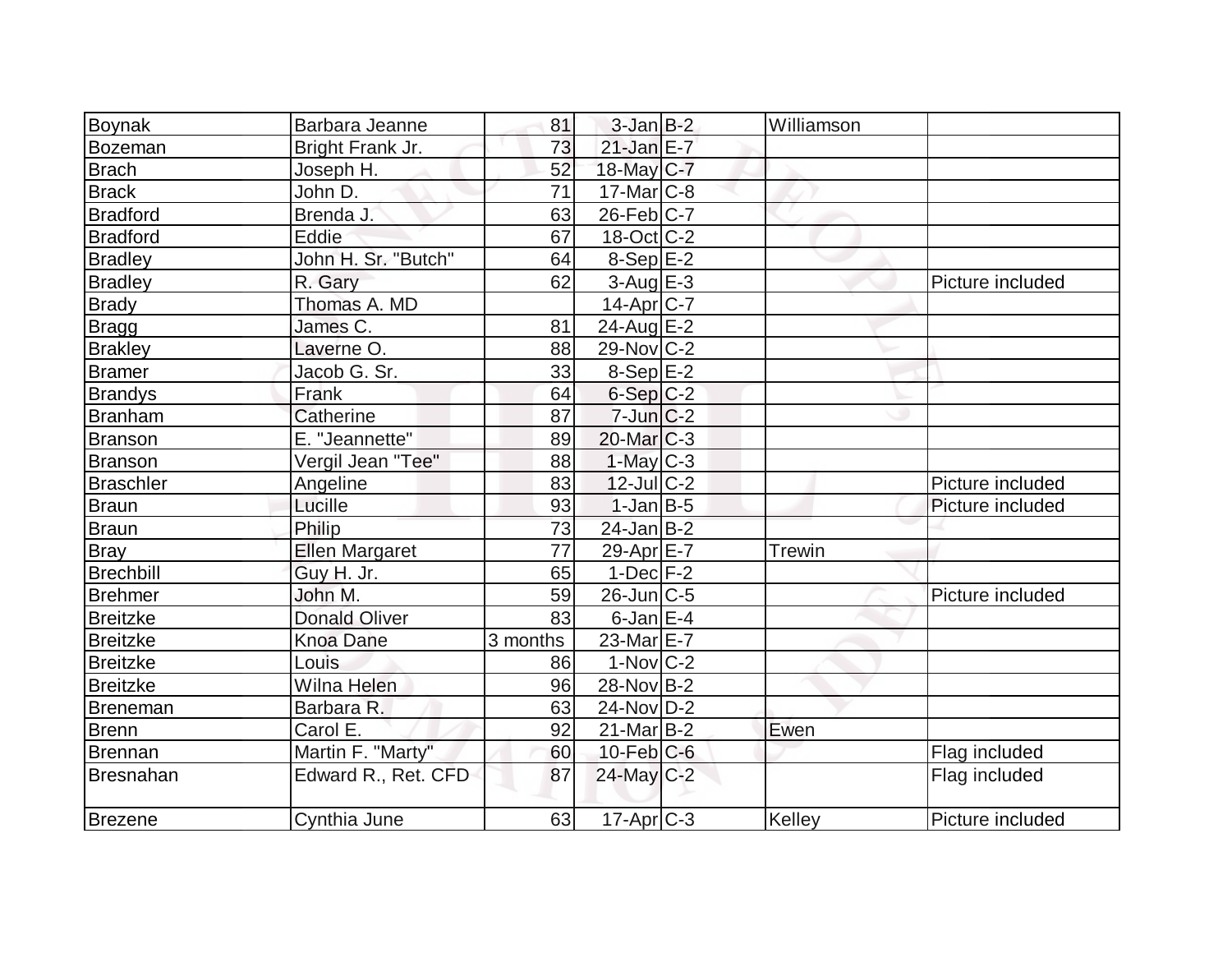| Brezene            | Mary Jane                   | 96 | $21$ -Dec $E-2$       |              | Picture included                   |
|--------------------|-----------------------------|----|-----------------------|--------------|------------------------------------|
| <b>Bricco</b>      | Marvin R.                   | 83 | 20-Apr <sub>C-8</sub> |              |                                    |
| <b>Bridgewater</b> | Virginia                    | 85 | $1$ -Jun $C$ -6       | VanVuren     |                                    |
| <b>Briggs</b>      | Carol Jean                  |    | $9$ -Mar $ C-7 $      |              | Carol Jean Briggs<br>(Hult)        |
| <b>Bright</b>      | <b>Charles L. "Charlie"</b> | 82 | 27-MarD-10            |              |                                    |
| <b>Brilmyer</b>    | Diane F.                    | 74 | $8$ -Jul $E-2$        |              |                                    |
| <b>Brister</b>     | Lorraine                    | 54 | $13$ -Jul $E-2$       |              |                                    |
| <b>Britton</b>     | Eleanore                    | 89 | 29-Sep $E-2$          |              |                                    |
| <b>Britton</b>     | Marion T.                   | 89 | $29$ -May C-3         | <b>Risch</b> |                                    |
| <b>Brizendine</b>  | Lucille                     | 91 | $2$ -May B-2          |              |                                    |
| <b>Brletich</b>    | Philip John                 | 70 | $30$ -Jun $ C-7 $     |              |                                    |
| Broadway           | Robert C.                   | 23 | 30-Mar C-9            |              | Picture included                   |
| <b>Brock</b>       | James L. Sr.                | 75 | $10$ -Apr $C-3$       |              |                                    |
| <b>Broda</b>       | Frank J.                    | 75 | $3-Mar$ $C-6$         |              | Flag and Picture<br>included       |
| <b>Brodsky</b>     | Leonard                     | 92 | $30$ -Aug C-2         |              | Flag and Star of<br>David included |
| <b>Broe</b>        | Earl W.                     | 94 | $21$ -Dec $E$ -2      |              |                                    |
| <b>Brookover</b>   | Dennis E.                   | 60 | $12-Apr$ $C-2$        |              | Picture included                   |
| <b>Brooks</b>      | <b>Elton Norman</b>         | 77 | $25$ -Feb $E$ -8      |              |                                    |
| <b>Brooks</b>      | Robert                      | 54 | 12-May B-7            |              |                                    |
| <b>Brooks</b>      | Thomas R.                   | 72 | $8$ -Jan B-5          |              |                                    |
| <b>Broomhead</b>   | John R.                     | 54 | $13$ -Mar $ C-1$      |              | Picture included                   |
| <b>Broschart</b>   | Jerome V. "Jerry"           | 76 | 10-Aug $E-3$          |              | Flag included                      |
| <b>Brossart</b>    | David E.                    |    | 14-Aug C-3            |              |                                    |
| <b>Brothers</b>    | <b>Lindel Raleigh</b>       | 64 | $30$ -Jan $ C-3 $     |              |                                    |
| <b>Brotko</b>      | Gertrude E.                 | 95 | 28-Oct E-2            | Madro        |                                    |
| <b>Brown</b>       | Andrew J. "Andy"            | 78 | 26-Dec B-2            |              | Flag included                      |
| Brown              | Annie Mae                   | 54 | $16$ -Jan $C-3$       |              | Missonary Annie Mae                |
|                    |                             |    |                       |              | <b>Cooper Brown</b>                |
| <b>Brown</b>       | Arnold E.                   | 80 | $25$ -Jan $ C-2 $     |              | Picture included                   |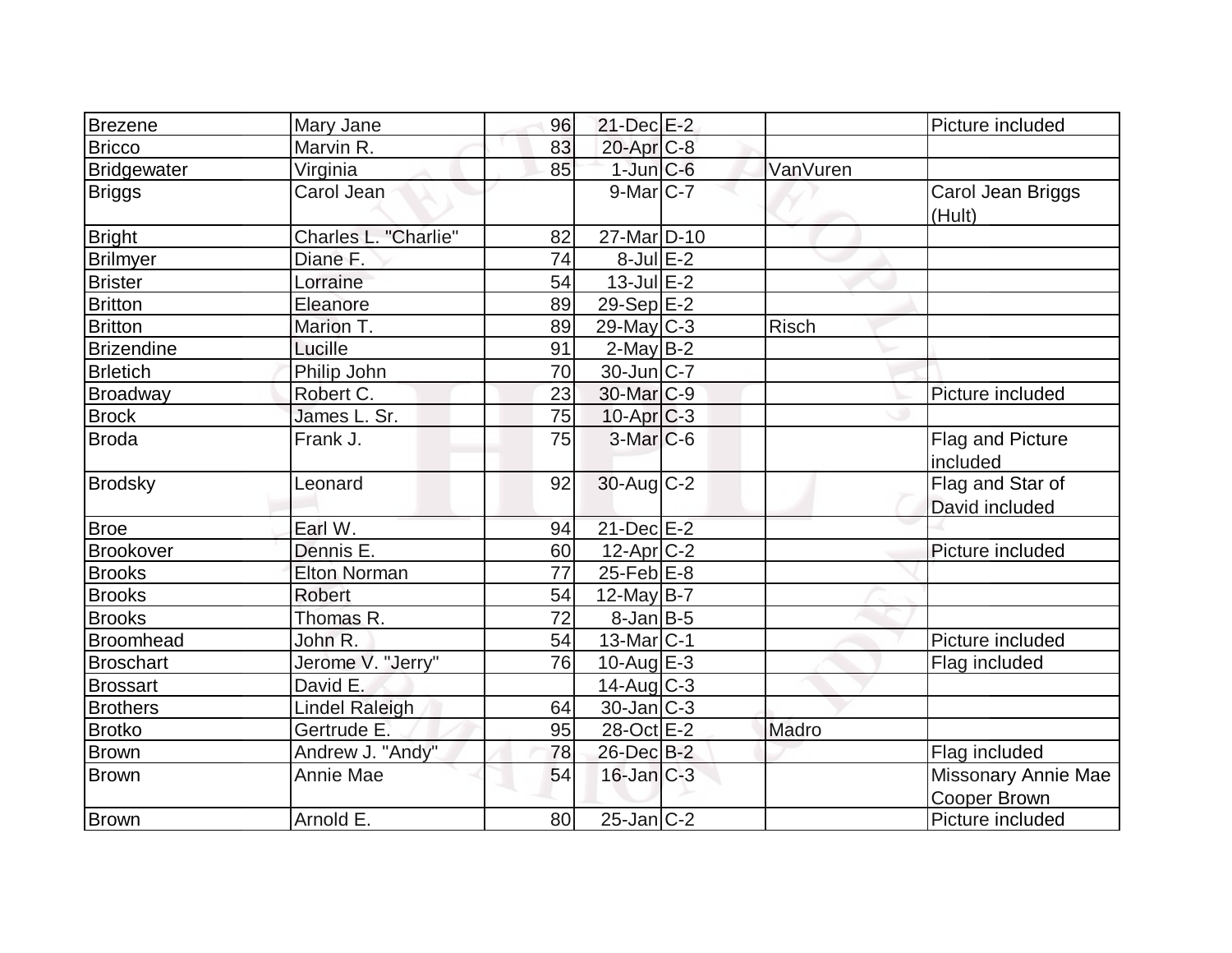| Brown             | Arthur R. "Bob"         | 83 | 29-May C-3        |                 | Flag included    |
|-------------------|-------------------------|----|-------------------|-----------------|------------------|
| <b>Brown</b>      | Dave                    | 58 | 31-Jul C-3        |                 |                  |
| <b>Brown</b>      | Dora E. "Bea"           | 85 | $30$ -Jan $C-3$   | McCollum        |                  |
| <b>Brown</b>      | Glenn                   | 56 | $28-Sep$ $E-2$    |                 |                  |
| <b>Brown</b>      | <b>Janice Diane</b>     | 48 | $26$ -Jan $ C-7 $ |                 |                  |
| <b>Brown</b>      | Julia R.                | 87 | $15$ -Jul $E-3$   | Lucas           | Picture included |
| <b>Brown</b>      | Richard L.              | 67 | $14-Sep$ E-4      |                 | Flag included    |
| Brown             | Robert P.               | 81 | $7$ -Jun $ C-2 $  |                 | Flag included    |
| <b>Brown</b>      | Roosevelt L. "Pops"     | 81 | $3-Feb$ $E-9$     |                 |                  |
| <b>Broz</b>       | Rudolph J.              | 63 | 23-Mar E-7        |                 | Flag included    |
| Brozovich         | Nancy C. "Grandma       |    | $21$ -May B-9     | Neilsen         |                  |
|                   | Nancy"                  |    |                   |                 |                  |
| <b>Bruce</b>      | Anne                    | 93 | $16$ -Jan $ C-3 $ |                 |                  |
| <b>Brucks</b>     | Alice "Marie"           | 84 | $18$ -Dec $C-3$   |                 |                  |
| <b>Bruder</b>     | Melvin Lee              | 85 | $23$ -Jun $D-6$   |                 | Flag included    |
| Bruinsma          | Dorothy                 | 91 | $27$ -Nov $ C-3 $ | Poortinga       |                  |
| <b>Brumm</b>      | Mary Alice              | 80 | $28$ -Jan $E-7$   | Fox             |                  |
| <b>Bruno</b>      | <b>Judith Ann</b>       | 69 | $17$ -Mar $C$ -6  | <b>Babusiak</b> | Picture included |
| <b>Brunski</b>    | Joseph A.               | 92 | $16-Sep$ $E-2$    |                 | Flag included    |
| Brunson           | <b>Charles Franklin</b> | 79 | $17$ -Apr $ C-3 $ |                 |                  |
| <b>Bryant</b>     | <b>Johnny Ray</b>       | 77 | $18$ -Jan $ C-2 $ |                 |                  |
| <b>Bryant</b>     | Raymond                 | 64 | $3$ -Dec $E-2$    |                 |                  |
| <b>Bryce</b>      | Owne "Don"              | 70 | $21-Sep$ E-2      |                 | Flag included    |
| <b>Bryk</b>       | Lottie M.               | 86 | $12$ -Jan $ C-7 $ | Grabowski       |                  |
| <b>Brzezinski</b> | Charlotte T.            | 97 | $4$ -Nov $E-2$    | Weglewski       |                  |
| <b>Bublitz</b>    | Robert W. "Robin"       | 60 | 26-Dec B-2        |                 |                  |
|                   | "Bob"                   |    |                   |                 |                  |
| <b>Bubnovich</b>  | Violet                  | 88 | $25-Sep C-3$      | Serdar          | Picture included |
| <b>Buchanan</b>   | James D.                | 78 | 28-Jul E-4        |                 | Flag included    |
| <b>Buchi</b>      | John R.                 | 80 | 13-May E-7        |                 | Flag included    |
| <b>Buchko</b>     | Grace                   | 88 | $11$ -Jan $C-2$   | <b>Kubal</b>    |                  |
| <b>Bucholz</b>    | David Wayne             | 70 | $13$ -Jan $ C-6$  |                 | Picture included |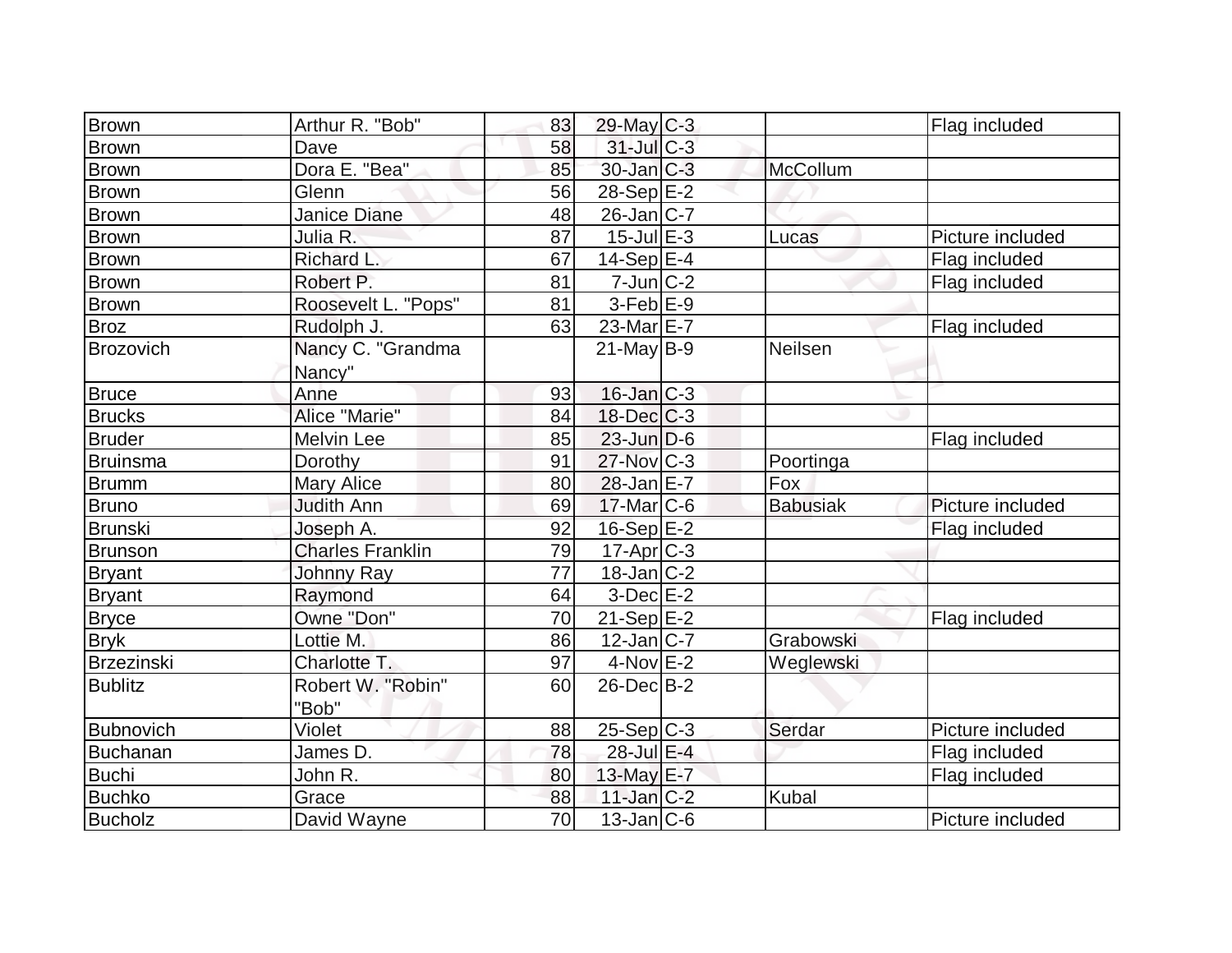| <b>Buckner</b>       | <b>Adam Troy</b>          | 39 | $3-Dec$ $E-2$          |               | Flag included                                            |
|----------------------|---------------------------|----|------------------------|---------------|----------------------------------------------------------|
| <b>Buckner</b>       | N. April Marie            | 64 | 24-Feb D-7             | Geminal       |                                                          |
| <b>Bucko</b>         | Joan Y. "Joni"            |    | $5$ -Jun $C-3$         | Orlich        |                                                          |
| Buczynski            | <b>Edmund Carl "Buzz"</b> | 75 | $8-Feb$ <sub>C-2</sub> |               |                                                          |
| Budimir              | Zorka                     |    | 20-Aug $E-2$           |               | Serbian Orthodox<br>Cross included                       |
| <b>Budnik</b>        | Michael S.                | 66 | $18$ -Dec $C$ -3       |               |                                                          |
| <b>Budzielek</b>     | Leona                     | 93 | $6$ -Jun $B$ -2        | Lesko         |                                                          |
| Bugajski             | Sophie A.                 | 89 | $31$ -May C-2          | Murzyn        |                                                          |
| Bugaski              | Alice                     | 85 | $12$ -Apr $C-2$        | Pikor         |                                                          |
| <b>Bugyis</b>        | Ethel R.                  | 90 | $4$ -Jul B-2           | <b>Kocsis</b> |                                                          |
| <b>Buikema</b>       | Marjorie K.               | 83 | 26-Mar <sub>D-9</sub>  | <b>Adams</b>  |                                                          |
| <b>Bukovac</b>       | Marilyn Ann               | 75 | 11-Oct C-2             | James         | Picture included                                         |
| Bukowinski           | Brett J.                  | 35 | $24$ -May C-2          |               |                                                          |
| <b>Buksar</b>        | George B.                 | 84 | $24$ -Feb $D-7$        |               |                                                          |
| <b>Bukur</b>         | Djura                     | 81 | 17-Dec E-2             |               | Serbian Orthodox<br><b>Cross and Picture</b><br>included |
| Bulj                 | Stevan                    | 41 | $11$ -Jul $B-2$        |               | Serbian Orthodox<br>Cross included                       |
| <b>Buls</b>          | Verna Elizabeth           | 75 | $8-Sep$ $E-2$          |               |                                                          |
| <b>Bunchek</b>       | Edward J.                 | 83 | $1-Dec$ $F-2$          |               |                                                          |
| <b>Bunde</b>         | Eleanore A.               | 84 | 28-Sep E-2             |               |                                                          |
| <b>Buoscio</b>       | Sandra J.                 | 72 | $13-Sep C-2$           |               |                                                          |
| <b>Burbee</b>        | <b>Ashley Carole</b>      | 19 | $10$ -Nov $E-4$        |               |                                                          |
| <b>Burdick</b>       | Thomas "Tom"              | 54 | $16$ -Jan $C-3$        |               |                                                          |
| <b>Burge</b>         | Ethel M.                  | 96 | $6$ -Mar $ C-3 $       |               |                                                          |
| <b>Burger</b>        | Gregory J. "Greg"         | 71 | $19$ -Jan $ C-8 $      |               | Flag included                                            |
| <b>Burgos</b>        | Luz Divina                | 59 | 25-Sep C-3             |               |                                                          |
| <b>Burkhartmeier</b> | Robert P.                 | 89 | $3$ -Jan $B-2$         |               |                                                          |
| Burnham              | Mary E.                   | 91 | $23$ -Jun $D-6$        |               |                                                          |
| Burnham              | <b>Natalie</b>            | 70 | $17$ -Apr $ C-3 $      |               | Picture included                                         |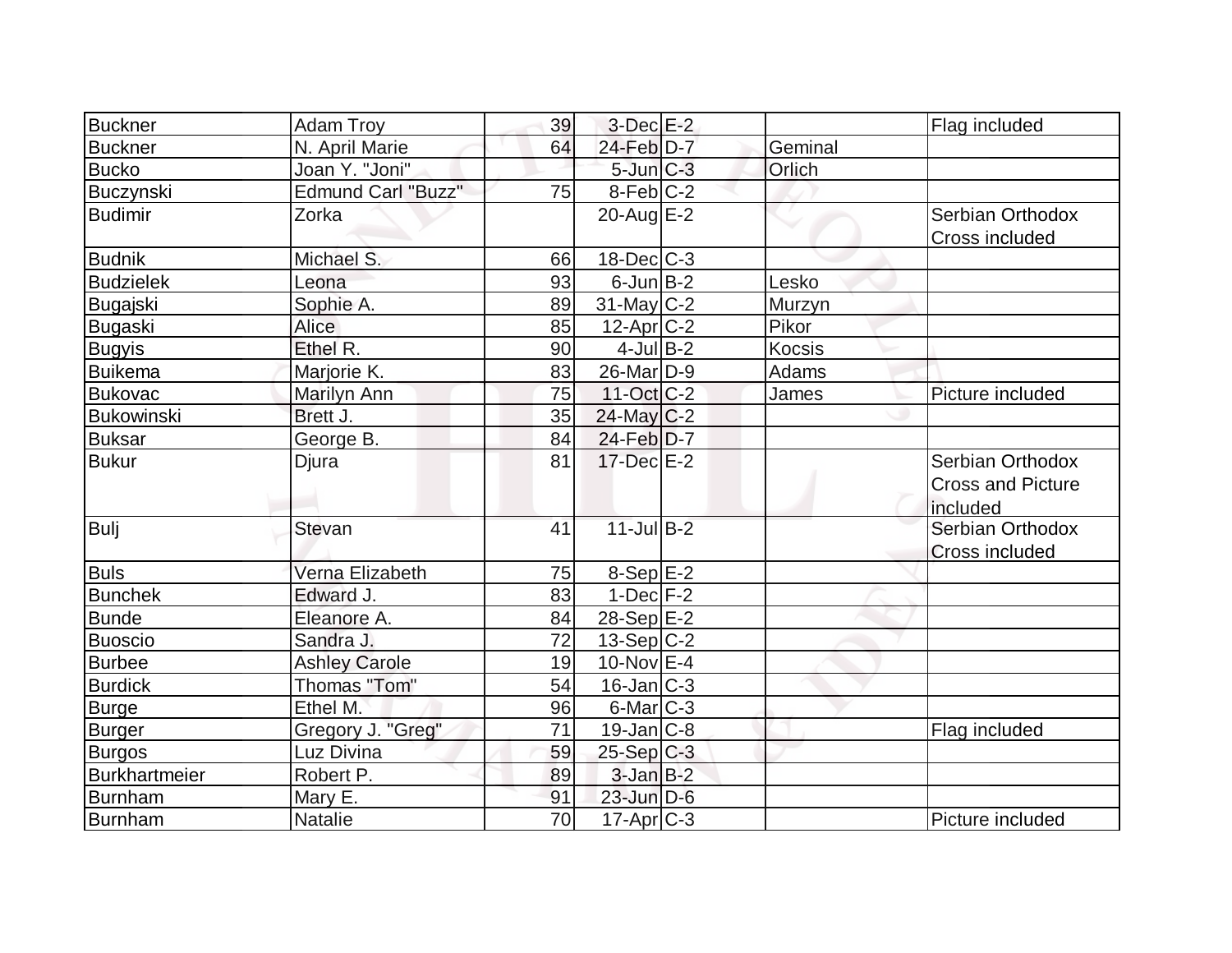| Burns              | Delores (Tudy)      | 71  | $19$ -Jul $C-2$   | Upshaw      | Picture included                      |
|--------------------|---------------------|-----|-------------------|-------------|---------------------------------------|
| <b>Burosh</b>      | Thomas A.           | 76  | $21-Apr$ $C-7$    |             |                                       |
| <b>Burris</b>      | Judy E.             | 65  | $21$ -Jul $E-3$   |             |                                       |
| <b>Burrus</b>      | Robert V.           | 61  | $8$ -Oct $E-2$    |             | Picture included                      |
| <b>Burse</b>       | Norma               |     | $21$ -Aug $C-3$   |             |                                       |
| <b>Burt</b>        | David W.            | 72  | $16$ -Jan $ C-3 $ |             |                                       |
| <b>Burt</b>        | Mary Katherine      | 53  | $29$ -Jan $ C-8 $ |             |                                       |
| <b>Burton</b>      | Bloyd B.            | 97  | $1-Apr$ $E-8$     |             |                                       |
| Burton             | Joseph Allen        | 28  | $20$ -Jan $C$ -6  |             |                                       |
| Burton             | Keith E.            | 91  | $2$ -Nov $E-2$    |             |                                       |
| <b>Busch</b>       | <b>Florence Mae</b> | 86  | $8-Feb C-2$       | Tallman     |                                       |
| <b>Bush</b>        | Virginia M. "Ginny" | 88  | $26$ -Dec $B-3$   | <b>Kuss</b> |                                       |
| <b>Bussie</b>      | Norma Lee           | 73  | 12-May B-7        | Decker      |                                       |
| <b>Butler</b>      | Dorothy E.          | 100 | $17$ -Nov $E-2$   | Couch       |                                       |
| <b>Butler</b>      | Edna R.             | 93  | 22-Mar C-2        | Mader       |                                       |
| <b>Butler</b>      | Margaret S.         | 88  | 13-Nov C-3        |             |                                       |
| <b>Butler</b>      | Otis Tyrone         | 67  | $21$ -Dec $E-2$   |             |                                       |
| <b>Butler</b>      | Patrick J.          | 31  | 23-Dec E-2        |             |                                       |
| <b>Butler</b>      | Robert Lee          | 65  | $7$ -Jan $E$ -6   |             |                                       |
| <b>Butterfield</b> | Danny               | 58  | $4$ -Jan $E-2$    |             |                                       |
| Butynski           | Judith A. "Judy"    | 60  | $15$ -Jun $ C-9 $ | Kobitka     |                                       |
| Butynski           | Judith A. "Judy"    | 61  | $28$ -Aug $C-3$   | Kobitka     | <b>Memorial Service</b>               |
| <b>Butz</b>        | James A., SPC       | 21  | $8-Oct$ $E-2$     |             | Flag included                         |
| <b>Buzea</b>       | Beth Ann            | 52  | $10$ -Apr $C$ -3  | Gerak       |                                       |
| <b>Byarlay</b>     | <b>Barbara</b>      | 62  | $16$ -Oct C-3     |             |                                       |
| <b>Byerman</b>     | Thomas F. "Tom"     | 67  | $16$ -Oct C-3     |             |                                       |
| <b>Bykerk</b>      | Grace               | 91  | $8$ -Jun $C-9$    |             |                                       |
| <b>Bytnar</b>      | Stephanie A.        | 94  | $3-Oct$ B-2       | Kielczewski | Full name Stephanie<br>A. Koch Bytnar |
| <b>Bytnar</b>      | Tony                | 60  | 28-Dec E-2        |             |                                       |
| Cadena             | Clementina          | 76  | $9-Nov$ E-2       | Gallegos    |                                       |
| Cagle              | Henry H. "Buddy"    | 68  | $12$ -Jul $C-2$   |             |                                       |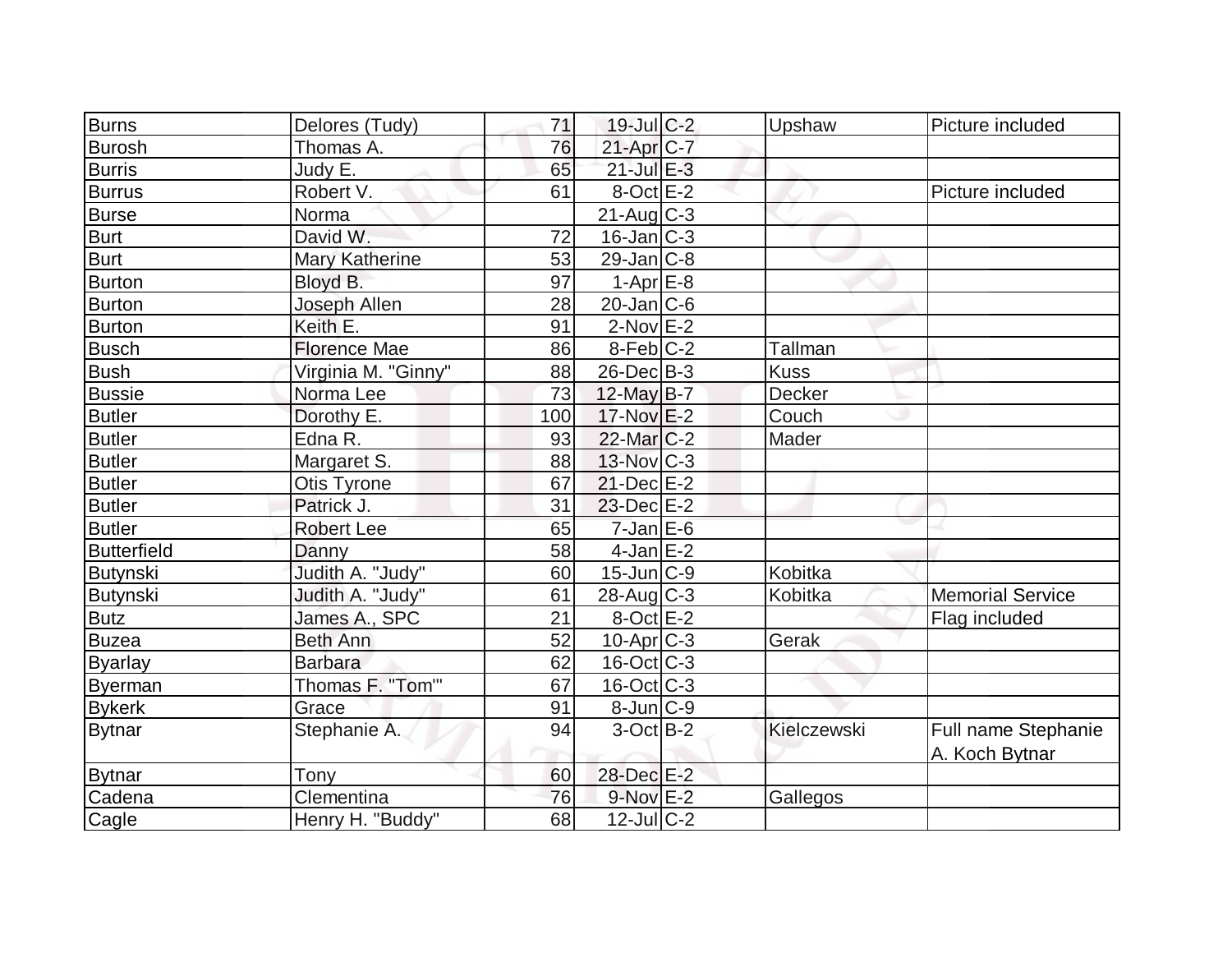| Cairo                   | Mark A.                | 30 <sup>°</sup> | 26-Aug E-2              |  |                              |
|-------------------------|------------------------|-----------------|-------------------------|--|------------------------------|
| $\overline{\text{Cak}}$ | Barbara J.             | 69              | 31-Dec E-3              |  |                              |
| Calanca                 | <b>Briana Riley</b>    | 8 <sup>1</sup>  | $25$ -Feb $E$ -8        |  |                              |
| Caldwell                | Lisa M.                | 42              | 5-May C-7               |  |                              |
| Cales                   | William R. "Bill" "Jr" | 83              | $15$ -Feb $C-2$         |  |                              |
| Calhoun                 | Teri Marie             | 26              | $4$ -Oct $ C-2 $        |  |                              |
| Call                    | Ronald L.              | 71              | $30$ -Apr $ B-5 $       |  | Flag included                |
| Callahan                | <b>Henry Gilpin</b>    | 94              | 18-Apr B-2              |  | Flag included                |
| Calvert                 | Yoehlee James          | 81              | $24$ -JulC-3            |  |                              |
| Camarillo               | Francisco R.           | 82              | 30-Mar C-9              |  |                              |
| Camerino                | Frank Joseph           | 80              | $19$ -May $D-8$         |  |                              |
| Camilo                  | Lydia                  | 78              | $8$ -Mar $ C-2 $        |  |                              |
| Campanelli              | Annamarie              | 52              | 6-Dec C-2               |  | Picture included             |
| Campbell                | Fern                   | 60              | $14$ -Jul $E-3$         |  |                              |
| Campbell                | Harold D. "David"      | 48              | 22-Oct E-2              |  |                              |
| Campbell                | James F.               | 85              | 8-Sep E-2               |  | Flag included                |
| Campbell                | Lawrence Dean Sr.      | 60              | $1-May$ <sub>C</sub> -3 |  |                              |
| Campbell                | <b>Mary Catherine</b>  | 87              | $13$ -Feb $C-3$         |  |                              |
| Campbell                | Robert M.              | 86              | $1-Mar$ $C-2$           |  | Flag and Picture<br>included |
| Campbell                | Samuel D.              | 88              | $19-Nov$ E-3            |  |                              |
| Canada                  | Pauline                | 103             | $1-Nov$ C-2             |  |                              |
| Canano                  | Victorino S.           | 70              | $31$ -May C-2           |  |                              |
| Candreva                | James V. Sr.           | 70              | $29$ -Nov $ C-2 $       |  | Flag included                |
| Canner                  | Betty A.               | 84              | $5$ -Mar $B$ -5         |  |                              |
| Caparelli               | Armando G.             | 97              | $15$ -Apr $E$ -7        |  |                              |
| Capuzzi                 | Kathleen R.            | 61              | $20$ -Mar $ C-3 $       |  |                              |
| Carben                  | Dorothy L.             | 93              | $2-Feb$ $E-6$           |  |                              |
| Carden                  | Pat                    | 57              | $7$ -Apr $E$ -5         |  |                              |
| Cardenas                | Helen                  | 81              | $3-Mar$ $C-6$           |  |                              |
| Cardenas                | James Ray              | 46              | 30-Jul E-4              |  | Picture included             |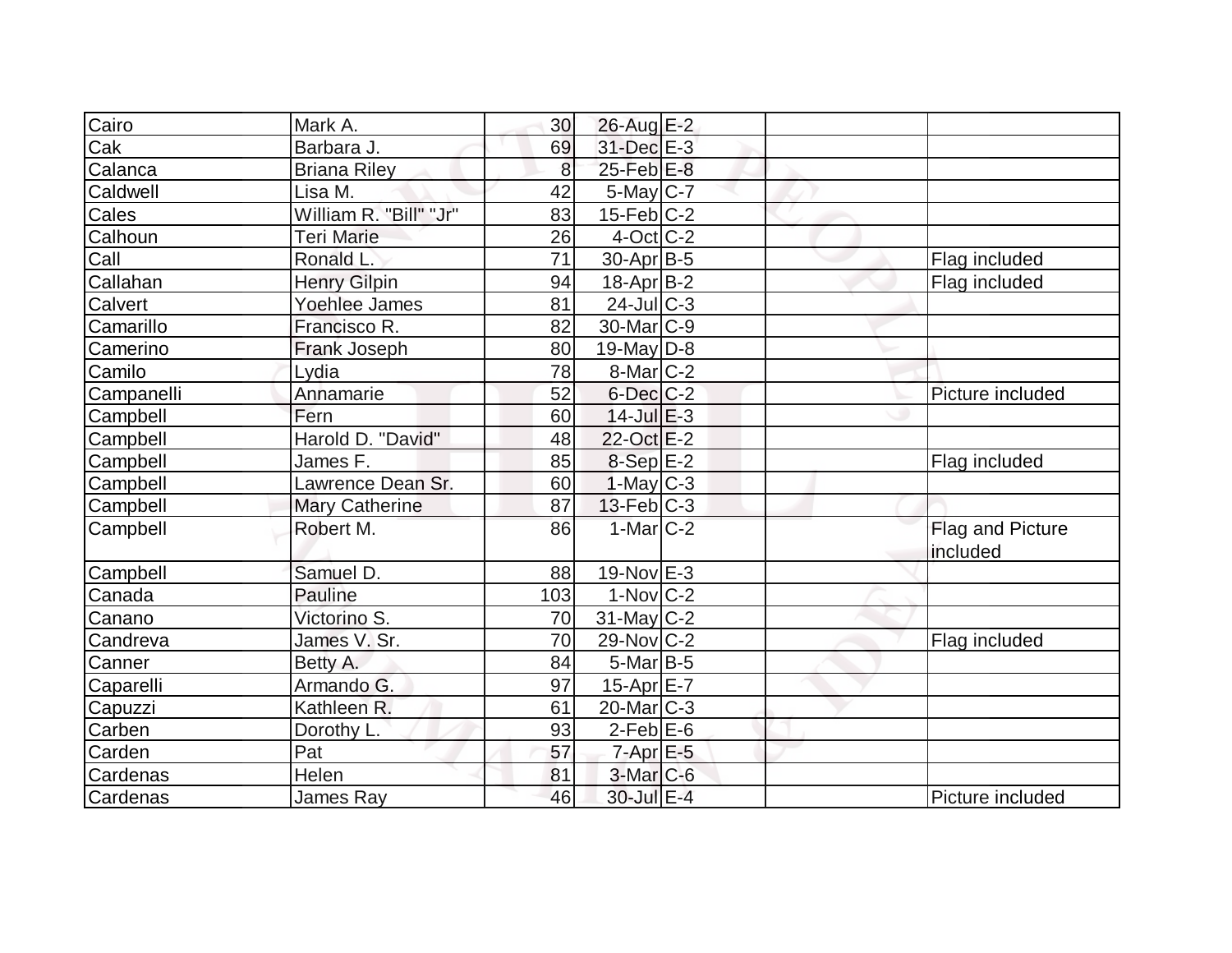| Cardwell                   | Stella Mae "Nanny"         | 90 | $2$ -Apr $B-5$           | Lindsey  | Full name Stella Mae         |
|----------------------------|----------------------------|----|--------------------------|----------|------------------------------|
|                            |                            |    |                          |          |                              |
| Carlson                    | Frederick                  | 70 | 29-Oct E-2               |          | (Cardwell) Lind              |
| Carlson                    | George W.                  | 98 | $31$ -JulC-3             |          |                              |
| Carlson                    | James K. "Jim"             | 40 | $16$ -Dec $E-2$          |          |                              |
| Carlson                    | <b>John Leonard "Jack"</b> | 67 | $25$ -Aug $E-2$          |          |                              |
| Mae V.                     |                            | 95 | $6$ -Oct $ C-3 $         |          |                              |
| Carlson<br>Carlson         | Vera Louise                | 91 | $14$ -Aug $C-3$          | Coblentz |                              |
|                            |                            |    |                          |          |                              |
| Julia R.<br>Carnett        |                            | 97 | 11-Aug $E-2$             |          |                              |
| Mary J.<br>Carney          |                            | 79 | $23-Oct$ <sub>C</sub> -3 |          |                              |
| Carollo                    | Robert "Bob"               | 50 | $4$ -Nov $E-2$           |          |                              |
| Carothers                  | Patty Ann                  |    | $30$ -May B-2            |          |                              |
| Carr                       | Jacquelyn Sue              | 61 | 27-Mar <sub>IC-5</sub>   |          |                              |
|                            | "Jacquie"                  |    |                          |          |                              |
| Carr                       | James G.                   | 74 | $6$ -Jun $B-2$           |          | Picture included             |
| Carrasco<br>Joseph         |                            | 76 | $15$ -Aug C-2            |          |                              |
| Carrico                    | Owen F.                    | 98 | $12$ -Dec $B-2$          |          |                              |
| Carrigan                   | <b>Bobbie Ruth</b>         | 81 | $1-Apr$ $E-8$            |          |                              |
| Carrillo                   | Robert G. "Big Bob"        | 73 | $2$ -Oct C-3             |          |                              |
| Carroll<br>John F.         |                            | 94 | $4$ -Oct C-2             |          |                              |
| Roy E.<br>Carrubba         |                            | 86 | $5$ -Feb $ B$ -6         |          |                              |
| Carson                     | Emilie Sue Ann             | 73 | $2-Apr$ B-5              |          | Picture included             |
| Carter                     | Gilbert V., Dr.            | 83 | $20$ -Jul $E-3$          |          |                              |
| Carter                     | John Oren M.D.             | 82 | $28$ -Apr $ C-7 $        |          | Flag included                |
| Mary J.<br>Carter          |                            | 78 | $4$ -Jul B-2             |          |                              |
| Carter                     | <b>Proctor Simpson</b>     | 78 | 20-Sep C-2               |          | Flag included                |
| Caruso                     | Leroy C.                   | 76 | $25$ -Jul $B-3$          |          |                              |
| Carver                     | Patricia A. "Cookie"       | 68 | $16$ -Feb $ C-7 $        |          |                              |
| Case                       | Michael S.                 | 50 | $7$ -Apr $E$ -5          |          |                              |
| Dale E.<br><b>Casetter</b> |                            | 61 | 30-Mar <sub>IC-9</sub>   |          | Flag and Picture<br>included |
| Casey                      | Roy M. Sr.                 | 82 | 29-May C-3               |          |                              |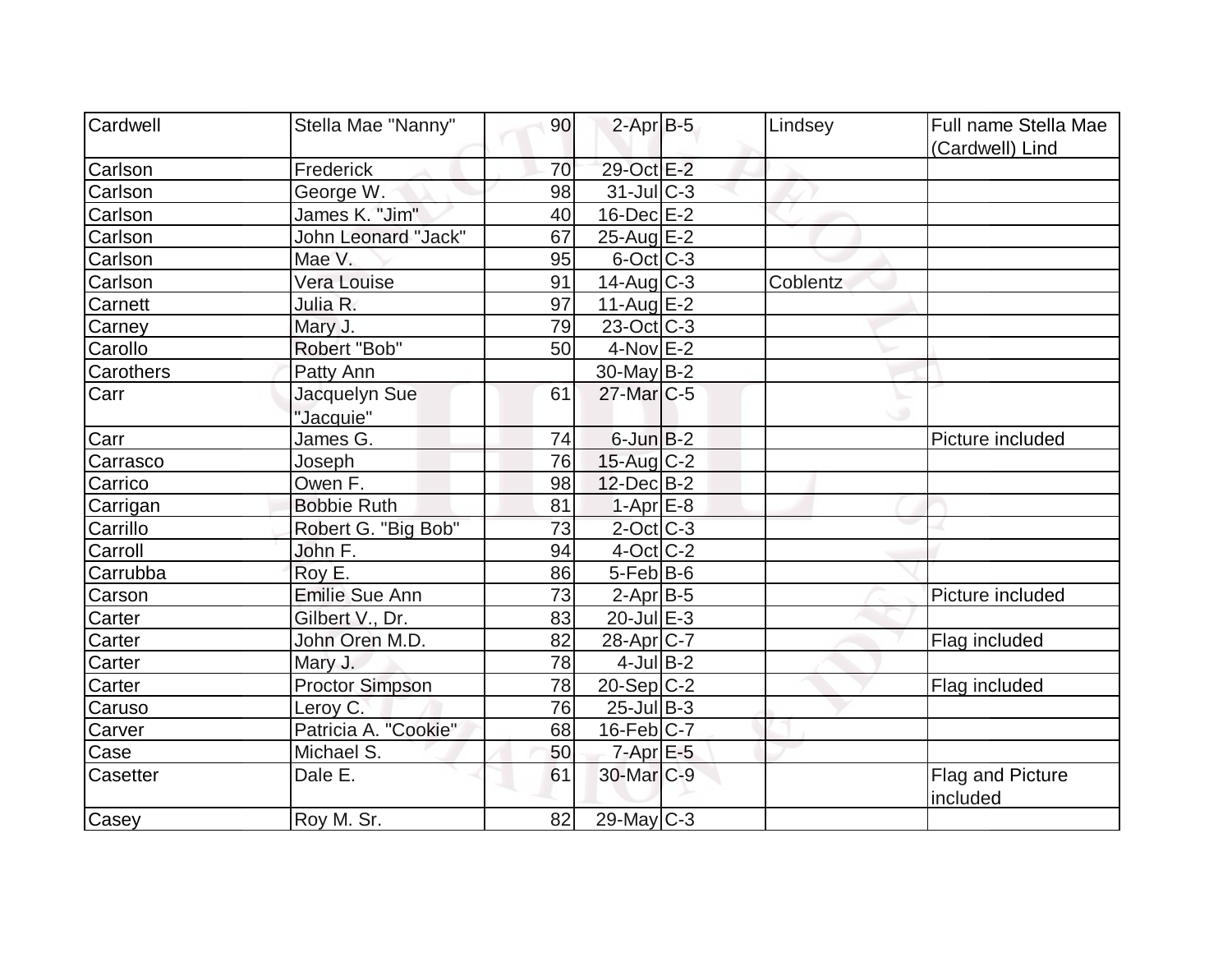| Cassaday        | Kenneth Wayne         | 76 | $5$ -Oct $E-2$           |               |                  |
|-----------------|-----------------------|----|--------------------------|---------------|------------------|
| Cassman         | Nancy L.              | 44 | $7-Sep$ $E-2$            |               |                  |
| Castaneda       | Amelia "Amy"          | 73 | $8$ -May $C$ -2          |               |                  |
| Castaneda       | Joseph L. "Chepo"     | 73 | $13$ -Jan $ C-6$         |               |                  |
| Castiglia       | Joseph                |    | $7-Feb B-2$              |               | Flag included    |
| Castor          | Alfreda               | 89 | $2$ -Mar $ C$ -6         |               |                  |
| Castor          | Kenneth F.            | 69 | $15$ -Oct $E-4$          |               | Flag included    |
| Cataldi         | <b>Grace Patricia</b> |    | $18-Sep C-3$             | Grant         |                  |
| Catania         | Dorothy L. "Dottie"   | 54 | $15$ -Nov $ C-4 $        |               |                  |
| Cates           | Aubrey                | 79 | $3-Sep$ $E-2$            |               |                  |
| Cavallari       | Pauline               | 94 | $17-Oct$ B-2             |               |                  |
| Cavanaugh       | <b>Raymond Neil</b>   | 65 | $3-Dec$ $E-2$            |               | Picture included |
| Cave            | Margaret              | 88 | $7$ -Jun $C-2$           |               |                  |
| Cavinder        | Gwendolyn Kay         | 66 | 20-Oct E-2               | Wynkoop       |                  |
|                 | "Gwen"                |    |                          |               |                  |
| Cecil           | Kathleen              | 50 | $22$ -Mar $ C-2 $        | Powers        |                  |
| Celmer          | Nancy J.              | 71 | $6$ -Aug B-2             | Fisher        |                  |
| Ceperich        | Rose                  | 62 | $4-Sep C-3$              |               |                  |
| Cerros          | Johnny "Johnny        | 33 | 30-May B-2               |               |                  |
|                 | Green"                |    |                          |               |                  |
| Cerros          | Ricardo Jr., SPC      | 24 | $18-Oct$ <sub>C</sub> -2 |               | Flag and Picture |
|                 |                       |    |                          |               | included         |
| Cervak          | <b>Janet Alice</b>    | 79 | $3-Aug$ $E-3$            | <b>Beck</b>   |                  |
| Chadwick        | <b>Derek</b>          | 77 | $10$ -Apr $C-3$          |               |                  |
| Chael           | Freda O.              | 94 | $27-Sep C-2$             |               |                  |
| Chael           | Grace E               | 81 | $12$ -Jan $ C-7 $        |               |                  |
| Chaffee         | <b>Bruce Croft</b>    | 62 | 13-May $E-7$             |               | Picture included |
| Chalko          | Joanne M.             | 69 | $10$ -Dec $C$ -3         | <b>Burkat</b> |                  |
| <b>Chalmers</b> | Adrian                | 74 | $16$ -Jan $ C-3 $        |               | Flag included    |
| <b>Chambers</b> | Dorothy "Doty"        | 83 | 30-Apr B-5               |               |                  |
| <b>Chambers</b> | June                  | 80 | 20-Dec C-2               | Minnix        |                  |
| Chambliss       | A. J.                 | 70 | $3-Aug$ E-3              |               | Picture included |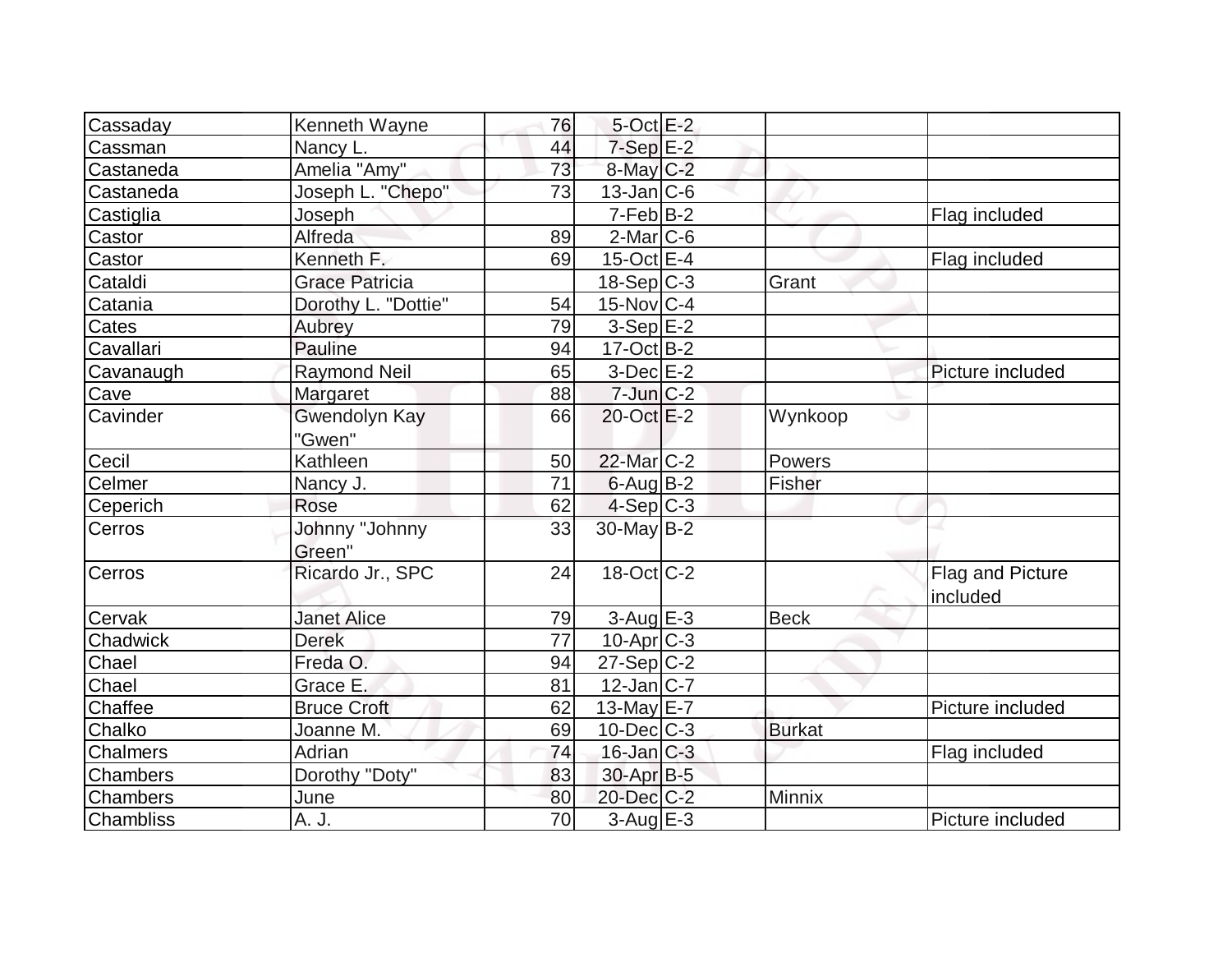| Chandler        | Gerald D.           | 43  | $8$ -Jun $C-9$       |               |                                                                 |
|-----------------|---------------------|-----|----------------------|---------------|-----------------------------------------------------------------|
| Chandler        | Wallace W.          | 83  | 8-Sep <sub>E-2</sub> |               |                                                                 |
| Chaple          | John "Jack" S.      | 71  | 19-Sep B-2           |               | Flag included                                                   |
| Chapman         | <b>Estelle</b>      | 99  | $13$ -Jan $ C-6$     |               |                                                                 |
| Charlebois      | Noreen Bernadette   | 74  | 10-Nov $E$ -4        |               |                                                                 |
| Chase           | Virgil H.           | 36  | 13-May E-7           |               |                                                                 |
| Chavez          | Maria T.            | 91  | $20$ -Jan $ C$ -6    |               | Picture included                                                |
| Cheek           | Emil                | 93  | $26$ -Jun $C-5$      |               | Flag included                                                   |
| Chelar          | Milica              | 101 | $3-Dec$ $E-3$        |               | <b>Picture and Serbian</b><br><b>Orthodox Cross</b><br>included |
| Chelar          | Milica              | 101 | $3-Dec$ $E-3$        |               | Milica Chelar<br>(Metikos)                                      |
| <b>Chelf</b>    | Thomas L.           | 73  | 20-Dec C-2           |               |                                                                 |
| Chentnik        | Anthony B. "Tony"   | 90  | $6$ -Nov $C$ -5      |               |                                                                 |
| Chepregi        | Ida                 | 88  | 9-Oct C-3            |               |                                                                 |
| Cherbak         | Michael A.          | 45  | $22$ -Jun $ C-9 $    |               |                                                                 |
| <b>Chess</b>    | <b>Alice</b>        | 86  | $20$ -Nov $ C-3 $    | Powers        |                                                                 |
| Chester         | Elizabeth J.        | 87  | $6$ -Oct $ C-3 $     |               | Picture included                                                |
| Chester         | Hazel B.            | 86  | $15$ -Nov $ C-4 $    | <b>Boyd</b>   |                                                                 |
| Chiabai         | Helen               | 82  | $27$ -Nov $ C-3 $    | <b>Skunta</b> |                                                                 |
| <b>Chick</b>    | Julius E.           | 85  | $17-AugE-3$          |               | Flag included                                                   |
| Chiesi          | Joseph E.           | 85  | $27-Sep C-2$         |               |                                                                 |
| Chiki           | Jean M.             | 87  | $18-Nov$ E-2         | Kaczka        |                                                                 |
| <b>Childers</b> | Patricia Joyce      | 59  | $8$ -Feb $C-2$       | <b>Click</b>  |                                                                 |
| <b>Chintis</b>  | <b>Thomas Peter</b> | 90  | $24$ -Dec $E-3$      |               |                                                                 |
| Chism           | Faye J.             | 81  | $31$ -Aug $E-2$      | Pinkstaff     |                                                                 |
| Chivington      | Evelyn C.           | 73  | $28$ -Dec $E-2$      | Knitter       |                                                                 |
| Chmielewski     | Stella M. "Pat"     | 89  | $15$ -Mar $ C-2 $    | <b>Uliasz</b> |                                                                 |
| Chmielowiec     | Betty M.            | 71  | 28-Jul E-4           |               |                                                                 |
| Choate          | Christian M.        | 13  | $15$ -May C-3        |               | Picture included                                                |
| Cholipski       | Thomas W.           | 58  | 24-Jun E-7           |               |                                                                 |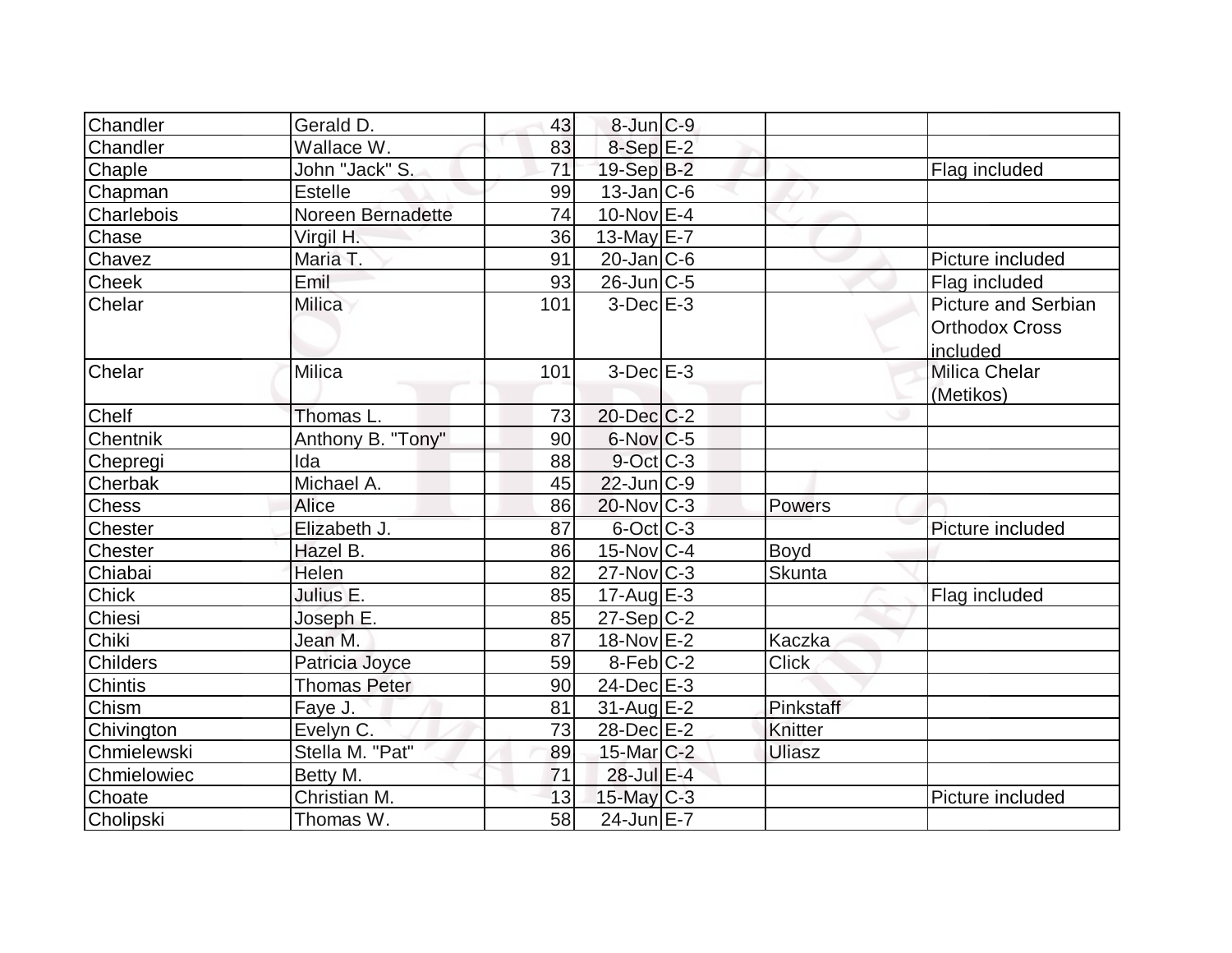| Chorba         | <b>Brian James</b>              | 37  | $5-Nov$ $E-2$         |                 |                                             |
|----------------|---------------------------------|-----|-----------------------|-----------------|---------------------------------------------|
| Chorba         | Thomas J. Sr.                   | 82  | 3-Mar C-6             |                 | Flag included                               |
| Christakis     | Anastasia                       | 98  | $3$ -Oct $B-2$        |                 | <b>Greek Orthodox</b>                       |
|                |                                 |     |                       |                 | Cross included                              |
| Christensen    | Mary Louise                     | 89  | 23-May $B-2$          |                 |                                             |
| Christensen    | Pamela Ruth                     | 69  | $7-NovB-2$            | Lazzell         |                                             |
| Christian      | Helen                           | 85  | $7-Sep$ $E-2$         | Dancula         | Serbian Orthodx<br>Cross included           |
| Christoff      | Christ M.                       | 89  | $10$ -Jan $ B-2 $     |                 | Flag included                               |
| Christoff      | <b>Nick</b>                     | 90  | 23-Mar E-7            |                 | Flag included                               |
| Christopher    | Johnnie                         | 92  | $10$ -May $ C-2 $     |                 |                                             |
| Christopher    | Malik Ali                       | 32  | 30-Oct C-5            |                 | Picture included                            |
| Christy        | Kenneth G.                      | 89  | $9 - Apr$ B-6         |                 | Flag included                               |
| <b>Chritos</b> | Sofia                           | 69  | $25-Sep C-2$          |                 | <b>Greek Orthodox</b><br>Cross included     |
| Chrzanowski    | Dorothy M. "Grandma<br>Dorothy" | 77  | $21-Nov$ B-2          | <b>Betustak</b> |                                             |
| Chrzanowski    | John D., SPC.                   | 22  | $12$ -Jul C-2         |                 | Flag and Picture<br>included                |
| Chumley        | Timothy A.                      | 55  | $7$ -Dec $E-2$        |                 |                                             |
| Church         | Sandra K.                       | 59  | 24-Jun E-7            |                 |                                             |
| Churilla       | <b>Catherine Edith</b>          | 102 | $2$ -Oct $ C-3 $      |                 | <b>Catherine Edith</b><br>Churilla Zelencik |
| Cicak          | Astrid Z.                       | 88  | $18$ -Dec $ C-3 $     |                 |                                             |
| Cicco          | Isabella "Marta"                | 80  | $18$ -Jan $ C-2 $     |                 | Picture included                            |
| Cichocki       | Frances                         | 86  | $31$ -Jan $ B-2 $     |                 |                                             |
| Ciechanowski   | Lorraine M.                     | 85  | $10$ -Apr $ C-3 $     |                 | Picture included                            |
| Cieskiewicz    | Inez                            | 78  | $6$ -Mar $ B-6$       |                 |                                             |
| Cieszkiewicz   | Michaelene B.                   | 86  | 13-Mar <sub>C-1</sub> | Cap             |                                             |
| Cinko          | Frances P. "Frannie"            | 76  | $27$ -Feb $ C-3 $     |                 |                                             |
| Cinotto        | William H. "Bill"               | 44  | $3$ -Aug E-3          |                 |                                             |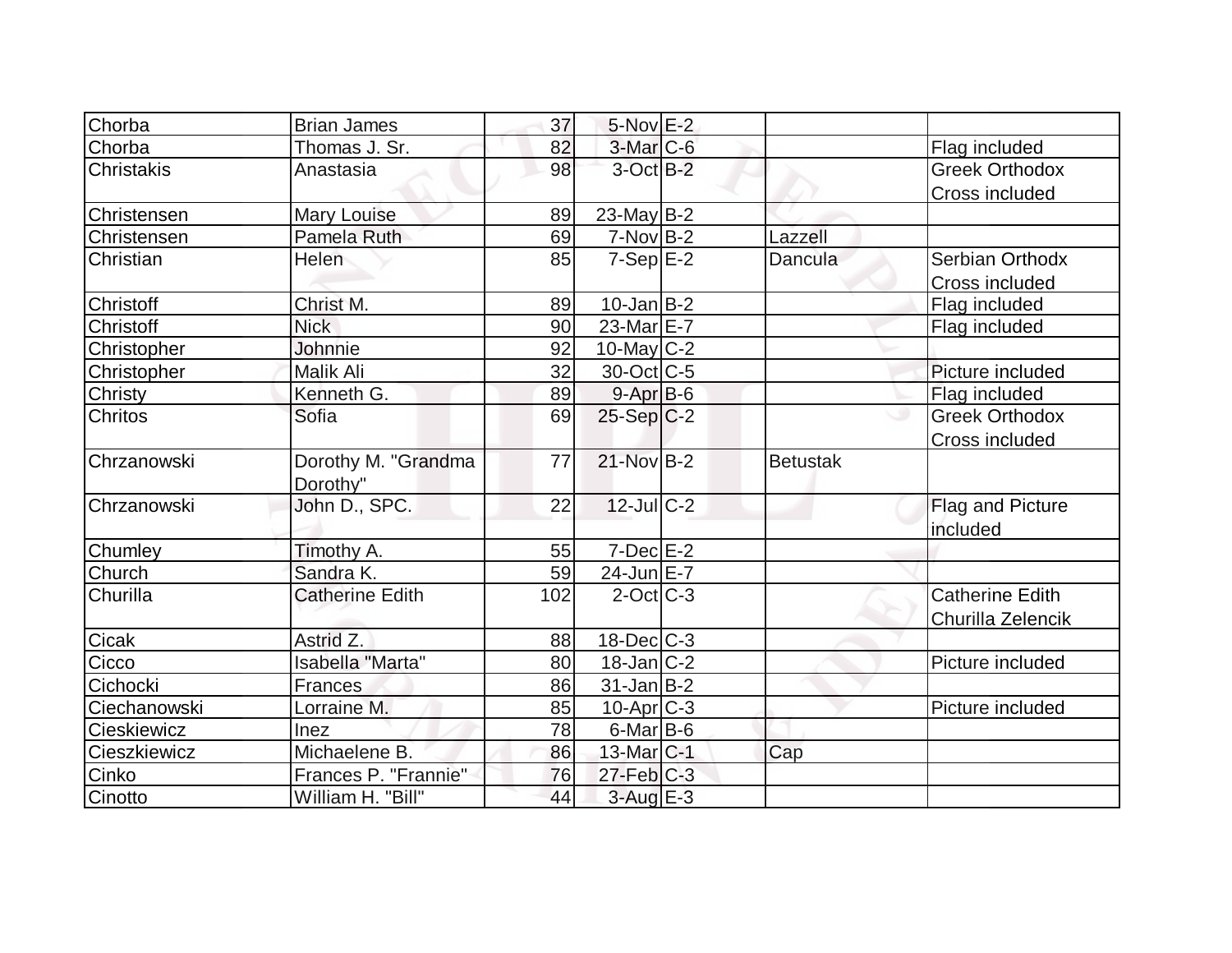| Cioroianu<br>$8$ -Oct $E-2$<br>John I. Jr. (Carter)<br>"Papa" | Flag included                |
|---------------------------------------------------------------|------------------------------|
|                                                               |                              |
|                                                               |                              |
| 26-Jul C-2<br>Cipowski<br>Paul A.<br>80                       |                              |
| Barbara M., Sister<br>$31$ -Aug E-2<br>Cison<br>89            |                              |
| O.S.F. (Stella)                                               |                              |
| $27$ -Oct $E-2$<br>Citta<br>Lillian B.<br>89                  |                              |
| Clabaugh<br>58<br><b>Thomas Lee</b><br>28-Sep E-2             |                              |
| $4$ -Jan $E-2$<br>Cladis<br><b>Tassie</b>                     | <b>Cross and Picture</b>     |
|                                                               | included                     |
| Mary "Joan"<br>$20$ -Jan $ C$ -6<br>Clancy                    | Conlan                       |
| <b>Clark</b><br>$\overline{4}$ -May E-9<br>Ann M.<br>83       |                              |
| <b>Clark</b><br>$6$ -Jul $E-3$<br>Dallas D.<br>80             |                              |
| Clark<br>Fern<br>$13$ -Apr $ C-7 $<br>96                      |                              |
| <b>Clark</b><br>Georgia M.<br>98<br>$5$ -Jan $C$ -6           |                              |
| <b>Clark</b><br>77<br>Joan Ellen<br>$24$ -Jan B-2             | Gibbs                        |
| Clark<br>$9$ -Dec $E-2$<br>Margaret E.<br>85                  |                              |
| Clark<br>$3$ -Aug E-3<br>Noble<br>80                          | Flag included                |
| John J. Jr.<br>$18$ -Oct $ C-2 $<br><b>Clarke</b><br>81       | Flag and Lions               |
|                                                               | emblem included              |
| $18$ -Jan $C$ -2<br><b>Clauss</b><br><b>Phyllis</b>           | Picture included<br>Kowalski |
| George H.<br>$22$ -Aug B-2<br>Claussen<br>95                  | Flag Included                |
| 79<br>$16$ -Feb $ C-7 $<br>James A.<br>Claussen               |                              |
| Richard Paul "Tall<br>$13-Sep C-2$<br>Clawson<br>58           |                              |
| Paul"                                                         |                              |
| Leonard M.<br>23-Sep $E-2$<br>Claypool<br>97                  |                              |
| 8-Mar C-2<br>Claypool<br>Michael A.<br>41                     |                              |
| 72<br>James L.Jr. (Jimmy)<br>$1-Sep$ $E-3$<br>Clayton         | a.k.a. "Pony Tail" /         |
|                                                               | "Breeze" / Picture           |
| 23-Oct C-3<br><b>Judy</b><br>51<br><b>Clemens</b>             | Cramer                       |
| Arnold<br>27-May E-7<br>Cleveland                             |                              |
| Clifton<br>Paul F.<br>28-Mar B-2<br>87                        | Flag included                |
| David W. Sr.<br>54<br>Cline<br>$20$ -Jun $B-2$                |                              |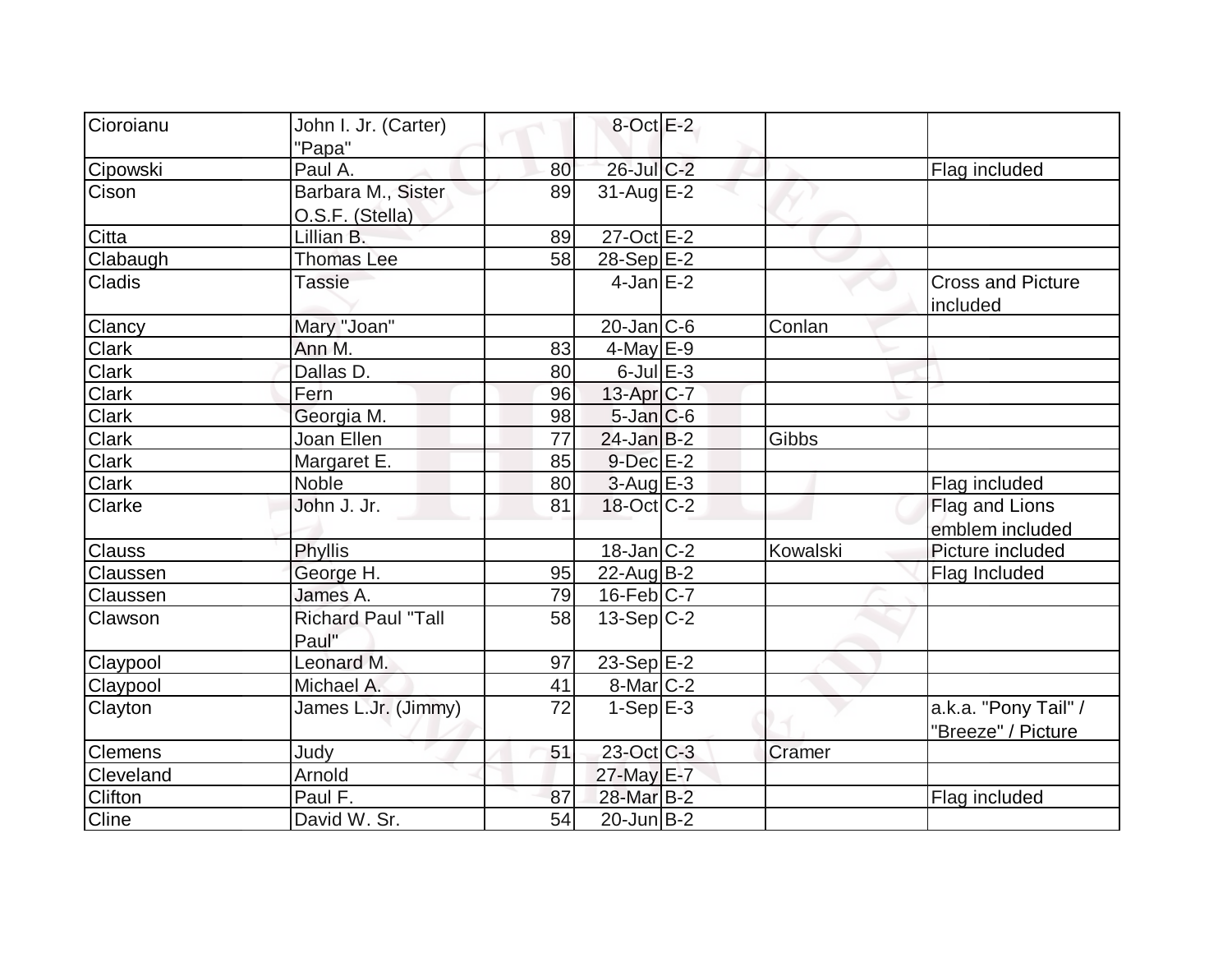| Clingan        | Virginia E.            | 85        | $29$ -Jul $E-2$   |           | Full name Virginia E.    |
|----------------|------------------------|-----------|-------------------|-----------|--------------------------|
| Clouse         | Ben                    | 75        | $14$ -Feb $B$ -4  |           | Taylor-Clingan           |
| Clousing       | <b>Richard Allan</b>   | 68        | 28-Jul E-4        |           |                          |
| Cloyd          | <b>Judith Ann</b>      | 75        | $18$ -May C-7     |           |                          |
| Clune          | James P.               | 83        | $26$ -Feb $C-7$   |           | Flag included            |
| Coan           | Chester R. "Chet"      | 74        | 22-Dec E-3        |           |                          |
| Coapstick      | Marguerite             | 89        | $26-Sep B-2$      | Spaulding |                          |
|                | Donald H.              |           |                   |           |                          |
| Coash          |                        | 102<br>57 | 9-Oct C-3         |           |                          |
| Cobb           | <b>Eddie Lee</b>       |           | $19-Oct$ $E-2$    |           | Picture included         |
| Cobb           | Gloria Erika           | 89        | $22$ -May C-3     |           | Picture included         |
| Cobrin         | Marion                 |           | $18$ -Jul B-2     | Levy      | Star of David included   |
| Cochran        | <b>Charles Phillip</b> | 69        | $16$ -Oct $ C-3 $ |           |                          |
| Coda           | Brian A.               | 51        | $5 - Aug$ $E - 2$ |           |                          |
| Cody           | Marilyn D.             | 83        | 18-May C-7        |           |                          |
| Cody           | Paul Malcolm           | 59        | 28-Jan E-7        |           |                          |
| Cogswell       | Glen F.                | 78        | $13$ -Jan $ C-6$  |           |                          |
| Cohan          | William                | 85        | $23$ -Jan $ C-3 $ |           |                          |
| Cohen          | Susan                  | 85        | 28-Dec E-2        | Wood      |                          |
| Cohns          | Carol                  | 61        | $6$ -Feb $ C-3 $  | Thorton   | <b>Full name Carol</b>   |
|                |                        |           |                   |           | <b>Yarbrought Cohns</b>  |
| <b>Colbert</b> | Sanford Lee, Jr.,      | 81        | 18-Nov E-2        |           | Picture included         |
|                | Deacon                 |           |                   |           |                          |
| Cole           | <b>Blaine Eugene</b>   | 78        | $27$ -Jul $E-2$   |           |                          |
| Cole           | Doris E.               | 66        | $17$ -Jan B-2     |           |                          |
| Cole           | Eugene E.              | 89        | $3$ -May C-2      |           | Flag included            |
| Cole           | Shelby                 | 69        | $3$ -Jun $E$ -6   |           | <b>Memorial Services</b> |
| Cole           | Shelby J.              | 69        | 15-May $C-3$      |           |                          |
| Coleman        | Charles W. Sr.         | 82        | $16$ -Feb $ C-7 $ |           | Flag included            |
| Coleman        | Eleanore M.            | 85        | $10$ -Jan $B-2$   |           |                          |
| Collazo        | Martin R.              | 92        | 28-Jan E-7        |           | Picture included         |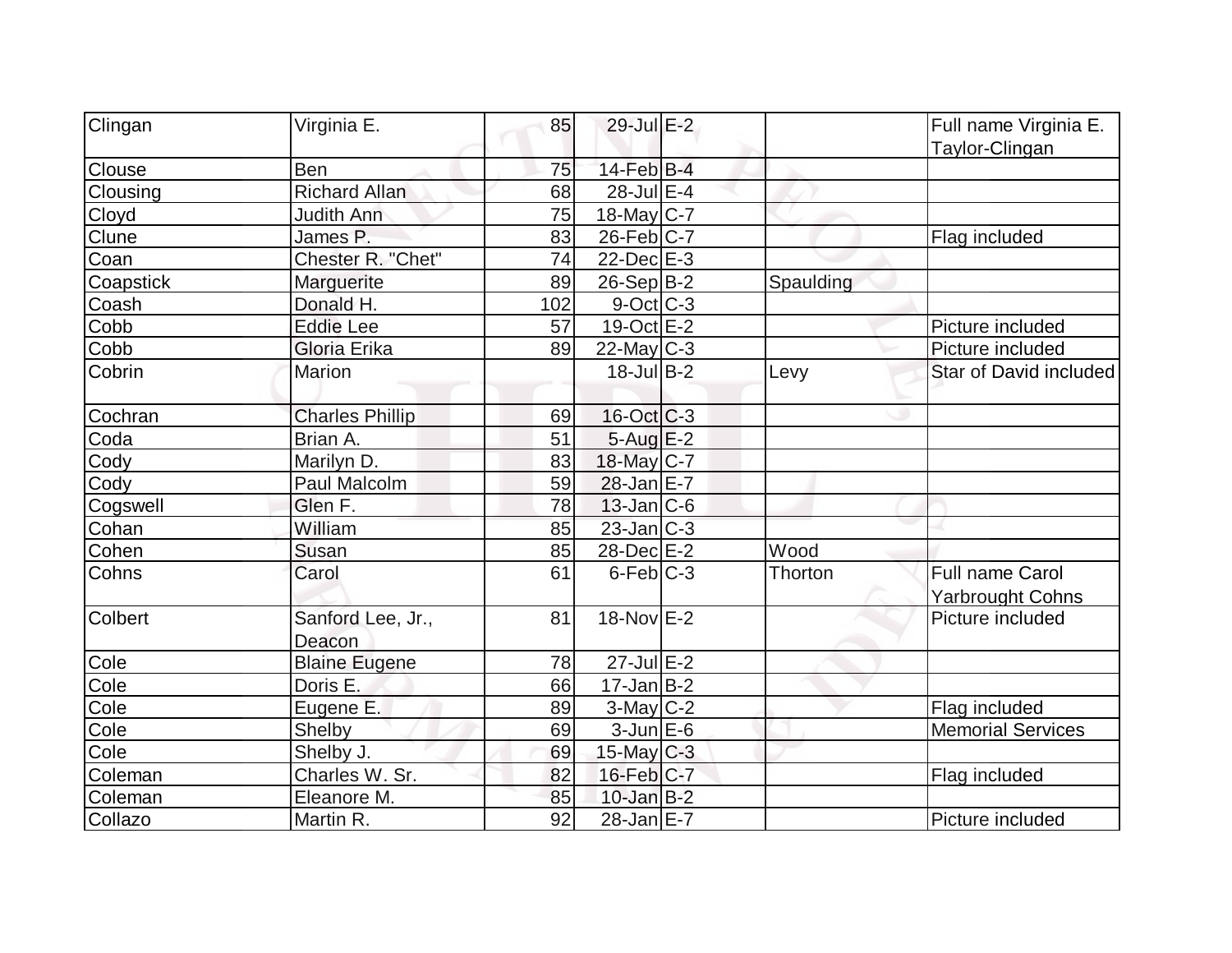| Collier             | Edward K.                    |    | $25-Sep C-3$      |           | Flag included    |
|---------------------|------------------------------|----|-------------------|-----------|------------------|
| Collins             | Alyce G.                     | 89 | $2$ -Aug $C-2$    | Soukup    |                  |
| <b>Collins</b>      | Antoinete "Toni"             | 86 | $2$ -Nov $E-3$    |           |                  |
| <b>Collins-Gill</b> | Bernice, Pastor              | 63 | $8-Sep$ $E-2$     |           | Picture included |
| Colon               | Leonita "Leo"                | 46 | $22$ -Jun $C-9$   |           |                  |
| Comanse             | Rosemary                     | 47 | 19-May $D-8$      | Serrano   |                  |
| Combs               | Alfred "Al"                  | 85 | $29-Sep$ $E-2$    |           | Flag and Masonic |
|                     |                              |    |                   |           | emblem included  |
| Comer               | Charles, Dr.                 | 73 | $10$ -Mar $ C-7 $ |           | Picture included |
| Comer               | <b>Opoetry "Tim"</b>         | 75 | $18-Oct$ $C-2$    |           | Picture included |
| <b>Comerford</b>    | Catherine Mae "Katie"        | 87 | $7-Sep$ $E-2$     |           |                  |
|                     |                              |    |                   |           |                  |
| Cominos             | Linda Jo                     |    | $18$ -Dec $C$ -3  | Aker      |                  |
| Compateso           | Lenore E.                    | 94 | $15$ -Mar $C-2$   | Grandbois |                  |
| Compion             | Kyra Katrina                 | 17 | $22$ -May C-3     |           |                  |
| Comsa               | Irene                        | 80 | 29-Nov C-2        |           |                  |
| Concialdi           | Frank G.                     | 88 | $21$ -May B-9     |           |                  |
| Condes              | Carol A.                     | 49 | $26$ -Jun $C$ -5  |           | Picture included |
| Condes              | Gregory P.                   | 61 | 30-Jan C-3        |           |                  |
| Condos              | Michaeline Ann               | 74 | $11$ -Jun $B-4$   |           |                  |
| Conklin             | <b>Phyllis Marie "Toots"</b> | 78 | $6$ -Aug $ B-2 $  | Amiotte   |                  |
| Conley              | <b>Bertie</b>                | 78 | $18-Apr B-2$      | Dunn      |                  |
| Conley              | Mabel E.                     | 86 | $10$ -Apr $ C-3 $ | Hedrick   |                  |
| Conn                | Edward W.                    | 71 | $15$ -Jan B-4     |           | Flag included    |
| Conn                | Eugene                       | 79 | $22$ -Jul $E-2$   |           | Picture included |
| Connell             | Linda M. "Lin"               | 55 | $25$ -Dec $C$ -2  | Kapalka   | Picture included |
| Connolly            | Michael P.                   | 57 | $17-Apr$ $C-3$    |           |                  |
| <b>Connors</b>      | Denise                       |    | $22$ -Dec $E-3$   | Hardy     |                  |
| Connors             | Thomas F. "Bud"              | 86 | 10-Mar C-7        |           | Flag included    |
| Conor               | Glenn A.                     | 67 | 25-Aug E-2        |           |                  |
| Conrad              | Joseph C.                    | 80 | $3$ -May $C-2$    |           | Picture included |
| Conrad              | Mary                         | 63 | $3-Apr$ $C-5$     | Raker     |                  |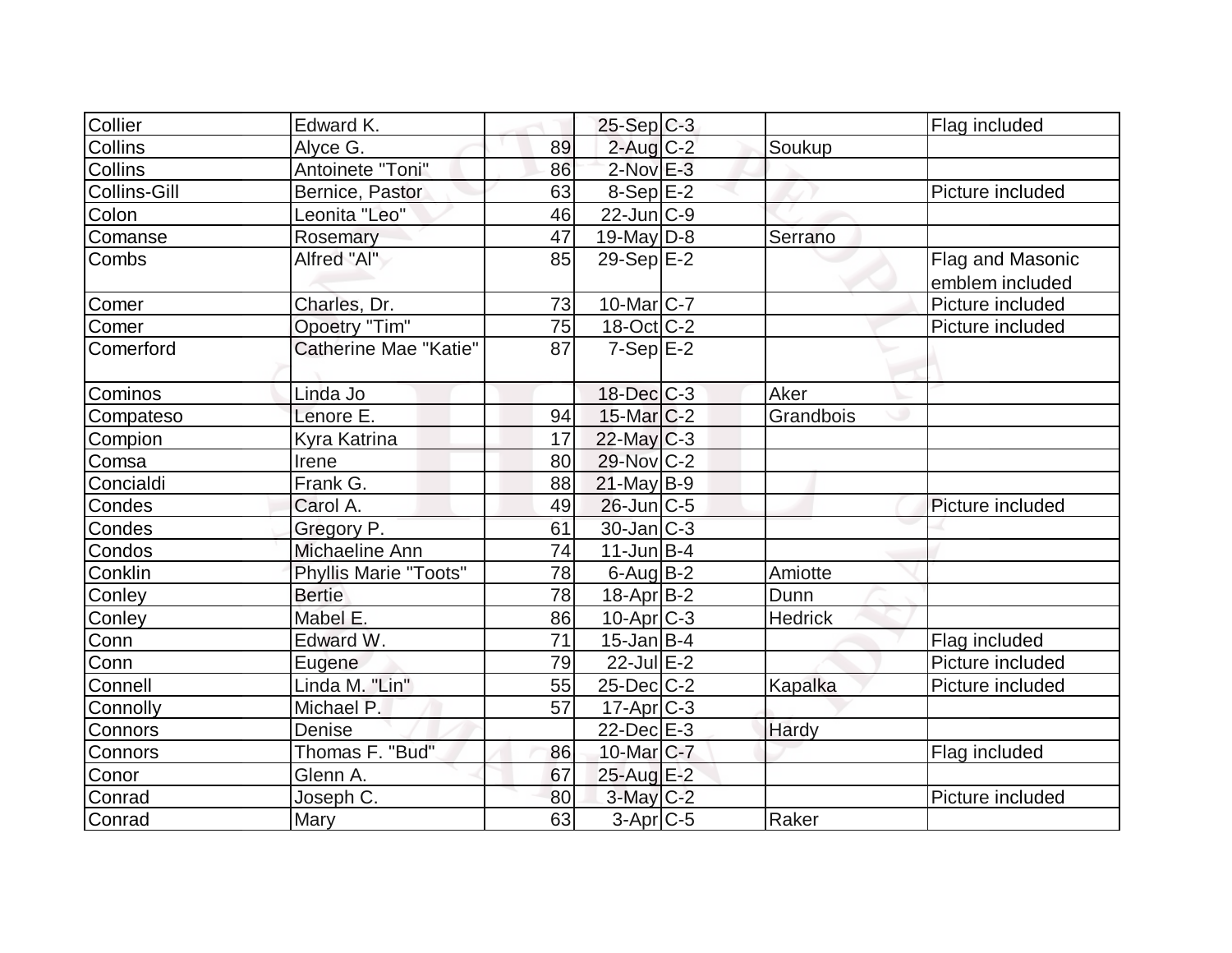| Conry     | Dorothy Mae                     | 64 | 28-Dec E-2        |                   |                                             |
|-----------|---------------------------------|----|-------------------|-------------------|---------------------------------------------|
| Contri    | Millicent                       | 93 | 28-Sep E-2        |                   |                                             |
| Conway    | Charles E. "Charlie"            | 60 | $11$ -Jun $B-4$   |                   |                                             |
| Cook      | Betty L.                        | 83 | $10$ -Nov $E-3$   |                   |                                             |
| Cook      | Elmer A.                        | 91 | $23$ -Dec $E-2$   |                   |                                             |
| Cook      | Henry P.                        | 79 | $26$ -Feb $C-7$   |                   | Flag and Picture<br>included                |
| Cook      | Hobert B.                       | 89 | $10$ -Jun $E-8$   |                   | Flag included                               |
| Cook      | Melitta M. "Millie"             | 79 | 20-Oct E-2        |                   | Picture included                            |
| Cook      | Mike T.                         | 65 | $18$ -Dec $ C-3 $ |                   | Flag included                               |
| Coonce    | Karen S.                        | 57 | $16$ -Feb $C-7$   |                   |                                             |
| Coons     | Mary "Patti"                    | 62 | $17$ -Apr $C-3$   |                   |                                             |
| Cooper    | Jamesetta M. "Batu"             | 62 | $10$ -Feb $C-7$   | <b>Turnipseed</b> | Jamesetta M.<br>Turnipseed-Lanier<br>Cooper |
| Cooper    | Jamesetta M. "Batu"             | 62 | 10-Feb C-7        | <b>Turnipseed</b> | Picture included                            |
| Cooper    | Warren W.                       | 84 | $10$ -JulC-3      |                   |                                             |
| Copeland  | Charles "Chuck"                 | 76 | $20$ -Jun $B-2$   |                   |                                             |
| Coppage   | Harold E.                       | 92 | 3-May C-2         |                   | Flag included                               |
| Coppes    | Steven David, Dr.<br><b>DDS</b> | 49 | $10$ -Dec $E-3$   |                   | Picture included                            |
| Corak     | Zvonko                          | 67 | $6$ -Feb $ C-3 $  |                   |                                             |
| Coriden   | Guy E.                          | 89 | $15$ -May C-3     |                   | Flag included                               |
| Corman    | Lila                            | 85 | $21$ -Feb $ B-2 $ | Berg              |                                             |
| Corman    | Lois L.                         | 83 | 1-Aug $B-2$       | Engel             |                                             |
| Cornelius | Herman R. "Dick"                | 55 | $1$ -Jan $B$ -5   |                   |                                             |
| Cornett   | Bonita M.                       | 89 | $21$ -Dec $E-2$   |                   |                                             |
| Corning   | Stephen "Chevy"                 | 23 | 30-Apr B-5        |                   |                                             |
| Corondan  | Lorraine V.                     | 86 | $12$ -Apr $C-2$   | <b>Boness</b>     |                                             |
| Corpus    | Arnold                          | 52 | $1-Mar$ C-2       |                   | Picture included                            |
| Corrales  | Daniel Jr.                      | 81 | $28$ -Feb $B-2$   |                   | Flag included                               |
| Cortazar  | Antonio A.                      | 89 | $26$ -Feb $ C-7$  |                   | Flag included                               |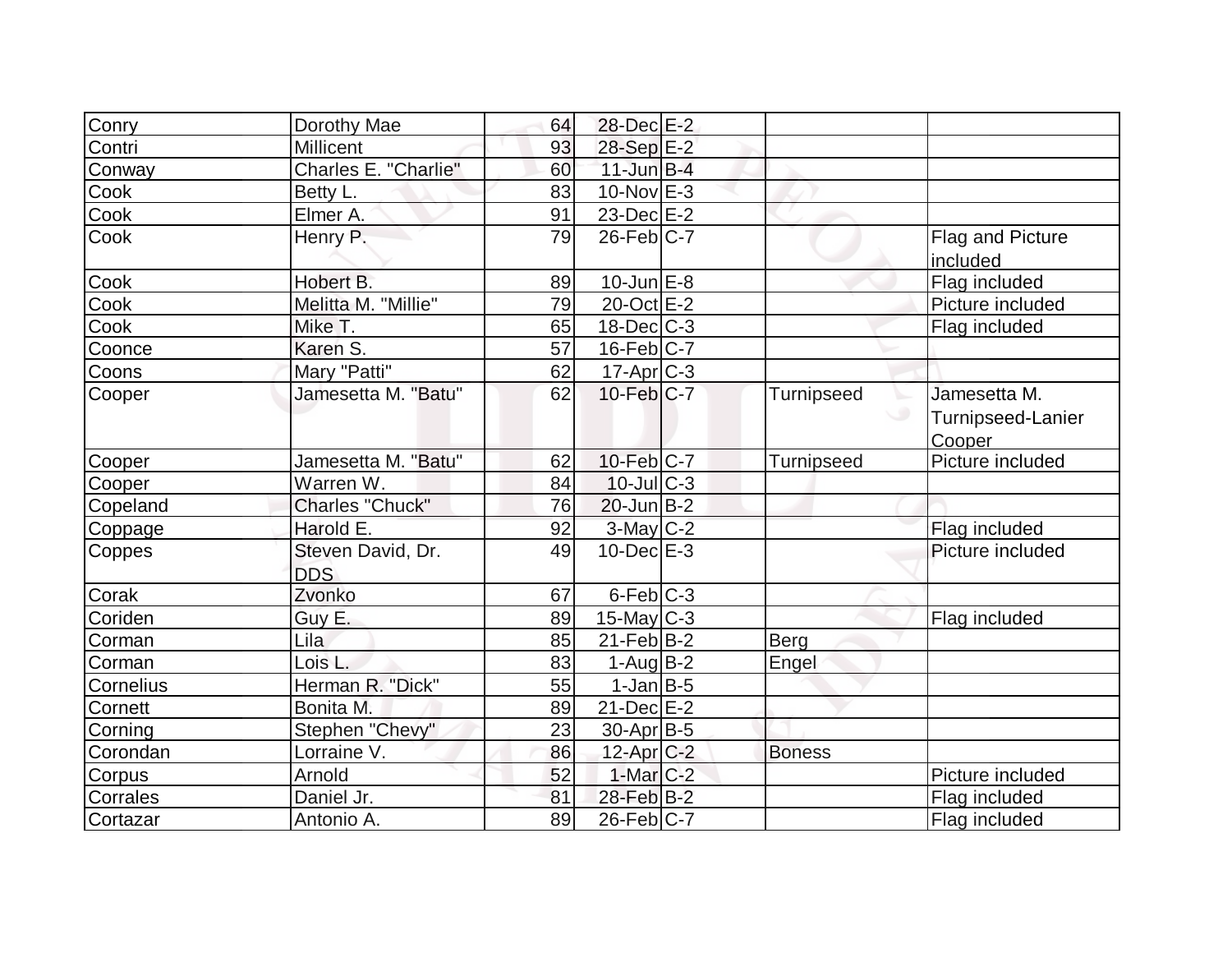| Corte       | <b>Severino Charles</b> | 90 | 14-Oct E-2              |                | Flag included        |
|-------------|-------------------------|----|-------------------------|----------------|----------------------|
|             | "Sev"                   |    |                         |                |                      |
| Cortopassi  | Lido                    | 91 | $2$ -Mar $C$ -6         |                |                      |
| Cosgrove    | <b>Betty</b>            | 89 | 28-Oct E-2              |                |                      |
| Costa       | Lawrence "Larry"        | 67 | $4$ -Dec $ C-4 $        |                | Flag included        |
| Cote        | <b>Brenda Sue</b>       | 66 | $15-Sep$ E-2            | <b>Stamper</b> | Picture included     |
| Cotner      | Herbert L.              | 85 | 22-Oct E-2              |                |                      |
| Coulis      | Vivian P.               | 88 | $6$ -Mar $B$ -6         |                |                      |
| Counts      | <b>Caroline Mary</b>    | 60 | $4$ -Oct C-2            | Ratajczak      | Picture included     |
| Courtice    | <b>Carole Anne</b>      | 73 | $11 - Dec$ $C-3$        |                |                      |
| Courtney    | William Floyd "Red"     | 84 | 23-Mar <sub>IE</sub> -7 |                | Flag included        |
| Couthure    | Judia H.                | 81 | $8$ -Mar $ C-2$         |                |                      |
| Couwenhoven | Shirley M.              | 84 | $3-Feb$ $E-9$           | Holleman       |                      |
| Covault     | Clarence R. "Bob"       | 80 | $22$ -May C-3           |                | Flag included        |
| Covinea     | Lydia                   | 86 | $19$ -Jul $C-3$         | Zenecz         | Picture included     |
| Cowles      | Robert "Be Bop"         | 69 | $22$ -May C-3           |                |                      |
| Cowser      | Charlotte M.            | 73 | $2$ -May B-2            |                |                      |
| Cowser      | <b>James Earl</b>       | 79 | 19-Dec B-2              |                | Flag included        |
| Cox         | Harvey                  | 60 | $10$ -Jul $C-3$         |                |                      |
| Cox         | Jean M.                 | 66 | $4-Nov$ E-2             |                |                      |
| Cox         | Mary                    | 58 | $10$ -JulC-3            | Gossett        |                      |
| Cox         | <b>Ronald Wayne</b>     | 61 | $3-Apr$ $C-5$           |                | Flag and Picture     |
|             |                         |    |                         |                | included             |
| Cox         | Sandra "Gail"           | 70 | $26$ -Aug $E-2$         | Asbery         |                      |
| Cox         | <b>Suzanne Marie</b>    | 55 | $5-Sep B-2$             |                |                      |
| Craig       | Clara M.                | 92 | 13-Nov C-3              | Davis          |                      |
| Craig       | Luella Marie            | 84 | $15$ -Feb $ C-2 $       |                |                      |
| Crary       | Eunice E.               | 79 | $1-Mar$ $C-3$           | Walker         | Picture included     |
| Craven      | LaVerne                 | 79 | 13-Apr $C-7$            |                | Full name LaVerne    |
|             |                         |    |                         |                | Craven ((Rabinovitz) |
| Craven      | Terry L.                | 67 | 16-Dec E-2              |                |                      |
| Crawford    | Flornell M.             | 85 | 31-Mar C-8              |                |                      |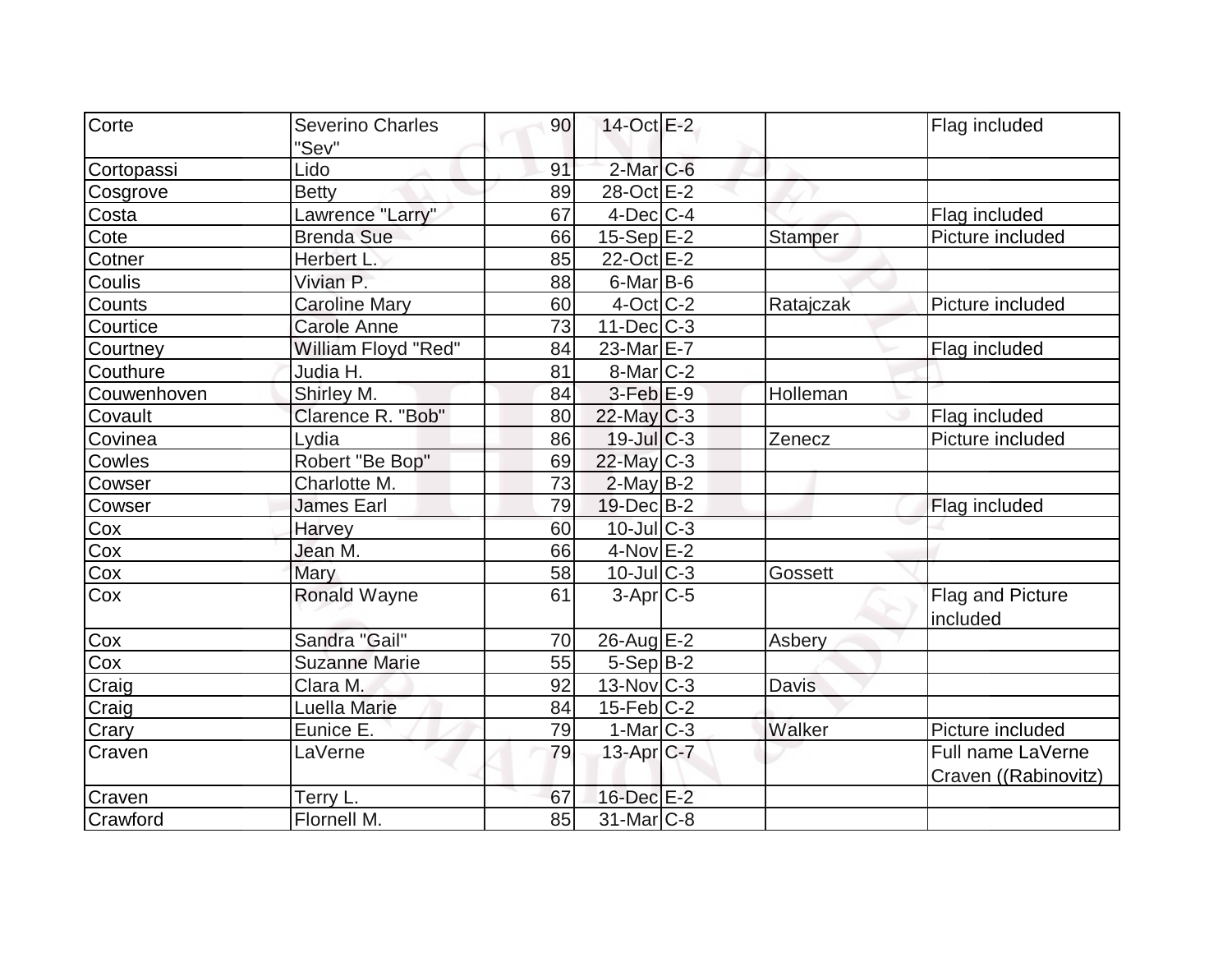| Crawford        | James "Jim"                | 85  | $9$ -May $B-2$         |                 |                       |
|-----------------|----------------------------|-----|------------------------|-----------------|-----------------------|
| Creech          | Jason Lee                  | 22  | 16-Dec E-2             |                 | Picture included      |
| Creekmore       | <b>Katherine Marie</b>     | 90  | $11$ -Aug $E-2$        | Makody          |                       |
| Cressy          | <b>Marilyn Faye</b>        | 81  | $12$ -May B-7          | <b>Boone</b>    |                       |
| Cristwell       | Kimberly A.                | 51  | $28$ -Jun $ C-2 $      | Meade           |                       |
| Crnjak          | John N. "Cowboy"           | 86  | $13$ -Mar $ C-1$       |                 |                       |
| Crnogorac       | <b>Austin James</b>        | 18  | 19-Aug $E-2$           |                 |                       |
| Cross           | Cleo                       | 91  | $8-Nov$ <sub>C-2</sub> |                 | Picture included      |
| <b>Cross</b>    | Patricia L. "Trixie"       | 58  | $13-Sep C-2$           | Price           |                       |
| Crossman        | Susan L.                   | 35  | $21$ -Dec $E$ -2       | Julian          |                       |
| <b>Crothers</b> | Sheila J.                  | 64  | 30-Nov E-2             |                 |                       |
| Crouch          | Cindy S.                   | 54  | 28-Dec E-2             | <b>Barmett</b>  |                       |
| Crouch          | <b>Gary Conrad "Spike"</b> | 71  | 28-Dec E-2             |                 | Picture included      |
| Crouch          | Katherine J. "Joyce"       | 67  | $1-Aug B-2$            |                 |                       |
| Crouse          | Donald M.                  | 45  | $22-Sep D-3$           |                 | Picture included      |
| Crouse          | <b>Timothy Wayne</b>       | 34  | 22-Oct E-2             |                 |                       |
| Crull           | William E.                 | 91  | $31$ -May $ C-2 $      |                 | Flag included         |
| Crum            | Edward R.                  | 74  | $15$ -Oct $E-4$        |                 |                       |
| Cruz            | Barbara Lee "Bobbie        | 68  | $12$ -Mar $ B-8 $      | Hernandez       | Picture / Barbara Lee |
|                 |                            |     |                        |                 | Cruz Seiden           |
| Cruz            | Jacinto Colon              | 85  | $2$ -Feb $E - 7$       |                 | Flag and Picture      |
|                 |                            |     |                        |                 | included              |
| Cruz            | Oscar Sr.                  | 85  | $23$ -Feb $ C-8$       |                 | Flag and Picture      |
|                 |                            |     |                        |                 | included              |
| Cruz            | Pedro Jr. "Junior"         | 66  | $31$ -May C-2          |                 |                       |
| Crymes          | Cora Lee                   | 90  | $21$ -Jan $E$ -7       |                 |                       |
| Csmor           | Frances H. "Tootie"        | 82  | $19$ -Apr $C-2$        | Goeb            |                       |
| Cubberley       | Marjorie D.                | 81  | $29$ -May C-3          | <b>Brack</b>    |                       |
| Cuellar         | Victoria                   | 105 | $8$ -Dec $E-2$         | <b>Martinez</b> |                       |
| <b>Cuevas</b>   | Emilio C. Sr.              | 85  | $7$ -Feb $B-2$         |                 |                       |
| Cuevas          | Raymond S. "Chico"         | 59  | $7$ -Mar $B-4$         |                 |                       |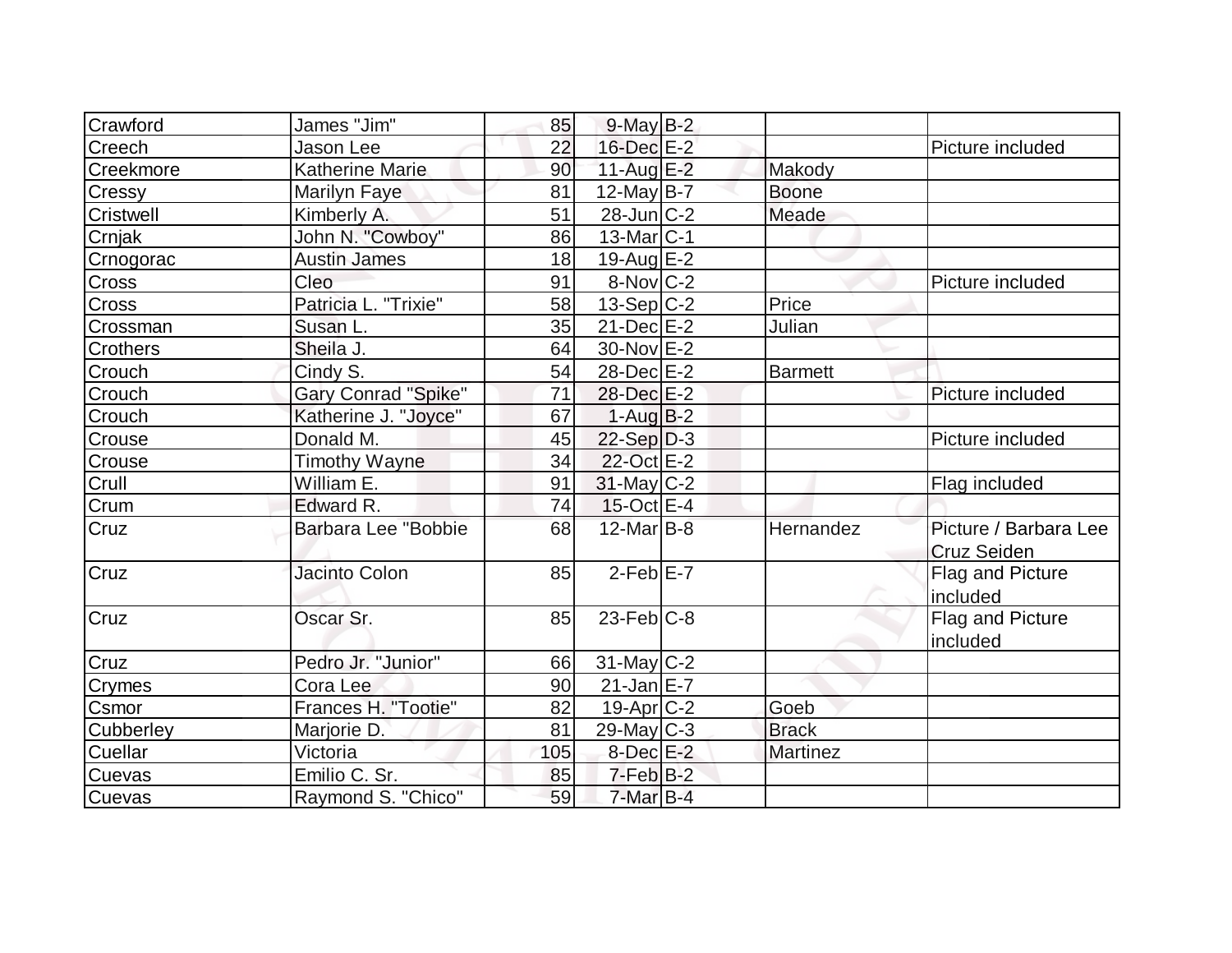| Cullen          | <b>Judith</b>       | 65 | $20$ -Dec $C$ -3  | Ponseigo     | Full name Judith   |
|-----------------|---------------------|----|-------------------|--------------|--------------------|
|                 |                     |    |                   |              | Prokopeak (Cullen) |
| Culver          | Billy G.            | 80 | $2$ -Oct C-3      |              |                    |
| Cumberlin       | Robert E.           | 88 | $8-Nov$ C-2       |              | Picture included   |
| Cunningham      | Brian K. "Kim"      | 59 | $8$ -Oct $E-2$    |              |                    |
| Curiel          | Alexander R. "Alex" | 61 | $20$ -Dec $C$ -2  |              |                    |
| <b>Currie</b>   | Dale Allan          | 68 | 28-Aug C-3        |              | Flag included      |
| Curry           | <b>Beverly Jean</b> | 68 | 28-Apr C-7        |              |                    |
| Curry           | Ima Jean            | 59 | $6$ -Jul $E-3$    |              |                    |
| Curry           | Pamela "PJ"         | 57 | 26-Mar D-9        |              |                    |
| <b>Curtis</b>   | Irene               | 89 | $11-Apr B-2$      |              |                    |
| <b>Curtis</b>   | Mark Alvin          | 93 | 19-Aug $E-2$      |              | Flag included      |
| Curtis          | <b>Ruth</b>         | 96 | $13$ -Dec $C-2$   | <b>Stahl</b> |                    |
| Curtis-Pelka    | Apolonia "Pearl"    | 92 | $11$ -Jul $B-2$   | Pisarski     |                    |
| Cutler          | Dianne Linda        | 55 | $27$ -Apr $ C-7$  |              |                    |
| Cutshall        | Lois V.             | 94 | 8-Jun C-9         |              | Picture included   |
| Cyphert         | John                | 74 | $3$ -May $C-2$    |              |                    |
| Czarnecki       | Mary T.             | 93 | $14$ -Apr $ C-7 $ |              |                    |
| Czecowski       | Stephanie           | 90 | 28-Sep E-2        |              |                    |
| Czerniawski     | Violet              |    | $3-Nov$ F-2       | Anderson     | Picture included   |
| Czilli          | Marianna            | 89 | $2$ -Mar $ C-7$   |              |                    |
| Cziperle        | James "Jim"         | 65 | $15$ -May C-3     |              | Picture included   |
| Cziperle        | Mary M.             | 88 | $15$ -Nov $ C-4 $ | Vlasic       |                    |
| Czupryn         | Robert R. " Smiley" | 77 | 28-Dec E-2        |              |                    |
| <b>Dabies</b>   | Richard "Junior"    | 72 | $13-Sep C-2$      |              |                    |
| <b>DaCorete</b> | Joan A. "Nana"      | 73 | $12$ -Jul C-2     |              |                    |
| Dado            | Gayle D.            | 63 | $3-Oct$ B-2       | Gyure        |                    |
| Dahl            | <b>Ruth Lois</b>    | 89 | $3-May$ $C-2$     |              |                    |
| <b>Dahlkamp</b> | Anna May "Nan"      | 83 | 22-Apr E-7        |              |                    |
| Dahm            | Peter               |    | 23-Apr D-11       |              |                    |
| Dainton         | Lorraine M.         | 89 | $9$ -Jun $D-6$    |              | Picture included   |
| Dal Bianco      | Flor Ann            | 67 | $8$ -Mar $ C-2 $  |              |                    |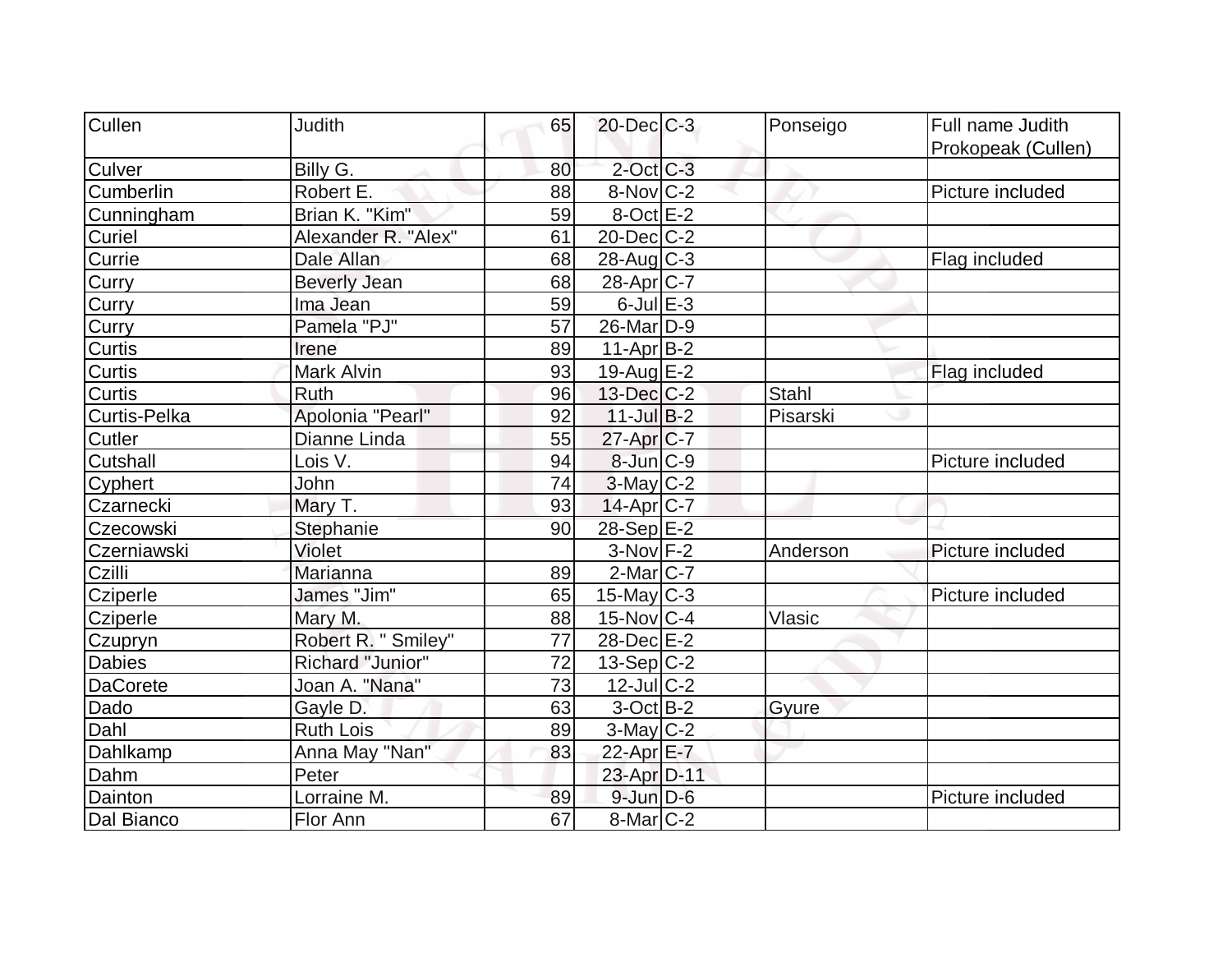| Dal Santo      | Rita A.                         | 80 | $15$ -Dec $E-4$       |                |                                            |
|----------------|---------------------------------|----|-----------------------|----------------|--------------------------------------------|
| Dalton         | <b>Evelyn Louise</b>            | 83 | $14-Sep$ $E-4$        |                |                                            |
| Dalton         | Thomas E.                       | 84 | 12-Nov E-2            |                | Picture included                           |
| Daly           | Margaret                        | 86 | $6$ -Aug $C$ -3       | <b>Duffy</b>   |                                            |
| Damasius       | Vyto J.                         | 66 | $14-Sep$ $E-4$        |                | Picture included                           |
| Damian         | Karen E.                        | 48 | $3-Dec$ $E-2$         |                |                                            |
| Damingo        | Carmen                          | 76 | $5$ -May $C$ -7       |                |                                            |
| Dandurand      | Helen M.                        | 82 | $17$ -Jan B-2         |                |                                            |
| Danford        | Alberta J.                      | 90 | $10$ -Dec $E-4$       |                | Full name Alberta J.<br>Robinson (Danford) |
| Daniels        | Bonnie J.                       | 74 | $14$ -Jul $E-3$       | <b>Davies</b>  | Picture included                           |
| <b>Daniels</b> | <b>Doris</b>                    | 79 | $20-Sep C-2$          | <b>Jenkins</b> |                                            |
| <b>Daniels</b> | John A.                         | 43 | 5-May C-7             |                |                                            |
| Daniels        | <b>Maude Ethel</b>              | 90 | $21$ -Aug C-3         | Godfrey        |                                            |
| <b>Daniels</b> | William E.                      | 79 | $20$ -Aug $E-2$       |                | Flag included                              |
| Daniely        | <b>John Paul</b>                | 84 | $16$ -Jul $E-2$       |                | Flag included                              |
| Daniszewski    | Celia                           | 85 | $5$ -Jan $ C$ -6      | Walerowicz     |                                            |
| Danko          | Angeline                        | 94 | $29-Sep$ $E-2$        | Frka           |                                            |
| Darrell        | Bruce M.                        | 57 | $19-Sep B-2$          |                |                                            |
| Darrow         | Stephen J.                      | 92 | $14$ -Aug $C-3$       |                | Flag included                              |
| <b>Darter</b>  | Alma                            | 92 | $21$ -Dec $E-2$       |                |                                            |
| Dauberman      | Helen                           | 94 | $20$ -Jan $ C$ -6     | Hisdorf        |                                            |
| Dauberman      | Herbert                         | 94 | 22-Apr $E-7$          |                |                                            |
| Dault          | Shirley L.                      | 89 | $6$ -Jul $E-3$        |                |                                            |
| Daumer         | Christine B.                    | 63 | $17 - Dec$ $E-2$      | Kozlowski      |                                            |
| Dave           | Sharda Bhogilal                 | 86 | 10-Apr <sub>C-3</sub> |                |                                            |
| Davies         | <b>Doris</b>                    | 92 | $17$ -Nov $E-2$       | Highman        |                                            |
| Davila         | Raul C. "Chief" "Silver<br>Fox" | 76 | $11-Nov$ E-2          |                |                                            |
| Davis          | Audrey                          | 45 | 19-Jul C-2            | Palmer         | Picture included                           |
| <b>Davis</b>   | <b>Daniel Thomas</b>            | 23 | $13$ -Nov $C-3$       |                | Picture included                           |
| Davis          | David L. "Big Dave"             | 64 | 18-May $C-7$          |                |                                            |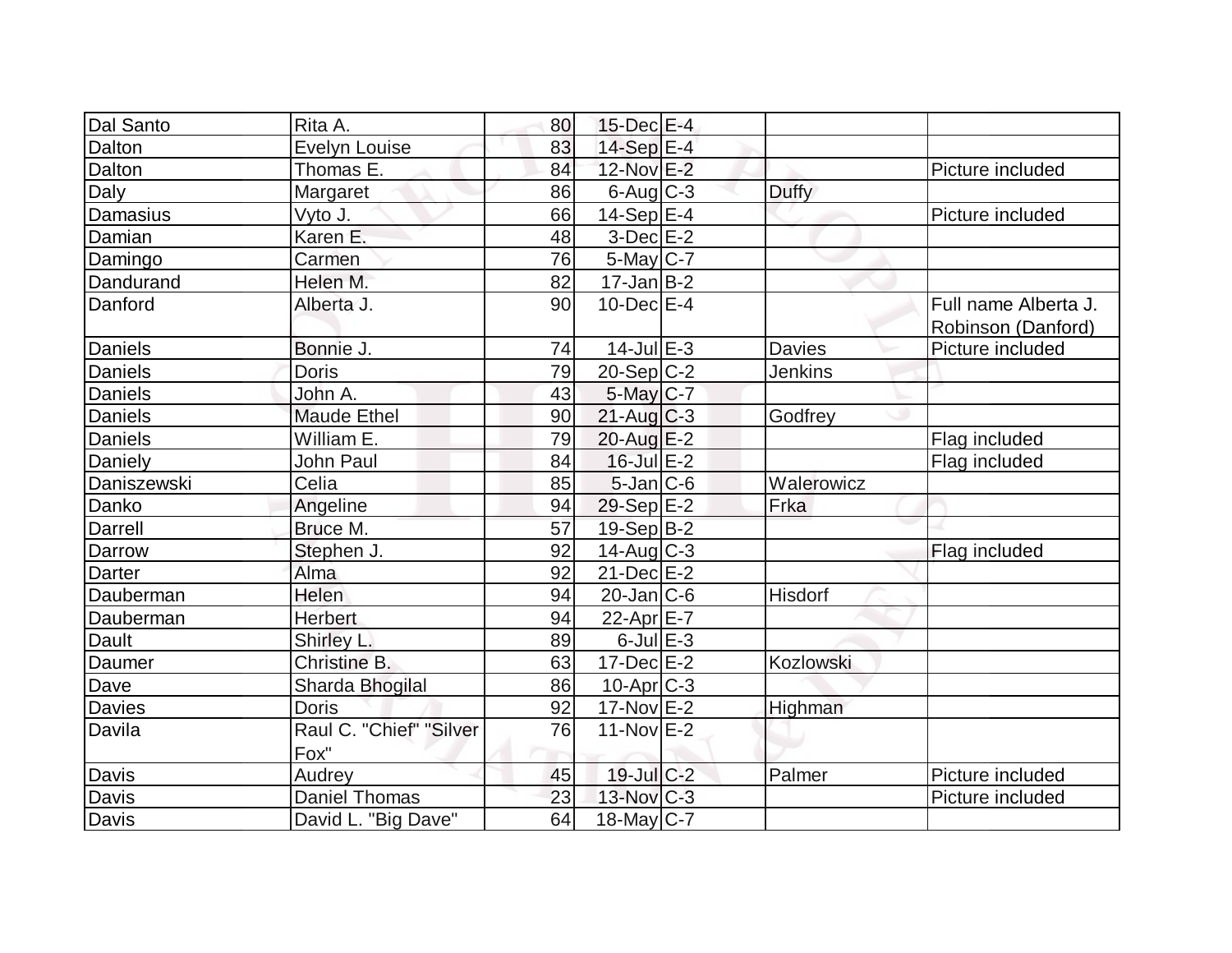| Davis            | Frank T. Jr.        | 63 | 19-Nov E-3              |                 | Flag included    |
|------------------|---------------------|----|-------------------------|-----------------|------------------|
| Davis            | Glen L.             | 53 | $6$ -Oct $C$ -3         |                 |                  |
| <b>Davis</b>     | James Boyd          | 70 | $13-Nov$ <sub>C-3</sub> |                 | Flag included    |
| <b>Davis</b>     | James Elmer         | 73 | $5$ -Feb $ B$ -6        |                 | Picture included |
| <b>Davis</b>     | Jerry Wayne         | 56 | $18$ -Jul B-2           |                 |                  |
| <b>Davis</b>     | Joseph "Eddie"      |    | $7 - Apr$ E-5           |                 | Flag included    |
| <b>Davis</b>     | Leslie Hall II      | 69 | $11-Feb D-10$           |                 |                  |
| Davis            | Lillian M.          | 86 | $24-Sep \overline{E-3}$ |                 | Picture included |
| Davis            | Loretta P.          | 85 | $26$ -Aug $E-2$         |                 |                  |
| Davis            | Margaret            | 80 | $27$ -Nov $ C-3 $       | Nagy            |                  |
| <b>Davis</b>     | Margaret L.         | 77 | $25$ -Jun $B$ -7        |                 |                  |
| Davis            | Marguerite          | 57 | 8-May C-2               | Esposito        | Picture included |
| <b>Davis</b>     | May Frances         | 74 | $4$ -Oct C-2            |                 |                  |
| Davis            | Patricia Ann        | 57 | $9$ -Jul $E-3$          |                 |                  |
| Davis            | William R. Sr.      | 72 | $1$ -Jun $ C-7$         |                 |                  |
| Davis-Harvey     | Antoinette          | 50 | 26-Dec B-2              |                 |                  |
| Dawson           | Dale Irwin          | 81 | $31$ -Mar $C-8$         |                 | Flag and Picture |
|                  |                     |    |                         |                 | included         |
| Day              | Sybil               | 71 | 19-May $D-8$            |                 | Picture included |
| <b>Dayton</b>    | Max A.              | 88 | $15$ -Jul $E-3$         |                 |                  |
| De Bruin         | Harry               | 86 | $27$ -Jun $B-2$         |                 |                  |
| De Jong          | Harold R.           | 83 | $25$ -Aug $E-2$         |                 | Flag included    |
| De Maar          | Jane                | 97 | $1$ -Jan B-5            | Homans          |                  |
| Deardoff         | <b>Adelaide Ann</b> | 93 | $16$ -Jun $ C-7$        |                 | Picture included |
| Deavours         | Del-Dean D.         | 89 | $20$ -Jul $E-3$         | Johnson         |                  |
| Debartolo        | Carrie              | 42 | 23-Mar <sub>E-7</sub>   | <b>Sadlak</b>   |                  |
| <b>DeBartolo</b> | Genevieve A.        | 92 | $23$ -Jul $E-2$         | <b>Bokowski</b> |                  |
| Deboer           | Joan                | 82 | 12-Mar B-7              | Woldhius        |                  |
| <b>DeBoer</b>    | Joshua Daniel       | 21 | 19-Sep B-2              |                 |                  |
| <b>DeBoer</b>    | Louis A.            | 90 | $1-Nov$ $C-3$           |                 | Flag included    |
| Deboer           | Robert M.           | 87 | 12-Nov E-2              |                 |                  |
| DeBoer           | Sidney C.           | 80 | 31-Dec E-3              |                 | Flag included    |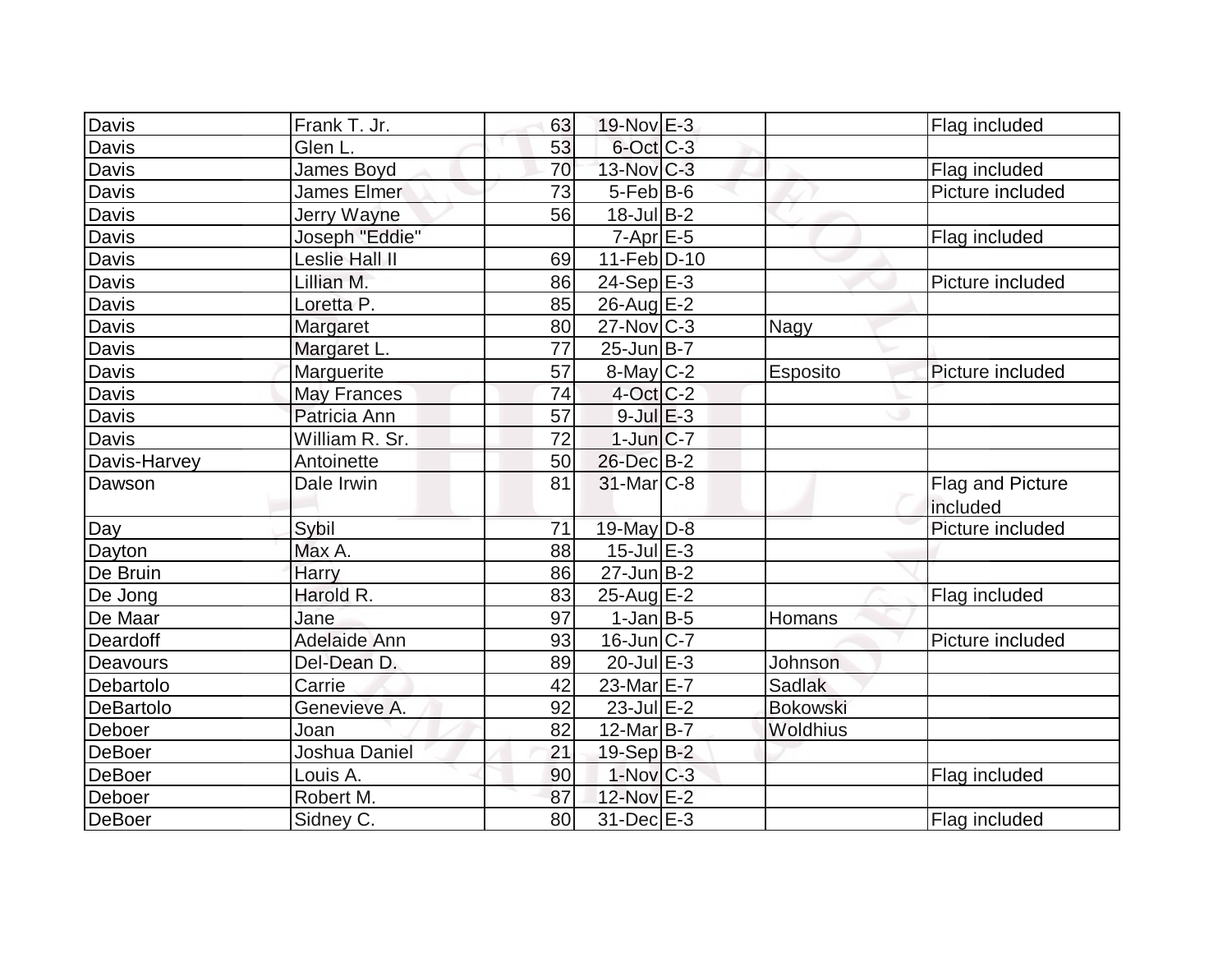| Debriae             | Edward F.            | 67 | $6$ -Feb $C-3$     |              |                                     |
|---------------------|----------------------|----|--------------------|--------------|-------------------------------------|
| Dec                 | Susan Diana          |    | $3$ -May $C-2$     | Hartman      |                                     |
| DeCicco             | Dominic "Dom"        |    | 4-Nov E-2          |              |                                     |
| <b>Deck</b>         | Roland G.            | 72 | 30-Jun C-7         |              | Flag included                       |
| <b>Deedrick</b>     | Virginia "Boots"     | 88 | $22$ -Feb $C-2$    |              | Flag and Picture<br>included        |
| Degard              | Louis J.             | 86 | 19-Nov E-3         |              | Flag included                       |
| Degnan              | Thomas C. Sr.        | 87 | $9$ -Mar $C$ -7    |              | <b>Flag and Picture</b><br>included |
| Degnan              | William J. Jr.       | 87 | $14-Sep$ $E-4$     |              | Flag included                       |
| Degroff             | Dorothy L.           | 92 | 23-Apr D-11        |              |                                     |
| Degroot             | Jason Lee Jr. "Boo"  | 10 | $21-Nov B-2$       |              |                                     |
| Degroot             | Nancy M.             | 70 | 5-Nov E-2          | Berg         |                                     |
| DeHaan              | Wilma                | 86 | $7 - Apr$ $E - 5$  |              |                                     |
| DeHoyos             | Sara                 | 85 | $24-Sep$ E-3       |              |                                     |
| <b>Deistler</b>     | Marvel A.            | 90 | $27 -$ Jul $E - 2$ |              |                                     |
| <b>Deistler</b>     | Terri Lynn           | 52 | $17$ -Mar $ C$ -6  |              |                                     |
| <b>DeJesus</b>      | Jesusa               | 69 | 28-Jul E-4         |              | <b>Cross included</b>               |
| Dekock              | Charlotte            |    | 6-Feb C-3          |              | Picture included                    |
| <b>Dekruiff</b>     | Alba V.              | 78 | $25$ -Dec $C$ -3   | Lira         |                                     |
| <b>Del Castillo</b> | <b>Ralph Alvaraz</b> | 73 | 30-Dec E-2         |              | Flag included                       |
| Del Rio             | Roy J.               | 66 | $5$ -Oct $E-2$     |              |                                     |
| Delaney             | Jeffrey P.           | 55 | $16-Sep$ E-2       |              | Flag included                       |
| <b>Delinck</b>      | Lorraine M.          | 65 | $10$ -Jul $C-3$    | <b>Nowak</b> |                                     |
| <b>DeLisle</b>      | Gloria E.            | 78 | $16-Sep$ E-3       | Synder       |                                     |
| Dellenbach          | Robert J.            |    | $5-Aug$ E-2        |              | Picture included                    |
| Dellinger           | George L.            | 79 | $26$ -Jan $ C-7 $  |              |                                     |
| Delosh              | Leanna M.            | 42 | $16$ -Dec $E-2$    |              |                                     |
| Delph               | <b>B.K.</b>          | 80 | 19-Apr C-2         |              |                                     |
| DeLuna              | Roberta "Tata"       | 74 | 26-Jul C-2         |              |                                     |
| <b>DeMack</b>       | Joseph A.            | 80 | 10-May $C-2$       |              | Picture included                    |
| <b>Demakos</b>      | Alberta              | 82 | $10$ -May C-9      |              |                                     |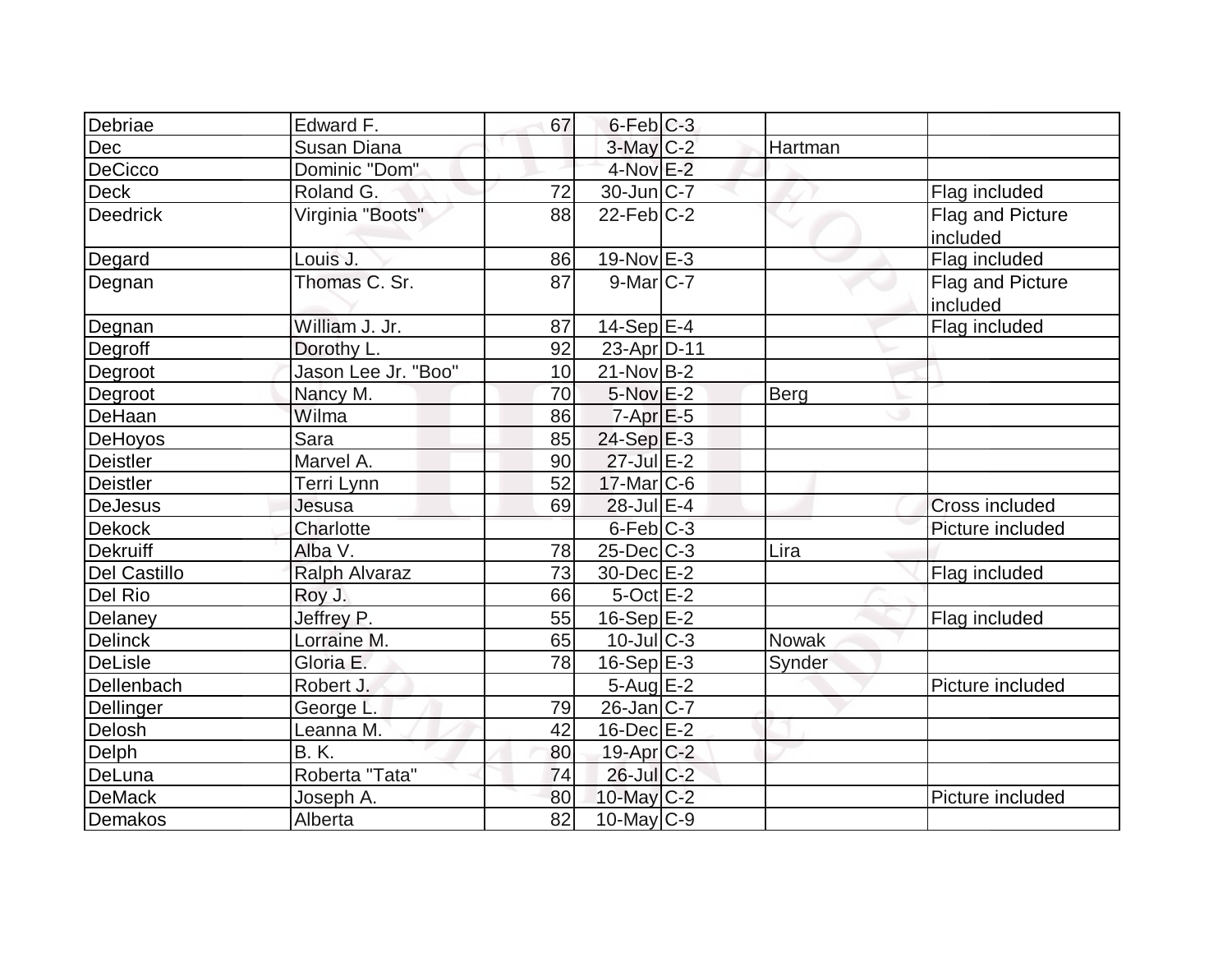| DeMarco        | Anthony F.            | 80 | $6$ -May $E$ -7        |             |                                                     |
|----------------|-----------------------|----|------------------------|-------------|-----------------------------------------------------|
| Demercede      | Janice                | 64 | $3-Mar$ $C-6$          |             |                                                     |
| <b>DeMick</b>  | <b>Clifford Allen</b> | 64 | $15-Sep$ $E-2$         |             |                                                     |
| Demo           | Joseph "Joe"          | 80 | $19$ -Mar $ B-7 $      |             | Flag, ironworker<br>symbol, and picture<br>included |
| <b>DeMoss</b>  | Russell F.            | 74 | $15$ -Jun $C-9$        |             | Moose emblem<br>included                            |
| Dempsey        | Dorothy               | 96 | 28-Dec E-2             | Qwetna      |                                                     |
| Dempsey        | Wanda L.              |    | $5$ -Feb $ B$ -6       | Smith       | Flag included                                       |
| Demure         | Pat James             | 69 | $6$ -Dec $C$ -2        |             | Picture included                                    |
| Denby          | Kenneth V. Sr.        | 88 | $22$ -Feb $ C-2 $      |             | Flag included                                       |
| Denny          | Gloria M.             | 81 | $13$ -Dec $C-2$        |             |                                                     |
| Denta          | Delphine I.           | 59 | $14$ -Jul $E-3$        | Starwicki   |                                                     |
| Denton         | <b>Mildred Alice</b>  | 88 | $8-Nov$ <sub>C-2</sub> |             |                                                     |
| Dentzman       | Trudy A.              | 73 | 29-Mar C-2             | Pohlemus    |                                                     |
| Deresch        | Kathy                 | 53 | $11-Oct$ $C-2$         | Conner      |                                                     |
| Derickson      | Blanche E.            | 86 | $7$ -May B-7           |             | Picture included                                    |
| Derkacy        | Patrick J. "Rick"     | 69 | $25$ -May C-7          |             | Flag included                                       |
| Derkacy        | Patrick J. "Rick"     | 69 | $23$ -Jun $D-6$        |             | Picture included                                    |
| Dermody        | <b>Jessie Mary</b>    | 83 | $2$ -Mar $ C-7 $       |             | Picture included                                    |
| <b>DeRolf</b>  | Melvin Russell "Papa" | 63 | $23$ -Jan $ C-3 $      |             | Flag included                                       |
| Derosa         | Joseph F.             | 65 | 29-Sep $E-2$           |             | Flag included                                       |
| Detvay         | Michele               | 55 | $28$ -Aug C-3          |             |                                                     |
| Devich         | Thomas J.             | 87 | $12$ -Jan $ C-7 $      |             | Flag included                                       |
| Devine         | David J.              | 67 | $14$ -Jan $E$ -6       |             |                                                     |
| Devitt         | Ross E.               | 85 | $20$ -Dec $C-2$        |             | Flag and Picture<br>included                        |
| <b>DeVries</b> | Daryl                 | 56 | $24$ -Apr $C-3$        |             |                                                     |
| <b>DeVries</b> | Ethel M.              | 97 | $7-MarB-4$             | Eenigenburg |                                                     |
| <b>DeVries</b> | Henry                 | 85 | 30-Nov E-2             |             | Flag included                                       |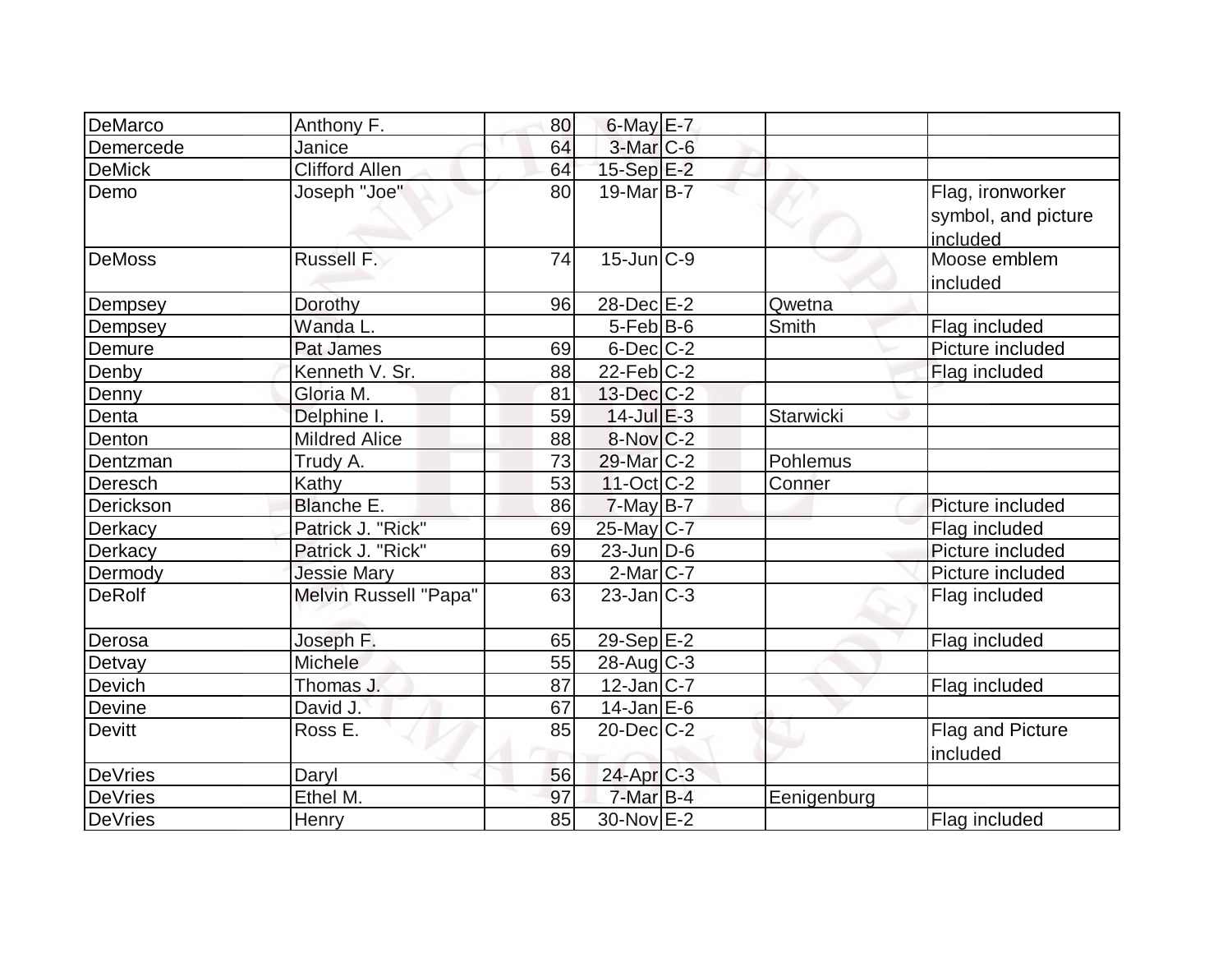| DeVries         | Marvin R.           | 79 | $16$ -Apr $B$ -5  |                |                              |
|-----------------|---------------------|----|-------------------|----------------|------------------------------|
| <b>DeVries</b>  | Ruth B.             | 78 | $12$ -Feb $ B-8 $ |                |                              |
| <b>DeWitt</b>   | Beatrice H. "Bea"   | 89 | $9$ -Dec $E-2$    |                |                              |
| DeYoung         | Annie               | 91 | $8$ -Jan B-5      | Van Drunen     |                              |
| DeYoung         | Hazel               | 85 | $9$ -Feb $ C-8 $  |                | <b>Hazel Blocker De</b>      |
|                 |                     |    |                   |                | Young                        |
| DeYoung         | Henry W.            | 89 | $10$ -Aug $E-3$   |                | Flag included                |
| Dezelich        | Angie               | 59 | $19$ -Dec $B$ -2  |                |                              |
| Diaz            | Josefina            | 61 | $19$ -Jul $C-2$   |                |                              |
| Diaz            | Juana M.            | 55 | $12$ -JulC-2      | Cabrales       |                              |
| <b>Dick</b>     | Hans J.             | 85 | $9$ -Mar $ C-7 $  |                |                              |
| <b>Dickey</b>   | <b>Dyrck</b>        | 91 | $21$ -May B-9     |                |                              |
| <b>Dicks</b>    | George              | 86 | 27-Oct E-2        |                |                              |
| Dickson         | <b>Evelyn Marie</b> | 92 | $16$ -Jun $ C-7$  | Ritter         |                              |
| Diehl           | Dorothy Evelyn      | 88 | $27$ -Oct $E-2$   | Vander Ploeg   | Picture included             |
| <b>Dietrich</b> | Marilyn M. "Pug"    |    | $22$ -May C-3     |                | Picture included             |
| Dietzman        | Ralph D.            |    | $12$ -Jan $ C-7 $ |                | Flag included                |
| <b>Dikert</b>   | Naomi M.            | 83 | 30-Jun C-7        | Merrihew       |                              |
| <b>Dinsmore</b> | Jeanette F. "Jean"  | 93 | $12$ -Oct $E - 2$ |                | Picture included             |
| Diombala        | Virginia S.         | 92 | $30$ -Mar $ C-9 $ |                |                              |
| Dishman         | William K., Pastor  | 76 | 20-Aug E-2        |                |                              |
| <b>Dishmon</b>  | <b>John Leroy</b>   | 70 | $4-Sep C-3$       |                |                              |
| <b>Divine</b>   | Gertrude M.         | 84 | $31$ -Dec $E-3$   | Klank          |                              |
| Dixon           | Amy Elizabeth       | 35 | $3$ -Jun $E - 7$  | Patisas        |                              |
| <b>Dixon</b>    | Mary Kay            | 66 | $24$ -Apr $ C-3 $ |                |                              |
| Dixon           | Robet J. Sr.        | 78 | $4$ -Jan $E-2$    |                |                              |
| Djenka          | Peggy               | 89 | $8-Sep$ $E-2$     |                |                              |
| Dlugokinski     | Sharon A.           | 64 | $21-Sep$ $E-3$    | <b>Bohling</b> |                              |
| <b>Dobbins</b>  | Thomas E.           | 80 | 24-Aug E-2        |                | Flag and Picture<br>included |
| <b>Dobis</b>    | Katherine B.        | 91 | $2$ -Feb $E$ -6   | Koetteritz     |                              |
| Dobrowolski     | Chester P.          | 60 | $3$ -Dec $E-3$    |                |                              |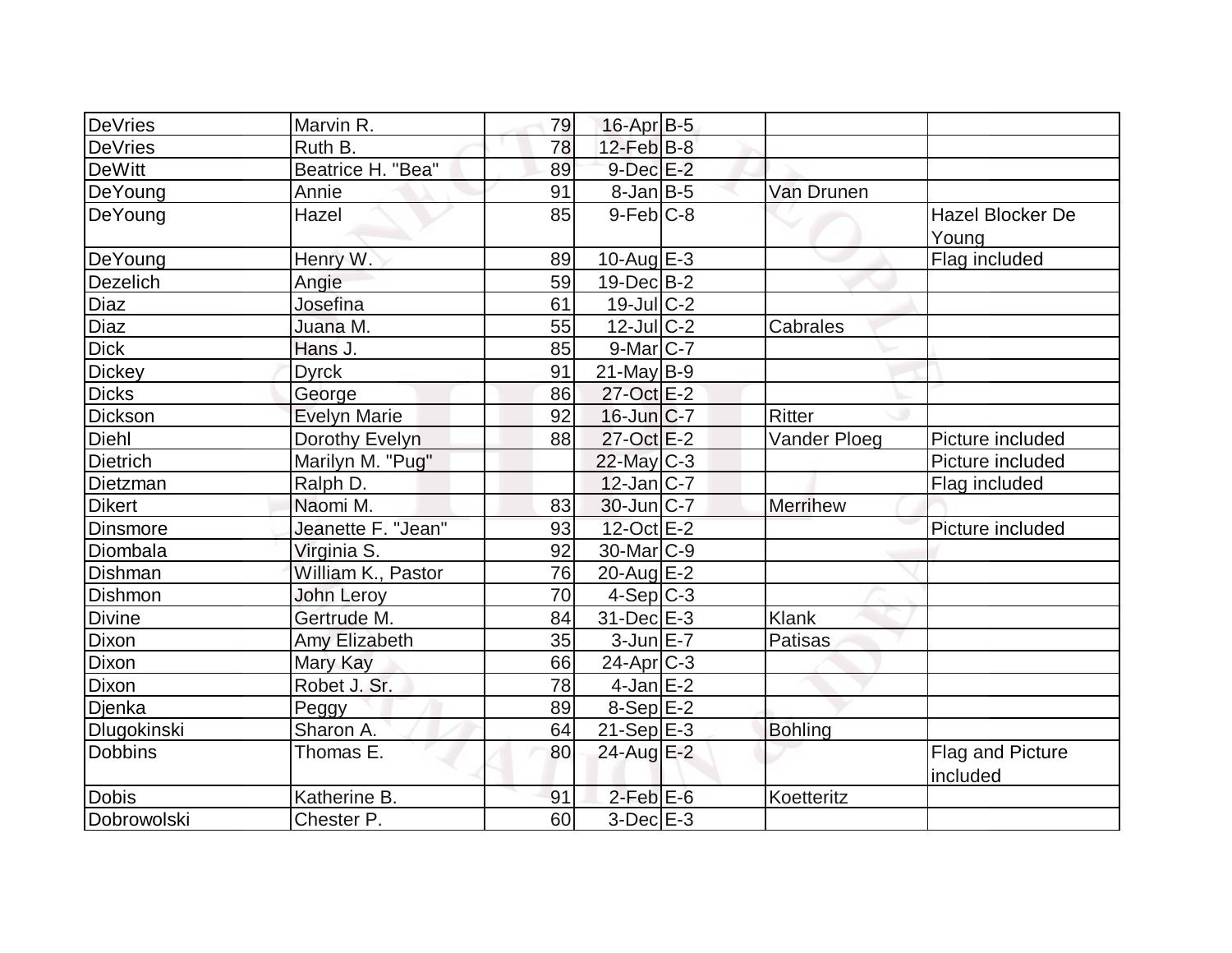| Dodson            | James "Jim"           | 60 | $4-Sep C-3$             |                |                  |
|-------------------|-----------------------|----|-------------------------|----------------|------------------|
| Doell             | Rosemary              | 85 | $1$ -Jun $ C-7 $        |                |                  |
| Doherty           | <b>Daniel Halsted</b> | 44 | $7-Sep$ $E-2$           |                |                  |
| Doktysz           | Sylvia                | 93 | $8-Nov$ <sub>C</sub> -2 | Kielbasa       |                  |
| Dolan             | Thomas P.             | 59 | $13$ -Feb $ C-3 $       |                |                  |
| Dolatowski        | Martha (Margie)       | 88 | $24$ -Oct B-2           |                |                  |
| Dolatowski        | Sabina                | 91 | $17 - Jan$ B-2          | Kludzinski     |                  |
| Dolembo           | Jean M.               | 92 | $19$ -Jul $ C-2 $       |                |                  |
| <b>Dolinar</b>    | Louise                | 80 | $8$ -Jul $E-2$          |                |                  |
| Doll              | Kenneth E. Sr.        | 98 | $17-Nov$ E-2            |                |                  |
| Dombrowski        | Raymond               | 88 | $18$ -Jan $ C-2 $       |                | Flag included    |
| Dominick          | Alice M.              | 89 | $13$ -Mar $ C-1$        | Smith          |                  |
| Domogala          | Stephen A.            | 71 | $8$ -May $C$ -2         |                |                  |
| Donahue           | Kevin C.              | 57 | $1-Mar$ $C-3$           |                | Picture included |
| Donahue-Goldstrom | Mary J.               | 59 | $27$ -Jul $E-2$         |                |                  |
| Donaldson         | Donald                | 77 | $19-Sep$ B-2            |                |                  |
| Donaldson         | John M.               | 59 | $1-Mar$ $C-3$           |                |                  |
| Donelson          | <b>Grace Pauline</b>  | 88 | $4$ -Jan $ C-2 $        |                |                  |
| Dones             | Fausta D.             | 86 | $9$ -Jan $ C-3 $        | <b>Divina</b>  |                  |
| Donnelly          | Charles E. "Chuck"    | 76 | $13$ -Mar $ C-2 $       |                | Flag included    |
| Donnelly          | Todd O.               | 54 | $11-Sep C-3$            |                |                  |
| Donovan           | <b>James David</b>    | 68 | $14$ -Jun $ C-2 $       |                |                  |
| Dorris            | James D.              | 88 | $23$ -Jun $D-6$         |                |                  |
| <b>Dorris</b>     | Kammar "Kay"          | 96 | 20-Oct E-2              |                |                  |
| Dorton            | Anne P.               | 84 | $17-Apr$ $C-3$          | <b>Stanley</b> |                  |
| Dotson            | Iris                  | 58 | $13$ -Jul $E-2$         | Ward           |                  |
| Douglas           | Yvette L.             | 36 | $30$ -Jun $ C-7 $       |                |                  |
| Douglass          | David Bruce           | 51 | $18$ -Jan $ C-2 $       |                |                  |
| Dousias           | Aikaterini            | 80 | $20-Sep C-2$            |                |                  |
| Dousias           | Niketa Angelo         | 20 | 6-May $E-7$             |                | Picture included |
| Douthett          | Virginia "Ginny"      |    | $13$ -Mar $ C-1 $       |                |                  |
| Doversberger      | Carl E.               | 87 | $27$ -Feb $ C-3$        |                | Picture included |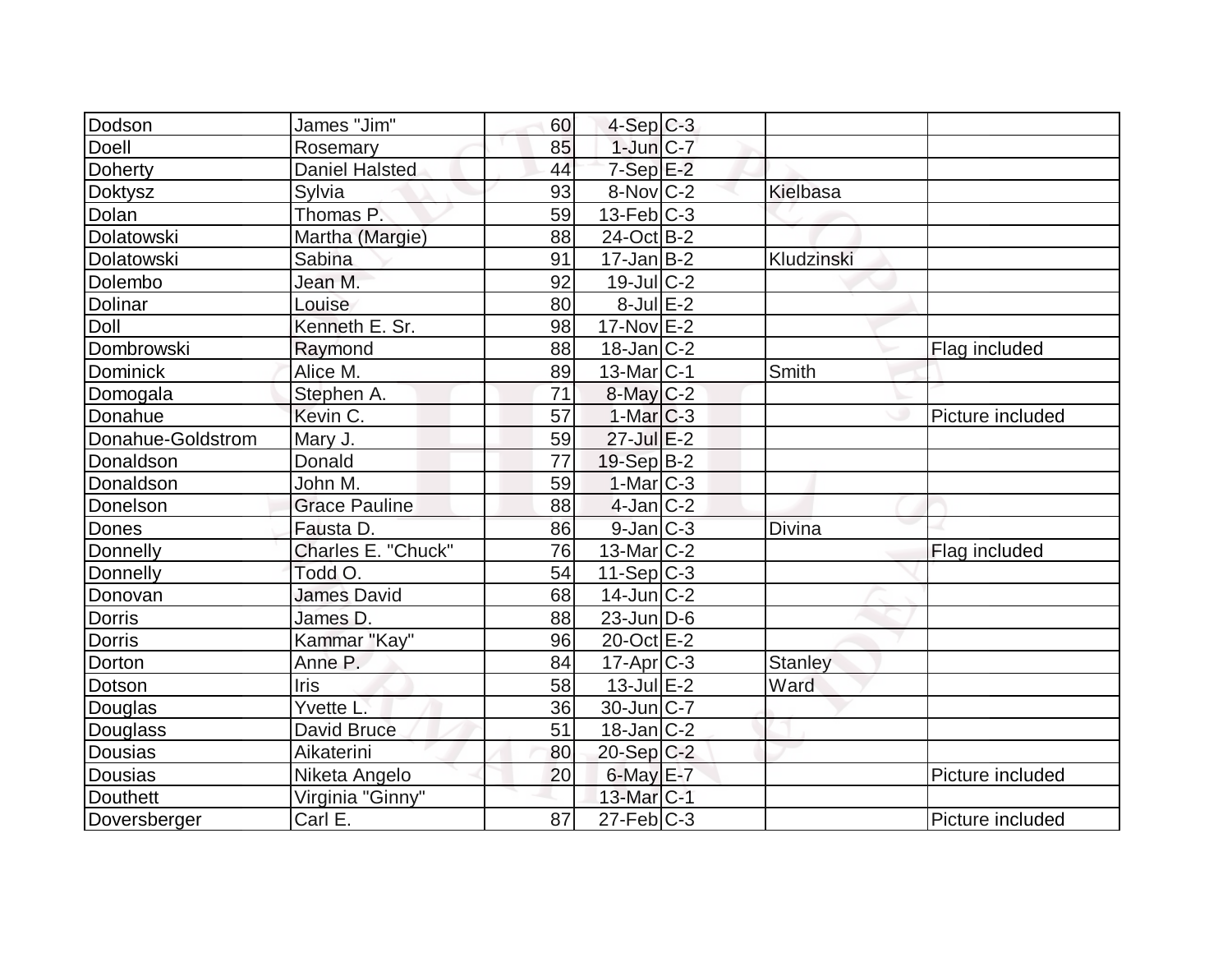| Doverserberger | Martha M.                      | 94 | $16$ -Jun $ C-8$  | Poppe           | Picture included                                      |
|----------------|--------------------------------|----|-------------------|-----------------|-------------------------------------------------------|
| Dowell         | Margaret H.                    | 80 | 23-May B-2        | Rule            | Picture included                                      |
| Downey         | Douglas W.                     | 92 | 28-Sep E-2        |                 | Flag included                                         |
| <b>Downs</b>   | Dorothy V.                     | 93 | $1$ -Jun $ C-8 $  | Priest          | Dorothy V. (Downs)<br>Miller / Picture                |
| Downs          | James E.                       | 86 | $31-Oct$ B-3      |                 | Flag included                                         |
| Doyle          | <b>Robert James</b><br>"Bobby" | 81 | $12$ -Jan $ C-7 $ |                 |                                                       |
| Drag           | Isabelle R.                    | 89 | $7$ -Dec $E-2$    | Wojcik          |                                                       |
| Drag           | Terrence Dacey                 | 67 | $8$ -Jul $E-2$    |                 | Flag included                                         |
| <b>Dragic</b>  | George                         | 65 | $27$ -Aug $E-3$   |                 | Flag and Serbian<br><b>Orthodox Cross</b><br>included |
| Dragovich      | Mary                           | 91 | $20$ -Jan $ C$ -6 | Petrunich       |                                                       |
| Drapac         | <b>Ann Kathleen</b>            | 91 | $20$ -Nov $C-4$   | Gaddis          | Ann Kathleen Drapac<br>Peterson                       |
| <b>Drapac</b>  | George                         | 89 | $7$ -Jul $E-2$    |                 | Flag included                                         |
| Draus          | Anne H.                        | 93 | $13-Oct$ $E-2$    |                 |                                                       |
| Draus          | Leo W.                         | 87 | $4$ -Feb $E$ -8   |                 |                                                       |
| Drawn          | Harriet B.                     | 84 | $5-Apr$ $C-2$     | Anklam          |                                                       |
| <b>Drazba</b>  | Dorothy T.                     |    | 28-Nov B-2        | Boczkowski      |                                                       |
| <b>Drazer</b>  | Jerome H. "Babe"               | 86 | $25$ -Feb $E$ -8  |                 |                                                       |
| Drechsel       | George H. III                  | 86 | $23$ -Jan $ C-3 $ |                 |                                                       |
| <b>Drever</b>  | Ryan W.                        | 27 | $3-Sep$ E-2       |                 |                                                       |
| Dreyovich      | <b>Rosemary Estelle</b>        | 71 | $19$ -Dec $B$ -2  | <b>Bottilla</b> | <b>Rosemary Estelle</b>                               |
|                |                                |    |                   |                 | Barath (Dreyovich)                                    |
| <b>Drinski</b> | James A. "Jim"                 | 65 | $3$ -Jan $B-2$    |                 | Flag included                                         |
| <b>Driver</b>  | <b>Gregory Michael</b>         | 26 | $17$ -Jul $C-3$   |                 |                                                       |
| Drobac         | Margaret                       | 83 | $9$ -Jul $E-3$    |                 | Serbian Orthodox<br>Cross included                    |
| <b>DrRolf</b>  | Melvin Russell "Papa"          | 63 | $24$ -Jan $B-2$   |                 | Flag included                                         |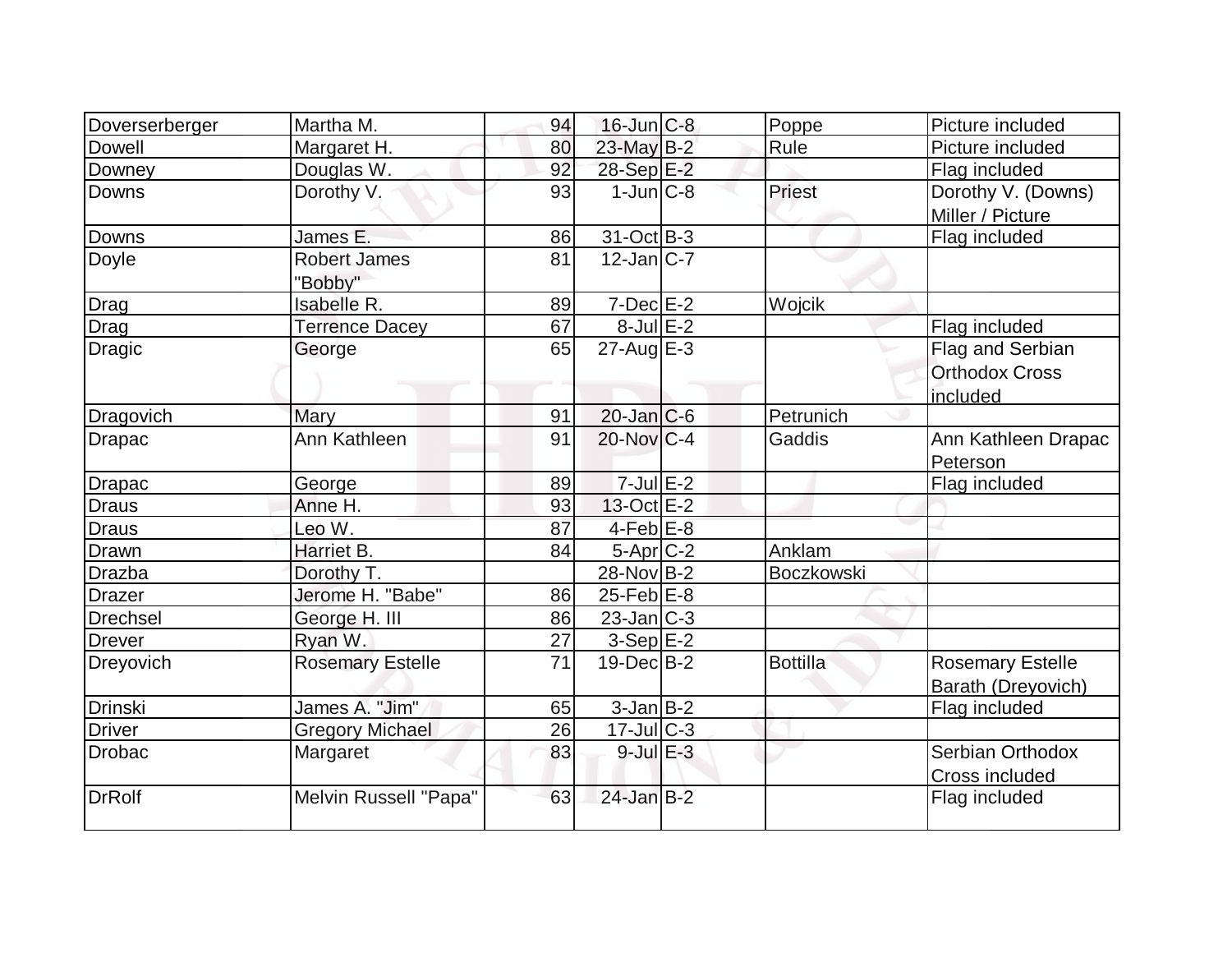| Drummond       | Viloet F.            | 89              | $16$ -Jan $ C-4 $      | <b>Thomas</b>   |                      |
|----------------|----------------------|-----------------|------------------------|-----------------|----------------------|
| Dubajich       | Veljko               | 73              | $23$ -Oct $C-3$        |                 | Serbian Orthodox     |
|                |                      |                 |                        |                 | Cross included       |
| <b>Dubrick</b> | Michael J.           | 84              | $5 - Aug$ $E-2$        |                 | Flag included        |
| <b>Duchrow</b> | Phyllis J.           |                 | $9$ -Jun $D-7$         | <b>McCarthy</b> | Full name Phyllis J. |
|                |                      |                 |                        |                 | Moschini (Duchrow)   |
| <b>Ducret</b>  | William J. "Willie"  | 33              | $9$ -Oct $C$ -3        |                 |                      |
| <b>Dudack</b>  | Arthur "Mike"        | $\overline{73}$ | $25$ -Feb $E-8$        |                 |                      |
| Dudash         | Frank W.             | 93              | $12$ -Jan $ C-7 $      |                 | Flag included        |
| <b>Dudley</b>  | <b>John Thomas</b>   | 89              | $9$ -Mar $ C-7 $       |                 | Cross, Flag and      |
|                |                      |                 |                        |                 | Marine emblem        |
|                |                      |                 |                        |                 | included             |
| <b>Dudley</b>  | Luanne               | 58              | 13-Nov C-3             |                 |                      |
| <b>Dudzik</b>  | Zyla Mae             | 81              | 31-Oct B-3             | <b>Potts</b>    |                      |
| <b>Duffy</b>   | Francis J. "Frank"   | 73              | $1$ -Jun $C$ -7        |                 | Picture includled    |
| Dufon          | June                 | 86              | 29-May C-3             |                 |                      |
| Dugan          | Ann R.               | 80              | $26$ -Jul $C-2$        | Cap             |                      |
| Duggan         | Lucille A.           | 90              | $1-Oct$ $E-3$          | <b>Butler</b>   |                      |
| Duhon          | Helen M.             | 90              | 28-Aug C-3             | Hojka           |                      |
| <b>Dukes</b>   | Vanzola "Mama Nikki" |                 | $1-Apr \overline{E-8}$ | Cousins         | Picture included     |
|                | "Biggy"              |                 |                        |                 |                      |
| <b>Dukich</b>  | Daniel Sr.           | 69              | $6$ -Feb $C-3$         |                 |                      |
| Duncan         | Paul Davis           |                 | 28-Jul E-4             |                 | Flag included        |
| <b>Dunfee</b>  | Barbara E.           | 81              | $5$ -Feb $ B$ -6       | Doehring        |                      |
| Dunham         | Otto Leroy           | 89              | $5$ -Jun $C-3$         |                 |                      |
| Dunklau        | James                | 86              | $12$ -Oct $E$ -2       |                 | Flag included        |
| Dunn           | Carolyn M.           | 85              | $11-Feb D-10$          |                 |                      |
| Dunn           | Dennis               | 66              | $9-Sep$ $E-2$          |                 |                      |
| <b>Dunnett</b> | Mary Theresa         | 62              | $10$ -May C-9          |                 |                      |
| Dunning        | <b>Barbara</b>       | 90              | $1-Feb$ $C-2$          | Temyer          | Flag included        |
| <b>Dupey</b>   | Frank J.             | 78              | 30-Oct C-5             |                 | Flag and Picture     |
|                |                      |                 |                        |                 | included             |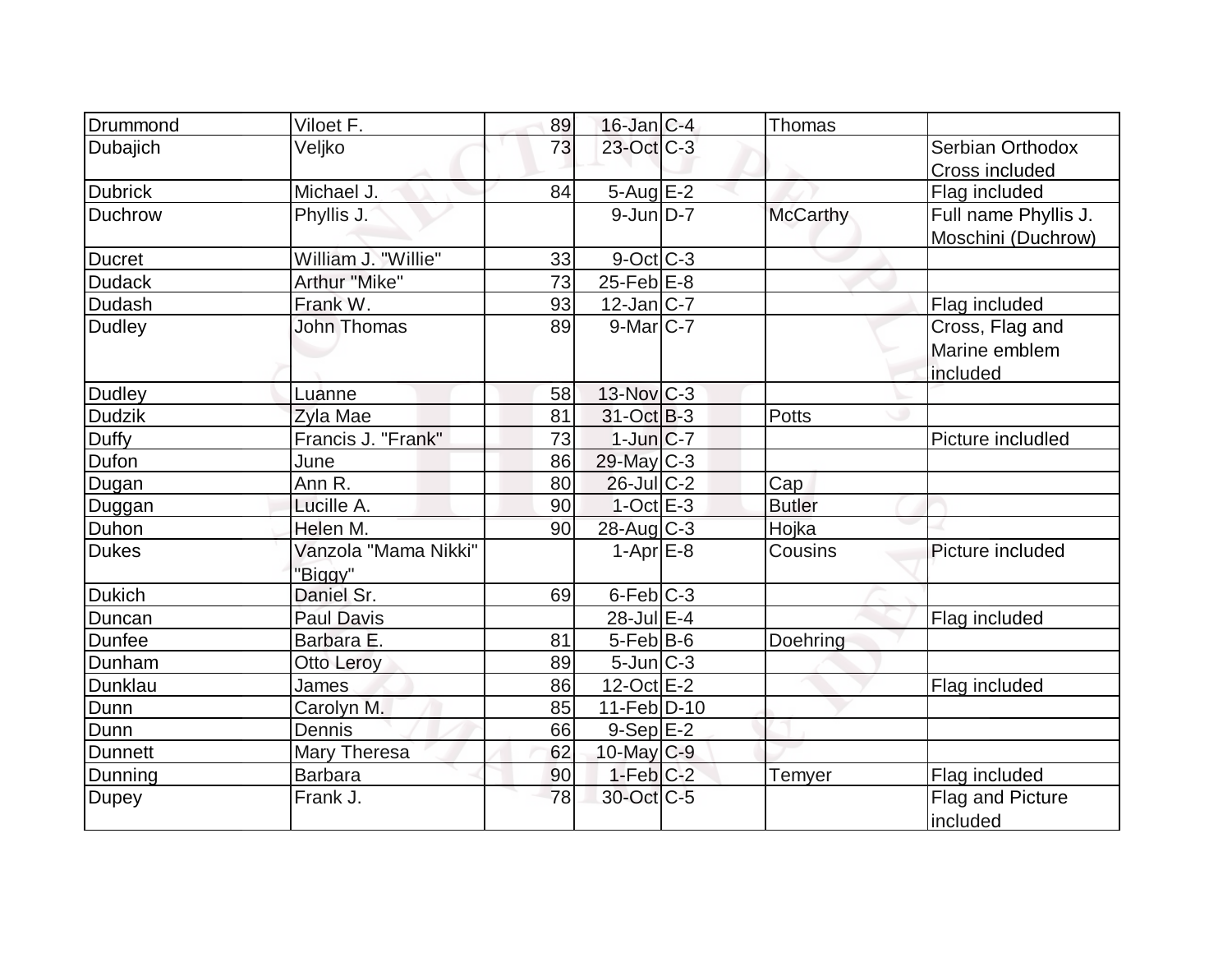| <b>Dupont</b>        | Mary                    | 93 | 29-Nov C-2        |                | Cross included   |
|----------------------|-------------------------|----|-------------------|----------------|------------------|
| Durall               | Robert E. Sr.           | 77 | 19-May D-8        |                | Flag included    |
| Duran                | Linda A.                | 56 | 29-Nov C-2        |                |                  |
| <b>Durkovich</b>     | Ruth J.                 | 86 | $27$ -Apr $ C-7 $ |                | Picture included |
| Durling              | <b>Betty</b>            | 89 | $10$ -Apr $ C-3 $ | Savage         |                  |
| Duron                | Leonor                  | 96 | $11-Feb D-10$     |                | Picture included |
| <b>Dusette</b>       | <b>Matthew</b>          | 19 | $10$ -May C-9     |                | Picture included |
| <b>Dutcher</b>       | Robert V.               | 87 | $13-Oct$ $E-2$    |                |                  |
| Dutro                | <b>Mary Katherine</b>   | 85 | $17-Apr$ C-3      | Valent         |                  |
| Duvall               | Raymond L.              | 75 | $10$ -May C-9     |                | Picture included |
| Dwyer                | Patricia Ann            |    | $16-Sep$ $E-2$    | Bugajski       |                  |
| Dwyer                | Virginia R.             | 85 | 29-Dec E-2        |                |                  |
| Dyer                 | Alice "Carolyn"         | 86 | $12$ -Aug E-2     | Cook           |                  |
| Dyer                 | Susie B.                | 80 | $21$ -Feb $ B-2 $ | <b>Robbins</b> |                  |
| <b>Dygert</b>        | <b>Arlene Elizabeth</b> | 92 | $3-Nov$ F-2       |                |                  |
| <b>Dygert</b>        | Erwin R.                | 93 | $4$ -Jan $E-2$    |                |                  |
| <b>Dykes</b>         | Clevland (Cleve)        | 68 | $14$ -Feb $ B-4 $ |                |                  |
| <b>Dykstra</b>       | <b>B.</b> Paul          | 85 | $5$ -Jul $C-2$    |                |                  |
| <b>Dykstra</b>       | Donald J.               | 61 | 23-Aug C-2        |                |                  |
| <b>Dykstra</b>       | Leonard                 | 89 | $4$ -Jun $B$ -8   |                | Flag included    |
| <b>Dykstra</b>       | Marvin                  | 76 | $26$ -Apr $C-2$   |                |                  |
| <b>Dykstra</b>       | Michael L.              | 54 | $6$ -Jun $B-2$    |                |                  |
| Dymont               | Frances "Kitty"         | 90 | 18-Apr B-2        | <b>Barrick</b> |                  |
| Dziadon              | <b>Mary Louise</b>      | 90 | $11$ -Jan $ C-2 $ | <b>Dziezak</b> |                  |
| <b>Dzialakiewicz</b> | Bernard S.              | 82 | $6$ -Jan $E-4$    |                | Flag included    |
| Dzieglowicz          | <b>Joseph Martin</b>    | 89 | $27$ -Mar $ C-5 $ |                | Flag included    |
| <b>Dzierba</b>       | Gregory M.              | 61 | $19$ -Jan $ C-7 $ |                | Picture included |
| <b>Dziewicki</b>     | James J. Jr. "J.D."     | 48 | 20-Jan C-7        |                | Picture included |
| Dzwonkowski          | Ann                     | 51 | $31$ -JulC-3      | Antkowiak      |                  |
| Eaken                | Patrick M. "Pat"        | 58 | 12-Oct E-2        |                |                  |
| Earl                 | <b>Bernice "Suzy</b>    | 89 | 27-Jul E-2        |                |                  |
| Earl                 | Donald G. "Don"         | 78 | $31$ -Aug $E-2$   |                |                  |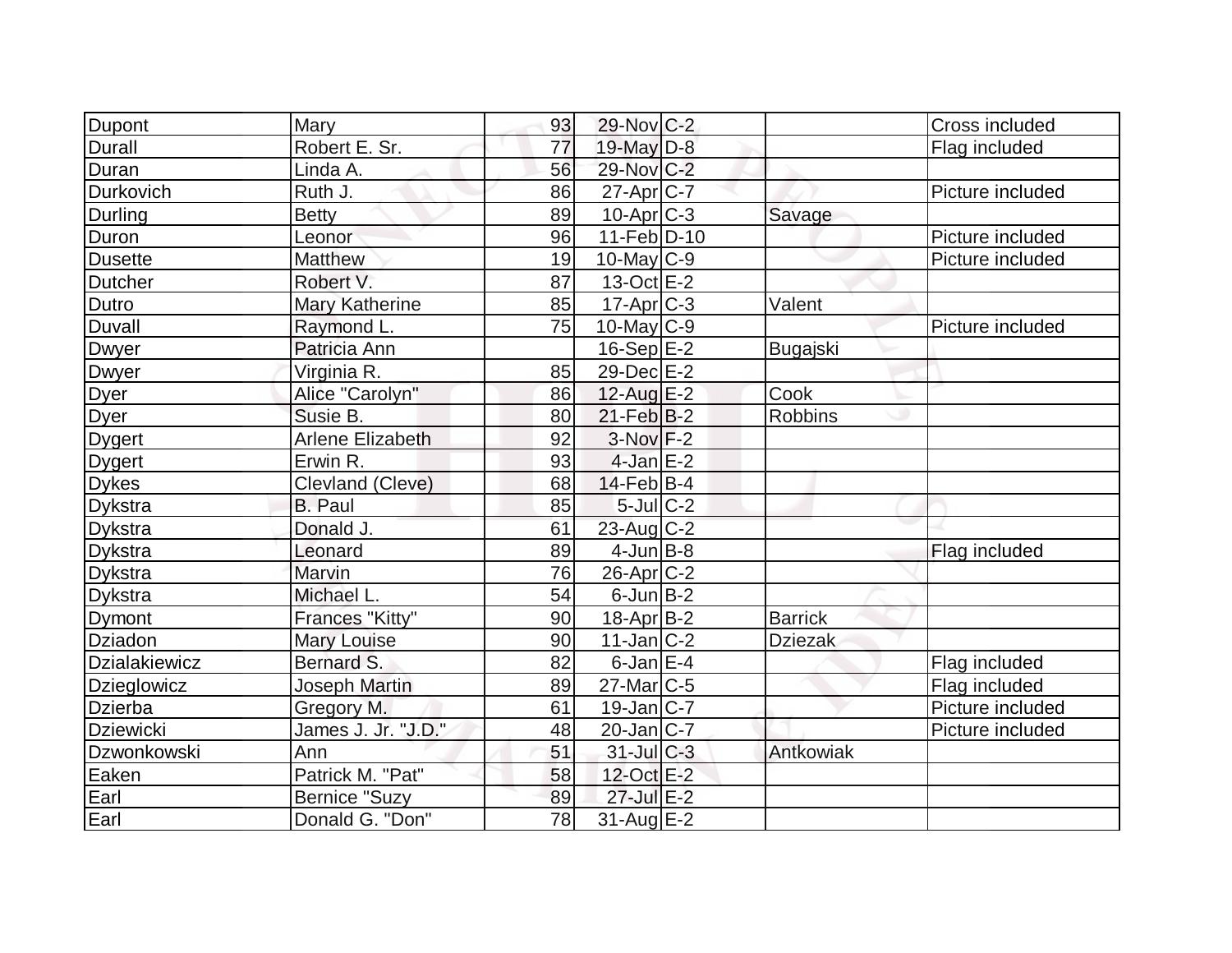| Earley         | William E.                        | 76 | $10$ -Oct B-2         |                 |                                         |
|----------------|-----------------------------------|----|-----------------------|-----------------|-----------------------------------------|
| Early          | Honeylou N.                       | 83 | 10-Mar <sub>C-8</sub> | Rickmann        |                                         |
| Easto          | Helen A.                          | 88 | $19$ -Apr $C-2$       | Abraham         |                                         |
| Eastwood       | Ronald F.                         | 62 | $11$ -Dec $ C-3 $     |                 |                                         |
| Eaton          | Georgia L.                        | 80 | $22$ -Dec $E-3$       |                 |                                         |
| Eaton          | Walter "Wally"                    | 67 | 26-Mar <sub>D-9</sub> |                 | Flag and Firefighter<br>emblem included |
| Ebbeson        | <b>Constance "Connie"</b>         | 75 | $25$ -Nov D-2         | Naleway         |                                         |
| Ebel           | Walter K.                         | 85 | $5-Apr$ $C-2$         |                 | Flag included                           |
| Ebeling        | Irene M.                          | 93 | $25$ -Aug $E-2$       |                 |                                         |
| Eccles         | <b>Franklin Spray</b><br>"Coach"  | 73 | $17-Oct$ B-2          |                 |                                         |
| Echterling     | Donald G.                         | 80 | $10$ -Dec $E-3$       |                 |                                         |
| Eckard         | Cary L. Sr.                       | 67 | $2$ -Oct $ C-4$       |                 |                                         |
| Eckert         | Lois                              | 72 | $2$ -Feb $E$ -6       |                 |                                         |
| Eckert         | Lois J.                           |    | $22$ -Jul $E-2$       |                 |                                         |
| Edge           | Nola Kathryn                      | 86 | $15$ -Nov $ C-4 $     | <b>Bratcher</b> |                                         |
| Edington       | Vera Joanne                       | 77 | $1-Apr$ $E-8$         |                 |                                         |
| Edmaiston      | <b>Tracey Lee</b>                 | 46 | $17$ -Nov $E-2$       | <b>Skees</b>    |                                         |
| Edmonds        | <b>Daron Denzel</b>               | 16 | $19-Nov$ E-3          |                 |                                         |
| Edwards        | David Gordon                      | 48 | $7$ -Mar $ B-4 $      |                 |                                         |
| <b>Edwards</b> | John Kelly Sr. "Mr.<br>Kelly"     | 77 | $28$ -Aug C-3         |                 |                                         |
| Edwards        | <b>Willie James</b>               | 79 | $21$ -Feb $ B-2 $     |                 |                                         |
| Egener         | Eileen Edna                       | 89 | $1$ -May C-3          | Cartwright      |                                         |
| Eggebrecht     | Alexandra "Sandy"                 | 70 | $24$ -May C-2         | Pilch           | Picture included                        |
| Egnatz         | <b>Louise Marie</b>               | 92 | $7$ -Dec $E-2$        | Rosebrock       | Picture included                        |
| Ehman          | <b>Frances Wanda</b><br>"Peaches" | 90 | $17$ -Feb $ C-7 $     | Piechowski      | Picture included                        |
| Eich           | Paul A.                           | 91 | $25$ -Feb $E-8$       |                 | Flag included                           |
| Einikis        | Rose B.                           | 92 | 13-Oct E-2            |                 | Picture included                        |
| Eisenhutt      | Joseph B.                         | 79 | 24-Aug $E-2$          |                 | Flag included                           |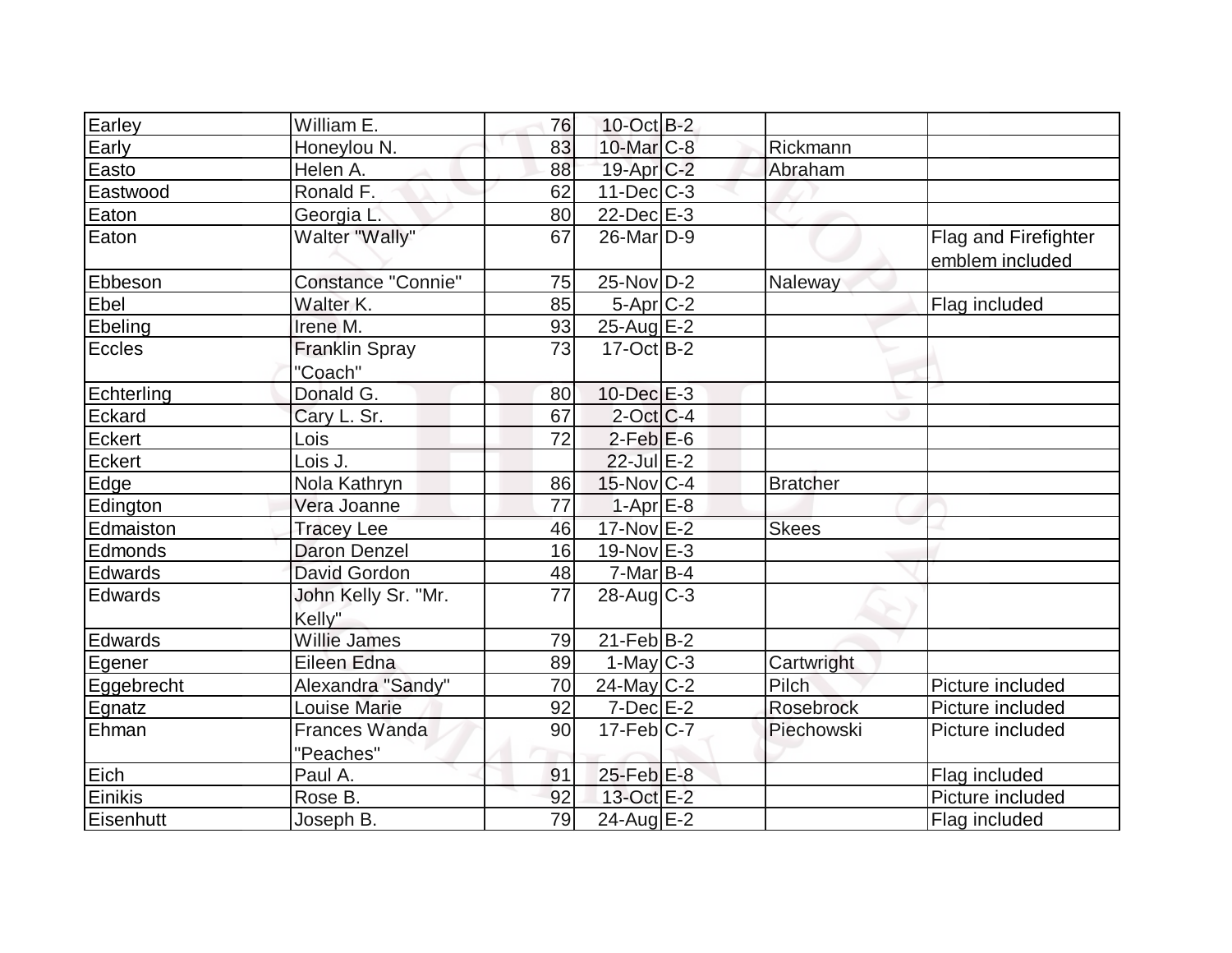| Eisler        | Howard T.             |         | $7-Nov$ B-2       |              | Star of David included                  |
|---------------|-----------------------|---------|-------------------|--------------|-----------------------------------------|
| Eizenga       | <b>Henry Fred</b>     | 88      | $20$ -Apr $C-8$   |              | Flag included                           |
| Elish         | Kathryn "Kate"        | 92      | $19$ -Jan $ C-7 $ |              |                                         |
| Elizabeth     | Josephine             | 68      | $20$ -Dec $C-3$   |              |                                         |
| <b>Elkins</b> | Shawn Joseph Sr.      | 38      | $9$ -Jun $D$ -6   |              |                                         |
| Ellas         | Joseph J.             | 81      | $2-SepE-6$        |              |                                         |
| Ellens        | Wilma J.              | 90      | $9$ -Feb $C-8$    |              |                                         |
| Elliot        | <b>Lyndon James</b>   | 46      | $14$ -Jul $E-3$   |              | Picture included                        |
| Elliott       | <b>Hailey Nicole</b>  | $\,8\,$ | $4$ -Feb $E$ -8   |              |                                         |
| <b>Ellis</b>  | <b>Richard "Rick"</b> | 52      | $5$ -Jan $ C$ -6  |              |                                         |
| Ellis         | William C.            | 77      | $6$ -Oct $ C$ -3  |              | Police emblem<br>included               |
| Elmore        | <b>Terry Lee</b>      | 53      | 29-Apr $E-7$      |              | Full name Terry Lee<br>Mauldin (Elmore) |
| Elms          | Delois Ann "Lois"     | 68      | $1-Nov$ C-3       |              |                                         |
| Elms          | Ronnie Lee            | 71      | $6$ -Aug B-2      |              |                                         |
| Elniskey      | Lela B.               | 91      | $20$ -Mar $ C-3 $ |              |                                         |
| Elser         | Verna Mae             | 85      | $14-Sep$ E-4      |              |                                         |
| Elsmere       | Edith                 | 85      | $9$ -Mar $ C-8 $  |              |                                         |
| Elsner        | <b>Mary Agnes</b>     | 88      | $12$ -May B-7     | Jacob        | Flag included                           |
| Emerson       | Norman T. "Norm"      | 74      | $27 - Jun$ B-2    |              | Flag included                           |
| Emerson       | Patricia E.           | 69      | 19-Nov $E-3$      | Selagyi      |                                         |
| Emery         | <b>Bonnie Faye</b>    | 66      | $2$ -Jan $ C-3 $  |              |                                         |
| Engel         | Dennis H.             | 72      | $19$ -Feb $ B-7 $ |              |                                         |
| Engelman      | Gerald J.             | 65      | 23-Oct C-3        |              |                                         |
| Engwall       | Julia A.              | 96      | $15$ -Jun $C-9$   | Lampert      |                                         |
| Enloe         | Joan D.               |         | $11$ -Jan $ C-2 $ | <b>Drzal</b> |                                         |
| Enoksen       | Ruth E.               | 93      | $31$ -Jul C-3     | Troppman     |                                         |
| Equihua       | Arlene                | 74      | 3-Mar C-6         |              |                                         |
| Erakovich     | Milarad "Rocky"       | 86      | 15-Aug C-2        |              | Flag included                           |
| Erickson      | David G.              | 61      | 29-Dec E-2        |              |                                         |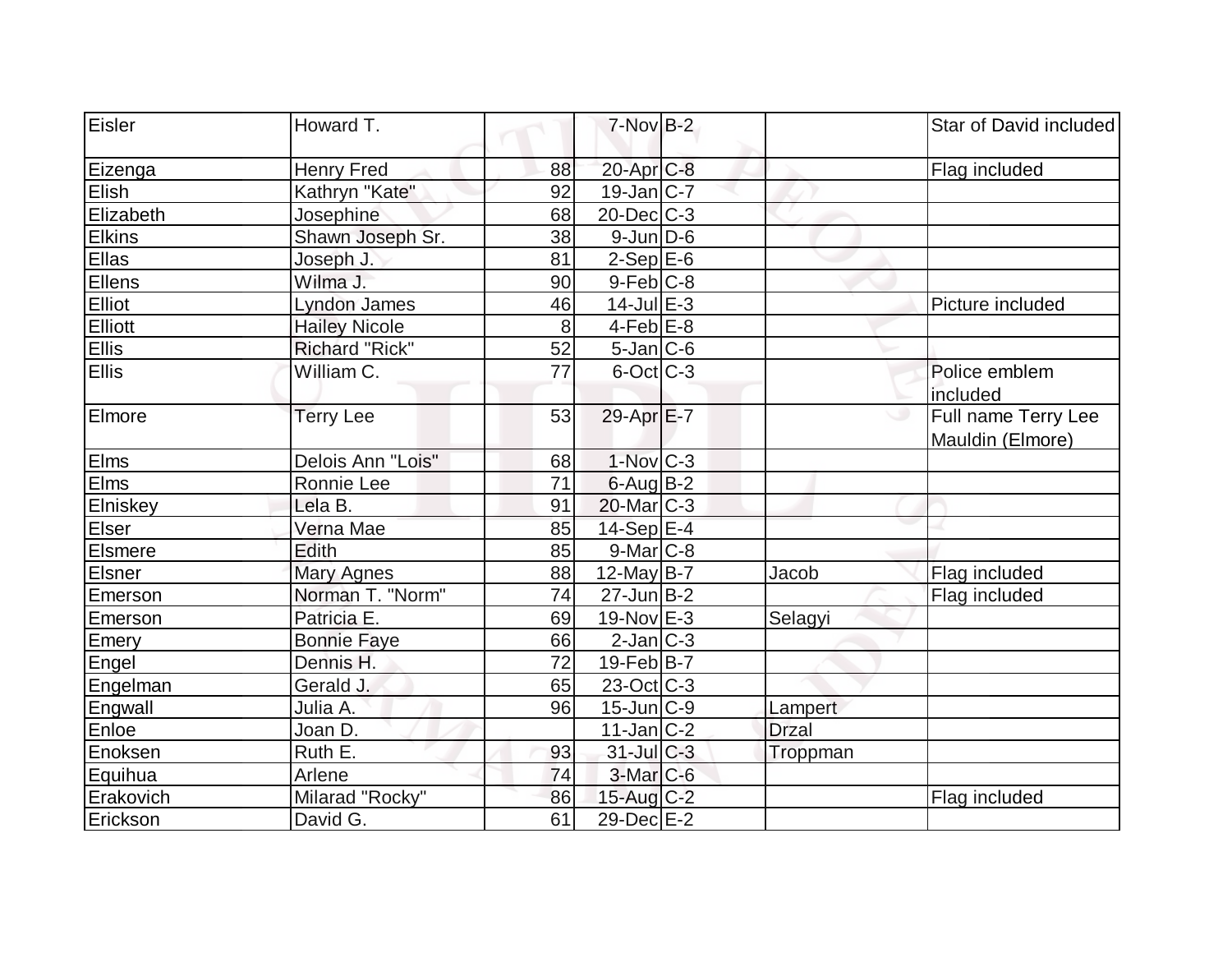| Erickson        | Frances                      | 86 | $23$ -Dec $E-2$   |            |                              |
|-----------------|------------------------------|----|-------------------|------------|------------------------------|
| Erickson        | Frances L. "Fran"            | 78 | $1-Aug$ $B-2$     | Polizotto  |                              |
| Erickson        | <b>Matthew Lee</b>           | 18 | $1$ -Oct $E-3$    |            | Picture included             |
| Eriks           | Jennie "Babe"                | 85 | $24$ -JulC-3      | Scheeringa |                              |
| Erminger        | William J. Jr.               | 74 | $15$ -Jun $C-10$  |            | Flag included                |
| Ernst           | Genevieve                    | 99 | $3-Apr$ $C-5$     |            | Picture included             |
| <b>Espinosa</b> | Joe Luis Sr. "Smokey<br>Joe" | 58 | $13-Sep C-2$      |            |                              |
| <b>Espinoza</b> | Manuel                       | 76 | $21$ -Jan E-7     |            |                              |
| Espinoza        | Oralia V.                    | 82 | $15$ -May C-3     |            |                              |
| <b>Espitia</b>  | Vincent                      | 47 | $3$ -Jun $E$ -6   |            | Picture included             |
| Essary          | Patricia Ruth                | 80 | $6$ -Nov $ C$ -5  |            |                              |
| Esserman        | Margaret C.                  | 95 | $21$ -May B-9     |            | Picture included             |
| Esserman        | Marjorie Joyce               | 87 | 18-Nov E-2        | Cooper     | Picture included             |
| <b>Estes</b>    | Erica Ann                    | 27 | $9$ -Feb $ C$ -8  |            | Picture included             |
| <b>Estes</b>    | Raymond C.                   | 81 | $26$ -Aug E-2     |            | Flag included                |
| Estrada         | Erasmo "Eddie"<br>"Perico"   | 79 | $25$ -Feb $E-8$   |            | Flag included                |
| Etchason        | Martha "May"                 | 80 | 22-Jul E-2        |            |                              |
| Etheridge       | Harold Otto "Hal"            | 87 | 19-Oct E-2        |            | Flag and Picture<br>included |
| Evacko          | Thomas E.                    | 65 | $16$ -Oct $C$ -3  |            | Flag included                |
| Evanich         | <b>Brian</b>                 | 55 | $13$ -Feb $ C-4 $ |            | Flag included                |
| Evanich         | Elaine C.                    | 76 | $18$ -Jan $ C-2 $ | Campbell   |                              |
| Evans           | Josephine M.                 | 97 | $18$ -Mar $E$ -5  | Vodopia    |                              |
| Evans           | Kenneth A.                   | 86 | $21-Nov B-2$      |            | Flag included                |
| Evans           | Roger E.                     | 67 | $25$ -May C-7     |            | Flag included                |
| Ewen            | Harry Kenneth John           | 83 | $7$ -Jul $E-2$    |            |                              |
| Ewen            | Ruth L.                      | 96 | 19-Sep B-3        |            |                              |
| Ewing           | Lee Andrew                   | 74 | $27$ -Mar $C$ -5  |            | Flag included                |
| Eylander        | Nancy                        | 86 | $16$ -Apr $B$ -5  | Verhagen   |                              |
| Fabian          | Paul Joseph                  | 45 | 29-Apr $E-7$      |            |                              |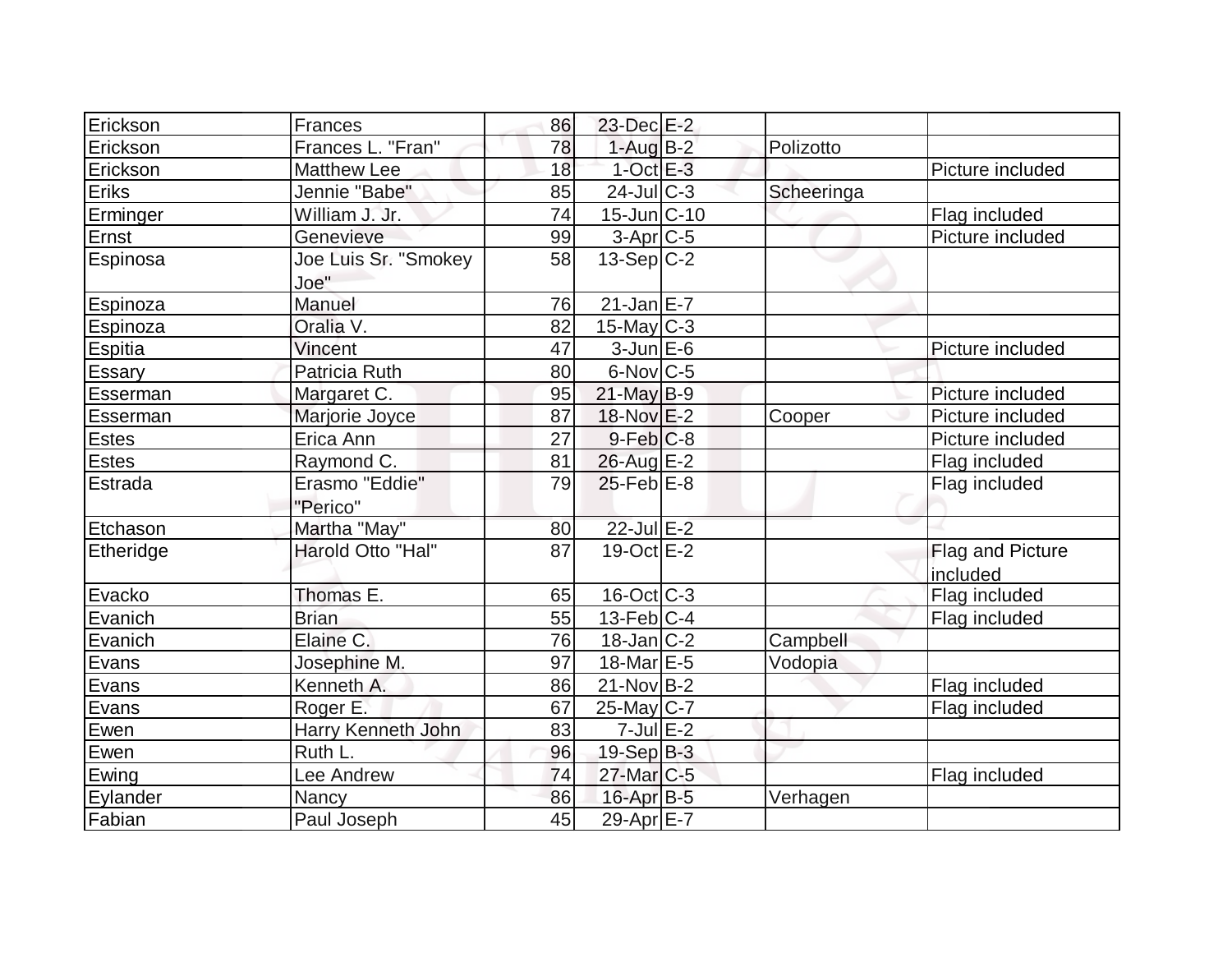| Fabing     | Alice C.               | 105 | $4-Feb$ $E-8$           |           |                  |
|------------|------------------------|-----|-------------------------|-----------|------------------|
| Fabus      | <b>Barbara</b>         | 82  | $20$ -Jan $C-7$         |           |                  |
| Falat      | Albin                  | 95  | $8$ -Jul $E-2$          |           |                  |
| Falat      | Loretta "Joyce"        | 70  | $29-Sep$ <sup>E-2</sup> |           |                  |
| Falk       | Maurice A. Jr.         | 84  | $18$ -Dec $ C-3 $       |           |                  |
| Falk       | <b>Stanley William</b> | 94  | $21$ -Aug $C-3$         |           | Flag included    |
| Fallin     | Ray                    | 76  | $24$ -Jul $ C-3$        |           | Flag included    |
| Falvo      | Joseph S.              | 87  | 19-Oct E-2              |           | Flag included    |
| Fankhauser | Gerald John            | 75  | $8-Feb$ C-2             |           |                  |
| Fannin     | <b>Phillip Carl</b>    | 64  | $1-Apr$ E-9             |           |                  |
| Faoro      | Mary                   | 89  | $11-Oct$ $C-2$          | Kelley    |                  |
| Farabaugh  | Mitchell L. "Mitch"    | 58  | 23-Apr D-11             |           |                  |
| Farinas    | Cirilo T. M.D.         | 81  | $5$ -Jan $C$ -6         |           |                  |
| Farinelli  | Anthony Jr.            | 71  | $16$ -Mar $ C-7 $       |           |                  |
| Farkas     | Robert L.              | 73  | $7$ -Jun $C-2$          |           |                  |
| Farley     | Donna Lee              | 52  | $2$ -Jun $ C-9 $        | Needleman |                  |
|            | "Donnabird"            |     |                         |           |                  |
| Farmer     | Debra K. "Chipmunk     | 58  | $28$ -Jan E-7           |           |                  |
|            | No. 1"                 |     |                         |           |                  |
| Farnam     | Melissa Ann            | 41  | $6$ -Dec $C$ -2         |           |                  |
| Farr       | Robert                 | 36  | $9$ -Jul $E-3$          |           |                  |
| Farris     | <b>Cheryl Lynn</b>     | 62  | $9-Sep$ $E-2$           |           |                  |
| Fasel      | Jean E.                | 86  | $15$ -Jun $C-9$         | Call      |                  |
| Fasnacht   | Frances J. "Franny"    | 85  | $16$ -May B-2           |           |                  |
| Fatyol     | Brandon T.             | 26  | $11-Oct$ $C-2$          |           |                  |
| Faught     | Charles W.             | 77  | $15$ -Aug $B$ -2        |           |                  |
| Faulkner   | Kenneth M.             | 75  | 30-Nov E-2              |           | Picture included |
| Faulkner   | <b>Patrick</b>         | 89  | $16$ -Jul $E-2$         |           | Flag included    |
| Favela     | Olivia E.              | 61  | $3$ -Jun $E$ -6         | Sotelo    |                  |
| <b>Fay</b> | Daniel T. "Fats"       | 58  | 26-Feb C-7              |           |                  |
| Feagin     | Minister J. C.         | 63  | $7$ -Dec $E-3$          |           | Picture included |
| Fears      | Alfreeda V.            | 62  | $16$ -Jan $ C-4$        | Matthews  |                  |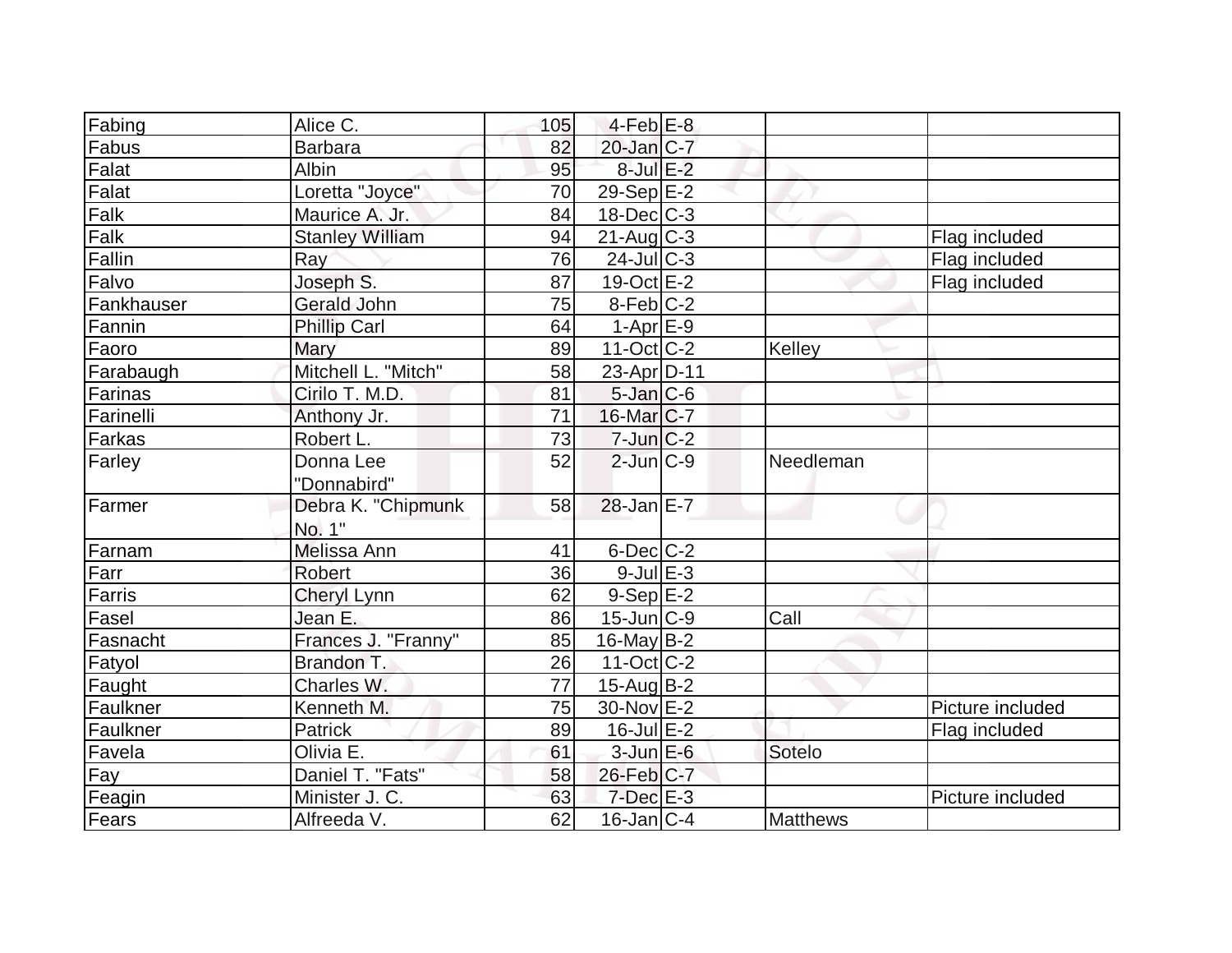| Fech       | Dale E.                 |    | 27-Apr C-7        |           | Flag included            |
|------------|-------------------------|----|-------------------|-----------|--------------------------|
| Fechner    | Eleanor                 | 85 | 24-Aug E-2        |           | <b>Full name Eleanor</b> |
|            |                         |    |                   |           | <b>Kussmaul Fechner</b>  |
| Feddeler   | Robert W.               | 74 | $13$ -May E-7     |           |                          |
| Feder      | Lillian O.              | 95 | $29$ -Jan $ C-8 $ |           |                          |
| Federoff   | Jaqueta Z. "Jackie"     | 83 | 10-Aug $E-3$      | Sutton    |                          |
| Federowski | Edward                  | 64 | $21$ -Feb $ B-2 $ |           |                          |
| Fedorchak  | Jeffrey J.              | 34 | $11-Apr B-2$      |           |                          |
|            |                         |    | $16$ -Mar $ C-7 $ |           |                          |
| Feeney     | Mickalina "Mickey"      | 88 |                   |           |                          |
| Feerst     | Elizabeth E. "Betty"    | 85 | $5$ -Jan $ C-7$   |           |                          |
| Feges      | James M.                | 82 | $13$ -Dec $C-2$   |           | <b>Greek Orthodox</b>    |
|            |                         |    |                   |           | <b>Cross included</b>    |
| Fejes      | <b>Doris Catherine</b>  | 92 | $20$ -Jan $ C-7 $ | Ashston   |                          |
| Fekete     | <b>Nicholas</b>         | 97 | $17$ -Feb $ C-7$  |           |                          |
| Feldt      | <b>Betty</b>            | 73 | $14$ -Jan $E-6$   |           |                          |
| Felts      | Donald Eugene           | 85 | $12$ -May B-8     |           | Flag included            |
| Felts      | Marjorie Lauraine       | 83 | $21-Nov B-2$      | Yaborek   |                          |
| Femminella | Antonietta              | 87 | $15$ -Nov $ C-4$  |           | Picture included         |
| Fenes      | Joyce D.                | 49 | 17-Nov E-2        |           |                          |
| Fennema    | David James             | 34 | $3$ -Dec $E-2$    |           |                          |
| Fennema    | Dorothy R.              | 91 | $3-Apr$ $C-5$     |           |                          |
| Fennema    | Robert G. "Bob"         | 77 | $4$ -Oct $ C-3 $  |           | Flag included            |
| Fentress   | <b>Haylee Ann Marie</b> | 14 | $21-Apr$ C-7      |           |                          |
| Ferguson   | Dale C.                 | 68 | $23-Sep$ $E-2$    |           |                          |
| Ferguson   | Dale J.                 | 50 | $19$ -Dec $B$ -2  |           |                          |
| Ferguson   | Hazel C.                | 94 | 30-Dec E-2        | Zimmerman |                          |
| Ferguson   | Sharon "Love Bug"       | 52 | $3-Nov$ F-2       | Anderko   |                          |
| Ferko      | Doris Mae               | 89 | $27$ -Mar $C$ -5  |           |                          |
| Fernandez  | Kathleen Marie          | 46 | $5-Feb$ B-7       | Graaman   | Cross included           |
| Fernandez  | Michelle M.             | 49 | 3-Oct B-2         |           |                          |
| Fesi       | Rosa                    | 90 | $25$ -Jun $B-7$   |           |                          |
| Fiebelkorn | Adenia L.               | 80 | $6$ -Aug $C$ -3   |           |                          |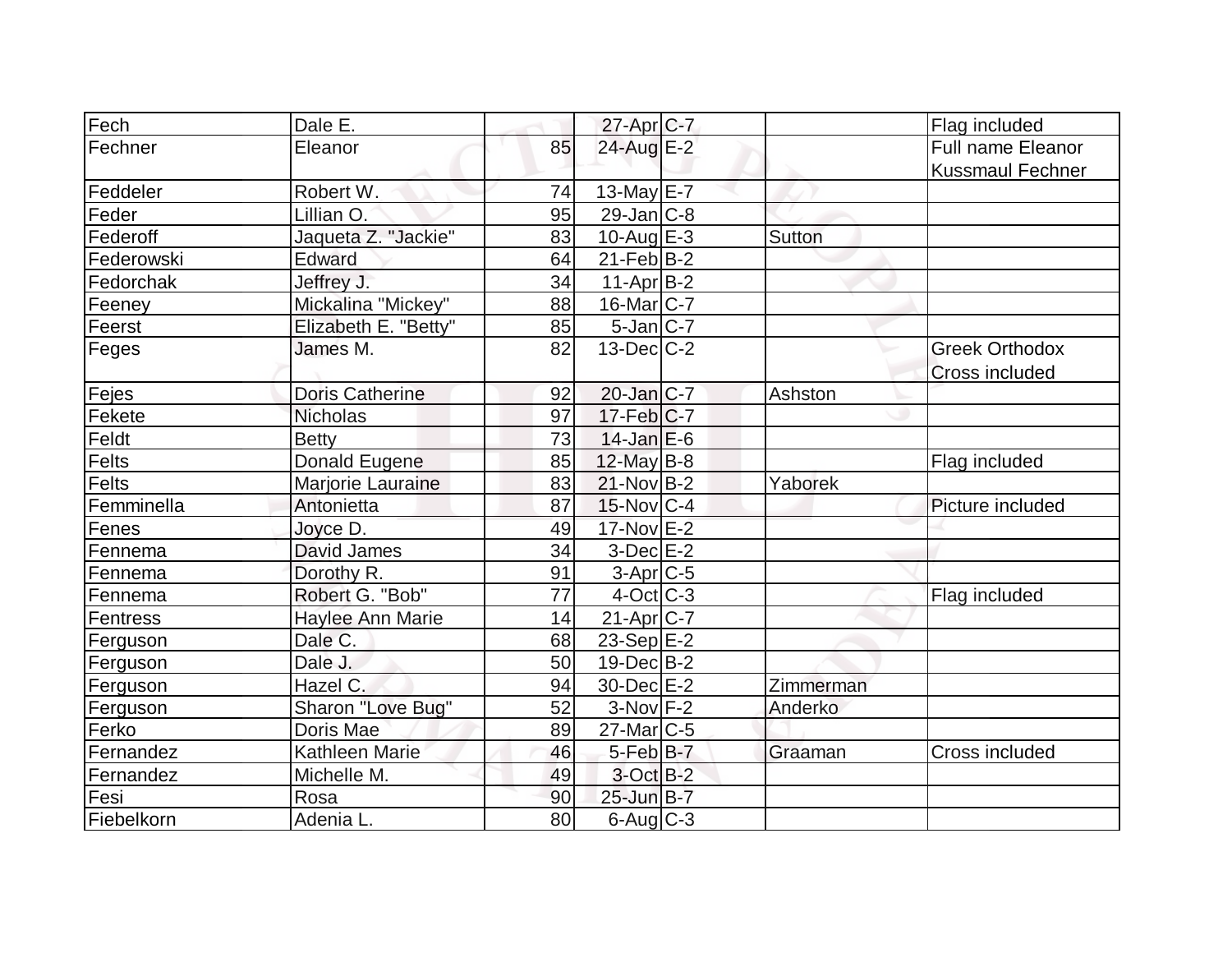| Fiegel        | Roger R.               | 61 | $17$ -Feb $ C-8 $       |               | Picture included                              |
|---------------|------------------------|----|-------------------------|---------------|-----------------------------------------------|
| <b>Fields</b> | Hazel L.               | 82 | $9$ -Jul $E-3$          |               |                                               |
| <b>Fields</b> | Hobart "Grover"        | 83 | 25-Dec C-3              |               |                                               |
| <b>Fields</b> | Sharon Lee             | 64 | $12$ -Apr $ C-2 $       |               |                                               |
| <b>Fields</b> | Timothy J.             | 65 | $7$ -Jul $E-2$          |               |                                               |
| Figueroa      | Kelly Ann              | 50 | 13-May $E-8$            |               | Picture included                              |
| Fiksdal       | Julia                  | 87 | $25$ -Mar $E$ -5        | Szeplakay     |                                               |
| Finlayson     | Donald B.              | 90 | $14-Sep$ E-4            |               | Flag included                                 |
| Finnerty      | Martha                 | 82 | $24$ -Feb $ D-7 $       |               |                                               |
| Finoli        | Helen                  | 86 | $13-Sep C-2$            | Cyrilla       |                                               |
| Fiorio        | Eileen K.              | 69 | $6$ -Aug $E-4$          | <b>Butler</b> |                                               |
| Fischer       | Harold                 | 87 | $13$ -Feb $ C-4 $       |               | Flag and Picture<br>included                  |
| Fisher        | <b>Beatrice</b>        | 88 | 16-Mar <sub>IC</sub> -7 |               | Picture included                              |
| Fisher        | Catherine              | 52 | $31$ -Dec $E-3$         |               |                                               |
| <b>Fisher</b> | <b>Catherine Marie</b> | 32 | 27-May E-7              |               |                                               |
| <b>Fisher</b> | Michael S.             | 61 | $17-Nov$ E-2            |               |                                               |
| Fisher        | Rosie Lee              | 72 | $12$ -JulC-2            |               |                                               |
| <b>Fisher</b> | Roy E.                 | 67 | 13-Apr C-7              |               |                                               |
| Fisher        | <b>Stanley Edward</b>  | 78 | $10$ -Feb $C-7$         |               |                                               |
| Fitch         | Nina L.                | 95 | $24$ -Dec $E-3$         | Nielson       | Full name Nina L.<br>Nielson Wozniak<br>Fitch |
| Fitzgerald    | Gerald L. "Fitz"       | 81 | 25-Nov D-2              |               |                                               |
| Fitzgerald    | Mary E.                | 95 | $7$ -May $B-7$          |               | Picture included                              |
| Fitzgerald    | Roy                    | 61 | $28$ -Feb $ B-2 $       |               |                                               |
| Fitzpatrick   | Ann Helen              | 89 | $10$ -Mar $ C-8 $       | Durner        |                                               |
| Fizer         | Robert D.              | 47 | $3$ -JulC-3             |               | Masonic emblem<br>included                    |
| Flagg         | Mack "Big Daddy"       | 79 | 20-Oct E-2              |               |                                               |
| Flaherty      | Thomas Daniel (Tom)    | 73 | 25-Sep C-3              |               | Cross included                                |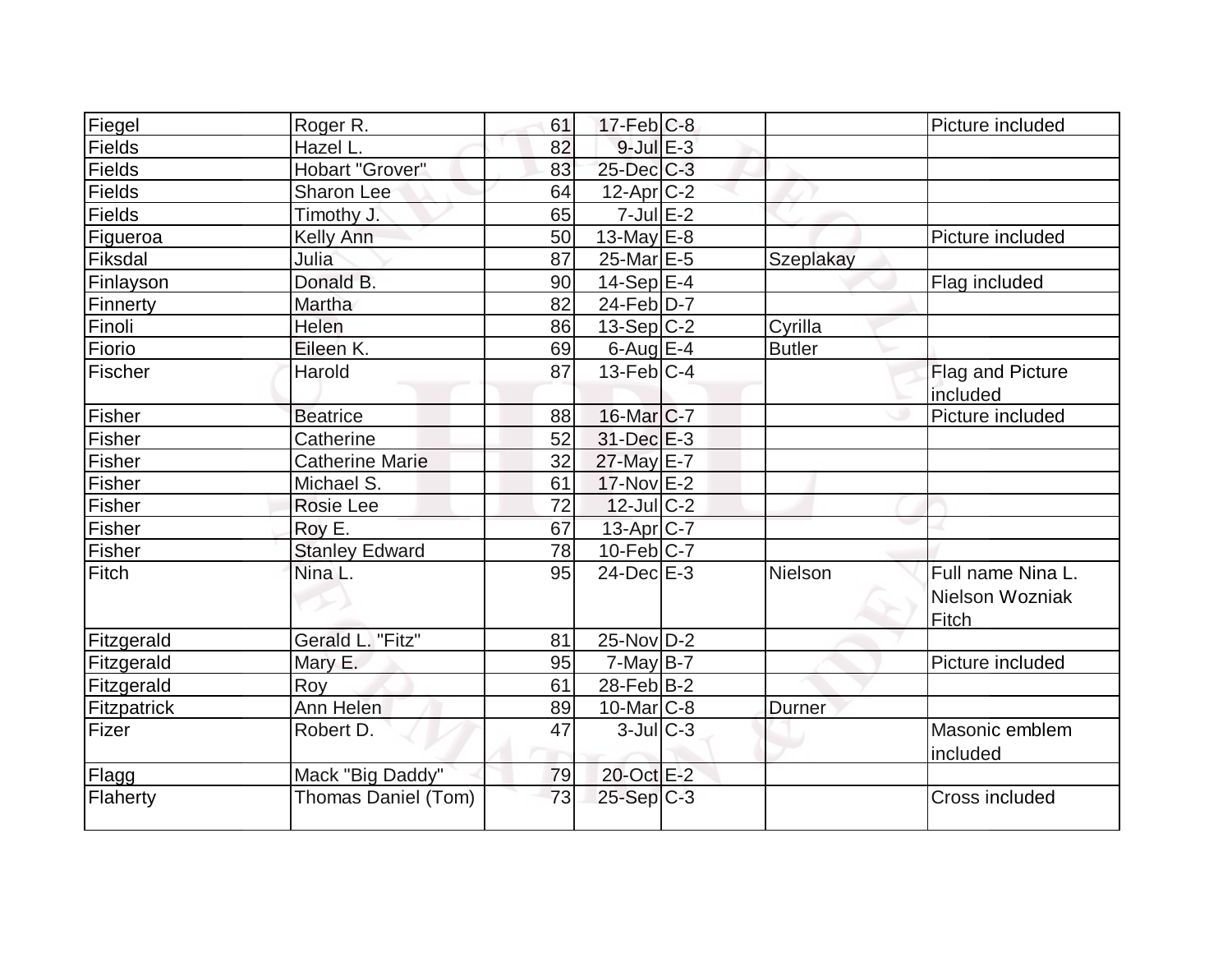| Flanagin      | <b>Dennis Gene</b>       | 63 | $30$ -Apr $B$ -5       |                | Flag included             |
|---------------|--------------------------|----|------------------------|----------------|---------------------------|
| Fleischman    | Regina B.                | 54 | 12-Jun C-3             |                |                           |
| Fleming       | Robert T.                | 66 | $4-Feb$ E-8            |                |                           |
| Flens         | Carol Ann                | 69 | $11-Nov$ E-2           | Nowakowski     |                           |
| Fleszewski    | Pat                      | 74 | $5-NovE-2$             | Sopata         |                           |
| Flethcer      | Lorraine A.              | 73 | 9-Oct C-3              | Dal Corobbo    | Picture included          |
| Flis          | Stella M.                | 89 | $25$ -Jun $ B-7 $      | <b>Lelek</b>   |                           |
| Flisiak       | Angeline A.              |    | $23$ -Jun $ D-6$       | Radowski       |                           |
| Flisiak       | <b>Bernadine</b>         | 79 | $6$ -Jul $E$ -3        |                |                           |
| Flood         | Lois N.                  | 91 | $17$ -Apr $ C-4 $      | Anderson       |                           |
| Flora         | Ronald J.                | 72 | $24$ -Apr $C-3$        |                |                           |
| Florek        | Barbara A.               | 62 | 3-May C-2              |                |                           |
| Flores        | <b>Concepcion Macedo</b> | 98 | $3$ -Jun $E$ -6        |                |                           |
| Flores        | Dorothy R.               | 87 | $4$ -Jan $C-2$         |                |                           |
| <b>Flores</b> | Jeannette Cecelia        | 75 | $3-Feb$ $E-9$          | Hac            |                           |
| Flores        | John Anthony             | 35 | $1-Feb$ $C-3$          |                | <b>Picture and Police</b> |
|               |                          |    |                        |                | emblem included           |
| Flores        | Robert V.                | 66 | $4-Sep C-3$            |                |                           |
| Flores        | Zoila                    | 77 | $7$ -Jan $E$ -6        | Ortega         |                           |
| Floridia      | <b>Catherine</b>         | 90 | 16-Jun C-7             |                |                           |
| Floyd         | June L.                  | 86 | 22-Mar <sub>IC-2</sub> | <b>Dillner</b> |                           |
| Flutka        | <b>James Michael</b>     | 83 | $14-Sep$ $E-4$         |                | Flag included             |
| Flynn         | James Woodrow Jr.        | 78 | $12$ -Feb $ B-8 $      |                | Picture included          |
| Flynn         | Joseph "Pat"             | 83 | $4$ -Mar $E$ -6        |                | Flag included             |
| Flynn         | Rock E.                  | 90 | $13$ -Apr $ C-7 $      |                | Flag included / Pearl     |
|               |                          |    |                        |                | <b>Harbor Survivor</b>    |
| Foeller       | Karen                    | 70 | $20$ -Apr $C-8$        | Albach         |                           |
| Folta         | James V.                 | 66 | $21-Sep$ E-2           |                |                           |
| Fonsino       | Pauline                  |    | $23$ -Aug C-2          | Pistello       |                           |
| Forbes        | Alana                    | 63 | 11-Dec C-4             |                | Flag included             |
| Ford          | Harlan B.                | 85 | $19$ -Jun $C-2$        |                |                           |
| Ford          | Norma J.                 | 75 | $6$ -Jul $E$ -3        | Fuqua          |                           |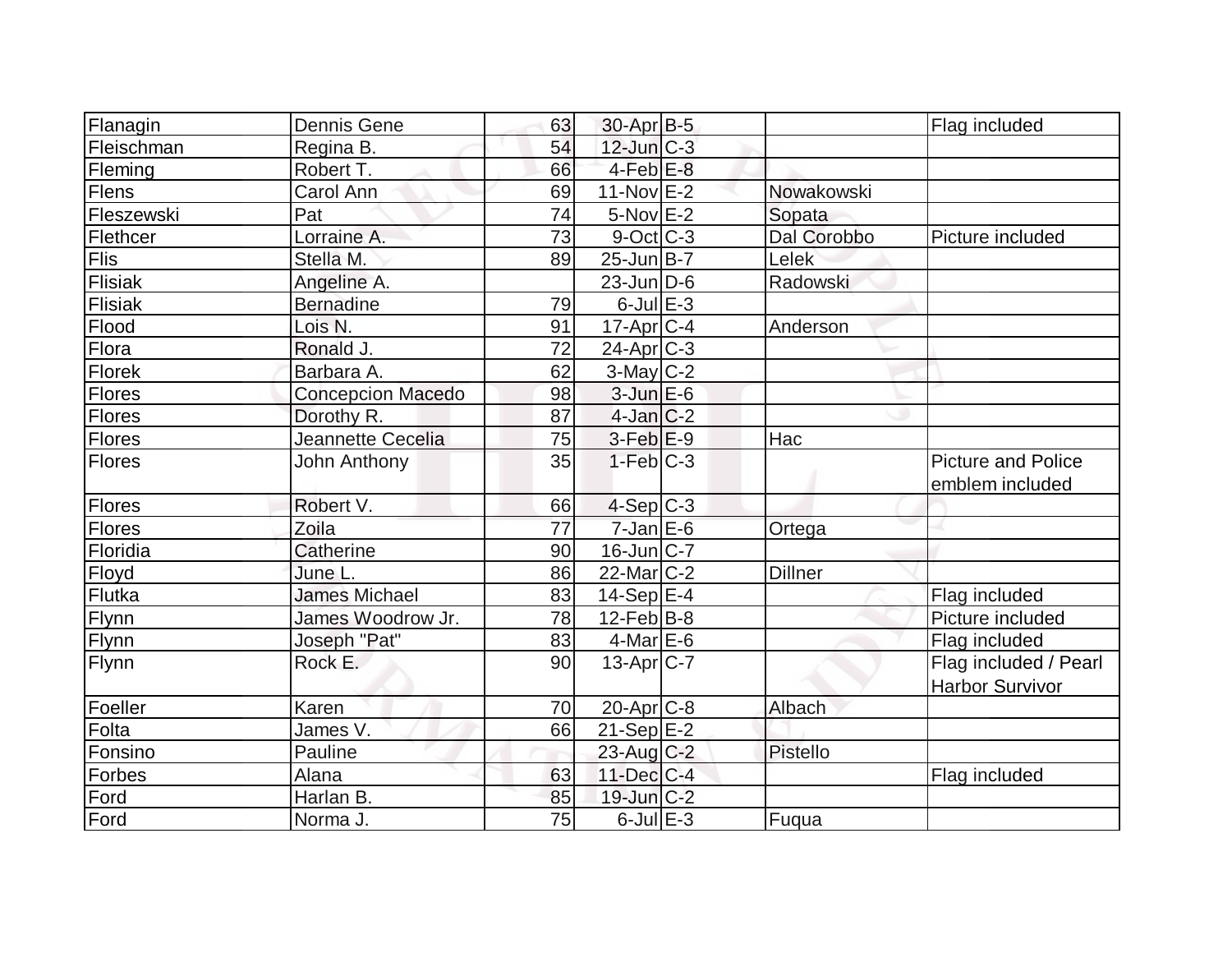| Ford       | Patricia G.         | 71 | $1$ -Jun $ C-7 $       |              | Picture included                        |
|------------|---------------------|----|------------------------|--------------|-----------------------------------------|
| Foreman    | Zula <sub>L.</sub>  | 99 | $14-Sep$ E-4           | <b>Busch</b> |                                         |
| Forsythe   | Thomas A. "Tom"     | 79 | 23-Oct C-3             |              | Flag included                           |
| Forszt     | <b>Nikki</b>        | 62 | $10$ -Jan $B-2$        | Volkanovich  |                                         |
| Fortini    | Claudia K.          | 61 | $17$ -Jun $E$ -6       | Melton       | Full name Claudia K.<br>(Meier) Fortini |
| Foster     | Donald J.           | 79 | 30-Mar <sub>C-9</sub>  |              |                                         |
| Foster     | Mary H.             | 87 | $1-Nov$ <sub>C-3</sub> |              |                                         |
| Foster     | <b>Ruth Ann</b>     | 64 | $8$ -Oct $E-2$         |              |                                         |
| Fotopoulos | Nicholas G.         | 84 | $5$ -Aug $E-2$         |              |                                         |
| Fotschky   | Robert "Bob"        | 87 | $9-Dec$ $E-2$          |              | Picture included                        |
| Fournier   | Betty V.            | 83 | $3$ -Aug $E-3$         | Eskeridge    |                                         |
| Fowler     | Clyde Roger "Waddy" | 96 | $17$ -Apr $ C-4 $      |              |                                         |
| Fowler     | Gerri               | 65 | $20$ -Jul $E-3$        | Wahl         | Picture included                        |
| Fowler     | Harold R.           | 80 | $6$ -Jul $E-3$         |              | Flag included                           |
| Fowler     | James R. "Grandpa " | 81 | $10$ -Mar $ C-7 $      |              | Flag and Picture<br>included            |
| Fowler     | William A.          | 86 | $14$ -Dec $E-2$        |              |                                         |
| Fox        | Harold L.           | 85 | $17 - Jan$ $B-2$       |              |                                         |
| Fox        | Lindsay M.          | 68 | $12$ -Dec $B - 2$      |              |                                         |
| Frahm      | Richard Sr. "Dick"  | 82 | $22$ -Aug $B-2$        |              |                                         |
| Frain      | <b>Judith Lee</b>   | 72 | $29$ -Nov $ C-2 $      |              |                                         |
| Frame      | Virginia            | 92 | $1-Jan$ B-5            | Gustafson    |                                         |
| Francoeur  | Gerald "Jerry"      | 72 | $18-Oct$ $C-2$         |              |                                         |
| Franczak   | Maria "Mimi"        | 90 | 28-Dec E-2             | <b>Artis</b> |                                         |
| Frank      | Marilyn L.          | 78 | $18$ -Apr $ B-2 $      |              |                                         |
| Franklin   | Cathy               | 62 | $9$ -Jun $D-7$         |              |                                         |
| Franklin   | Emma Ruth           | 84 | 23-Nov E-2             |              | Picture included                        |
| Franz      | Mary Ida            | 95 | $7$ -Dec $E-2$         |              |                                         |
| Franzen    | John                |    | $25$ -Jun $B$ -7       |              |                                         |
| Frazee     | John D.             | 70 | 23-Apr D-11            |              | Flag included                           |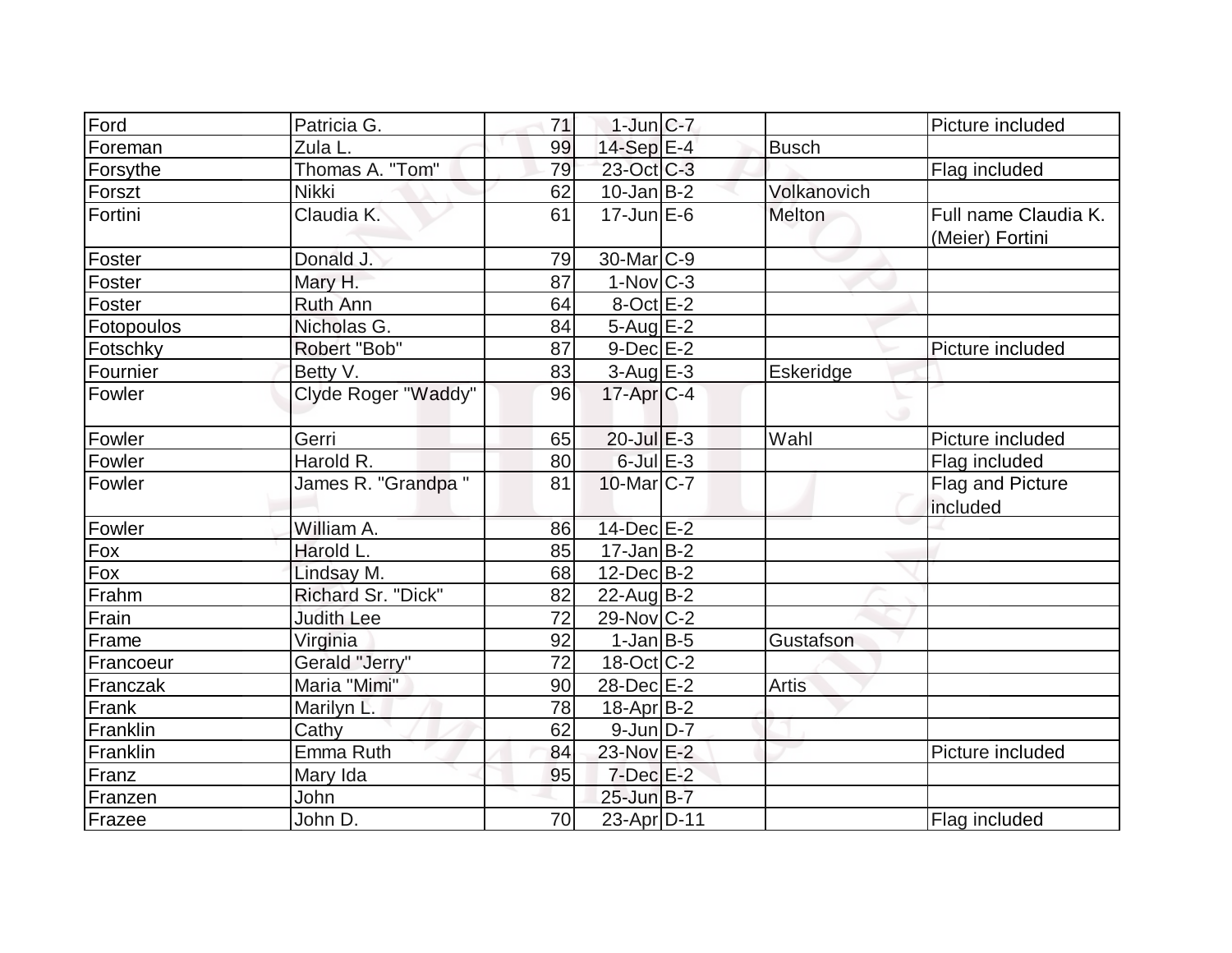| Frazier        | George                | 75 | $19$ -Jan $ C-7 $          |                |                               |
|----------------|-----------------------|----|----------------------------|----------------|-------------------------------|
| Frederick      | Daniel D.Sr.          | 61 | 27-Oct E-2                 |                | Flag included                 |
| Frederick      | Mary                  | 91 | 24-Oct B-2                 | Giba           |                               |
| Freel          | Lee Gordon            | 66 | $20$ -Jan $ C-6$           |                | Picture / Memorial<br>Service |
| Freeman        | Marilyn A.            | 60 | $4-Oct$ $C-3$              | <b>McBride</b> | Picture included              |
| Freeman-White  | Cynthia Joy           | 59 | $19-FebB-7$                |                |                               |
| Frejek         | Annemarie             | 50 | $25$ -Nov $ D-2 $          | Kalemba        |                               |
| French         | <b>Robert Paul</b>    | 83 | $15$ -Jul $E-3$            |                | Picture included              |
| Frevert        | Georgia J.            | 69 | $24$ -Feb $\overline{D-7}$ |                |                               |
| Frey           | Joan D.               | 79 | $27$ -Feb $ C-3 $          | Bennett/Wolter |                               |
| Freyman        | William J.            | 86 | $21-Oct$ E-2               |                | Flag included                 |
| Friel          | Jean Erminie          | 77 | 18-Aug E-3                 | Wilmore        |                               |
| Frink          | <b>Wanda Mae</b>      | 91 | $9$ -Mar $ C$ -8           | Williams       |                               |
| Frisk          | Judith M.             | 62 | $6$ -Dec $C-2$             | Dearing        |                               |
| Fritz          | Fred J.               | 68 | $18$ -Dec $C-3$            |                | Flag included                 |
| Fritz          | Gertrude C.           | 95 | $15-Sep$ $E-2$             |                |                               |
| Fritz          | Margaret J.           | 81 | 11-Feb D-10                | Reppa          |                               |
| Fronczek       | Joseph J.             | 84 | $23$ -Aug C-2              |                | Flag included                 |
| Frunk          | <b>Edward Stanley</b> | 90 | $13$ -Dec $C-2$            |                | Flag included                 |
| Fryhover       | Harold W.             | 94 | $31-Oct$ B-3               |                | Flag included                 |
| <b>Fuentes</b> | Luis B.               | 84 | $16$ -Feb $C-7$            |                |                               |
| Fuerstenberg   | Marilyn Jean          | 62 | $16$ -Mar $ C-7 $          |                |                               |
| Fuerstenberg   | Robert "Fuzzy"        | 63 | $9$ -Jan $ C-3 $           |                |                               |
| Fulkerson      | Bonnie J.             | 60 | $1-Dec$ $F-2$              |                |                               |
| Fuller         | Cody L.               | 21 | $20$ -Mar $C-3$            |                |                               |
| <b>Fuller</b>  | Gerald W.             | 92 | $24$ -May C-2              |                | Picture included              |
| <b>Fuller</b>  | <b>Robert Craig</b>   | 22 | $12$ -Nov $E-2$            |                |                               |
| <b>Fultz</b>   | <b>Fannie Louise</b>  | 87 | 14-Oct E-2                 |                |                               |
| <b>Fultz</b>   | Helen L.              | 87 | $27-Sep C-2$               | <b>Brush</b>   |                               |
| Funk           | Louis A.              | 88 | $17$ -Apr $C-4$            |                |                               |
| Fuoss          | William G.            | 85 | $22$ -Jan $ C-8 $          |                |                               |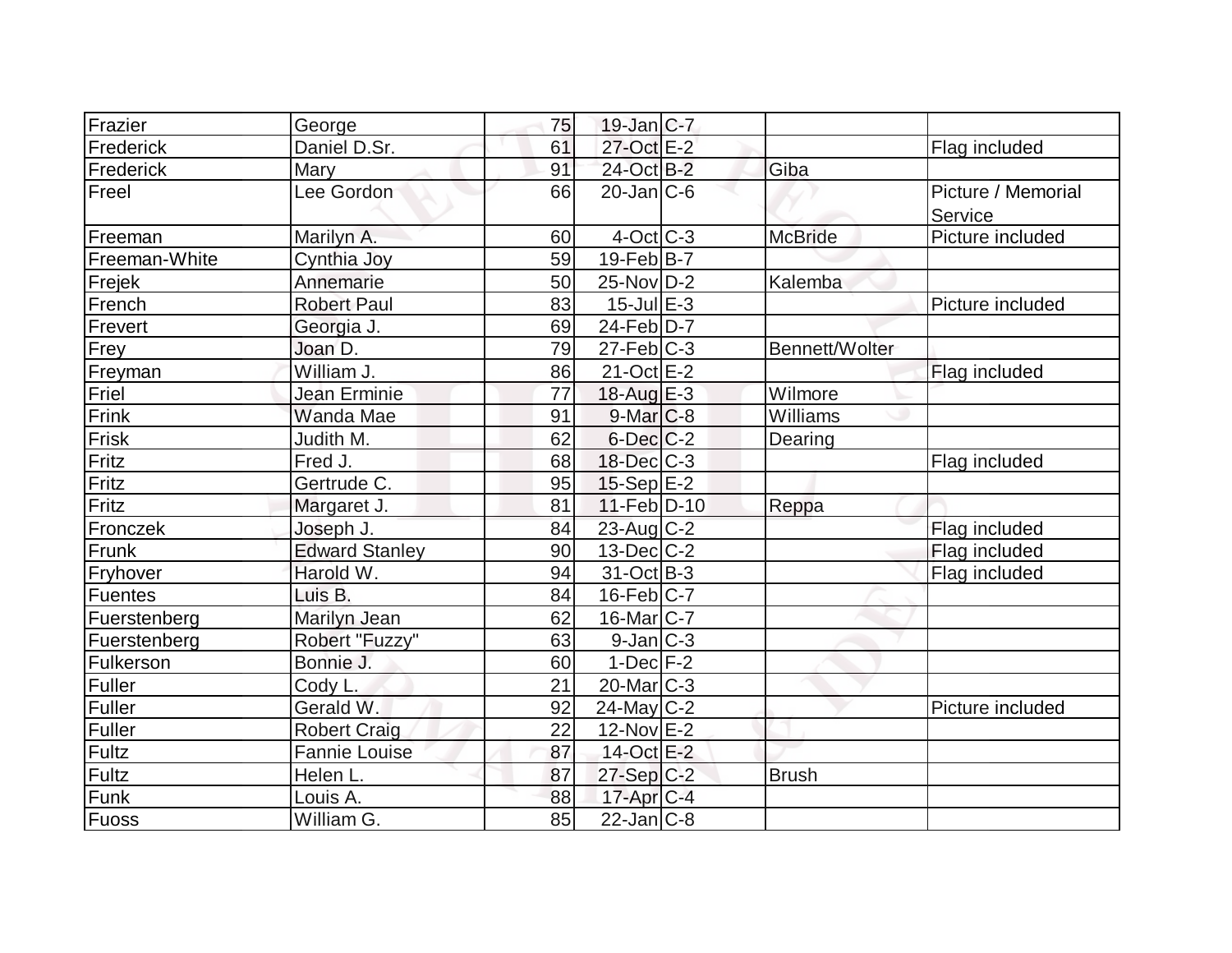| Furcsik   | <b>Gregory Steven</b>  | 62 | 17-Oct B-2             |                |                  |
|-----------|------------------------|----|------------------------|----------------|------------------|
| Furdo     | Daniel                 | 62 | 26-May C-9             |                | Flag included    |
| Furman    | Anne                   | 85 | $27$ -Feb $ C-3 $      |                |                  |
| Furman    | Sharon Rae             | 59 | $3-Apr$ $C-5$          |                |                  |
| Furto     | Richard                | 69 | $20$ -Jun $B-2$        |                | Flag included    |
| Furtyo    | <b>Michael Richard</b> | 32 | $5$ -Jun $C-3$         |                | Picture included |
| Gaboian   | Joann                  | 79 | $7$ -Jul $E-2$         |                |                  |
| Gacsko    | <b>Ronald Kenneth</b>  | 69 | $26$ -Apr $C-2$        |                |                  |
| Gadish    | John "Danny"           | 47 | $18-Sep C-3$           |                |                  |
| Gage      | Albert                 | 95 | $27$ -Jul $E-2$        |                |                  |
| Gagliardi | Alice M.               | 78 | $5$ -Jan $ C$ -6       |                |                  |
| Gaines    | Doris E.               | 85 | 28-Jul E-4             | Anderson       | Picture included |
| Gaines    | <b>Evelyn Diane</b>    | 52 | $1$ -Jun $C-7$         | Ward           | Picture included |
| Gaisser   | Betty L.               | 82 | $23$ -Jan $ C-3 $      |                |                  |
| Gajewski  | Helen Elizabeth        | 86 | $14$ -Aug C-3          | <b>Szostek</b> |                  |
| Galambos  | Richard G.             | 81 | $18$ -Jun $B - 5$      |                |                  |
| Galban    | Manuel                 | 86 | 27-May E-7             |                |                  |
| Gales     | Kenneth George         | 60 | $15$ -Aug C-2          |                |                  |
| Galetti   | George Robert          | 83 | $8$ -Jul $E-2$         |                | Flag included    |
| Galinski  | Kenneth "Killer"       | 59 | $17$ -Aug $E-3$        |                |                  |
| Gall      | Peggy                  | 89 | 26-Dec B-3             | Bagley         |                  |
| Gallagher | Megan E.               | 56 | $4$ -Dec $ C-3 $       |                |                  |
| Gallett   | Laurel M.              | 85 | 28-Nov B-2             |                |                  |
| Gallion   | Pamela Sue             | 54 | $18$ -Dec $C-3$        |                |                  |
| Galvan    | Gavino Jose Sr.        | 81 | $22-Sep D-3$           |                | Picture included |
| Gamble    | Annie Ruth             | 79 | 15-Dec E-4             |                |                  |
| Gamblin   | Justin                 | 22 | $5-Mar$ B-5            |                | Picture included |
| Gamez     | Lupe                   | 76 | 19-Mar <sub>B</sub> -7 |                |                  |
| Ganden    | Richard D.             | 82 | $6$ -Feb $C-3$         |                | Flag and Star of |
|           |                        |    |                        |                | David included   |
| Ganz      | Dolores M.             | 85 | $8$ -Oct $E-2$         |                |                  |
| Ganz      | Elario J. "Larry"      | 85 | $14$ -Mar $ B-2 $      |                | Flag included    |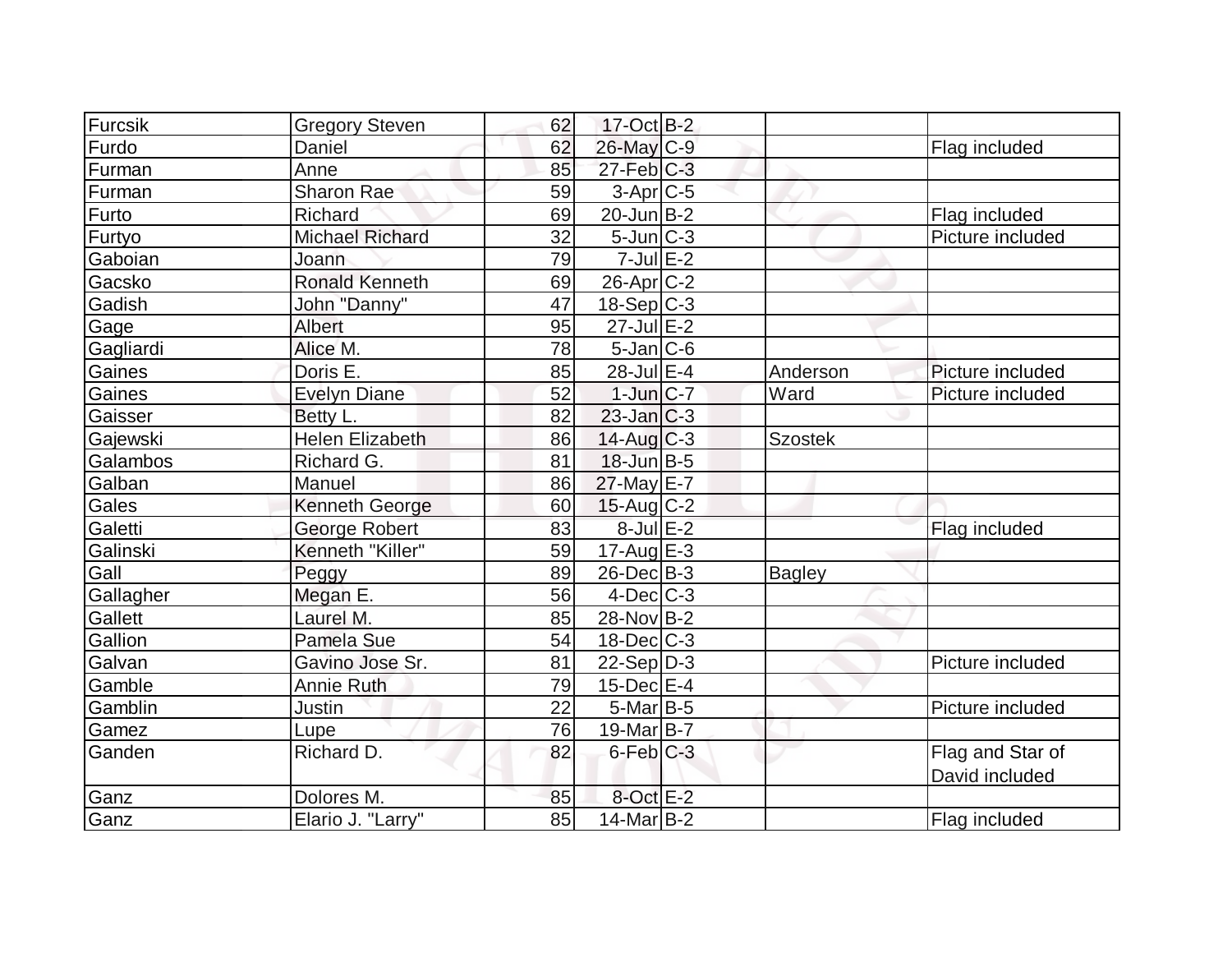| Garas    | John G.              | 87  | $16$ -Jan $ C-3 $          |               | <b>Greek Orthodox</b> |
|----------|----------------------|-----|----------------------------|---------------|-----------------------|
|          |                      |     |                            |               | Cross included        |
| Garcia   | Carlos               | 58  | $1-Feb$ $C-2$              |               | Picture included      |
| Garcia   | Cipriano A. "Cy"     | 87  | $13$ -Apr $ C-7 $          |               | Flag included         |
| Garcia   | Colleen B.           | 63  | $28$ -Feb $B-2$            | O'Connell     | Colleen B. Garcia     |
|          |                      |     |                            |               | (Scanlon)             |
| Garcia   | Maria Guadalupe      | 95  | $12$ -Jan $ C-8 $          | <b>Torres</b> |                       |
| Garcia   | Maria H.             | 85  | $6$ -Mar $ C-3 $           |               |                       |
| Gard     | Dorothy Mae          | 79  | 24-Jan B-2                 | Chapman       |                       |
| Gardiner | <b>Richard Fred</b>  | 84  | $26$ -Oct $E-3$            |               | Flag included         |
| Gardner  | <b>Daniel</b>        | 101 | $17$ -Jul $C-3$            |               |                       |
| Gardner  | Louise               | 74  | $5-Feb B-7$                |               | Picture included      |
| Gargas   | John G.              | 87  | $15$ -Jan B-4              |               | <b>Greek Orthodox</b> |
|          |                      |     |                            |               | <b>Cross included</b> |
| Garlach  | Kay L.               | 68  | 16-Sep E-2                 |               |                       |
| Garmany  | Raymond E. "Bud"     | 74  | 13-Mar C-2                 |               |                       |
| Garnello | Jose Ismael          | 21  | $9$ -Oct C-3               |               |                       |
| Garner   | Sarah F. "Sally"     | 96  | $25$ -Oct $ C-2 $          | <b>Fisher</b> |                       |
| Garraffa | Gertrude M. "Gertie" | 92  | $3-Feb$ $E-10$             | <b>Hoppe</b>  |                       |
| Garrett  | Jerry R.             | 76  | $22$ -Feb $C-2$            |               |                       |
| Garrison | Joseph W.            | 68  | $5$ -May $C$ -7            |               | Flag included         |
| Garshnek | Igor                 | 79  | $16$ -Jun $ C-7$           |               |                       |
| Gartland | Bernard J. "Mike"    | 73  | $15$ -Jun $ C-9 $          |               |                       |
| Garwood  | Celia                | 85  | $25$ -Aug $E-3$            |               |                       |
| Garza    | Aracela "RC"         | 49  | $9$ -Oct $ C-3 $           |               |                       |
| Garza    | Jose B.              | 66  | $21$ -Oct $E-2$            |               |                       |
| Garza    | Maria Martha         | 76  | $24$ -Nov $\overline{D-2}$ |               | Picture included      |
| Gasaway  | <b>Judith</b>        | 63  | $22$ -May C-3              | Wise          | Full name Judith      |
|          |                      |     |                            |               | Jones Gasaway         |
| Gasiorek | Joseph C.            | 86  | $6$ -Jan $E-4$             |               | Flag included         |
| Gaspar   | James M.             | 76  | 19-Jun C-2                 |               | Flag included         |
| Gass     | <b>Barbara</b>       | 73  | $16$ -Jul $E-2$            | Novak         |                       |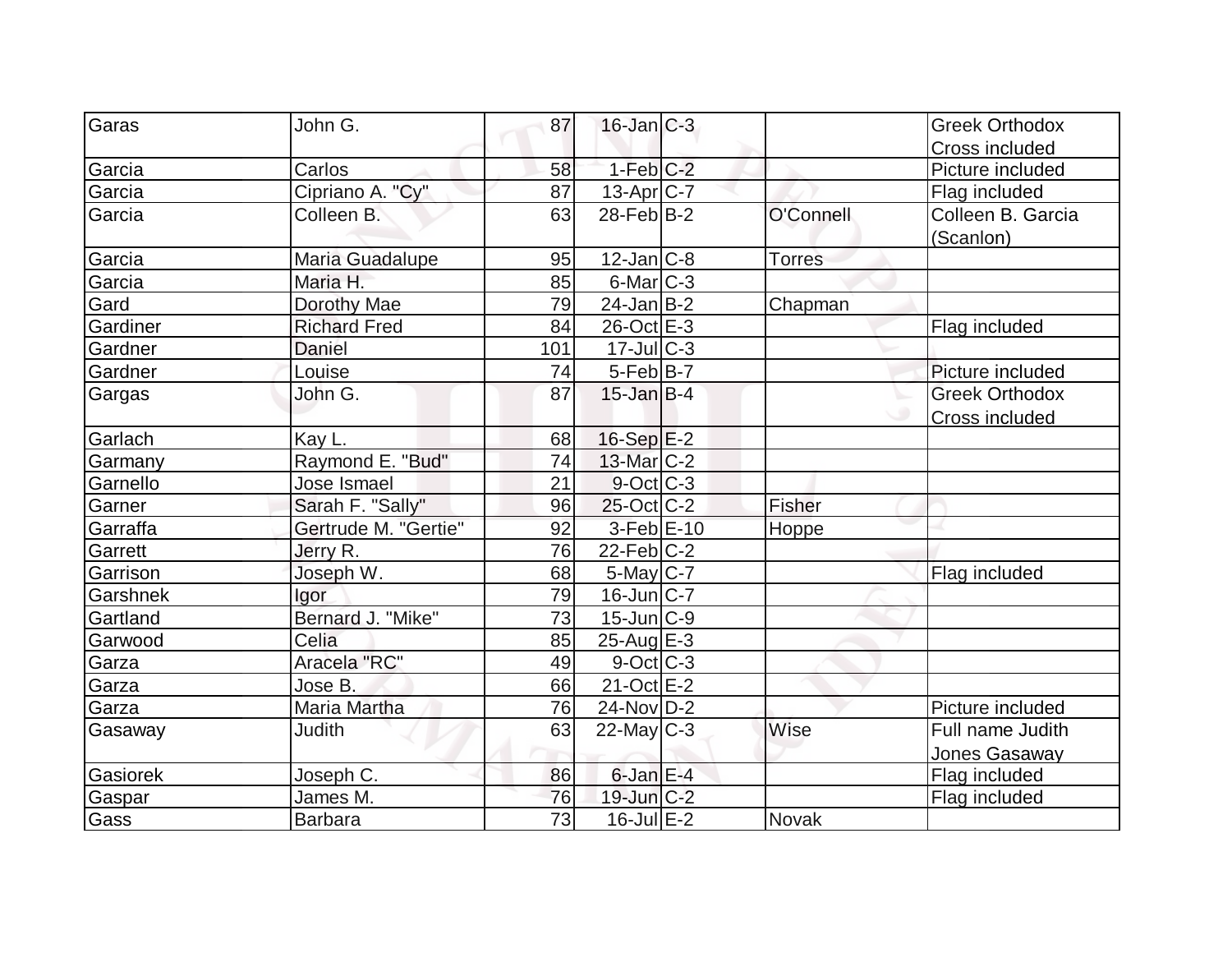| Cindy Lou            | 51                                                |  |                                                                                                                                                                                                                                                                                                                                                                                                                                                                                                                                                    |                          |
|----------------------|---------------------------------------------------|--|----------------------------------------------------------------------------------------------------------------------------------------------------------------------------------------------------------------------------------------------------------------------------------------------------------------------------------------------------------------------------------------------------------------------------------------------------------------------------------------------------------------------------------------------------|--------------------------|
| Elizabeth            | 78                                                |  |                                                                                                                                                                                                                                                                                                                                                                                                                                                                                                                                                    |                          |
| Richard J. Jr.       | 84                                                |  |                                                                                                                                                                                                                                                                                                                                                                                                                                                                                                                                                    | Picture included         |
| Frances C.           | 97                                                |  | <b>Buckley</b>                                                                                                                                                                                                                                                                                                                                                                                                                                                                                                                                     |                          |
|                      | 66                                                |  |                                                                                                                                                                                                                                                                                                                                                                                                                                                                                                                                                    | Cross included           |
| Marie                | 91                                                |  | Reffkin                                                                                                                                                                                                                                                                                                                                                                                                                                                                                                                                            |                          |
| <b>Bernard</b>       | 72                                                |  |                                                                                                                                                                                                                                                                                                                                                                                                                                                                                                                                                    |                          |
| George T. Jr.        | 88                                                |  |                                                                                                                                                                                                                                                                                                                                                                                                                                                                                                                                                    |                          |
| Anne                 | 89                                                |  |                                                                                                                                                                                                                                                                                                                                                                                                                                                                                                                                                    |                          |
| Clyde G.             | 82                                                |  |                                                                                                                                                                                                                                                                                                                                                                                                                                                                                                                                                    | Flag included            |
| Frank C.             | 69                                                |  |                                                                                                                                                                                                                                                                                                                                                                                                                                                                                                                                                    | Flag included            |
| Jennifer H.          | 26                                                |  |                                                                                                                                                                                                                                                                                                                                                                                                                                                                                                                                                    |                          |
| John "Bud"           | 88                                                |  |                                                                                                                                                                                                                                                                                                                                                                                                                                                                                                                                                    | Flag included            |
| Julia M.             | 26                                                |  |                                                                                                                                                                                                                                                                                                                                                                                                                                                                                                                                                    |                          |
| <b>Jeffrey Kurt</b>  | 51                                                |  |                                                                                                                                                                                                                                                                                                                                                                                                                                                                                                                                                    |                          |
| Orville W.           | 93                                                |  |                                                                                                                                                                                                                                                                                                                                                                                                                                                                                                                                                    |                          |
| Bertha "Marie"       | 83                                                |  | Shackelford                                                                                                                                                                                                                                                                                                                                                                                                                                                                                                                                        | Picture included         |
| <b>Delores</b>       | 75                                                |  |                                                                                                                                                                                                                                                                                                                                                                                                                                                                                                                                                    |                          |
|                      | 69                                                |  |                                                                                                                                                                                                                                                                                                                                                                                                                                                                                                                                                    |                          |
| <b>Albert Dale</b>   | 70                                                |  |                                                                                                                                                                                                                                                                                                                                                                                                                                                                                                                                                    |                          |
| Gary                 | 48                                                |  |                                                                                                                                                                                                                                                                                                                                                                                                                                                                                                                                                    |                          |
| Jerry                | 48                                                |  |                                                                                                                                                                                                                                                                                                                                                                                                                                                                                                                                                    |                          |
| Gordon (Gojko)       | 88                                                |  |                                                                                                                                                                                                                                                                                                                                                                                                                                                                                                                                                    | Serbian Orthodox         |
|                      |                                                   |  |                                                                                                                                                                                                                                                                                                                                                                                                                                                                                                                                                    | <b>Cross and Picture</b> |
|                      |                                                   |  |                                                                                                                                                                                                                                                                                                                                                                                                                                                                                                                                                    | included                 |
| <b>Judith</b>        | 74                                                |  | <b>Kouris</b>                                                                                                                                                                                                                                                                                                                                                                                                                                                                                                                                      |                          |
| Jacqueline M.        | 68                                                |  | Weiss                                                                                                                                                                                                                                                                                                                                                                                                                                                                                                                                              |                          |
| "Jackie"             |                                                   |  |                                                                                                                                                                                                                                                                                                                                                                                                                                                                                                                                                    |                          |
| <b>James William</b> | 71                                                |  |                                                                                                                                                                                                                                                                                                                                                                                                                                                                                                                                                    |                          |
| Terrence K.          | 56                                                |  |                                                                                                                                                                                                                                                                                                                                                                                                                                                                                                                                                    | Flag included            |
| <b>James William</b> | 20                                                |  |                                                                                                                                                                                                                                                                                                                                                                                                                                                                                                                                                    |                          |
|                      | Patricia, Sr., SSND<br>Earleyne "Mimi"<br>"Jimmy" |  | $21$ -Mar $B-2$<br>13-Apr C-7<br>$11$ -Jun $B-4$<br>$24-Sep$ E-3<br>$14-Sep$ E-5<br>$8$ -Jun $ C-10$<br>$1-Feb C-3$<br>28-Nov B-2<br>$1$ -Oct $E-3$<br>$1$ -Jun $ C-7 $<br>28-Mar <sub>B</sub> -2<br>$11$ -Jun $B-4$<br>$7-Sep$ $E-2$<br>$31$ -Dec $E-3$<br>$13$ -Jan $ C$ -6<br>$27$ -Apr $ C-7 $<br>$18-Oct$ <sub>C</sub> -3<br>$22$ -Jul B-3<br>28-Dec E-2<br>$30$ -Mar $ C-9 $<br>$14$ -Feb $ B-4$<br>$15$ -Feb $ C-2 $<br>$20$ -Oct $E-3$<br>$1-Mar$ $C-3$<br>$2$ -Nov $E-3$<br>$13$ -Feb $ C-3 $<br>$2$ -Jun $C-9$<br>28-Apr <sub>IC-7</sub> |                          |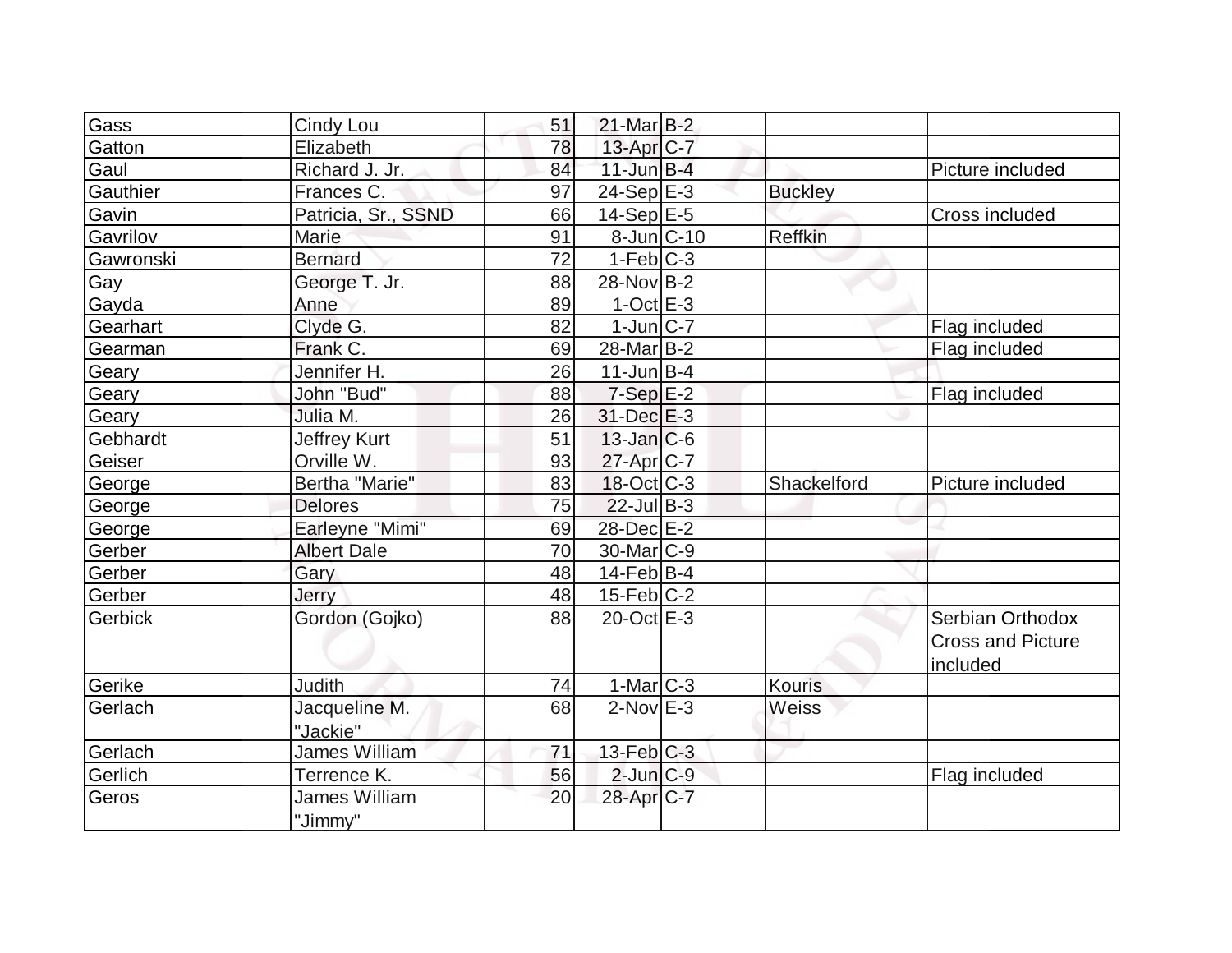| Gerritsen    | Hendrick "Arnt"          | 66  | 8-Apr E-7         |                 | Flag and Picture                        |
|--------------|--------------------------|-----|-------------------|-----------------|-----------------------------------------|
|              |                          |     |                   |                 | included                                |
| Gershman     | William                  | 96  | $6$ -Jul $E-3$    |                 | Star of David included                  |
| Gholson      | Adam C. "Uncle<br>Moody" | 36  | $14$ -Nov $B-2$   |                 |                                         |
| Ghrist       | Glenn H. Jr.             | 92  | $22-Sep D-3$      |                 | Flag and Picture<br>included            |
| Giannini     | Silvio Mario             | 83  | $3$ -Feb $E-9$    |                 |                                         |
| Giannopoulos | William J. "Bill"        |     | $17$ -Apr $ C-4 $ |                 | Flag and Picture<br>included            |
| Giarraputo   | Salvatore J. "Sam"       | 57  | 24-Aug $E-3$      |                 | Flag and Picture<br>included            |
| Giatras      | Panagiotis "Pete"        | 82  | $16$ -Jan $ C-4$  |                 | <b>Greek Orthodox</b><br>Cross included |
| Giba         | Andrew                   | 58  | $1-Mar$ C-2       |                 |                                         |
| Gibbs        | Ethele E.                | 84  | 30-Dec E-2        | Hamacher        |                                         |
| Gibson       | Alice J.                 | 74  | $15$ -Dec $E-4$   | <b>Bardsley</b> |                                         |
| Gibson       | Earl James               | 85  | 30-Nov E-2        |                 | Flag included                           |
| Gibson       | William                  | 56  | $5$ -Jan $ C-7$   |                 |                                         |
| Gidley       | Loren Jay                | 69  | $8$ -Mar $ C-2 $  |                 |                                         |
| Giese        | Irene C.                 | 77  | $15$ -Feb $ C-2 $ | Cervantes       |                                         |
| Giger        | Marvin W.                | 89  | $5-Apr$ $C-2$     |                 | Picture included                        |
| Giglio       | Margaret A. "Aggie"      | 91  | $4$ -May E-9      | Sertic          |                                         |
| Gilbert      | <b>Jack Dean</b>         | 73  | $13$ -Aug $E-3$   |                 | Flag included                           |
| Gildein      | Jane M.                  | 77  | $2$ -Nov $E-3$    | Malecki         |                                         |
| Gill         | <b>Bernice</b>           | 63  | $8-Sep$ $E-2$     | Collins         | Picture included                        |
| Gillam       | Helen G.                 | 89  | 6-Dec C-2         | Mayer           |                                         |
| Giller       | Gloria R.                | 81  | $12$ -Dec $B-2$   |                 |                                         |
| Gillespie    | John Burton Jr.          | 100 | 20-Dec C-2        |                 |                                         |
| Gillette     | Adeline                  | 86  | $3$ -May $C-3$    | Colarelli       |                                         |
| Gillis       | Betty J.                 | 80  | $10-Sep$ E-3      |                 |                                         |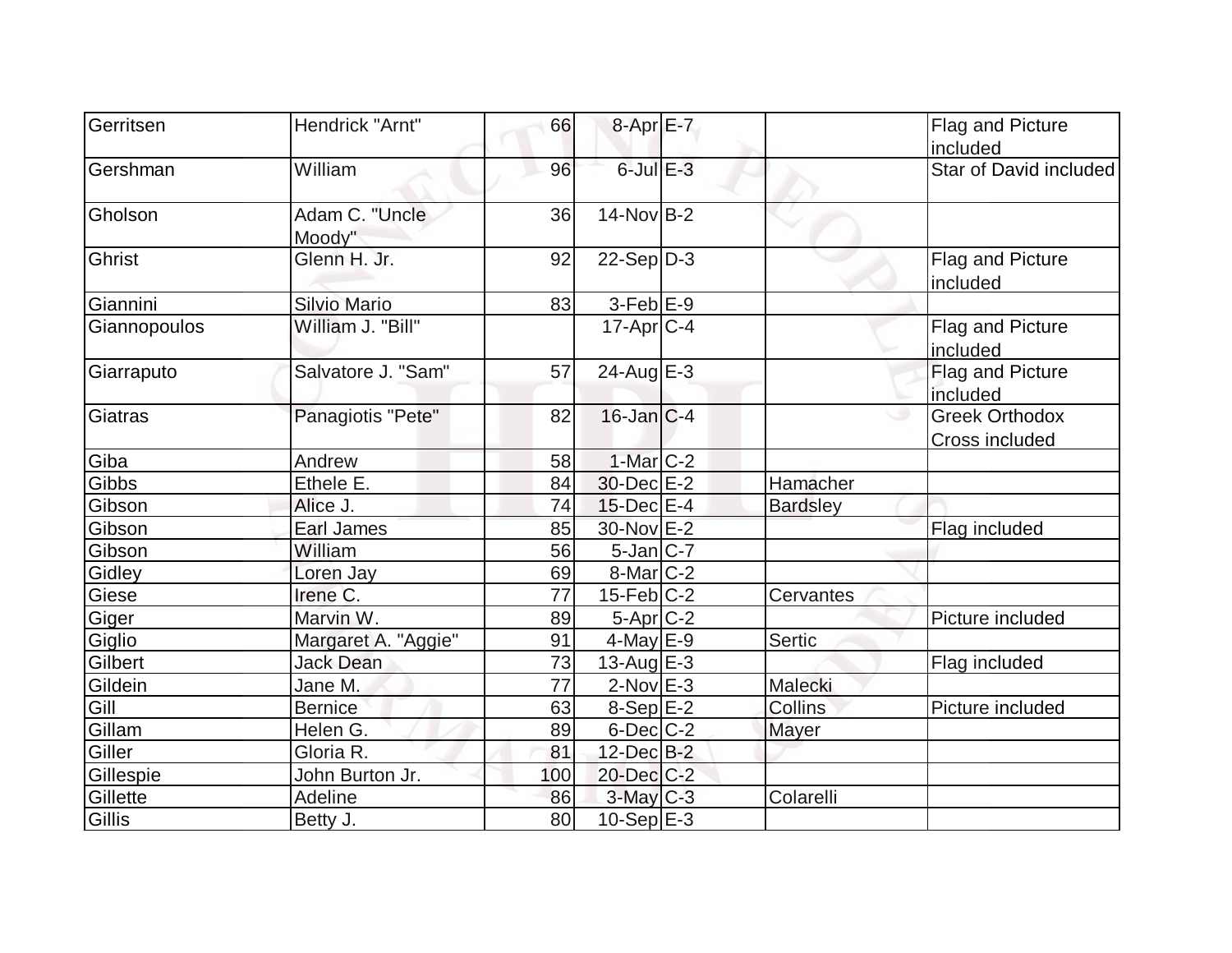|              | Johnnie Ruth                 | 90 | $22-Sep D-3$      |                 |                              |
|--------------|------------------------------|----|-------------------|-----------------|------------------------------|
| Giovingo     | Maria                        | 49 | $11$ -Jul B-2     | Rodriguez       | Picture included             |
| Giro         | Helen C.                     |    | 15-Mar C-2        |                 |                              |
| Girolimon    |                              | 86 |                   | Petrozzo        |                              |
| Girtman      | Clara                        | 95 | $31$ -Aug $E-2$   |                 |                              |
| Givan        | Mary                         | 61 | 8-Jun C-10        |                 |                              |
| Givan        | Niina Lavern                 | 42 | $6-Sep C-2$       |                 |                              |
| Gizynski     | Judith A.                    | 65 | $14$ -Jun $ C-2 $ |                 |                              |
| Glankovic    | Mary M.                      |    | $25$ -Aug E-3     |                 | Flag included                |
| Glasgow      | Rosemarie                    | 80 | 20-Oct E-2        |                 |                              |
| <b>Glass</b> | Patricia                     | 80 | $4$ -Jan $ C-2 $  |                 |                              |
| Glauser      | Nathan J.                    | 33 | $7$ -May B-7      |                 | Flag included                |
| Glazewski    | Leonard                      | 84 | $25$ -Jan $ C-2 $ |                 | Flag included                |
| Gleason      | Jane E.                      | 83 | 28-Dec E-2        |                 |                              |
| Gleason      | Marie L.                     | 88 | $1-Feb C-2$       |                 |                              |
| Glendening   | George J.                    | 70 | $7$ -Jul $E-3$    |                 |                              |
| Glenn        | Lola J.                      | 93 | $2$ -Mar $ C-7 $  | <b>Bryant</b>   |                              |
| Glenn        | Steven M.                    | 49 | $7-Sep$ $E-2$     |                 |                              |
| Glitz        | Philip                       | 76 | $13-Sep C-2$      |                 |                              |
| Gloff        | George                       | 89 | $25$ -Jan $ C-2 $ |                 |                              |
| Gloff        | Jeanette A.                  | 74 | $10$ -JulC-3      | <b>Torok</b>    |                              |
| Glover       | Antwon Jamal "Twon"          | 30 | $14$ -Aug C-3     |                 |                              |
| Glowacki     | Bernice A.                   | 95 | $13$ -Mar $ C-2 $ | Parsanko        |                              |
| Glowacki     | Chester A.                   | 92 | $5$ -Oct $E-2$    |                 | Flag and Picture<br>included |
| Glucksman    | Marilyn J.                   | 85 | 9-Oct C-3         | <b>Beiriger</b> |                              |
| Goad         | Bobby L.                     | 70 | $17-Feb$ $C-8$    |                 |                              |
| Goble        | Ronald R., Rt., Rev.,<br>Dr. | 72 | $15$ -Nov $ C-4 $ |                 | Picture included             |
| Godbolt      | Cheryl L.                    | 52 | 28-Dec E-2        |                 |                              |
| Goff         | John M. Sr.                  | 65 | $27$ -Feb $C-4$   |                 |                              |
| Goffe        | Jeffrey D. Sr.               | 62 | $7$ -Jun $ C-2 $  |                 |                              |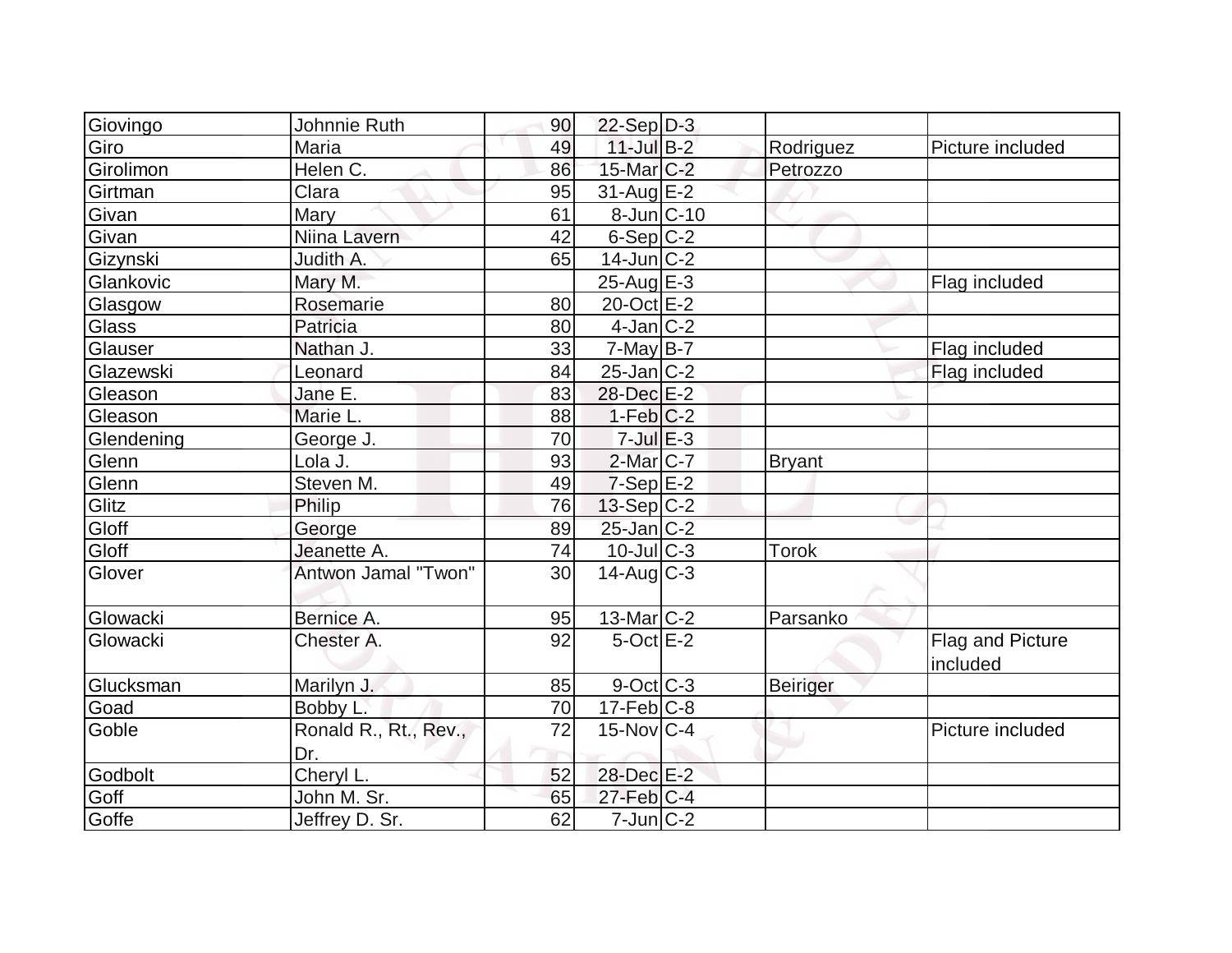| Gohus           | Madeleine "Bunny"  | 69 | $5$ -Jun $ C-3 $       | Dywan     | Picture included       |
|-----------------|--------------------|----|------------------------|-----------|------------------------|
| Goin            | Franklin           | 76 | 19-Oct E-2             |           |                        |
| Gojdos          | Linda S.           | 62 | $27$ -Feb $ C-3 $      |           |                        |
| Golden          | Ronald C.          | 61 | $5$ -Dec $B$ -2        |           |                        |
| Goldschmidt     | Max W., Dr.        | 81 | $21-Sep$ $E-3$         |           | Star of David included |
| Goldstrom       | Mary J.            | 59 | $27$ -Jul $E-2$        | Donahue   |                        |
| Golec           | Frank J.           | 85 | $21-Sep$ E-2           |           | Flag included          |
| Gollihur        | Robert W. "Red"    |    | 22-Aug B-2             |           |                        |
| <b>Gollnick</b> | Raymond T. Sr.     | 82 | $4$ -May $E-9$         |           | Flag included          |
| Golon           | Edward R. "Kelly"  | 90 | 24-Nov D-2             |           | Flag included          |
| Golonka         | AI S.              | 92 | 24-Nov D-2             |           | Flag included          |
| Golub           | Joseph E.          | 71 | $13$ -Jun $B-2$        |           |                        |
| Gombos          | Virginia "Ginner"  | 58 | 30-Nov E-2             |           |                        |
| Gomez           | Carrie Ann         | 51 | $9-Nov$ E-2            |           |                        |
| Gomez           | Esperanza          | 94 | 12-Oct E-2             |           |                        |
| Gomez           | <b>Martin</b>      | 93 | $13-Sep C-2$           |           | Picture included       |
| Gomez           | Rogelio F. "Roger" | 58 | $8-Nov$ <sub>C-2</sub> |           |                        |
| Gomolski        | Lillian C.         | 80 | $20-Sep C-3$           | Orchowski |                        |
| Gonsiorowski    | Frank T. "Gunny"   | 80 | $12$ -Dec $B$ -2       |           | Flag included          |
| Gonzalez        | Irene "Ma"         | 81 | $13$ -Aug E-3          |           | Picture included       |
| Gonzalez        | Jesus J. "Jesse"   | 80 | $9$ -Jan $ C-3 $       |           |                        |
| Gonzalez        | Julia "Yuya"       | 80 | $14-Sep$ E-5           |           | Picture included       |
| Gonzalez        | Norberto "Beto"    | 78 | $10$ -Oct B-2          |           |                        |
| Gonzalez        | Raquel             | 69 | $5$ -May $C$ -7        |           |                        |
| Gonzalez        | Ray "Moncho"       | 66 | $22$ -Jul $E-2$        |           |                        |
| Gonzalez        | Roger Sr. "Co Co"  | 48 | $14$ -Jun $C-2$        |           |                        |
| Gonzalez        | <b>Stella</b>      | 83 | $6$ -Jul $E-4$         | Torrez    |                        |
| Gonzalez-Avila  | Elizabeth M.       | 51 | $20$ -Jun $B-2$        |           |                        |
| Goodus          | Genevieve          | 97 | 29-Sep E-2             |           | Picture included       |
| Goodwin         | <b>Bonnie Mae</b>  | 82 | $30$ -Jun $C-7$        | Moore     | Picture included       |
| Goodwin         | Geraldine Roberta  |    | $1-Dec$ $F-2$          | Casey     |                        |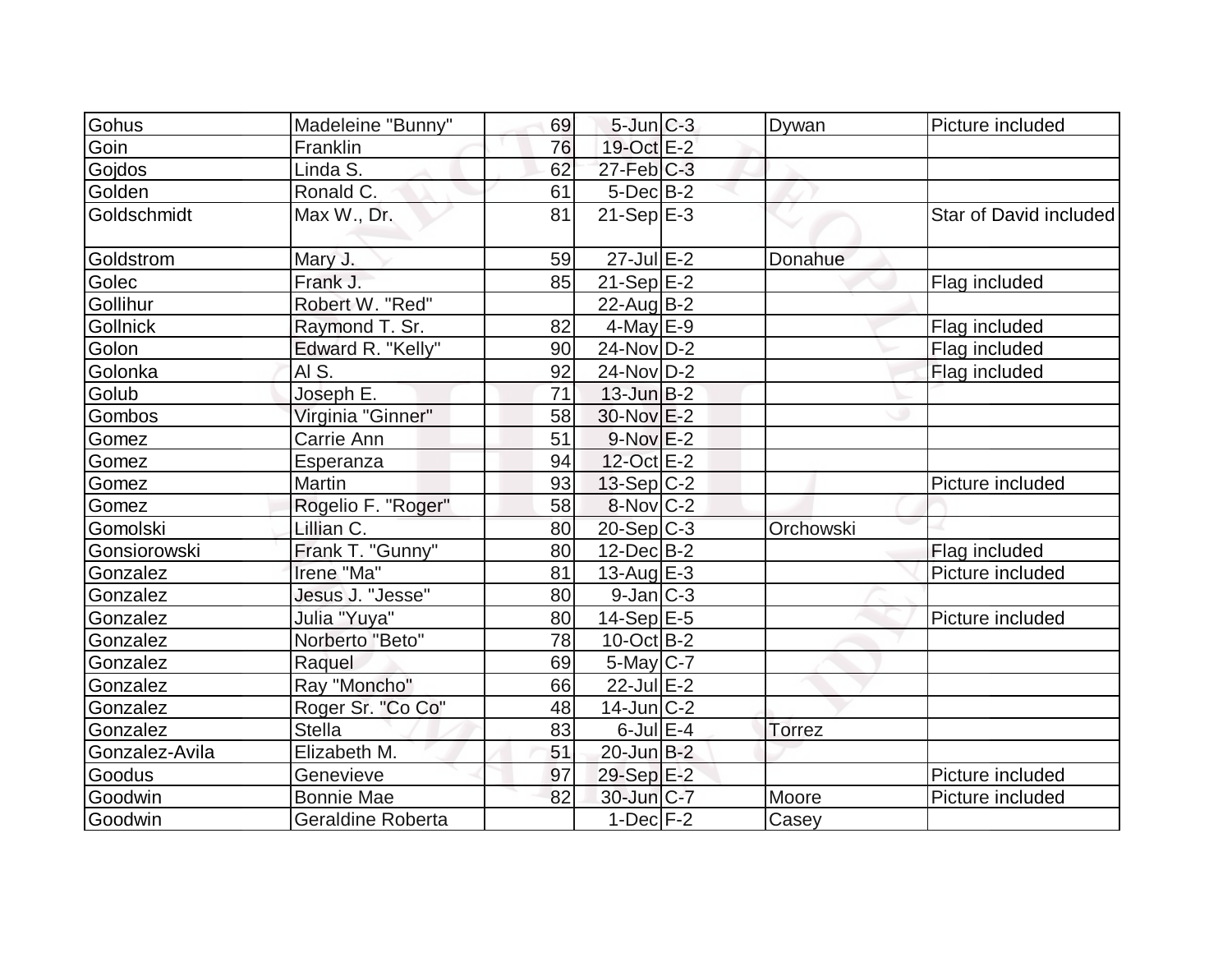| Goodyear    | Helen                | 90 | $18-Sep C-3$          |               | Picture included                        |
|-------------|----------------------|----|-----------------------|---------------|-----------------------------------------|
| Goot        | Janice               | 65 | 12-Mar B-7            |               | Picture included                        |
| Gootee      | Patsy Ann            | 78 | $11-Oct$ $C-2$        |               | Picture included                        |
| Goral       | Margaret "Margie"    | 87 | $12$ -Jun $ C-3 $     |               |                                         |
| Goranovich  | Michael David Jr.    | 53 | $22$ -Feb $ C-2 $     |               |                                         |
| Gordon      | Donald E.            | 83 | $5$ -Mar $B$ -5       |               | Flag included                           |
| Gordon      | <b>Edna Mae</b>      | 86 | $25$ -Jan $ C-3 $     |               |                                         |
| Gordon      | Jeffrey L.           | 52 | $11-Sep C-4$          |               |                                         |
| Goril       | <b>Shirley Ann</b>   | 80 | $20$ -Mar $ C-4 $     | Kurczewski    |                                         |
| Gospodarek  | <b>Stacey Lee</b>    | 25 | $19$ -Jun $ C-2 $     | Welch         | Picture included                        |
| Goss        | Frankie E.           | 61 | $7-Sep$ $E-2$         |               |                                         |
| Goss        | Retha A.             | 84 | $7$ -Jun $ C-2 $      |               |                                         |
| Gott        | Allen E.             | 66 | $26$ -Jun $C-6$       |               |                                         |
| Gould       | Lucrezia Joan        | 45 | 11-Feb D-10           | <b>Taylor</b> |                                         |
| Goulding    | Helenjean            | 91 | 3-Oct B-2             | <b>Bartz</b>  | Full name Helenjean<br>Laforce Goulding |
| Gouwens     | Shirley M.           | 75 | $17$ -JulC-3          | <b>Ursiny</b> |                                         |
| Gowen       | Robert M.            | 70 | $12$ -Aug E-2         |               |                                         |
| Graan       | Angela               | 34 | 12-Apr <sub>C-2</sub> | Sabin         |                                         |
| Grabek      | Adele                | 85 | $11-Nov$ E-2          |               | Picture included                        |
| Grabos      | <b>Florence Rose</b> | 84 | 28-Dec E-2            | Krupinksi     | Picture Included                        |
| Grace-Walsh | <b>Mary Frances</b>  | 76 | $6$ -Jun $B-2$        | Hemmings      |                                         |
| Gradek      | Bernice D.           | 87 | 28-Oct E-2            |               |                                         |
| Grady       | William C. Jr.       | 79 | $10$ -Nov $E-4$       |               | Flag included                           |
| Graegin     | Paul K.              | 78 | $25$ -Oct C-2         |               | Picture included                        |
| Graff       | Stefan               | 76 | $30$ -Jan $C-3$       |               |                                         |
| Graham      | Lawrence E. "Larry"  | 75 | $7-Oct$ $E-2$         |               |                                         |
| Graham      | William E. "Bill"    | 82 | $4$ -Dec $ C-4$       |               |                                         |
| Grahm       | Ella "Dolores"       | 82 | $4$ -Jan $E-3$        |               |                                         |
| Gramhofer   | William Jr. "Bill"   | 78 | 27-Jul E-2            |               |                                         |
| Grandbois   | Arlene M.            | 91 | $17$ -Jan B-2         |               |                                         |
| Grandbois   | Patricia K.          | 68 | $18-Sep C-3$          |               |                                         |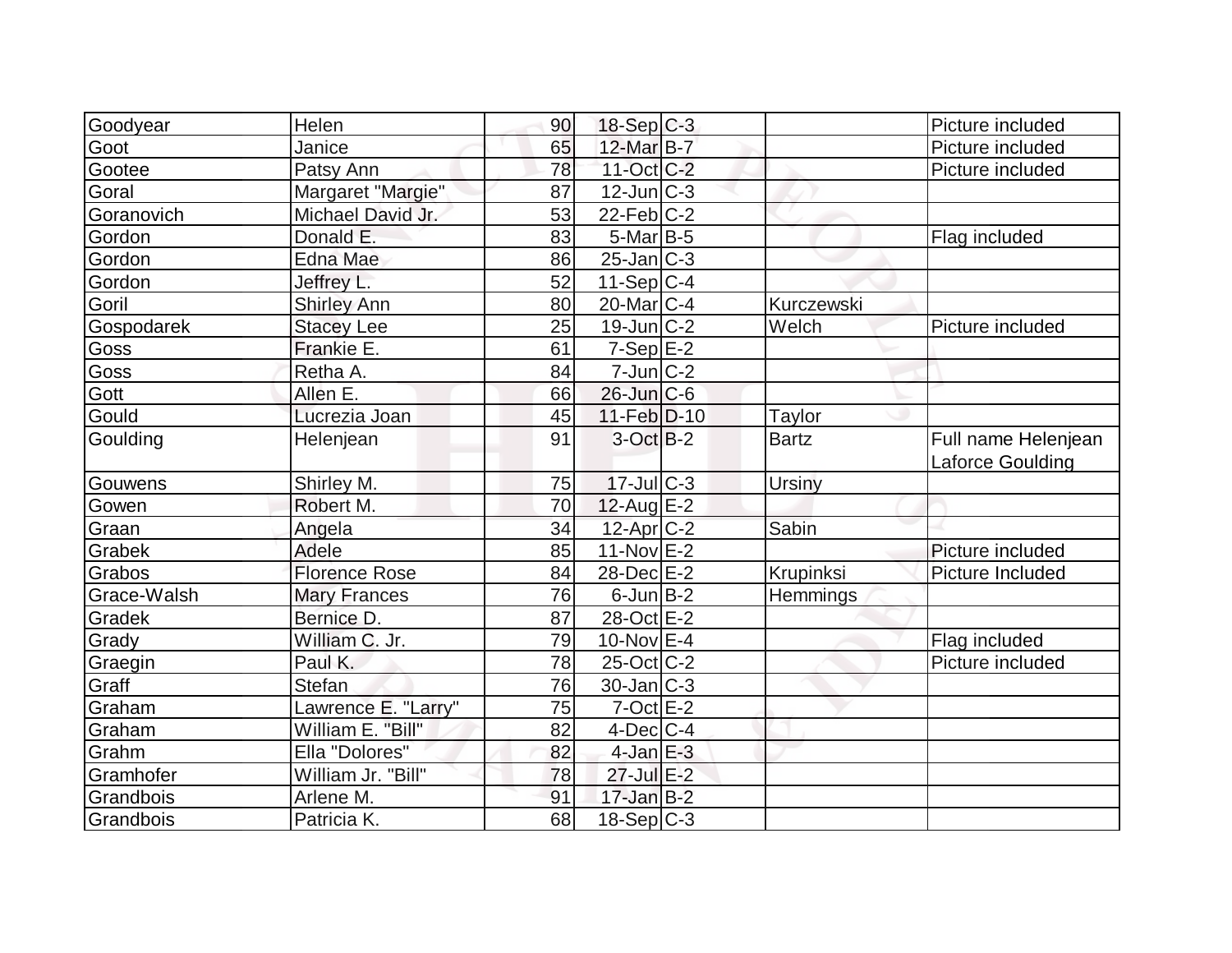| Grandbois  | Paul                | 89 | $27$ -Mar $C$ -6  |                | Flag included           |
|------------|---------------------|----|-------------------|----------------|-------------------------|
| Granger    | Effie L.            | 89 | 6-Nov C-5         |                |                         |
| Granger    | Elizabeth           | 96 | 18-May C-7        | Vander Lugt    | <b>Memorial Service</b> |
| Granger    | Robert              | 91 | $18$ -May C-7     |                | <b>Memorial Service</b> |
| Granich    | John T. "Benny"     | 91 | $27$ -Jun $B-2$   |                | K of C emblem           |
|            |                     |    |                   |                | included                |
| Grankowski | David M.            | 30 | $15$ -Mar $ C-2 $ |                |                         |
| Graper     | <b>Emert Harry</b>  | 78 | $5$ -Jul $C-2$    |                |                         |
| Graska     | James C.            | 84 | 29-Dec E-2        |                | Flag included           |
| Grass      | Genevieve A.        | 84 | $10-Sep$ $E-2$    | Robinson       | Picture included        |
| Grassi     | David M. Jr.        | 33 | $7$ -Jul $E-2$    |                |                         |
| Graves     | Anthony             | 53 | 28-Feb B-2        |                |                         |
| Gray       | John "Jack"         | 72 | 17-Aug E-3        |                |                         |
| Gray       | <b>Juidth Mae</b>   | 64 | $10$ -JulC-3      | <b>Brakley</b> |                         |
| Grayson    | Mary Jo             | 72 | $16$ -Jan $C-3$   | Harmening      |                         |
| Grbic      | Donna               | 72 | 29-Aug B-2        | Dopudja        | Serbian Orthodox        |
|            |                     |    |                   |                | Cross included          |
| Grcich     | Eloise              | 84 | $24$ -Jul C-3     | Hayes          | Picture included        |
| Grecco     | Gerald J. "Jerry"   | 64 | 4-Apr B-2         |                |                         |
| Green      | Calvin Lynn         | 85 | $18$ -May C-7     |                |                         |
| Green      | Inez C.             | 93 | $26$ -Dec $B$ -2  |                |                         |
| Green      | James               | 73 | $21-Sep$ $E-3$    |                |                         |
| Green      | Robert Eugene "Bob" | 60 | $30$ -Aug C-3     |                |                         |
|            |                     |    |                   |                |                         |
| Green      | <b>Scott</b>        | 29 | 14-May B-5        |                |                         |
| Green      | <b>William Ray</b>  | 69 | $13$ -Feb $ C-4 $ |                |                         |
| Greenis    | Martha Ellen        | 88 | $26$ -Nov $E-3$   |                | <b>Full name Martha</b> |
|            |                     |    |                   |                | <b>Ellen Greenis</b>    |
|            |                     |    |                   |                | (Bacevich)              |
| Greenwald  | <b>Brenda</b>       | 81 | 23-Nov E-2        |                |                         |
| Greenwald  | <b>John Walker</b>  | 52 | $15$ -Aug $B-2$   |                |                         |
| Greenwell  | Bryan C.            | 43 | $3-Aug$ $E-4$     |                |                         |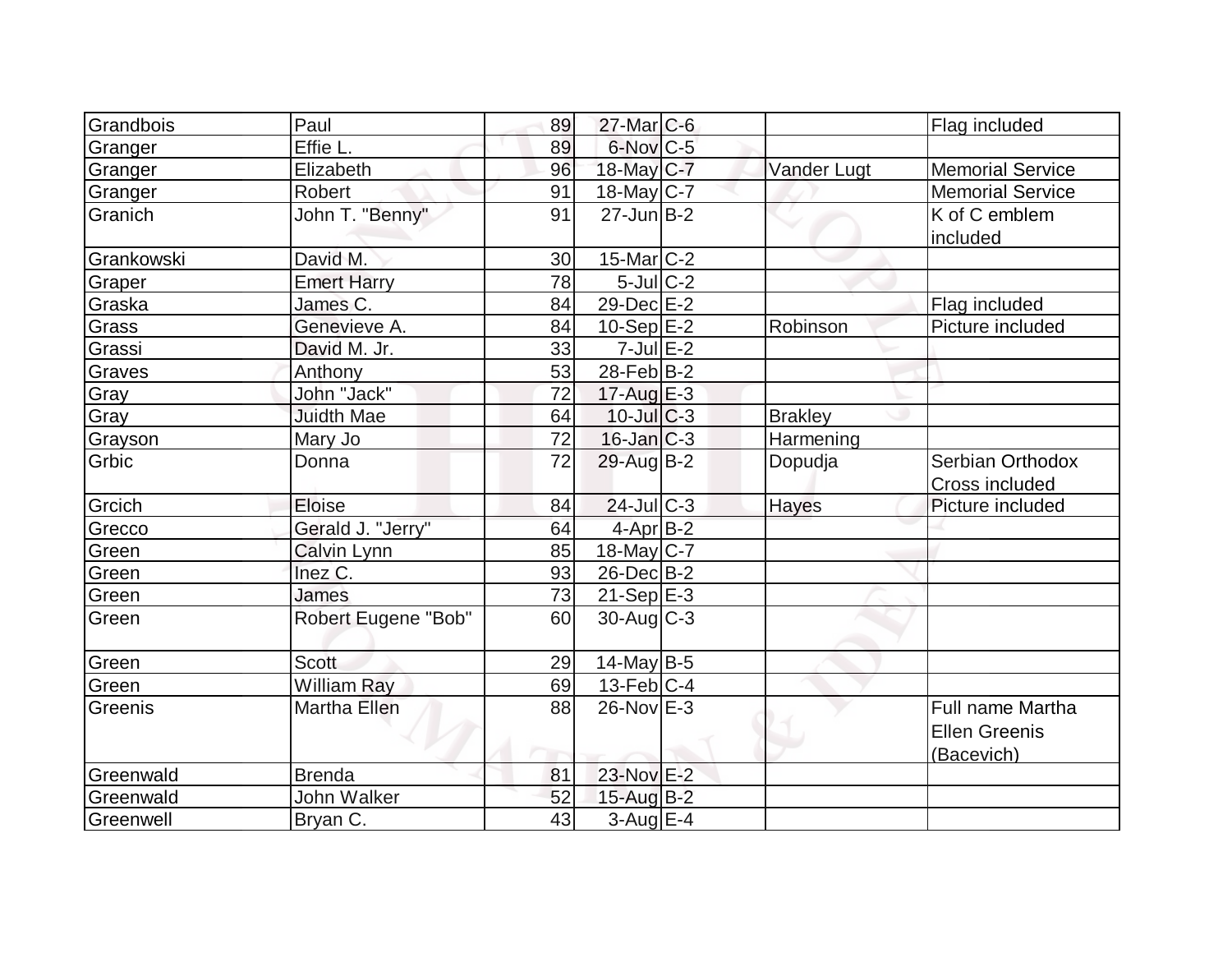| Greer          | Kenneth W.                      | 65 | 30-Oct C-5            |          | Flag included         |
|----------------|---------------------------------|----|-----------------------|----------|-----------------------|
| Greer          | Kent                            | 22 | 18-Jul B-2            |          |                       |
| Gregoline      | Monty R.                        | 97 | 17-Dec E-3            |          | Picture included      |
| Gregor         | Joan L.                         | 76 | $3-Feb$ $E-10$        | Collins  |                       |
| Gregory        | Margaret M.                     | 89 | $2$ -Jun $C-9$        |          |                       |
| Greiner        | Charles R. "Bud"                | 78 | $1-AugB-2$            | Roach    |                       |
| Gremba         | Sylvia M.                       | 84 | 19-Mar <sub>B-7</sub> | Makowski |                       |
| Gremba         | Walter F.                       | 86 | $4$ -May $E-9$        |          | Flag included         |
| Greorgeopoulos | <b>Chris</b>                    | 37 | 11-Aug $E-2$          |          |                       |
| Gresham        | Charles Edward Jr.<br>"Charlie" | 69 | $12$ -Oct $E-2$       |          |                       |
| Grevis         | Phyllis                         | 86 | $22$ -Jul $E-2$       |          | Full name Phyllis     |
|                |                                 |    |                       |          | <b>Grevis Perrine</b> |
| Gribnitz       | Margaret                        | 81 | $27-Sep C-2$          | Harthun  |                       |
| Grieder        | Sandra A.                       | 66 | $10$ -Mar $ C-7 $     |          |                       |
| Griffin        | Earl N. Sr.                     | 74 | $1-Mar$ C-3           |          | Flag included         |
| Griffin        | Josephine                       | 74 | $7$ -Jan $E$ -6       |          |                       |
| Griffin        | Judy                            | 60 | $2$ -Mar $ C-7 $      |          |                       |
| Griffin        | Kathryn Susan                   | 78 | $18$ -Feb $E$ -7      |          | Picture included      |
| Griffin        | Richard                         | 78 | $28$ -Feb $B-2$       |          |                       |
| Griffin        | Robert G.                       | 84 | $1-AprE-9$            |          | Flag included         |
| Grimmer        | Margaret V.                     | 94 | $25$ -Jan $C-3$       |          |                       |
| Grimmer        | Raymond E. "Ray"                | 77 | $18-Oct$ $C-3$        |          |                       |
| Grinder        | John E. III                     | 56 | $17 - Dec$ $E-2$      |          |                       |
| Grisham        | <b>Rose Marie</b>               | 84 | $16$ -Mar $ C-7 $     | Murray   |                       |
| Grochowski     | Harry J.                        | 91 | $19$ -Feb $ B-7 $     |          |                       |
| Groenewold     | David G.                        | 53 | $27$ -Aug $E-3$       |          |                       |
| Groenewold     | Frank                           | 83 | $25$ -Feb $E$ -8      |          | Flag included         |
| Groff          | Adolph F. "Babe"                | 91 | 16-May B-2            |          |                       |
| Gromek         | Anthony J.                      | 88 | 25-Nov D-2            |          | Flag included         |
| Groshon        | <b>Elaine Estella</b>           | 77 | 20-Nov C-3            | McCooley |                       |
| Gross          | Anthony "Tony"                  | 34 | $31$ -Aug $E-2$       |          |                       |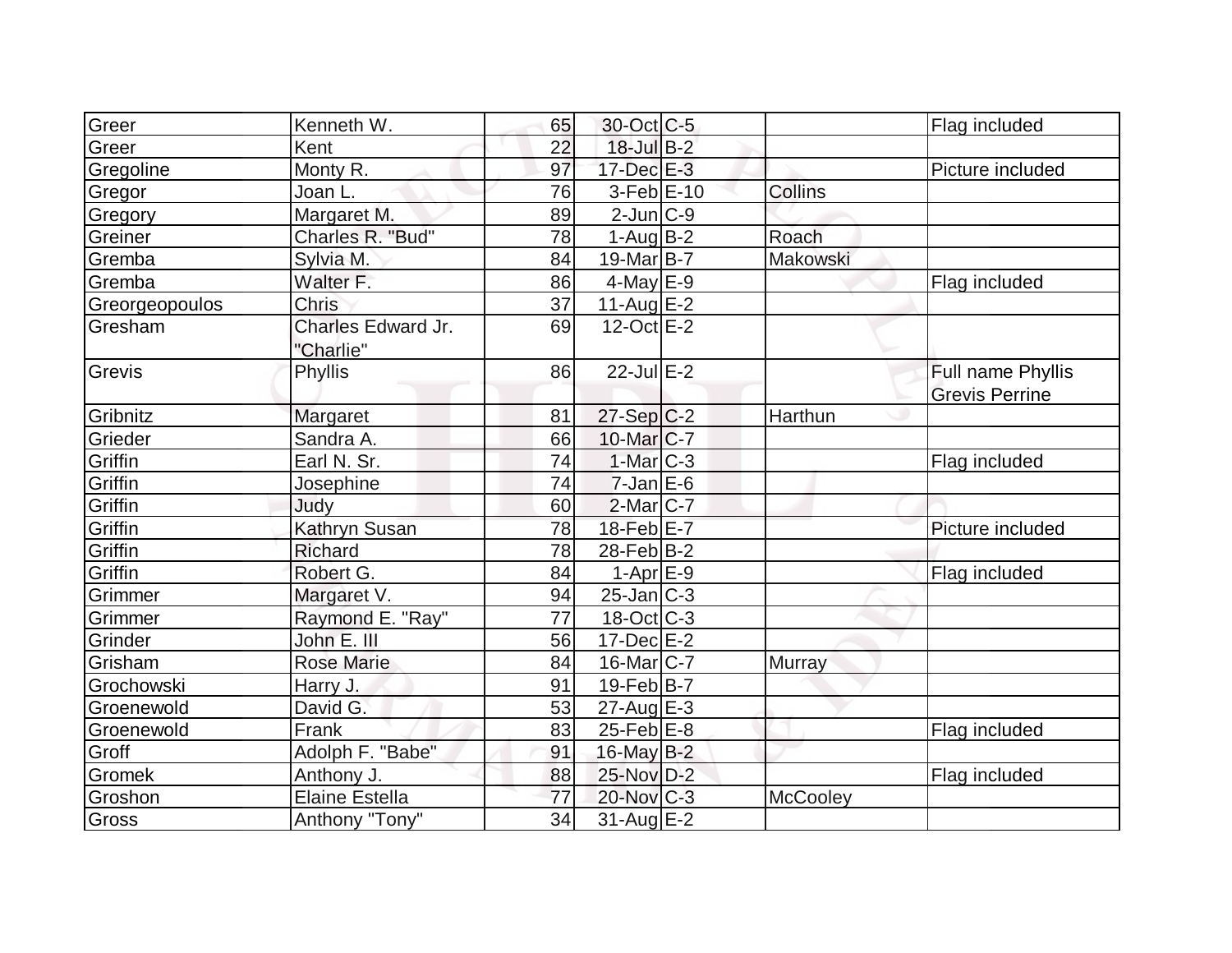| Gross         | Deborah Kay                          | 60 | 30-Oct C-5              |               |                              |
|---------------|--------------------------------------|----|-------------------------|---------------|------------------------------|
| Gross         | Frank                                | 88 | $5$ -Jan $C-7$          |               | Flag included                |
| <b>Gross</b>  | Geneva Emma Adiala                   | 92 | 20-May E-7              | Pietsch       |                              |
| Gross         | Joseph Oscar H., Dr.                 | 77 | $6$ -Aug $E-4$          |               | Picture included             |
| Grossman      | Velva                                | 77 | $17-Nov$ E-2            |               | Picture included             |
| Groszek       | Frank J.                             | 98 | $18-Sep C-3$            |               |                              |
| Groszewski    | Robert J. Sr.                        | 74 | 15-Oct $E$ -4           |               |                              |
| Grotzke       | June Therese                         | 82 | $9$ -Jan $ C-3 $        |               |                              |
| Groves        | Wayne M.                             | 63 | $3-Oct$ B-2             |               |                              |
| Grozdanoski   | Goranco                              | 44 | $26$ -Jun $ C$ -6       |               | Picture included             |
| Gruenenfelder | <b>Mildred Marie</b>                 | 89 | $25$ -Oct $ C-2 $       |               |                              |
| Gruett        | Dorothy M. "Dottie"                  | 83 | 24-Mar <sub>IC-7</sub>  | Franklin      |                              |
| Grundell      | Dennis L.                            | 58 | $14$ -Jun $C-2$         |               |                              |
| Gruver        | Phyllis                              | 75 | $9$ -Dec $E-2$          | Lundie        |                              |
| Grydzuk       | Maria                                | 80 | 14-May B-5              |               |                              |
| Grzeczka      | John R. "Bob"                        | 74 | $16$ -May B-2           |               | Flag included                |
| Grzesiak      | Lorraine D.                          |    | $23$ -Aug C-2           |               | Picture included             |
| Grzesiak      | Richard G.                           | 87 | 27-Oct E-2              |               | Flag and Picture<br>included |
| Grzych        | <b>John Frank "The</b><br>Carpenter" | 94 | $29-Nov$ <sub>C-3</sub> |               |                              |
| Gualandi      | John                                 | 76 | 23-Mar E-7              |               |                              |
| Guba          | <b>Steve</b>                         | 92 | $22$ -Feb $ C-2 $       |               | Flag included                |
| Guernsey      | <b>Ethel Gayle</b>                   | 74 | $5-Apr$ $C-3$           | <b>Hittle</b> |                              |
| Guerra        | Esteban R. "Steven"                  | 29 | $10$ -Oct B-2           |               |                              |
| Guidarelli    | Louis W.                             | 89 | $21$ -Feb $ B-2 $       |               | Flag included                |
| Guiden        | Richard, Fr. Deacon                  | 81 | $24$ -Jan $ B-2 $       |               | Flag included                |
| Gulan         | Robert J.                            | 70 | $15$ -Nov $ C-4 $       |               | Flag included                |
| Gulczynski    | Kinga R.                             | 82 | 28-Sep E-2              |               |                              |
| Gullic        | Ella Rose                            | 90 | 28-Mar B-2              |               |                              |
| Gulvas        | Ann H.                               | 92 | $13$ -Mar $ C-2 $       | Fercik        |                              |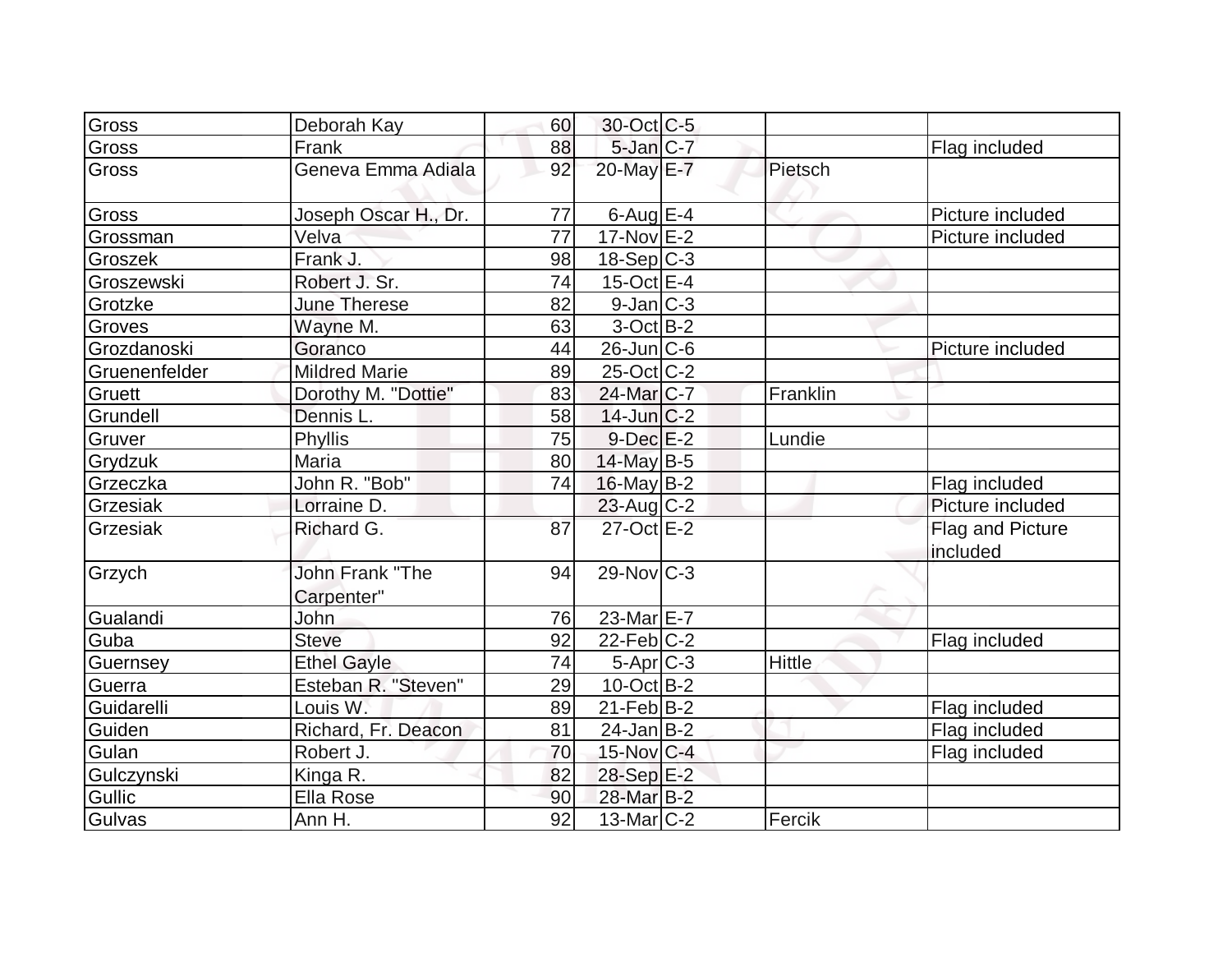| Gumulauski     | Leo A.               | 94 | 18-May C-7        |                  |                       |
|----------------|----------------------|----|-------------------|------------------|-----------------------|
| Gunderson      | Thomas Alan          | 65 | $10$ -Jul $C-3$   |                  | Flag included         |
| Gunning        | Jack D.              | 88 | $23$ -Aug C-3     |                  | Flag Included         |
| Gunter         | Veloris P.           | 86 | $24$ -Nov D-2     | Kittell          |                       |
| Gurgel         | Roy E.               | 49 | $19$ -Dec $B$ -2  |                  |                       |
| Gurgevich      | <b>Nick</b>          | 78 | $25$ -Oct C-2     |                  | Serbian Orthodox      |
|                |                      |    |                   |                  | Cross included        |
| Gurgevich      | Nikola "Nick"        | 78 | $26$ -Oct $E-4$   |                  | Flag and Serbian      |
|                |                      |    |                   |                  | <b>Orthodox Cross</b> |
|                |                      |    |                   |                  | included              |
| Gurski         | <b>Margaret Anne</b> | 79 | $15$ -Nov $ C-4 $ | Paymaster        |                       |
| Guthrie        | Ruby E.              | 94 | 30-Nov E-2        |                  |                       |
| Gutierrez      | Raquel               | 85 | $28$ -Jan E-7     |                  |                       |
| Gutowski       | Lorraine             | 80 | $9$ -Jan $C-3$    |                  |                       |
| Guy            | Pamela               | 48 | $15$ -Apr $E$ -7  |                  |                       |
| Guziar         | Cecilia Ruth         | 84 | 23-Mar E-8        |                  | Picture included      |
| Guzman         | Gloria E.            | 70 | 8-Apr E-7         |                  |                       |
| Guzzo          | Frank T.             | 85 | $3-Mar$ C-6       |                  |                       |
| Guzzo          | Paul                 | 82 | $6$ -Feb $ C-3 $  |                  | Flag and Picture      |
|                |                      |    |                   |                  | included              |
| Gwizdalski     | Stanley J. "Stas"    |    | $2$ -Nov $E-3$    |                  | Flag included         |
| Gyure          | Eugen                | 72 | $24$ -Jul C-3     |                  |                       |
| Gyure          | Louis D.             | 81 | $28-Apr$ $C-8$    |                  | Flag included         |
| Hac            | Donna M.             | 71 | $22-Sep D-3$      | Metevia-O'Connor |                       |
|                |                      |    |                   |                  |                       |
| <b>Hadders</b> | Arthur E.            | 90 | $7$ -Dec $E-3$    |                  |                       |
| Hafner         | Thomas E.            | 53 | $28$ -Feb $ B-2 $ |                  | <b>Cross included</b> |
| Hageman        | Martin C.            | 95 | 18-Nov E-2        |                  | Flag included         |
| Hageman        | Oliver W.            | 91 | $17$ -Apr $C-4$   |                  | Flag included         |
| Hagen          | Frieda M."Fritzi"    | 90 | $25$ -Aug $E-3$   | Petri            |                       |
| Hager          | Alexander R.         | 71 | $3$ -Jan $B-2$    |                  |                       |
| Haggard        | Joyce A.             | 74 | 10-May $C-2$      | Fairchild        |                       |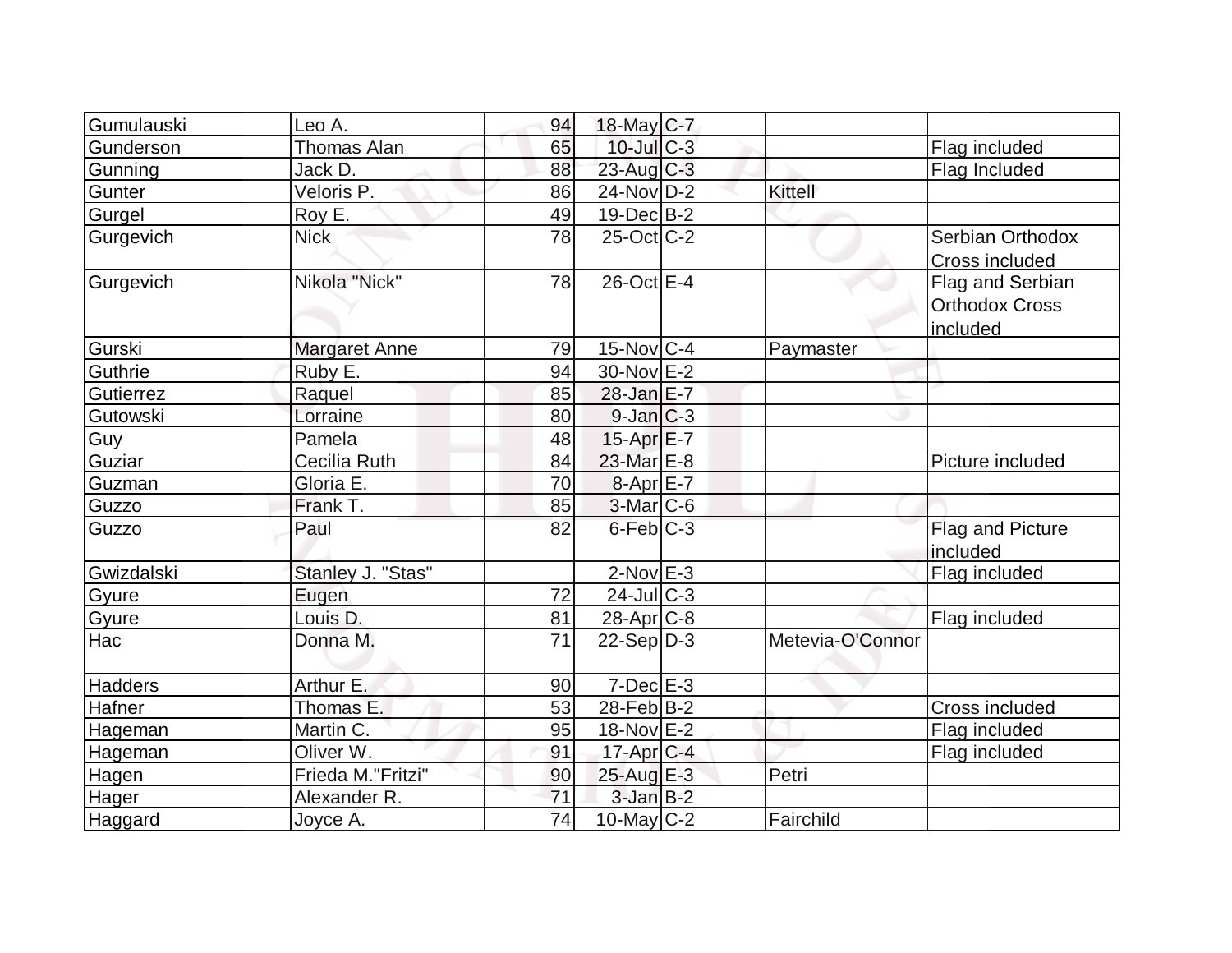| Hagmann         | Richard O. (Giggles)   | 84     | 30-Oct C-5        |           |                  |
|-----------------|------------------------|--------|-------------------|-----------|------------------|
| Hahney          | Marsha Lee             | 58     | $17$ -Feb $C-7$   |           |                  |
| Hajduch         | Georgia                |        | 13-May $E-7$      | Geiselman | Picture included |
| Hajduch         | Mary Ann               | 79     | $15$ -Nov $ C-5 $ |           |                  |
| Hajduk          | Mary T.                | 93     | $9$ -May B-2      |           |                  |
| Halas           | Virginia B.            | 85     | 23-Apr D-11       |           |                  |
| Halaschak       | Edward                 | 79     | $26-Sep B-2$      |           |                  |
| Haley           | Stephen                | 62     | $3$ -Jul $C-3$    |           |                  |
| Hall            | Barbara Ann "Bobbie"   | 81     | $3$ -May $C-3$    |           |                  |
| Hall            | Charles L. "Chaz"      | 38     | $4$ -Mar $E$ -6   |           |                  |
| Hall            | Dorothy J.             | 92     | $17-Sep$ E-4      |           |                  |
| Hall            | Edward J.              | 78     | $12$ -Aug E-2     |           | Flag included    |
| Hall            | Grethel M. "Mae"       | 89     | 25-May C-7        |           | Picture included |
| Hall            | Joan                   | 86     | $12$ -Apr $C-2$   |           |                  |
| Hall            | Marion M.              | 88     | 6-Mar C-3         |           |                  |
| Hall            | Maryann Elizabeth      | Infant | $25$ -May C-7     |           |                  |
| Hall            | Colleen<br>Odis D.     | 82     | 29-Jun C-9        |           |                  |
| Hall            | Ray A.                 | 87     | $20$ -Jan $ C-7 $ |           |                  |
| Hall            | Shirley M.             | 73     | $27$ -Feb $ C-4 $ | Taylor    |                  |
| Hall            | <b>Stephen Coleman</b> | 85     | $10$ -Feb $ C-7 $ |           | Flag included    |
| Halle           | Robert W.              | 84     | 23-May $B-2$      |           | Flag included    |
| Hallman         | Mary                   | 95     | $9$ -Jun $D-7$    |           | Picture included |
| Hamang          | Peter Michael II, RN   | 25     | $5$ -Jan $ C-7 $  |           | Picture included |
| Hamann          | Royce F.               | 90     | $27$ -Aug $E-3$   |           |                  |
| Hamby           | Marie Jean             | 88     | $19$ -Dec $B$ -2  | VanVuren  |                  |
| Hamilton        | <b>Daniel Harris</b>   | 21     | $10$ -Jun $E-8$   |           |                  |
| Hamilton        | Edmund Sr.             | 88     | 29-Aug B-2        |           | Flag included    |
| Hamilton        | Ellis L.               | 77     | $3$ -Aug $E-4$    |           | Picture included |
| Hamilton        | Joan Carol             | 77     | 17-Sep E-4        | Slusser   |                  |
| <b>Hamilton</b> | Mary Coleen            | 59     | $30$ -May B-2     |           |                  |
|                 |                        |        |                   |           |                  |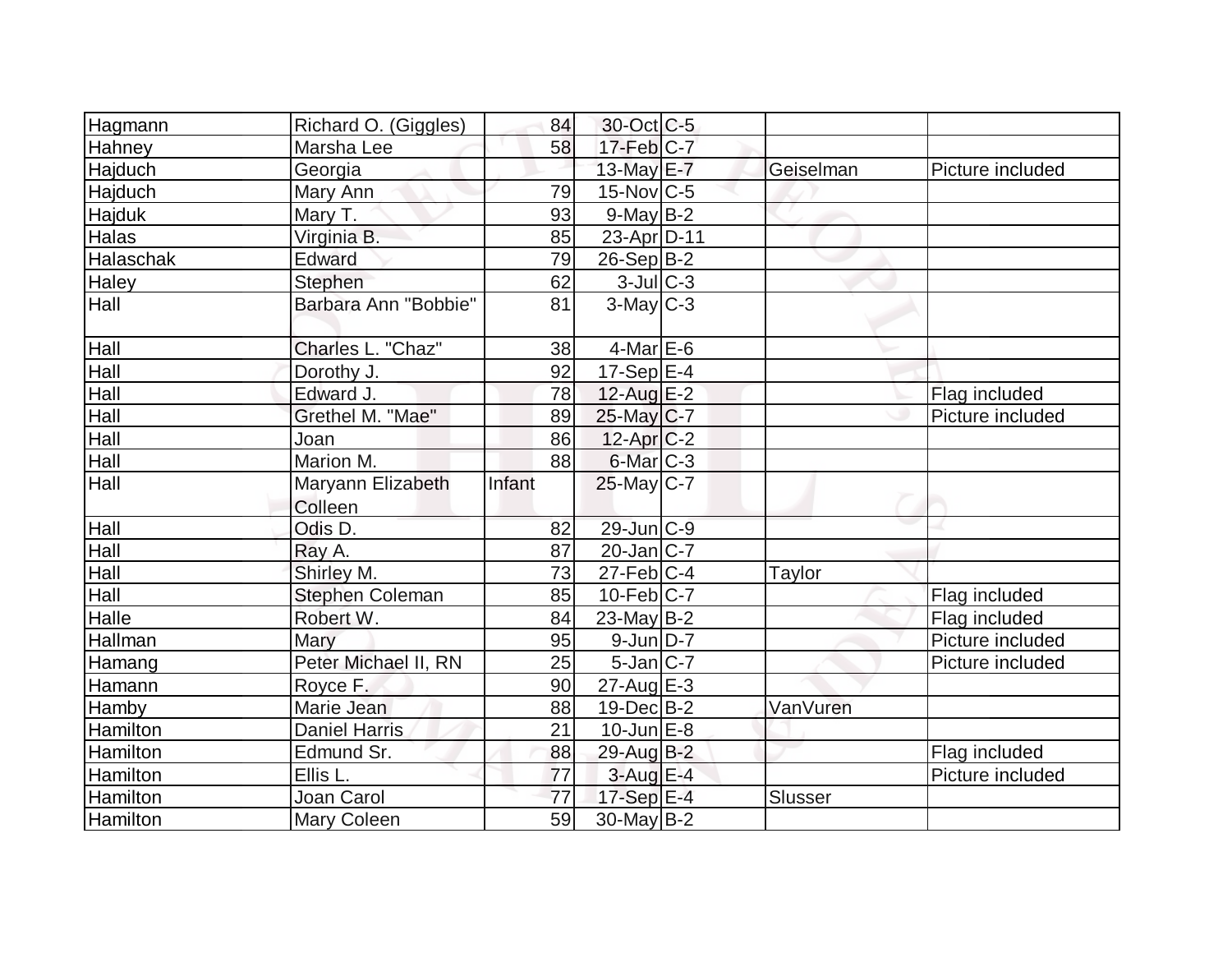| Hamilton        | William B.             | 74 | $13-Nov$ <sub>C-3</sub> |                |                                      |
|-----------------|------------------------|----|-------------------------|----------------|--------------------------------------|
| Hammond         | Tyrus J. "TV"          | 61 | $6$ -May $E$ -7         |                |                                      |
| Hammonds        | Barry Jr.              | 45 | $17-Oct$ B-2            |                |                                      |
| Hampton         | Nannie Lee             | 94 | $20$ -Dec $C-3$         |                |                                      |
| Han             | Michael R.             | 45 | $18$ -Jan $C-3$         |                |                                      |
| Hanas           | Henry J.               | 90 | $4$ -Oct C-3            |                | <b>Cross and Picture</b><br>included |
| Hancock         | <b>Delores</b>         | 82 | 30-Mar <sub>IC-9</sub>  |                |                                      |
| Hancock         | John                   | 82 | $18$ -May C-7           |                |                                      |
| Handley         | <b>Judith</b>          | 72 | 28-Dec E-3              |                |                                      |
| Hanes           | Donald D.              | 76 | $7$ -May B-7            |                | Picture included                     |
| Hanft           | Donald K.              | 53 | $28$ -Aug C-4           |                |                                      |
| Haniford        | Beatrice P.            | 89 | 18-May C-7              | <b>Sellers</b> |                                      |
| Hanlon          | Michael G.             | 73 | $15$ -Feb $ C-2$        |                | Flag included                        |
| Hanner          | <b>Matthew Rowland</b> | 40 | $17 - Dec$ $E - 2$      |                |                                      |
| Hannon          | Dennis E.              | 59 | $18$ -Jul B-2           |                |                                      |
| <b>Hansen</b>   | <b>Betty Lou</b>       | 83 | $13$ -Nov $ C-3 $       |                |                                      |
| Hansen          | <b>Joy Nancy</b>       | 70 | $28$ -Feb $ B-2 $       |                |                                      |
| Hanssen         | Melba, Dr.             | 68 | 22-Apr E-7              |                |                                      |
| Hanyzewski      | Paul L.                | 80 | $13$ -Jan $ C-6 $       |                | Flag included                        |
| Harbin          | Ira                    | 73 | $15$ -Aug C-3           |                |                                      |
| <b>Harbit</b>   | Wanza X.               | 89 | $8$ -Jul $E-2$          |                |                                      |
| Harbour         | William A. J.          | 95 | $5$ -May $C$ -7         |                | Flag included                        |
| Hardcastle      | Warren                 | 88 | $23$ -Jul $E-2$         |                | Flag included                        |
| Harder          | Frances R.             | 88 | $23$ -Feb $ C-8 $       |                |                                      |
| <b>Hardesty</b> | Dean B.                | 68 | 26-Oct E-3              |                | Flag included                        |
| Hardesty        | Joseph L.              | 90 | $11-Nov$ E-2            |                |                                      |
| Hardiman        | Cheryl D.              | 47 | $23$ -Jun $ D-6$        | Harrison       |                                      |
| Hardin          | <b>Betty</b>           | 73 | $30 - Jan$ $C-3$        | Shanner        |                                      |
| Hardin          | <b>Betty Shanner</b>   | 73 | $31$ -Jan $B-2$         |                |                                      |
| Hardin          | <b>Geraldine Ruth</b>  | 86 | 26-Jul C-2              |                |                                      |
| Hardin          | Michael R.             | 23 | $13$ -Apr $ C-7 $       |                |                                      |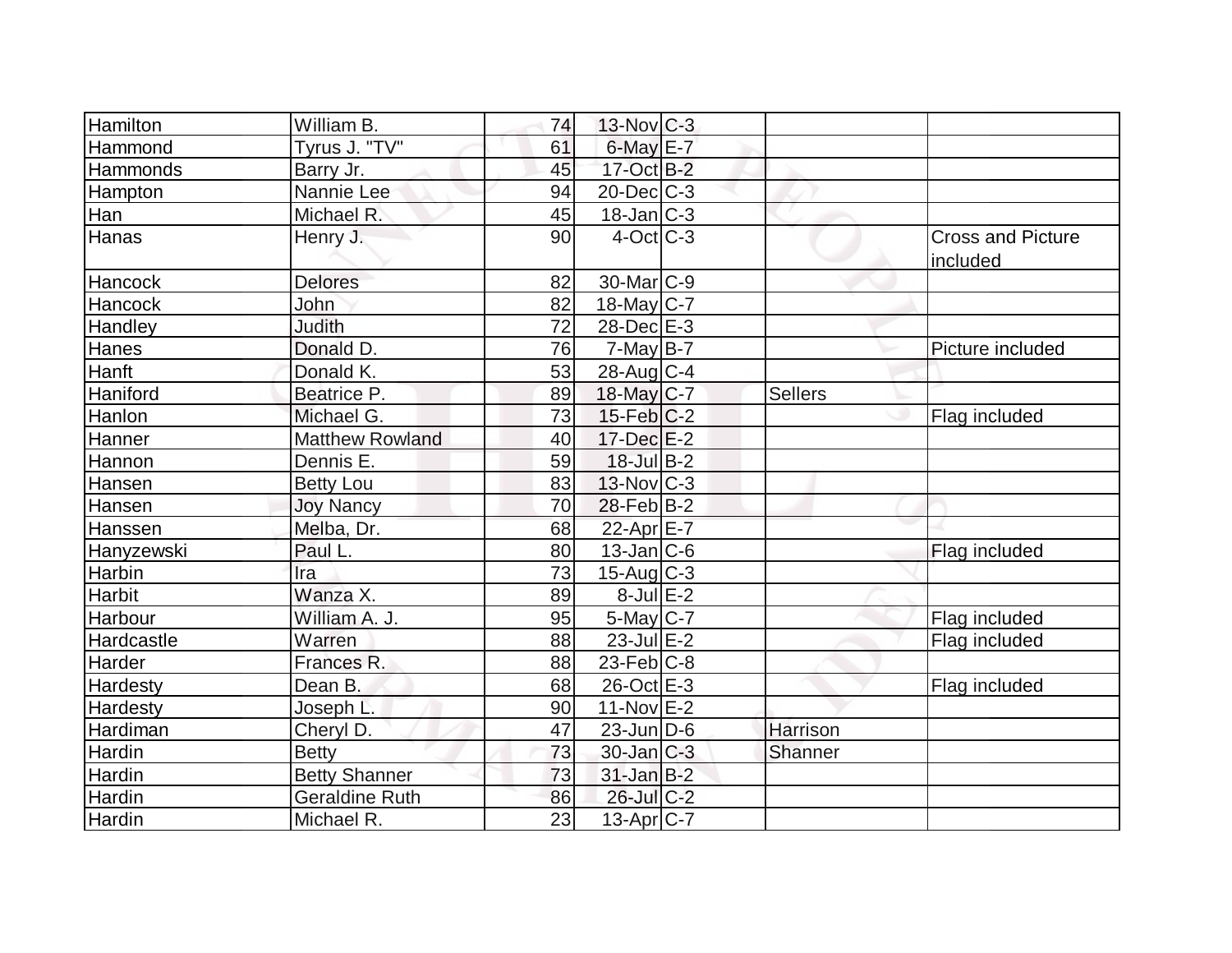| Harding         | Glenda C.            | 71 | $5$ -Oct $E-2$    |               |                         |
|-----------------|----------------------|----|-------------------|---------------|-------------------------|
| Harding         | James A.             | 59 | 10-Nov E-4        |               |                         |
| <b>Hardwick</b> | Donald W. Sr.        | 76 | 18-Nov E-2        |               | Flag included           |
| Hardy           | <b>Marie Beatric</b> | 81 | $5 - Aug$ E-2     | <b>Smerz</b>  | Picture included        |
| Hargis          | Ellen E.             | 90 | $17-Nov$ E-3      | <b>Bailey</b> |                         |
| Harkenrider     | Margaret C., SFO     | 71 | $24-Sep$ E-3      |               |                         |
| Harkin          | Cecelia Leona        | 86 | $28$ -Jan $E-8$   | Lamotte       | <b>Memorial Service</b> |
| <b>Harkin</b>   | Cecelia Leona        | 86 | $11$ -Jan $ C-3 $ | Lamotte       |                         |
| Harmon          | Eileen B. "Bette"    | 73 | $1-Oct$ $E-3$     |               |                         |
| <b>Harness</b>  | John Jay "City       | 81 | $25$ -Feb $E$ -8  |               |                         |
|                 | George"              |    |                   |               |                         |
| Harnung         | Phyllis Irene        | 91 | $7-Mar$ B-4       |               |                         |
| Harper          | Kathleen             | 85 | 20-May E-7        |               |                         |
| Harper          | Sandra I.            | 63 | $18-Sep C-4$      |               |                         |
| Harrell         | Margaret F.          | 82 | $24$ -Apr $ C-4$  |               |                         |
| <b>Harris</b>   | Christopher T.       |    | $4$ -Aug E-3      |               |                         |
| <b>Harris</b>   | Joan                 | 77 | $26$ -Jun $C$ -6  |               | Picture included        |
| <b>Harris</b>   | Kathleen S.          | 77 | $15$ -Aug C-3     |               |                         |
| <b>Harris</b>   | Pauline              | 78 | $22$ -Dec $E-3$   |               |                         |
| <b>Harris</b>   | Wilbert D.           | 88 | $22$ -Dec $E-3$   |               |                         |
| Harrison        | Joseph L.            | 85 | $11$ -Jan $ C-2 $ |               |                         |
| Harrison        | Margaret F.          | 84 | $27$ -Jan $ C$ -6 |               | Full name Margaret F.   |
|                 |                      |    |                   |               | Harrison (Bienko)       |
| Harrison        | Richard J.           | 86 | $19$ -Jan $ C-8$  |               | Flag included           |
| Hart            | <b>Arthur Alan</b>   | 78 | $17-Oct$ B-2      |               | Flag included           |
| Hart            | Beatrice "Bea"       | 91 | 15-Jun C-10       |               |                         |
| Hart            | Naomi G.             | 96 | $27$ -Apr $ C-7 $ |               |                         |
| Hart            | Richard George "Ba-  | 79 | $1-Jan$ B-5       |               |                         |
|                 | Bop"                 |    |                   |               |                         |
| Hartman         | Evelyn J.            | 85 | 29-Jul E-2        | Fugate        |                         |
| Hartman         | Ronald L.            |    | 16-Oct C-3        |               |                         |
| Hartog          | Daniel Den "Dan"     | 45 | $22$ -Jul $E-2$   |               |                         |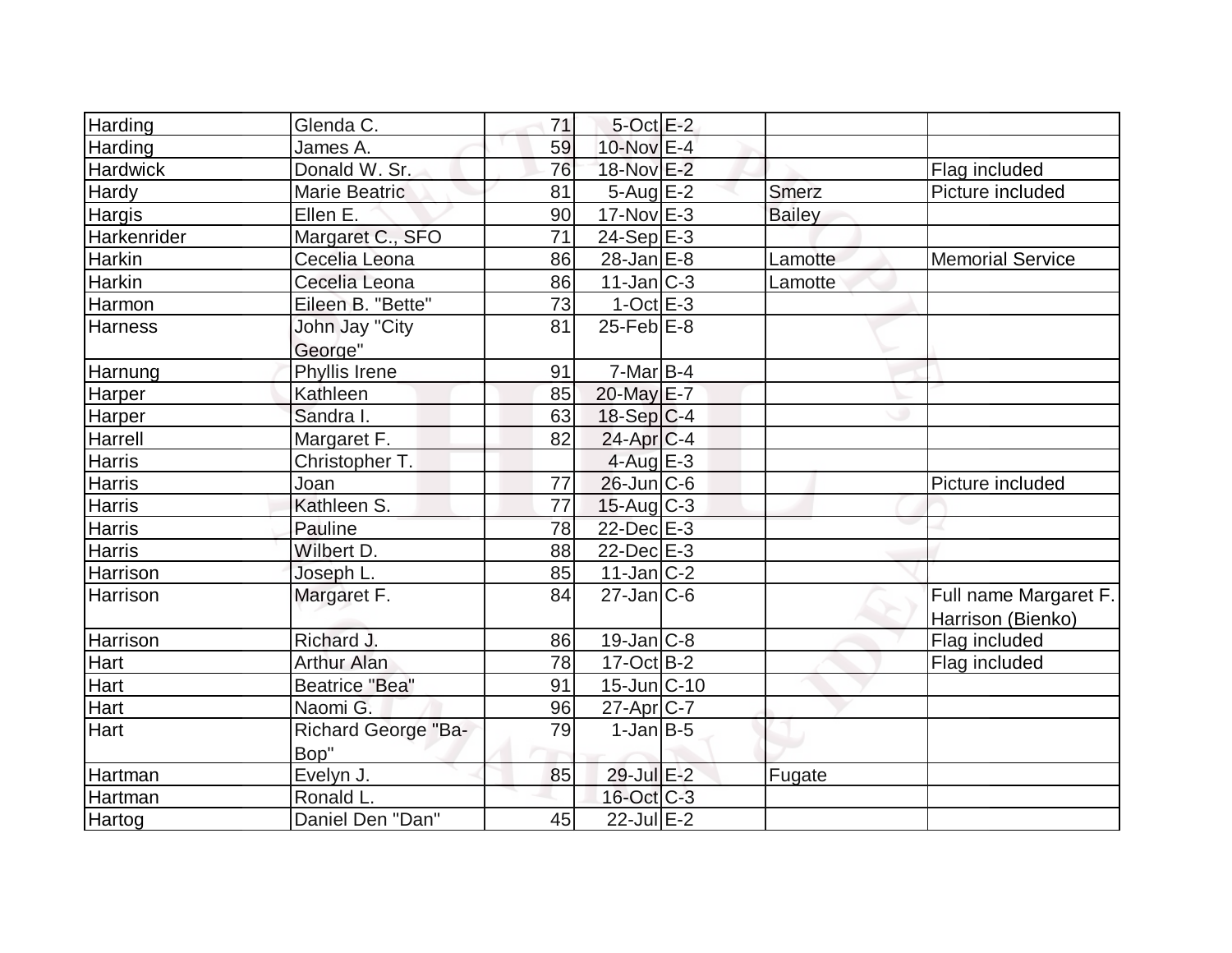| Harvey         | Donald W. "Don"      | 68 | $25$ -Jan $ C-3 $        |           | Picture included                                 |
|----------------|----------------------|----|--------------------------|-----------|--------------------------------------------------|
| Harwood        | <b>Ernest Howard</b> | 68 | $15$ -Jan $ C-4 $        |           |                                                  |
| Hashimoto      | Mayumi               | 44 | $13-Sep C-2$             |           | Picture included                                 |
| Hass           | Lewis F. Jr. "Lewie" | 72 | 20-Oct E-2               |           |                                                  |
| <b>Hass</b>    | Randall Norman       | 75 | $2$ -Mar $ C-7 $         |           |                                                  |
| <b>Hass</b>    | Raymond A.           | 98 | $29$ -Mar $C-2$          |           |                                                  |
| Hasselhoff     | <b>Becky</b>         | 60 | $4$ -Jul B-2             | Spencer   | Picture included                                 |
| Hatch          | Allen V. Jr.         | 60 | $3$ -JulC-3              |           | Police emblem<br>included                        |
| Hatczel        | <b>John Michael</b>  | 84 | $3$ -Jan $B-3$           |           | Firefighter emblem<br>and Flag included          |
| Hathaway       | Florence A.          | 94 | $8$ -Mar $C-2$           |           |                                                  |
| Hattenbach     | Robert E.            | 80 | $10$ -JulC-3             |           |                                                  |
| Haun           | Janet S.             | 62 | $26$ -JulC-2             |           |                                                  |
| <b>Havens</b>  | Charles W.           | 73 | $13$ -Mar $ C-2 $        |           |                                                  |
| Havens         | William              | 84 | $6$ -Jan $E-4$           |           |                                                  |
| <b>Haviley</b> | Michael R. "Mike"    | 73 | $23-Sep$ $E-3$           |           |                                                  |
| Havner         | Donna Lynn           | 49 | $18-Oct$ $C-3$           |           |                                                  |
| Hawes          | Irene F.             | 90 | $21$ -Dec $E-3$          | Rolbiecki | Picture included                                 |
| <b>Hawkins</b> | Robert A. "Hawk"     | 83 | $9$ -Mar $ C-7 $         |           | Flag, Masonic<br>emblem, and Picture<br>included |
| <b>Hawkins</b> | Ronald P.            | 70 | $22$ -Jun $C-9$          |           |                                                  |
| Hawkinson      | Kathleen             | 67 | $29$ -May C-4            |           |                                                  |
| Hayes          | Duane                | 79 | $24$ -Feb $D-7$          |           | Flag included                                    |
| Hayes          | Walter C.            | 81 | $11$ -Jul B-2            |           | Flag included                                    |
| Hayward        | Harold C.            | 83 | $11-Oct$ <sub>C</sub> -2 |           | Flag included                                    |
| Haywood        | Delma "Deane"        | 87 | $6$ -Oct $C$ -4          | Doran     |                                                  |
| Hazen-Brown    | <b>Ethan Ryder</b>   | 3  | 24-Jun E-7               |           |                                                  |
| Healy          | Dorothy M.           |    | $31$ -Aug $E-2$          |           |                                                  |
| Hearne         | Robert P. Sr.        | 76 | $3$ -Feb $E-10$          |           | Flag and Picture<br>included                     |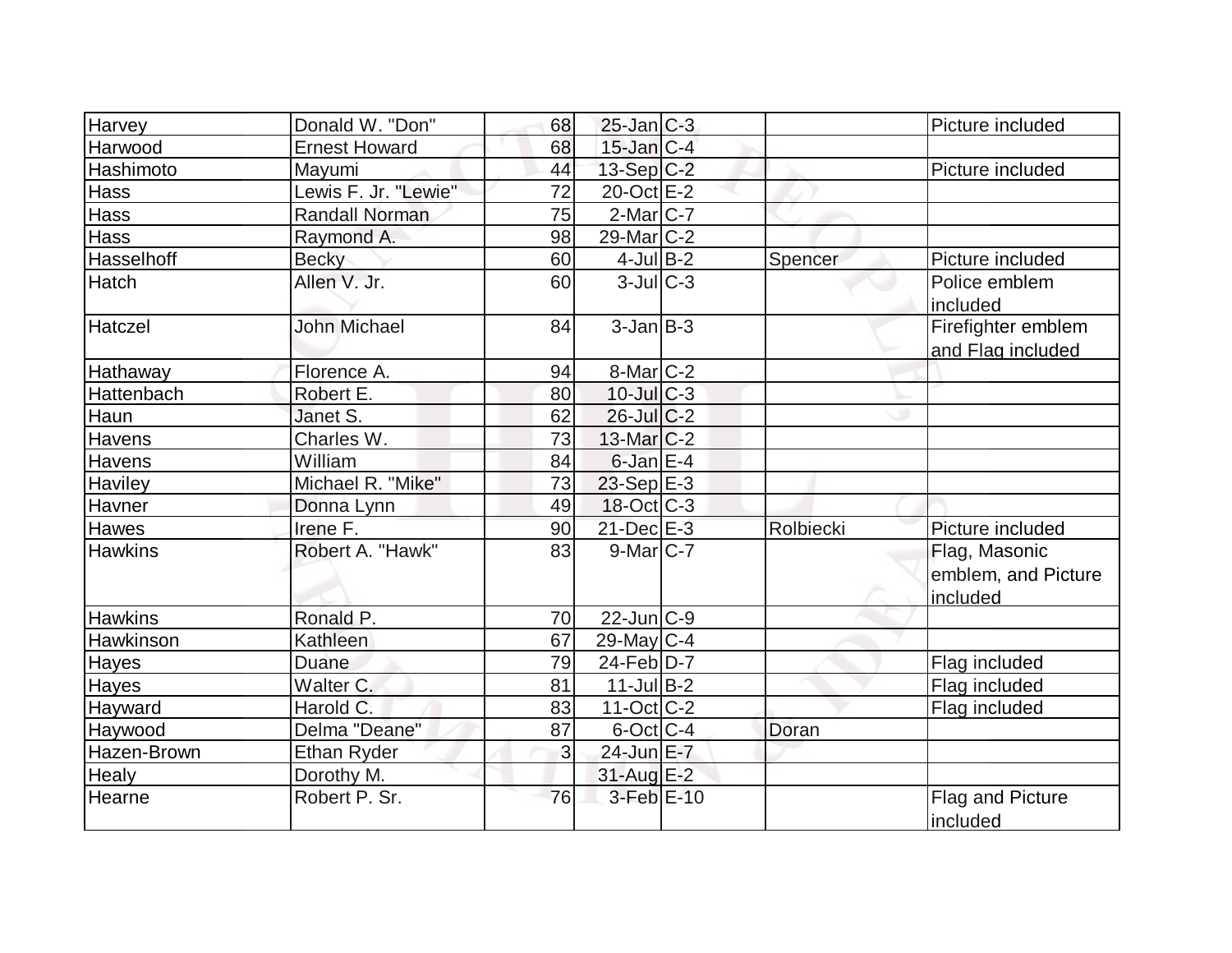| Hebda             | David John "Our Little linfant |     | 25-Mar E-5             |              | Angel included   |
|-------------------|--------------------------------|-----|------------------------|--------------|------------------|
|                   | Angel"                         |     |                        |              |                  |
| <b>Hecimovich</b> | John P.                        | 78  | $1-Mar$ $C-2$          |              |                  |
| Hedden            | Mary K. "Stoodie"              | 55  | $15$ -Feb $ C-2 $      |              |                  |
| Hedge             | Lawrence Ray II                | 18  | $1-SepE-3$             |              |                  |
|                   | "Larry"                        |     |                        |              |                  |
| Hedinger          | Leonard G.                     | 85  | $10-Sep$ $E-2$         |              | Flag included    |
| Hedinger          | Wenton M.                      | 93  | $6$ -Jan $E-4$         |              |                  |
| Hedman            | Allen G.                       | 64  | 30-Aug C-2             |              |                  |
| Hedman            | Elaine D.                      | 71  | $13$ -Jul $E-2$        | Keifer       |                  |
| <b>Hedrick</b>    | Kyla L.                        | 78  | $8$ -Oct $E - 2$       | Schell       |                  |
| Heflin            | Joseph Craig                   | 51  | $17 - Dec$ $E-3$       |              | Picture included |
| Heggi             | <b>Charles Andrew</b>          | 79  | 18-May C-8             |              | Flag included    |
|                   | "Chuck"                        |     |                        |              |                  |
| Hegyi             | <b>Gregory Gene</b>            | 62  | 26-Apr <sub>IC-2</sub> |              |                  |
| Hegyi             | Joey W.                        | 70  | $19$ -Feb $ B-7 $      |              | Flag included    |
| Hehman            | Olga G.                        | 76  | $2$ -Jun $C-9$         |              |                  |
| Hehn              | Anton H. "Tony"                | 73  | $8$ -Jan B-5           |              |                  |
| Heidorn           | Robert W. "Bob"                | 51  | $2$ -Mar $ C-7 $       |              |                  |
| <b>Heimback</b>   | Carole R.                      | 71  | $15$ -May C-3          |              |                  |
| Heimberg          | <b>Charles</b>                 | 77  | $12$ -Apr $ C-2 $      |              | Flag and Police  |
|                   |                                |     |                        |              | emblem included  |
| Heinen            | Mary L.                        | 96  | $13$ -Dec $ C-2 $      | Kampschmidt  |                  |
| Heinold           | Marie F.                       | 100 | $31$ -May C-4          | Wuethrich    |                  |
| Helding           | Nicholas Joseph                | 23  | $6$ -Nov $C$ -5        |              |                  |
| Heldt             | Marion R.                      | 89  | 23-Aug C-2             |              | Cross included   |
| Helland           | Diane P.                       | 75  | $20$ -Jan $ C-7 $      | Keilman      |                  |
| Hellinga          | Regina V.                      | 96  | 29-Jul E-2             |              |                  |
| Helsel            | Dovie Marie                    | 97  | $6$ -Jul $E-4$         | <b>Potts</b> | Picture included |
| Hembree           | <b>Walker Morris</b>           | 81  | 21-Nov B-2             |              |                  |
| Hembroff          | Janene                         | 74  | $1$ -Jan $B-5$         |              |                  |
| Heminger          | Agnes E.                       | 86  | $2$ -Mar $ C-7 $       | Powoznik     |                  |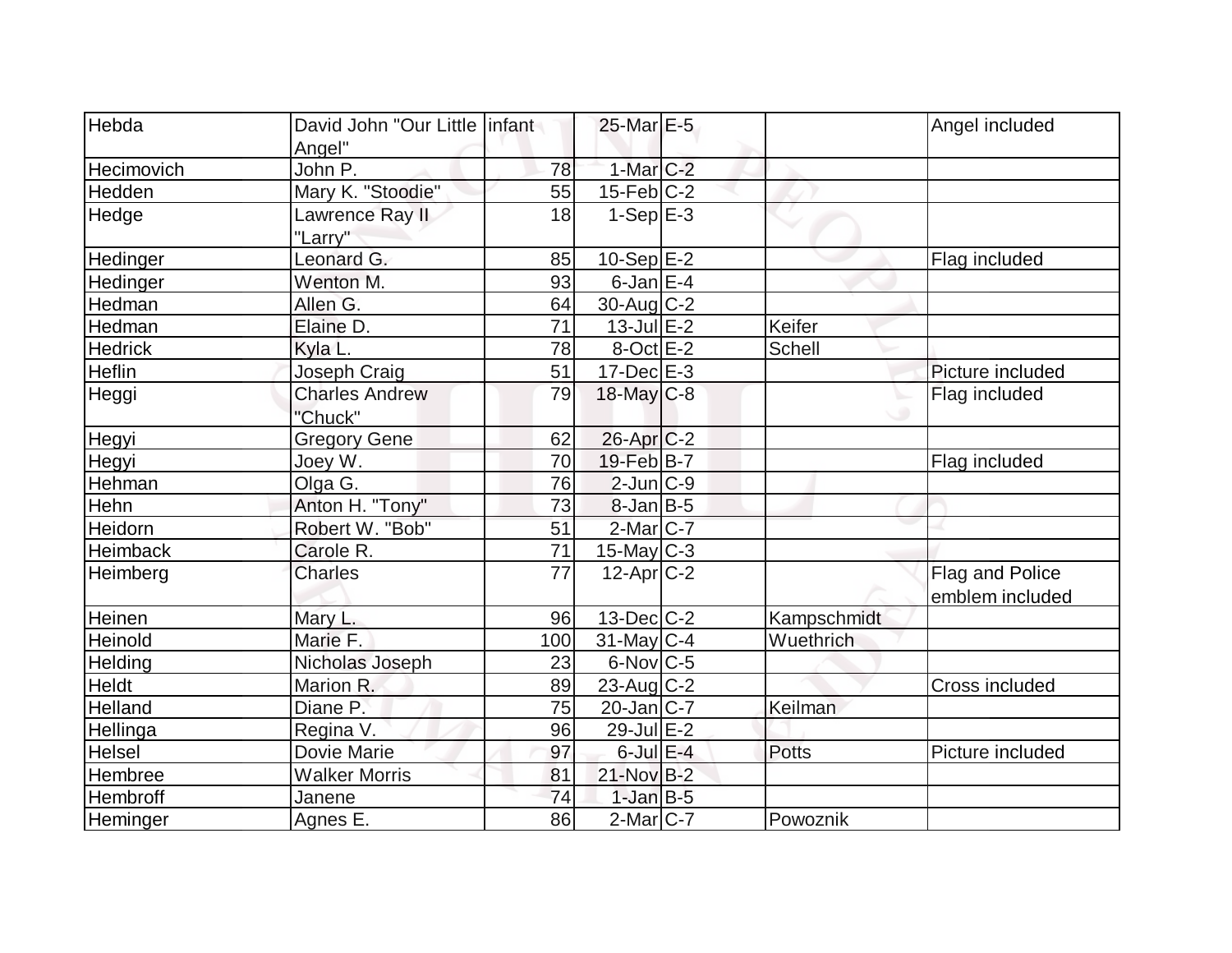| Hemphill       | Mildred             | 94       | $19$ -Dec $B - 2$      | Clapp          | Full name Mildred        |
|----------------|---------------------|----------|------------------------|----------------|--------------------------|
|                |                     |          |                        |                | <b>Hemphill Thilmont</b> |
| Hemphill       | <b>Thomas Glenn</b> | 52       | 10-May C-9             |                |                          |
| Henderson      | Billie D.           | 79       | $1-May C-3$            |                |                          |
| Henderson      | Carole J.           | 63       | 29-Dec E-2             | Zavesky        |                          |
| Henderson      | Carole M.           | 76       | $19$ -Feb $ B-7 $      |                |                          |
| Henderson      | Florence R.         | 82       | $8-Nov$ <sub>C-2</sub> |                |                          |
| Henderson      | <b>Kevin Lee</b>    | 41       | $24$ -Mar $ C-7 $      |                |                          |
| Henderson      | Paul                | 42       | $30$ -Jul $E-4$        |                |                          |
| Henderson      | Virginia J.         | 91       | $4$ -Jul B-2           | Nadolski       |                          |
| <b>Hendrix</b> | Marvin D. "Daddy"   | 88       | $4$ -Feb $E-9$         |                |                          |
|                | "Pappaw"            |          |                        |                |                          |
| Hendron        | Ronald J.           | 70       | $23$ -Jun $D-6$        |                | Flag included            |
| <b>Hendry</b>  | William M.          | 87       | 27-Dec C-2             |                |                          |
| Hennig         | Anne                | 93       | 28-Aug C-4             | Krall          |                          |
| Hennin         | Robert "Bob"        | 65       | 29-Aug B-2             |                |                          |
| Henning        | <b>Larry Dale</b>   | 65       | $24$ -Nov D-2          |                |                          |
| Henrikson      | Jeanean E.          | 69       | $7$ -Apr $E$ -5        |                | Cross included           |
| <b>Henry</b>   | David A.            | 45       | $14-Sep$ $E-5$         |                |                          |
| Henry          | James T.            | 73       | $4$ -Oct C-2           |                | Flag included            |
| Hensley        | Scott M.            | 34       | $7-Feb B-2$            |                |                          |
| Hensley        | Tobey F.            | 76       | $26-Sep B-2$           |                |                          |
| Henson         | <b>Nova Pauline</b> | 81       | $16$ -Feb $ C-7 $      | Craig          |                          |
| Herbach        | Paul J.             | 70       | $7$ -Jun $ C-2 $       |                |                          |
| Heredia        | Alvaro "Al"         | 63       | $12$ -Dec $B-2$        |                | Flag included            |
| <b>Hering</b>  | Ray R.              | 55       | $28$ -May B-8          |                |                          |
| Herma          | Loretta             | 89       | 28-Jan E-7             |                |                          |
| Herman         | Terry "Moe"         | 62       | $3$ -Jun $E$ -6        |                | Picture included         |
| Hermann        | Irene A.            | 74       | $5-Nov$ E-2            | <b>Szakach</b> |                          |
| Hernandez      | Kameron             | 3 months | 30-Oct C-5             |                | Infant Karmeron          |
|                |                     | old      |                        |                | Hernandez                |
| Hernandez      | Maria               | 80       | 30-Aug C-2             |                |                          |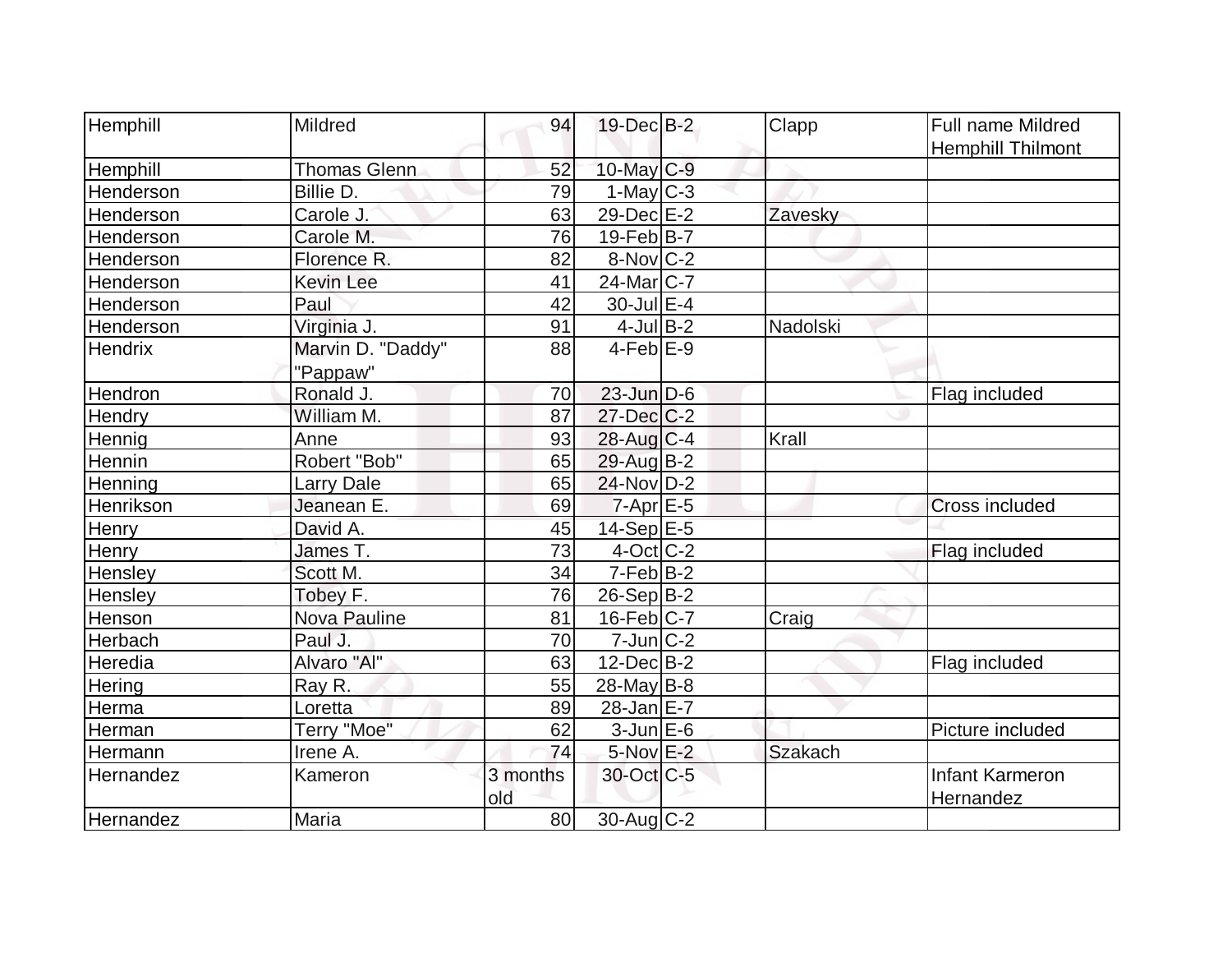| Hernandez       | Pedro L.            | 66        | $10$ -Oct B-2          |          |                  |
|-----------------|---------------------|-----------|------------------------|----------|------------------|
| Hernandez       | Roberto F. "Poncho" | 56        | $4$ -Mar $E$ -6        |          | Picture included |
| Herndon         | Patricia M.         | 75        | $9$ -Aug $C-2$         |          |                  |
| Hernstrom       | Wayne               | 48        | $24$ -Aug $E-3$        |          |                  |
| Herr            | Gerald E. "Jerry"   | 88        | $2$ -Mar $ C-8$        |          | Flag included    |
| Herre           | Elvin L.            | 79        | $6$ -Jan $E$ -5        |          |                  |
| Herrera         | Margaret Ann        | 68        | $9$ -Jun $D-7$         | Intrieri |                  |
| Herrera         | Maria A.            | 81        | $14$ -Apr $C-8$        |          |                  |
| Herring         | <b>Emory George</b> | 72        | $13-Sep$ C-3           |          | Flag included    |
| Herring         | Latusha Monic "Fat" | 38        | $8-Nov$ <sub>C-2</sub> |          | Picture included |
| Herrman         | John P.             | 87        | $1-Dec$ $F-2$          |          | Flag included    |
| Hershman        | John R.             | 91        | $4$ -Feb $E-8$         |          | Flag included    |
| Hershman        | Violet L.           | 92        | $3$ -Oct $B-2$         | Carlson  |                  |
| <b>Hess</b>     | Donald E.           | 53        | 20-Aug E-2             |          |                  |
| <b>Hess</b>     | John Nelson         | 75        | $13$ -Feb $ C-4$       |          | Flag included    |
| Hesterman       | Canaan John         | 1 yr. old | 18-Aug $E-3$           |          |                  |
| Heston          | Steven              | 53        | $8-Apr$ $E-7$          |          |                  |
| Heuberger       | James Frank II      | 80        | $11$ -Dec $C$ -4       |          | Flag included    |
| Heubner         | Irene V.            | 91        | 9-Feb C-9              | Stan     | Picture included |
| Heyn            | <b>Janet Ann</b>    | 66        | $1-Dec$ $F-2$          |          | Picture included |
| <b>Hicks</b>    | Linda Marie         | 64        | $30$ -Jul $E-4$        |          |                  |
| Hickson         | Wayne J.            | 61        | $28$ -Jul $E-4$        |          |                  |
| Hieber          | <b>Holly Ann</b>    | 26        | $17 -$ Jul $C - 3$     |          | Picture included |
| Hieber          | <b>Holly Ann</b>    | 26        | $26$ -Aug $E-2$        |          | Picture included |
| Higgins         | James T.            | 57        | $13$ -Mar $ C-2 $      |          | Picture included |
| <b>Higgins</b>  | Joyce Eileen        | 80        | $24$ -Mar $ C-7 $      |          |                  |
| Higgins         | Lois Helen          | 86        | $27$ -Aug $E-3$        |          |                  |
| Highlan         | Vernon A.           | 65        | $12$ -Dec $B$ -2       |          |                  |
| Highsmith       | John W. Sr. (Bill)  | 79        | $3$ -Dec $E-3$         |          |                  |
| <b>Hilbrich</b> | Michael A.          | 53        | $4$ -May $E-9$         |          |                  |
| Hildebrand      | William A.          | 81        | 14-Mar B-2             |          | Flag included    |
| <b>Hilditch</b> | Elaine J.           | 63        | 24-Mar <sub>IC-7</sub> | Demko    |                  |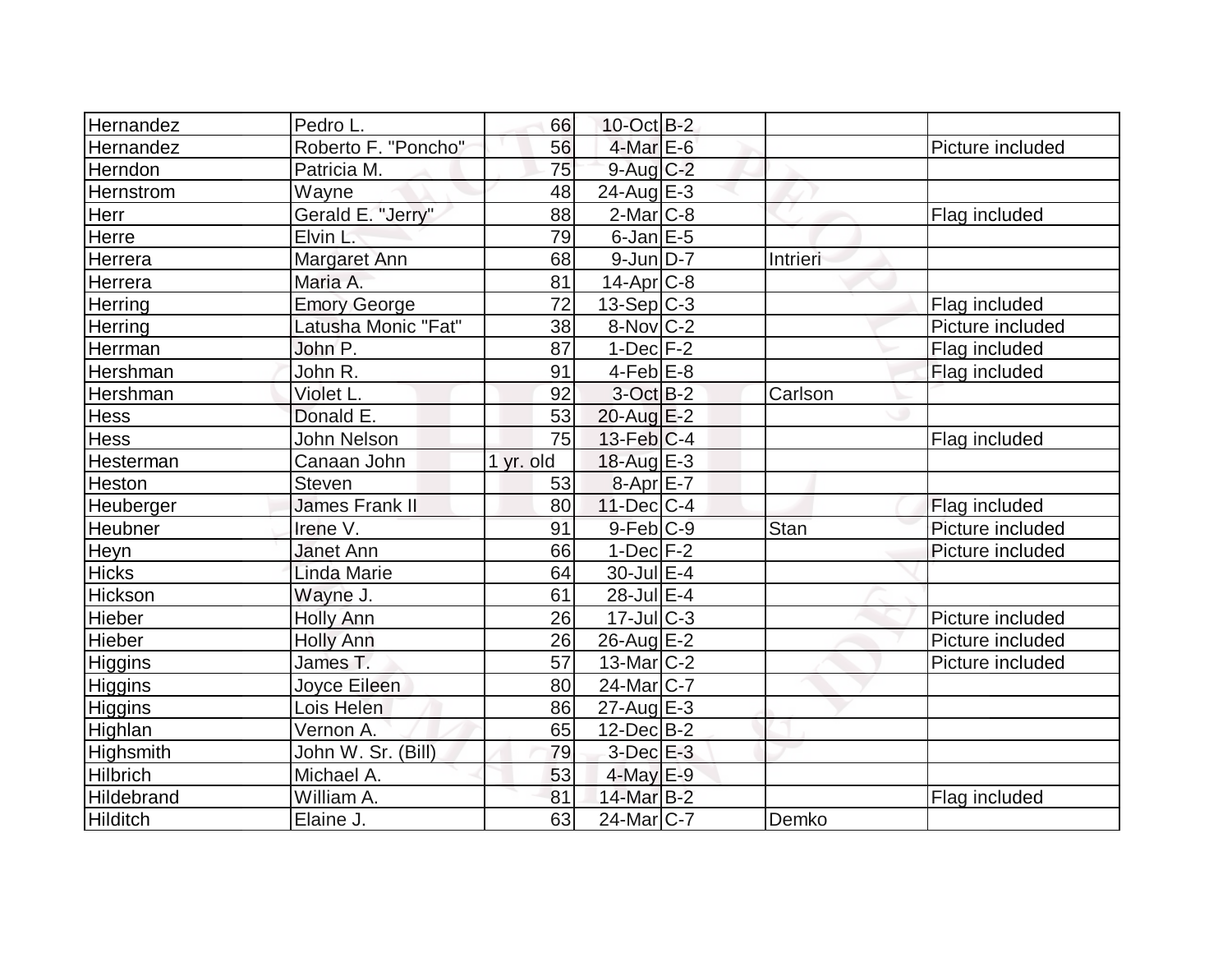| Hill             | Dale L.                   | 60 | 28-Jan E-7        |                |                                       |
|------------------|---------------------------|----|-------------------|----------------|---------------------------------------|
| Hill             | Donna Marie               | 47 | 20-Apr C-8        |                | Picture included                      |
| Hill             | Frank Eugene "Gene"       | 83 | $17$ -May C-2     |                |                                       |
| Hill             | Frank Jr.                 | 60 | $13$ -Jan $ C-6 $ |                | Picture included                      |
| Hill             | Greg                      | 56 | $20$ -Aug $E-2$   |                | Picture included                      |
| Hill             | <b>Harold Eugene</b>      | 83 | $15$ -Jan B-4     |                | Flag included                         |
| Hill             | John M.                   | 59 | $5 - Aug$ E-2     |                |                                       |
| <b>Hill</b>      | Phyllis D.                | 77 | $23$ -May B-2     | Lanham         |                                       |
| Hill             | Rodney Jr. "Butta"        | 26 | $24$ -Feb $D-7$   |                | Picture included                      |
| Hill             | Ronald S.                 | 82 | $27$ -Feb $ C-4 $ |                | Flag and Marine                       |
|                  |                           |    |                   |                | emblem included                       |
| <b>Hillestad</b> | Lawrence S.<br>Sr."Larry" | 70 | 26-Sep B-2        |                |                                       |
| <b>Hilty</b>     | Nadean                    | 86 | $4$ -Mar $E$ -7   | Pritchett      |                                       |
| Himden           | Albert                    | 75 | $30$ -Apr $ B-5$  |                |                                       |
| Hindmarch        | <b>Margery</b>            | 94 | $5 - Aug$ $E-2$   | <b>Schock</b>  |                                       |
| Hines            | Ethel M                   | 83 | $12$ -May B-8     |                |                                       |
| Hines            | Scott J.                  | 29 | $11-Sep C-3$      |                |                                       |
| Hinken           | Sondra Kay                | 69 | $25$ -Oct C-2     | Timmerman      |                                       |
| Hinkle           | Patricia Ann              | 80 | $16$ -May B-2     |                |                                       |
| Hinkson          | Lois I.                   | 89 | $19$ -Jan C-7     |                |                                       |
| Hinrichsen       | Larry W.                  | 48 | $1-Feb C-3$       |                |                                       |
| Hinton           | Judith K.                 | 71 | $2$ -Mar $C$ -8   |                | Picture included                      |
| <b>Hirchak</b>   | Kimberly A.               | 39 | $5$ -Oct $E-2$    | Jozwiak        |                                       |
| Hirschman        | Joan A.                   | 80 | $2-Apr$ B-5       | <b>Mossell</b> | Full name Joan S.<br>Mollema Hischman |
| Hissong          | <b>Irene Rose</b>         | 91 | $16$ -May B-2     |                |                                       |
| Hlad             | Joe J. Jr.                | 84 | $20$ -Dec $C$ -3  |                | Picture included                      |
| <b>Hlebek</b>    | Christine                 | 63 | $5-Nov$ E-2       | Penkala        |                                       |
| Hlista           | Ronald P.                 | 68 | $25$ -Jan $ C-3 $ |                |                                       |
| Hluska           | Mary                      | 92 | $9$ -May B-2      | Karczmar       |                                       |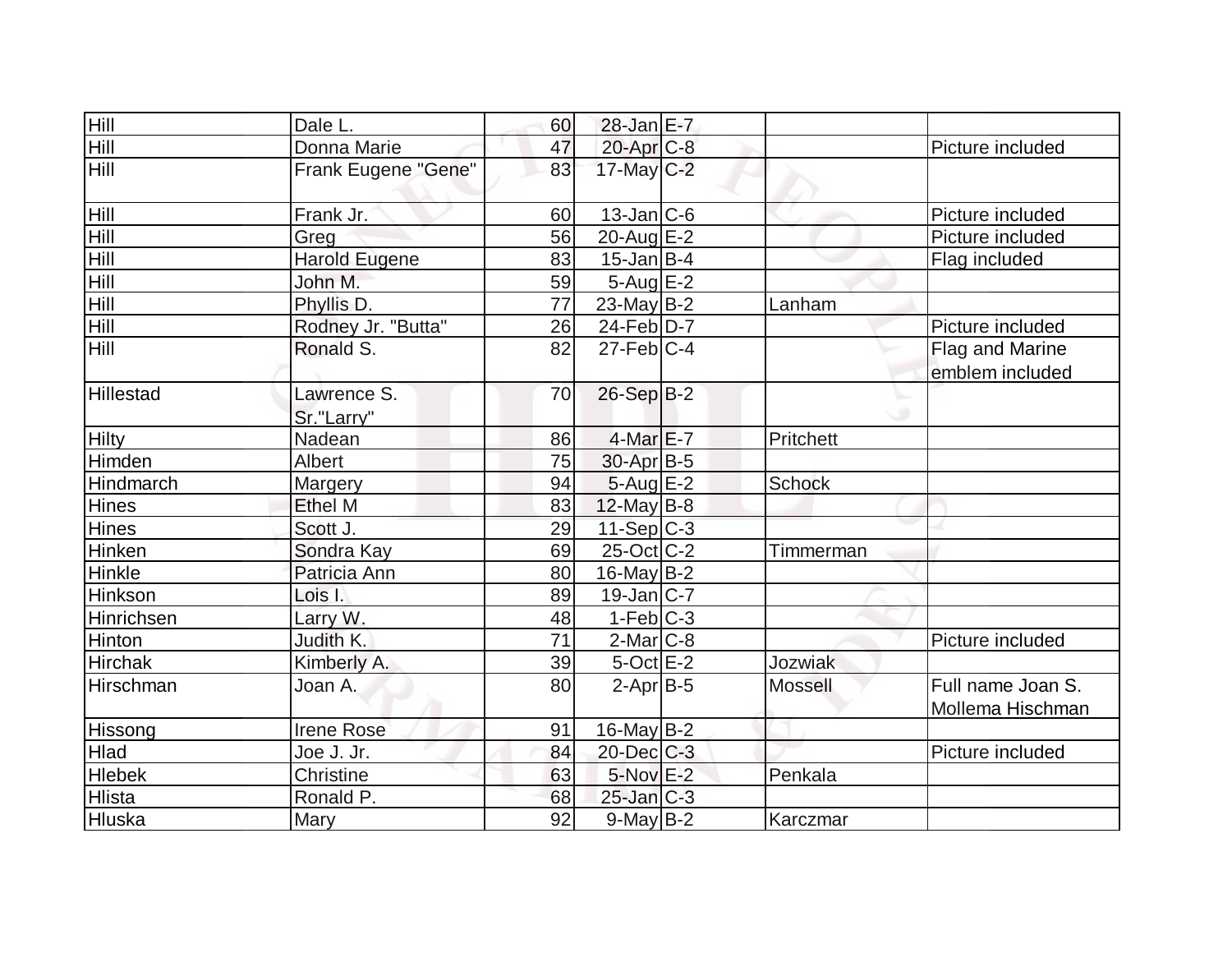| Hmurovich     | Raymond John          | 90  | $21-Nov B-2$            |                | Flag included         |
|---------------|-----------------------|-----|-------------------------|----------------|-----------------------|
| Hnatko-Lloyd  | Jennie A.             | 87  | $31$ -Aug $E-2$         | Goreloff       |                       |
| Hoard         | Ira                   |     | $15$ -May C-3           |                | Picture included      |
| Hobbic        | Ruby G.               | 100 | 28-Oct E-2              | <b>Speck</b>   |                       |
| Hobson        | <b>Robert Paul</b>    | 30  | $24-Sep \overline{E-3}$ |                |                       |
| Hoch          | John J. "Jack"        | 85  | $17$ -Jul $ C-3 $       |                | Flag included         |
| Hoch          | Lorraine A.           | 88  | $18$ -Dec $C$ -3        | Van Sessen     |                       |
| <b>Hodack</b> | Clara E.              | 92  | $9 - Apr$ B-6           |                |                       |
| Hodges        | Jesse C.              | 80  | $23$ -Dec $E-2$         |                |                       |
| Hodgson       | Mary M.               | 61  | $2$ -Jul B-7            |                |                       |
| Hoefling      | Lawrence F.           | 83  | $18$ -Jul B-2           |                | Flag included         |
| Hoeksma       | Jacob P.              | 85  | $22$ -Jun $ C-9 $       |                | Flag included         |
| Hoekstra      | Arthur                | 62  | 4-Nov E-2               |                |                       |
| Hoekstra      | <b>Drewes Richard</b> | 83  | 22-Oct E-2              |                | ت                     |
|               | "Duke"                |     |                         |                |                       |
| Hoernig       | <b>Rosellen Marie</b> |     | 15-Jun C-10             | Slocum         |                       |
| Hoese         | Catherine M.          |     | $10$ -May $ C-9 $       | <b>Buncich</b> |                       |
| Hofferth      | Janice C.             | 64  | $14-Sep$ $E-5$          |                |                       |
| Hofferth      | Kenneth L.            | 79  | $1-Feb$ $C-3$           |                |                       |
| Hoffman       | Herbert A.            | 76  | $29$ -Jun $ C-9 $       |                | Flag included         |
| Hoffman       | <b>Lila Marie</b>     | 52  | $14$ -Jan $E$ -6        |                | Praying hands         |
|               |                       |     |                         |                | included              |
| Hogan         | Clara E.              |     | $24$ -Feb $ D-8 $       |                |                       |
| Hogan         | M.D.                  | 85  | $31$ -JulC-3            |                | Flag included         |
| Hogg          | Daniel E.             | 61  | $1$ -Jun $ C-7 $        |                | Picture included      |
| Hogue         | Kathyrn M.            | 85  | 24-Jun E-8              |                |                       |
| Hohlek        | Victoria M. "Vickie"  | 89  | $19-Apr$ $C-2$          | <b>Hladek</b>  | Full name Victoria M. |
|               |                       |     |                         |                | Jones Hohalek         |
| Hohrun        | Patricia A.           | 66  | $1-Feb$ $C-3$           |                | Picture included      |
| Hojnacki      | Sophie "Grandma       | 93  | $4$ -Jan $C-3$          | Jabczynski     | Picture included      |
|               | Sophie"               |     |                         |                |                       |
| Holbrook      | <b>Troy Martin</b>    | 78  | $28-Nov B-3$            |                |                       |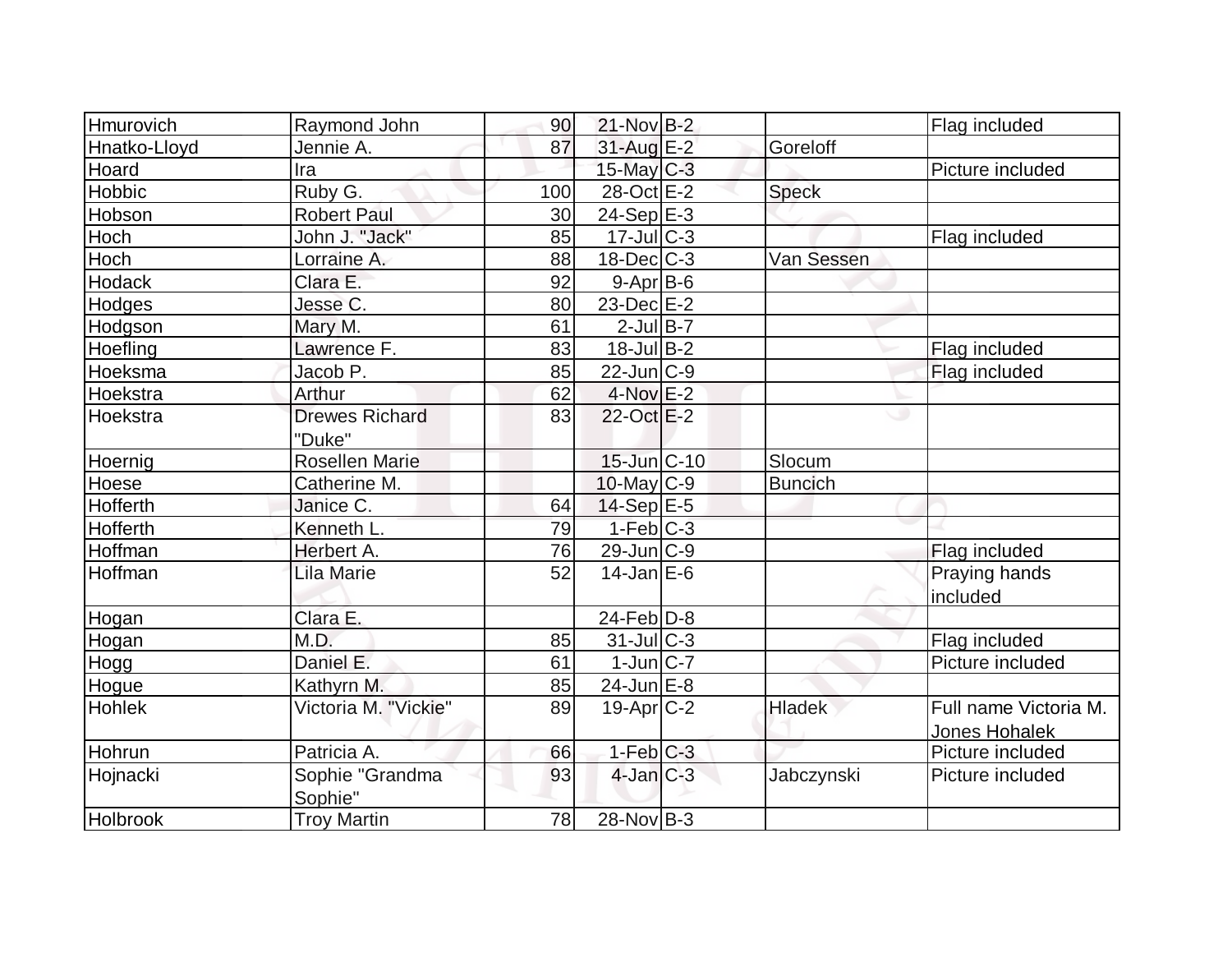| Holcomb       | <b>Bonnie</b>        | 83              | $9-Nov$ E-2       | <b>Beulah</b> |                  |
|---------------|----------------------|-----------------|-------------------|---------------|------------------|
| Holcomb       | Evelyn P.            | 93              | $9$ -Jun $D-7$    |               |                  |
| Holder        | Martha H.            | 81              | $13$ -Dec $C-3$   |               |                  |
| Holem         | Arthur P. "Art"      | 62              | $4$ -May E-9      |               | Flag included    |
| Holesapple    | James C. "Jim"       | 87              | $5$ -Oct $E-3$    |               | Flag included    |
| Holland       | Margaret E.          | 93              | $9$ -Mar $C$ -8   |               |                  |
| Hollandsworth | Paul M.              | 94              | 29-Jul E-2        |               |                  |
| Holler        | Gerladine L. "Jerry" | 89              | $26$ -May C-9     | Bristow       |                  |
| Hollis        | Bollie M.            | 79              | $25$ -Aug $E-3$   |               |                  |
| <b>Hollis</b> | John J.              | 91              | $31$ -Jan B-2     |               |                  |
| <b>Hollis</b> | John R. "Jack"       | 73              | $20$ -Dec $C-3$   |               | Flag included    |
| Holm          | William R.           | 68              | 28-Dec E-2        |               | Flag included    |
| Holman        | Elizabeth J.         | 87              | $27$ -Jul $E-3$   |               |                  |
| Holman        | Marie "Mitzi"        | 81              | $2$ -Jun $ C-9 $  |               |                  |
| Holmer        | <b>Traci Elaine</b>  | 44              | $25$ -Feb $E-8$   | Thomas        |                  |
| Holmes        | Cheryl A.            | 54              | 5-Aug E-2         |               |                  |
| Holmes        | Kenneth E. Sr.       | 82              | $7$ -Jun $ C-2 $  |               |                  |
|               | "Kenny"              |                 |                   |               |                  |
| Holt          | Herta G.             | 86              | 27-Apr C-7        | Rodig         |                  |
| Holtsclaw     | Walter M.            | 94              | 29-Nov C-2        |               | Picture included |
| Holtz         | Robert G.            | 85              | $5$ -Jul $C-2$    |               |                  |
| Holzapfel     | <b>Mildred</b>       | 87              | $1$ -Jun $C$ -6   | Jungles       |                  |
| Homan         | Robert S.            | 69              | $2-Sep$ $E-6$     |               |                  |
| Homeier       | Helen M.             | 84              | $27$ -Jan $ C$ -6 |               | Picture included |
| Homola        | Stephan E. "Steve"   | 46              | $3-Nov$ F-2       |               | Flag included    |
| Homrich       | Eugene C.            | 82              | $1-Mar$ $C-3$     |               | Flag included    |
| Honchar       | Loretta Marie        | 77              | $11$ -May C-10    |               |                  |
| Honchell      | James R.             | 82              | $12$ -Mar $ B-7 $ |               | Flag included    |
| Hook          | Mattie Mae           | 81              | 5-Feb B-7         | <b>Mauck</b>  |                  |
| Hooks         | Kathy                | 69              | 18-Oct C-3        |               |                  |
| Hoover        | <b>Beverly Jean</b>  | 77              | $30$ -May B-2     | Engler        |                  |
| Hoover        | Robert J.            | $\overline{87}$ | $27$ -Nov $ C-3 $ |               |                  |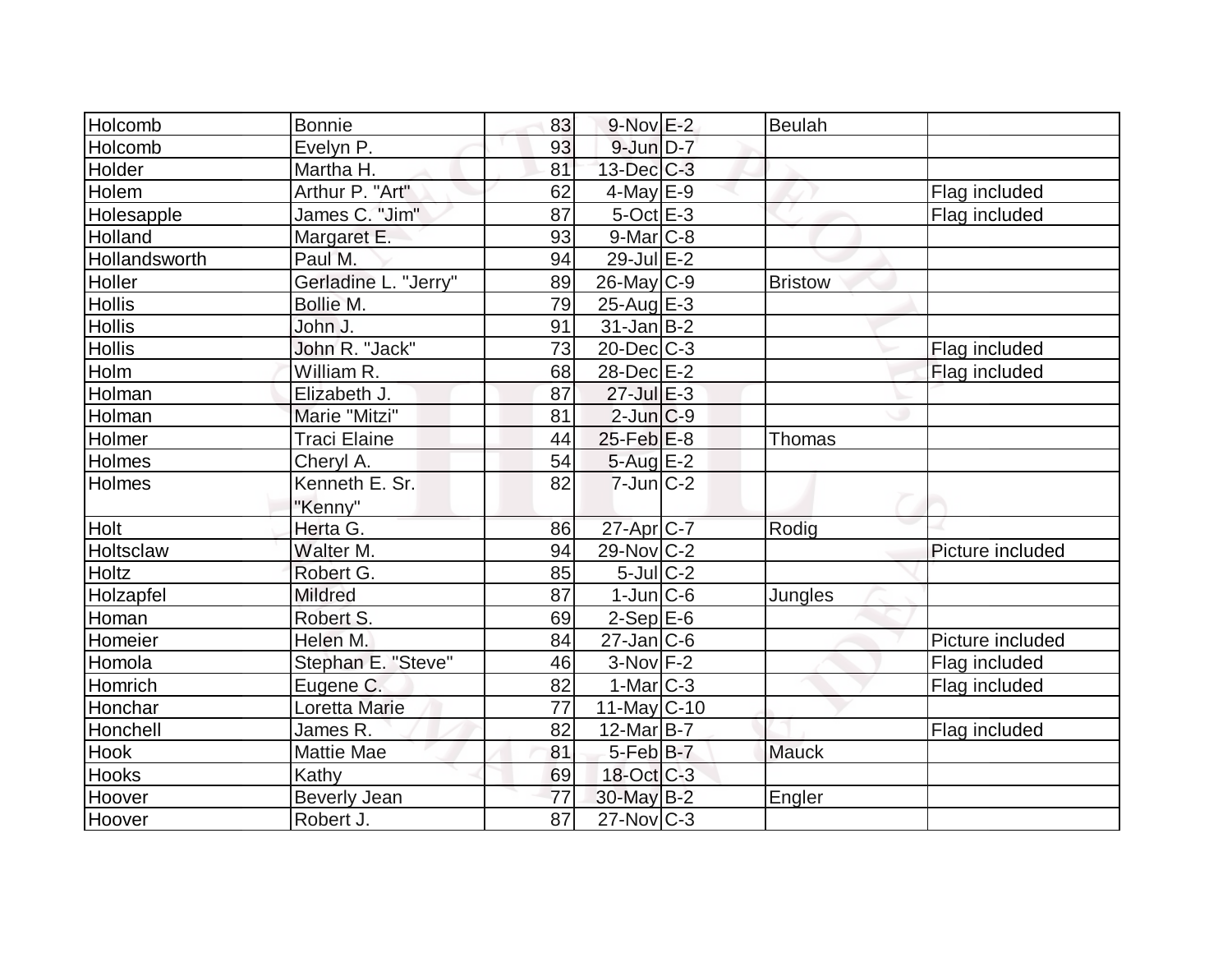| Hoover         | Vernon R.             | 66 | 14-Apr C-7              |                |                               |
|----------------|-----------------------|----|-------------------------|----------------|-------------------------------|
| Hoover         | Virginia D.           | 87 | 12-Jun C-3              | <b>Hurysz</b>  |                               |
| Hopf           | Mary C.               | 87 | 8-Jun C-10              |                |                               |
| Hopf           | <b>Mary Carol</b>     |    | $26$ -JulC-2            |                |                               |
| <b>Hopkins</b> | <b>Cassie Leilene</b> | 3  | $20$ -Mar $C-4$         |                | Angel and Picture<br>included |
| <b>Hopkins</b> | Charles "Chuck"       | 69 | 29-May C-4              |                | Picture included              |
| <b>Hopkins</b> | <b>Richard Lynn</b>   | 61 | $29$ -Jun $ C-9$        |                | Flag included                 |
| Hopp           | Marvin L.             | 79 | $20$ -Jul $E-3$         |                | Flag included                 |
| Hopp           | Ruth E.               | 78 | $1-May$ <sub>C</sub> -3 |                | Picture included              |
| Hoppe          | Wilbur F.             | 88 | $7-Feb B-2$             |                |                               |
| Horan          | Mary M.               | 97 | $27$ -Nov $ C-3 $       | Prabovich      |                               |
| Horgash        | Josephine M.          | 86 | 19-Mar B-7              | <b>Nuzzo</b>   |                               |
| Horner         | Jean A.               | 94 | $3$ -Aug $E-4$          | Reighard       |                               |
| Horsley        | Joan B.               | 66 | $8$ -Dec $E-2$          | <b>Bissing</b> |                               |
| Horton         | William H. "Bill"     | 87 | $28$ -Jul $E-4$         |                | Flag included                 |
| Horvat         | Sophie                | 92 | $17$ -Mar $ C$ -6       |                |                               |
| Horvath        | Mary                  | 97 | $2$ -Mar $ C-6$         |                |                               |
| Horvatich      | Patricia E.           | 59 | $2$ -Apr $B$ -5         | <b>Blasko</b>  |                               |
| <b>Hoskins</b> | John P. "Pat"         | 72 | $15$ -Mar $ C-2 $       |                |                               |
| Hostetler      | Sandra Lynn "Sandy"   | 64 | $21$ -Aug $C-3$         | Mood           |                               |
| Hough          | <b>Judith Theresa</b> | 69 | $26$ -Oct $E-3$         | MacJannet      |                               |
| Houser         | Sharon S.             | 63 | $7$ -Oct $E-2$          | <b>Burge</b>   |                               |
| Hovland        | Barbara Ann           | 78 | $1$ -Jun $ C-7 $        | Reeder         |                               |
| Howard         | Bruce W.              | 79 | 22-May C-3              |                |                               |
| Howard         | Richard J.            | 47 | 27-May E-7              |                | Flag included                 |
| Howard         | Shannon L.            | 25 | $13$ -Jul $E-2$         |                | Picture included              |
| Howard         | Vera Mae              | 81 | $7$ -Mar $B-5$          | <b>DeFries</b> |                               |
| Howe           | Jay Daniel            | 88 | $2$ -Apr $B-5$          |                | Flag included                 |
| Howell         | Jean                  | 93 | 28-Dec E-3              |                |                               |
| Howell         | Jean                  | 93 | $25$ -Dec $C$ -2        |                |                               |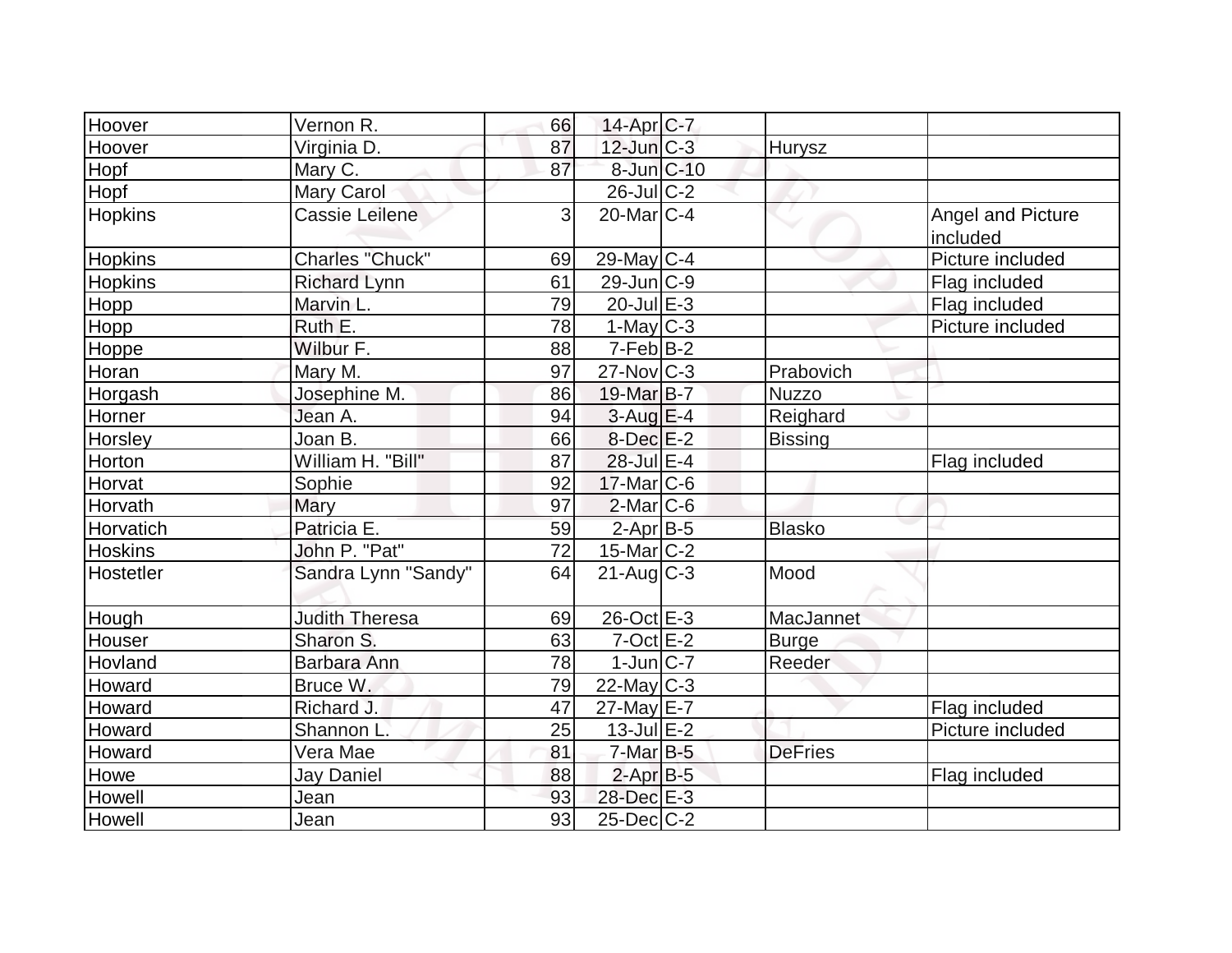| Howell-Vittorio | Kathryne J.           | 90              | $11$ -Jun $B-5$   | <b>Matfiak</b>  | Picture included     |
|-----------------|-----------------------|-----------------|-------------------|-----------------|----------------------|
| <b>Howes</b>    | <b>Elsie</b>          | 100             | 8-Oct E-2         |                 |                      |
| Hreha           | Ruth                  | 93              | 24-Sep E-4        |                 |                      |
| <b>Hruskocy</b> | Michael J.            | 54              | $18$ -Feb $E$ -7  |                 |                      |
| <b>Hubbard</b>  | Harvey R.             | $\overline{57}$ | $6$ -Feb $ C-4 $  |                 |                      |
| <b>Hubbard</b>  | Mary Ann              | 86              | $10$ -Dec $E-3$   |                 |                      |
| Hubbell         | Charles W. Jr. "Mike" | 84              | $15$ -Jul $E-3$   |                 |                      |
| <b>Huber</b>    | Chester A.            | 89              | $9-Dec$ $E-3$     |                 | Flag included        |
| <b>Huber</b>    | <b>Shirley Ann</b>    | 83              | $2$ -Feb $E$ -7   |                 | Picture included     |
| <b>Hucko</b>    | Jenny M.              | 29              | $12$ -May B-7     |                 |                      |
| Hudnall         | Eric L.               | 25              | 30-Nov E-2        |                 |                      |
| Hudson          | <b>Richard Alfred</b> | 78              | $24-Sep$ $E-4$    |                 | Picture included     |
| Huerta          | <b>John Francis</b>   | 86              | $8-Oct$ E-3       |                 | Picture included     |
| <b>Huff</b>     | <b>Bert</b>           | 82              | $15$ -Feb $ C-2 $ |                 | Flag included        |
| Huff            | Emile W.              | 91              | $4$ -Mar $E$ -6   |                 | Flag included        |
| Huff            | Olympia               | 85              | $10-Sep$ $E-3$    |                 |                      |
| Huffman         | Wellington V. "Bud"   | 77              | $1-Jan$ B-5       |                 |                      |
| <b>Hufford</b>  | James A. "Huffie"     | 86              | $26$ -Dec $B$ -3  |                 | Flag included        |
| <b>Hufilz</b>   | Violet                | 85              | $2$ -Nov $E-3$    | Hogge           | Full name Violet     |
|                 |                       |                 |                   |                 | McLemore-Hutfilz     |
| <b>Hughes</b>   | Inez                  | 86              | $22$ -Jun $ C-10$ | Vann            |                      |
| <b>Hughes</b>   | John R.               | 85              | $29-Sep E-2$      |                 | Picture included     |
| <b>Hughes</b>   | <b>Marlene Ann</b>    | 63              | 29-May $C-4$      |                 |                      |
| Huisenga        | Helene G.             | 93              | 31-Oct B-2        | <b>Schulter</b> |                      |
| Hulka           | Joseph J.             | 70              | $19-Apr$ $C-2$    |                 | Picture included     |
| Hull            | Deanne                | 61              | $31$ -Aug $E-2$   | Forsythe        | Picture included     |
| <b>Hulsey</b>   | Anna Louise "Lou"     | 78              | $3-Feb$ $E-10$    |                 | Anna Louise Paolucci |
|                 |                       |                 |                   |                 | <b>Hulsey</b>        |
| <b>Hulsey</b>   | William J.            | 55              | $2$ -Oct C-4      |                 |                      |
| Humbert         | Ted J.                |                 | $3-Apr$ $C-5$     |                 |                      |
| Humerickhouse   | Robert E. (House)     |                 | $6$ -Aug $C$ -3   |                 | Picture included     |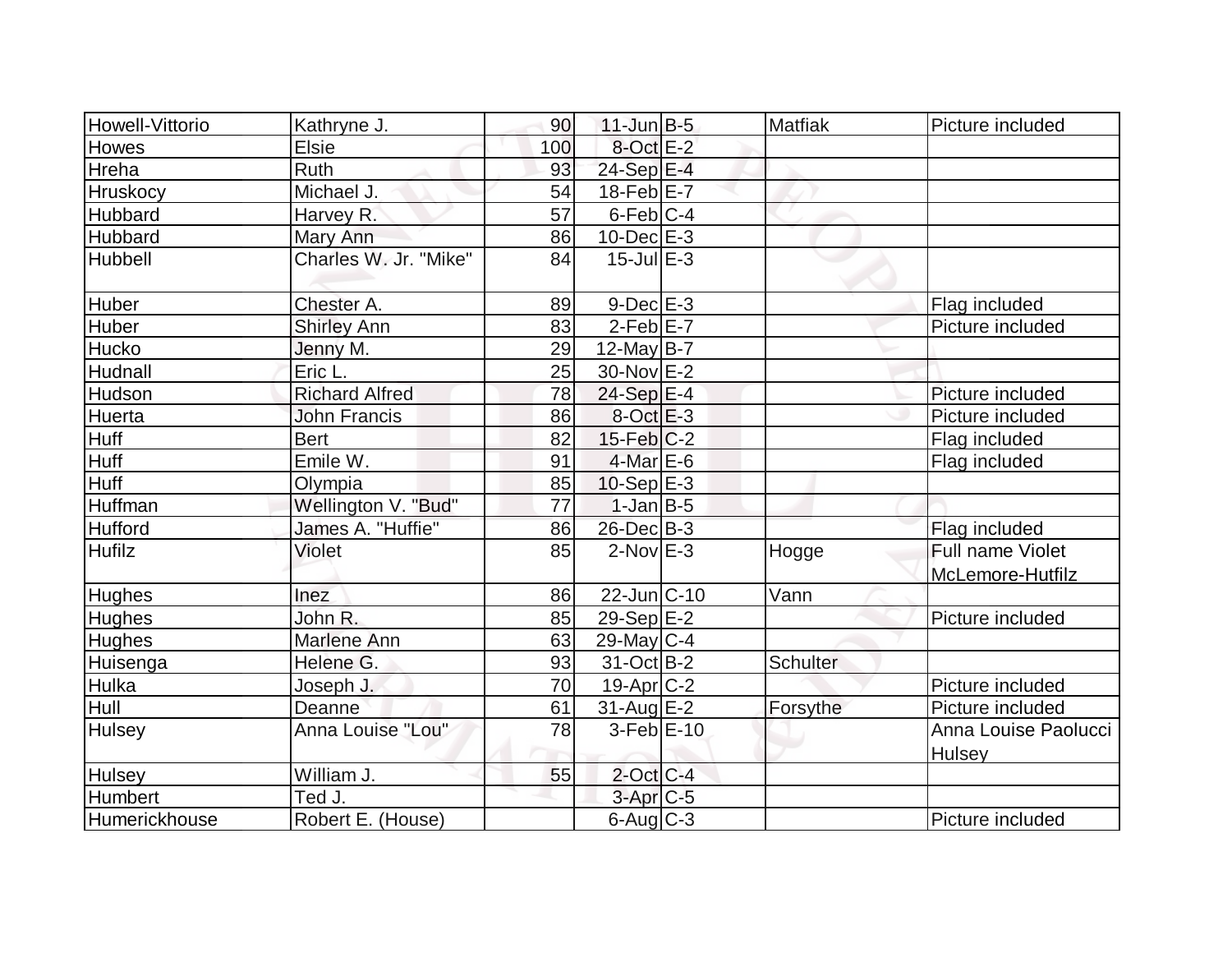| Hummel           | Donald L. Jr.          | 43 | $12$ -Jan $ C-8$         |                  |                                         |
|------------------|------------------------|----|--------------------------|------------------|-----------------------------------------|
| Humphrey         | Patrick J.             | 41 | 19-Dec B-2               |                  |                                         |
| <b>Humphries</b> | <b>Thomas Jearld</b>   | 71 | 13-Aug $E-3$             |                  |                                         |
| <b>Hunt</b>      | Davey Lee              | 75 | $15$ -Nov $ C-4 $        |                  |                                         |
| Hunt             | Joyce                  | 78 | $7$ -Jan $E-7$           | Walsh            | Full name Joyce Hunt<br>Vanselow        |
| Hunter           | Maureen "Mo"           | 67 | 29-Apr E-7               |                  | Picture included                        |
| Hunter           | Quinton G. Sr.         | 89 | 29-Apr E-7               |                  | Flag included                           |
| Huntley          | Helen Joyce            | 69 | $7 - Aug$ <sub>C-3</sub> | Carter           |                                         |
| <b>Hurst</b>     | <b>Mary</b>            | 97 | $19-Oct$ $E-2$           |                  |                                         |
| Hurt             | James W.               | 32 | $20$ -Apr $ C-9 $        |                  | Flag included                           |
| <b>Hurtt</b>     | <b>Richard Anthony</b> | 72 | $14$ -Jun $ C-2 $        |                  |                                         |
| Huseman          | <b>Brandon</b>         | 26 | 26-Nov E-3               |                  | Picture included                        |
| Huseman          | <b>Edythe Mae</b>      | 90 | $6$ -Aug $C$ -3          |                  |                                         |
| Huseman          | Leona                  | 87 | $27$ -Apr $C-8$          |                  | Full name Leona<br>(Huseman) Lump       |
| <b>Huspek</b>    | Patricia L.            | 78 | $15$ -Dec $E-4$          |                  |                                         |
| <b>Hutchins</b>  | Frances V. "Freddie"   | 91 | $9-Sep$ E-2              |                  |                                         |
| <b>Hutfilz</b>   | Violet                 | 85 | $1-Nov$ <sub>C-3</sub>   | Hogge            | Full name Violet<br>McLemore-Hutfilz    |
| <b>Hylek</b>     | Irene C.               | 88 | 5-Mar B-5                | <b>Bernicky</b>  |                                         |
| laleggio         | Lorraine C.            | 72 | $12-Sep B-2$             | <b>Blastick</b>  |                                         |
| latrides         | Helen                  | 92 | $14-Oct$ E-2             | <b>Barboulis</b> | <b>Greek Orthodox</b><br>Cross included |
| Ibarra           | Emilio                 | 77 | 19-Oct $E-3$             |                  | Picture included                        |
| Idu              | Zada                   | 91 | $25-Sep C-3$             |                  | Picture included                        |
| <b>Iler</b>      | Kevin L.               | 45 | 11-Mar $E-5$             |                  |                                         |
| <b>Iliff</b>     | Arthur "Art"           | 76 | $2$ -Jun $C-9$           |                  |                                         |
| <b>Iliff</b>     | Georgia E. "Jimmie"    | 96 | 17-Sep E-4               |                  |                                         |
| <b>Iliff</b>     | Rosemary               | 91 | 13-Oct E-2               |                  |                                         |
| Ilijanic         | Ann                    | 92 | $26$ -Apr $C-2$          | Lukas            |                                         |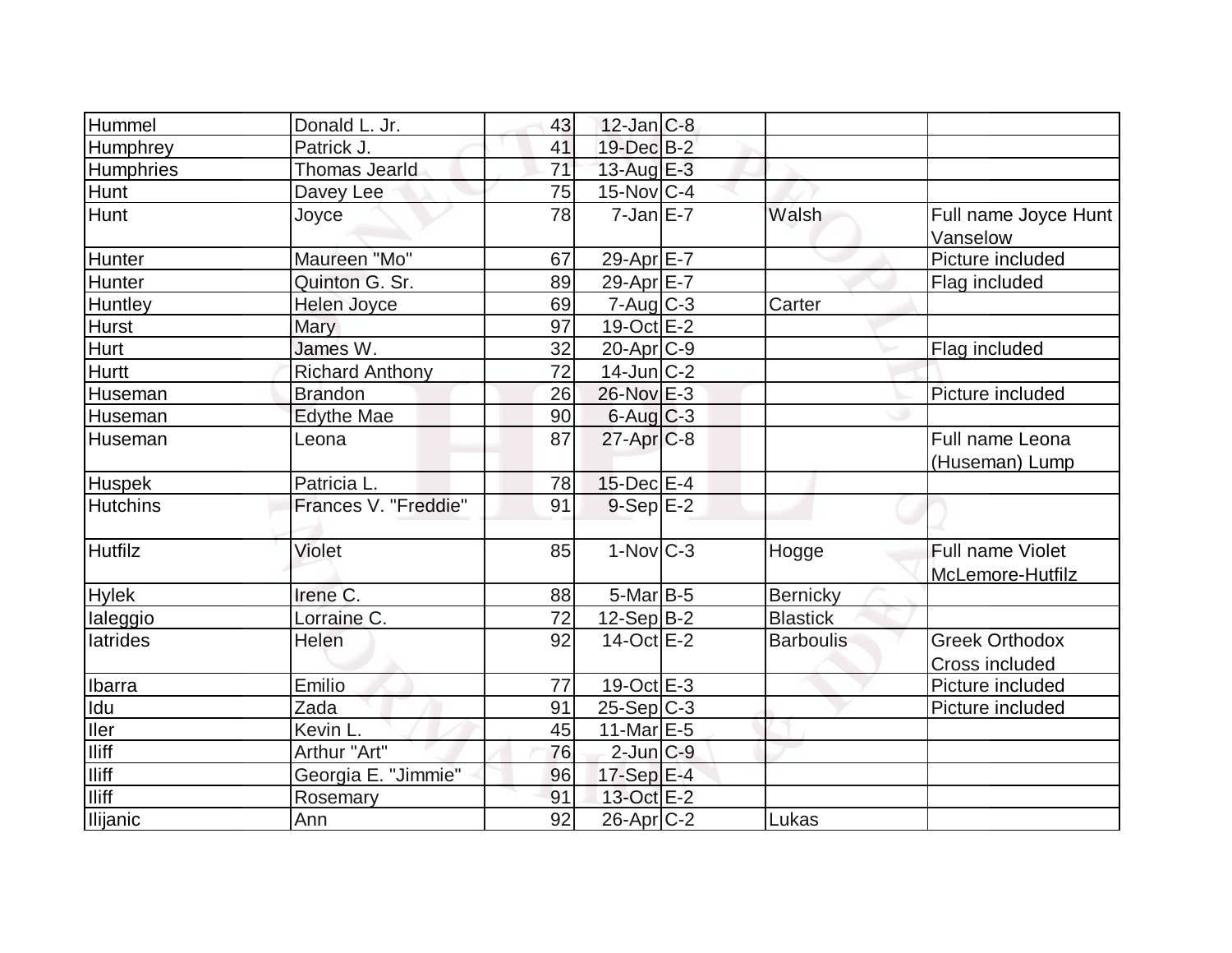| Imborek     | Dorothy                  | 90 | $23$ -Oct C-4     | Kovach |                                                |
|-------------|--------------------------|----|-------------------|--------|------------------------------------------------|
| Ingram      | Florence A.              | 88 | 15-Mar C-2        |        |                                                |
| Ingram      | Patsy Ann                | 55 | 28-Nov B-3        |        |                                                |
| Ingram      | Robert Warren<br>"Bobby" | 39 | $11$ -JulB-2      |        |                                                |
| Inman       | Anglela L.               | 34 | $20$ -Jul $E-3$   |        |                                                |
| Inman       | Marjorie A.              | 77 | 19-Aug E-2        |        |                                                |
| Inman       | Sandra L.                | 68 | $9-Feb C-9$       |        |                                                |
| Insley      | Roger W.                 | 86 | 8-Dec E-3         |        |                                                |
| Intveldt    | James R. "Jim"           | 64 | $2$ -Aug C-2      |        |                                                |
| loannides   | Konstantinos             | 93 | $21$ -Feb $ B-2 $ |        | <b>Greek Orthodox</b><br><b>Cross included</b> |
| Ippolito    | Ailene                   | 67 | $26$ -Jun $C$ -6  |        |                                                |
| Ira         | Jean T. "Bob"            | 74 | $22-Sep D-3$      |        |                                                |
| Irk         | Norma                    | 81 | $20$ -Nov $ C-4 $ | Ziller | Angel included                                 |
| Irving      | Michael, Sr. "Spider"    | 47 | 26-Aug E-2        |        |                                                |
| Irwin       | <b>Harold Glenn</b>      |    | $16-Sep$ E-2      |        | Flag included                                  |
| Irwin       | <b>Steven Glenn</b>      | 54 | $19$ -Dec $ B-3$  |        |                                                |
| Isakson     | William C. "Bill"        | 85 | 23-Jul E-2        |        | Picture included                               |
| Isolampi    | Gene E.                  | 76 | $29$ -Aug $B-2$   |        |                                                |
| Ison        | <b>Jack</b>              | 70 | $3-Sep$ $E-2$     |        |                                                |
| Itczak      | Helen                    | 83 | 19-Apr C-2        |        |                                                |
| Ivanich     | Rose                     | 90 | 10-Aug $E-3$      |        | Rose Nagy Ivanich                              |
| Ivasiecko   | Joseph A.                | 85 | $8$ -Jul $E-2$    |        | Flag and Picture<br>included                   |
| <b>Ivey</b> | Lynn                     | 65 | 16-Jan C-4        |        |                                                |
| Ivezich     | Frances P.               | 76 | $23-Oct$ $C-3$    | Petrin |                                                |
| Iwema       | Hermina                  | 85 | $5$ -Jan $ C-7 $  |        |                                                |
| Izak        | Julia                    | 88 | $9 - Apr$ $B - 6$ |        |                                                |
| Izak        | Mary E.                  | 93 | $3$ -May $C-3$    |        |                                                |
| Jabaay      | Floyd                    | 89 | 23-Sep E-3        |        |                                                |
| Jablonski   | Helen M.                 | 92 | $1-Mar$ $C-3$     |        |                                                |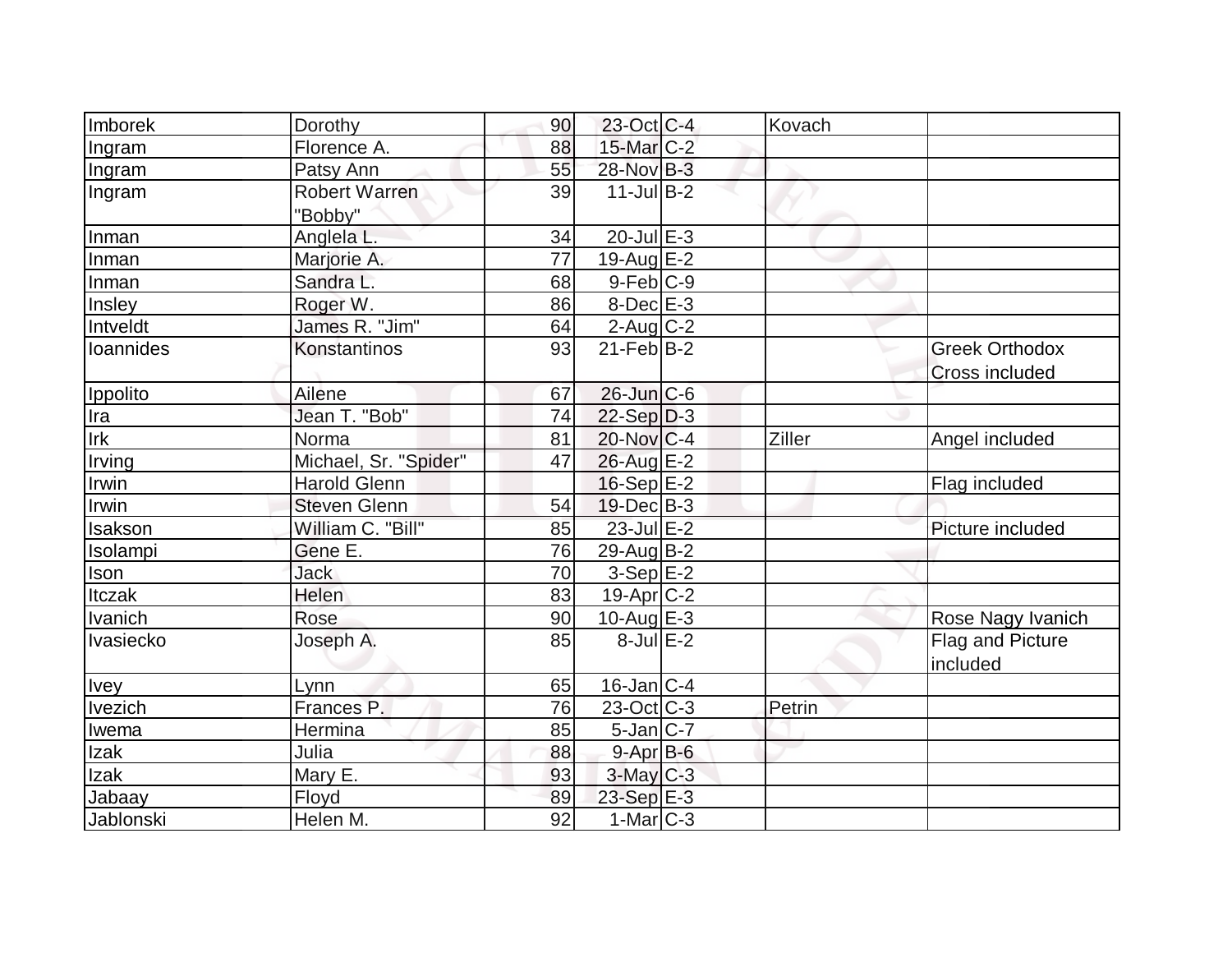| Jablonski         | Raymond C.                | 69 | $2-Sep$ $E-6$          |               |                                          |
|-------------------|---------------------------|----|------------------------|---------------|------------------------------------------|
| Jablonski         | Treva Alnora              | 94 | $27$ -Feb $ C-4 $      |               | Full name ????                           |
| Jackson           | Cynthia L. "Cindy"        | 56 | $20$ -Dec $C$ -3       |               |                                          |
| Jackson           | Laurant M.                | 30 | $14$ -Aug C-3          |               |                                          |
| Jackson           | Lorene                    | 47 | $30$ -May $B-2$        |               |                                          |
| Jackson           | Louis                     | 60 | $19$ -Feb $ B-7 $      |               | Cross included                           |
| Jackson           | Melanie M.                | 65 | 19-Mar B-7             | Szczygiel     |                                          |
| Jackson           | <b>Steven Paul</b>        | 40 | $29$ -May C-4          |               |                                          |
| Jacob             | Maizie R.                 | 88 | $12$ -Jun $C-3$        |               |                                          |
| Jacobs            | Ronald                    | 48 | $17$ -Jun $E$ -6       |               |                                          |
| Jacobson          | Mae                       | 98 | $29$ -Jan $ C-8$       |               |                                          |
| Jacobson          | Robert J.                 | 75 | $23-Oct$ $C-3$         |               |                                          |
| Jadwin            | <b>Riley William</b>      | 82 | $9-Apr$ B-6            |               | Flag included                            |
| Jaeger            | Denise                    | 48 | $22$ -Mar $C-2$        | Novak         |                                          |
| Jakov             | Matthew P.                | 84 | $21$ -Feb $ B-3 $      |               | Flag included                            |
| Jakubovie         | Daniel M.                 | 57 | $19$ -Jan $ C-8 $      |               | Picture included                         |
| <b>Jakubowicz</b> | Andrea Marie              | 59 | $8-Feb$ <sub>C-2</sub> |               |                                          |
| Jamison           | John K.                   | 68 | $28$ -Dec $E-3$        |               |                                          |
| Jamrok            | Dorothy Louise            |    | 30-Oct C-6             | <b>Skager</b> |                                          |
| Jamrozy           | Edward J.                 | 83 | $6$ -Mar $ C-3 $       |               | Flag included                            |
| Jancho            | Benedict S. "Benny"       | 80 | $26$ -Jun $ C$ -6      |               |                                          |
| Jancosek          | Frank C.                  | 83 | $19$ -Feb $ B-7 $      |               | Flag included                            |
| Jania             | Sheri Lynn                | 45 | $11-Sep C-4$           | Wilding       |                                          |
| Janicina          | Theresa J.                | 96 | $13$ -Jan $ C-6 $      |               |                                          |
| Janjecic          | George A.                 | 68 | $9$ -Mar $ C-8$        |               |                                          |
| Jankowiak         | Michaeline S.<br>"Mickey" | 95 | $20$ -Oct $E-2$        |               |                                          |
| Jannasch          | Evelyn Elizabeth          | 90 | $25$ -Oct $ C-2 $      |               | * Evelyn Elizabeth<br>Lindborg Jannasch* |
| Janowski          | Aloyse L.                 | 92 | 24-Oct B-2             |               | Flag included                            |
| Jansen            | Donald "Bud"              | 78 | $13$ -Jun $B-2$        |               |                                          |
| Jansma            | Marjorie Ann              | 88 | $28$ -Jun $ C-2 $      | Lane          |                                          |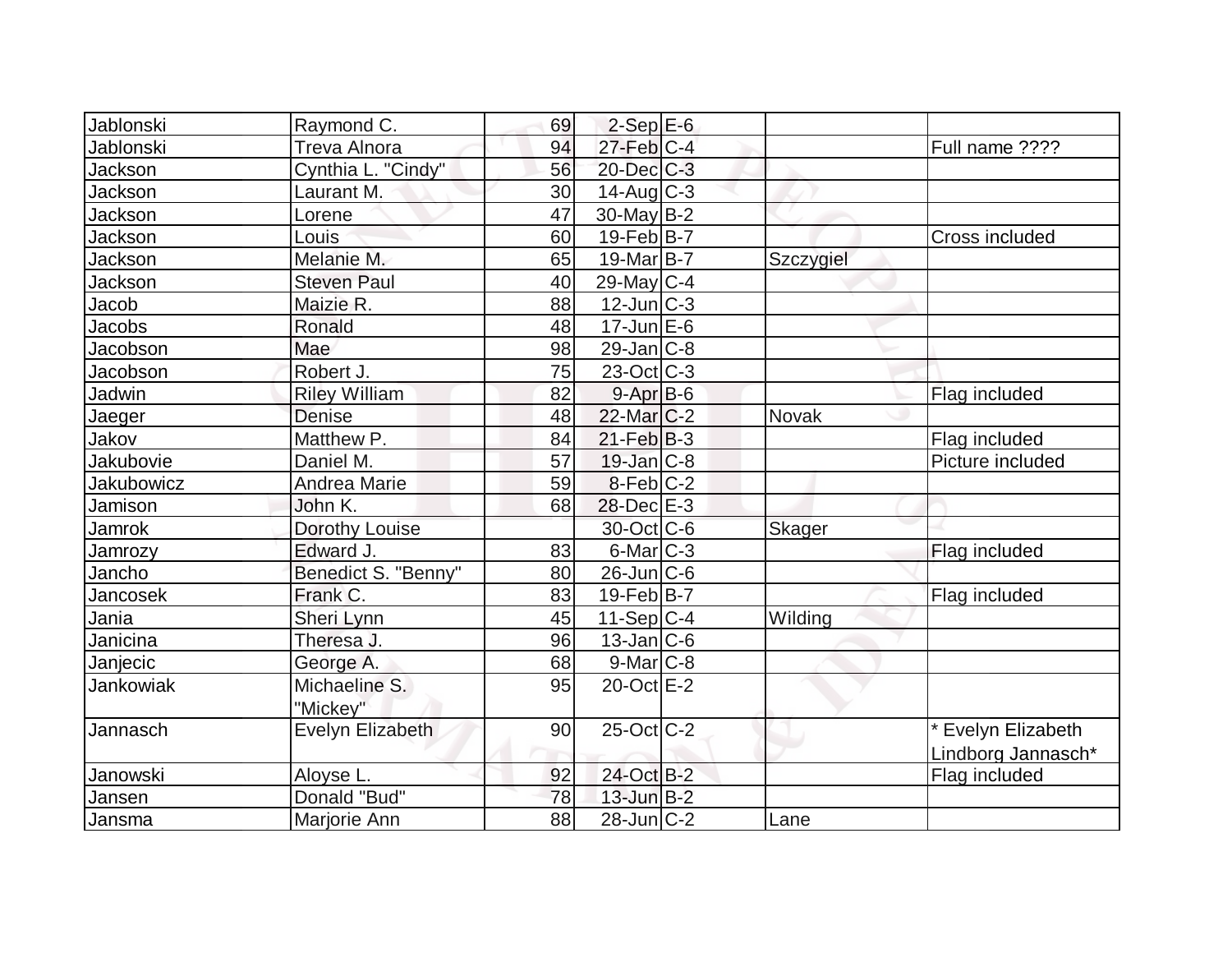| Janusz          | Alexander G. "Al"    | 89 | $23$ -May B-2     |             |                  |
|-----------------|----------------------|----|-------------------|-------------|------------------|
| Januszczak      | Nicholas L.          |    | $17$ -Feb $ C-7 $ |             |                  |
| Jaranowski      | Christopher A.       | 54 | 26-Sep B-2        |             |                  |
| Jarchow         | Willis E.            | 83 | $30$ -Nov $E-2$   |             |                  |
| Jarosz          | Anne                 | 86 | $14$ -Apr $ C-8 $ | Smutniak    |                  |
| Jarvis          | <b>Barbara</b>       | 72 | $10$ -May C-2     | Onda        |                  |
| Jarvis          | Patricia A.          | 49 | $9-Sep$ $E-2$     |             |                  |
| Jaryszak        | James E.             | 43 | $4$ -Jan $ C-2 $  |             |                  |
| <b>Jasaitis</b> | Elena                | 87 | $6$ -Nov $ C$ -6  |             |                  |
| Jasek           | <b>Bernice</b>       | 96 | $28$ -Dec $E-3$   | Wielgos     |                  |
| Jasek           | Helen V.             | 91 | $22$ -Mar $C-2$   | Goluchowski |                  |
| Jastrzab        | Frances Sylvia       | 94 | $2$ -Nov $E-3$    |             | Picture included |
| <b>Jatczak</b>  | <b>Esther</b>        | 87 | 12-Oct E-3        | Nowak       |                  |
| Jeeninga        | Helen                | 87 | $20-Sep C-3$      | Hoekstra    |                  |
| <b>Jeffries</b> | Frances W.           | 79 | $6$ -Oct $C$ -4   |             |                  |
| Jen             | Kenneth Joseph "Ken" | 73 | $29$ -Jan $C-8$   |             | Picture included |
| Jenkins         | Florence P.          | 80 | $29$ -Jan $ C-8 $ |             |                  |
| <b>Jenkins</b>  | Pealine L.           | 95 | $7-Feb B-2$       | Martin      |                  |
| Jennings        | Vera                 | 91 | $25$ -Dec $C$ -2  |             |                  |
| Jens            | Dorothy J.           | 90 | $1-Apr$ $E-9$     |             |                  |
| Jens            | Louise               | 87 | 12-May $B-8$      |             |                  |
| Jens            | Victor E.            | 92 | $5$ -Jul $C-3$    |             | Flag included    |
| Jensen          | George "Cliff"       | 86 | $6$ -Jan $E-5$    |             | Flag included    |
| Jensen          | Ira Byron            | 77 | $27 - Dec$ $C-2$  |             | Flag included    |
| Jensen          | James J.             | 84 | $28$ -Apr $C-8$   |             | Flag included    |
| Jensen          | Joanne               | 82 | $19-Nov$ E-3      | Wolfe       | Picture included |
| Jensen          | Julia V.             | 94 | $11$ -Jan $ C-2 $ | Magyar      |                  |
| Jensen          | <b>Kerry</b>         | 57 | $1$ -Nov $C-3$    |             |                  |
| Jensen          | Philip J.            | 94 | $11$ -Jan $ C-2 $ |             |                  |
| Jerich          | John                 | 85 | 25-Oct C-2        |             | Flag included    |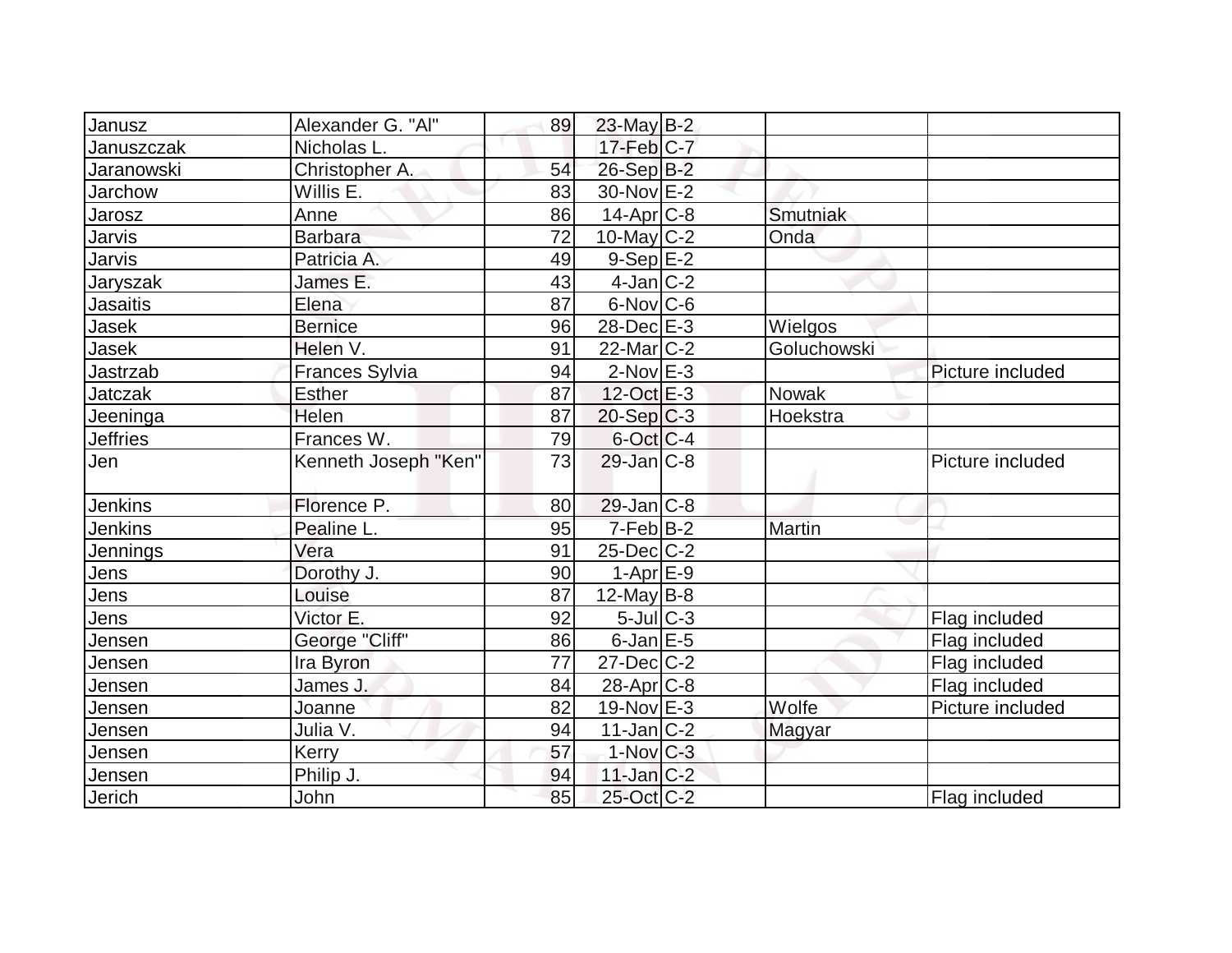| Jerkan          | <b>Milan</b>         | 87 | 6-Nov C-6         |                 | Serbian Orthodox      |
|-----------------|----------------------|----|-------------------|-----------------|-----------------------|
|                 |                      |    |                   |                 | Cross included        |
| Jermolowicz     | Edward S.            | 69 | 17-May C-2        |                 |                       |
| Jern            | Edward F. III        | 71 | $30$ -Jan $ C-4 $ |                 |                       |
| Jett            | Walter R. "Sonny"    |    | $10$ -Feb $ C-7 $ |                 |                       |
| Jewell          | Raymond "Mr. Ray"    |    | $16$ -Jun $C-7$   |                 |                       |
| Jezierski       | Pamela A.            | 67 | 14-Apr C-7        |                 |                       |
| Jocic           | <b>Branko</b>        | 88 | $18$ -May C-8     |                 | Serbian Orthodox      |
|                 |                      |    |                   |                 | Cross included        |
| <b>Johaitis</b> | Edith G.             | 94 | $27-Sep C-3$      |                 | Picture included      |
| Johnk           | Edna L.              | 91 | $16$ -Jun $ C-8 $ | <b>Taralson</b> |                       |
| Johnson         | Alice L.             | 93 | 29-Apr $E-8$      | Hendrickson     | Full anem Alice J.    |
|                 |                      |    |                   |                 | <b>Johnson Murray</b> |
| Johnson         | Clara Maude " Girl   | 87 | $25$ -Aug E-4     |                 |                       |
|                 | Friday"              |    |                   |                 |                       |
| Johnson         | Craig E.             | 58 | 8-May C-2         |                 |                       |
| Johnson         | Diana L.             | 74 | $8$ -Jan $B$ -5   |                 | Picture included      |
| Johnson         | Dorothy L.           | 80 | $6$ -Mar $ C-3 $  |                 |                       |
| Johnson         | Earlean              | 65 | $23$ -Jul $E-2$   |                 |                       |
| Johnson         | Elizabeth J. "Betty" | 90 | $24$ -Aug $E-3$   | <b>Neale</b>    |                       |
| Johnson         | Hazel F.             | 95 | $22$ -Jul $E-3$   | Simanson        | Hazel F. Johnson      |
|                 |                      |    |                   |                 | Skorch / Pictures     |
| Johnson         | Hazel M.             | 87 | 30-Nov E-3        | Adams           | Cross included        |
| Johnson         | Herbert E.           | 91 | $8$ -May $C-2$    |                 | Flag included         |
| Johnson         | Jane                 | 89 | $18-Sep C-4$      | Lee             |                       |
| Johnson         | Jerald E.            | 68 | $4$ -Jun $B$ -8   |                 |                       |
| Johnson         | Jimmie R.            | 83 | $31$ -May C-2     |                 |                       |
| Johnson         | John A.              | 68 | 24-Jun E-8        |                 |                       |
| Johnson         | John R.              | 91 | $7$ -Mar $B-5$    |                 | Flag included         |
| Johnson         | Katherine E.         | 94 | $8$ -Jan B-6      |                 |                       |
| Johnson         | <b>Kevin</b>         | 54 | 19-Aug E-2        |                 | Picture included      |
| Johnson         | Margaden "Marge"     | 85 | $11-Apr B-2$      | Lloyd           |                       |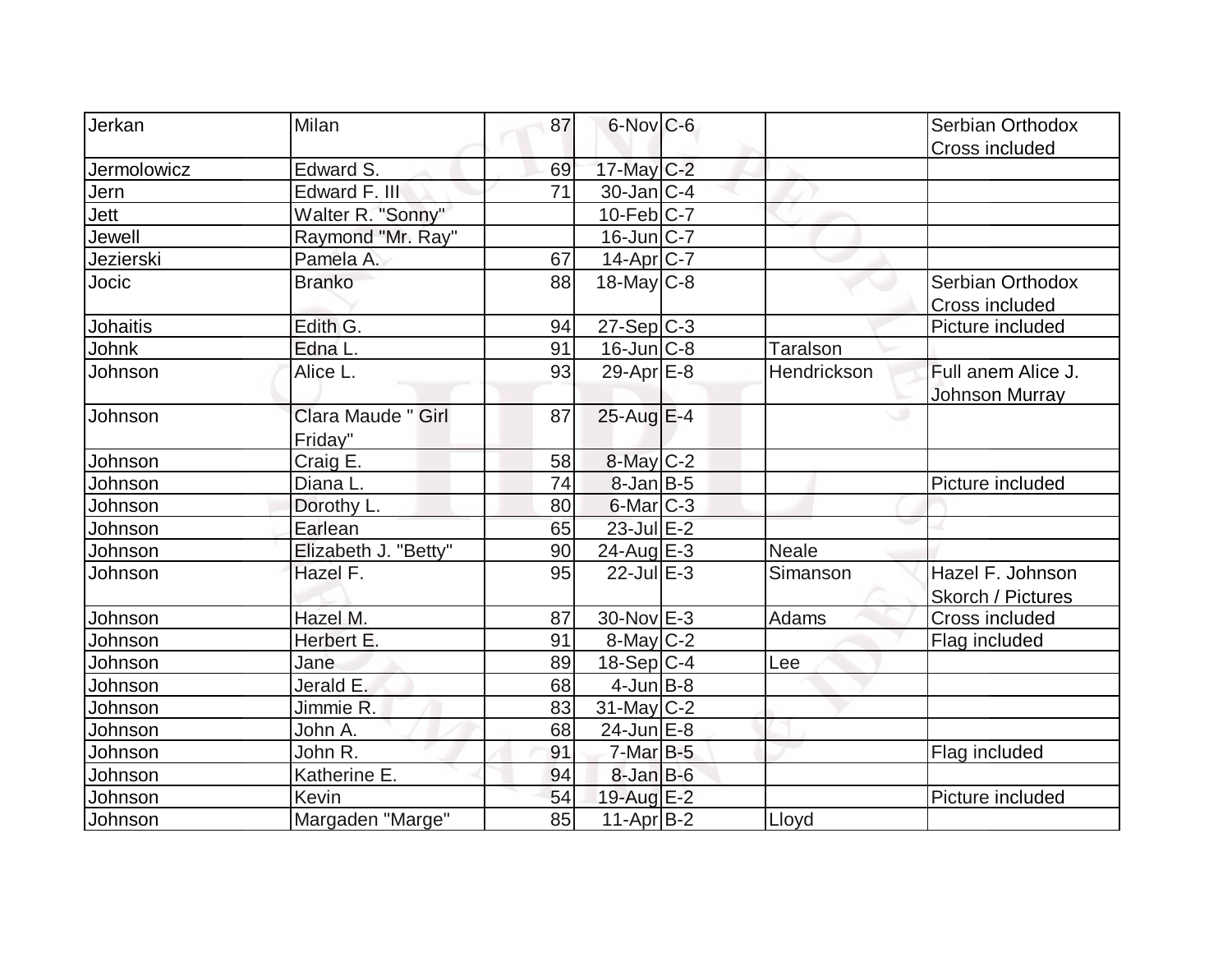| Johnson      | Mark Alan              | 52                  | 29-Aug B-2             |           |                  |
|--------------|------------------------|---------------------|------------------------|-----------|------------------|
| Johnson      | Mathew Wayne           | 37                  | $1$ -Jul $E$ -6        |           |                  |
| Johnson      | Mitchelliuj Sr.        | 78                  | $25$ -Jan $C-3$        |           |                  |
| Johnson      | Nancy J.               | 70                  | 18-Nov E-2             |           |                  |
| Johnson      | Proffitt               | 89                  | $18$ -Feb $E$ -7       |           | Flag included    |
| Johnson      | Richard (Rich)         | 54                  | $27$ -Jan $ C$ -6      |           |                  |
| Johnson      | <b>Robert Wayne</b>    | 83                  | $15$ -Dec $E-4$        |           | Flag included    |
| Johnson      | <b>Sydney Ann</b>      | 3                   | $24$ -Aug $E-2$        |           |                  |
| Johnson      | <b>Sydney Ann</b>      | $\overline{\omega}$ | $23$ -Aug C-2          |           |                  |
| Johnson      | Thomas F. Sr.          | 66                  | $1-Apr$ $E-9$          |           |                  |
| Johnson      | <b>Uno Agard</b>       | 87                  | 19-Mar <sub>B-7</sub>  |           |                  |
| Johnson      | Valerie Louise         | 51                  | $7$ -May B-7           | Kepchar   |                  |
| Johnson      | Velda J.               | 88                  | 30-Mar <sub>IC-9</sub> |           |                  |
| Johnston     | Barrance V., Dr.       | 69                  | $8-Nov$ <sub>C-3</sub> |           | ت                |
|              | "Barry"                |                     |                        |           |                  |
| Jonaitis     | Edith G.               | 94                  | $26-Sep B-2$           |           |                  |
| Jonas        | Richard E.             | 79                  | $14$ -Jul $E-3$        |           |                  |
| Jones        | Cecil D.               | 67                  | $5$ -Dec $B$ -2        |           |                  |
| <u>Jones</u> | Doris M.               | 90                  | $17$ -Nov $E-3$        | Redding   |                  |
| Jones        | Eve M.                 | 92                  | $17-Nov$ E-3           | Spoljaric |                  |
| Jones        | Febrolia "Fabby"       | 86                  | $10$ -Nov $E-4$        | Kaleta    |                  |
| Jones        | Fred W.                | 82                  | $3$ -Jun $E - 7$       |           | Picture included |
| Jones        | Freeman S.             | 82                  | $11$ -Jul B-3          |           |                  |
| Jones        | <b>Judith</b>          | 63                  | $22$ -May C-3          | Wise      | Full name Judith |
|              |                        |                     |                        |           | Jones Gasaway    |
| Jones        | Larry R.               | 47                  | 29-May C-4             |           |                  |
| Jones        | Louis "Dale"           | 77                  | $15$ -Mar $ C-2 $      |           | Flag included    |
| Jones        | Marcella               | 92                  | $13$ -Aug $E-3$        | West      |                  |
| Jones        | <b>Michael Anthony</b> | 45                  | $2$ -Feb $E$ -7        |           |                  |
| Jones        | Nancy                  | 84                  | 29-Mar <sub>C-2</sub>  | Larr      | Picture included |
| Jones        | <b>Richard Allen</b>   | 55                  | 23-Oct C-4             |           |                  |
| Jones        | Robert F. "Bob"        | $\overline{77}$     | $28$ -Jan $E-8$        |           |                  |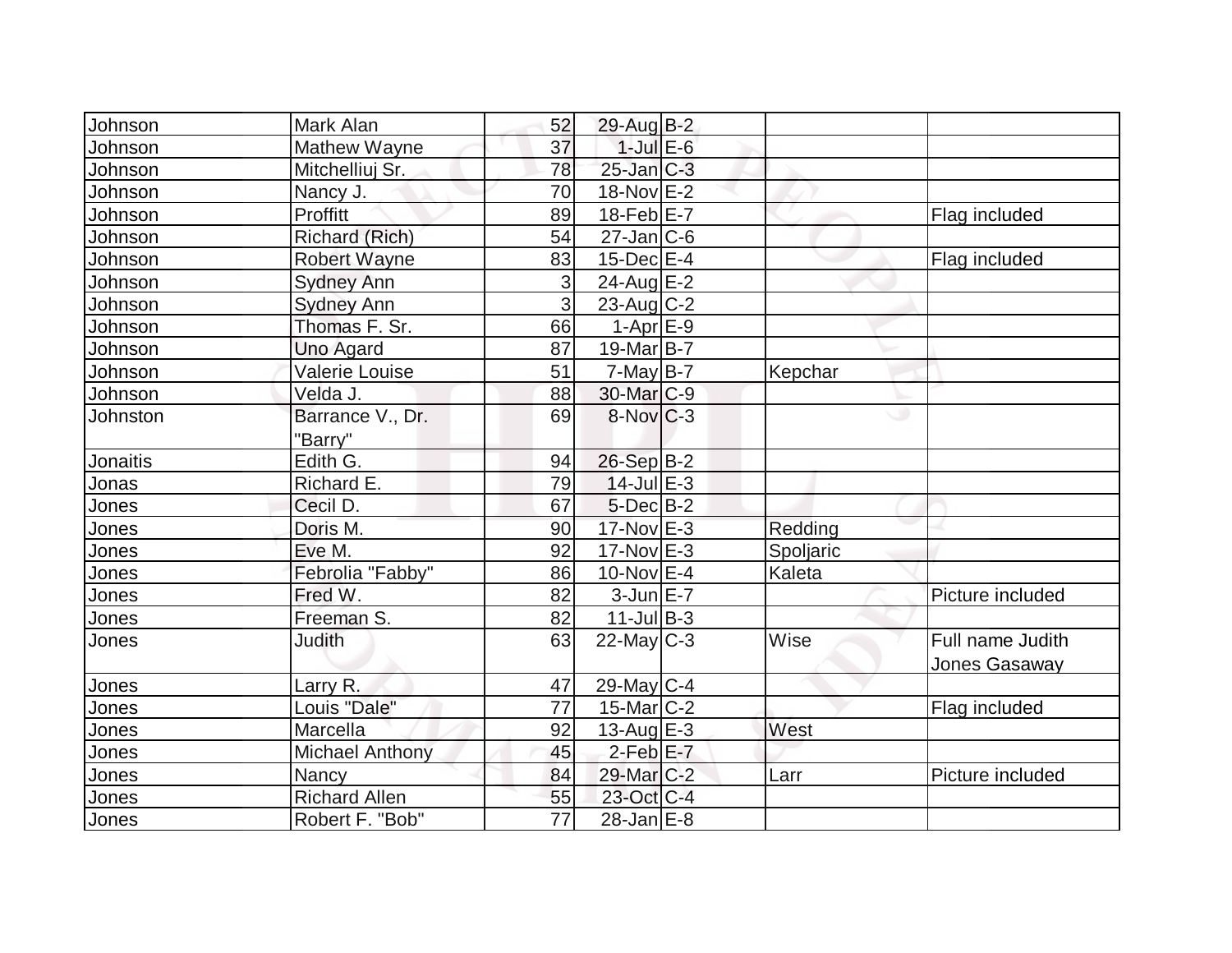| Jones          | <b>Sharon Denise</b>     | 66 | $14$ -Apr $C-8$        | Anderson         |                       |
|----------------|--------------------------|----|------------------------|------------------|-----------------------|
| Jones          | Sue A.                   | 90 | 20-Jul E-3             |                  |                       |
| Jones          | Victoria M. "Vickie"     | 89 | 19-Apr <sub>C-2</sub>  | <b>Hladek</b>    | Full name Victoria M. |
|                |                          |    |                        |                  | Jones Hohalek         |
| Jones          | Waymond C.               | 87 | $7$ -Dec $E-3$         |                  | Flag included         |
| Jones          | William "Don"            | 77 | 18-Sep C-4             |                  | Flag included         |
| Jones          | <b>William Albert</b>    | 85 | $26$ -Jun $ C$ -6      |                  | Flag and Picture      |
|                |                          |    |                        |                  | included              |
| Jones          | William L. Sr.           | 92 | $28$ -Aug C-4          |                  |                       |
| Jongsma        | Myrtle C. "Minnie"       | 93 | $28$ -Jan $E-8$        | Lange            |                       |
| Jorna          | Jent N.                  | 65 | $22$ -Jun $ C-10$      |                  |                       |
| Jorvic         | Dragan "Danny"           | 60 | $29$ -Jul $E-2$        |                  | Serbian Orthodox      |
|                |                          |    |                        |                  | <b>Cross included</b> |
| Jose           | John                     | 69 | 27-Apr C-7             |                  | Flag included         |
| Josefovsky     | Stella "Sally"           | 92 | $14$ -Aug C-3          | Zaremba          |                       |
| Jostes         | William (Bill)           | 85 | $7$ -Dec $E-2$         |                  | Flag included         |
| Josway         | Annmarie                 | 45 | $22$ -Jul B-3          |                  | Cross included        |
| Jovanovic      | <b>Antionette Louise</b> | 64 | $7-Feb$ B-2            | Colombo          |                       |
|                | "Toni"                   |    |                        |                  |                       |
| Jovic          | Dragan                   | 60 | $28$ -Jul $E-5$        |                  | Serbian Orthodox      |
|                |                          |    |                        |                  | Cross included        |
| Joy            | James R. "Bubba"         | 56 | $15$ -Dec $E$ -5       |                  | Picture included      |
| Joyce          | Edward L.                | 89 | $5$ -Jun $ C-3 $       |                  |                       |
| Joyce          | Irene K.                 | 87 | 26-Mar <sub>D-9</sub>  |                  |                       |
| Joyce          | Willna Jane              | 85 | $27$ -Oct $E-2$        | <b>Clark</b>     |                       |
| Joyner         | Linda                    | 68 | $11-Feb D-10$          |                  |                       |
| Jozwiak        | Tanya L.                 | 46 | 25-May C-7             | <b>Meeks</b>     |                       |
| Judd           | Wayne O.                 | 78 | $20$ -Jan $ C-7 $      |                  | Picture included      |
| Judge          | Valerie Joyce            | 68 | $2$ -Apr $B-5$         |                  |                       |
| <b>Judnick</b> | Jennie R. "G.G."         | 86 | $7-FebB-2$             | <b>Terselich</b> |                       |
| Julius         | <b>Gary Douglas</b>      | 63 | 26-Mar <sub>ID-9</sub> |                  | Flag and Picture      |
|                |                          |    |                        |                  | included              |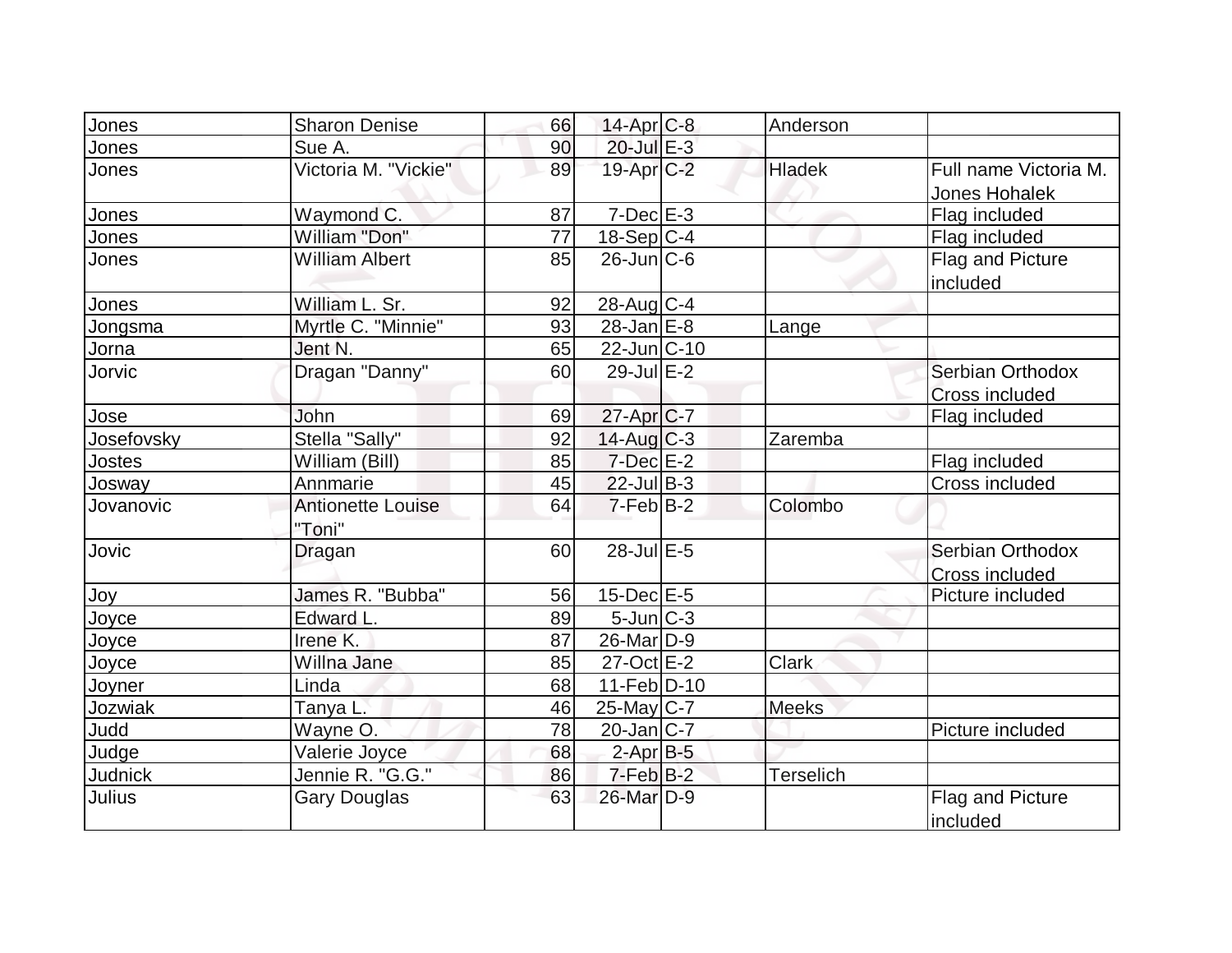| <b>Junkens</b> | James E.         | 85  | $29$ -Jul $E-2$         |                | Flag included                      |
|----------------|------------------|-----|-------------------------|----------------|------------------------------------|
| Juratic        | <b>Steven</b>    | 55  | 12-Mar B-7              |                |                                    |
| Jurcik         | John D. Sr.      | 86  | $11$ -Jan $ C-3 $       |                | Flag included                      |
| Jurek          | Virginia M.      | 81  | $30$ -Aug C-2           |                |                                    |
| Jurgensen      | Emily M.         | 81  | $7-NovB-2$              |                |                                    |
| Jury           | Dolly M.         | 76  | $25$ -May C-8           | Gallagher      | Picture included                   |
| Juscik         | Nicholas         | 84  | $16$ -Mar $ C-7 $       |                | Flag included                      |
| Juscik         | Wanda C.         | 95  | $7-Nov B-3$             | Krukowski      |                                    |
| Juskiw         | Ona              | 81  | $8$ -May $C$ -3         |                |                                    |
| Juster         | Gertrude         | 93  | $24$ -Apr $ C-4 $       | Cohen          | Star of David included             |
| Kabaj          | Rose Ann         | 58  | $20$ -Jan $ C-7 $       |                |                                    |
| Kaban          | Viola            | 103 | 27-Aug E-3              |                |                                    |
| Kacak          | Lillian M.       | 91  | $10$ -May $ C-2 $       | <b>Blastic</b> |                                    |
| Kaczmarski     | Juanita F.       | 87  | $6$ -Feb $C-4$          | Johnson        |                                    |
| Kaemerer       | Ruth M.          | 86  | $11$ -Dec $ C-4$        |                |                                    |
| Kahl           | Eleanor A.       | 86  | $30$ -Nov $E-3$         |                |                                    |
| Kaine          | Robert J.        | 72  | $14$ -Dec $E-2$         |                |                                    |
| Kairns         | John V.          | 85  | $26$ -Jul $C-2$         |                | Flag included                      |
| Kaiser         | David Wayne      | 63  | $24$ -Jan B-2           |                |                                    |
| Kaiser         | Naomi (Martha)   | 91  | $19$ -Mar $ B-7 $       | Crum           |                                    |
| Kala           | Mildred J.       | 86  | $7-Feb B-2$             |                |                                    |
| Kalaba         | Stojan           | 84  | $12-Apr$ $C-3$          |                | Serbian Orthodox                   |
|                |                  |     |                         |                | Cross included                     |
| Kalafatic      | Angeline         | 90  | 28-Dec E-3              |                |                                    |
| Kalch          | Katherine        | 86  | $20$ -Nov $ C-3 $       |                |                                    |
| Kalember       | <b>Steve</b>     | 81  | 28-Jul E-5              |                |                                    |
| Kalena         | <b>Barbara</b>   | 52  | 17-Aug $E-3$            |                |                                    |
| Kalina         | Charles R. "Rik" | 44  | 26-Nov E-3              |                |                                    |
| Kalinic        | Ilija "Eli"      | 91  | $1-Nov$ <sub>C</sub> -3 |                | Serbian Orthodox<br>Cross included |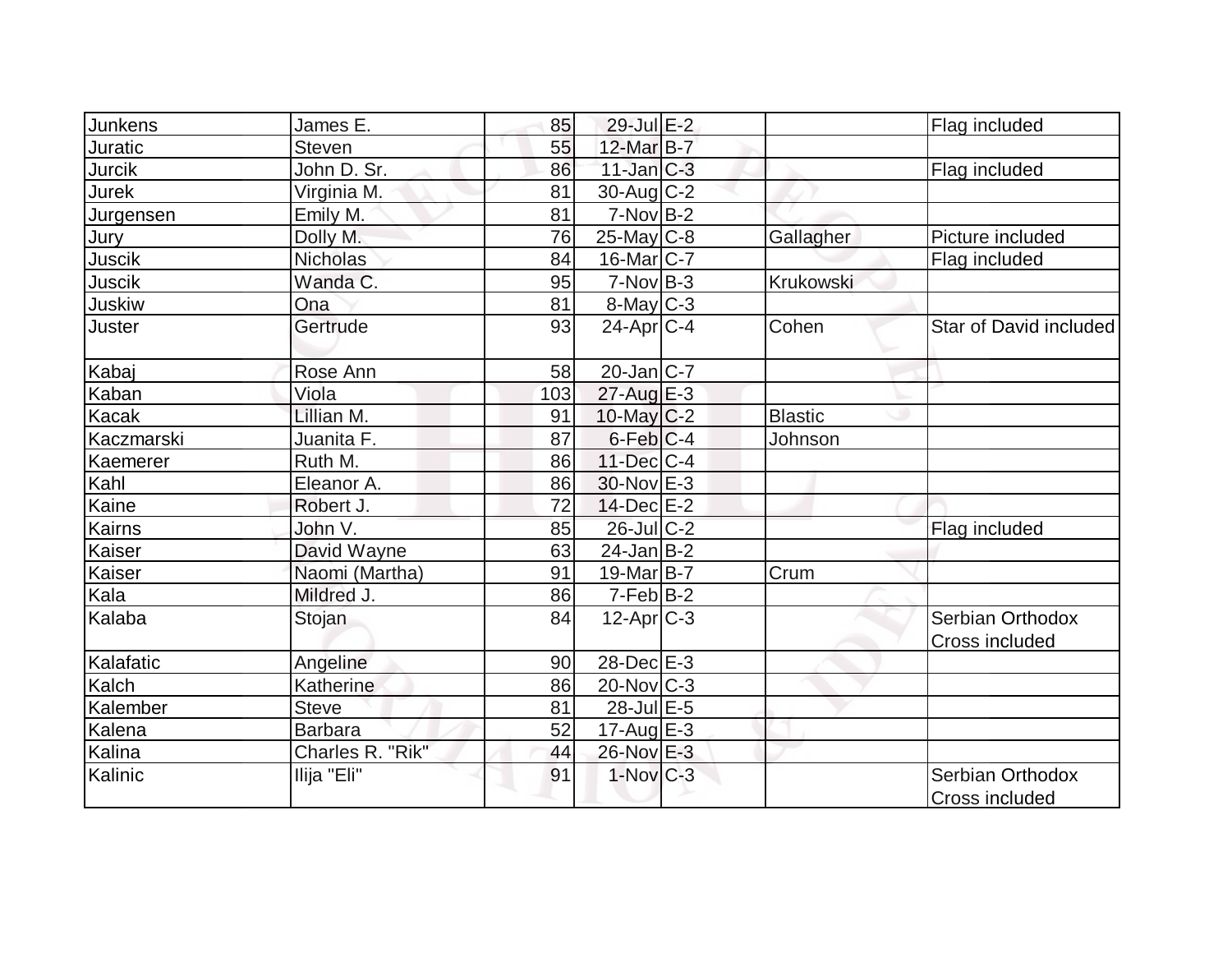| Kallok        | Helen                          | 90              | $6$ -Feb $ C-4 $        | <b>Babyak</b>    | <b>Byzantine Cross</b><br>included |
|---------------|--------------------------------|-----------------|-------------------------|------------------|------------------------------------|
| Kalman        | Vernelle L.                    | 86              | 29-Nov C-3              |                  |                                    |
| Kalmar        | <b>Gregory James</b><br>"Greg" | 51              | $1-Feb C-3$             |                  |                                    |
| Kalp          | Joseph C. "Pat"                | 82              | $30$ -Jul $E-4$         |                  | Cross included                     |
| Kalvaitis     | Margery F.                     | 83              | 12-Nov E-2              |                  |                                    |
| Kamin         | Richard                        | 77              | $6$ -Aug B-2            |                  |                                    |
| Kaminski      | Dorothy L.                     | 79              | $6$ -Aug $C$ -3         |                  |                                    |
| Kaminski      | Mercedes A.                    | 73              | $8-Feb$ C-3             |                  |                                    |
| Kammer        | Jerome T. "Jerry"              | $\overline{74}$ | $10-Feb$ <sub>C-7</sub> |                  |                                    |
| Kamstra       | Shirley A.                     | 82              | $20$ -Apr $C-9$         | Hoekstra         |                                    |
| Kanavos       | <b>Diane</b>                   | 90              | $1-Nov$ $C-3$           |                  | <b>Greek Orthodox</b>              |
|               |                                |                 |                         |                  | <b>Cross included</b>              |
| Kanavos       | Diane "Presvytera"             | 90              | $2$ -Nov $E-3$          |                  | <b>Greek Orthodox</b>              |
|               |                                |                 |                         |                  | Cross included                     |
| Kankowski     | Erma                           | 92              | $3-Dec$ $E-3$           |                  |                                    |
| Kantroski     | Ellen M.                       | 61              | $1-Feb$ $C-3$           | Hajek/ Gullikson | Picture included                   |
| Kanyer        | David F.                       | 88              | $18$ -Jan $ C-3 $       |                  | Flag and Picture<br>included       |
| Kaper         | Elsie A.                       | 86              | $2$ -Aug C-2            | Sudric           |                                    |
| <b>Kapera</b> | Sophie J.                      | 91              | 22-Jun C-10             | Topa             |                                    |
| Kapiszka      | Richard "Rick"                 | 57              | $4$ -Jan $ C-3 $        |                  | Picture included                   |
| Kaply         | Janet "Lynn"                   | 64              | $29$ -Jul $E-2$         |                  |                                    |
| Kaptur        | Carmela                        | 87              | $10$ -Oct B-2           | Puntillo         |                                    |
| Karahalios    | James                          | 71              | $10$ -Apr $ C-4 $       |                  |                                    |
| Karczewski    | Hazel A.                       | 84              | $2-Feb$ E-7             | Edgman           |                                    |
| Kark          | Theresa M.                     | 94              | $15$ -Mar $ C-2 $       | Holicky          |                                    |
| Karpel        | Richard J.                     | 82              | $8$ -Jul $E-3$          |                  |                                    |
| Karpinec      | Catherine                      | 61              | $20-Sep C-2$            |                  |                                    |
| <b>Kasper</b> | Paul C.                        | 89              | $4-Sep C-3$             |                  | Flag included                      |
| Kasprzak      | <b>Mary Rose</b>               | 84              | $24$ -May C-3           | <b>Kozak</b>     |                                    |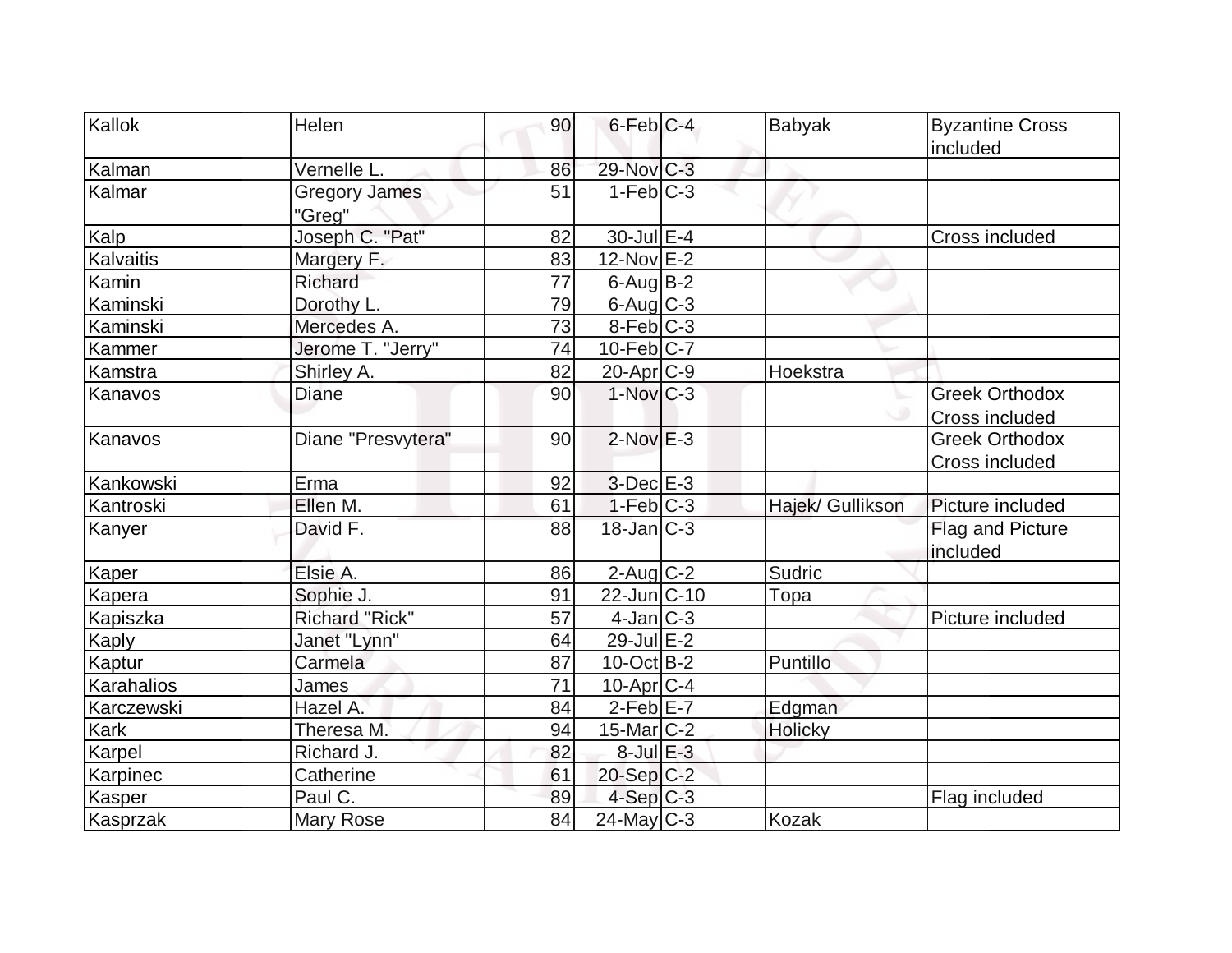| Kass             | Frances M. "Fran"       | 75              | $1-Sep$ E-3       |               |                                    |
|------------------|-------------------------|-----------------|-------------------|---------------|------------------------------------|
| Kassabaum        | Bartlett E.             | 93              | 18-May C-7        |               | Flag included                      |
| Kassner          | Hanna                   | 75              | $8$ -May $C$ -3   | Lesler        | Star of David included             |
| Kaste            | Janice Mae              | 74              | $16$ -Apr $B$ -5  |               |                                    |
| Kaszuba          | Irene                   | 90              | $4$ -May $E-9$    |               |                                    |
| Kaszuba          | Leonard F.              |                 | 15-Jun C-10       |               | Picture included                   |
| Katchmar         | Mary Alvina             | 87              | $13$ -Aug E-3     | Perz          |                                    |
| Katic            | <b>Milos</b>            | 86              | $30$ -Aug C-2     |               | Serbian Orthodox<br>Cross included |
| Katona           | Leslie                  |                 | $29$ -Jan $ C-9$  |               | Star of David included             |
| Katsahnias       | Ann                     | 80              | $14$ -Apr $C-8$   | Moudakes      |                                    |
| <b>Katzmarek</b> | John P.                 | 75              | $21-Oct$ $E-2$    |               | Flag included                      |
| Kaufmann         | Jo Ann A.               | 63              | $21-Oct$ $E-2$    | Flight        |                                    |
| Kavadias         | Georgia                 | 87              | $15$ -Jan B-4     | <b>Brahos</b> | Picture included                   |
| Kavanagh         | <b>Charis</b>           | 86              | $17-Nov$ E-3      | Riedmiller    |                                    |
| Kawa             | Edward, Rev. SDS        | 73              | $5$ -Jun $ C-3$   |               |                                    |
| Kawa             | Wanda E.                | 95              | 24-Jun E-7        | Rozen         |                                    |
| Kawalski         | Robert M.               | $\overline{71}$ | $22$ -May C-4     |               |                                    |
| Kawecki          | Shirley J.              | 78              | $3$ -JulC-3       | Wideberg      | Picture included                   |
| Kawiecki         | Sandra A.               | 66              | $10$ -Feb $ C-7 $ | Kosmala       |                                    |
| Kay              | <b>Esther Elizabeth</b> | 94              | $16$ -Dec $E-2$   | Fele/File     |                                    |
| Kay              | <b>Esther Elizabeth</b> | 94              | $13$ -Nov $ C-3 $ | Fele/File     | Flag included                      |
| Kaye             | Dolores E. Kaye         |                 | $30$ -Jun $ C-7 $ | <b>Jurek</b>  |                                    |
| Kaye (Kovrlija)  | Evelyn                  | 80              | $25$ -May C-7     | Marovich      | Serbian Orthodox<br>Cross included |
| Kazmer           | Ann P.                  | 91              | $28$ -Mar $ B-2 $ | Milobar       |                                    |
| Keane            | Michael J.              | 88              | $16$ -Dec $E-3$   |               | Picture included                   |
| Keaton           | Mary                    | 80              | $9$ -Aug C-2      |               |                                    |
| Keehn            | Keehn "Jodie"           | 76              | $21$ -Aug C-3     | Spak          |                                    |
| Keehn            | M. Irene                | 90              | 29-Sep E-2        |               |                                    |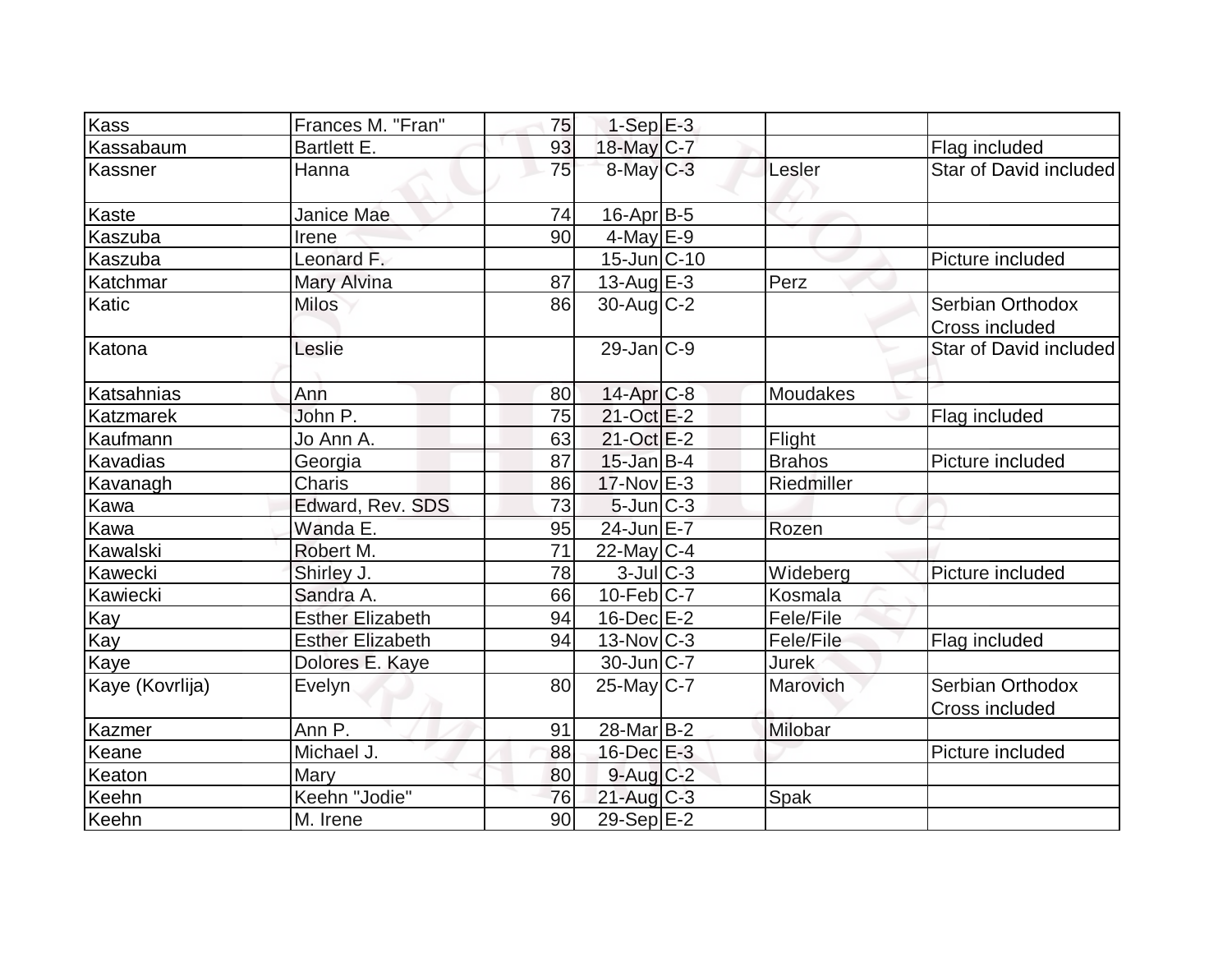| Keenan    | Lorraine "Peggy"    | 95 | $22$ -Jul B-3           | Reinke       | <b>Full name Lorraine</b>            |
|-----------|---------------------|----|-------------------------|--------------|--------------------------------------|
|           |                     |    |                         |              | Lambert Keenan                       |
| Keil      | Craig               | 25 | $21$ -Jun $C-2$         |              |                                      |
| Keil      | Raymond             | 81 | $23$ -Jun $D-7$         |              | Flag and Picture<br>included         |
| Keilman   | Ann E.              | 85 | 22-Apr $E-7$            |              | Picture included                     |
| Kein      | Steve G.            | 93 | $3-Mar$ $C-7$           |              | Flag included                        |
| Keith     | Dennis D.           | 37 | $3$ -Jul $C$ -3         |              |                                      |
| Keithley  | <b>Hazel Maxine</b> | 86 | $9-$ Sep $E-2$          | Lappie       |                                      |
| Kelderman | Jane A.             | 69 | $18$ -Mar $E-5$         |              |                                      |
| Kellams   | Brian L.            | 45 | $28-Sep$ <sup>E-3</sup> |              |                                      |
| Kellams   | Christine M. "Moe"  | 61 | $22$ -May C-4           |              |                                      |
| Kellams   | Christine M. "Moe"  | 61 | $8$ -Jul $E-3$          |              |                                      |
| Keller    | Walter E., Rev. Dr. | 82 | $1-Mar$ $C-2$           |              | Picture included                     |
| Kelley    | Anne                | 90 | $17$ -Feb $ C-8$        | Beishuizen   |                                      |
| Kelley    | Cynthia G.          | 59 | 23-Mar E-8              |              |                                      |
| Kelley    | Mildred "Milly"     | 72 | $10$ -Dec $E-4$         |              | Picture included                     |
| Kelley    | Sylvia              | 70 | 14-Oct E-2              |              |                                      |
| Kellhofer | Esther L.           | 79 | $1-Nov$ $C-3$           |              |                                      |
| Kelly     | John E. "Jack"      | 83 | $5-Nov$ $E-2$           |              | Flag and Picture<br>included         |
| Kelly     | John R. "Jack"      | 86 | $13$ -Dec $ C-3 $       |              | Flag included                        |
| Kelly     | Ronald II           | 27 | $3$ -Jan $B$ -3         |              |                                      |
| Kelly     | Ronald Sr.          | 54 | $17 - Jan$ B-2          |              |                                      |
| Kelly     | William N.          | 87 | $14$ -Aug C-4           |              |                                      |
| Kemper    | Milton V. "Mickey"  | 76 | 9-Aug C-2               |              |                                      |
| Kender    | Mabel L.            | 94 | $28$ -Jan $E-8$         | <b>Stout</b> | Full name Mabel L.<br>Swank (Kender) |
| Kennedy   | Daryl K.            | 58 | $2$ -Sep $E$ -6         |              |                                      |
| Kennedy   | Jacqueline A.       | 63 | 26-May C-9              | Rutherford   | Picture included                     |
| Kennedy   | John D. Sr.         | 61 | $4$ -Jun $B-8$          |              |                                      |
| Kenney    | Dorine T.           | 85 | $4$ -Nov $E-2$          | Huesler      |                                      |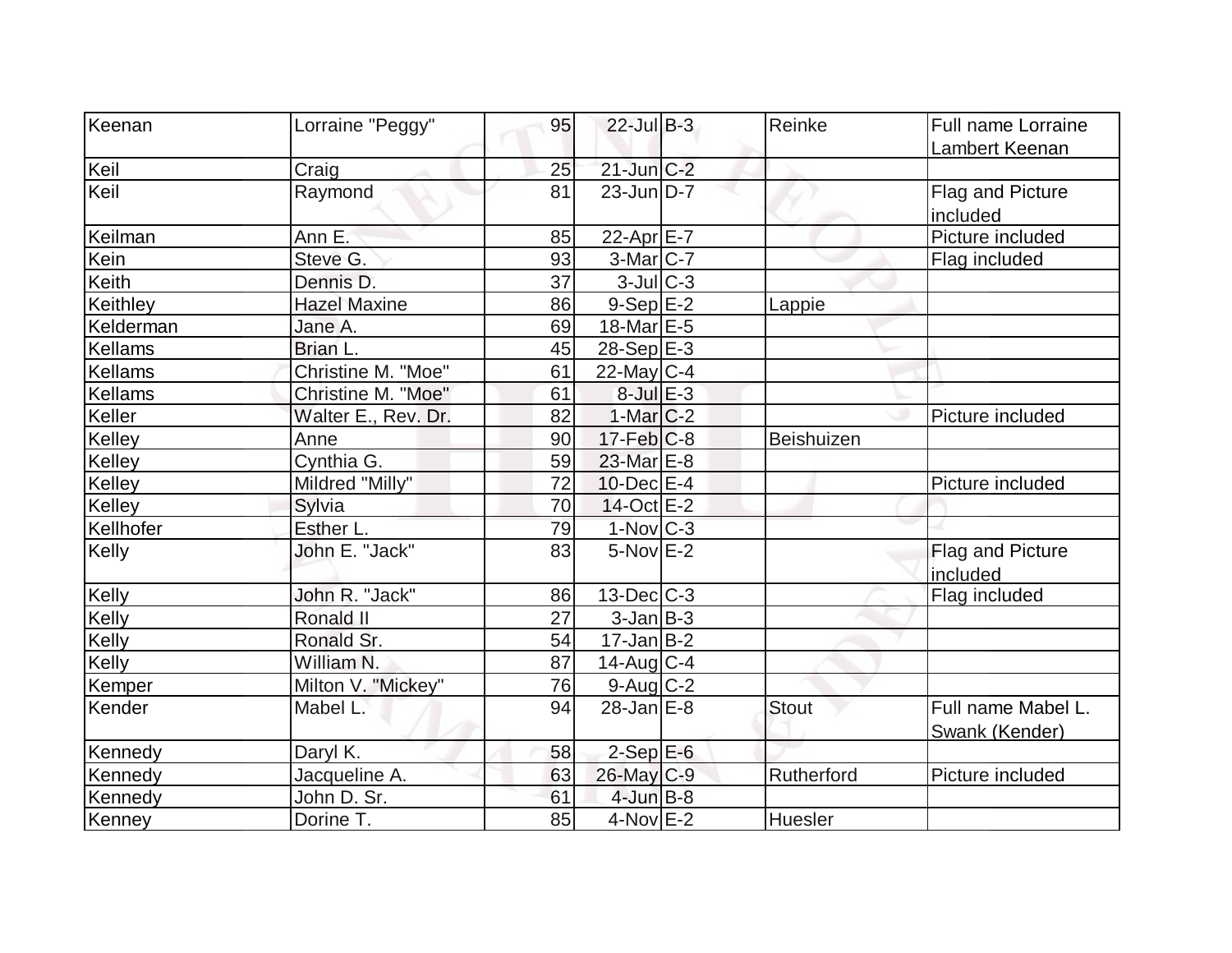| Keown      | Adlai "Tad"         | 85 | $25$ -Feb $E$ -8         |                | Flag included              |
|------------|---------------------|----|--------------------------|----------------|----------------------------|
| Keown      | Eugene "Gene"       | 83 | 25-Aug E-3               |                |                            |
| Kepchar    | Alex Sr.            | 86 | $19$ -Jul $C-2$          |                | Flag included              |
| Kerr       | <b>Bruce</b>        | 80 | $17$ -Jul $C-4$          |                |                            |
| Kerr       | Meryl M.            |    | $8-SepE-3$               | Paygman        | Picture included           |
| Kerr       | Nancy Jean          | 86 | $14$ -Aug C-4            | Hodson         |                            |
| Kerr       | Patricia D.         | 73 | $20$ -Jul $E-3$          |                |                            |
| Kersey     | Orville E.          | 82 | $15$ -Aug $ B-3 $        |                | Flag included              |
| Kerstell   | Raymond K.          | 53 | $17$ -Feb $ C-8$         |                |                            |
| Kersten    | Ronald C.           | 72 | $5$ -May $C$ -7          |                | Flag included              |
| Keserich   | <b>Rudolph Paul</b> | 93 | 30-Mar <sub>IC</sub> -10 |                | Flag included              |
| Kessel     | Robert Lee, Rev.    | 94 | 20-Oct E-3               |                | Flag included              |
| Kessler    | <b>Ruth Ann</b>     | 50 | 8-Jun C-10               | Mastej         |                            |
| Kestner    | Patricia D.         | 60 | $25-Sep C-4$             |                |                            |
| Ketterman  | Glen W.             | 83 | $7 - Apr$ $E - 5$        |                |                            |
| Kidd       | <b>Brenda Sue</b>   | 60 | $21$ -Jun $ C-2 $        | Pittman        |                            |
| Kidd       | Katherine M.        | 75 | $9$ -May B-3             | <b>Brambos</b> | <b>Full name Katherine</b> |
|            |                     |    |                          |                | M. Signorelli-Kidd         |
| Kieswetter | <b>Robert</b>       | 90 | 8-May C-3                |                | Flag included              |
| Kilander   | <b>Olive Belle</b>  | 93 | $30$ -Jun $ C-7$         | Rhinehart      |                            |
| Kim        | Hyung Ju            | 48 | $1-Oct$ $E-3$            |                |                            |
| Kimmel     | Jay                 | 74 | $16$ -Jun $ C-8$         |                |                            |
| Kimmel     | Thelma              |    | 24-Sep E-3               |                |                            |
| King       | <b>Betty Lou</b>    |    | $23$ -Mar $E-8$          | Bouch          |                            |
| King       | Easter D.           | 82 | $9$ -Oct $ C-4 $         | <b>Isbell</b>  | Picture / (Also known      |
|            |                     |    |                          |                | as Dorothy E. Shore)       |
| King       | Edgar "Ike"         | 89 | 29-Oct E-2               |                | Flag included              |
| King       | Gregory             | 51 | $2-SepE-6$               |                |                            |
| King       | Jackie Lee, Sr.     | 67 | 28-Dec E-3               |                |                            |
| Kingsbury  | Mary Jean "Fritzi"  | 91 | $11$ -Jun $B-4$          | <b>Kittler</b> |                            |
| Kinney     | Bobby L.            | 70 | 26-Mar <sub>D-9</sub>    |                |                            |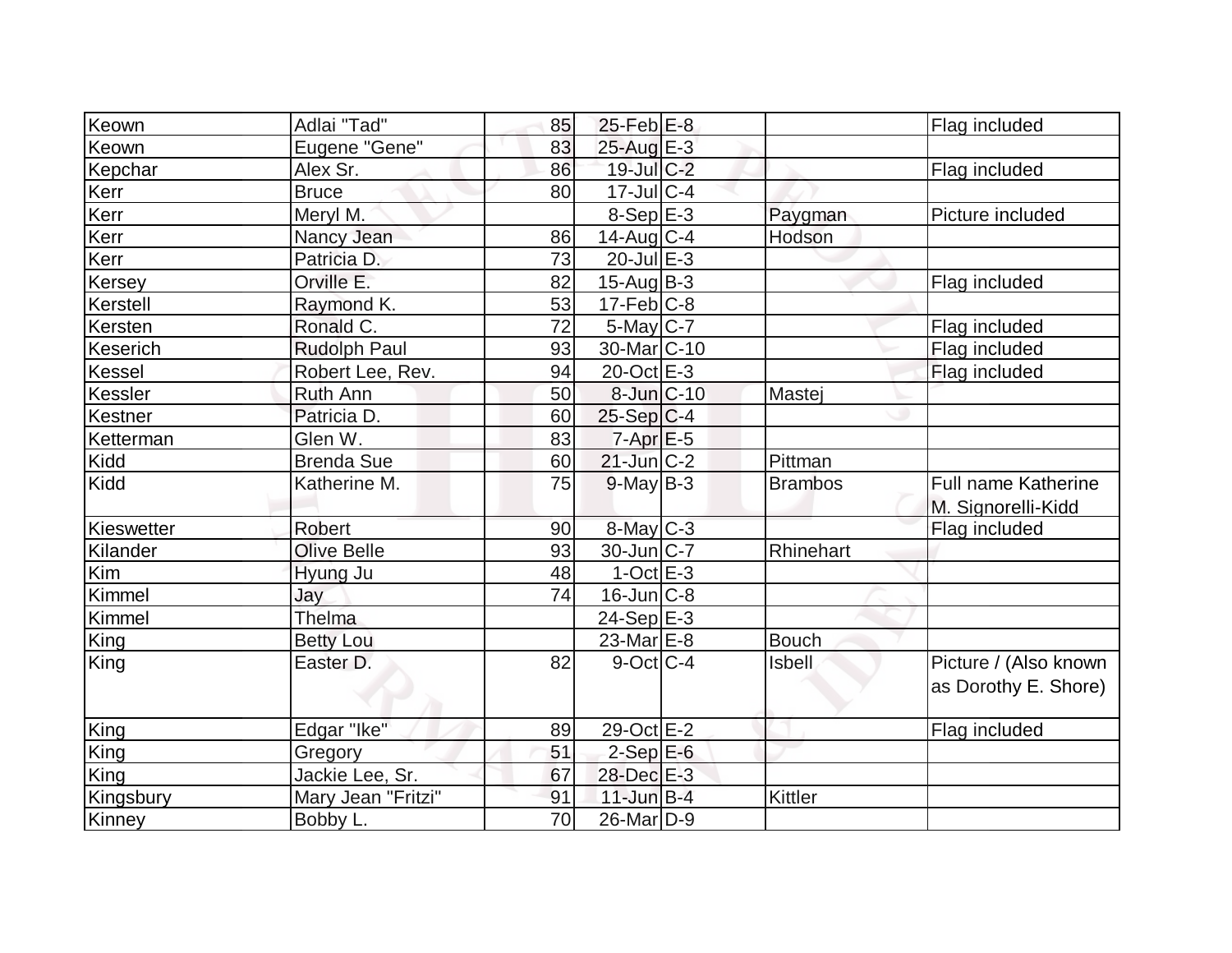|              |                         |    | $23$ -Feb $ C-8$  | Bartram          |                            |
|--------------|-------------------------|----|-------------------|------------------|----------------------------|
| Kinney       | Phyllis R.              | 69 |                   |                  |                            |
| Kinzer       | <b>Cindy Allen</b>      | 58 | 23-Mar E-8        | Kindel           | Picture included           |
| Kirk         | Leonard D.              | 86 | 14-May B-5        |                  |                            |
| Kirkendorger | Donald Roy              | 91 | $13$ -Feb $ C-4 $ |                  | Flag and Picture           |
| Kirkpatrick  | Arthur "Artie"          | 69 | 8-Nov C-3         |                  | included<br>Cross and Flag |
|              |                         |    |                   |                  | included                   |
| Kirscher     | Richard E.              | 84 | $3-FebE-9$        |                  | Flag and Picture           |
|              |                         |    |                   |                  | included                   |
| Kiser        | <b>Flora Mae</b>        | 83 | $27$ -Nov $ C-3 $ | Cloud            |                            |
| Kish         | Marion L.               | 89 | $29$ -Aug $B-2$   | Sabo             | Full name Marion L.        |
|              |                         |    |                   |                  | Kish-Reschke               |
| Kish-Reschke | Marion L.               | 89 | 29-Aug B-2        | Sabo             |                            |
| Kivett       | Mark Warren             | 58 | $20$ -Jan $ C-7 $ |                  |                            |
| Kivo         | Brian L.                | 16 | $3-Nov$ F-3       |                  |                            |
| Kiwior       | Aniela                  | 93 | $5$ -Jan $C$ -7   | <b>Nisiewicz</b> |                            |
| Klahn        | Carl A. Sr.             | 79 | $16$ -Jan $ C-4 $ |                  |                            |
| Klamczynski  | Helen D.                | 78 | $17$ -Apr $ C-4$  | Ambroski         |                            |
| Klamo        | John P.                 | 82 | 29-May C-4        |                  |                            |
| Klein        | Eulala M.               |    | 23-Apr D-11       | Gregg            | Full name Eulala M.        |
|              |                         |    |                   |                  | <b>Klein Adams</b>         |
| Klein        | Joseph Bernard, Dr.     | 90 | $12$ -Oct $E - 3$ |                  | Flag included              |
| Klein        | Mary E.                 | 92 | $1$ -May C-3      |                  |                            |
| Kleinfeldt   | Geraldine M.            | 82 | $6$ -Jun $B-2$    | Walters          |                            |
| Klemz        | Jerilyn Kay "Jeri"      | 69 | $28$ -Feb $ B-2 $ |                  |                            |
| Klikus       | <b>Sydney Christine</b> | 22 | $7$ -Aug $C-4$    |                  |                            |
| Kline        | Norma J.                | 77 | $19$ -Feb $ B-8$  |                  | Picture included           |
| Kline        | <b>Richard "Dick"</b>   | 85 | $8$ -Jul $E-3$    |                  | Picture included           |
| Klingeberger | John F. "Jack"          | 88 | 31-Dec E-3        |                  | Flag included              |
| Klisiak      | Winnie E.               | 76 | $27$ -Nov $ C-3 $ | Caraway          |                            |
| Klobuchar    | William A. "Bill"       | 86 | $17$ -Feb $ C-8$  |                  | Flag included              |
| Klode        | Arthur G.               | 66 | $21-Apr$ $C-7$    |                  |                            |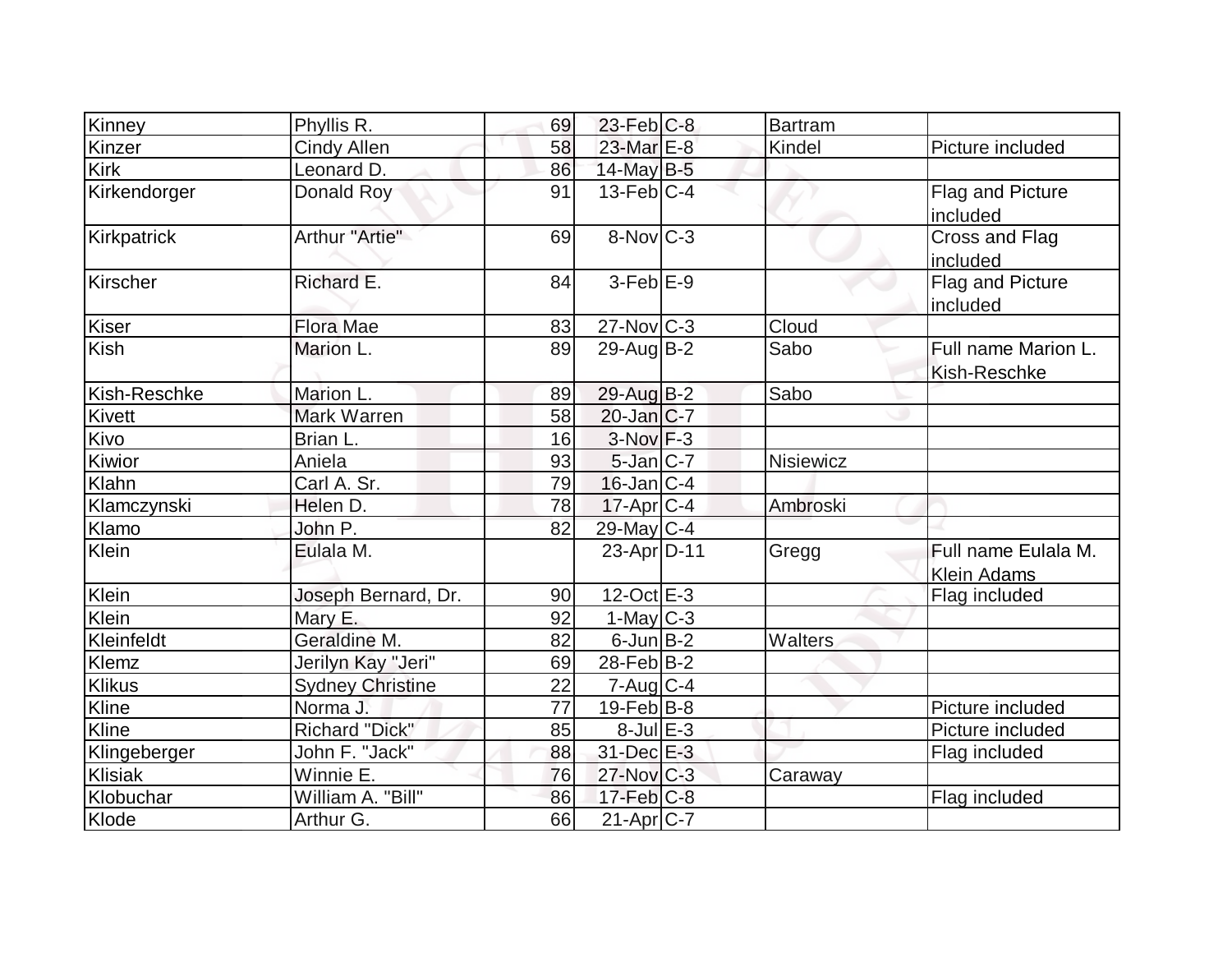| Klos       | Stanley Joseph III<br>"Joe" | 61 | $20$ -Apr $C-9$   |               |                                             |
|------------|-----------------------------|----|-------------------|---------------|---------------------------------------------|
| Kloss      | Doris L.                    | 83 | $5$ -Dec $B-2$    |               |                                             |
| Klus       | Robert                      | 76 | $17$ -Jul $C-4$   |               |                                             |
| Klusmeyer  | Roger A.                    | 82 | $6$ -Dec $C$ -2   |               |                                             |
| Klym       | Mary Joann                  | 71 | $16$ -Jun $C-8$   | <b>Hicks</b>  |                                             |
| Kmiecik    | Linda F.                    | 61 | $1$ -Jun $ C-7 $  |               |                                             |
| Knapp      | Richard D. "Dick"           | 69 | $4$ -May E-9      |               |                                             |
| Knazur     | Stella L.                   | 76 | $13$ -Feb $ C-4 $ | Kocoj         |                                             |
| Knezevich  | John J.                     | 82 | $3-Mar$ C-7       |               | Flag included                               |
| Knezevich  | Peter Jr. "Pecko"           | 82 | $15$ -Dec $E$ -5  |               | Cross and Flag<br>included                  |
| Kniaz      | Dennie E.                   | 62 | $30$ -Jan $ C-4 $ |               | Flag included                               |
| Knight     | Mary Rebecca                | 85 | $26$ -Nov $E-3$   | <b>Felts</b>  | Full name Mary<br>Rebecca Steele-<br>Knight |
| Knight     | William E. "Bill"           | 68 | 24-Mar C-7        |               | Picture included                            |
| Knipp      | Mildred M. "Millie"         | 94 | $23$ -Jun $D-7$   |               |                                             |
| Knipp      | <b>Steve</b>                | 77 | $16$ -Oct $ C-4 $ |               |                                             |
| Knoblich   | Donald "Tiny"               | 78 | $13$ -Apr $ C-8 $ |               | Flag included                               |
| Knoerzer   | <b>Minnie</b>               | 83 | $21$ -Dec $E-2$   | Guizzetti     |                                             |
| Knopf      | Timothy D. "Tee"            | 39 | $29-Sep$ E-2      |               |                                             |
| Knudson    | Johnnie Irene               | 97 | $8$ -May $C-3$    |               |                                             |
| Kobe       | Margaret E.                 | 94 | $24$ -Jan $ B-2 $ | <b>Blasko</b> |                                             |
| Kobylinski | Joseph S.                   | 90 | $6$ -Aug $E$ -5   |               | Flag included                               |
| Koch       | <b>Frances Maxine</b>       | 88 | $4$ -May E-9      |               |                                             |
| Koch       | Joseph C.                   | 81 | $27$ -Oct $E-2$   |               | Flag included                               |
| Koch       | Stephanie A.                | 94 | $3-Oct$ B-2       | Kielczewski   | Full name Stephanie<br>A. Koch Bytnar       |
| Kochek     | Victoria M.                 | 91 | $29$ -Nov $ C-3 $ |               |                                             |
| Kocian     | John G.                     | 76 | $14$ -Apr $C-8$   |               |                                             |
| Kocolowski | Diane Margaret              | 77 | $2$ -Oct C-4      | Rambler       |                                             |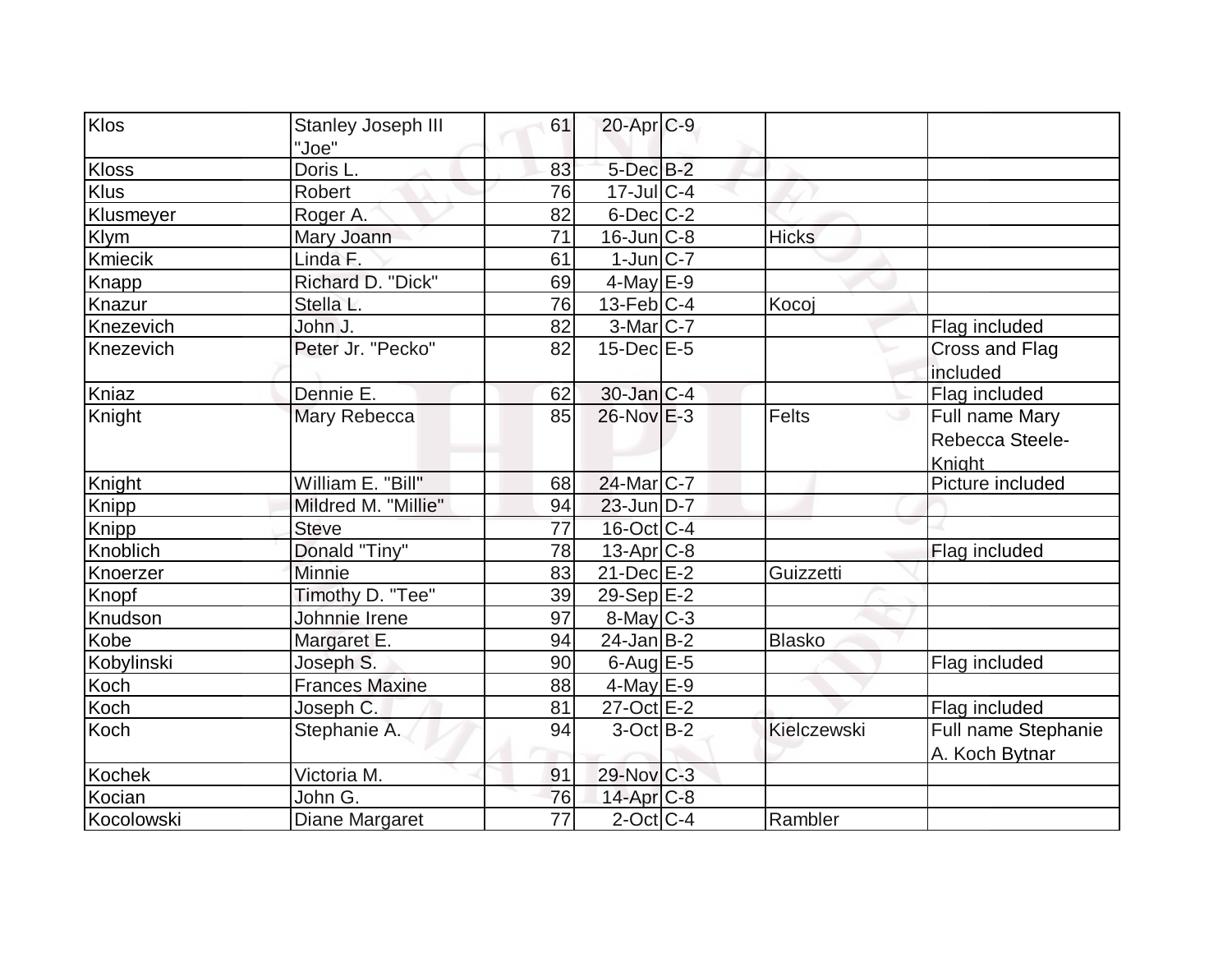| Kocsis            | Jennifer M.        | 37              | 6-Apr <sub>C-9</sub> |                  | Picture included                        |
|-------------------|--------------------|-----------------|----------------------|------------------|-----------------------------------------|
| Kocur             | Eleanor R.         | 94              | 30-Nov E-3           | Magdziak         |                                         |
| Koedyker          | Marlene J.         | 74              | 28-Feb B-2           | Van Prooyen      |                                         |
| Koedyker          | Robert A.          | 76              | $14$ -Aug $C-4$      |                  |                                         |
| <b>Koekkoek</b>   | John               | 81              | $7-Apr$ E-5          |                  |                                         |
| Koenig            | Edward V. Jr. "Ed" | 81              | $4$ -Mar $E$ -7      |                  | Flag included                           |
| Kok               | Anna Mae           | 84              | 9-Sep E-2            |                  |                                         |
| Kolarczyk         | Marie J.           | $\overline{77}$ | $30$ -May B-3        |                  |                                         |
| Kolavo            | Mary               | 98              | $21$ -Aug C-3        | Stefanic         |                                         |
| Kolb              | Mary Jeane         | 86              | $20$ -Dec $C-3$      | <b>Tolles</b>    |                                         |
| <b>Koldus</b>     | William J.         | 64              | $29$ -Aug $B-2$      |                  | Flag included                           |
| Koleszarik        | John F. "Bud"      | 72              | $3-Apr$ $C-6$        |                  | Flag included                           |
| Kolodziel         | John F. Sr.        | 67              | $30$ -Jan $ C-4 $    |                  |                                         |
| Komar             | Martha M.          | 91              | $23$ -Mar $E-9$      | <b>Bastasich</b> |                                         |
| Kompier           | Margaret P.        | 92              | $1$ -Jul $E$ -6      |                  |                                         |
| Konar             | Olga               | 87              | 18-Sep C-4           | Dancula          | Serbian Orthodox<br>Cross included      |
| Kondamuri         | Padmanabha Rao     | 77              | $12$ -Jan $ C-8 $    |                  | Picture included                        |
| Konieczka         | Joseph A.          | 67              | 25-Jul B-3           |                  |                                         |
| Konkel            | Edward G.          | 93              | $29-Sep E-2$         |                  | Flag and Picture<br>included            |
| Konopka           | Irene B.           | 86              | $12$ -Jan $C-8$      | Szczepanski      |                                         |
| Konstantinopoulos | <b>Nikolaos</b>    | 90              | $21$ -Mar $B-2$      |                  | <b>Greek Orthodox</b><br>Cross included |
| Kooi              | Virginia M.        | 76              | $22$ -Dec $E-3$      |                  |                                         |
| Kooistra          | Samuel Sr.         | 90              | $17$ -Jun $E$ -6     |                  |                                         |
| Koontz            | Gleneva            | 68              | $23$ -Aug $C-2$      |                  |                                         |
| Koontz            | Jason R.           | 40              | $20$ -Dec $C$ -2     |                  |                                         |
| Koopman           | Clarence           | 87              | $4$ -Aug E-3         |                  |                                         |
| Kopach            | Donald             | 81              | $4$ -Feb $E-9$       |                  |                                         |
| Kopaczewski       | Dennis E.          | 72              | $13$ -Jul $E-2$      |                  |                                         |
| Korak             | Sophia T.          | 93              | $24$ -May C-3        | Kudla            | Picture included                        |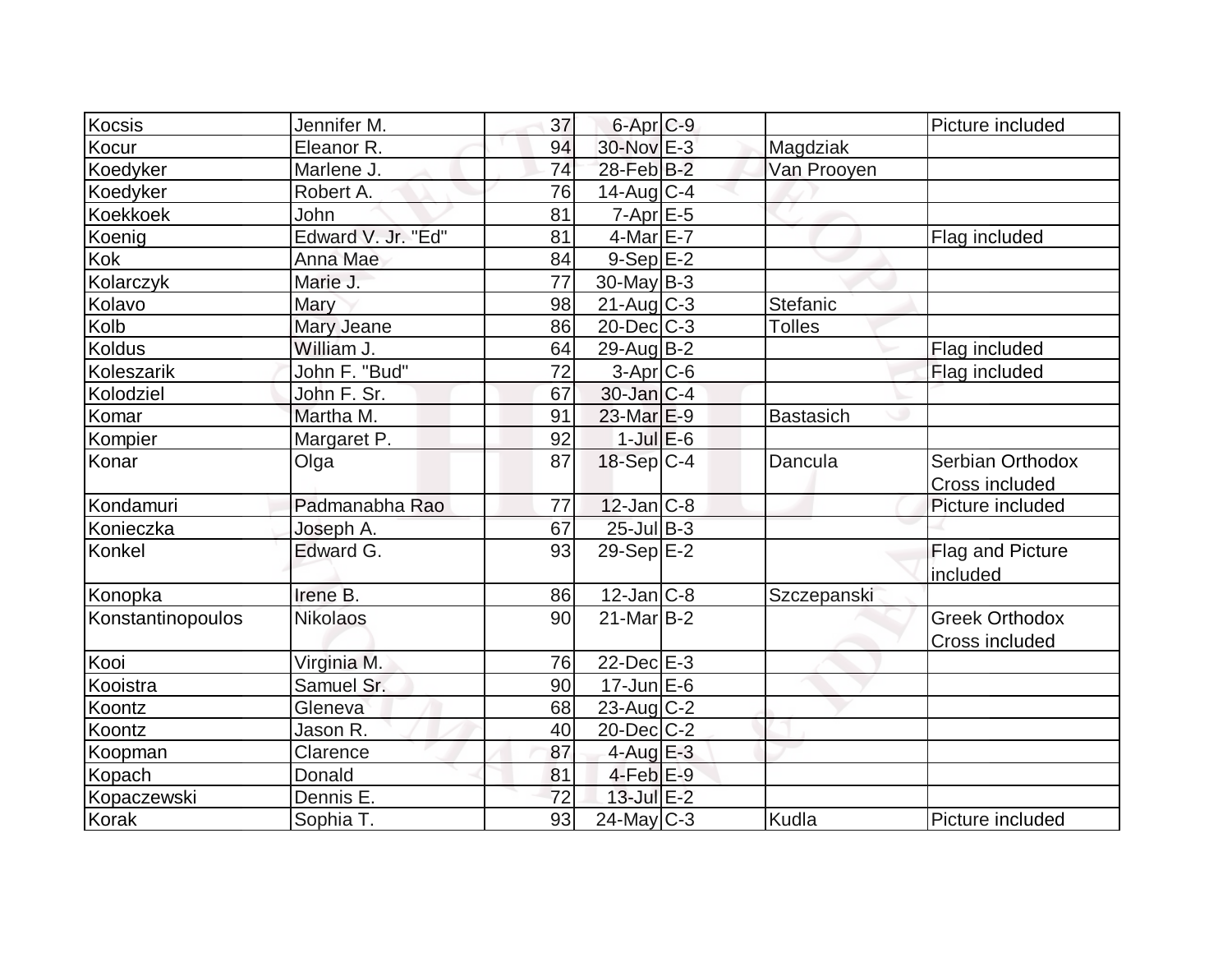| Koranek         | Christine M.                 | 65              | $16$ -Oct C-4     |                 |                                                                 |
|-----------------|------------------------------|-----------------|-------------------|-----------------|-----------------------------------------------------------------|
| Koransky        | Evelyn                       | 92              | $7$ -Dec $E-3$    | Raff            | <b>Star of David</b>                                            |
| Kornas          | Dolores Ann                  | 82              | $9$ -Jan $C-3$    |                 |                                                                 |
| Kornmann        | Louise A.                    | 83              | $12$ -Feb $ B-8 $ |                 |                                                                 |
| Kors            | Kenneth D.                   | 79              | $6$ -Jan $E$ -5   |                 | Flag included                                                   |
| <b>Korwek</b>   | Raymond R.                   | 80              | $13$ -Jan $ C-7 $ |                 | Flag and Picture<br>included                                    |
| Koscho          | Charlotte                    | 91              | $17-Nov$ E-3      |                 | Full name Charlotte<br>Koscho Moon                              |
| Koselke         | Mary M.                      | 97              | $9 - Apr$ B-6     | <b>Dvorscak</b> |                                                                 |
| Kosiara         | Irene J.                     | 91              | $30$ -Aug C-3     |                 |                                                                 |
| <b>Kosmitis</b> | <b>Nicholas</b>              | 80              | $22$ -Jun $ C-10$ |                 |                                                                 |
| Koster          | Marie A.                     | 89              | 26-Oct E-4        | Van Der Giessen |                                                                 |
| Kostoff         | Norman Christopher<br>"Norm" | 49              | $29$ -Dec $E-3$   |                 |                                                                 |
| Kostovski       | Kosta "Kocho"                | 80              | $13$ -Feb $C-4$   |                 | Macedonian Orthodox<br><b>Cross and Picture</b>                 |
| Kostyo          | Ronald S. Sr.                | 72              | 20-Jan C-7        |                 | Flag included                                                   |
| Kostyo          | Ronald S. Sr.                | $\overline{72}$ | $20$ -Jan $ C-7 $ |                 | <b>Affectionately Known</b><br>as "Slick" and<br>"Gypsy"        |
| Kotfer          | Richard G.                   | 81              | $4$ -Dec $ C-4 $  |                 | Cross and Flag<br>included                                      |
| Kotlowski       | Eugene A.                    | 51              | $6$ -Aug B-2      |                 |                                                                 |
| Kotlowski       | Matthew H.                   | 72              | $24$ -Apr $C-4$   |                 |                                                                 |
| Kourtesis       | Irene                        | 95              | $4-NovE-2$        |                 |                                                                 |
| Kovac           | Dusan                        | 76              | $15$ -Nov $ C-4 $ |                 | <b>Picture and Serbian</b><br><b>Orthodox Cross</b><br>included |
| Kovach          | John J. "Johnnie"            | 82              | $6$ -Jan $E$ -5   |                 | Flag and K of C<br>emblem                                       |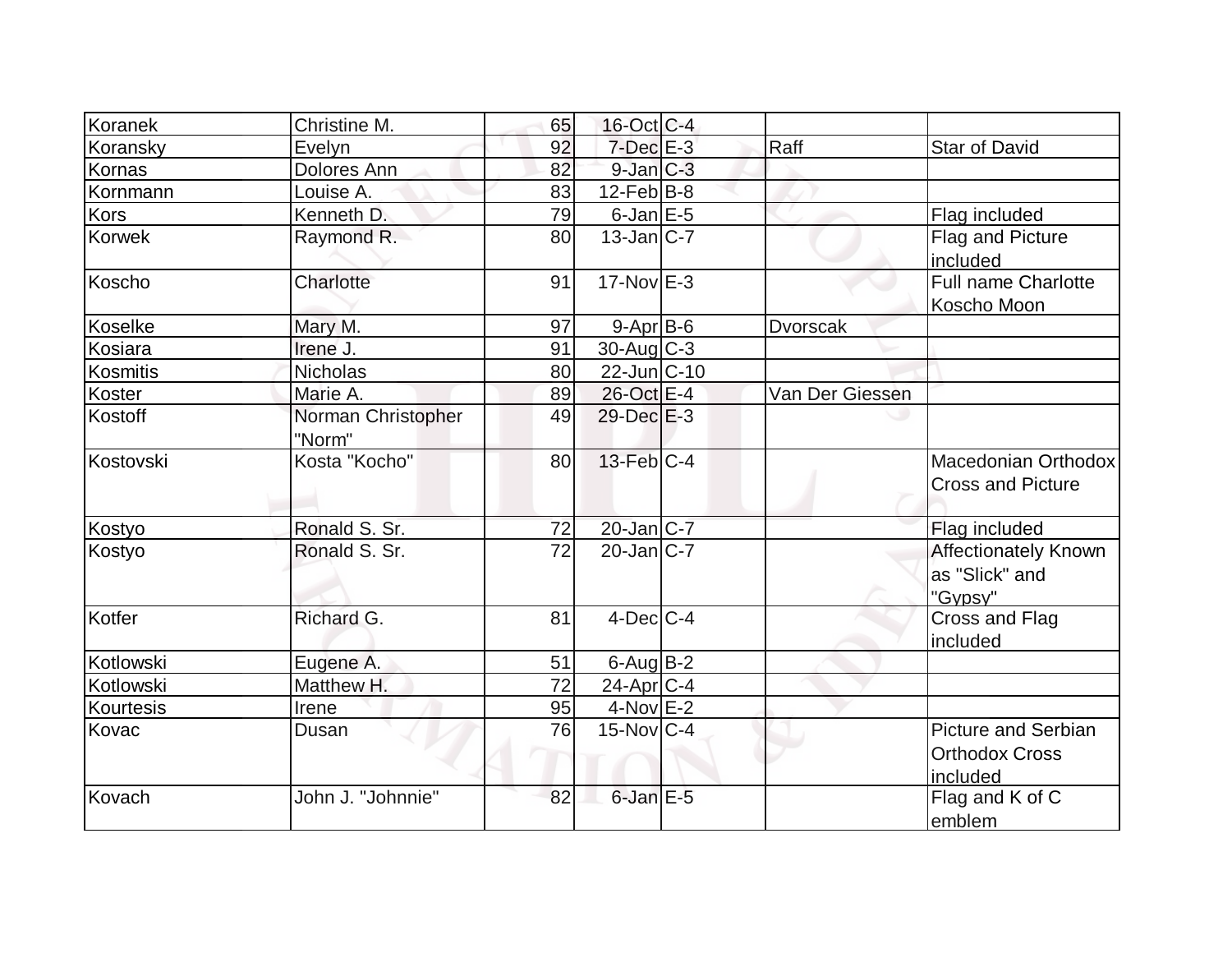| Kovach              | Thomas R. Sr.        | 88 | $15$ -Jun $C-10$  |               | Flag included                               |
|---------------------|----------------------|----|-------------------|---------------|---------------------------------------------|
| Kovack              | Helen                | 85 | $2$ -Mar $C-8$    |               | Picture included                            |
| Kowal               | Pauline B.           | 88 | $21$ -Aug C-3     | Evanos        |                                             |
| Kowalisyn           | <b>Nick</b>          | 79 | $30$ -Jan $ C-4 $ |               |                                             |
| Kozdras             | Joseph T. Jr.        | 65 | 14-May B-5        |               |                                             |
| Kozinski            | <b>Gail Patricia</b> | 48 | $4-Sep$ $C-3$     | Pazour        | Picture included                            |
| Kozma               | Joseph J. Jr.        | 83 | $2$ -Feb $E - 7$  |               | Flag and Picture<br>included                |
| Kozol               | Helen                | 91 | $1-AprE-9$        |               |                                             |
| Kozol               | <b>Stella Rose</b>   | 86 | $20$ -Dec $ C-3 $ | Knafla        |                                             |
| Kozubal             | Paul E.              | 50 | $10$ -Aug $E-3$   |               |                                             |
| Krachenfels         | John L.              | 75 | $23$ -Aug $C-2$   |               |                                             |
| Krajacic            | Rubie                |    | 23-Apr D-11       |               |                                             |
| Krajeski-Gumulauski | Lucy P.              | 92 | $13$ -Jul $E-2$   |               | Lucy P. Krajeski-<br>Gumulauski (Kolbas)    |
| <b>Kraly</b>        | Rosemary M.          | 79 | 24-Apr C-4        | Onderko       |                                             |
| <b>Kramer</b>       | Linda Mae            | 60 | 3-Apr C-6         |               |                                             |
| Kramer              | Ralph C.             | 91 | $17$ -Mar $ C$ -6 |               | Flag and picture<br>included                |
| <b>Kramer</b>       | Ronald D.            | 58 | $3-Apr$ $C-6$     |               |                                             |
| <b>Kraus</b>        | Eric L.              | 39 | $11-Oct$ C-2      |               |                                             |
| Kraus               | Michael H. Jr.       | 71 | $3-Feb$ E-10      |               | Flag and Picture<br>included                |
| Kray                | Adele                | 84 | $17$ -Feb $ C-8 $ | Furgal        |                                             |
| Kray                | Joseph P.            | 88 | $20$ -Jan $C-7$   |               | Flag included                               |
| Kraynik             | Linda J.             | 63 | 24-Jun E-8        |               |                                             |
| Krecicki            | Marie                | 89 | $16$ -Dec $E-2$   | <b>Dvorak</b> | <b>Full name Marie</b><br>(Nassey) Krecicki |
| <b>Kreke</b>        | Shane P.             | 37 | $17$ -Jun $E-6$   |               | Picture included                            |
| Kremke              | Harvey E. Jr.        | 84 | $27 - Jun$ $B-2$  |               |                                             |
| Kren                | Thomas E.            | 58 | $27$ -Jan C-6     |               | Flag included                               |
| Kresach             | Patricia L.          |    | $21$ -Aug $C-4$   | Albright      |                                             |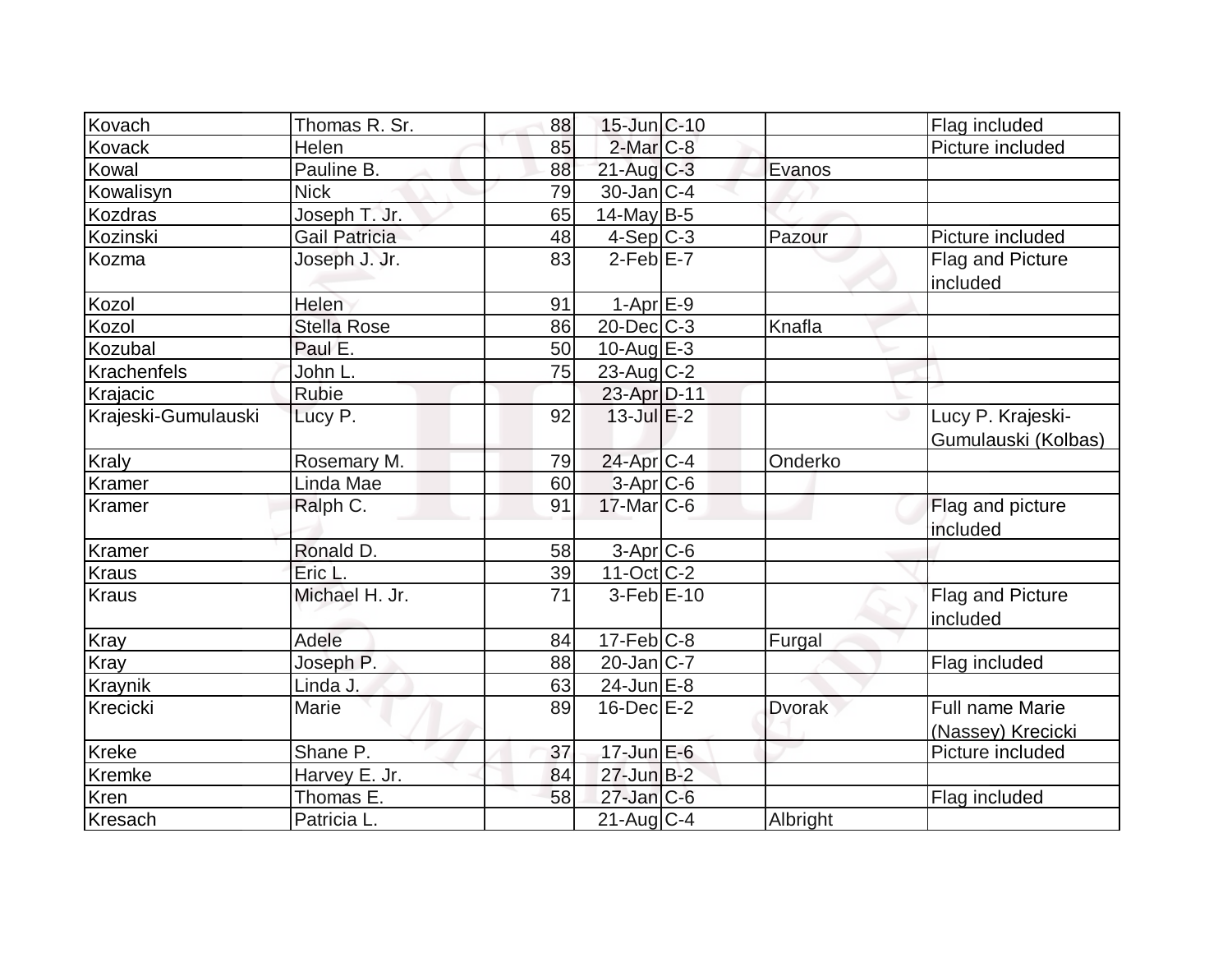| <b>Krick</b>   | John P.                      |    | $7-Mar$ B-4       |             |                                           |
|----------------|------------------------------|----|-------------------|-------------|-------------------------------------------|
| <b>Kries</b>   | Victoria                     | 86 | 5-Jun C-3         |             |                                           |
| Krieter        | Thomas G., Brother<br>C.S.C. | 67 | $15$ -Jun $C-9$   |             | <b>Cross and Picture</b><br>included      |
| Krisco         | Kevin Lane                   | 54 | $28$ -Jun $C-2$   |             | Picture included                          |
| <b>Kristek</b> | <b>James Edward</b>          | 50 | $19$ -Jun $C-2$   |             | Flag and Picture<br>included              |
| Krivensky      | Agnes                        | 79 | $12$ -Jan $ C-8 $ | Zupancic    |                                           |
| Krizman        | Carolyn D.                   | 91 | 22-Aug B-2        |             |                                           |
| Krizman        | <b>Myra</b>                  | 82 | $27$ -Jul $E-3$   |             |                                           |
| Krizmis        | William J. "Bill"            | 90 | $6$ -Feb $ C-4 $  |             | Flag included                             |
| Krnic          | Milka                        | 76 | $4$ -Nov $E-3$    |             | Serbian Orthodox<br><b>Cross included</b> |
| Krochta        | <b>Mary Rose</b>             | 96 | $28$ -Feb $ B-2 $ | <b>Bell</b> |                                           |
| Kroft          | Ray H.                       | 85 | $26$ -May $ C-9 $ |             |                                           |
| Krol           | Peter J.                     | 89 | 22-Mar C-2        |             | Flag included                             |
| Kroll          | Erik A.                      | 38 | $6$ -Feb $ C-4 $  |             |                                           |
| Kroll          | Franklin D. "Highway"        | 69 | $27$ -Mar $C$ -6  |             |                                           |
| Krooswyk       | Winnie                       | 90 | $3$ -May C-4      | Kats        | Full name Winnie<br>Vander Wal Krooswyk   |
| Kropel         | Ramona M. "Cookie"           |    | $28$ -Feb $B-2$   | Alkovich    |                                           |
| Kropp          | Paul E. Sr.                  | 79 | $10-Sep$ $E-3$    |             | Picture included                          |
| Kroush         | Roger M. "Rog"               | 82 | $29$ -Dec $E-3$   |             | Flag included                             |
| Krueger        | Jack D.                      | 52 | $3$ -Jan $B$ -2   |             |                                           |
| Kruhaj         | Erik P.                      | 41 | 13-May $E-8$      |             |                                           |
| Krumm          | Mark F.                      | 58 | $19$ -Apr $C-3$   |             |                                           |
| Krumwiede      | Sandra Sue                   | 51 | 17-Jun E-6        | Pictor      |                                           |
| Kruse          | Susan D.                     | 55 | 20-Oct E-2        |             |                                           |
| Kruszynski     | Walter E.                    |    | $5$ -Jan $ C-7 $  |             | Flag included                             |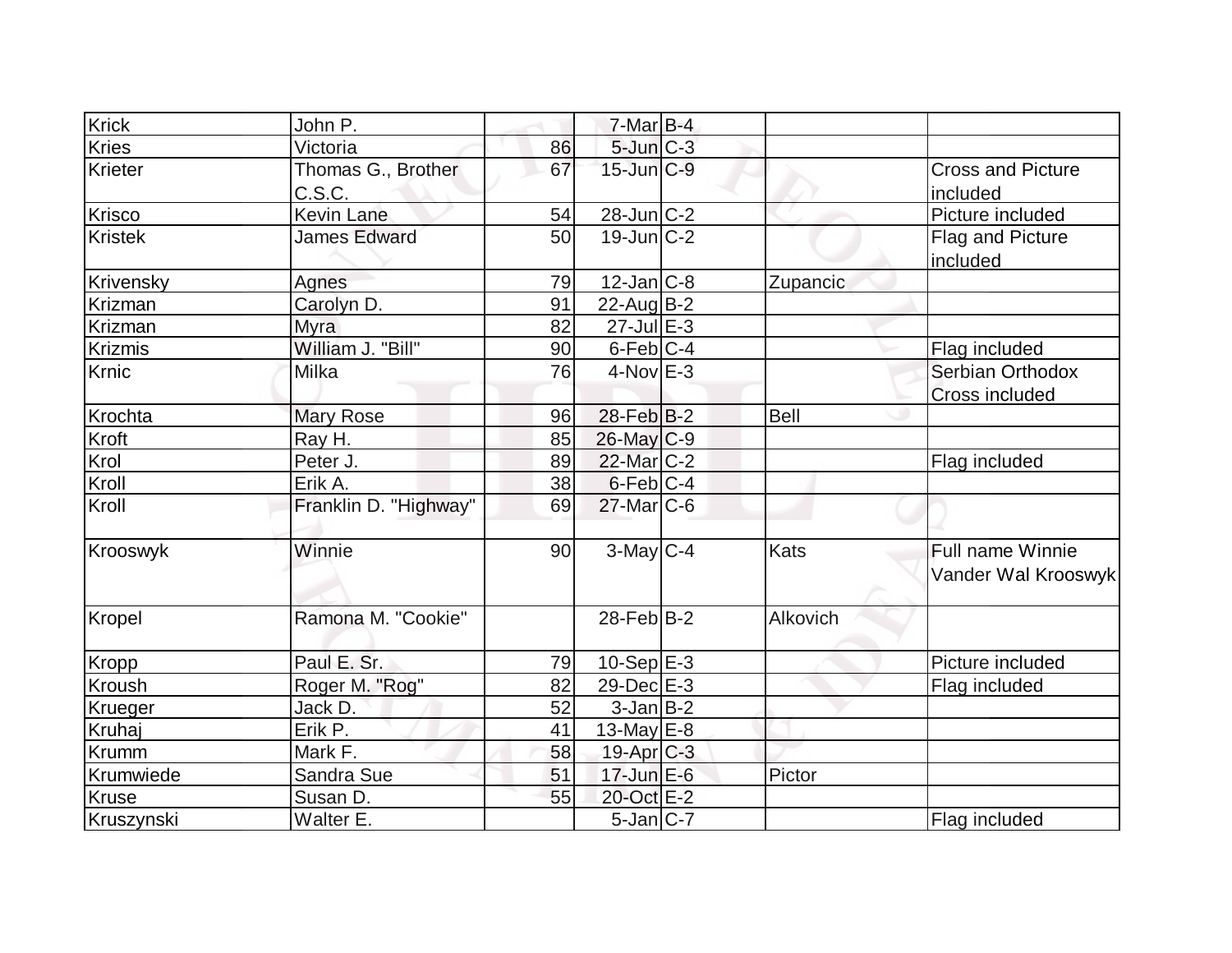| Krysa           | Mildred S. "Busia"  | 93 | $23-Sep$ E-3           |            |                  |
|-----------------|---------------------|----|------------------------|------------|------------------|
| Krzan           | Marie               | 91 | $15-Sep$ $E-2$         |            |                  |
| <b>Ksenak</b>   | Janice Lynne        | 70 | $11-Nov$ E-3           |            |                  |
| <b>Kubacki</b>  | <b>Stanley</b>      | 91 | $15$ -Aug $B$ -3       |            | Flag included    |
| Kuban           | Benedict J.         | 91 | $9$ -Jun $D-7$         |            |                  |
| <b>Kubiak</b>   | Lottie (Wladzia) S. | 92 | $14$ -Jun $ C-2 $      | Wawrzyniak | Picture included |
| Kubic           | Anne H.             | 72 | $4$ -Jun $B$ -8        | Huge       |                  |
| <b>Kubisz</b>   | Edith S.            | 69 | $23-Nov$ E-2           | Mansfield  |                  |
| Kuczora         | Joseph F. Jr. "Joe  | 78 | $5-Apr$ $C-3$          |            | Picture included |
|                 | Francis"            |    |                        |            |                  |
| Kudyba          | Mariette I          | 52 | $9$ -Jan $ C-4$        |            |                  |
| Kuechenberg     | <b>Marion Neis</b>  | 87 | $26$ -Apr $C-2$        |            | Picture included |
| Kuechle         | Alvin G.            | 86 | 29-Sep E-2             |            |                  |
| Kuehl           | Genon               | 86 | $22$ -Jan $ C-8$       |            |                  |
| Kuester         | Roberta M.          | 82 | $3-Apr$ <sub>C-5</sub> |            |                  |
| Kuhn            | Clarence T.         | 84 | $3$ -Jul $C-3$         |            |                  |
| Kuhn            | Margaret R.         | 77 | $4$ -Jan $ C-3 $       |            |                  |
| Kujawski        | Mary T.             | 91 | $23$ -Feb $ C-8$       | Cichowski  |                  |
| Kukla           | Arlene F.           | 72 | $14$ -Dec $E-2$        |            |                  |
| Kukla           | Patricia E.         | 76 | $25$ -Dec $C$ -2       | Domonkos   |                  |
| Kukrika         | Dusan "Bratso"      | 57 | $23$ -Oct $ C-3 $      |            | Serbian Orthodox |
|                 |                     |    |                        |            | Cross included   |
| <b>Kukta</b>    | Julia L.            | 92 | $15$ -Oct $E$ -4       |            |                  |
| <b>Kukuch</b>   | Margaret D.         | 86 | $24$ -Jan $B-3$        | Fraind     |                  |
| <b>Kukulies</b> | <b>Amber Gail</b>   | 32 | 28-Dec E-3             |            |                  |
| Kulinski        | Arthur P.           | 60 | 28-Apr <sub>C-8</sub>  |            |                  |
| Kunka           | John J.             | 93 | $8-Nov$ <sub>C-2</sub> |            | Picture included |
| Kuntz           | Joseph A.           | 85 | $6$ -Jan $E$ -5        |            |                  |
| Kupkee          | Anthony J. "Tony"   | 91 | 10-May C-10            |            | Flag included    |
| <b>Kupres</b>   | Mae                 | 87 | 30-Nov E-3             | Manfredo   | Picture included |
| <b>Kupsik</b>   | Betty L.            | 77 | $25$ -Apr $B-2$        |            |                  |
| Kurczewski      | Paul P.             |    | $6$ -Aug B-2           |            |                  |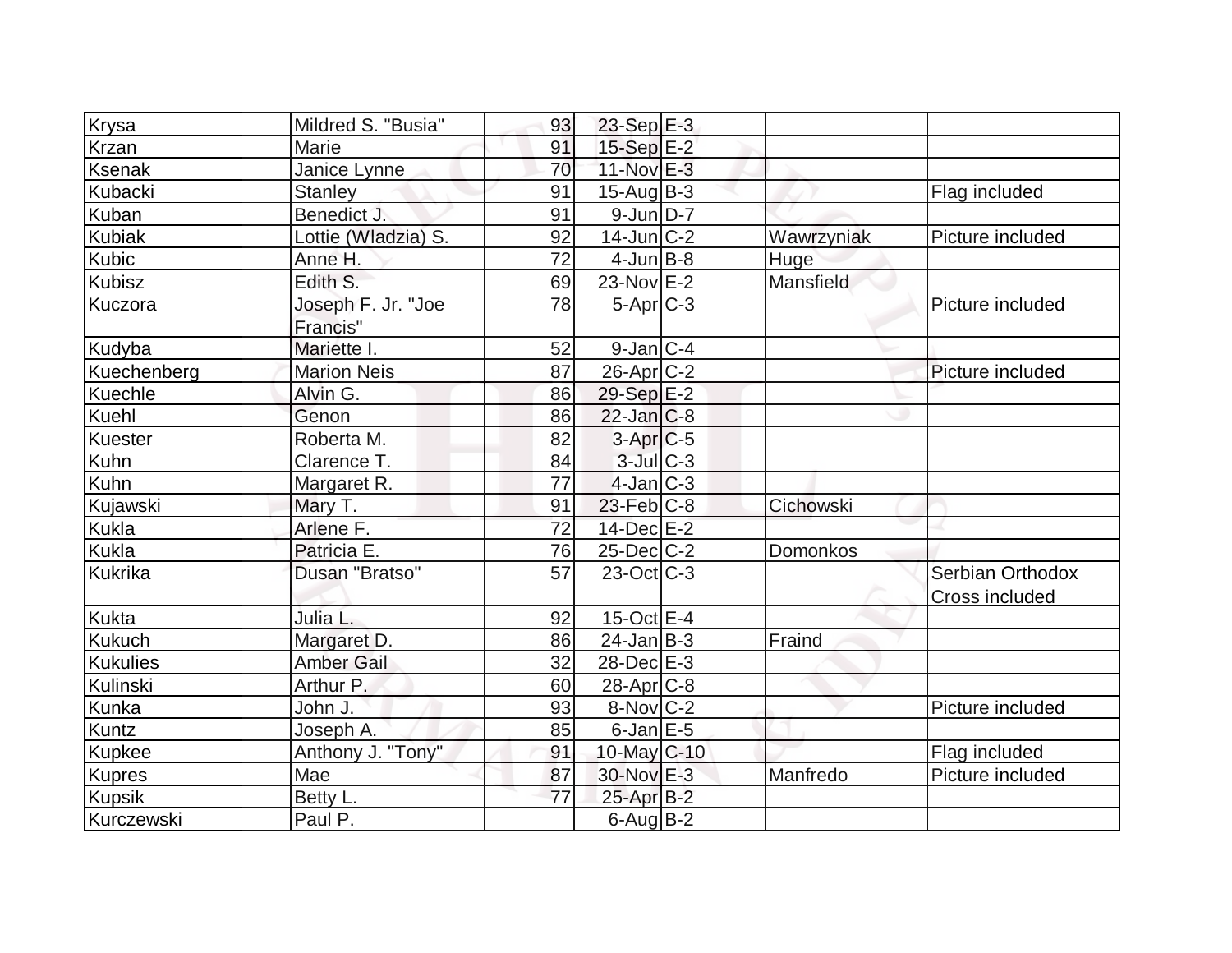| Kurczynski       | <b>Rita</b>           | 80 | $2$ -Mar $C-8$          | <b>Bogusz</b> |                         |
|------------------|-----------------------|----|-------------------------|---------------|-------------------------|
| <b>Kurdys</b>    | Eugene A.             | 74 | $12$ -Aug E-2           |               | Picture included        |
| Kurowski         | Anne "Annie"          | 86 | $10$ -Apr $C$ -4        |               |                         |
| <b>Kurrack</b>   | Janet Dawn            | 84 | $24$ -Jan B-2           |               |                         |
| <b>Kurth</b>     | Dorothea "Dot"        | 99 | $6-Sep$ $C-2$           | Thomas        |                         |
| Kurth            | Myron E.              | 82 | $7 - Apr$ E-5           |               |                         |
| <b>Kurz</b>      | <b>Brent Michael</b>  | 21 | $14$ -Aug C-4           |               |                         |
| Kurzydym         | <b>Louise Rose</b>    | 83 | $24$ -Jan B-2           | Dunajeski     |                         |
| <b>Kushneruk</b> | Stephanie             | 50 | $13-Oct$ $E-3$          |               |                         |
| <b>Kusiak</b>    | Helen E.              |    | $18-Oct$ $C-3$          | Camacho       |                         |
| <b>Kuss</b>      | Mildred M. "Millie"   | 73 | $9$ -Jul $E-3$          | Pasternak     |                         |
| <b>Kuss</b>      | William L.            | 86 | $23$ -Jul $E-2$         |               | Flag included           |
| Kussmaul         | Eleanor               | 85 | 24-Aug E-2              |               | Full name Eleanor       |
|                  |                       |    |                         |               | <b>Kussmaul Fechner</b> |
| <b>Kutch</b>     | Joan M.               | 75 | $23$ -Jan $ C-4 $       | Krycka        |                         |
| Kutschke         | Eleanor               | 95 | 19-May D-9              |               |                         |
| Kuznicki         | Jacqueline A.         | 79 | $7-Feb$ B-3             | Wilfong       |                         |
| <b>Kuzos</b>     | Timothy J.            | 49 | $23$ -Jun $D-7$         |               |                         |
| Kwasny           | Michael "Lefty"       | 78 | $30-Sep$ $E-2$          |               | Flag included           |
| Laba             | Lillian               | 90 | $7$ -Jun $ C-2 $        |               |                         |
| Labadie          | Daniel Lee            | 53 | $1-Apr$ $E-9$           |               | Picture included        |
| Lach             | Cini-Kay, RN          | 58 | $28$ -Mar $ B-3 $       |               |                         |
| Laciak           | <b>Alice</b>          | 90 | $23-Oct$ <sub>C-4</sub> | Ciszczon      |                         |
| Lackhouse        | Helen                 | 89 | $1-Mar$ $C-3$           | Melko         |                         |
| Lackovitch       | Alvin K.              | 87 | 28-Mar <sub>B</sub> -2  |               |                         |
| Lackovitch       | <b>Michael Dennis</b> | 68 | $6$ -Oct $C$ -4         |               |                         |
| Lacy             | Arthur L. Sr.         | 72 | $10$ -May C-9           |               |                         |
| Lafayette        | Henrietta             | 79 | $6$ -Jun $B-2$          |               | Full name Henrietta     |
|                  |                       |    |                         |               | (Lafayette) Bowersox    |
| Lafever          | Richard "Rich"        | 80 | $9$ -Feb $C-9$          |               | Flag included           |
| Lafond           | John H.               | 73 | $10$ -Jun $E-8$         |               | Picture included        |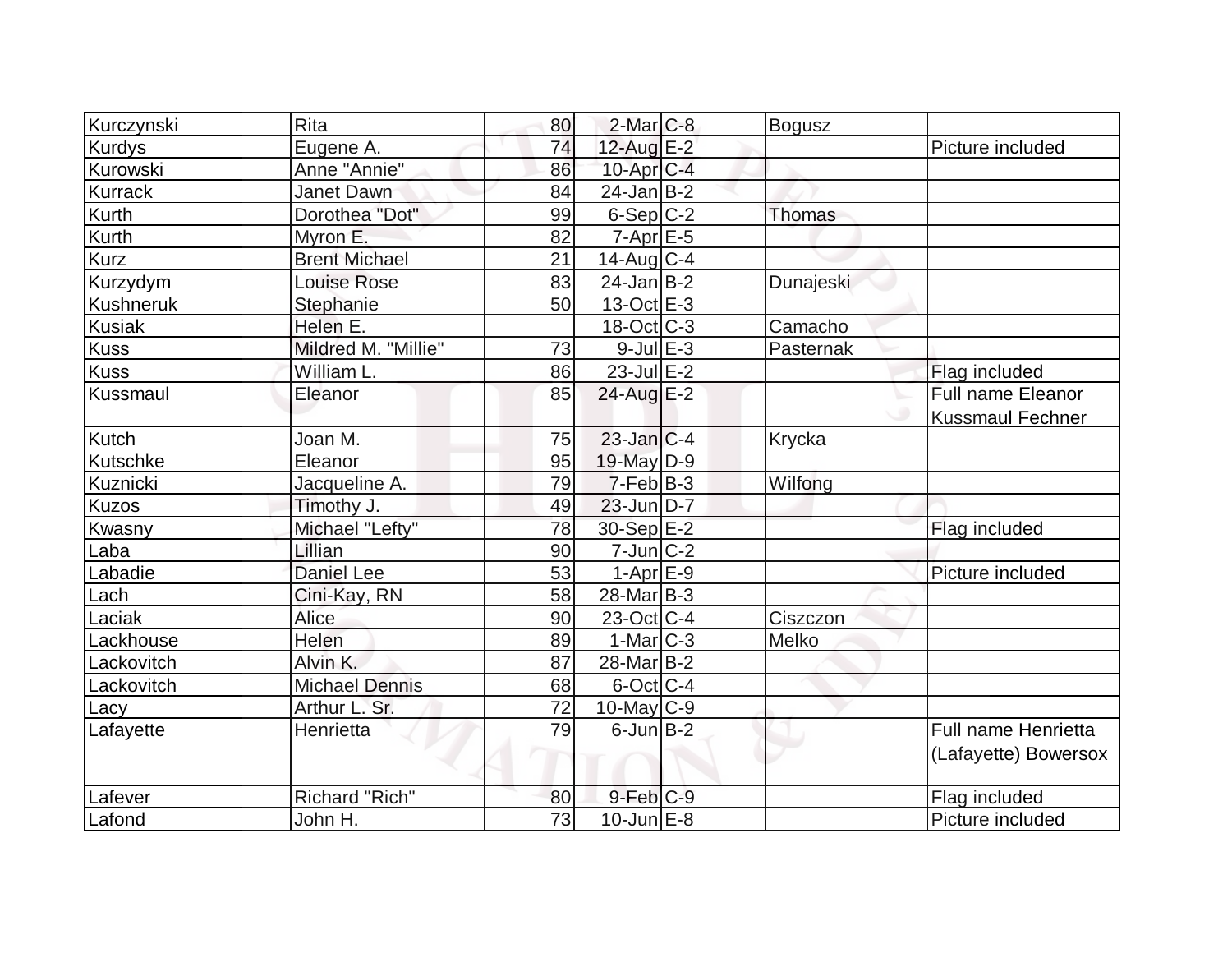| Lafoon    | Lester D.            | 63 | $9$ -Jun $D-7$                      |               | Flag included         |
|-----------|----------------------|----|-------------------------------------|---------------|-----------------------|
| Laforce   | Helenjean            | 91 | $3$ -Oct $B-2$                      | <b>Bartz</b>  | Full name Helenjean   |
|           |                      |    |                                     |               | Laforce Goulding      |
| Lafrossia | Cecilia Emma         | 61 | $26$ -May C-9                       |               |                       |
| Lager     | <b>Elsie</b>         | 89 | 29-May $C-4$                        |               |                       |
| Lail      | John Eric            | 46 | $6$ -Nov $ C$ -6                    |               |                       |
| Lain      | Betty L.             | 87 | $29$ -Mar $C-2$                     |               |                       |
| Laitar    | Joan M.              | 85 | 26-Apr C-2                          | Fleming       |                       |
| Lakomy    | Helen L.             | 88 | $23$ -Aug C-2                       | Sarna         |                       |
| Lalaeff   | Michael "Mike"       | 87 | $25$ -Jan $ C-3 $                   |               |                       |
| Lalios    | Mary                 | 70 | 22-Oct E-2                          |               | <b>Greek Orthodox</b> |
|           |                      |    |                                     |               | Cross included        |
| LaMantia  | Frank                | 69 | 10-Jul C-4                          |               | Picture included      |
| Lamar     | Eddie C. "Bird"      | 59 | $21$ -Jul $E-3$                     |               | Picture included      |
| Lamb      | M. Jane              | 83 | $24$ -Apr $C-4$                     |               | Picture included      |
| Lamb      | Nancy Rose           | 74 | 30-Mar C-9                          |               |                       |
| Lambersie | Alice J. "Jean"      |    | 13-Apr C-7                          | Lamb          |                       |
| Lambert   | Debra L.             | 55 | $22$ -Nov $ C-3 $                   |               |                       |
| Lambert   | Lorraine "Peggy"     | 95 | $25$ -Jul B-3                       | Reinke        | Full name Lorraine    |
|           |                      |    |                                     |               | Lambert Keenan        |
| Lambert   | Shirley H.           | 74 | $20$ -Dec $C-3$                     | <b>Harvey</b> | Picture included      |
| LaMere    | Arlene L.            | 82 | $14$ -Apr $C-8$                     |               |                       |
| Lamka     | <b>Walter Thomas</b> | 90 | $24$ -May C-3                       |               | Flag included         |
| Lamken    | Marion R.            | 83 | 10-May C-2                          |               |                       |
| Lamprecht | Robert G.            | 69 | $15$ -Jun $\overline{\text{C}}$ -10 |               | Flag included         |
| Lander    | Wayne Allen          | 69 | $1$ -Jun $ C-7 $                    |               | Flag and Picture      |
|           |                      |    |                                     |               | included              |
| Laney     | Norene Ann           | 81 | 14-Dec E-2                          |               | Picture included      |
| Lang      | Linton T. Jr.        | 86 | 8-Apr E-7                           |               | Flag included         |
| Lang      | Shirley A.           | 76 | $6$ -Dec $C$ -2                     | Gumkowski     |                       |
| Langan    | Jane E.              | 91 | $7-Feb B-3$                         | Schmick       |                       |
| Langbehn  | Ronald K.            | 76 | $25$ -Aug $E-3$                     |               | Flag included         |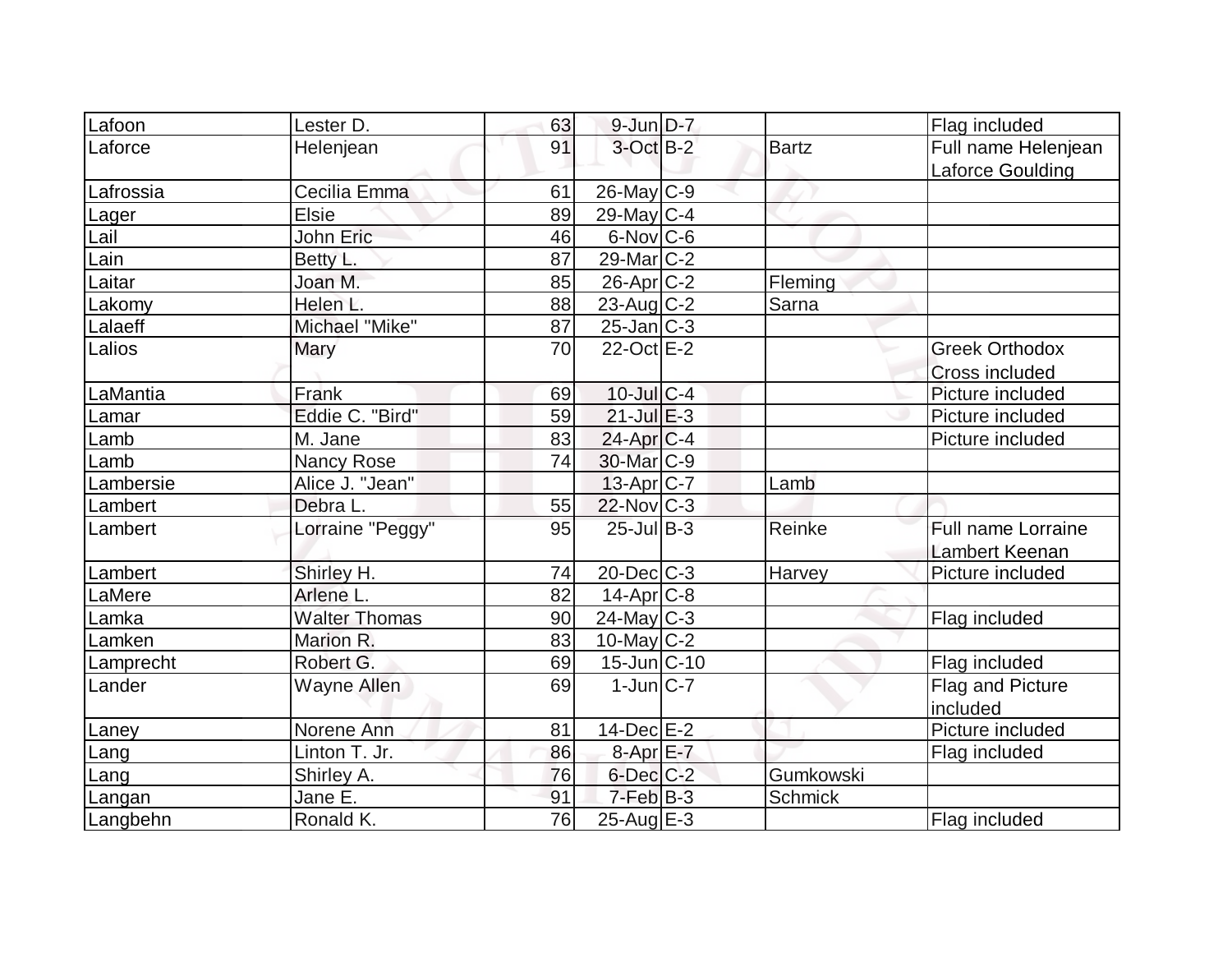| Lange    | Dorothy W.             | 99 | $7 - Aug$ <sub>C-4</sub> |                   | Picture included            |
|----------|------------------------|----|--------------------------|-------------------|-----------------------------|
| Langel   | Dean D.                | 57 | $5$ -Jul $C$ -3          |                   | Flag included               |
| Langel   | Mary                   | 86 | 29-May C-4               |                   |                             |
| Langham  | Margaret "Peggy"       | 82 | $28-Sep$ E-3             |                   |                             |
| Langhans | Ronald                 | 50 | 29-Sep $E-3$             |                   | Picture included            |
| Lanier   | Jamesetta M. "Batu"    | 62 | $10$ -Feb $C-7$          | <b>Turnipseed</b> | Jamesetta M.                |
|          |                        |    |                          |                   | Turnipseed-Lanier<br>Cooper |
| Lanigan  | Rose A.                | 88 | $22$ -Feb $ C-3 $        |                   |                             |
| Lannin   | Andrian M.             | 73 | $2$ -Dec $E-3$           |                   |                             |
| Lannin   | Dorothy M. "Granny"    | 88 | $6-Sep C-2$              | Kruman            |                             |
| Lannin   | William W. "Bill"      | 88 | $2$ -Feb $E$ -6          |                   |                             |
| Lanning  | Walter V.              | 84 | 17-Oct B-2               |                   |                             |
| Lannon   | John A. "Jack"         | 53 | $24$ -Apr $C-3$          |                   |                             |
| Lannon   | <b>William Edmund</b>  | 70 | $1-Feb C-2$              |                   | Picture included            |
| Lapina   | Janet Irene            | 78 | $7$ -Apr $E$ -6          |                   |                             |
| Larkin   | Fannie Mae             | 79 | 18-Nov E-2               |                   | Pictures included           |
| Larsen   | Kenneth C.             | 86 | $23$ -Jan $C-4$          |                   | Flag included               |
| LaRue    | <b>Bernice Johnson</b> | 94 | 26-Oct E-4               |                   |                             |
| Lascoe   | Ronald E.              | 71 | 29-Dec E-3               |                   |                             |
| Lasics   | John Henry             |    | $25$ -Aug E-3            |                   | Flag included               |
| Lasowski | Michael J. Sr.         | 95 | $10$ -Feb $C$ -7         |                   | Flag and Picture            |
|          |                        |    |                          |                   | included                    |
| Latham   | <b>Eric Gregg</b>      | 44 | $5$ -Jan $ C-7 $         |                   |                             |
| Latta    | <b>Ruby</b>            | 91 | $15$ -Mar $ C-2 $        |                   | Full name Ruby              |
|          |                        |    |                          |                   | Luchene-Latta               |
| Latta    | Sheila F.              | 68 | $25$ -Jun $B$ -8         |                   |                             |
| Latza    | George                 | 83 | $30$ -Nov $E-3$          |                   | Flag included               |
| Latza    | George                 |    | $3$ -Dec $E-2$           |                   | <b>Memorial Service</b>     |
| Lau      | Kimberly M.            | 54 | $8$ -Dec $E-3$           | Krolo             |                             |
| Lauerman | <b>Charles Vincent</b> | 82 | 28-Dec E-3               |                   |                             |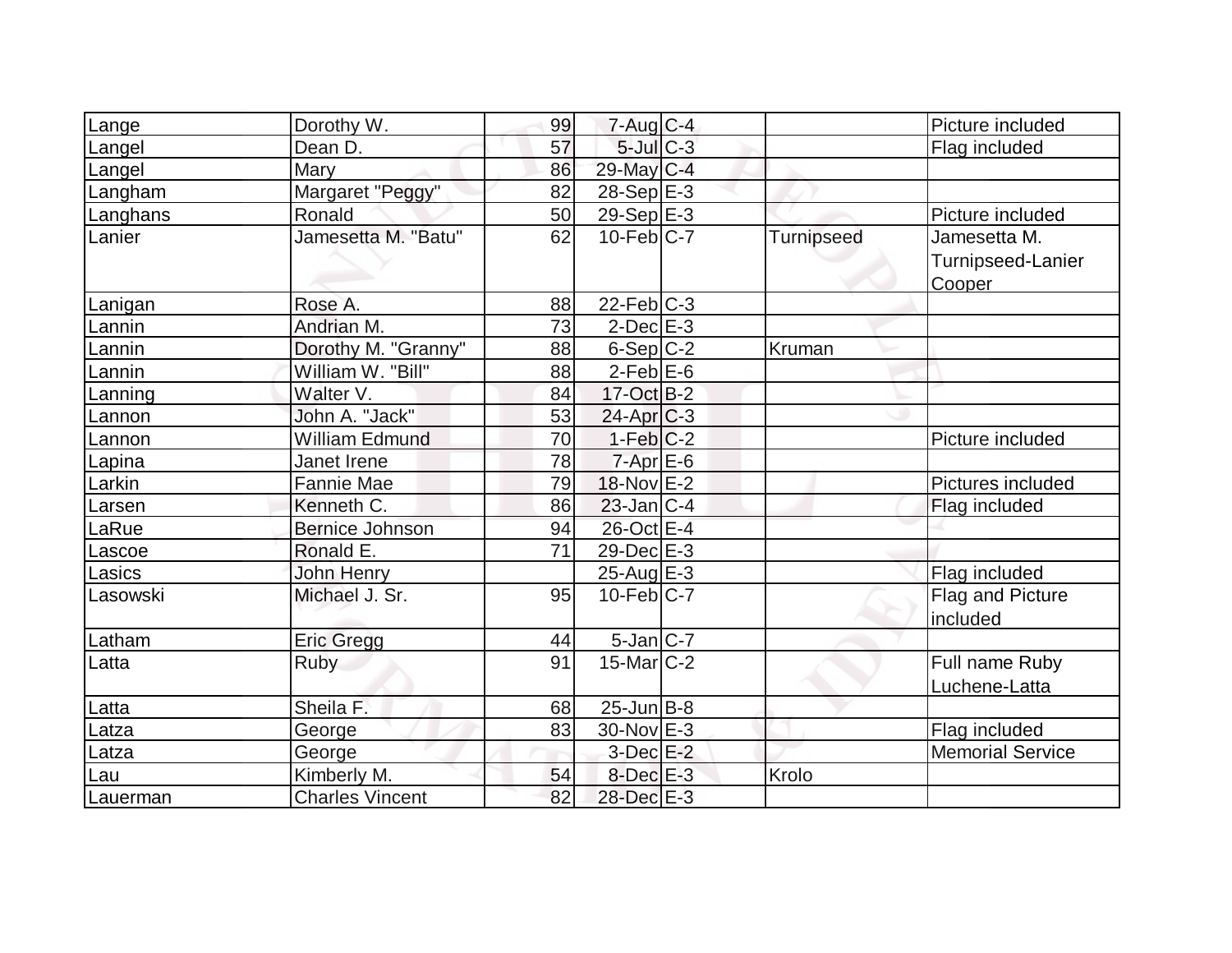| Laurisch  | Robert J.            |                 | $16$ -Feb $C$ -8  |                 |                       |
|-----------|----------------------|-----------------|-------------------|-----------------|-----------------------|
|           |                      | 70              |                   |                 | Flag and Picture      |
| Lavalley  | Joseph A.            | 63              | $4$ -Dec $C$ -4   |                 | included              |
|           | Bill G.              | 80              | $23$ -Feb $ C-8 $ |                 |                       |
| Lavelle   |                      |                 |                   |                 |                       |
| Lavelle   | Lucille M.           | 85              | $25$ -Mar $E$ -5  |                 |                       |
| Lavendar  | Jack                 | 75              | $2$ -Jul B-7      |                 | Picture included      |
| Laviena   | Nelson Sr.           | 68              | $10$ -Aug $E-3$   |                 | Flag included         |
| Lavin     | Elvira               | 76              | $2$ -Mar $ C-8 $  |                 |                       |
| Lawrence  | Margaret C.          | 67              | $13$ -Feb $ C-4 $ | <b>Norcross</b> |                       |
| Lawrence  | <b>Marion Louise</b> | 82              | $3-Oct$ B-3       | <b>Hilt</b>     |                       |
| Lawson    | Christina            | 33              | $24$ -Jul C-3     |                 |                       |
| Lawson    | Kristina M.          | 27              | $3-Feb$ $E-10$    |                 |                       |
| Lazar     | Eli.                 | 81              | $15$ -Aug $C-3$   |                 |                       |
| Lazarz    | Ted S.               | 93              | $1-Sep$ $E-3$     |                 | Flag included         |
| Lazerwitz | James A.             | 90              | $26$ -Nov $E-3$   |                 | Flag and Star of      |
|           |                      |                 |                   |                 | David included        |
| Lazich    | Slavko               | 79              | $26$ -May $C-9$   |                 | Flag and Serbian      |
|           |                      |                 |                   |                 | <b>Orthodox Cross</b> |
|           |                      |                 |                   |                 | included              |
| Lazzowski | Thomas E. "Tom"      | 64              | $5-Feb B-7$       |                 | Flag included         |
| Leahy     | Jeanne C.            | 77              | $7$ -Dec $E-3$    |                 |                       |
| Lear      | William D.           | 78              | 31-Mar C-9        |                 |                       |
| Lebda     | Barbara L.           | 76              | $10$ -Aug $E-3$   |                 |                       |
| Lebioda   | Henry S. M.D.        | 91              | $4$ -Aug $E-4$    |                 |                       |
| Lebryk    | Delphine L. "Tookie" | 80              | $7$ -Dec $E-3$    |                 |                       |
| Lech      | Leo                  | 86              | 8-May C-3         |                 |                       |
| Lederman  | Dorothy L.           | 83              | $15$ -Dec $E$ -5  |                 | Picture included      |
| Ledesma   | Deborah G.           |                 | $3-Mar$ C-7       | Helton          |                       |
| Ledna     | Sarrah E.            | 85              | 15-Mar C-2        |                 |                       |
| Lee       | Charles S.           | 72              | 10-Apr C-4        |                 | Flag included         |
| Lee       | Donald E.            | 77              | 10-Nov E-4        |                 | Flag included         |
| Lee       | Donald Raymond Sr.   | $\overline{72}$ | $5-Feb B-8$       |                 |                       |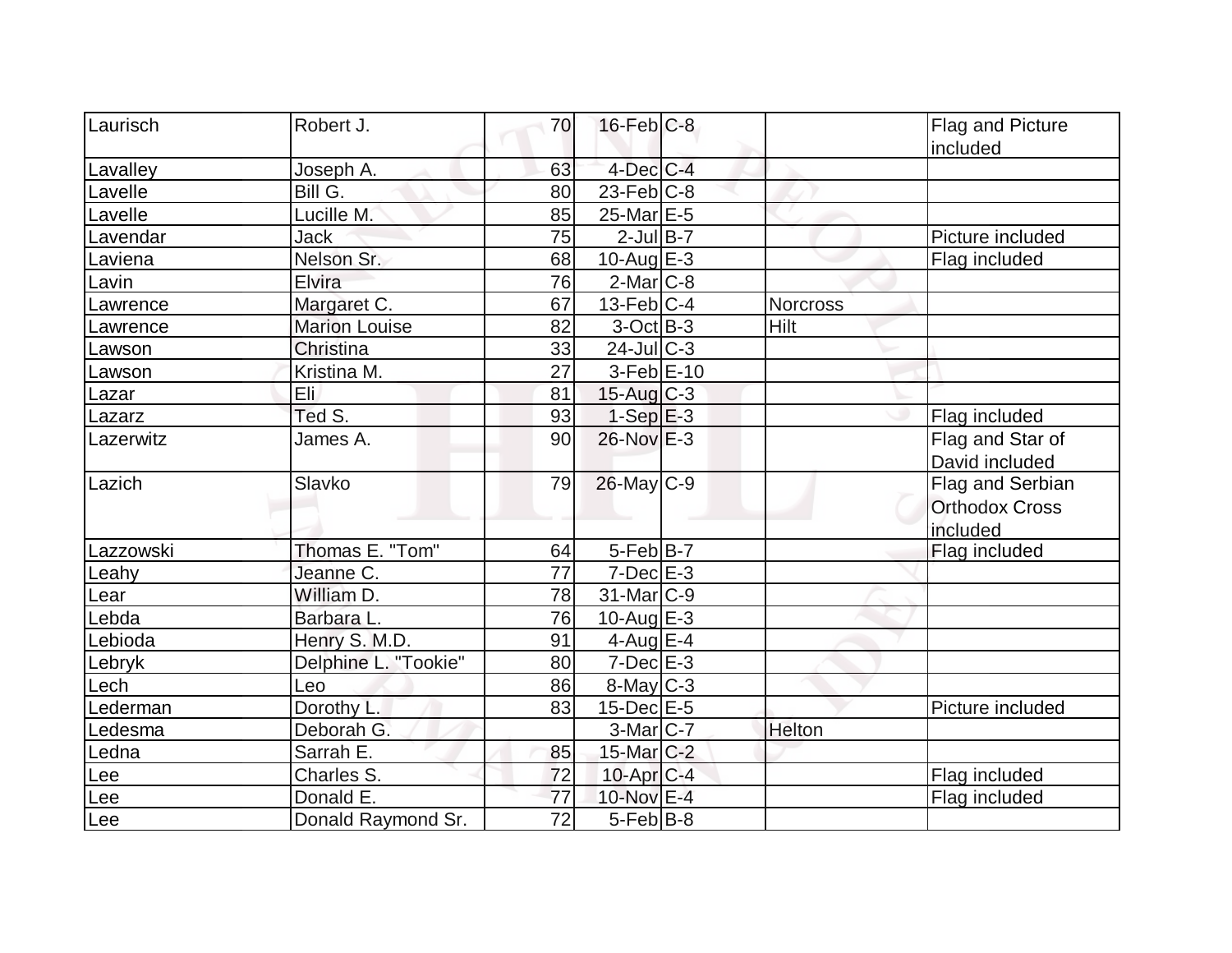| Lee         | Mildred A.           | 91 | $7$ -Oct $E-2$    |                |                              |
|-------------|----------------------|----|-------------------|----------------|------------------------------|
| Lefers      | Donna Jean           | 66 | $6$ -Jan $E$ -5   | Dykema         |                              |
| Legg        | <b>Gregory Lee</b>   | 54 | $26$ -Jul $C-2$   |                |                              |
| Leicht      | Darlene M.           | 83 | $6$ -Oct $C$ -4   |                |                              |
| Leigh       | Patricia Ann         | 78 | $20$ -Nov $C-4$   |                |                              |
| Leininger   | Myrna E.             | 89 | $10$ -Jun $E-8$   |                | Picture included             |
| Lelo        | Shirley A.           | 75 | $19$ -Jun $ C-2 $ | Pieczynski     |                              |
| Lemanski    | <b>Christine Ann</b> | 50 | $6$ -Feb $ C-4$   | Zromkoski      |                              |
| LeMay       | <b>Kay Mary</b>      | 59 | $9$ -Oct $C$ -4   |                |                              |
| Lemke       | Robert L.            | 82 | $8$ -Jan B-5      |                |                              |
| Lenart      | Eugene               | 74 | $5$ -Dec $B$ -2   |                |                              |
| Lendbarker  | Richard P.           | 57 | $13$ -Nov $ C-3 $ |                |                              |
| Lenz        | Gladys L.            | 86 | $7$ -Jan $E-7$    | <b>Buhring</b> |                              |
| Leonard     | Marjorie Mae         | 85 | $12-Sep B-2$      | Whitaker       |                              |
| Lesnik      | Theodore             | 78 | $5$ -Dec $B$ -2   |                |                              |
| Lessard     | Regina "Rae"         | 92 | $20$ -Feb $C-3$   |                |                              |
| Lessentine  | Terry A.             | 69 | $25$ -Apr $ B-2 $ |                |                              |
| Leurck      | Matthew F. "Matt"    | 40 | $24$ -Aug $E-3$   |                |                              |
| Leuthart    | John A. Jr. "Jack"   | 73 | $13$ -Jan $ C$ -6 |                |                              |
| Levandoski  | Emily J.             | 87 | $4$ -May E-10     |                |                              |
| Levenda     | Edward R.            | 84 | $26$ -Feb $ C$ -8 |                | Flag included                |
| Levenda     | Victor J.            | 91 | $19$ -Dec $B$ -3  |                | Flag included                |
| LeVeque     | <b>Craig Alan</b>    | 55 | $23$ -Dec $E-2$   |                | Flag included                |
| Levesque    | Louis J.             | 70 | 29-Dec E-3        |                |                              |
| Levin       | Hannah L.            | 88 | $13$ -Dec $C-3$   |                | Star of David included       |
| Levin       | Lillian A.           | 99 | $28$ -Jan $E-8$   | Abrahamson     | Star of David included       |
| Levinson    | Robert A.            | 82 | 27-May E-7        |                | Star of David included       |
| Lewandowski | Alan J.              | 62 | $12$ -Jun $ C-3 $ |                | Flag and Picture<br>included |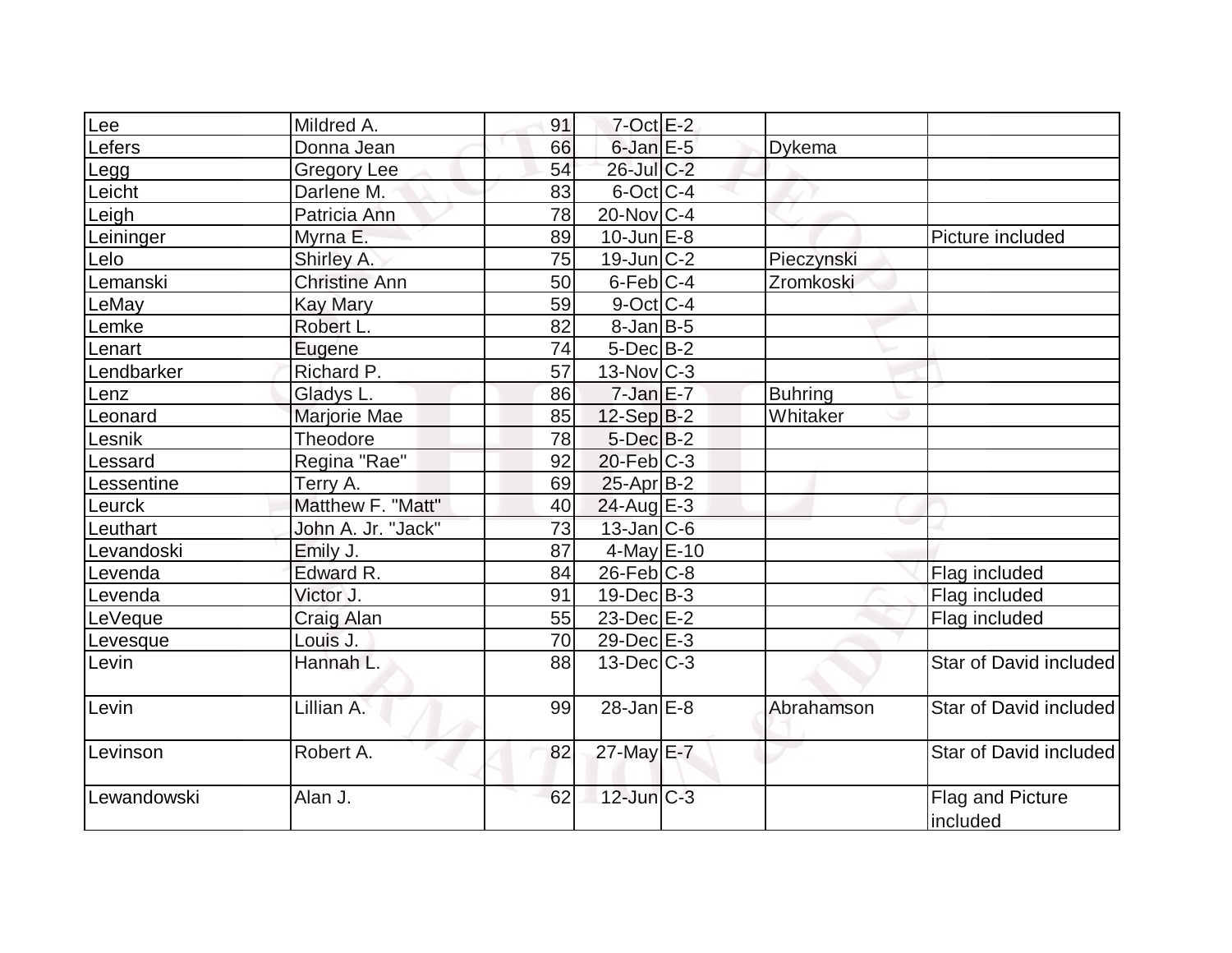| Lewandowski | Anna Mae                    | 83 | $31$ -May C-3    | Janos    |                                           |
|-------------|-----------------------------|----|------------------|----------|-------------------------------------------|
| Lewandowski | Casimer S. "Casey"          | 84 | 3-May C-3        |          | Flag included                             |
| Lewandowski | Gertrude V.                 | 90 | $16$ -Jan $C-4$  |          |                                           |
| Lewis       | Ernest L. "Buck"            | 76 | 29-Sep E-3       |          | Flag included                             |
| Lewis       | Eugene Jerome Sr.<br>"Lulu" | 58 | $21$ -Jul E-3    |          |                                           |
| Lewis       | Glen P.                     | 73 | $23$ -May B-3    |          |                                           |
| Lewis       | James                       | 85 | $3$ -Jan $B-3$   |          |                                           |
| Lewis       | Linda S.                    | 56 | $5$ -Jan $C-7$   |          |                                           |
| Lewis       | Ronald G.                   | 79 | $17-Sep$ $E-4$   |          | Picture included                          |
| Leyba       | Helen                       | 93 | $7-Sep$ $E-2$    |          |                                           |
| Leyba       | Pedro Jr.                   | 42 | $25$ -Aug $E-3$  |          |                                           |
| Licheniak   | Gloria A.                   | 64 | $1-May$ $C-3$    |          |                                           |
| Lichtfuss   | Marilyn J.                  | 79 | $12$ -Oct $E-3$  |          | Picture included                          |
| Licina      | <b>Milan</b>                |    | $22$ -Apr $E$ -7 |          | Serbian Orthodox<br><b>Cross included</b> |
| Lickfelt    | Nancy J.                    | 65 | 14-Oct E-2       |          |                                           |
| Liesch      | Terrence K.                 | 58 | $28$ -Aug C-4    |          |                                           |
| Liggins     | Geraldine                   | 52 | 13-May $E-8$     |          | Picture included                          |
| Liggins     | L.Q.                        | 85 | $15$ -Jun $C-10$ |          |                                           |
| Likens      | Raymond L. Jr.              | 44 | $11-Sep C-4$     |          | Flag included                             |
| Lilly       | Suzanne "Suzie"             | 48 | $6$ -Oct $ C-4 $ |          |                                           |
| Limback     | Patsy J.                    | 80 | 10-Aug $E-3$     |          |                                           |
| Limbaugh    | Jesse P.                    | 84 | 24-Nov D-2       |          |                                           |
| Lind        | Stella Mae "Nanny"          | 90 | $2-Apr$ B-5      | Lindsey  | Full name Stella Mae<br>(Cardwell) Lind   |
| Lindahl     | Ann D.                      | 94 | $19$ -Jul $C-2$  |          |                                           |
| Lindemulder | Ruth J.                     | 84 | $23-Sep$ $E-3$   | Laning   |                                           |
| Linderman   | <b>Eleanor Pearl</b>        | 83 | 28-Dec E-3       |          |                                           |
| Lindgren    | G. Edward                   | 89 | $24$ -Apr $C-4$  |          | Flag included                             |
| Lindinger   | Helen                       | 94 | $28-Sep$ $E-3$   |          |                                           |
| Lindner     | Marjory L.                  | 91 | 28-Dec E-3       | Jurincie |                                           |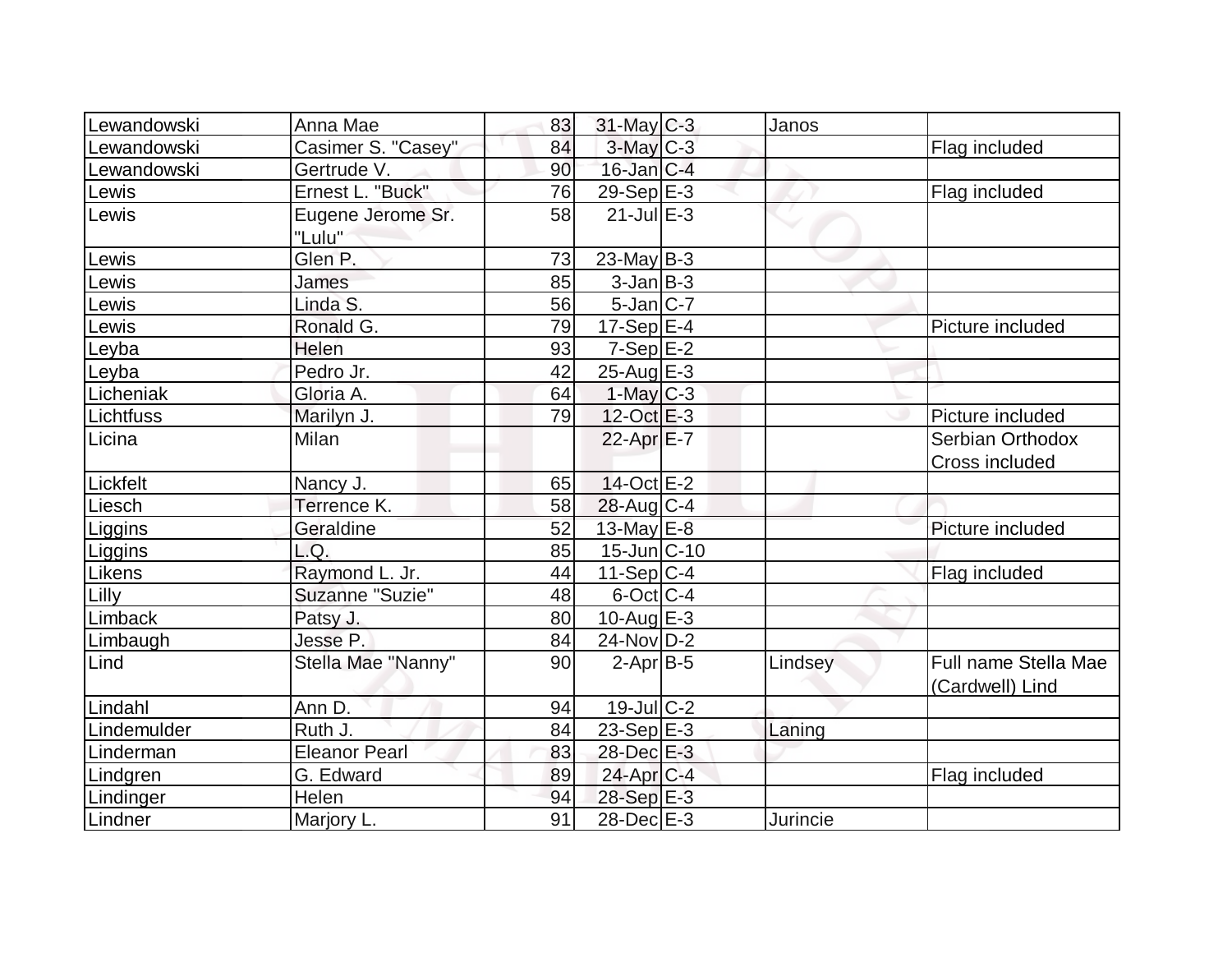| Linger       | Kathryn J.                  | 88  | 10-Mar C-7             |         |                        |
|--------------|-----------------------------|-----|------------------------|---------|------------------------|
| Linkimer     | Sam                         | 96  | $20-Sep$ C-3           |         |                        |
| Linko        | Stephen                     | 70  | 24-Mar <sub>IC-8</sub> |         | Flag included          |
| Linn         | Timothy J.                  | 63  | $26$ -Jan $ C-7 $      |         |                        |
| Linxwiler    | Erna A.                     | 90  | $23$ -Aug C-2          |         |                        |
| Linz         | William M.                  | 79  | $25$ -Jan $ C-3 $      |         |                        |
| Lionberger   | <b>Maxine</b>               | 84  | $5-Nov$ $E-2$          | Walters |                        |
| Lippelt      | Carl R. "Fritz"             | 79  | $26$ -Mar $D-9$        |         | Picture included       |
| Lipski       | Theresa                     | 86  | $8-Sep$ E-3            |         |                        |
| Liptak       | Michael                     | 52  | $8-Nov$ <sub>C-2</sub> |         |                        |
| Lira         | Grace                       | 88  | $3-Aug$ $E-3$          |         |                        |
| Liscic       | Katrina                     |     | $11$ -Aug $E-2$        |         | Serbian Orthodox       |
|              |                             |     |                        |         | <b>Cross included</b>  |
| Listenberger | Elsie                       | 92  | $28$ -May B-8          | Wolf    |                        |
| Liston       | Eugene H.                   | 79  | $24$ -Apr $ C-4 $      |         |                        |
| Litherland   | <b>Mary Catherine "Mary</b> | 86  | $22$ -Feb $C-3$        |         |                        |
|              | Kay"                        |     |                        |         |                        |
| Littig       | Virginia M.                 | 82  | $21-Oct$ $E-2$         | Zaleski |                        |
| Litzan       | Joan                        | 85  | 20-Sep C-3             |         |                        |
| Livergood    | Mary K.                     | 60  | 12-Aug $E-2$           | Cooley  |                        |
| Livovich     | Albert F.                   | 93  | $25$ -Feb $E-9$        |         | Flag included          |
| Livovich     | Carmela                     | 86  | 11-Mar $E-5$           |         | Full name Carmela      |
|              |                             |     |                        |         | <b>Martin Livovich</b> |
| Livovich     | Michael P.                  | 90  | $20$ -Nov $C-4$        |         | Flag included          |
| Ljubicich    | Patricia A.                 | 67  | $14$ -Jan $E$ -7       | Rizza   | Cross, Flag, and       |
|              |                             |     |                        |         | Picture included       |
| Lochte       | <b>Charles August</b>       | 94  | $25$ -Dec $C-3$        |         | Picture and Flag       |
|              |                             |     |                        |         | included               |
| Lockett      | Isiah "Buddy"               | 71  | $6$ -Feb $C-4$         |         | Picture included       |
| Loden        | Mary                        | 87  | 24-Nov D-3             | Papesh  |                        |
| Loehmer      | Josephine A.                | 102 | $8$ -Feb $ C-3 $       | Schutz  |                        |
| Loffel       | Douglas J.                  | 56  | $11-Nov$ E-2           |         | Flag included          |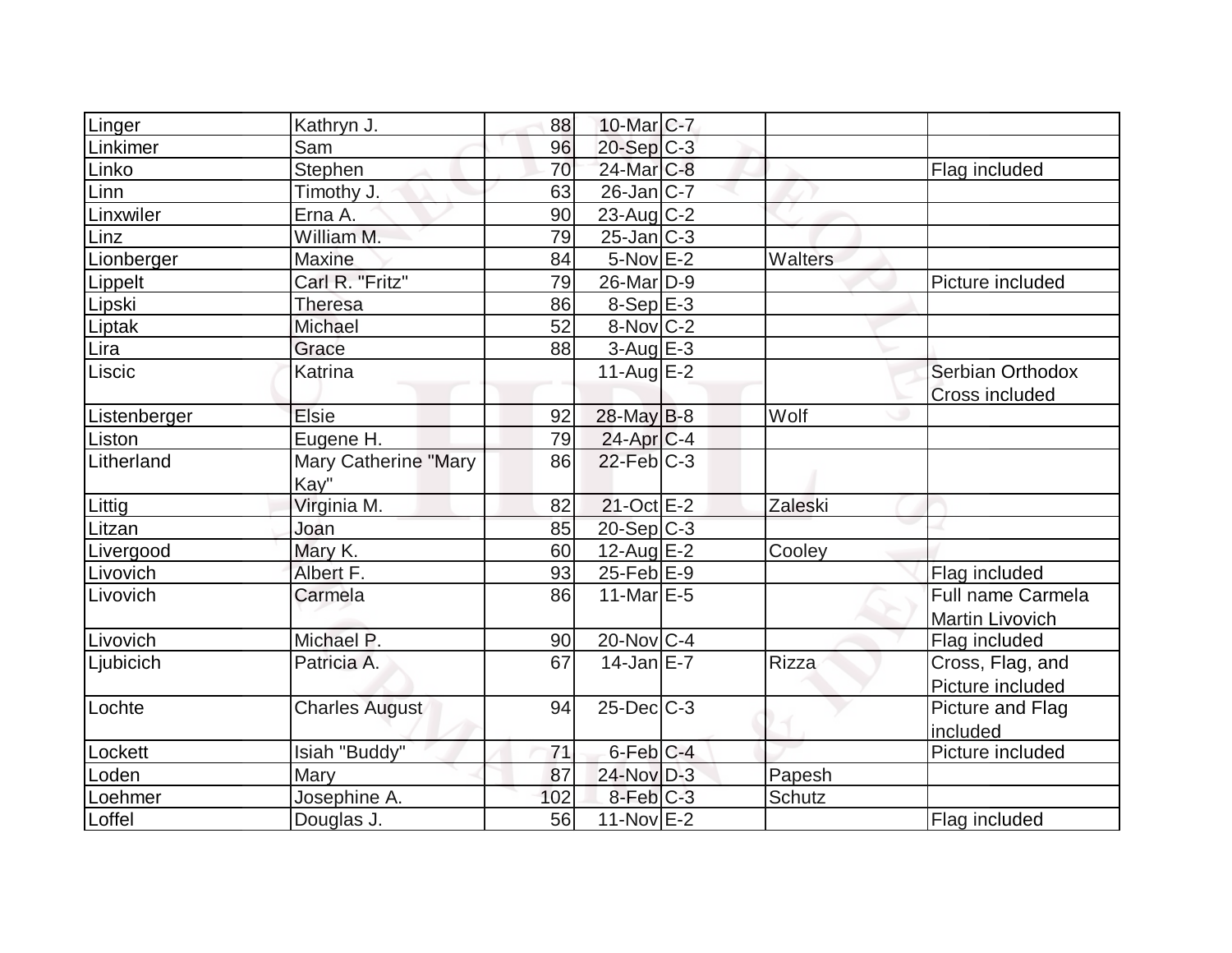|            | Curt E.              |    | $3$ -Jul $C-3$          |               |                     |
|------------|----------------------|----|-------------------------|---------------|---------------------|
| Lofgren    |                      | 90 | $16$ -Jan $C-4$         |               |                     |
| Lofrano    | Anthony A.           | 90 |                         |               | Flag included       |
| Logothetis | Spiro                | 81 | $25$ -Dec $C-2$         |               |                     |
| Lollock    | Flora                | 80 | $22$ -Jun $ C-10$       |               |                     |
| Long       | <b>Betty Jane</b>    | 84 | $21$ -Dec $E-3$         | Cidulka       | Picture included    |
| Long       | <b>Edward Ray</b>    | 43 | $31$ -Jan $ B-3 $       |               |                     |
| Long       | Maureen A.           | 58 | $21-Oct$ $E-3$          | Hoye          |                     |
| Longawa    | Dorothy              | 83 | $22$ -AugB-2            |               |                     |
| Longawa    | Helen                | 84 | $25$ -Dec $C$ -2        | Grandys       |                     |
| Longoria   | Adela                | 82 | 27-Oct E-2              |               | Full name Adela     |
|            |                      |    |                         |               | Villanueva Longoria |
| Looft      | Carol Ann            | 68 | $7-Mar$ B-5             | <b>Binder</b> |                     |
| Looft      | Kurt J.              | 38 | 28-Aug C-4              |               |                     |
| Loomis     | Linda M.             | 66 | $17-Sep$ <sup>E-5</sup> | Thielen       | Full name Linda M.  |
|            |                      |    |                         |               | Nordyke-Loomis      |
| Lopez      | Aida L.              | 70 | $15-Sep$ E-3            |               | Picture included    |
| Lopez      | <b>Betty Faye</b>    | 72 | $19-Sep B-2$            |               |                     |
| Lopez      | <b>Blanca Estela</b> | 53 | 29-Dec E-3              |               |                     |
| Lopez      | Esther L. "Peaches"  | 42 | $27$ -Nov $C-3$         | Slusher       |                     |
| Lopez      | Federico             | 83 | $5$ -Dec $B-2$          |               |                     |
| Lopez      | Genoveva "Genie"     |    | $31$ -Mar $ C-9 $       |               |                     |
| Lopez      | Jose                 | 82 | $5$ -Jan $ C-7 $        |               |                     |
| Lopez      | Maria D.             | 84 | $22$ -Jun $ C-10$       |               | Full name Maria D.  |
|            |                      |    |                         |               | Lopez (Saenz)       |
| Lopez      | Ofelia "Guera"       | 89 | $27$ -Mar $ C$ -6       |               |                     |
| Lopez      | Ricky D.             | 52 | 8-Nov C-3               |               |                     |
| Lopez      | Rolando A.           | 72 | $25$ -Feb $E-9$         |               | Picture included    |
| Lopez      | Victor               | 69 | $4$ -Dec $ C-4$         |               | Flag included       |
| Lopez      | Victor G.            | 48 | $1$ -Jan $B-5$          |               | Picture included    |
| Lopez      | Wanda                | 75 | $1-May$ <sub>C</sub> -3 |               |                     |
| Lott       | Harry S.             | 94 | 29-Nov C-3              |               |                     |
| Lovall     | James D.             | 65 | 28-Oct E-3              |               |                     |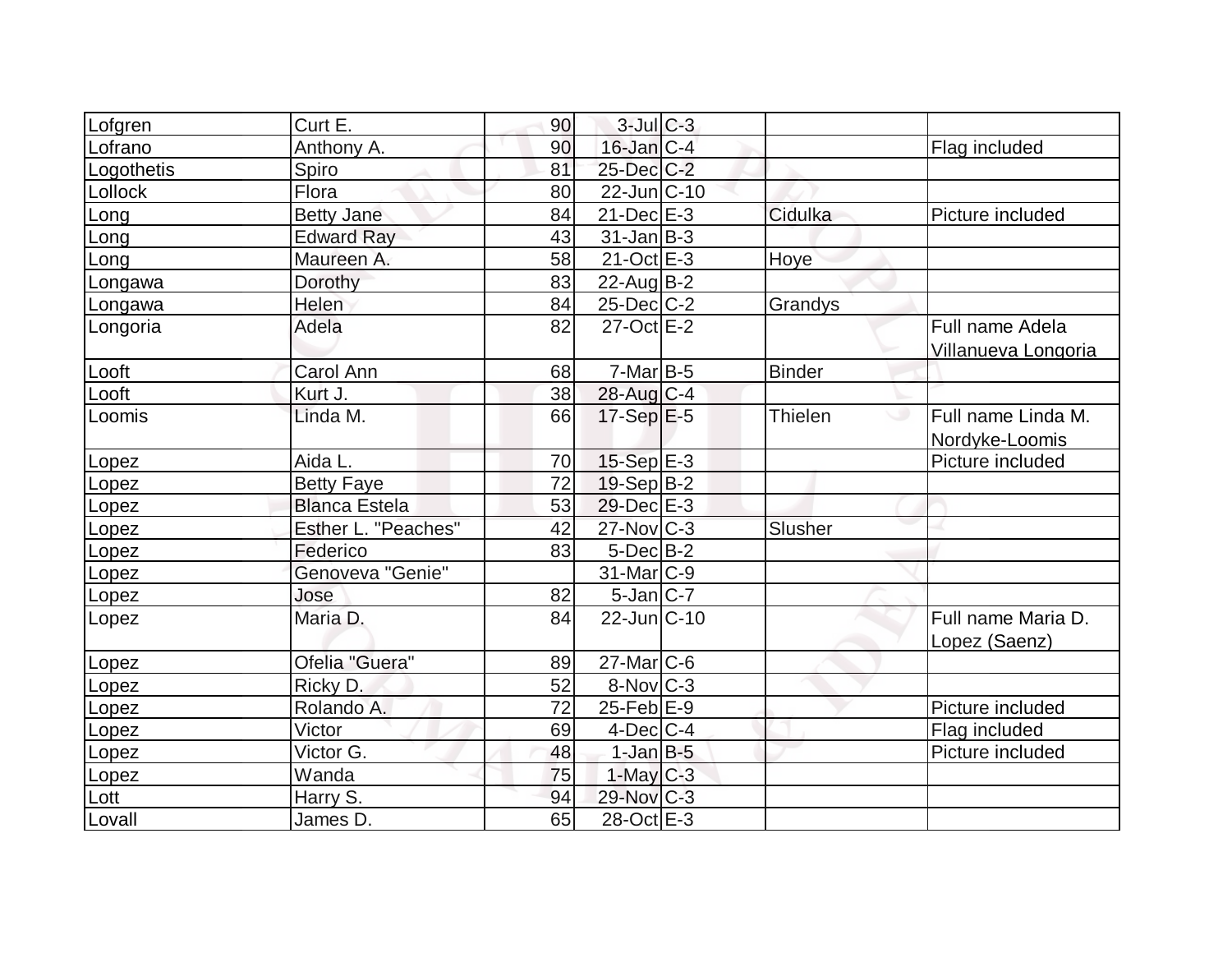| Love              | Jack                    | 75 | 23-Oct C-4             |         |                                   |
|-------------------|-------------------------|----|------------------------|---------|-----------------------------------|
| Lovins            | Joyce E.                | 67 | $12$ -Feb $ B-8 $      |         |                                   |
| Lowenthal         | Katherine A.            | 87 | 25-Aug E-3             |         |                                   |
| Lowery            | Joseph Clayton          | 49 | $14$ -Dec $E-3$        |         |                                   |
| Lowery            | Larry Allen             | 69 | 6-Aug $E-5$            |         | Picture included                  |
| Lowry             | Joseph P.               | 92 | $7$ -May B-7           |         | Cross included                    |
| Lozano            | <b>Guadulupe "Lupe"</b> | 90 | 10-Aug $E-3$           |         | Picture included                  |
| Lozano            | Raul                    | 72 | $7$ -May B-7           |         |                                   |
| Lozanovski        | Tome                    | 55 | 30-Mar <sub>IC-9</sub> |         |                                   |
| Lubek             | Evangela, Sr.           |    | $1$ -Jun $ C-7 $       |         |                                   |
| Lucas             | Lois J.                 | 61 | $14$ -Apr $C-8$        |         | Picture included                  |
| Lucas             | Mary                    | 84 | $12$ -Apr $ C-2 $      |         |                                   |
| Luce              | Kenneth L. "Ken"        | 77 | $8$ -May $C-3$         |         |                                   |
| Luchene-Latta     | <b>Ruby</b>             | 91 | $15$ -Mar $C-2$        |         |                                   |
| Luckey            | Jeanette                | 74 | 25-Oct C-2             |         |                                   |
| Luczak            | Daniel C.               | 36 | 22-Mar C-2             |         |                                   |
| Ludwig            | Edward                  |    | $20$ -Jul $E-3$        |         | Picture included                  |
| Lueder            | Thomas G.               | 47 | $15$ -May C-4          |         |                                   |
| Luers             | A.D. "Bud"              | 92 | $9$ -Jun $D$ -6        |         | Flag and Picture<br>included      |
| Lugo              | Daniel                  | 35 | $16$ -Jun $C-8$        |         |                                   |
| Luis              | Anthony L. (Tony)       | 50 | $3-Mar$ $C-6$          |         |                                   |
| Lukas-Lukasiewicz | Mary Lee "Me Me"        | 87 | 29-Oct E-2             | Sabados |                                   |
| Lukawski          | <b>Chester "Chet"</b>   | 80 | $5-Apr$ $C-2$          |         | Picture included                  |
| Lukesch           | Vera                    | 97 | $24$ -Mar $ C-7 $      | Novello |                                   |
| Luketic           | Lorraine D.             | 73 | $15$ -Nov $ C-5 $      | Kapitan |                                   |
| Luketic           | Michael F.              |    | $7$ -Dec $E-3$         |         | Picture included                  |
| Lukomski          | Ronald J. "Snakie"      | 59 | 31-Oct B-2             |         |                                   |
| Lukowski          | Beverly A.              | 69 | $16$ -Oct $C-3$        |         | Beverly A. Lukowski<br>(Shishido) |
| Lukowski          | Richard S. "Lukie"      | 69 | $15$ -May C-3          |         |                                   |
| Lula              | Leonard S. "Dee"        | 76 | $19$ -Jun $C-2$        |         |                                   |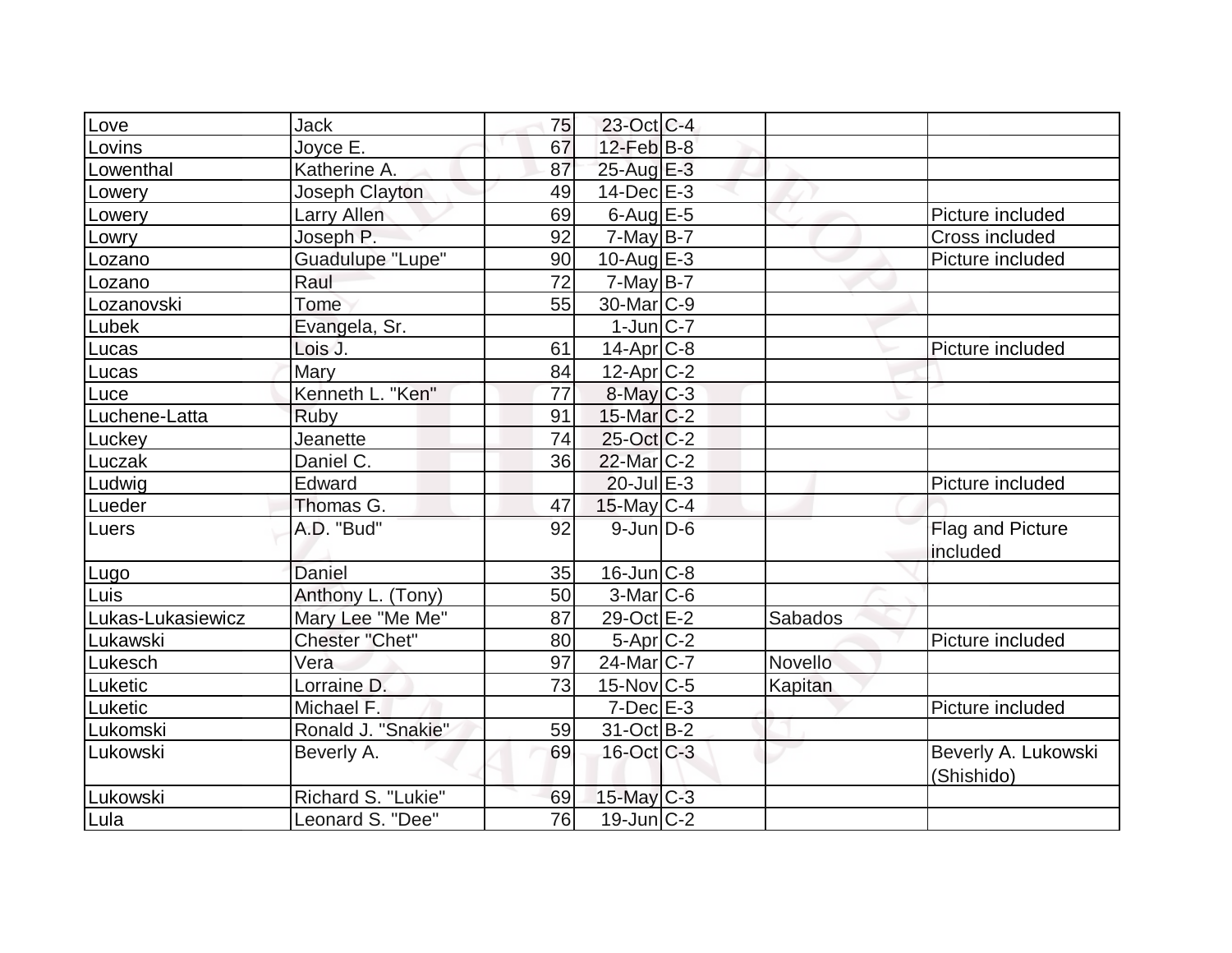| Lulich   | Ann                    |    | $20$ -Feb $C-3$    |          |                  |
|----------|------------------------|----|--------------------|----------|------------------|
| Lump     | Leona                  | 87 | $27$ -Apr $C-8$    |          | Full name Leona  |
|          |                        |    |                    |          | (Huseman) Lump   |
| Luna     | Frederick              | 72 | 17-Jul C-4         |          | Flag included    |
| Luna     | Oscar J.               | 70 | $25$ -Dec $C$ -3   |          |                  |
| Luna     | Sotero T.              | 81 | $16$ -Oct C-4      |          | Flag and Masonic |
|          |                        |    |                    |          | emblem included  |
| Lund     | Loretta Ann            | 64 | $9$ -Oct $C$ -3    | Fleshman |                  |
| Lundgren | <b>Robert Dixon</b>    |    | $26$ -Jan $ C-8 $  |          |                  |
| Lundin   | Joyce D.               | 69 | $30$ -Mar $ C-10 $ | Miller   |                  |
| Lundin   | Robert D. "Bob"        | 51 | 23-Mar $E-8$       |          |                  |
| Lusco    | Robert Lee Sr.         | 89 | $20$ -Jan $ C-7 $  |          | Flag included    |
| Lute     | David Lee              | 71 | 13-Apr C-8         |          | Flag included    |
| Luttinen | Alice M.               | 64 | $23$ -Jun $D-7$    |          |                  |
| Lyell    | Delbert Keith "County" | 56 | $11$ -Mar $E$ -5   |          |                  |
|          |                        |    |                    |          |                  |
| Lynch    | Dennis William         | 61 | $7$ -Oct $E-2$     |          |                  |
| Lynch    | Edward F.              | 58 | $9-Nov$ E-3        |          |                  |
| Lynch    | John P.                | 63 | $13-Nov$ $C-3$     |          | Flag included    |
| Lynch    | John T.                | 80 | $24$ -Aug E-2      |          |                  |
| Lynn     | <b>Roy David</b>       | 75 | $10 - SepE-3$      |          |                  |
| Lynn     | Sherie L.              | 62 | $13$ -Jun $ B-2 $  |          |                  |
| Lyon     | Bruce K.               | 64 | 27-Mar C-6         |          |                  |
| Lyons    | Gloria J.              | 87 | $28$ -Apr $C-8$    | Kemp     |                  |
|          | RIATT                  |    |                    |          |                  |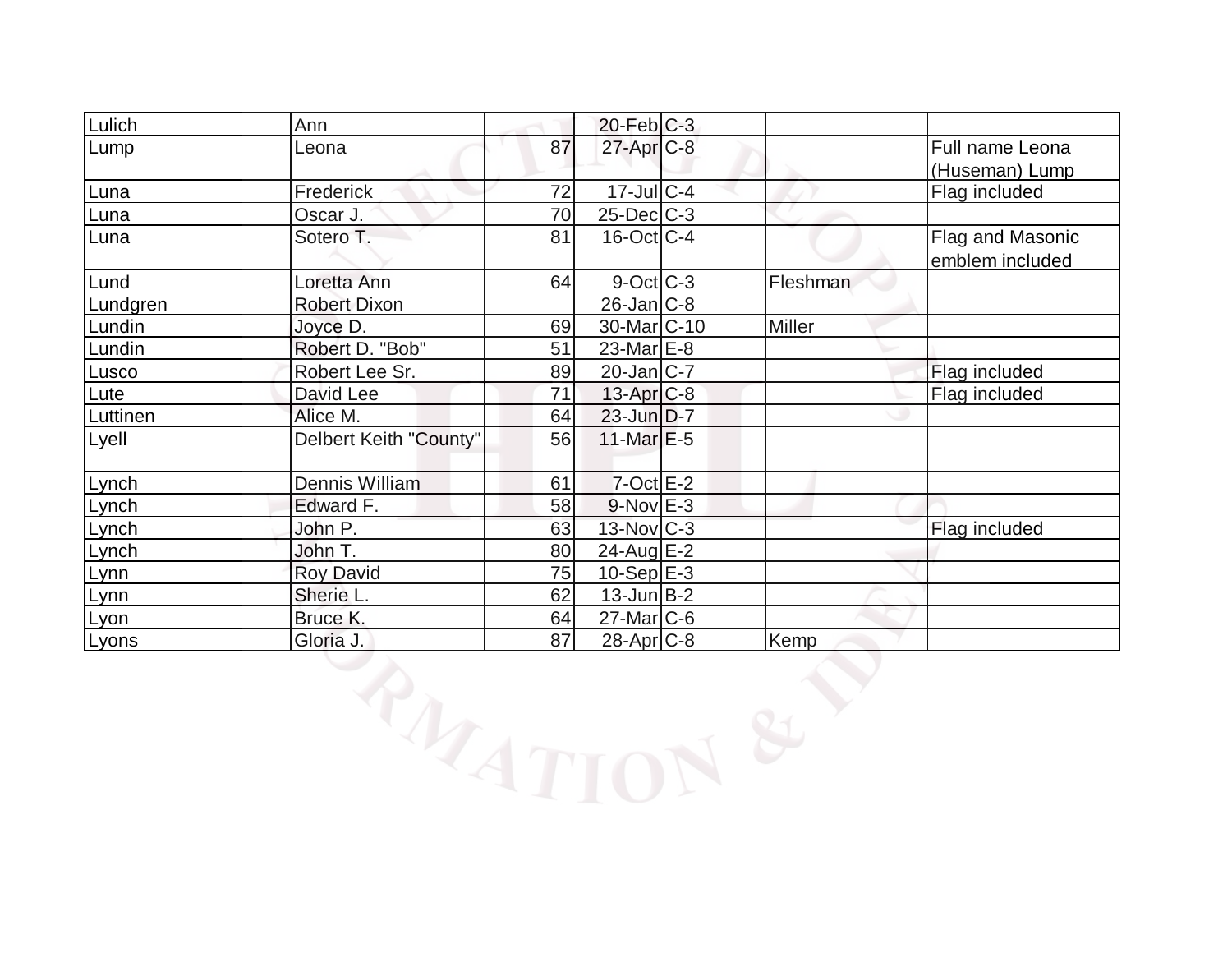| <b>Surname</b> | <b>Given</b>           | Age | <b>Date</b>       | Page | <b>Maiden</b> | <b>Note</b>      |
|----------------|------------------------|-----|-------------------|------|---------------|------------------|
| <b>Maack</b>   | Ella L. "Eloise"       | 93  | 3-Mar C-7         |      |               |                  |
| Macak          | Steve A. "Ziggy"       | 87  | $3-Mar$ $C-7$     |      |               | Flag included    |
| MacConnell     | Helen                  | 75  | $31$ -JulC-3      |      | <b>Sorak</b>  |                  |
| MacDonald      | Robert A.              | 74  | $22$ -Nov $ C-2 $ |      |               |                  |
| Macheta        | <b>Hazel Mae</b>       | 83  | $31$ -Dec $E-3$   |      | <b>Dobbs</b>  |                  |
| Maciejczak     | Sylvia                 | 80  | $25-Sep C-4$      |      | Slawinski     |                  |
| Macielewicz    | Mary                   | 82  | $26$ -Jun $ C$ -6 |      | Jackura       |                  |
| Maciszak       | Michael "Mushroom"     | 64  | $16$ -Jul $E-2$   |      |               | Flag included    |
| <b>Mack</b>    | Darian Ray "D"         | 37  | $8$ -May $C-3$    |      |               |                  |
| Mack           | Michael D., Pastor     | 69  | 15-Apr $E-7$      |      |               |                  |
| Mackey         | Eloise E.              | 51  | $31$ -Aug $E-3$   |      |               |                  |
| Maclin         | Yamessa "Niecy"        | 32  | 25-Mar E-5        |      |               |                  |
| Macudzinski    | <b>Margaret Marie</b>  | 65  | $10$ -Nov $E-4$   |      | Gerlich<br>ت  |                  |
|                | "Marge"                |     |                   |      |               |                  |
| Maczynski      | <b>Alice Mary</b>      | 89  | 18-May C-8        |      | Kazmierski    |                  |
| Madden         | Mary E.                | 80  | $30$ -Jan $ C-4 $ |      | Craven        |                  |
| Maddox         | Sandra P.              | 55  | $15$ -May C-4     |      |               |                  |
| Madej          | Antonina "Toni"        | 84  | $10$ -May C-2     |      | Felinski      |                  |
| Madrigal       | Luis R.                | 70  | $28$ -Feb $ B-3 $ |      |               |                  |
| Madrigal       | Rafaela                | 83  | $24$ -Nov $ D-3 $ |      |               |                  |
| Madrzyk        | Edmund S.              | 92  | $3-Apr$ $C-5$     |      |               | Flag included    |
| Magana         | Armando J. "Dito"      | 17  | $12$ -May B-8     |      |               | Picture included |
| Magana         | Maria H.               | 58  | $5$ -Oct $E-3$    |      |               | Picture included |
| Magee          | Ruth                   | 84  | $8-Sep$ E-3       |      |               | Picture included |
| Mageria        | <b>Raymond Anthony</b> | 48  | 21-Oct E-3        |      |               |                  |
| Maggi          | Carmela                | 102 | $5-Apr$ $C-3$     |      |               |                  |
| Maggio         | Michelina              | 86  | $1$ -Jun $ C-7 $  |      |               |                  |
| Magruder       | <b>Ronald Lloyd</b>    | 59  | $8$ -Oct $E-3$    |      |               | Picture included |
| Mahan          | Timothy Gail "Tim"     | 48  | $5$ -Jun $C-3$    |      |               |                  |
| Mahler         | Nora "Faye"            | 73  | 4-Mar E-7         |      | Hamilton      |                  |
| Mahler         | Oma M.                 | 76  | 25-Sep C-4        |      | McKinney      |                  |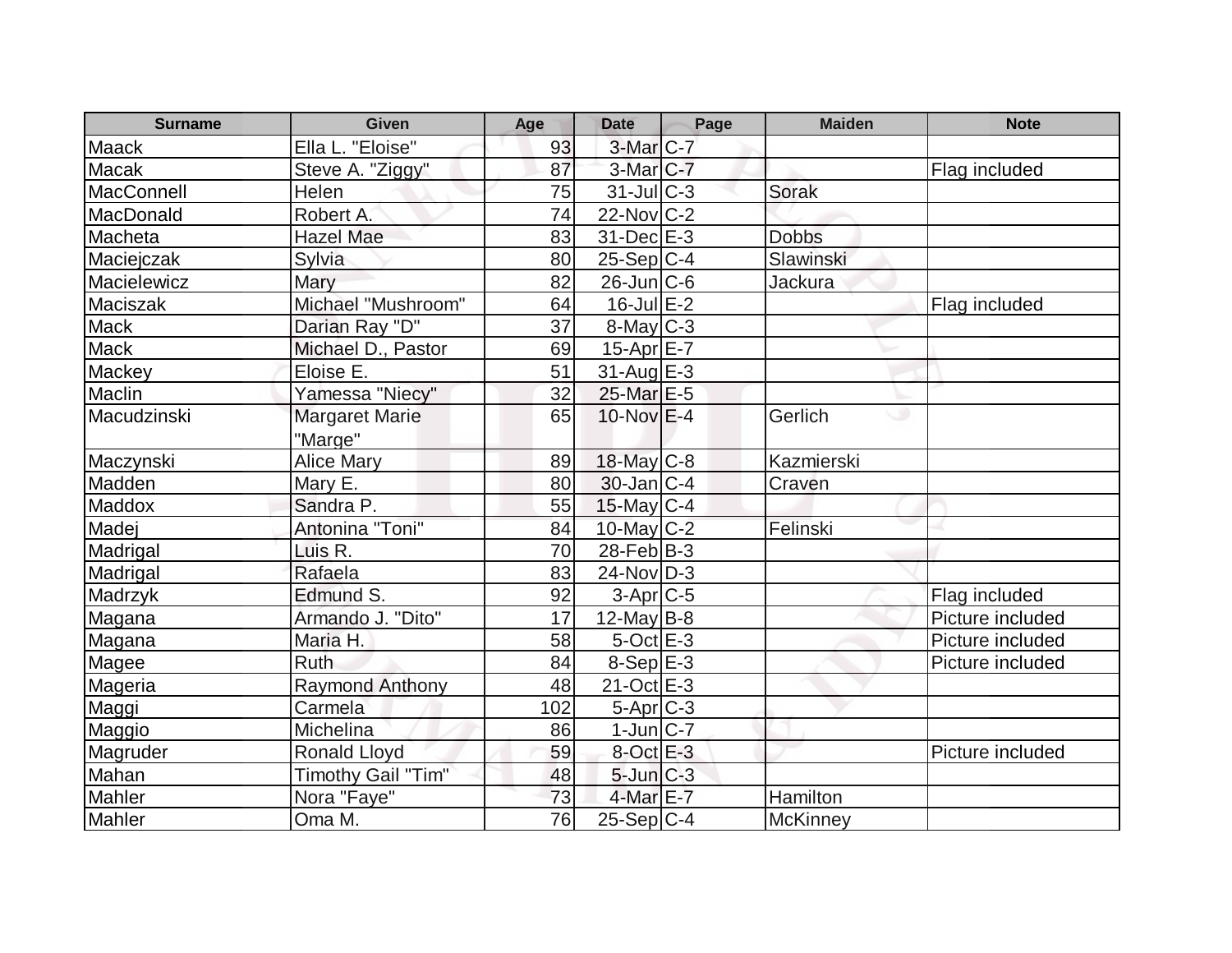| Mahns          | Walter H.         | 86  | $24$ -Apr $ C-4 $        |                  |                                              |
|----------------|-------------------|-----|--------------------------|------------------|----------------------------------------------|
| Mahoney        | Thomas A.         | 86  | 29-Sep E-3               |                  | Flag included                                |
| Maio           | Martha A.         | 92  | $3$ -Jan $B-2$           | Dailida          |                                              |
| Majewski       | Rose L.           | 91  | $27$ -Dec $ C-3 $        | <b>Tonkovich</b> |                                              |
| Majka          | Joseph            | 74  | $15$ -Aug $B-2$          |                  |                                              |
| Majoch         | Doryne L.         | 67  | $17$ -Jul $C-4$          | <b>Milius</b>    |                                              |
| Major          | Donald R.         | 79  | $5$ -Mar $ C-7 $         |                  |                                              |
| Majszak        | Michael W.        | 64  | $17$ -Mar $ C-8$         |                  | Flag included                                |
| Mako           | Margaret "Peggy"  | 61  | $9 - Apr$ B-6            | Landeck          |                                              |
| Malamatos      | Argetie "Argie"   | 94  | $2$ -Mar $ C-8 $         |                  |                                              |
| Malasto        | Arthur S. "Art"   | 86  | 31-Mar <sub>IC</sub> -10 |                  | Flag, K of C emblem,<br>and Picture included |
| Malatinka      | Edward John "Ed"  | 48  | $23$ -Aug C-3            |                  |                                              |
| <b>Malczak</b> | Joseph Jr. "Joe"  | 82  | $16$ -Dec $E-3$          |                  |                                              |
| Malczewski     | Marilyn L.        | 69  | $4-Sep C-3$              |                  |                                              |
| Malecki        | Shirley A.        | 76  | $27-Sep C-3$             | <b>Bocknick</b>  |                                              |
| Malerich       | Josephine "Josie" | 90  | 18-Nov E-2               |                  |                                              |
| Malerich       | Wilbur R.         | 83  | 26-Aug E-2               |                  |                                              |
| <b>Malik</b>   | Lon Richard       | 57  | $3-Oct$ B-3              |                  |                                              |
| Malinowski     | Joann M.          | 78  | $20-Sep C-3$             |                  |                                              |
| Malo           | Gloria J.         | 86  | $4$ -Feb $E-9$           |                  | Picture included                             |
| Maloian        | George "Sharkey"  | 70  | $31$ -JulC-3             |                  |                                              |
| Malone         | Cara E.           | 44  | $11-Nov$ E-3             | O'Donnell        |                                              |
| Malone         | Catherine         | 101 | $4$ -May $E$ -10         | Starcevich       |                                              |
| Malott         | Jerry "J.D."      | 71  | $31$ -JulC-3             |                  | Flag included                                |
| Maman          | Anne              | 91  | $17$ -Aug $E-3$          | <b>Nisevich</b>  |                                              |
| Manderino      | Mildred E.        | 91  | $23-Sep$ $E-3$           | Gentleman        |                                              |
| Mandich        | Esther F.         | 93  | 23-Mar E-9               | <b>Krause</b>    | Picture included                             |
| Mangold        | Jerald R.         | 29  | $5$ -Jan $C-7$           |                  |                                              |
| Mangrum        | Floydene P. "Dee" | 58  | $16$ -Jan $ C-4 $        |                  |                                              |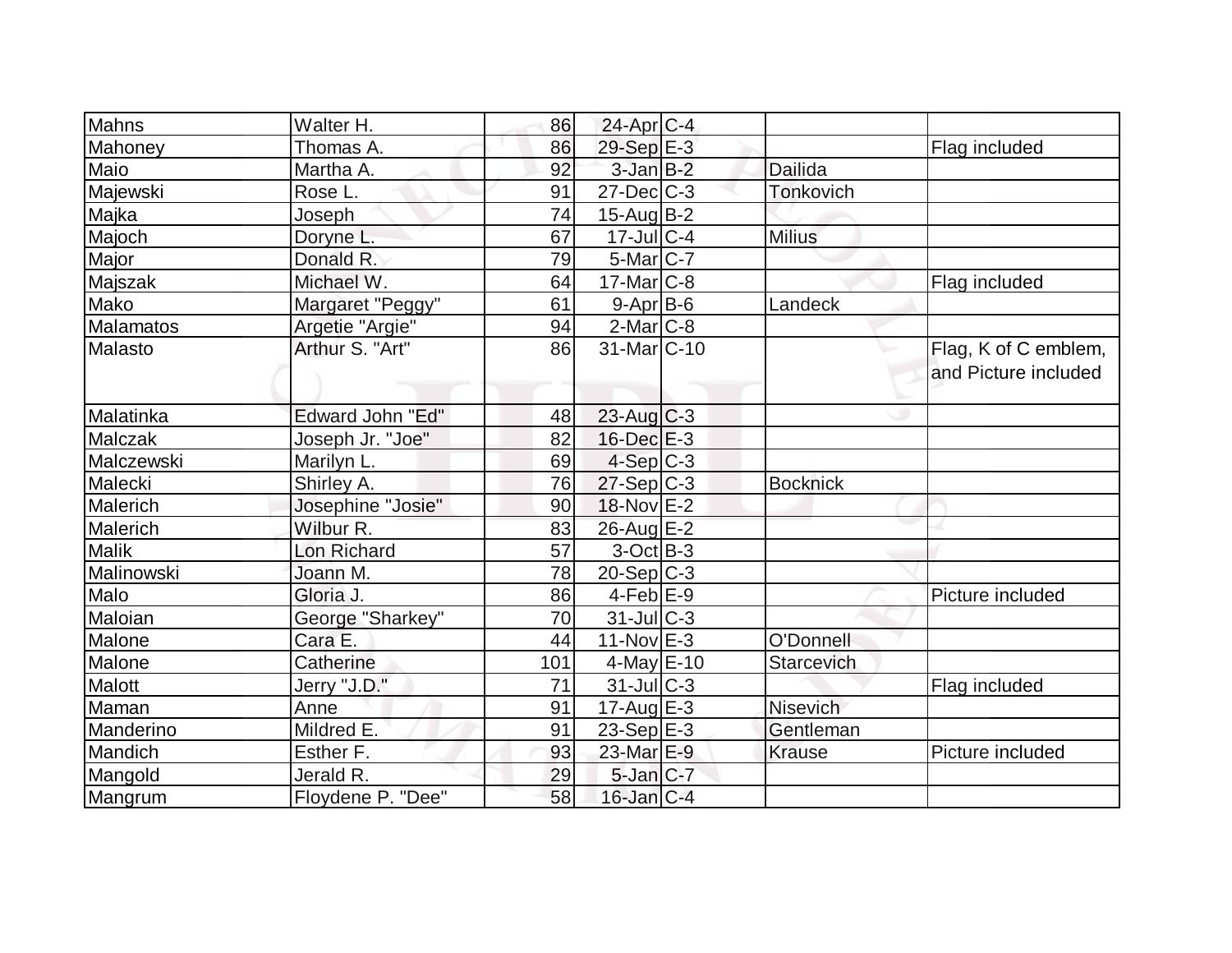| Manich        | Walter J. "Onnie"                    | 87 | $6$ -Feb $ C-4 $        |       | Flag and Picture      |
|---------------|--------------------------------------|----|-------------------------|-------|-----------------------|
|               |                                      |    |                         |       | included              |
| <b>Manis</b>  | Warren R. "Ray"                      | 67 | $26$ -Jun $C$ -6        |       | Flag included         |
| Maniscalco    | John                                 | 82 | $27$ -Mar $ C$ -6       |       | Flag included         |
| <b>Manna</b>  | Guy                                  | 71 | 28-Aug C-4              |       | Picture included      |
| Manning       | Dorothy Jane                         | 87 | $31$ -JulC-3            |       | Full name Dorothy     |
|               |                                      |    |                         |       | Jane Salmon           |
|               |                                      |    |                         |       | Manning               |
| Manojlovich   | Ika                                  | 88 | $18-Sep C-4$            |       | Serbian Orthodox      |
|               |                                      |    |                         |       | Cross included        |
| Manolovic     | Marjorie                             | 76 | $8-Feb$ $C-3$           | Sands | Serbian Orthodox      |
|               |                                      |    |                         |       | <b>Cross included</b> |
| Mansell       | Carolyn M.                           | 85 | $5$ -May $C$ -8         |       |                       |
| Manske        | Patricia C.                          | 81 | $2$ -Dec $E-3$          |       | Picture included      |
| Manske        | Thomas James Sr.                     | 63 | $11-Feb D-11$           |       |                       |
| Manzella      | <b>Christopher Willie</b><br>"Chris" | 22 | $6$ -Jan $E-3$          |       | Picture included      |
| Maple         | Emerald G.                           | 99 | $16$ -Jun $C-8$         |       |                       |
| Maple         | May Jean                             | 80 | $4-Feb$ $E-9$           |       |                       |
| <b>Maples</b> | Faye                                 | 77 | $6$ -Feb $ C-4$         |       |                       |
| Maravilla     | Sabina "Sophie"                      | 89 | 23-Mar $E-9$            |       |                       |
| Marciniec     | Richard S.                           | 44 | $15$ -Aug C-3           |       |                       |
| Marcinkewicz  | <b>Jack Robert</b>                   | 68 | $24-Sep$ <sup>E-4</sup> |       | Flag included         |
| Marconi       | <b>James Edward</b>                  | 75 | $12$ -Oct $E-3$         |       |                       |
| <b>Mares</b>  | <b>Jose Miguel</b>                   | 23 | $1$ -Jun $ C-8 $        |       | Picture included      |
| Maric         | Nikola "Nina"                        | 77 | $2$ -Jun $ C-10$        |       | Serbian Orthodox      |
|               |                                      |    |                         |       | Cross included        |
| Marich        | <b>Helen</b>                         | 71 | 25-Dec C-2              | Savic | Cross included        |
| Marich        | Sava                                 | 90 | $7$ -Jul $E-3$          |       | Serbian Orthodox      |
|               |                                      |    |                         |       | Cross included        |
| Marine        | David D.                             |    | 18-Jul B-2              |       | Flag included         |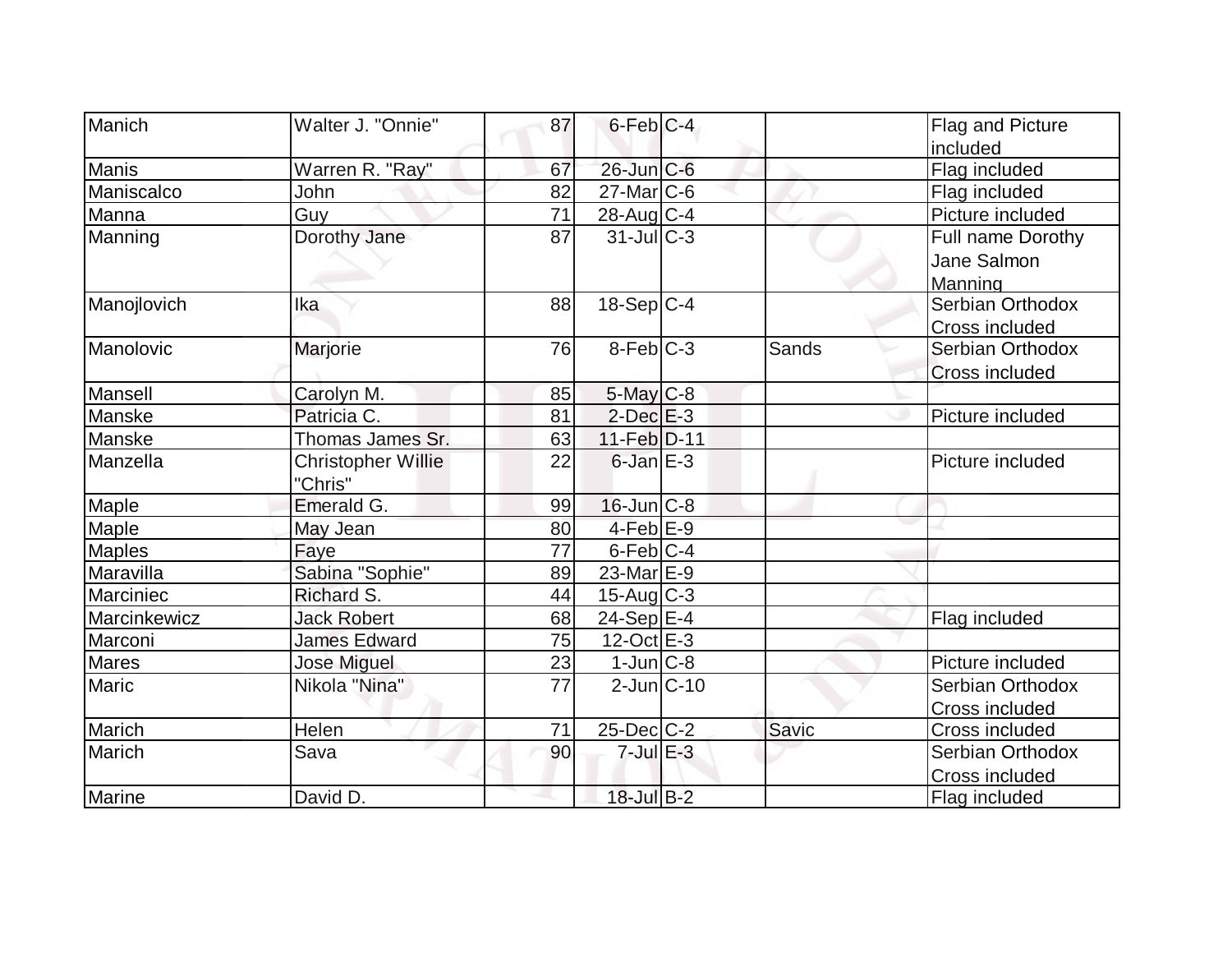| Marine          | Edna B.                | 98  | 10-Nov E-5               | Orisini        | Full name Edna B. |
|-----------------|------------------------|-----|--------------------------|----------------|-------------------|
|                 |                        |     |                          |                | Marine-O'Brien    |
| Marine-O'brien  | Edna B.                | 98  | 10-Nov E-5               | Orsini         |                   |
| Markovich       | David P.               | 79  | $5$ -Jan $ C-7 $         |                |                   |
| Markovich       | Marilyn Joy            | 77  | $13$ -Nov $ C-3 $        |                |                   |
|                 | (Abraham)              |     |                          |                |                   |
| Markovich       | Virginia               | 84  | 26-Mar <sub>D</sub> -10  | Wilson         |                   |
| Markowicz       | Anna                   | 93  | $19$ -Jan $ C-8 $        | Gratson        |                   |
| <b>Marks</b>    | Cyndy C.               | 59  | $7-Nov B-2$              | Hatch          |                   |
| Marksteiner     | William "Bill"         | 71  | $17 - Dec$ $E-3$         |                |                   |
| Markwart        | Richard Irving "Rich"  | 65  | $6$ -Mar $ C-3$          |                |                   |
| <b>Marlow</b>   | David L.               | 49  | $10$ -Feb $ C$ -6        |                |                   |
| <b>Marlow</b>   | Samuel F. Sr.          | 71  | 11-Nov E-3               |                | Picture included  |
| Marlowe         | Damian B.              | 64  | $4$ -Jun $B-8$           |                | Flag included     |
| Marnell         | Angelo S.              | 65  | $21$ -Jun $C-2$          |                |                   |
| Marosi          | Margaret L.            | 94  | $7 -$ Jul $E - 3$        | <b>Brenock</b> |                   |
| Marquez         | Evangelina, Dr.        | 72  | 30-Mar <sub>IC</sub> -10 |                |                   |
| Marsh           | Sandra L. "Sandy"      | 52  | $31$ -JulC-3             | <b>Boyer</b>   |                   |
| Marsh           | Steven R.              | 58  | $13$ -Mar $ C-2 $        |                |                   |
| Marshall        | Gloria Dianne          | 62  | $17 -$ Jul C-4           | Golden         |                   |
| Marshall        | <b>Jessie Lee</b>      | 91  | $4$ -Jul B-2             |                |                   |
| Marsh-Ooms      | Naomi J.               | 61  | $9$ -Mar $ C-7 $         | Kirk           | Picture included  |
| Marsteller      | Glen E.                | 90  | $21-Sep$ E-3             |                | Flag included     |
| <b>Martakis</b> | Sharon K.              | 67  | $10$ -May $C$ -10        |                | Picture included  |
| Marti           | Aura Nilda             | 85  | $28$ -Dec $E-3$          |                |                   |
| Martin          | Carmela                | 86  | 11-Mar $E-5$             |                | Full name Carmela |
|                 |                        |     |                          |                | Martin Livovich   |
| Martin          | Conda F.               | 72  | $3-Mar$ C-7              |                |                   |
| Martin          | Donald                 | 58  | $21$ -Mar $B-2$          |                |                   |
| Martin          | Ernestine              | 100 | 26-Sep B-2               | Johnston       |                   |
| <b>Martin</b>   | Geraldine              | 62  | $9$ -May $B-2$           |                |                   |
| Martin          | <b>Helen Margarite</b> | 94  | $11$ -Jun $B-5$          | Litton         | Picture included  |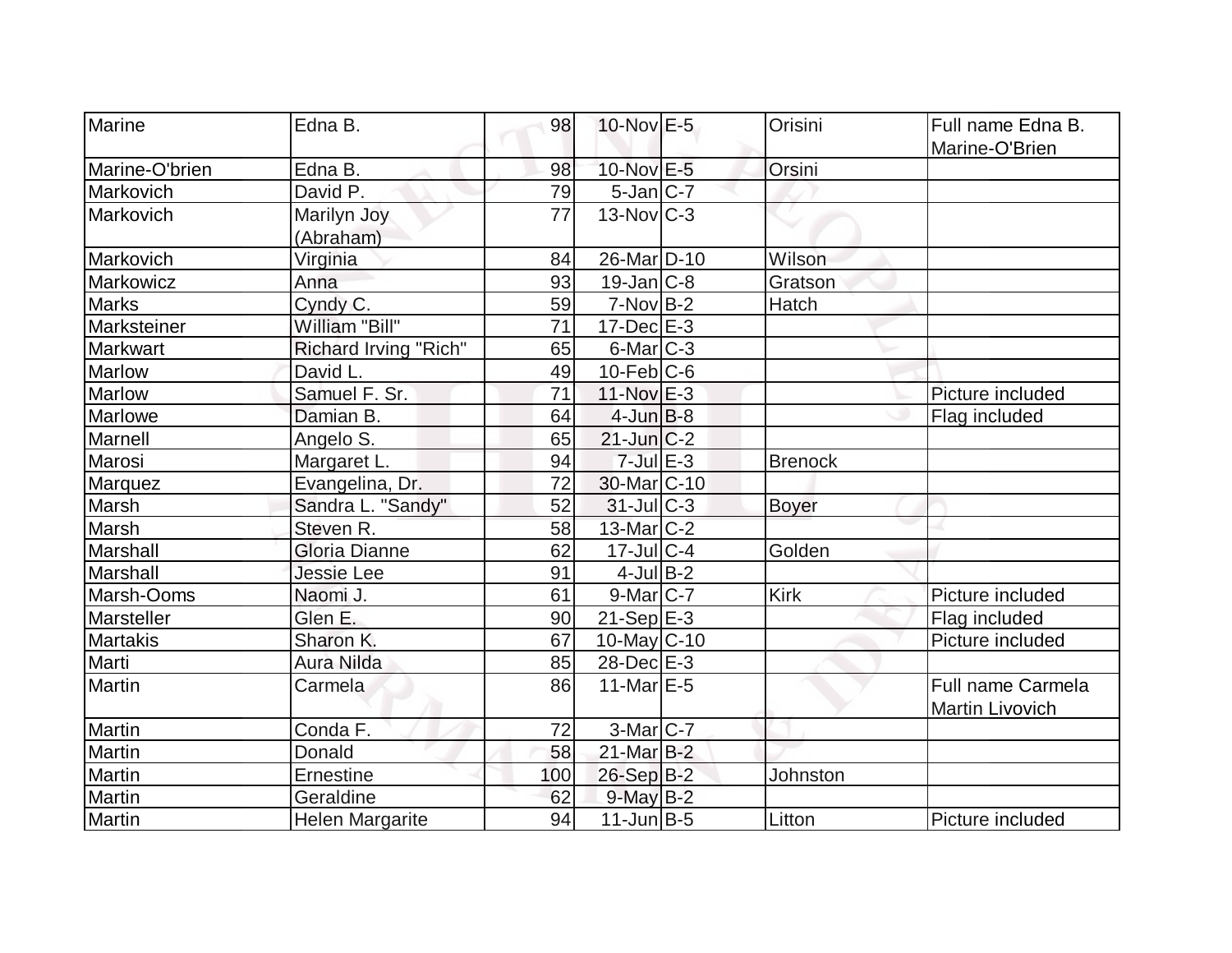| Martin          | Luanne                         | 57  | $26$ -Apr $C$ -3       | Zolmer        |                                  |
|-----------------|--------------------------------|-----|------------------------|---------------|----------------------------------|
| Martin          | Michael E.                     | 67  | 25-Aug E-3             |               | Flag included                    |
| Martin          | Michael E.                     | 56  | 13-May E-8             |               |                                  |
| Martin          | Olive E.                       | 95  | $15$ -Feb $C-3$        | Cantwell      | Picture included                 |
| <b>Martin</b>   | Thomas P.                      | 63  | 26-Oct E-4             |               |                                  |
| Martin          | William A.                     | 86  | $16$ -Jun $ C-8$       |               | Flag included                    |
| Martinez        | Abraham David Sr.              | 58  | $1-Dec$ $F-3$          |               |                                  |
| Martinez        | Alfredo M.                     | 80  | $2$ -Oct $ C-4 $       |               |                                  |
| Martinez        | <b>Alice</b>                   | 66  | $7-Dec$ $E-3$          |               |                                  |
| Martinez        | Gonzalo V. "Chalo"             | 96  | $24$ -Jun $E-8$        |               |                                  |
| <b>Martinez</b> | Jamie                          | 51  | $21-Oct$ $E-2$         |               |                                  |
| Martinez        | Linda Yolanda "Yolie"          | 63  | $30$ -Jul $E-4$        | <b>Torres</b> | Picture included                 |
| Martinez        | Robert J. "Bob"                | 75  | $2$ -Dec $E-3$         |               | Flag included                    |
| Martinez        | Simon                          | 82  | $16-Sep$ $E-2$         |               |                                  |
| Martinez        | <b>Susan Marie "Suzie"</b>     | 56  | $11-Oct$ $C-2$         | <b>Falls</b>  | Picture included                 |
| Martinez        | William H. "Billy"             | 73  | $16-Sep$ E-2           |               | Flag included                    |
| Marvel          | Roger                          | 77  | $15-Sep$ $E-2$         |               |                                  |
| Maryianowski    | Edwin S.                       | 92  | 29-Mar C-3             |               | Flag included                    |
| Marzec          | Edward A.                      | 88  | $25$ -Oct C-3          |               | Flag included                    |
| Maslikosa       | Mildred "Milka"                |     | $27$ -Nov $C-4$        | Radakovich    | <b>Serbian Cross</b><br>included |
| Mason           | Alison                         | 84  | $27$ -Jan $ C-7 $      |               |                                  |
| Mason           | Earl James Jr., PH.D.,<br>M.D. | 88  | $6$ -Nov $C$ -7        |               | Picture included                 |
| Mason           | Malinda Mae                    | 71  | 8-Feb C-3              |               | Picture included                 |
| Mason           | <b>Mary Archer</b>             | 91  | $13$ -Feb $ C-4 $      |               |                                  |
| Massey          | Joann                          | 64  | $8-Nov$ <sub>C-3</sub> |               |                                  |
| Massi           | George J. Sr.                  | 101 | $21$ -Jul E-3          |               | Flag included                    |
| Massuda         | Eleana                         | 64  | 18-May C-8             |               | Star of David included           |
| <b>Mastin</b>   | Doris J.                       | 78  | $18$ -Dec $ C-3 $      |               | Picture included                 |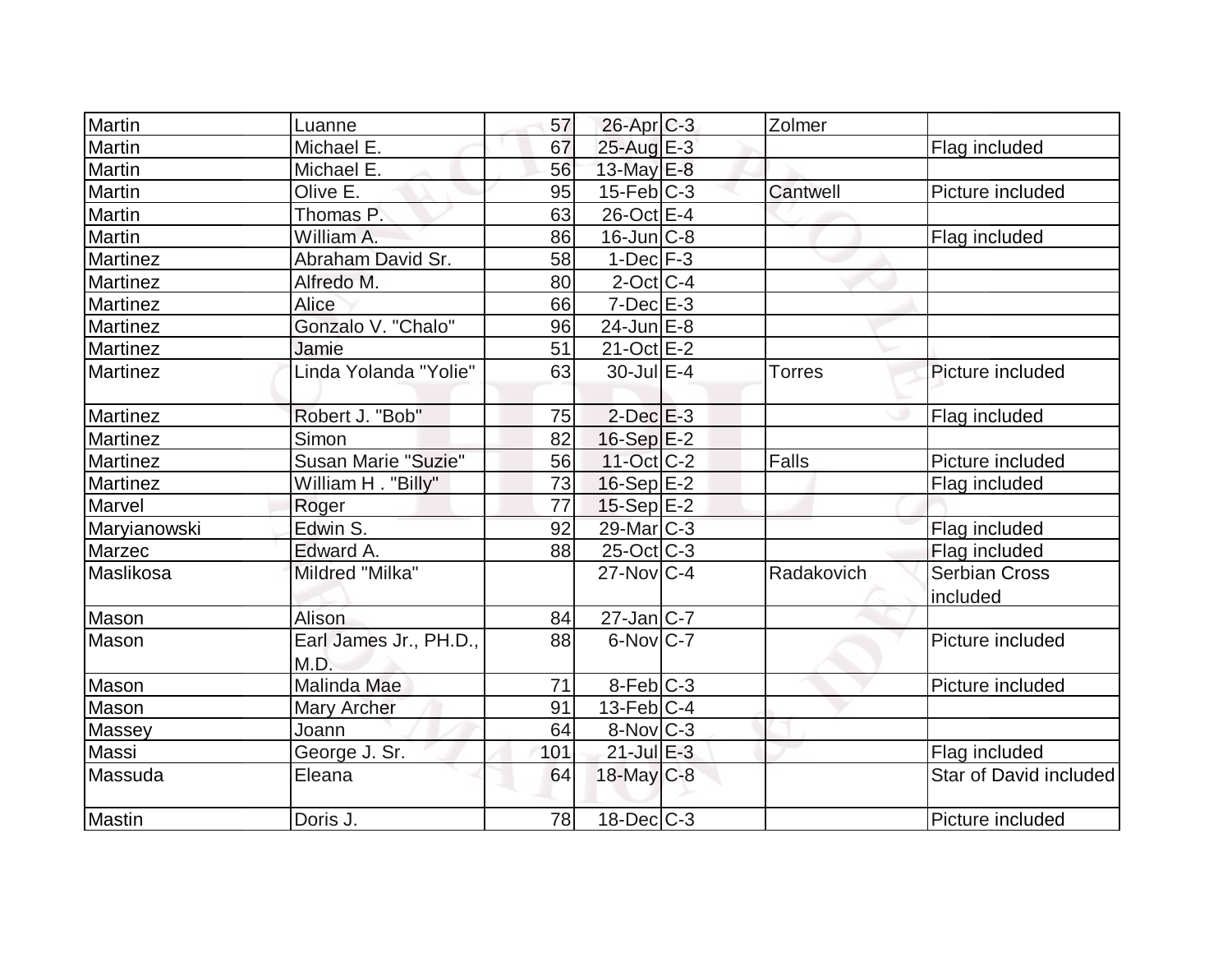| Mateja          | Paul J.                            | 82              | 10-Mar C-8        |             | Flag included                           |
|-----------------|------------------------------------|-----------------|-------------------|-------------|-----------------------------------------|
| Mateychuk       | John Jr.                           | 88              | $3$ -Jan $B-3$    |             | Flag included                           |
| Mathe           | Jean Alice                         | 87              | 27-Oct E-3        |             |                                         |
| Mathena         | Sandra J.                          | 72              | $20$ -Feb $ C-3 $ |             |                                         |
| <b>Matheus</b>  | Ernest F. "Ernie"                  | 86              | $20-Sep C-3$      |             | Flag included                           |
| <b>Mathews</b>  | Cliffored A. "Red"                 | 91              | $14$ -Jul $E-3$   |             | Picture included                        |
| Mathias         | Steve, Jr.                         | 83              | 18-Mar E-5        |             | Flag included                           |
| <b>Mathis</b>   | <b>Anthony "Eastside</b><br>Tony"  | 54              | $20$ -Jan $C-8$   |             |                                         |
| <b>Mathis</b>   | John D.                            | 82              | $12$ -JulC-3      |             |                                         |
| Matovina        | Peter P.                           | 82              | $16$ -Mar $ C-8 $ |             | Flag and Cross<br>included              |
| Matthew         | George R. "Bob" Ret.<br><b>CPD</b> |                 | $8$ -Dec $E-3$    |             | Flag and Police<br>emblem included      |
| Matthews        | Wally                              | 64              | $7$ -Jun $C-2$    |             |                                         |
| Matthews-Fears  | Alfreeda V.                        | 62              | $16$ -Jan $ C-4 $ |             |                                         |
| Mattingly       | Norbert M.                         | 79              | $19$ -Jun $ C-3 $ |             |                                         |
| <b>Matusiak</b> | Steven C.                          | 34              | $17$ -Mar $ C-7 $ |             |                                         |
| <b>Matusik</b>  | Andresa                            | 89              | 13-Feb C-3        |             |                                         |
| Matusz          | <b>Chris Gerard</b>                | 48              | $26$ -Jun $ C-7$  |             |                                         |
| Matz            | John                               | 93              | $16$ -Jan $ C-4$  |             |                                         |
| Maudlin         | Jean A.                            | 89              | $10$ -Dec $E-3$   |             |                                         |
| Mauldin         | <b>Terry Lee</b>                   | 53              | 29-Apr E-7        |             | Full name Terry Lee<br>Mauldin (Elmore) |
| Maupin          | Ronald "Ronnie"                    | 63              | $23$ -Aug C-3     |             |                                         |
| <b>Maurer</b>   | Doris M.                           | 85              | $15$ -Feb $C-3$   | Hildebrandt | Picture included                        |
| Maxberry        | Alvina L.                          | 74              | $11$ -Mar $E$ -6  |             |                                         |
| Maxey           | <b>Barbara Alice</b>               | 82              | $1$ -Jul $E$ -6   |             |                                         |
| Maxwell         | <b>Andrew Samuel</b>               | 40              | 26-Sep B-2        |             |                                         |
| May             | Bill                               | 79              | 17-Nov E-3        |             | Flag included                           |
| Maybaum         | <b>Russell Dean</b>                | 82              | 14-Dec E-3        |             | Flag included                           |
| Mayer           | Dorothy K. "Dottie"                | $\overline{77}$ | $14$ -Jul $E-3$   |             |                                         |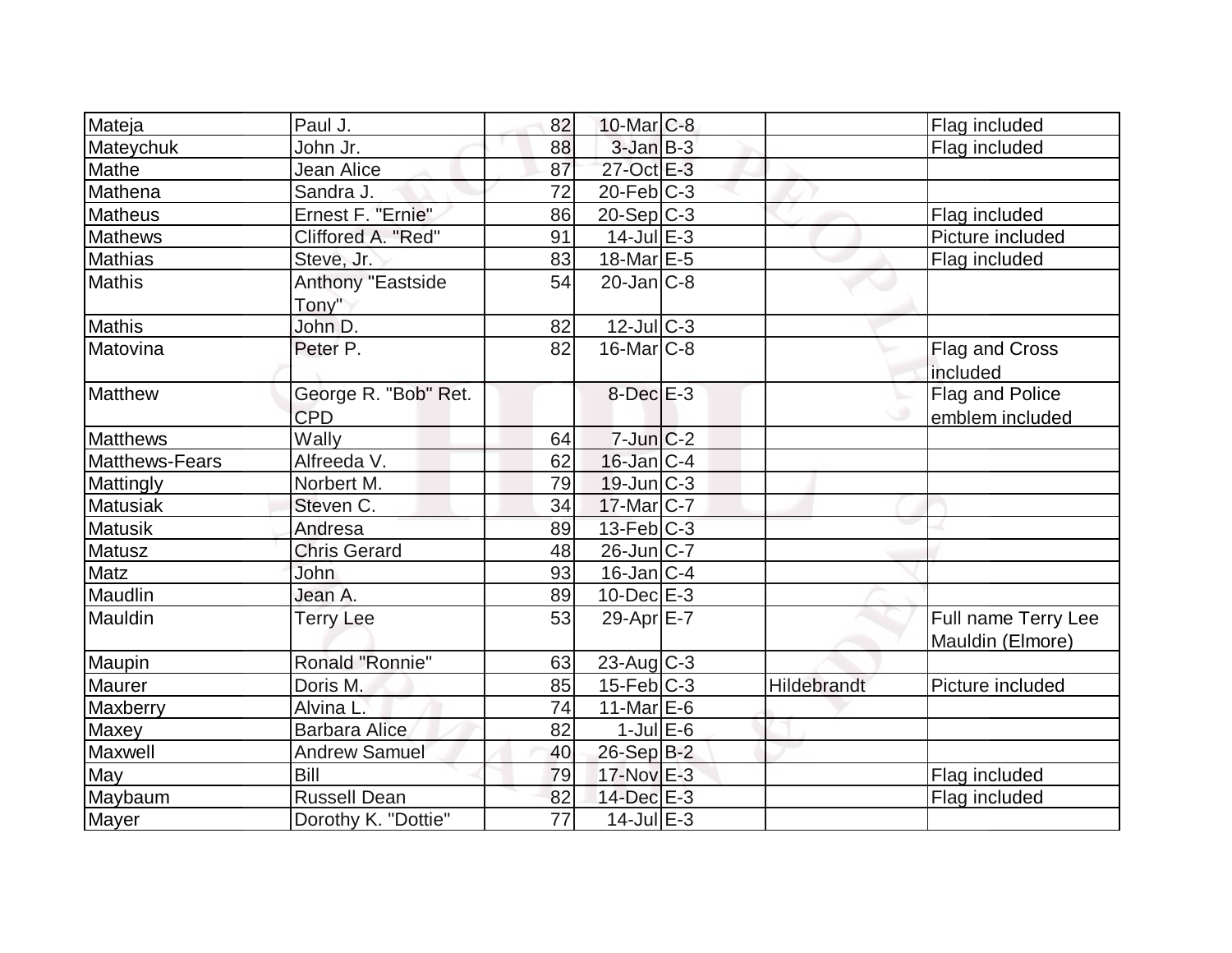| Mayerak            | Marienne             | 77 | $20$ -Feb $C-4$   |                |                           |
|--------------------|----------------------|----|-------------------|----------------|---------------------------|
|                    | Arthur               | 80 | $17$ -Feb $ C-8 $ | <b>Boggess</b> |                           |
| Maynard            | <b>Nick Thomas</b>   | 86 | $11-Sep C-4$      |                |                           |
| Mayoch             |                      | 85 | 29-Apr $E-7$      |                | Flag included             |
| <b>Mazan</b>       | Evelyn A.            |    |                   |                |                           |
| Maze               | Reva L.              | 89 | $28$ -Jan $E-8$   |                |                           |
| <b>Mazrimas</b>    | Ann                  |    | $7 - Aug   C-4$   |                |                           |
| <b>Mazrimas</b>    | Peter "Donald"       | 72 | $27-Oct$ $E-3$    |                |                           |
| Mazurkiewicz       | Raymond H.           | 90 | $31$ -Aug $E-3$   |                | Flag included             |
| Mazzon             | Antonietta           | 88 | $19$ -Jun $ C-3 $ | Ruffato        |                           |
| Mazzuca            | Anthony J.           | 73 | $21-Sep$ $E-3$    |                |                           |
| Mcallister         | Helen                | 66 | $25$ -Jan $ C-3 $ |                |                           |
| <b>McAllister</b>  | Judith A.            | 66 | $8-Dec$ $E-3$     |                |                           |
| McAlpine           | <b>BarbaraJean</b>   | 75 | $10$ -Jan B-2     | Dowd           | Full name                 |
|                    |                      |    |                   |                | <b>BabaraJean Tuthill</b> |
| McAtee             | Charlene S.          | 67 | $13$ -Aug E-3     |                | Picture included          |
| <b>McBride</b>     | Robert M. "Bob"      | 75 | $27 - Jun$ B-3    |                | Picture included          |
| McBroom            | Phyllis Ida Emma     | 83 | 12-Mar B-7        | Fuhrman        | Picture included          |
| <b>McCain</b>      | <b>Daniel Denton</b> | 84 | $3$ -Jul $C-4$    |                |                           |
| <b>McCall</b>      | Agnes V.             | 99 | $25$ -Jun $B$ -8  | Malayter       |                           |
| <b>McCall</b>      | Joyce                | 81 | $9$ -Aug $C$ -2   | <b>Baron</b>   | Joyce McCall              |
|                    |                      |    |                   |                | (Babuska)                 |
| <b>McCallister</b> | Mary Lou             | 80 | $15$ -Feb $ C-2 $ |                |                           |
| McCambridge        | Margaret E. "Peg"    |    | $16$ -Apr $ B-5 $ | Olson          |                           |
| <b>McCarthy</b>    | Karen                | 74 | $2$ -Jan $ C-3 $  |                |                           |
| <b>McCarthy</b>    | Terry D.             | 50 | $5$ -Feb $B$ -7   |                |                           |
| <b>McCarthy</b>    | Thomas               | 68 | $10$ -May C-3     |                | Flag included             |
| <b>McCarty</b>     | Connie K. RN/BSN     | 58 | $8-Sep$ $E-3$     | Young          | Picture included          |
| <b>McCauley</b>    | Rosalee              | 90 | $4$ -May $E$ -10  |                |                           |
| <b>McClain</b>     | Alphonso             | 53 | $3$ -Jun $E - 7$  |                | Picture included          |
| <b>McClaren</b>    | <b>Catherine Mae</b> | 90 | $3-Nov$ $F-3$     | Mraz           |                           |
| McClure            | Larry W. "Mac"       | 72 | $26$ -Jun $C$ -6  |                |                           |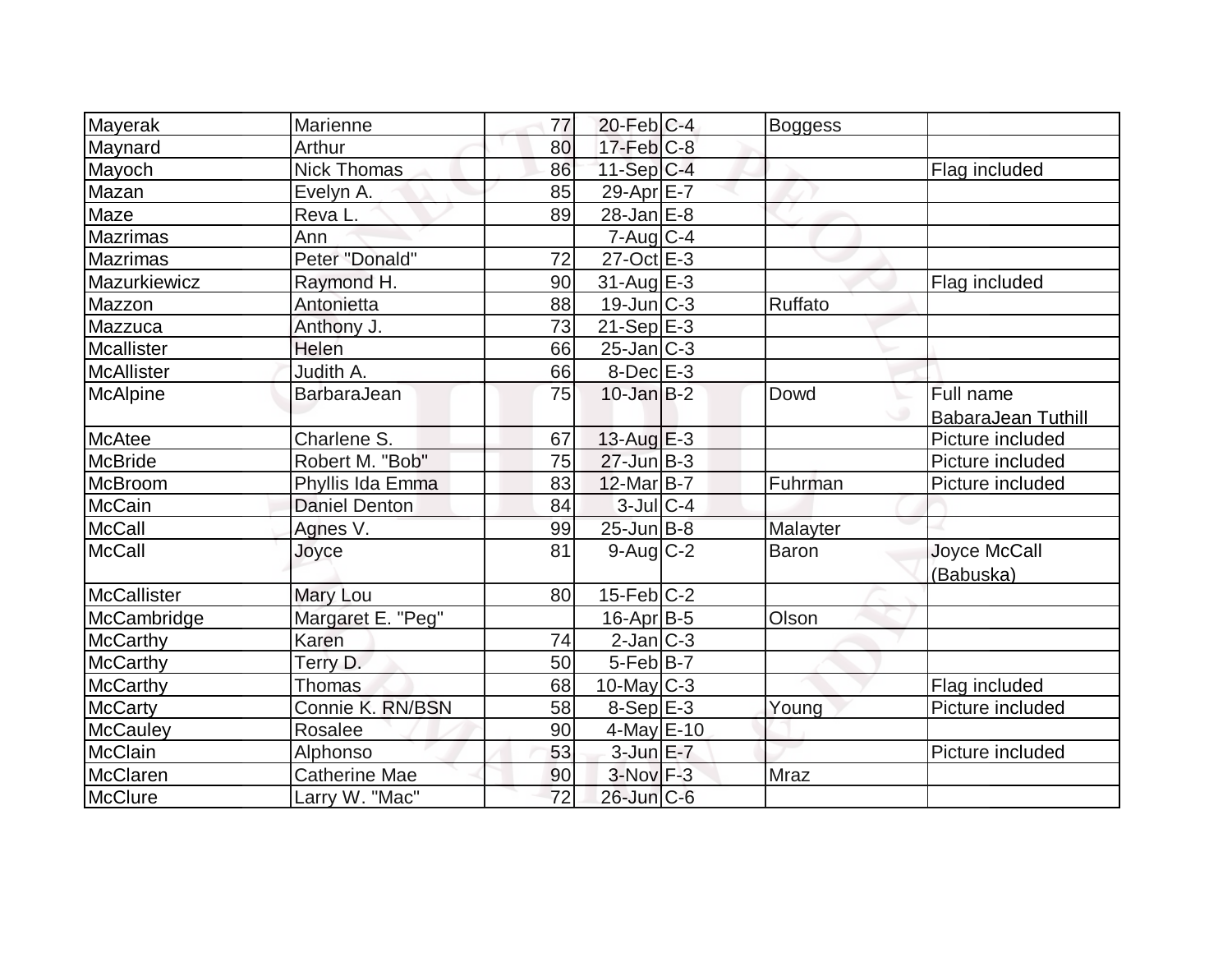| McColly          | Michael G.                 | 59 | $24$ -Jun $E-8$   |             | Police emblem    |
|------------------|----------------------------|----|-------------------|-------------|------------------|
|                  |                            |    |                   |             | included         |
| McConnell        | Marjorie                   | 87 | 18-Mar E-5        | Wolverton   |                  |
| <b>McCorkle</b>  | Barry "Pudge"              | 55 | $9-Nov$ E-3       |             |                  |
| McCormick        | Patricia A. "Patti"        | 79 | $2$ -Dec $E-3$    |             |                  |
| <b>McCree</b>    | Frances "Aunt Fifi"        | 86 | $26$ -Oct $E-4$   | <b>Kras</b> |                  |
| McDade           | Edna M.                    | 91 | $23$ -Apr $D-12$  |             |                  |
| McDaniel         | <b>Rufus Lewis "Buck"</b>  | 86 | $24$ -Feb $ D-8 $ |             | Flag included    |
| McDermott        | Victoria T.                | 83 | $26$ -Apr $C-2$   | Meskauskas  |                  |
| McDonagh         | Lucille A.                 | 84 | $27-AugE-4$       | Peiffer     |                  |
| McDowell         | Gertrude Ann               | 70 | $27$ -Nov $ C-4$  | Wilkey      |                  |
| McDowell         | Richard T.                 | 71 | $24$ -JulC-4      |             |                  |
| <b>McFadden</b>  | <b>Bobbie Lee "Granny"</b> | 79 | $5$ -Mar $B-5$    |             |                  |
|                  | "Wookie"                   |    |                   |             |                  |
| McGee            | Janet A.                   | 79 | $12-Sep B-2$      | Richard     |                  |
| McGlynn          | Anita M.                   | 91 | $16$ -Jun $C-8$   |             | Picture included |
| <b>McGrath</b>   | Richard J. "Red"           | 74 | $11-Nov$ E-3      |             |                  |
| <b>McGrath</b>   | Rosalinda M.               | 55 | $24$ -JulC-4      |             |                  |
|                  | "Destiny"                  |    |                   |             |                  |
| McGregor         | Michaelene                 | 56 | $7-Nov B-3$       |             |                  |
| <b>McGuire</b>   | Donald R.                  | 78 | $1-AprE-9$        |             | Flag included    |
| <b>McGuirk</b>   | Sharon K.                  | 70 | $28 - Jun$ $C-2$  |             |                  |
| Mchenry          | Elizabeth R.               | 89 | $5-Nov$ $E-2$     | Okray       |                  |
| McHugh           | Virginia                   | 70 | $2$ -Aug $C-2$    |             |                  |
| McIntosh         | Frank D.                   | 78 | $2$ -Jun $ C-9 $  |             |                  |
| <b>McKain</b>    | Patricia J.                | 87 | $18$ -Dec $ C-4 $ |             |                  |
| McKenzie-Roberts | Violete R.                 | 73 | $21$ -Jul $E-3$   | Smith       |                  |
| McKinley         | Ellen D. "Sue"             | 87 | 22-Apr E-7        |             |                  |
| McKinney         | Collin G. Sr.              | 68 | 6-Apr C-9         |             |                  |
| <b>McKinney</b>  | Joan R.                    | 79 | $1-AprE-9$        | Clark       | Picture included |
| McKinney         | <b>William David</b>       | 71 | 31-Oct B-2        |             |                  |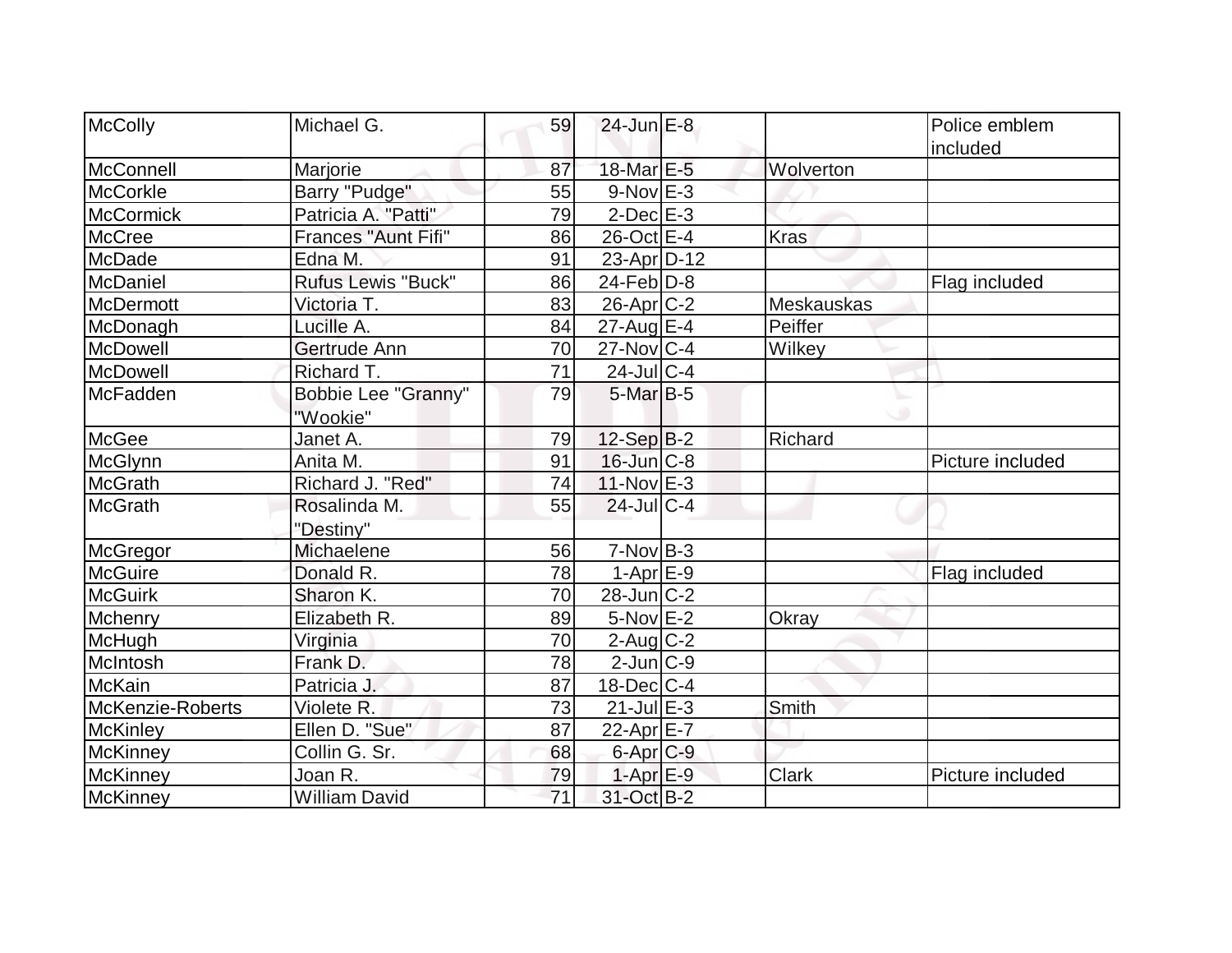| McKinnon         | Frank E. Jr.                 | 79 | $25$ -Jan $C-3$         |               | Flag and Masonic                        |
|------------------|------------------------------|----|-------------------------|---------------|-----------------------------------------|
|                  |                              |    |                         |               | emblem included                         |
| McLaren          | <b>Catherine Mae</b>         | 90 | $2$ -Nov $E-3$          | <b>Mraz</b>   |                                         |
| McLean           | <b>Margaret Elaine</b>       | 77 | $3-Apr$ $C-6$           | Shropshire    |                                         |
| McLemore-Hutfilz | Violet                       | 85 | $1-Nov$ $C-3$           | Hogge         |                                         |
| <b>McManus</b>   | Adeline M.                   | 85 | $26$ -Jan $ C-8 $       | Gervinski     | Picture included                        |
| <b>McNeal</b>    | Arlene "Sue"                 | 70 | $5$ -Mar $ B-5 $        |               |                                         |
| McNeill          | <b>Helen Grace</b>           | 77 | 30-Mar <sub>C</sub> -10 |               | Picture included                        |
| <b>McNew</b>     | <b>Aaron Michael</b>         | 22 | $17-Sep$ <sup>E-4</sup> |               | Picture included                        |
| <b>McPherson</b> | Dean Allan Jr.               | 12 | $1-Feb C-3$             |               |                                         |
| <b>McShane</b>   | Helen E.                     | 85 | $24-Sep$ E-4            | Schreiner     | Picture included                        |
| <b>Meadows</b>   | Billy M. Sr.                 | 64 | 28-Oct E-3              |               |                                         |
| <b>Meadows</b>   | Eugene "Gene"                |    | 18-May C-7              |               |                                         |
| Mechei           | James                        | 95 | $18$ -Dec $ C-4 $       |               | Flag included                           |
| Mechei           | <b>Stella</b>                | 97 | $8$ -May $C-3$          | <b>Kosier</b> |                                         |
| Mecherle         | Nancy A.                     | 75 | 15-Dec E-4              | Newman        |                                         |
| Mecyssne         | Mary Ann                     | 86 | $27$ -Jun $B-2$         | Zyfko         |                                         |
| Medellin         | Rene                         | 55 | $19$ -JulC-2            |               |                                         |
| Medina           | David <sub>L.</sub>          | 71 | $30$ -Jun $C-8$         | Guzman        |                                         |
| Medina           | Edwin Sr.                    | 77 | 18-Aug $E-4$            |               | Picture included                        |
| Medsker          | Shane                        | 33 | 11-Aug $E-2$            |               |                                         |
| Medwetz          | James Bryan, Sgt.,<br>H.P.D. | 51 | $7$ -Jun $ C-3 $        |               | Picture included                        |
| Meece            | Jennifer "Jen"               | 38 | $21-Sep$ E-3            |               |                                         |
| Meece            | Jerry L. Sr.                 | 59 | 4-Aug $E-3$             |               |                                         |
| Meehan           | Alice                        | 94 | $10$ -Nov $E-4$         |               |                                         |
| <b>Meeks</b>     | Jerry R.                     | 62 | $4$ -Apr $B$ -2         |               |                                         |
| Meentemeyer      | Roscoe L.                    | 91 | $3$ -Jan $ B-3 $        |               | Flag included                           |
| Mees             | Gail Lavern "Vern"           | 82 | $25-Sep$ C-3            |               |                                         |
| Mehalic          | Stella C.                    | 95 | $25$ -May C-8           |               |                                         |
| Mehas            | Angeline                     | 86 | $11$ -Dec $C$ -4        |               | <b>Greek Orthodox</b><br>Cross included |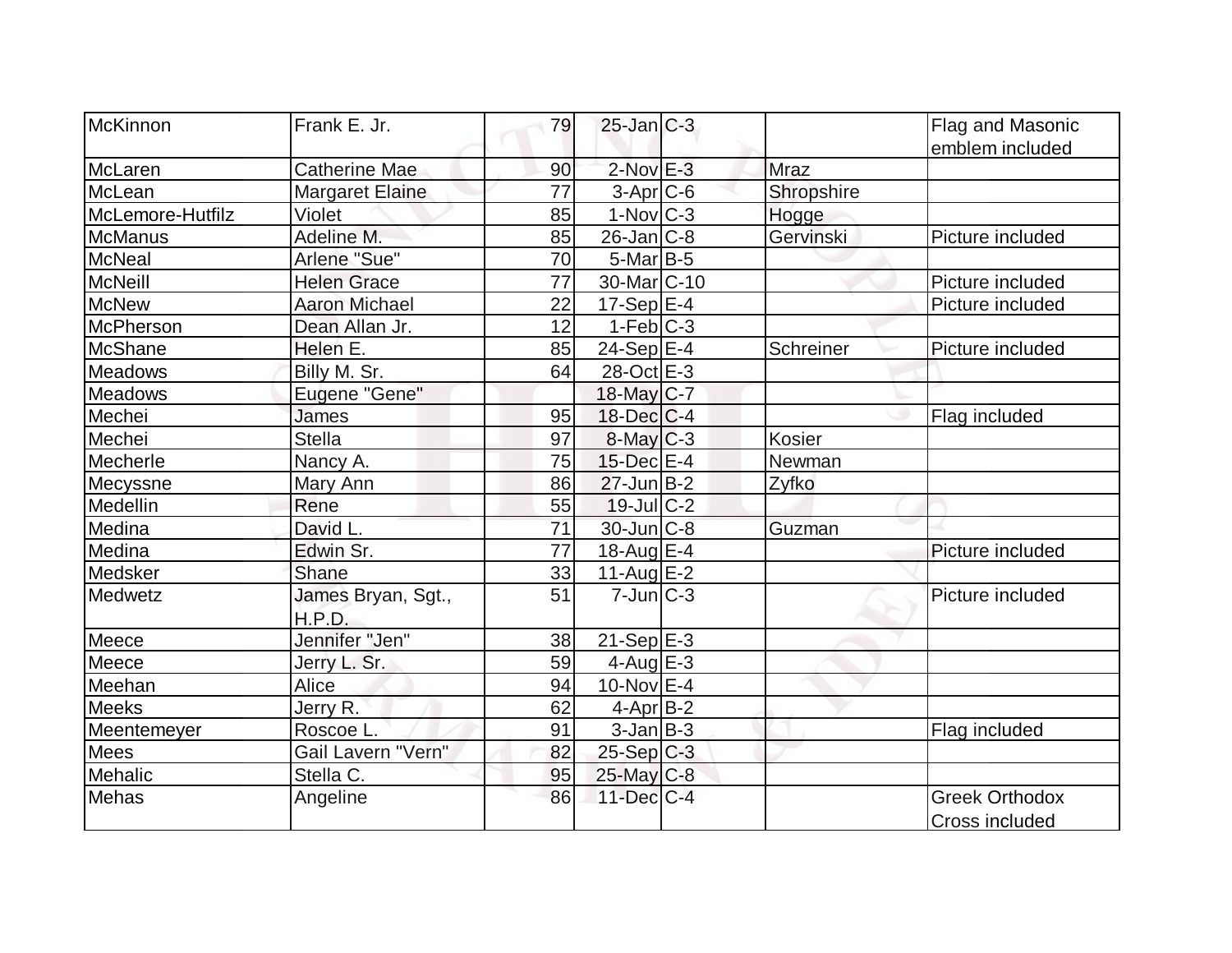| Mehl         |                        |    |                   | Luke            |                                         |
|--------------|------------------------|----|-------------------|-----------------|-----------------------------------------|
|              | Rebecca "Becky"        | 60 | $23$ -Aug C-3     |                 |                                         |
| Mehler       | Daniel                 | 82 | 4-Oct C-3         |                 | Flag included                           |
| Mehok        | Kathleen F.            | 83 | $17$ -Jun $E$ -6  |                 |                                         |
| Meier        | Claudia K.             | 61 | $17$ -Jun $E$ -6  | <b>Melton</b>   | Full name Claudia K.<br>(Meier) Fortini |
| Meilaender   | Marion C.              | 96 | $1-Aug B-3$       |                 |                                         |
| Meiss        | John Adam Jr.          | 62 | $9$ -Jun $D-7$    |                 |                                         |
| <b>Meiss</b> | Josephine H.           | 89 | $20$ -Jun $B-2$   |                 |                                         |
| <b>Meiss</b> | Lavern L. "Bowser"     | 87 | $17 - Jan$ B-3    |                 |                                         |
| Meland       | Gertrude C.            |    | $14$ -Apr $C-8$   | Pryor           |                                         |
| Melcic       | James J. Jr. "Jim"     | 86 | $18-Sep C-4$      |                 | Flag included                           |
| Mele         | Lee H.                 | 85 | $23$ -Jun $ D-7 $ |                 |                                         |
| Melendez     | Linda D.               | 67 | 17-Mar C-7        | Carpenter       |                                         |
| Melevage     | Virginia M. "Ginnie"   | 90 | $9$ -Jun $D$ -6   |                 | Flag And Picture<br>included            |
| Melone       | Michael M.             | 89 | $26$ -Jun $ C-6$  |                 | Flag included                           |
| Melton       | Rusell L. Sr.          | 86 | $9$ -Jul $E-3$    |                 | Flag included                           |
| Melvan       | Emily                  | 90 | $26$ -Oct $E-4$   | Mihailovich     |                                         |
| Melvin       | <b>Spencer Phillip</b> | 15 | 28-Oct E-3        |                 |                                         |
| Mendez       | Fred                   | 61 | $5$ -May $C$ -8   |                 | Flag included                           |
| Mendez       | Robert J. Sr.          | 76 | $14$ -Feb $ B-4$  |                 | Flag included                           |
| Mendoza      | Maria G.               | 71 | $11-Apr B-3$      | Romo            |                                         |
| Mendoza      | Michael R.             | 52 | $1-Feb$ C-4       |                 | Flag included                           |
| Merchant     | <b>Anna Mary</b>       | 93 | $11-Sep C-4$      |                 |                                         |
| Merchant     | Charles F.             | 80 | $31$ -JulC-3      |                 |                                         |
| Merchant     | Ruth J.                | 89 | $17$ -Nov $E-3$   | Graefnitz       | Ruth J. Merchant<br>Padgett / Picture   |
| Mercier      | Thomas D.              | 61 | $20$ -Jan $ C-8 $ |                 |                                         |
| Merhalski    | Sharon Kay             | 62 | $3$ -May $C-3$    |                 |                                         |
| Merino       | Ann M.                 | 77 | 22-Oct E-3        | Lydick          |                                         |
| Merkel       | Carmen M.              | 87 | 21-Dec E-3        | <b>Martinez</b> |                                         |
| Merkel       | D. Clifford            | 78 | $17$ -Feb $ C-8 $ |                 |                                         |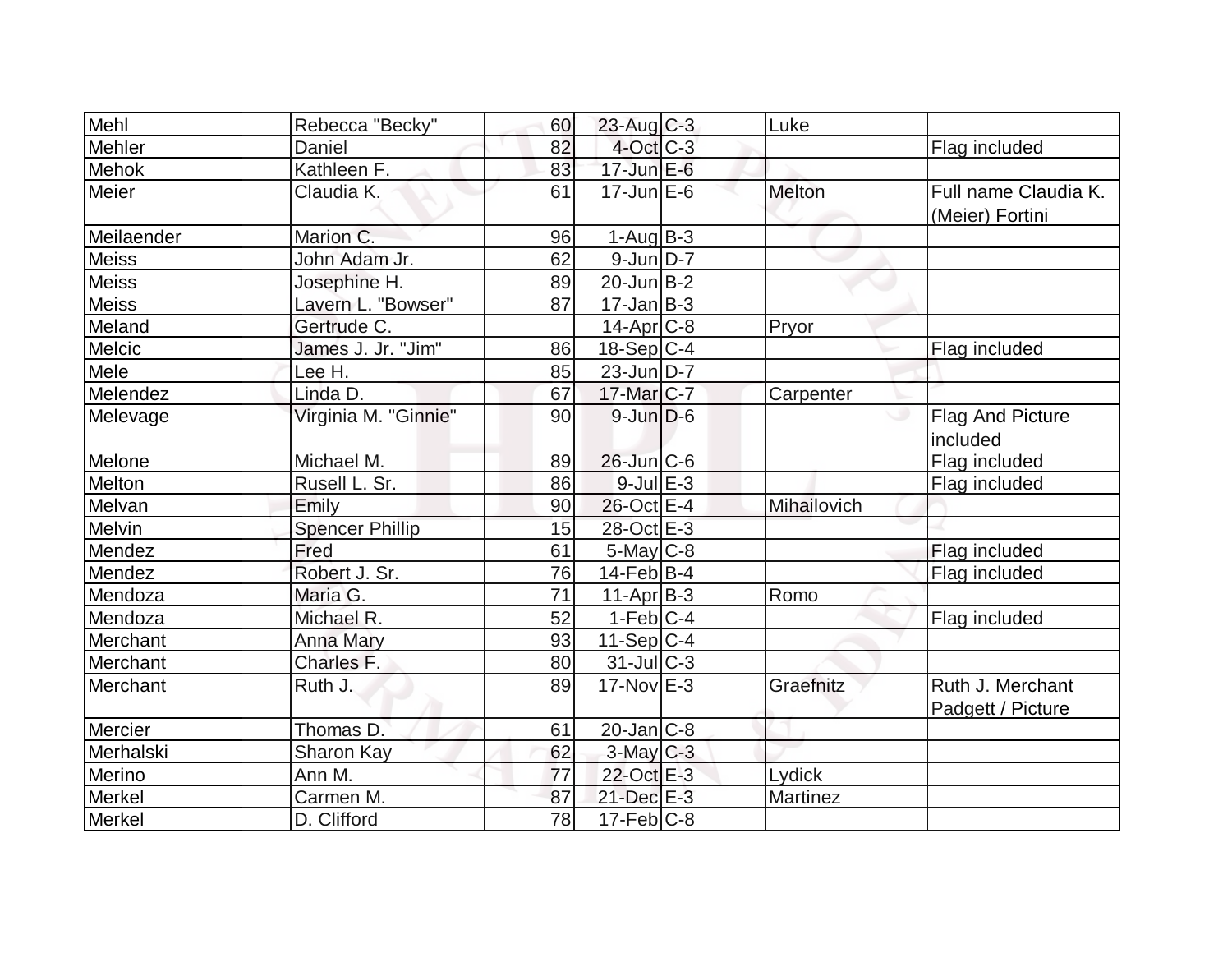| <b>Beatrice</b>              | 102                                                                                         |           |                                                                                                                                                                                                                                                                                                                                                                                                                                                                                                                                                           |                              |
|------------------------------|---------------------------------------------------------------------------------------------|-----------|-----------------------------------------------------------------------------------------------------------------------------------------------------------------------------------------------------------------------------------------------------------------------------------------------------------------------------------------------------------------------------------------------------------------------------------------------------------------------------------------------------------------------------------------------------------|------------------------------|
| <b>Shirley Ann</b>           | 89                                                                                          |           | <b>Schaefer</b>                                                                                                                                                                                                                                                                                                                                                                                                                                                                                                                                           |                              |
| William D.                   | 60                                                                                          |           |                                                                                                                                                                                                                                                                                                                                                                                                                                                                                                                                                           |                              |
| Lois J.                      | 78                                                                                          |           | <b>Stewart</b>                                                                                                                                                                                                                                                                                                                                                                                                                                                                                                                                            |                              |
|                              | 66                                                                                          |           |                                                                                                                                                                                                                                                                                                                                                                                                                                                                                                                                                           | Picture included             |
| Bruce D.                     | 57                                                                                          |           |                                                                                                                                                                                                                                                                                                                                                                                                                                                                                                                                                           |                              |
| <b>Richard Pixley "Dick"</b> | 82                                                                                          |           |                                                                                                                                                                                                                                                                                                                                                                                                                                                                                                                                                           |                              |
| Norma Lee                    | 85                                                                                          |           | Mosby                                                                                                                                                                                                                                                                                                                                                                                                                                                                                                                                                     |                              |
|                              | 42                                                                                          |           |                                                                                                                                                                                                                                                                                                                                                                                                                                                                                                                                                           |                              |
|                              | 83                                                                                          |           | Lenza                                                                                                                                                                                                                                                                                                                                                                                                                                                                                                                                                     |                              |
| Robert "Bob"                 | 83                                                                                          |           |                                                                                                                                                                                                                                                                                                                                                                                                                                                                                                                                                           | Picture included             |
| Earl K.                      | 78                                                                                          |           |                                                                                                                                                                                                                                                                                                                                                                                                                                                                                                                                                           |                              |
| Stephen J.                   | 70                                                                                          |           |                                                                                                                                                                                                                                                                                                                                                                                                                                                                                                                                                           |                              |
| <b>Elaine Margaret</b>       | 91                                                                                          |           |                                                                                                                                                                                                                                                                                                                                                                                                                                                                                                                                                           |                              |
| Raymond E. Jr., LTC          | 58                                                                                          |           |                                                                                                                                                                                                                                                                                                                                                                                                                                                                                                                                                           | Flag included                |
| Christine F.                 | 59                                                                                          |           |                                                                                                                                                                                                                                                                                                                                                                                                                                                                                                                                                           |                              |
| Janet L.                     | 55                                                                                          |           | Potter                                                                                                                                                                                                                                                                                                                                                                                                                                                                                                                                                    |                              |
| Raymond J.                   | 82                                                                                          |           |                                                                                                                                                                                                                                                                                                                                                                                                                                                                                                                                                           | Flag included                |
| <b>Alice</b>                 | 92                                                                                          |           | Urben                                                                                                                                                                                                                                                                                                                                                                                                                                                                                                                                                     |                              |
| Nancy Jane                   | 89                                                                                          |           | Nawrocki                                                                                                                                                                                                                                                                                                                                                                                                                                                                                                                                                  |                              |
| <b>Larry Phillip</b>         | 66                                                                                          |           |                                                                                                                                                                                                                                                                                                                                                                                                                                                                                                                                                           | Flag included                |
| Sheila                       | 69                                                                                          |           |                                                                                                                                                                                                                                                                                                                                                                                                                                                                                                                                                           |                              |
| Idzi                         | 87                                                                                          |           |                                                                                                                                                                                                                                                                                                                                                                                                                                                                                                                                                           |                              |
| Jerry W.                     | 40                                                                                          |           |                                                                                                                                                                                                                                                                                                                                                                                                                                                                                                                                                           |                              |
| <b>John Frances III</b>      | 61                                                                                          |           |                                                                                                                                                                                                                                                                                                                                                                                                                                                                                                                                                           |                              |
| Joseph "Joe"                 | 83                                                                                          |           |                                                                                                                                                                                                                                                                                                                                                                                                                                                                                                                                                           | Flag and Picture<br>included |
| Violet M.                    | 82                                                                                          |           |                                                                                                                                                                                                                                                                                                                                                                                                                                                                                                                                                           |                              |
|                              | Delbert G.<br>Joseph P.<br>Sharon "Sherry"<br>Robert D.<br><b>Theresa "Chick"</b><br>"Jack" | 81<br>101 | $14$ -Mar $B-2$<br>$1$ -Mar $C-3$<br>$10$ -Apr $C-4$<br>$2$ -Aug C-2<br>$17$ -Apr $ C-4 $<br>$6$ -Jul $E-3$<br>$29$ -Jun $ C-9$<br>$16$ -Apr $B$ -5<br>$6$ -Jan $E$ -5<br>$29$ -May C-4<br>$6$ -Aug $B$ -3<br>28-Oct E-2<br>$4-Feb$ $E-9$<br>$11$ -Jan $ C-3 $<br>$26$ -Jan $ C-8 $<br>$24$ -Apr $ C-4$<br>$4$ -Mar $E$ -7<br>$20-Sep C-2$<br>$17$ -Feb $ C-8$<br>$12$ -Mar $ B-8 $<br>$21$ -Feb $ B-2 $<br>$12$ -Oct $E-3$<br>$18$ -Apr $ B-3 $<br>$9-Nov$ $E-3$<br>$16$ -Feb $C$ -7<br>$16$ -Oct $ C-3 $<br>$11-Apr B-2$<br>20-May E-7<br>$27$ -Jan C-7 | Kendall                      |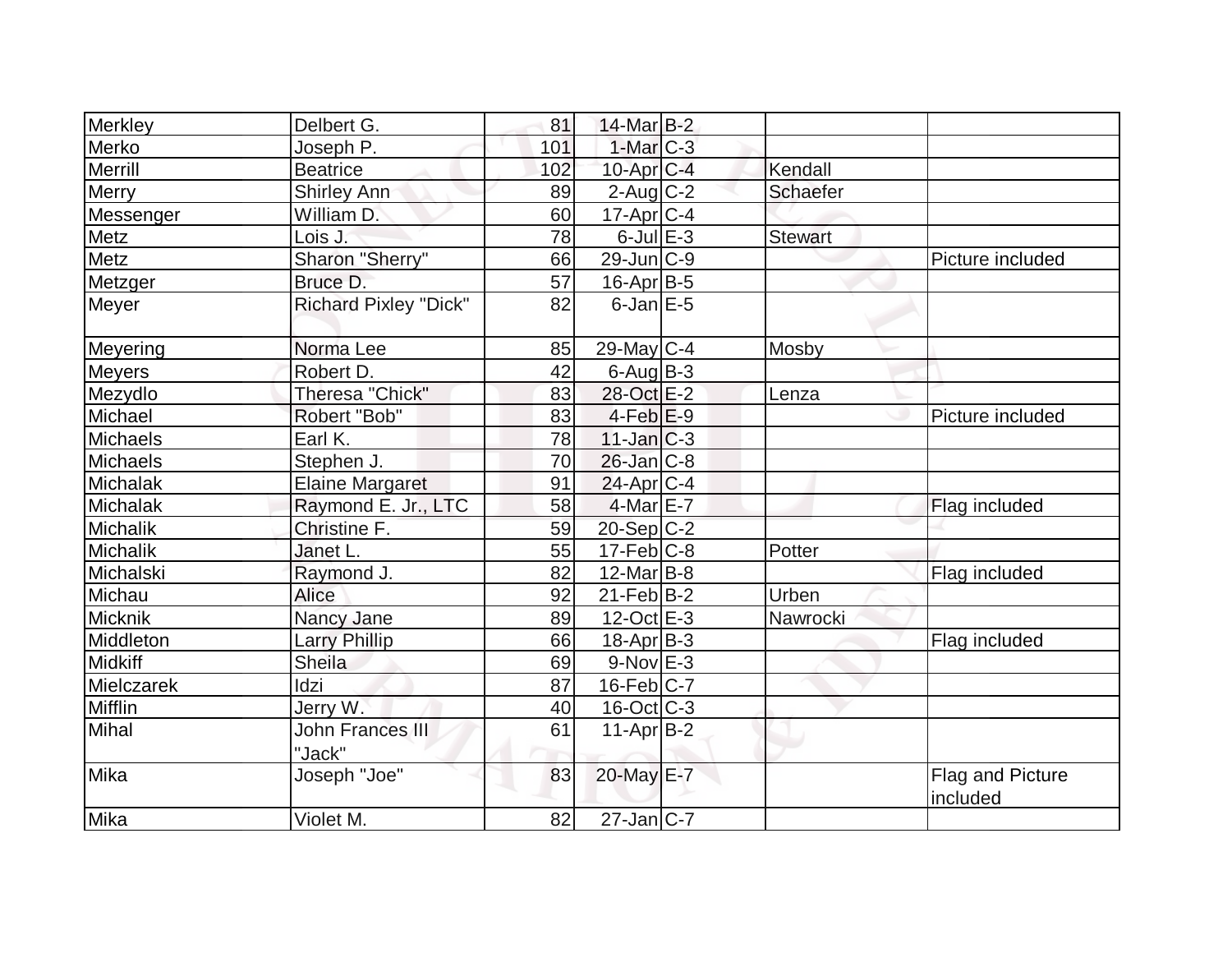| Mikolajczyk     | Evelyn C.             | 89  | $4$ -Aug E-4      | Sczcepanski  |                                        |
|-----------------|-----------------------|-----|-------------------|--------------|----------------------------------------|
| <b>Mikovich</b> | <b>Michael Andrew</b> | 59  | 12-Mar B-8        |              |                                        |
| Mikula          | John (Ben)            | 96  | $18$ -Feb $E-8$   |              |                                        |
| Mikuta          | Carol                 | 74  | $3$ -Jun $E - 7$  | O'Rourke     |                                        |
| Mikuta          | Donald E. "Don"       | 47  | $23$ -Dec $E-2$   |              |                                        |
| Mikuta          | Kenneth J.            | 48  | $10$ -May $ C-3 $ |              |                                        |
| Mikuta          | Sophie                | 89  | $16$ -Dec $E-3$   | Korpita      | Flag included                          |
| Milaskey        | <b>Jack Paul</b>      | 82  | $27-Sep C-3$      |              | Flag included                          |
| Milauscnic      | Bernice G.            | 102 | $2$ -Dec $E-3$    | Rogers       |                                        |
| Milchak         | <b>Wanda Lee</b>      | 86  | 23-Oct C-4        | <b>Scott</b> |                                        |
| Mileusnic       | Jovan                 | 88  | $15$ -Nov $ C-4$  |              | Serbian Orthodox                       |
|                 |                       |     |                   |              | <b>Cross included</b>                  |
| Mileva          | Naumka                | 64  | $25$ -Apr $B-2$   |              | Macedonian Orthodox                    |
|                 |                       |     |                   |              | Cross included                         |
| Milicki         | Steve V.              | 83  | $13$ -Feb $ C-4$  |              |                                        |
| <b>Miller</b>   | Ann M.                | 94  | $10$ -Jan $ B-2 $ |              |                                        |
| Miller          | Barbara Ann           | 70  | $2$ -Aug C-3      | Palikan      |                                        |
| Miller          | Barbara Jane          | 59  | $27-Sep C-3$      |              |                                        |
| Miller          | Brian E.              | 44  | $4$ -Jun $B$ -8   |              |                                        |
| <b>Miller</b>   | Devon L. "Skeet"      | 79  | $28$ -Jun $ C-3 $ |              | Flag and Picture<br>included           |
| Miller          | Dorothy J.            | 90  | $7-Oct \tE-2$     |              |                                        |
| Miller          | Dorothy V.            | 93  | $1$ -Jun $ C-8 $  | Priest       | Dorothy V. (Downs)<br>Miller / Picture |
| Miller          | Emma                  | 93  | $27$ -Jan $ C-7 $ | Foss         |                                        |
| Miller          | Frederick "Jiggs"     | 59  | $2$ -Jun $ C-9 $  |              |                                        |
| Miller          | Georgia M.            | 56  | $7-Sep$ $E-2$     | Peters       |                                        |
| Miller          | James "Val"           | 87  | $26$ -Feb $C-9$   |              |                                        |
| Miller          | James Lee Roy         | 70  | $15$ -Apr $E-8$   |              | Picture included                       |
| Miller          | James P.              | 93  | $7$ -Jul $E-3$    |              |                                        |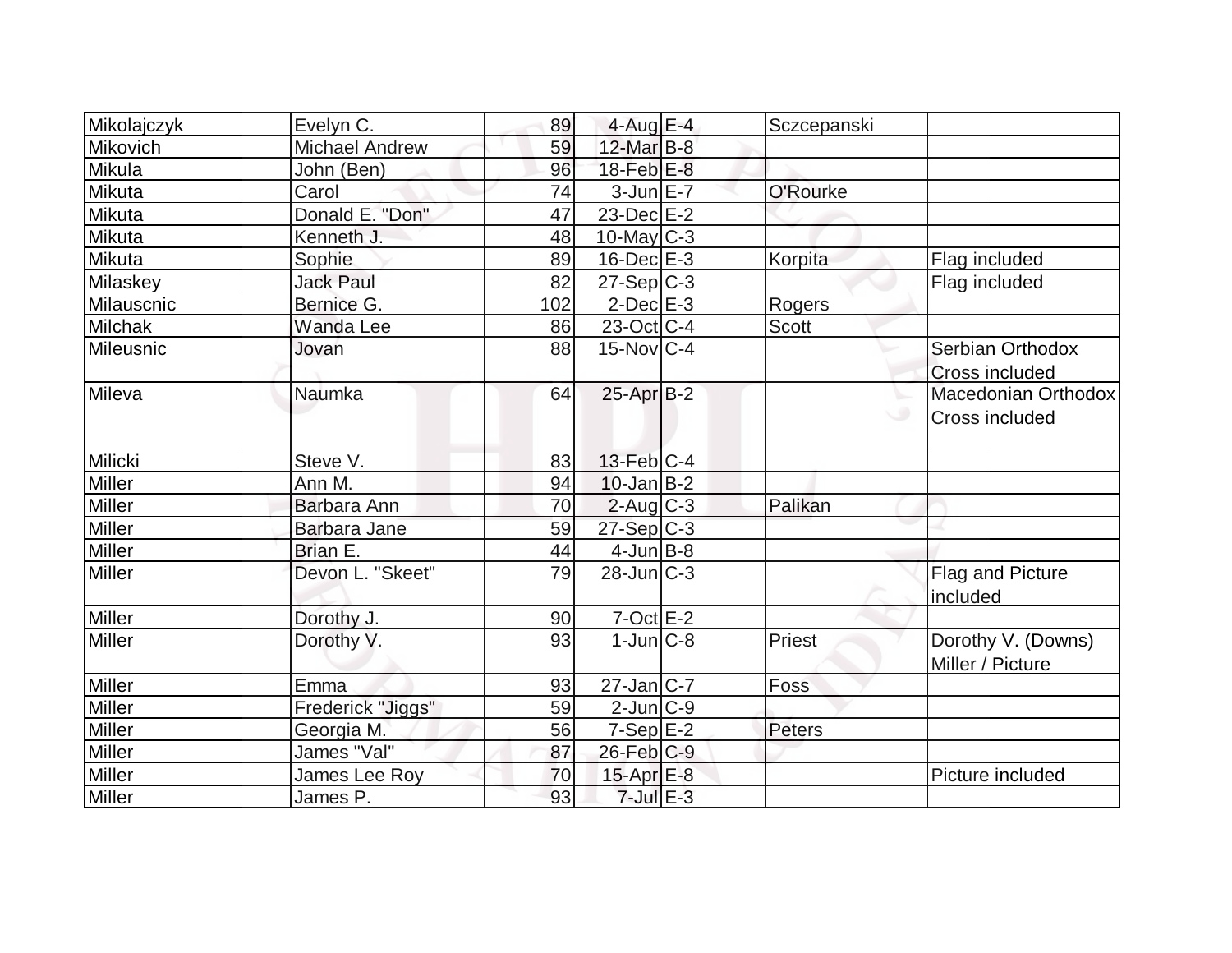| Miller        | John L.                    | 83  | $24$ -Jul C-4          |             | Flag and Masonci |
|---------------|----------------------------|-----|------------------------|-------------|------------------|
|               |                            |     |                        |             | emblem included  |
| Miller        | Judith A.                  | 69  | 27-May E-8             | Klapp       |                  |
| <b>Miller</b> | Katherine L.<br>"Precious" | 68  | $16$ -Jul $E-2$        | <b>Sims</b> |                  |
| Miller        | Louis J.                   | 79  | $3$ -Jan $B$ -4        |             |                  |
| Miller        | Minnie Alberta             | 84  | $20$ -Mar $ C-4 $      | Samuels     | Picture included |
| Miller        | Norma Jean                 | 80  | $21$ -Feb $B-3$        | Gibson      |                  |
| <b>Miller</b> | Patricia Blair             | 66  | $9-Nov$ $E-3$          | Albright    | Picture included |
| <b>Miller</b> | Reuben, Dr.                | 100 | $30$ -Jan $ C-4$       |             |                  |
| Miller        | Robert H.                  | 75  | $13$ -Mar $ C-2 $      |             |                  |
| Miller        | Shirley                    | 73  | $19$ -Jan $ C-8$       | Kajganich   |                  |
| <b>Miller</b> | William H.                 | 89  | $22$ -Jan $C-8$        |             | Flag included    |
| Milligan      | Janie D.                   | 46  | $7 - Apr$ $E-6$        | Kinney      |                  |
| <b>Mills</b>  | Alfreda A. "Freda"         | 85  | $6$ -Feb $C$ -5        | Augustyn    |                  |
| Mills         | Diana J.                   | 71  | 5-Apr C-3              |             |                  |
| <b>Mills</b>  | James C., Rev.             | 93  | $12$ -Feb $ B-9 $      |             | Picture included |
| <b>Mills</b>  | Stephan F.                 | 40  | $13$ -Jul $E-2$        |             |                  |
| Milobar       | Peter J.                   | 83  | 14-Mar B-2             |             | Flag included    |
| Milojevic     | <b>Theresa</b>             | 87  | $9$ -Mar $ C-7$        |             |                  |
| <b>Milos</b>  | Margaret Josephine         | 88  | $6$ -Nov $ C$ -6       |             |                  |
| <b>Milos</b>  | Randolph Brian Quinn       | 59  | $16$ -Jun $C-8$        |             |                  |
| Min           | David, Dr.                 | 82  | $27$ -Mar $C$ -6       |             | Picture included |
| Minard        | Frederick T.               | 80  | $14$ -Dec $E-3$        |             |                  |
| Minch         | Cora Jane                  | 82  | $17$ -Apr $C-4$        | White       |                  |
| Minchuk       | Josephine                  | 93  | $25$ -Feb $E$ -8       | Pilipow     |                  |
| Minnich       | John Francis, Father       | 85  | 30-Dec E-2             |             |                  |
| Mireles       | Emilia "Mia"               | 75  | 24-Oct B-2             | Guillen     |                  |
| Mirowski      | Edwin                      | 71  | $4$ -Jun $B-8$         |             |                  |
| Mish          | Delores J.                 | 73  | 12-Oct E-3             |             |                  |
| Misiukiewicz  | Cecile T.                  | 90  | 30-Mar <sub>C-10</sub> |             |                  |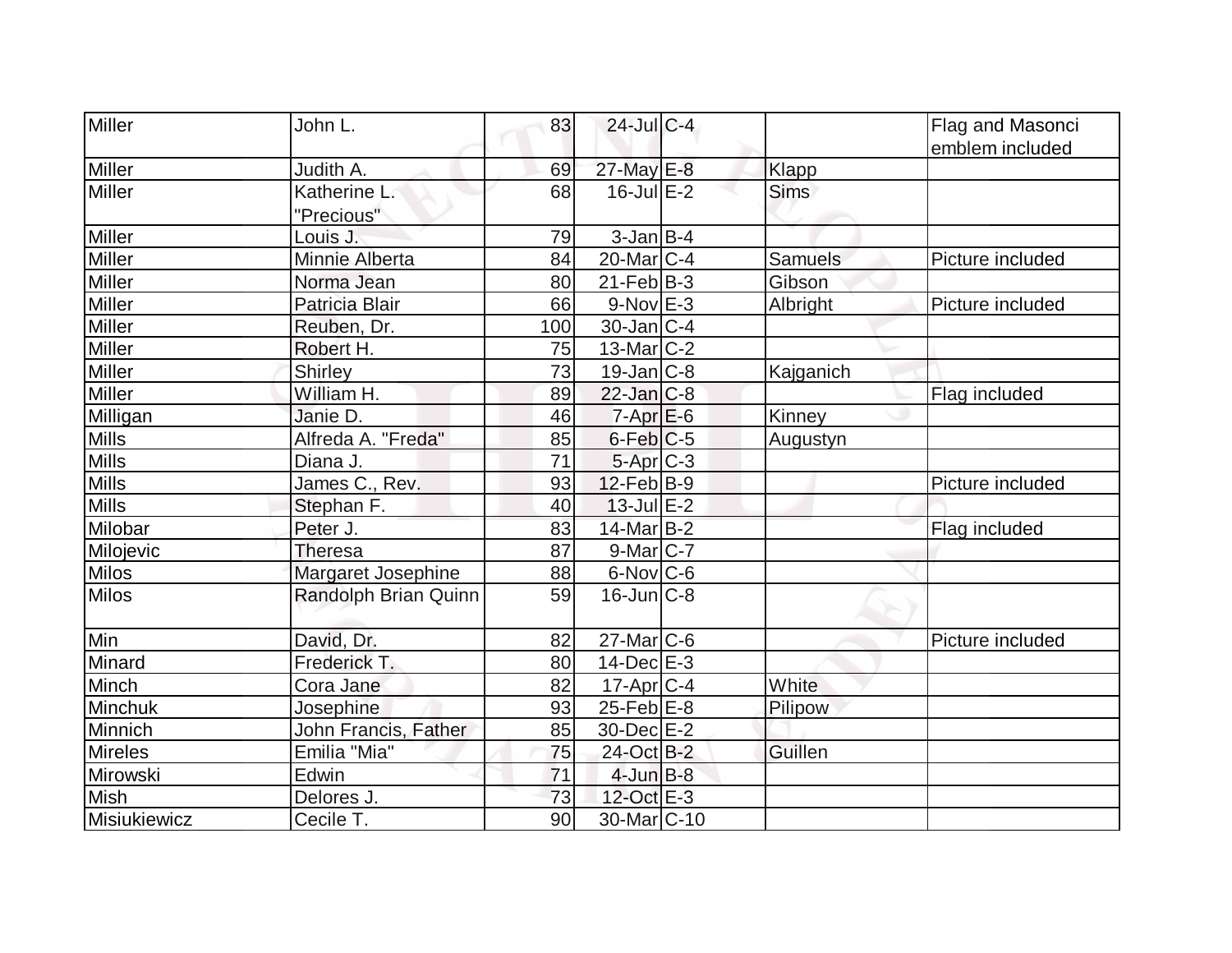| <b>Miskowski</b> | Annmarie               | 68 | $2$ -Aug C-3             | Lemon          |                   |
|------------------|------------------------|----|--------------------------|----------------|-------------------|
| <b>Misner</b>    | Boyd L.                | 84 | $24$ -Jan $B-3$          |                |                   |
| <b>Missal</b>    | Kenneth                | 54 | 16-Dec E-3               |                |                   |
| Mista            | Juliana                | 86 | $25$ -Jul B-3            |                |                   |
| Misun            | Douglas S.             | 53 | $16$ -Jul $E-2$          |                |                   |
| Mitchell         | Adele M.               | 93 | $13$ -Jul $E-2$          |                |                   |
| Mitchell         | Mary Lee               | 81 | 28-Dec E-3               | <b>Tucker</b>  |                   |
| Mitchell         | <b>Shirley Mae</b>     |    | $16$ -Jun $ C-9 $        | <b>Kistler</b> | Picture included  |
| Mitcheltree      | Dale R.                | 75 | $15$ -Mar $ C-2 $        |                |                   |
| Mize             | Viola May "Dodie"      | 77 | $15$ -Apr $E$ -8         | Shoulders      |                   |
| <b>Mizerik</b>   | <b>Bonnie</b>          | 82 | $26-Sep B-3$             |                |                   |
| Moayad           | Cyrus M.D.             | 83 | $20$ -Mar $ C-4 $        |                |                   |
| <b>Modos</b>     | Mary                   | 94 | $15$ -Mar $ C-3 $        |                |                   |
| Moffatt          | Robert J. "Bob"        | 78 | $9-Nov$ $E-3$            |                |                   |
| Mohlke           | Adeline                | 95 | $25$ -Jan $ C-3 $        |                |                   |
| Mohr             | James F.               | 85 | $22$ -Aug B-2            |                | Flag Included     |
| Mojzik           | Lena V.                | 87 | $5$ -Jan $ C$ -6         | Lakatos        | dkdkdkdk          |
| Mold             | Jewel L.               | 84 | $14$ -May B-6            |                |                   |
| Molenhouse       | Jacob G. "Jack"        | 80 | 4-Mar E-7                |                | Flag included     |
| Molina           | Jesus C. "Chuy"        | 51 | $18-Nov$ E-3             |                |                   |
| Molinaro         | Gregory R.             | 71 | $18-Oct$ <sub>C</sub> -3 |                | Picture included  |
| Moline           | <b>Marcen Ruth</b>     | 83 | $30$ -Apr $B$ -5         |                |                   |
| Mollema          | Joan A.                | 80 | $2-Apr B-5$              | Mossell        | Full name Joan S. |
|                  |                        |    |                          |                | Mollema Hirschman |
| Molnar           | Alexander (Sandor)     | 90 | $25$ -Jan $ C-3 $        |                | Flag included     |
| Molodet          | Mark J.                | 56 | 28-Jul E-5               |                |                   |
| Moneta           | Dorothy Lynn           | 44 | $6$ -Nov $ C$ -5         | Hantz          |                   |
| Monette          | JoAnn                  | 80 | $12$ -Dec $B-3$          |                |                   |
| Montemayer       | Lorraine "Dolly"       | 80 | $3$ -Jan B-4             |                |                   |
| Montemayer       | Thomas D.              | 82 | $24$ -Jan B-3            |                |                   |
| Montemayor       | <b>Anthony Michael</b> | 42 | $16$ -May B-2            |                |                   |
| Monyok           | Joseph J.              | 84 | $18-Sep C-4$             |                | Flag included     |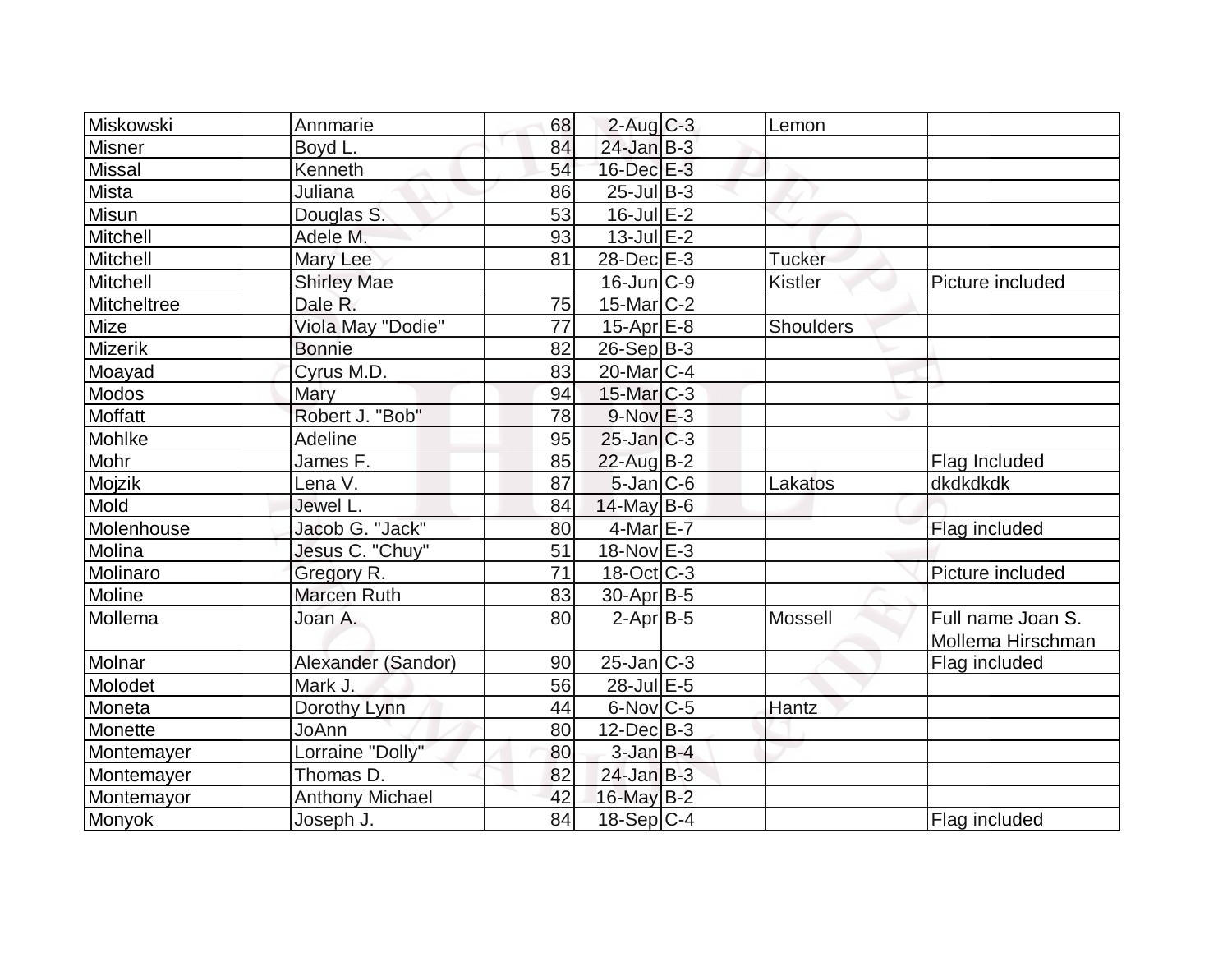| Moody       | Dorothy M.         | 85 | $10-Sep$ E-3      |          |                     |
|-------------|--------------------|----|-------------------|----------|---------------------|
| Moon        | Charlotte          | 91 | 17-Nov E-3        |          | Full name Charlotte |
|             |                    |    |                   |          | Koscho Moon         |
| Moon        | Viola Ray          | 76 | $3$ -Jul $C-3$    |          |                     |
| Moore       | Donald G.          | 81 | $10$ -Nov $E-4$   |          | Flag included       |
| Moore       | Donald Stephen III | 22 | $5 - Aug$ $E-3$   |          | Picture included    |
| Moore       | Durand Sr.         | 48 | $10$ -Mar $ C-8$  |          |                     |
| Moore       | Edward A.          | 64 | $20$ -Mar $C-4$   |          |                     |
| Moore       | Edward A. Jr.      | 81 | $15-Sep$ $E-3$    |          |                     |
| Moore       | Gayle G.           | 91 | $9$ -Jan $ C-4$   |          |                     |
| Moore       | Helen              | 84 | $7-Nov B-3$       |          |                     |
| Moore       | Marjorie Jewel     | 92 | $6$ -Aug $E$ -5   |          | Picture included    |
| Moore       | Mary Jean          | 76 | $29$ -Jan $C-9$   |          | Picture included    |
| Moore       | Milton F.          | 87 | $12-Oct$ $E-2$    |          |                     |
| Moore       | Noreen Rose        | 92 | $3$ -May $C-3$    |          |                     |
| Moore       | Pearl R.           | 90 | $1$ -Jun $ C-7 $  | Spradlin |                     |
| Moore       | Ruth I.            | 68 | $19-Apr$ $C-3$    |          |                     |
| Moore       | Terry D.           | 58 | $15$ -Jan B-4     |          |                     |
| Moore       | Virginia "Ginny"   | 81 | 5-Apr C-3         |          |                     |
| Moorman     | John C. Jr. "Jack" | 85 | $10$ -Feb $ C-7$  |          | Flag included       |
| Moran       | Judy               | 70 | $6$ -Aug $B$ -3   |          |                     |
| Moran       | Thomas S.          | 86 | $1-Jan$ B-5       |          |                     |
| Morelli     | Carmen "Victor"    | 89 | $2-Sep$ $E-6$     |          | Picture included    |
| Moreno      | Catalina "LaGuera" | 92 | $29-Sep$ $E-3$    |          | Cross included      |
| Morenz      | Ralph E. "Tiny"    | 76 | $1$ -Jun $ C-8 $  |          |                     |
| Morgan      | <b>Barbara</b>     | 63 | $2$ -Jan $ C-4 $  |          |                     |
| Morgan      | Mary J.            | 77 | $5$ -Oct $E-3$    |          |                     |
| Morganelli  | Anna               | 92 | $24$ -May C-2     |          |                     |
| Morgin      | John M.            | 80 | $10$ -Jan $B-2$   |          |                     |
| Moriarity   | Michael J.         | 75 | $9$ -May $B-2$    |          |                     |
| Morin       | Daniel             | 62 | $19$ -Jun $ C-3 $ |          |                     |
| Morningstar | Alfred Lee Jr.     | 82 | $25-Sep$ C-4      |          |                     |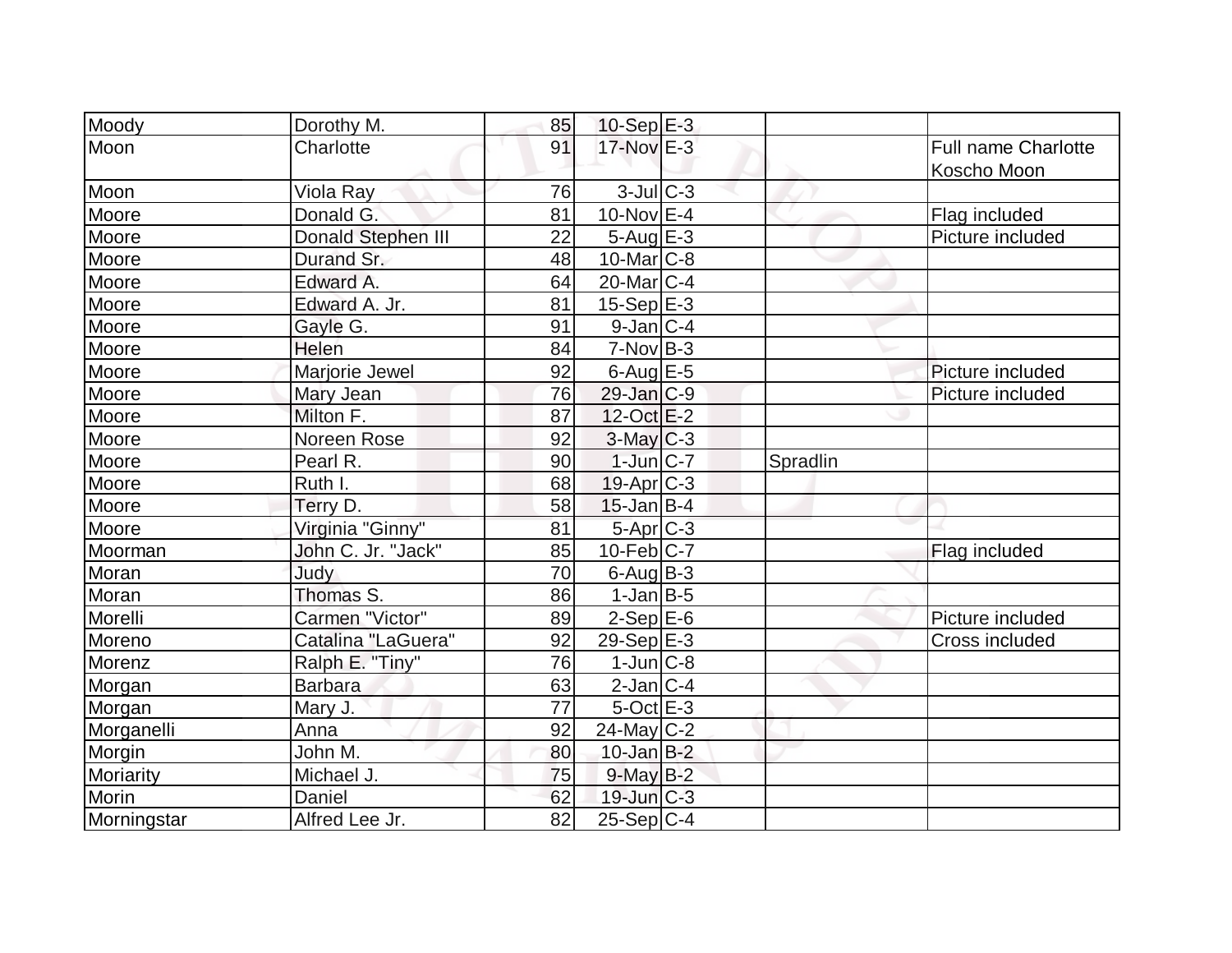| Moros             | Martha                |    | $18$ -Oct $ C-3 $ |                 | <b>Greek Orthodox</b>                    |
|-------------------|-----------------------|----|-------------------|-----------------|------------------------------------------|
|                   |                       | 90 |                   |                 |                                          |
| <b>Morris</b>     |                       | 75 | 8-Nov C-3         |                 | Cross included                           |
|                   | Arlene M. "Grammy"    |    |                   | Slattery        |                                          |
| <b>Morris</b>     | David A.              | 55 | $8$ -Jul $E-3$    |                 |                                          |
| <b>Morris</b>     | Drake Jr. "June-June" | 29 | $1-SepE-3$        |                 | Picture included                         |
| <b>Morris</b>     | Lola Mae              | 61 | 11-Feb D-11       |                 |                                          |
| <b>Morris</b>     | Marjorie D.           | 95 | $30$ -Aug C-3     |                 |                                          |
| <b>Morris</b>     | Mary (Jean)           | 92 | $18-Sep C-4$      |                 | Picture included                         |
| Morrison          | Robert E.             | 77 | 26-Nov E-3        |                 | Flag included                            |
| Morrow            | J. W.                 | 77 | $1-Apr$ $E-9$     |                 | Picture included                         |
| Morse             | <b>William Robert</b> | 69 | $15$ -Mar $ C-3 $ |                 |                                          |
| Morsovillo        | Tony                  | 45 | $2$ -Jan $C-4$    |                 |                                          |
| Moschini          | Phyllis J.            |    | $9$ -Jun $D-7$    | <b>McCarthy</b> | Full name Phyllis J.                     |
|                   |                       |    |                   |                 | Moschini (Duchrow)                       |
| Mose              | Maureen               | 49 | 15-Sep E-2        |                 |                                          |
| <b>Moses</b>      | Billy R. "Bill"       | 78 | $29-Sep$ $E-3$    |                 | Flag and Firefighters<br>emblem included |
| Mosora            | Sophie M.             | 94 | 23-Apr D-12       | Maicher         |                                          |
| Moss-Muschelewicz | Eleanore M.           |    |                   |                 |                                          |
|                   |                       | 89 | $10$ -May C-3     | Borowski        |                                          |
| Mote              | Terrance W.           | 61 | $21$ -Dec $E-4$   |                 | Masonic emblem<br>included               |
| Moynihan          | Leslie J. Jr.         | 82 | $1$ -May $C-3$    |                 | Flag included                            |
| Mroczkowski       | Helen                 | 89 | $6$ -Feb $ C$ -5  |                 |                                          |
| Mroz              | Andrew J.             | 81 | 16-May $B-2$      |                 | Flag included                            |
| <b>Mroz</b>       | Louis "Lou"           | 93 | 12-Sep B-2        |                 | Flag included                            |
| <b>Mrzlak</b>     | Vincent W. "Bill"     | 83 | $14$ -Aug $C-4$   |                 | Flag and Picture                         |
|                   |                       |    |                   |                 | included                                 |
| Mucha             | Alice S.              | 92 | 31-May C-3        |                 |                                          |
| Mucha             | Timothy A.            | 47 | $16$ -Feb $ C-7 $ |                 |                                          |
| Mudroncik         | Patricia M. "Patsy"   | 65 | 25-Nov D-3        |                 |                                          |
| Mueller           | Dorothy E.            | 98 | $2$ -Mar $ C-8$   | Wilmot          | Picture included                         |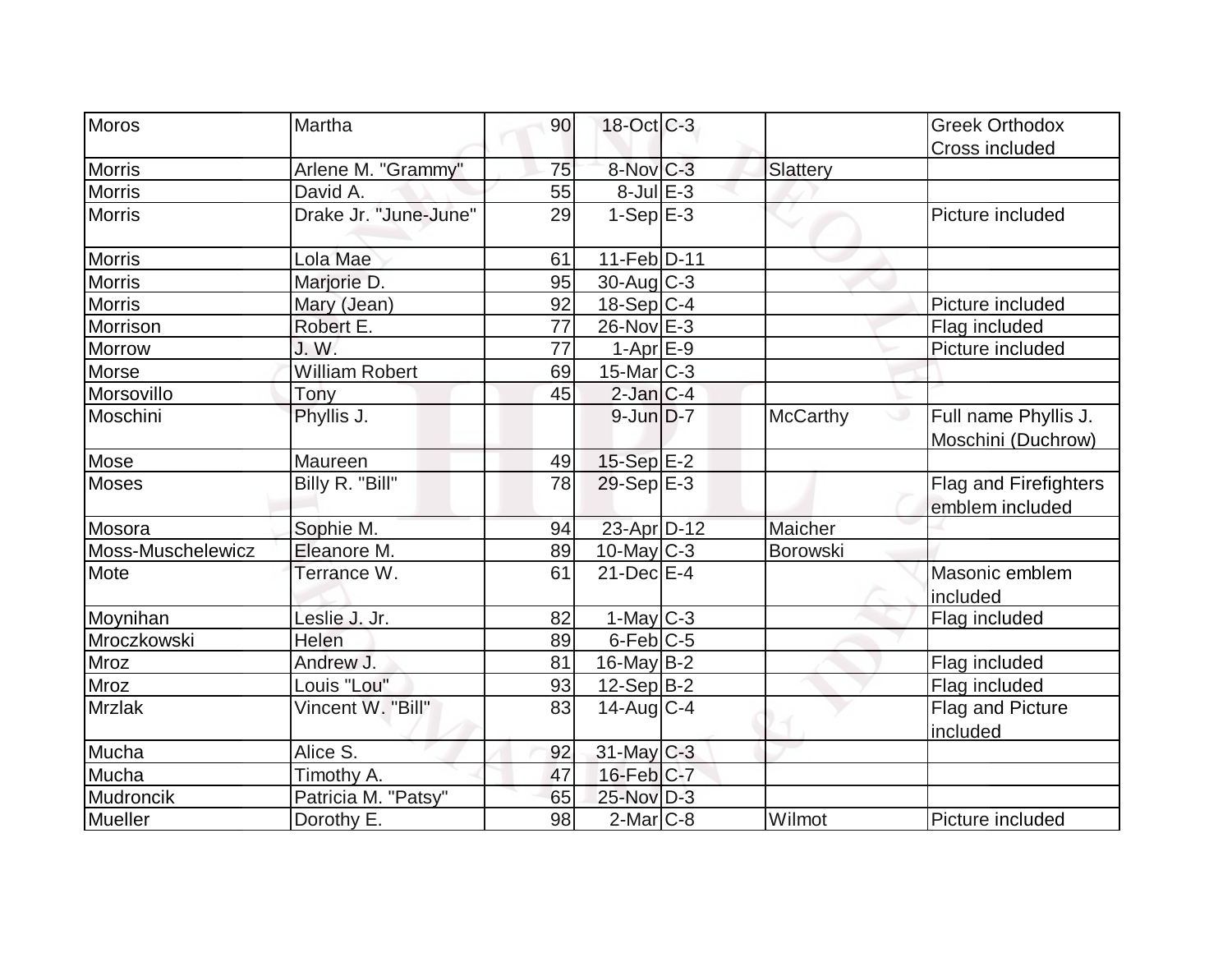| Mueller           | Earl R. II              | 64 | $21$ -Aug C-4          |                  |                       |
|-------------------|-------------------------|----|------------------------|------------------|-----------------------|
| Mueller           | Julia M.                | 85 | $13$ -Jul $E-2$        |                  |                       |
| Mueller-Sellentin | Gitta F.                | 78 | 16-Oct C-4             |                  |                       |
| Muenich           | Alice B.                | 93 | 6-Apr C-10             |                  |                       |
| Muffoletto        | <b>Emelia Cali</b>      | 89 | 29-Oct E-2             | LaRussa          |                       |
| Muldoon           | <b>William Lee</b>      | 70 | 13-May $E-8$           |                  |                       |
| Mulholland        | Mildred M.              | 86 | $17$ -Dec $E-3$        |                  |                       |
| Mull              | Elwood James            |    | $14$ -Jul $E-3$        |                  | Picture included      |
| <b>Muller</b>     | Sylvia R.               | 76 | $10$ -Jul $ C-3 $      |                  |                       |
| Mulvihill         | Richard L.              | 57 | $28$ -Apr $C-8$        |                  |                       |
| Mund              | David J.                | 64 | $4$ -May $E-10$        |                  |                       |
| Mundell           | Donald R. "Pa"          | 82 | $30$ -Jun $C - 8$      |                  | Picture included      |
| Mundt             | Armentha M.             | 89 | $20$ -Feb $C-4$        | Middy/Nin        |                       |
| Muntiu            | John                    | 86 | 22-May C-4             |                  | Flag included         |
| Murgita           | <b>Katherine Elaine</b> | 54 | $4$ -Jan $ C-3 $       | Celebucki        |                       |
| <b>Murks</b>      | Doris E.                | 66 | $30$ -Jan $ C-4 $      |                  |                       |
| Muro              | Socorro                 | 80 | $14$ -Apr $ C-8$       |                  | Picture included      |
| Murphree          | Gwendolyn C.            | 90 | 18-Aug E-4             |                  | Pictures included     |
| Murphy            | Lorraine                | 77 | $3$ -Jan $B-3$         | <b>Botich</b>    |                       |
| Murphy            | Madeline                | 89 | $13$ -Apr $ C-8 $      | Potnar           |                       |
| Murphy            | Mary Lou                | 68 | $8-Nov$ <sub>C-3</sub> | Fortner          | Picture included      |
| Murphy            | Michael P.              | 72 | 13-Mar C-2             |                  | Flag included         |
| <b>Murphy</b>     | Robert J.               | 57 | $5$ -May $C$ -8        |                  |                       |
| <b>Murphy</b>     | Thomas J. Jr.           | 72 | $29-Sep$ $E-3$         |                  |                       |
| <b>Murray</b>     | Alice L.                | 93 | 29-Apr $E-8$           | Hendrickson      | Full name Alice J.    |
|                   |                         |    |                        |                  | <b>Johnson Murray</b> |
| Murray            | Margaret "Greta"        | 97 | $19$ -May D-8          | <b>Beveridge</b> |                       |
| <b>Muryas</b>     | <b>Stanley</b>          | 81 | $9-Sep$ $E-3$          |                  | Flag included         |
| Murzyn            | Frances L.              | 88 | $25$ -Feb $E-9$        |                  |                       |
| Murzyn            | Helen                   | 84 | 11-Mar $E-6$           | <b>Diacek</b>    |                       |
| Murzyn            | Robert L. "Bob"         | 72 | $6-Sep C-2$            |                  |                       |
| Murzyn            | Stanley S.              | 89 | 26-Mar <sub>D-9</sub>  |                  | Picture included      |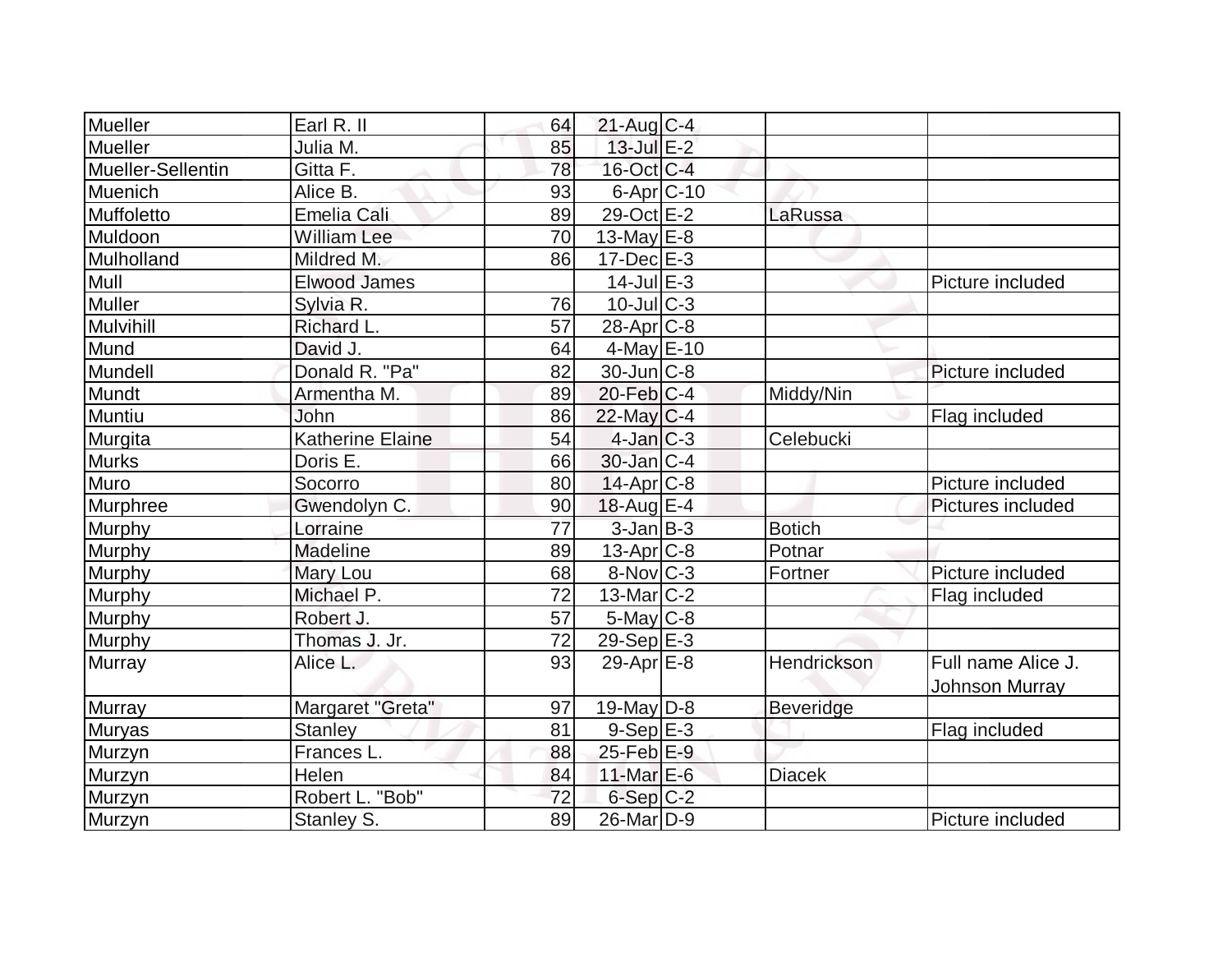| <b>Muskin</b>    | Samuel                          | 52             | $11-Apr$ B-3       |            | Flag included    |
|------------------|---------------------------------|----------------|--------------------|------------|------------------|
| Mutka            | Bryan M. Jr.                    | 21/2<br>months | $17$ -Apr $ C-4$   |            |                  |
| Muzek            | William A.                      | 71             | $2$ -Aug $C-3$     |            |                  |
| <b>Myer</b>      | Shelly R.                       | 49             | $7$ -Dec $E-3$     |            |                  |
| <b>Myers</b>     | David Rev.                      | 73             | 28-Dec E-4         |            |                  |
| <b>Myers</b>     | <b>Gabriel Ryan</b>             | 17             | $4$ -Mar $E$ -7    |            |                  |
| <b>Myers</b>     | Irene                           | 82             | $24$ -Apr $ C-4 $  | Faught     |                  |
| <b>Myers</b>     | Jessica L.                      |                | $26$ -Jan $ C-8 $  |            | Picture included |
| <b>Myers</b>     | <b>John Hollis</b>              | 86             | $8$ -Jan B-6       |            | Flag included    |
| <b>Myers</b>     | Joseph W.                       |                | $4$ -Aug $E-4$     |            | Flag included    |
| <b>Myers</b>     | Margot                          | 64             | $20$ -Aug $E-2$    | Grumbacher |                  |
| <b>Mygrants</b>  | Robert W.                       | 92             | $27$ -Feb $ C-4 $  |            | Flag included    |
| <b>Myrick</b>    | Charles I.                      | 70             | 10-Aug $E-4$       |            |                  |
| <b>Mysliwy</b>   | Henry A. Jr. "Hank<br>The Tank" | 68             | $23$ -Aug C-2      |            | Flag included    |
| Nabhan           | Walter G.                       | 92             | $5$ -Jul $C-3$     |            | Flag included    |
| <b>Nabors</b>    | John E. Jr. "Al"                | 65             | $2$ -Jan $ C-4 $   |            |                  |
| Nackman          | Cynthia Ann "Cindy"             | 66             | $20$ -Mar $ C-4 $  | Nieckula   |                  |
| Nadratowski      | James R. "Ski"                  | 75             | $16$ -Oct $ C-4 $  |            |                  |
| <b>Nagel</b>     | Arthur "Art"                    | 81             | $6 - Apr$ $C - 10$ |            |                  |
| Nagel            | Robert C.                       | 83             | $11-Sep C-4$       |            |                  |
| Nagy             | Rosalie "Rose"                  | 70             | $5$ -Jan $C$ -7    | Gouwens    |                  |
| Nagy             | Terrance C.                     | 61             | $3$ -Jan $B-4$     |            |                  |
| <b>Naillieux</b> | Floyd M.                        | 93             | $19-Apr$ $C-3$     |            |                  |
| Nan              | <b>Bruce Edward</b>             | 58             | 7-Jun C-3          |            |                  |
| Nance            | Melvin A Jr.                    | 62             | $1-Mar$ $C-3$      |            | Flag included    |
| Napier           | John                            | 56             | $9-Feb C-9$        |            |                  |
| Napier-Gallanger | <b>Beth</b>                     | 51             | 27-Aug E-4         |            |                  |
| Napoli           | <b>Martin Peter</b>             | 92             | 19-Dec B-3         |            | Flag included    |
| Naranjo          | Evangelina "Lina"               | 75             | 16-Jun C-9         |            |                  |
| Naspinski        | Edmund C.                       | 94             | $26$ -Dec $B$ -3   |            |                  |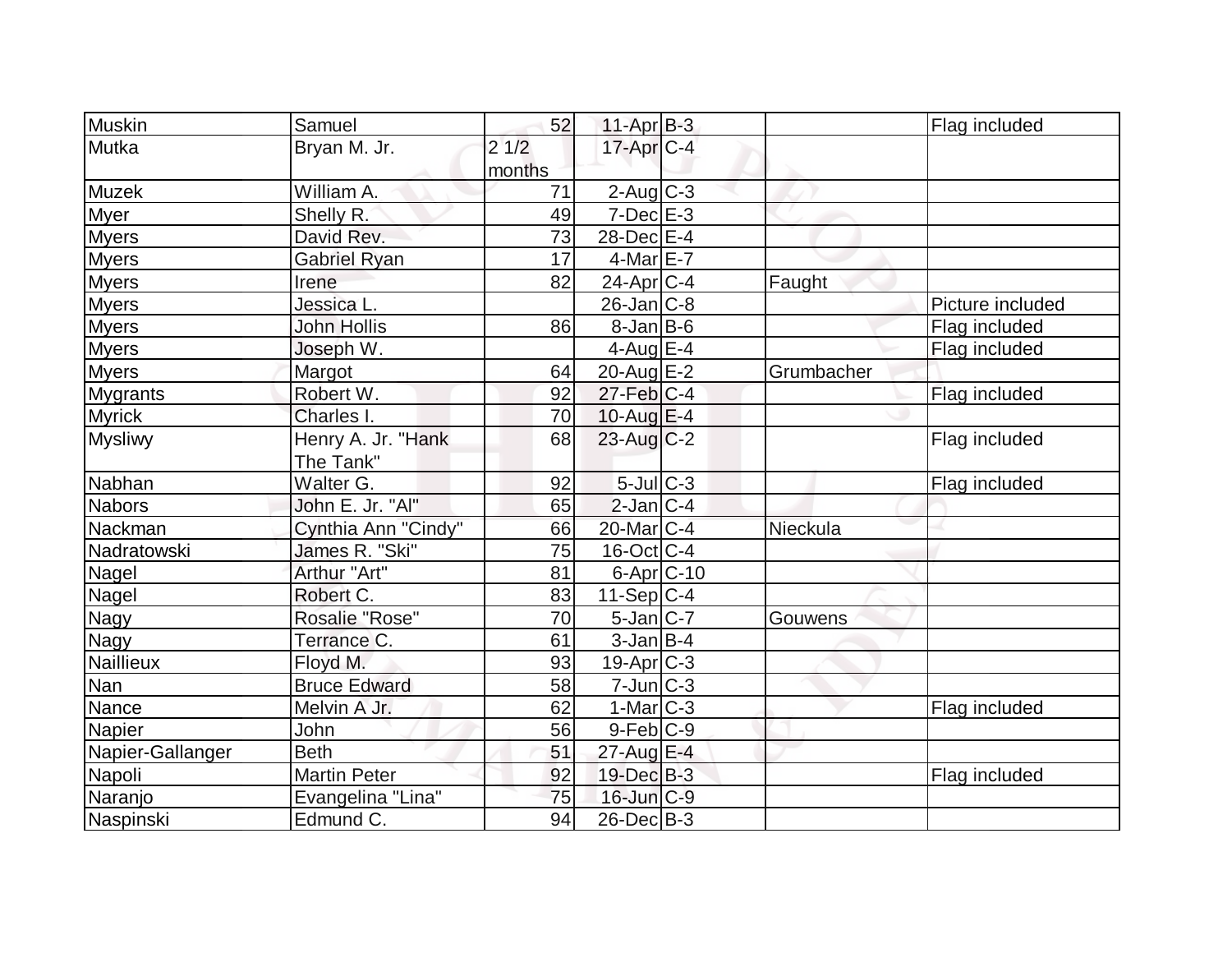| Nastav         | Kathren                | 76     | $20$ -Nov $C-4$           | Haralambos   | <b>Greek Orthodox</b> |
|----------------|------------------------|--------|---------------------------|--------------|-----------------------|
|                |                        |        |                           |              | Cross included        |
| Nastyn         | Helen V.               | 89     | 9-Nov E-3                 |              |                       |
| <b>Natalie</b> | Ronald E.              | 75     | $17$ -Nov $E-3$           |              |                       |
| Naughton       | Madeleine C.           | 83     | $9-Mar$ $C-8$             | O'Donnell    |                       |
| Naumiec        | Dolores J. "Laurie"    | 79     | $18$ -Feb $E-8$           | <b>Benak</b> |                       |
| Navarrete      | Rafael "Rafa"          | 22     | $4$ -Jun $B$ -8           |              | Picture included      |
| Navarro        | Antonio Luis Jr.       | Infant | $10$ -Mar $ C-8 $         |              | Angel and Baby        |
|                |                        |        |                           |              | Picture included      |
| Navarro        | Patricia A. "Patti     | 64     | $18-Apr B-3$              |              |                       |
|                | Koch"                  |        |                           |              |                       |
| Nave           | Dorothy M.             | 86     | 28-Aug C-4                | Wodtke       |                       |
| Nawrocki       | Martha M.              | 87     | $2-Feb$ E-7               | Czarnecki    |                       |
| Neagu          | <b>Nick</b>            | 88     | $30$ -Dec $E-2$           |              | Flag included         |
| <b>Neath</b>   | Ruth C.                | 96     | $28$ -Aug C-5             | Krause       | Picture included      |
| <b>Neaves</b>  | <b>Russell Delbert</b> | 59     | $27$ -Feb $ C-4 $         |              | Picture included      |
|                | "Rusty"                |        |                           |              |                       |
| <b>Necak</b>   | <b>Milka</b>           | 91     | $28$ -Feb $ B-3 $         | Mileusnic    | Serbian Orthodox      |
|                |                        |        |                           |              | Cross included        |
| <b>Neeley</b>  | George Edwin           | 86     | $17 - Feb$ <sub>C-7</sub> |              | Flag and Picture      |
|                |                        |        |                           |              | included              |
| <b>Neely</b>   | <b>Ruth</b>            | 90     | $8$ -Mar $ C-2 $          | Kasper       |                       |
| <b>Neff</b>    | Jack D.                | 76     | $1-Mar$ $C-3$             |              | Flag included         |
| Negovetich     | Ann                    | 94     | $7$ -May B-8              | Gorgone      |                       |
| <b>Neil</b>    | George W.              | 88     | $2$ -May B-2              |              | Flag included         |
| <b>Neil</b>    | LeNora C.              | 91     | $5$ -Oct $E-3$            | <b>Ross</b>  |                       |
| <b>Neil</b>    | William McFarlane,     | 90     | $3$ -Jan $B$ -4           |              |                       |
|                | Dr.                    |        |                           |              |                       |
| Neizgoda       | John J.                | 91     | $16$ -Jun $C-9$           |              |                       |
| Nelson         | Arthur R.              | 86     | 28-Dec E-4                |              | Flag included         |
| Nelson         | <b>Callie Faye</b>     | 42     | $10-Sep$ $E-3$            |              | Picture included      |
| Nelson         | Delores M.             | 82     | $15$ -Jan B-4             |              |                       |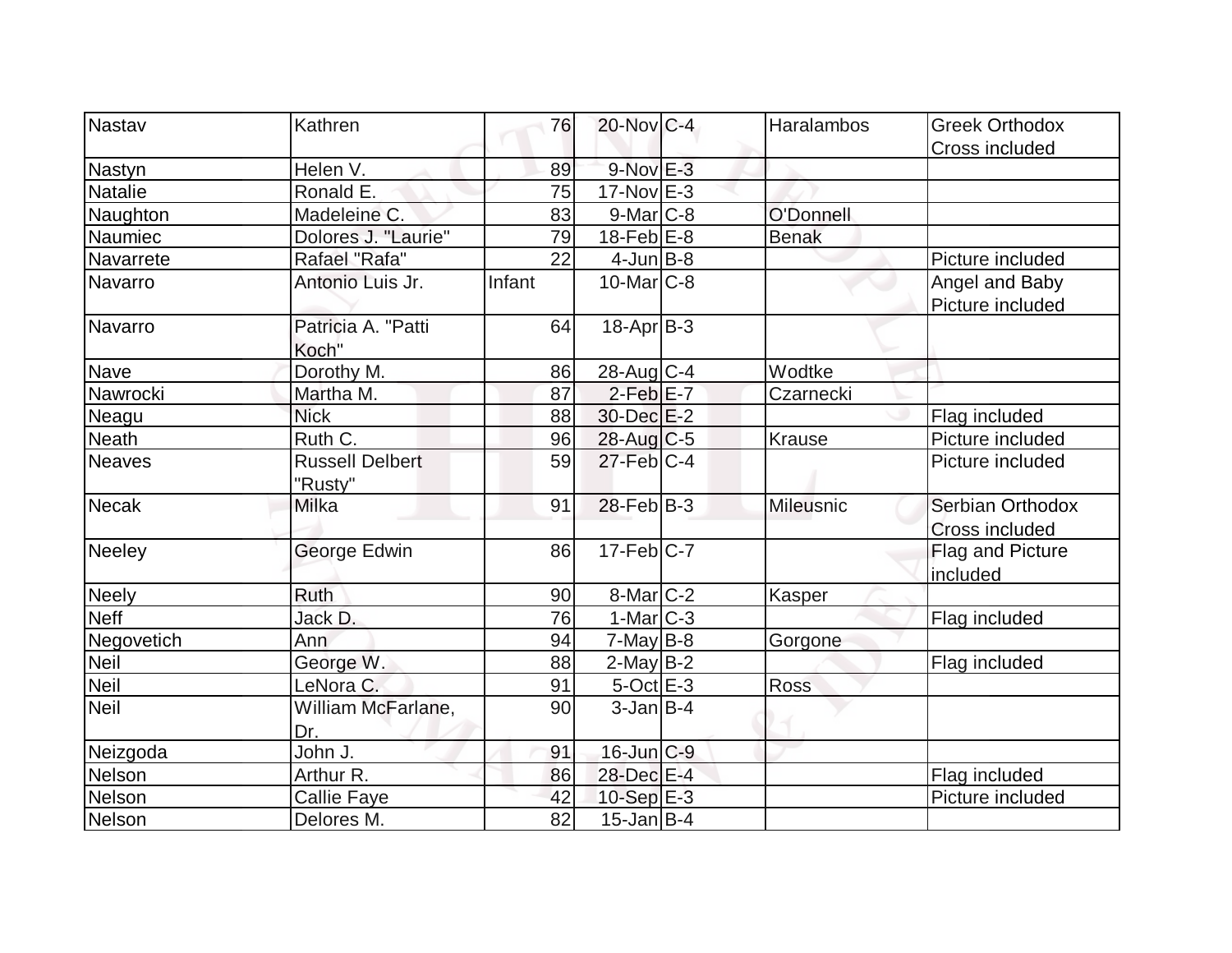| Nelson             | Edward T.            | 68 | $1-Dec$ $F-3$    |            |                      |
|--------------------|----------------------|----|------------------|------------|----------------------|
| Nelson             | Gerald "Gerri"       | 61 | $9$ -Jan $C-4$   |            | Picture included     |
| Nelson             | Russell D.           | 78 | $7$ -Aug C-4     |            |                      |
| Nelson             | Sharon A.            | 70 | $29-Sep$ $E-3$   |            |                      |
| Nelson             | Theresa L.           | 93 | 23-Mar E-7       | Wawrzyniak |                      |
| Nemergut           | Joseph J. Jr.        | 86 | $4$ -Apr $B$ -2  |            |                      |
| Nemeth             | John J., Lt. Colonel | 95 | $2$ -Feb $E-8$   |            | Flag included        |
| Nemeth             | <b>Michael Louis</b> | 65 | 10-Nov $E-4$     |            |                      |
| <b>Nesbitt</b>     | Robert A.            | 77 | $10$ -Oct B-2    |            | Flag included        |
| Ness (Nestorovich) | Helen                | 80 | $4$ -Dec $ C-4 $ | Ostoich    | Serbian Orthodox     |
|                    |                      |    |                  |            | Cross included       |
| <b>Nethery</b>     | Fred C.              | 69 | $10$ -Mar $ C-8$ |            |                      |
| <b>Netluch</b>     | Michael B.           | 85 | $17 -$ JulC-3    |            |                      |
| Neuhalfen          | Mary L.              | 64 | $24$ -Apr $C$ -4 |            |                      |
| Neundorff          | Helen                | 50 | $27$ -May $E$ -7 | Miller     |                      |
| Nevelo             | Robert J.            | 79 | $21$ -Apr $C-8$  |            |                      |
| Newcomb            | <b>Suzanne Marie</b> | 48 | $9-Sep$ $E-3$    |            |                      |
| Newgent            | <b>John Marion</b>   | 78 | $4$ -Jun $B-9$   |            |                      |
| Newman             | Anna M.              | 44 | $26$ -Apr $C-2$  |            |                      |
| Newman             | Earl L.              | 91 | $10$ -Jul $C-4$  |            |                      |
| Newman             | Janice Lillian       | 89 | $7 - Apr$ $E-6$  |            |                      |
| Newman             | Phyllis Jean         | 83 | $9$ -Oct $ C-4 $ | Villadsen  |                      |
| Newsome            | Dennis B. "Dennie"   |    | 79 Ocotober E-2  |            |                      |
|                    |                      |    | 14               |            |                      |
| Newton             | John H.              | 61 | $9$ -Jan $ C-4$  |            | Cross included       |
| Neyhart            | Clara "Ruth"         | 69 | 17-Aug E-4       |            |                      |
| Nezovich           | Love                 | 95 | $10$ -Feb $C$ -7 |            | Virgin Mary Orthodox |
|                    |                      |    |                  |            | Cross included       |
|                    |                      |    |                  |            |                      |
| Nichols            | Willie V., Pastor    | 63 | 18-Dec C-4       |            | Picture included     |
| Nicholson          | Doris E. "Betty"     | 83 | $18$ -Dec $C-4$  | Asbell     |                      |
| Nicholson          | Geraldine J.         | 86 | $3-Feb$ $E-10$   | Epperson   | Flag included        |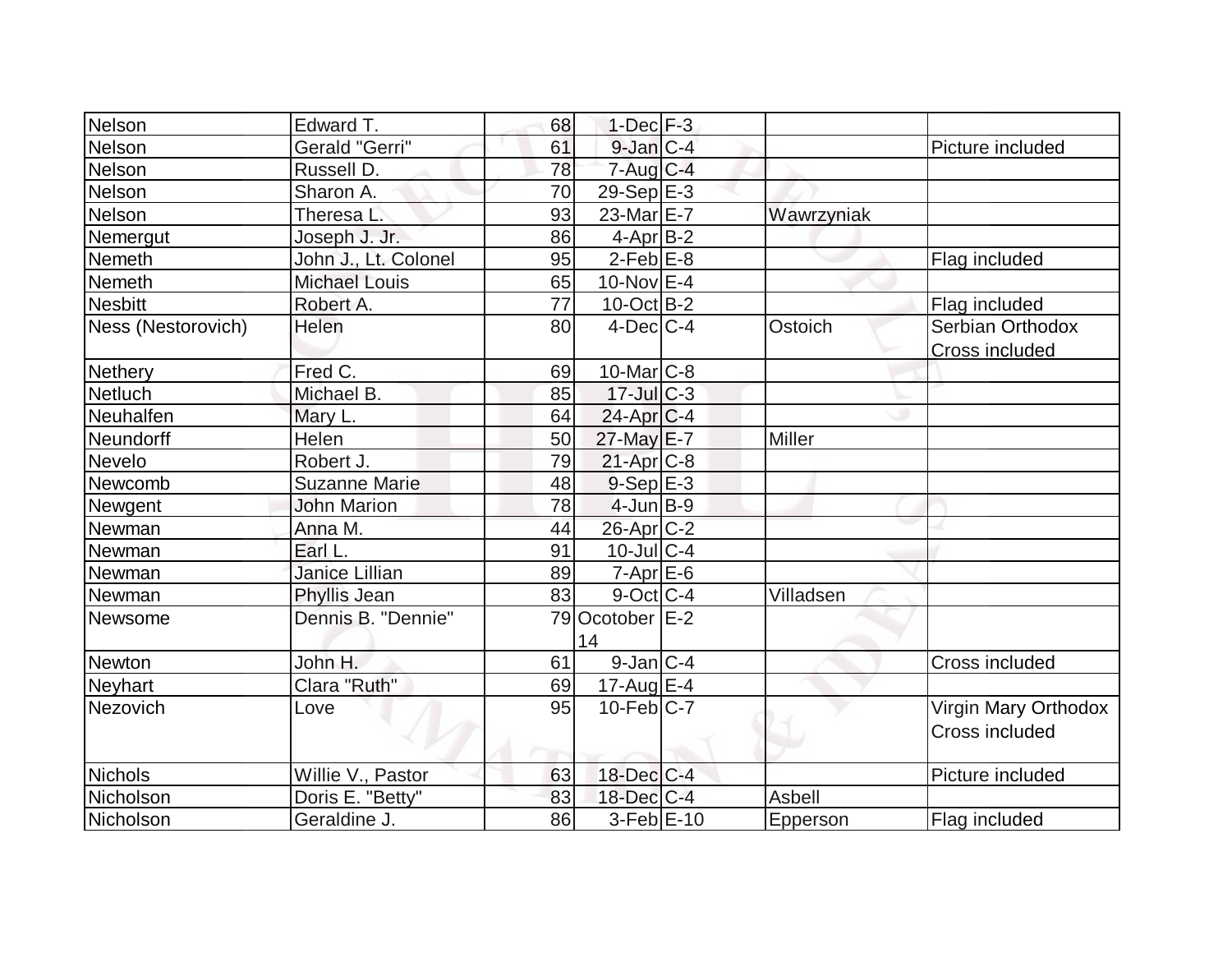| Nickerson      | Emily              | 34              | 25-May C-8              | Kobus          | Picture included          |
|----------------|--------------------|-----------------|-------------------------|----------------|---------------------------|
| Nickolaou      | <b>Mike</b>        | 83              | 18-Jun B-5              |                | Picture included          |
| Nicolaou       | Nick A. "Niko"     | 54              | $9$ -Jun $D-7$          |                | <b>Hellenic Orthodox</b>  |
|                |                    |                 |                         |                | Cross included            |
| Niedzwiecki    | William H.         | 76              | $2$ -Mar $ C-8 $        |                |                           |
| Nielsen        | William D.         | 86              | $5$ -Mar $B$ -5         |                |                           |
| Niemann        | Nancy A.           | 53              | $1-Auq$ B-3             | Knight         |                           |
| Niemeyer       | <b>Donald Gene</b> | $\overline{73}$ | $24$ -Jan $ B-3 $       |                |                           |
| Nieves         | Ramon              | 90              | $22$ -Nov $ C-3 $       |                |                           |
| Niezgoda       | John J.            | 91              | $15$ -Jun $ C-10$       |                |                           |
| Nikolich       | Phyllis            |                 | $8$ -May $C-2$          |                |                           |
| Niksch         | Louis H.           | 94              | $16$ -Oct $ C-4 $       |                |                           |
| <b>Nitz</b>    | Florence B.        | 89              | $23$ -May B-3           | Klyczek        |                           |
| <b>Nix</b>     | Raymond C. Sr.     | 74              | $19$ -Jan $ C-8$        |                | Picture included          |
| Noe            | William J.         | 65              | $6-Sep C-2$             |                |                           |
| Noffsinger     | <b>Billy Ray</b>   | 62              | 5-Apr C-3               |                |                           |
| <b>Noll</b>    | Raymond E.         | 55              | $15$ -Mar $ C-2 $       |                |                           |
| Nondorf        | Dolores M.         |                 | $24$ -Jul $C-3$         |                |                           |
| Nondorf        | Melvin J.          | 84              | $9$ -Oct C-4            |                |                           |
| Noojin         | Monte R.           | 86              | $7$ -Mar $B-4$          |                |                           |
| Nootens        | George B.          | 90              | $26$ -Jan $ C-7 $       |                |                           |
| Nordmann       | <b>Edward "Ed"</b> | 71              | $24$ -Jan $ B-3 $       |                | K of C emblem<br>included |
| Nordyke        | Cindy              | 49              | $10$ -JulC-4            | Morganelli     |                           |
| Nordyke-Loomis | Linda M.           | 66              | $17-Sep$ <sup>E-5</sup> | <b>Thielen</b> |                           |
| <b>Norlock</b> | Robert P. Sr.      | 83              | $16$ -Oct $ C-4 $       |                |                           |
| Norlock        | Timothy E.         | 50              | $4$ -Jun $B-9$          |                |                           |
| Norrick        | Cynthia Ann        | 52              | $13-Nov$ $C-3$          | Milby          | Picture included          |
| <b>Norris</b>  | Albert A.          | 93              | 18-Feb $E-8$            |                |                           |
| Northcutt      | Tony E.            | 54              | $19$ -Jun $ C-3 $       |                |                           |
| <b>Novak</b>   | <b>Bernice</b>     | 87              | $13$ -Dec $C-3$         |                |                           |
| Novak          | <b>Deloris</b>     | 79              | $8$ -Jan B-6            |                |                           |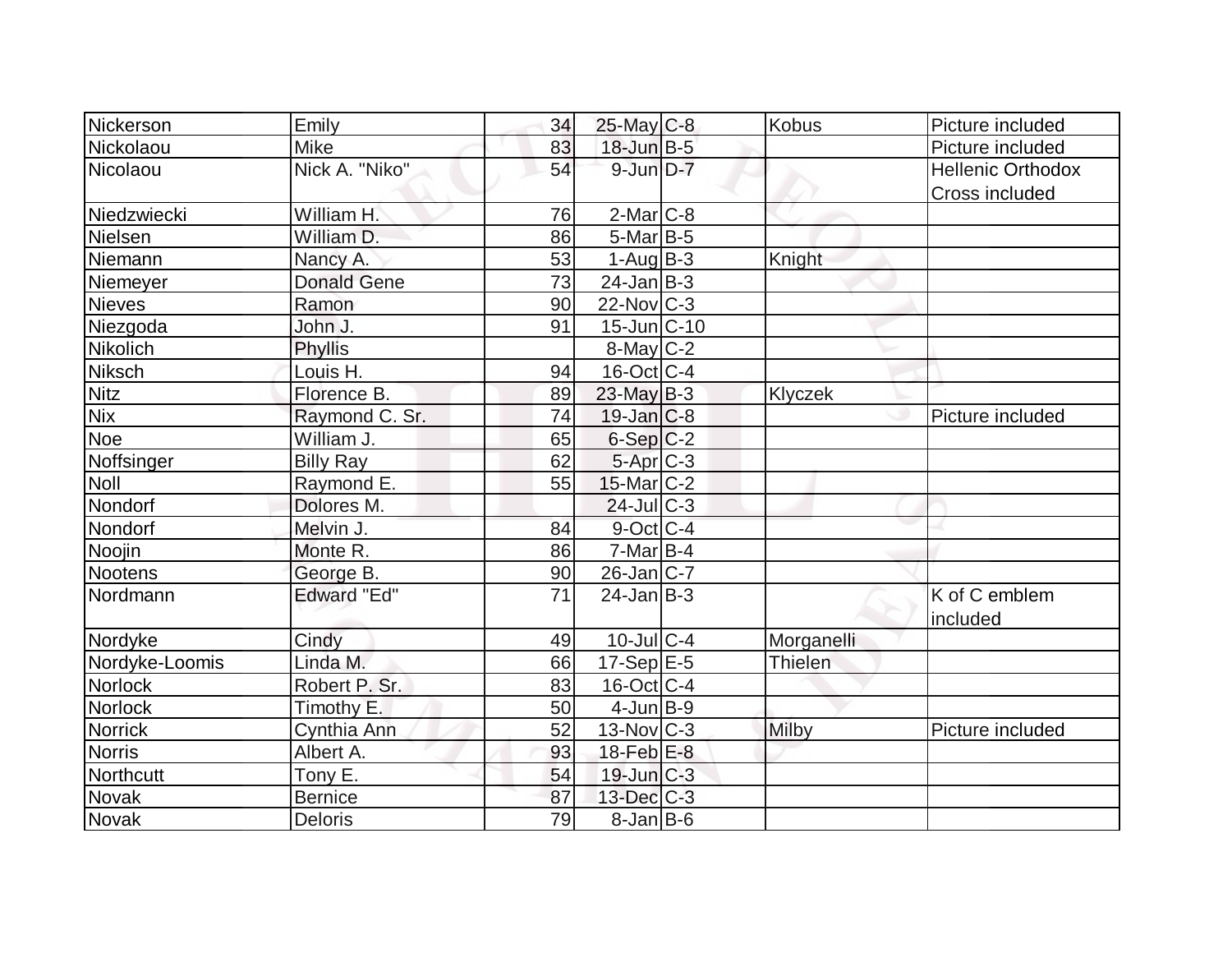| Novak         | Edward G.                         | 49  | $27$ -Feb $ C-4 $         |                  |                                  |
|---------------|-----------------------------------|-----|---------------------------|------------------|----------------------------------|
| <b>Novak</b>  | James A. "Uncle Jim"              | 63  | $2$ -Feb $E-8$            |                  |                                  |
| <b>Novak</b>  | John W.                           | 65  | $1-Jan$ B-5               |                  | (Nort, Telephone,<br>John)       |
| <b>Novak</b>  | Patricia Ann                      | 65  | $2$ -Jan $ C-4 $          | <b>Olszewski</b> |                                  |
| Novesel       | Frances A.                        | 83  | $7$ -Apr $E$ -6           |                  |                                  |
| Novosel       | Genevieve                         | 100 | $30 - Jan$ <sub>C-4</sub> | Schario          |                                  |
| Novosel       | Olga                              | 93  | $4$ -May $E - 10$         | Golubic          |                                  |
| Nowaczyk      | Barbara J.                        | 62  | 26-Nov E-3                |                  |                                  |
| <b>Nowak</b>  | Apolonia "Sally"                  | 94  | $3$ -Jan $B$ -4           | Wisniewski       |                                  |
| <b>Nowak</b>  | Katherine                         | 92  | $14$ -May B-6             | Tropsic          |                                  |
| Nowak         | Richard J.                        | 76  | $25$ -Mar $E$ -6          |                  | Flag included                    |
| Nowakowdki    | Clara Maude " Gal<br>Friday"      | 87  | 25-Aug E-4                |                  | Full name Clara<br>Maude Johnson |
| Nowakowski    | Clement A. "Gramps"               | 99  | $24$ -Feb $D-8$           |                  | Nowakowski                       |
| Nowakowski    | Frances S.                        | 85  | $3-Mar$ $C-7$             | Radowski         |                                  |
| Nowakowski    | Loretta B.                        | 90  | $24$ -Mar $ C-8 $         | Kopec            |                                  |
| Nowasadski    | Victor F.                         | 82  | $25$ -Mar $E$ -6          |                  | Flag included                    |
| Nowowiejski   | <b>Jacqueline</b><br>"Jacqueline" | 42  | $2$ -Oct $ C-4 $          |                  |                                  |
| <b>Nulton</b> | John A.                           | 93  | $6$ -Jan $E$ -5           |                  |                                  |
| <b>Nunez</b>  | <b>Diane</b>                      | 70  | $30$ -Jul $E-4$           |                  |                                  |
| <b>Nunez</b>  | Maria Emma                        | 84  | $25$ -Oct $ C-3 $         | <b>Barreda</b>   |                                  |
| Nunez-Olmedo  | Alfonso                           | 86  | $21$ -Aug $ C-4 $         |                  |                                  |
| Nuno          | Josephine                         | 83  | $24$ -May C-3             | Garnica          |                                  |
| <b>Nutley</b> | Ellen Nicole                      | 18  | $6$ -Mar $C-4$            |                  |                                  |
| <b>Nutt</b>   | Robert B.                         | 85  | $10$ -Nov $E-3$           |                  | Masonic emblem<br>included       |
| Nymeyer       | Maurice W.                        | 86  | $24$ -Jan $ B-3 $         |                  | Flag included                    |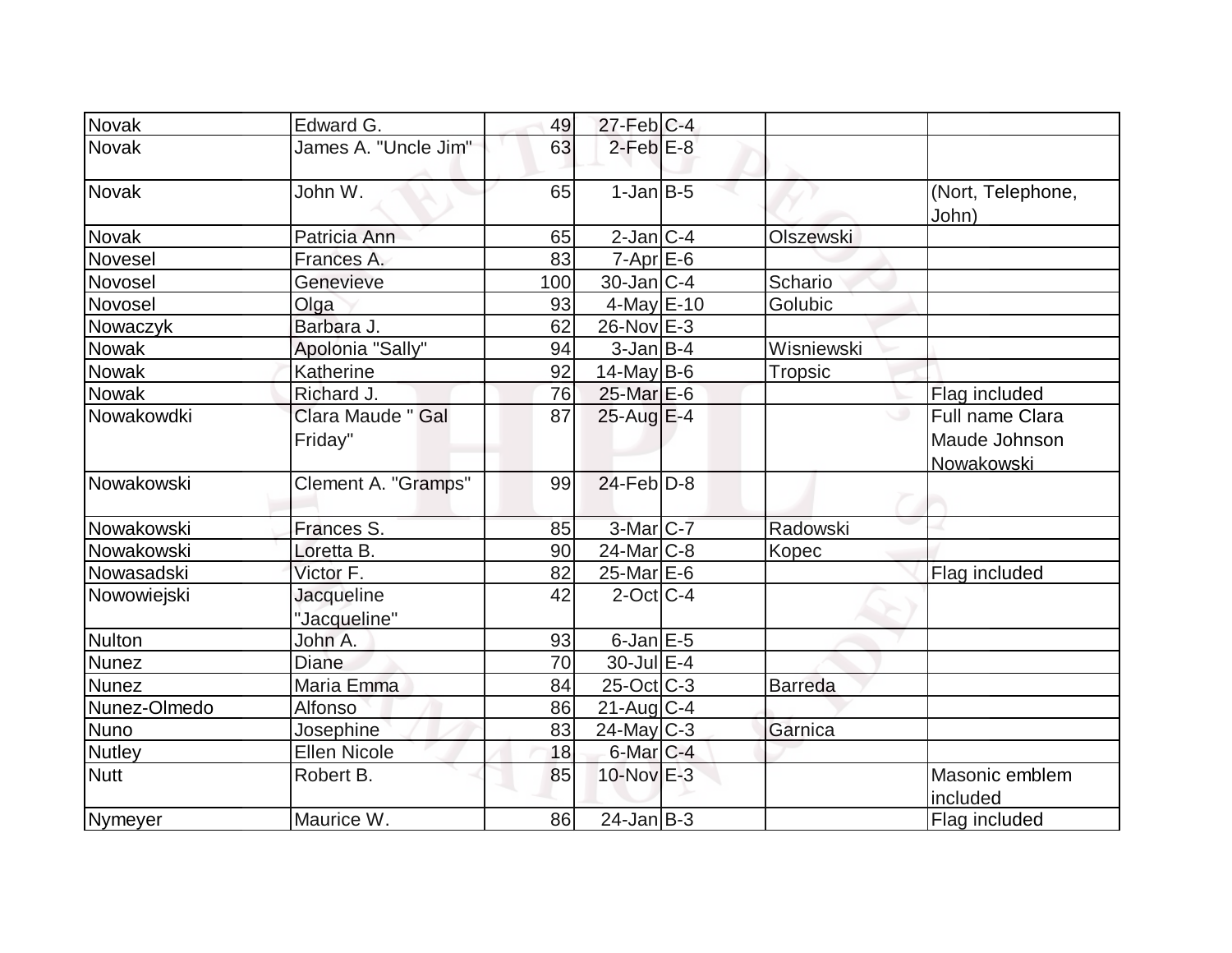| <b>Nytko</b>      | Josh                  | 28      | $27$ -Feb $ C-4$            |           |                       |
|-------------------|-----------------------|---------|-----------------------------|-----------|-----------------------|
| Obajtek           | Eugene "Butch"        | 69      | 22-May C-4                  |           |                       |
| Obajtek           | Marian L.             | 78      | 28-Jul E-4                  | Melcic    |                       |
| Oblon             | Julian                | 89      | $29$ -Dec $E-3$             |           | Flag included         |
| Obradovic         | Rade                  | 89      | $21$ -Jul $E-3$             |           | Serbian Orthodox      |
|                   |                       |         |                             |           | Cross included        |
| Obradovich        | Milan                 | 96      | $9-Nov$ E-3                 |           | Serbian Orthodox      |
|                   |                       |         |                             |           | Cross included        |
| O'Brien           | Beverly M.            | 76      | $3$ -Dec $E-3$              | Carlson   |                       |
| O'Brien           | <b>Dolores</b>        | 82      | $1-May C-3$                 |           |                       |
| O'Brien           | Robert "Bob"          | 91      | $25$ -Aug $E-4$             |           | Flag included         |
| O'Brock           | Erin                  | 51      | $2$ -Jan $ C-4 $            | Anderson  |                       |
| O'Bryan           | <b>Bella Martha</b>   | 92      | $1-Feb C-2$                 |           | Picture included      |
| O'Bryan           | Lawrence B.           | 75      | $13$ -Jan $ C-6 $           |           | Flag included         |
| Ochman            | James R.              | 81      | $10$ -Dec $E-3$             |           |                       |
| Ochs              | Jerome T.             | 68      | 2-Mar C-9                   |           | Flag included         |
| O'Connell         | John G. "Jack"        | 86      | $30$ -Aug C-3               |           | Flag included         |
| O'Connor          | Harold J.             | 93      | $8$ -Dec $E-3$              |           |                       |
| O'Day             | Jeanne B.             | 81      | $21$ -Feb $ B-3 $           | Cormier   |                       |
| O'Day             | Jerome E. "Jerry"     | 73      | $5-Apr$ $C-2$               |           |                       |
| O'Day             | Melody                | 60      | $15$ -Feb $ C-2 $           | Markanich |                       |
| O'Dell-Willingham | <b>Anthony Joe</b>    | 6 weeks | 23-Mar E-7                  |           |                       |
| Odom              | Vernon Jr. "Vern"     | 71      | $24$ -Nov $\overline{D}$ -3 |           |                       |
| O'Donnell         | Harold G. "Herb"      | 72      | $22$ -Feb $ C-3 $           |           | Flag included         |
| Oelling           | <b>James Alan</b>     | 60      | $3-Mar$ $C-7$               |           |                       |
| Ogle              | <b>Jeffery</b>        | 51      | $22$ -Aug $B-2$             |           |                       |
| Oglesby           | Benjamin W. "Ben"     | 63      | $24$ -Mar $ C-8 $           |           | Picture included      |
| O'guin            | Edwin E.              | 77      | 24-Oct B-2                  |           | <b>Cross and Flag</b> |
|                   |                       |         |                             |           | included              |
| Ohlenkamp         | Michelle R.           | 39      | 13-Oct E-2                  | Clinton   |                       |
| Ohlschlager       | Barbara Jean          | 75      | $18$ -Jan $C-3$             |           |                       |
| Ohrn              | <b>Renee Michelle</b> | 19      | $5$ -Oct $E - 3$            |           |                       |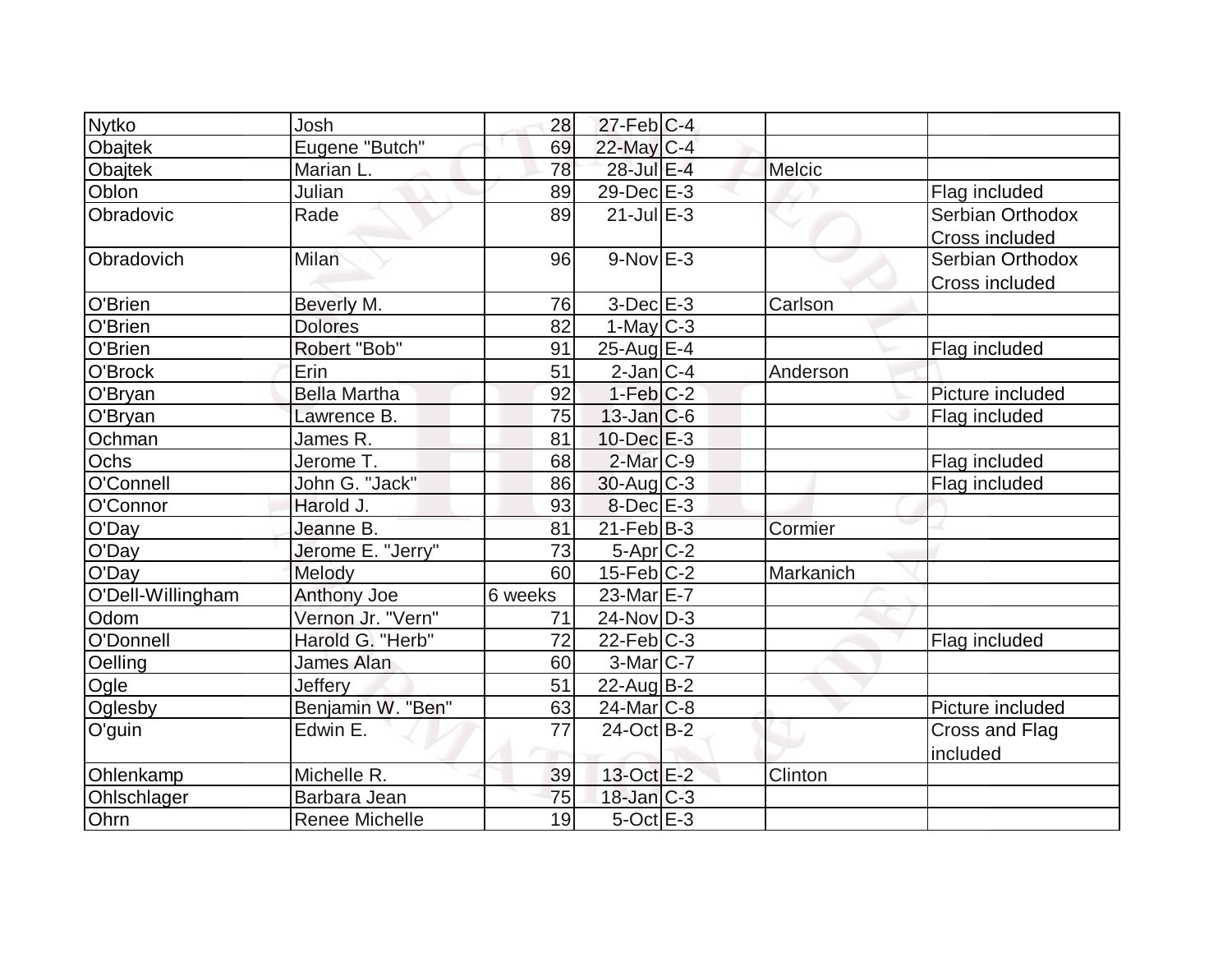| Okeley            | Patricia J.                 | 72 | $29$ -Jun $ C-10$       |               | Picture included   |
|-------------------|-----------------------------|----|-------------------------|---------------|--------------------|
| Okoniewski        | Euphemia "Fay"              | 94 | $21$ -Jul $E-3$         | Kaczmarek     |                    |
| Olchawa           | Stanley W.                  | 71 | $14$ -Dec $E-3$         |               |                    |
| Olchawa           | Stanley W. "Stash"          | 71 | $15$ -Dec $E$ -5        |               |                    |
| Oldendorf         | Thomas P.                   | 50 | $14$ -Jul $E-3$         |               |                    |
| O'Leary           | Marilyn F.                  | 70 | $10$ -Jun $E-9$         | Ouradnik      |                    |
| <b>Olebos</b>     | <b>Stella</b>               | 97 | $2$ -May B-2            |               |                    |
| Olen              | Leo Paul                    | 86 | $3-Sep$ $E-2$           |               | Flag included      |
| Oller             | Cheryl D.                   | 67 | 11-Feb D-11             | <b>Chiles</b> |                    |
| $O$ <sub>lp</sub> | George E.                   | 97 | $13$ -Dec $C-3$         |               |                    |
| Olsen             | T. Juanita                  | 81 | $12$ -Feb $ B-8 $       | Rogers        |                    |
| Olson             | Jeanette Emma               | 81 | $19-Apr$ $C-3$          | Munro         |                    |
| Olson             | Larry "Lars" "Doc"          | 61 | 17-Mar C-7              |               | Flag included      |
| Olson             | Loriene G.                  | 87 | $3-Apr$ $C-7$           |               | Picture included   |
| Olson             | Walter P.                   | 97 | $12$ -Jun $ C-4$        |               | Flag included      |
| Olson             | Walter P.                   | 97 | $12$ -Jun $C-4$         |               | Lieutenant Colonel |
|                   |                             |    |                         |               | U.S. Army, Retired |
| Olszewski         | Edward E.                   | 91 | $18$ -Dec $C$ -4        |               | Flag included      |
| Olszewski         | Mae                         | 97 | $4-Feb$ $E-9$           |               |                    |
| Olthoff           | Elizabeth                   | 97 | 31-Dec E-4              | Persenaire    |                    |
| <b>Oltmanns</b>   | Irene J.                    | 77 | 25-Mar <sub>E-6</sub>   |               |                    |
| Ondrick           | Ralph M.                    | 76 | $13$ -Jan C-7           |               | Flag included      |
| O'Neil            | Esther M.                   | 74 | $8-Nov$ <sub>C-3</sub>  |               |                    |
| O'Neill           | Catherine Jane              | 63 | $14$ -Dec $E-3$         |               |                    |
| <b>Ontiveros</b>  | Jose B. Jr.                 | 37 | $25$ -Jan $ C-3 $       |               | Picture included   |
| Opasik            | Rosemary M.                 | 74 | $20$ -Dec $C-3$         | St. Clair     |                    |
| Opat              | Frederick G. "Fred"         | 80 | 14-May $B-6$            |               | Flag included      |
| Opatkiewicz       | <b>Theresa</b>              | 84 | $24-Sep$ $E-4$          | Dlugopolski   |                    |
| Opiola            | William J.                  | 61 | $3-Feb$ $E-10$          |               |                    |
| Opperman          | Raymond Steve Sr.<br>"Pops" | 70 | $24$ -Apr $C-5$         |               |                    |
| Oppolo            | Anthony M. "Tony"           | 88 | 26-Mar <sub>D</sub> -10 |               | Flag included      |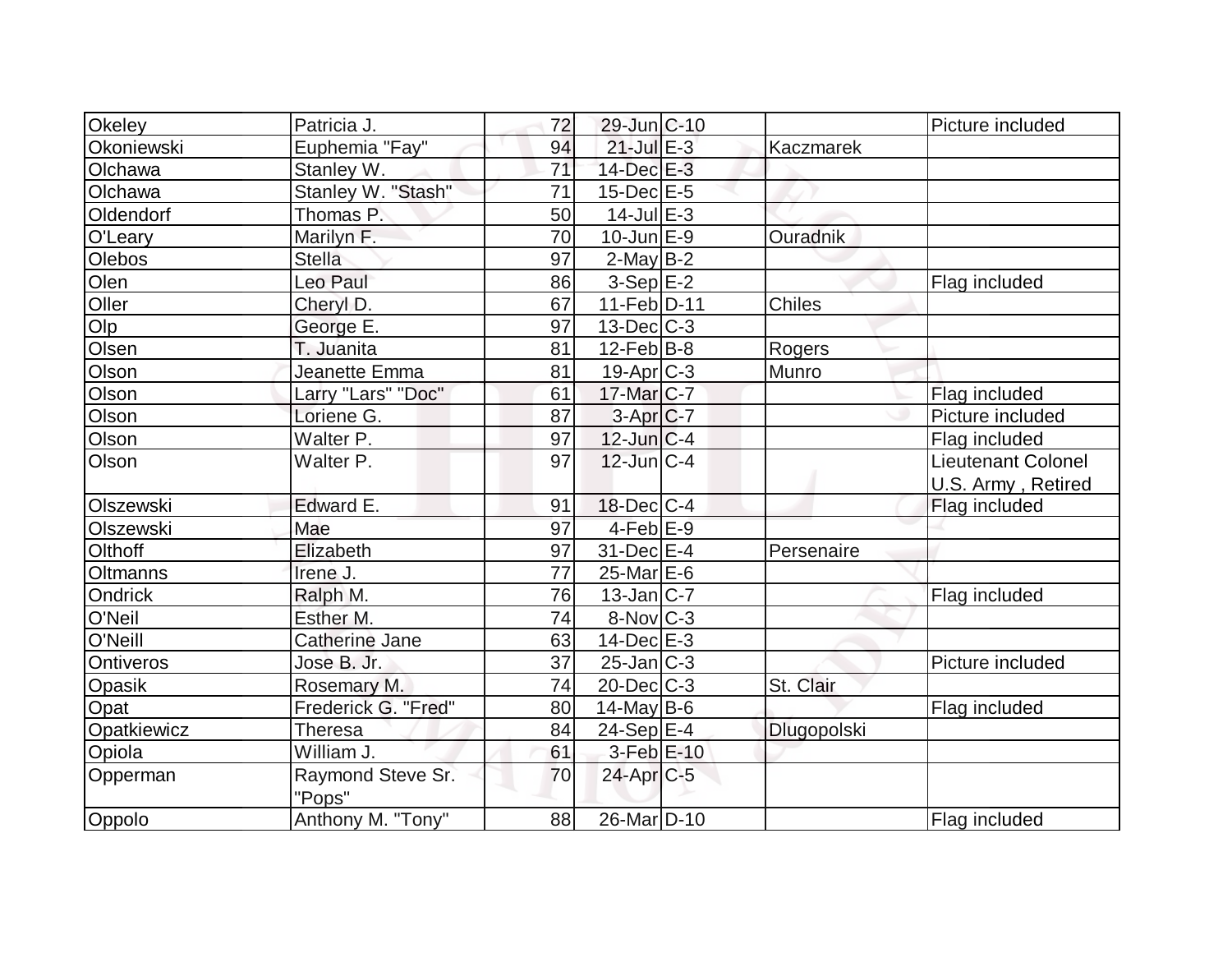| Oprea        | Mary                         | 91     | 19-Feb B-7             |              |                                           |
|--------------|------------------------------|--------|------------------------|--------------|-------------------------------------------|
| Orange       | Thomas L.                    | 67     | $12$ -Jun $C-4$        |              |                                           |
| Orban        | Williams S. "Bill"           | 74     | $10$ -Feb $ C-7 $      |              |                                           |
| Orchowski    | Eleanore M.                  | 82     | 5-May C-8              |              |                                           |
| Ordean       | Dorothy D.                   |        | $1-Sep E-4$            |              | Full name Dorothy D.<br>Zark Ordean/ Flag |
|              |                              |        |                        |              |                                           |
| O'Reilly     | Jenna M.                     | 20     | $9$ -Aug $C$ -2        |              | Picture included                          |
| Orr          | Robert F.                    | 76     | $4$ -Apr $B-2$         |              |                                           |
| Ortega       | Maria L.                     | 81     | $31-Oct$ B-3           |              |                                           |
| Ortegon      | Shirley I.                   |        | 30-Mar <sub>C-10</sub> |              |                                           |
| Ortiz        | Isis I.                      | Infant | $17-Oct$ B-2           |              | Baby Isis I. Ortiz                        |
| Ortiz        | Stephanie M.                 | 32     | $27$ -Apr $C-8$        |              |                                           |
| Orzech       | <b>Stella</b>                | 91     | $5$ -May $C$ -7        |              |                                           |
| Orzechowicz  | S. Catherine                 | 89     | $13$ -Dec $C-3$        |              |                                           |
| Orzel        | Daniel T. Sr.                | 81     | $26-Sep B-3$           |              | Flag included                             |
| Orzel        | Ronald E.                    | 68     | $5$ -Oct $E-4$         |              |                                           |
| Osborne      | James R.                     | 27     | $16$ -Jun $ C-9 $      |              | Flag included                             |
| Osmulski     | Florian T.                   | 84     | $24$ -Apr $ C-5 $      |              | Flag included                             |
| Ostrowski    | John "Red"                   | 85     | $8-Feb$ $C-3$          |              | Rose included                             |
| Ostrowski    | Leonard W. Sr.               |        | $12$ -Jan $ C-8$       |              | Flag included                             |
| Ostrowski    | <b>Stanley</b>               | 100    | $25$ -Aug $E-4$        |              |                                           |
| Otano-Planer | Joseph Juan William,<br>Baby | Infant | $1-Sep$ $E-4$          |              |                                           |
| Ott          | <b>Frances L</b>             | 92     | $26$ -Jun $C$ -6       |              |                                           |
| Otto         | Angeline                     | 92     | $13$ -Jan $ C-7 $      | <b>Baker</b> |                                           |
| Owczarzak    | Jeanette                     | 77     | $7$ -Jun $C-3$         | Berilla      |                                           |
| Owczarzak    | Junia Julia "June"           | 81     | $5-Nov$ $E-3$          | Sweeny       |                                           |
| Owczarzak    | Richard M.                   | 61     | $10$ -Jun $E-9$        |              |                                           |
| Oxley        | Wanda Sue                    | 51     | $25$ -Nov $D-3$        |              | Picture included                          |
| Pabich       | Dennis J. Sr.                | 93     | 25-Mar E-6             |              | Flag and K of C<br>emblem included        |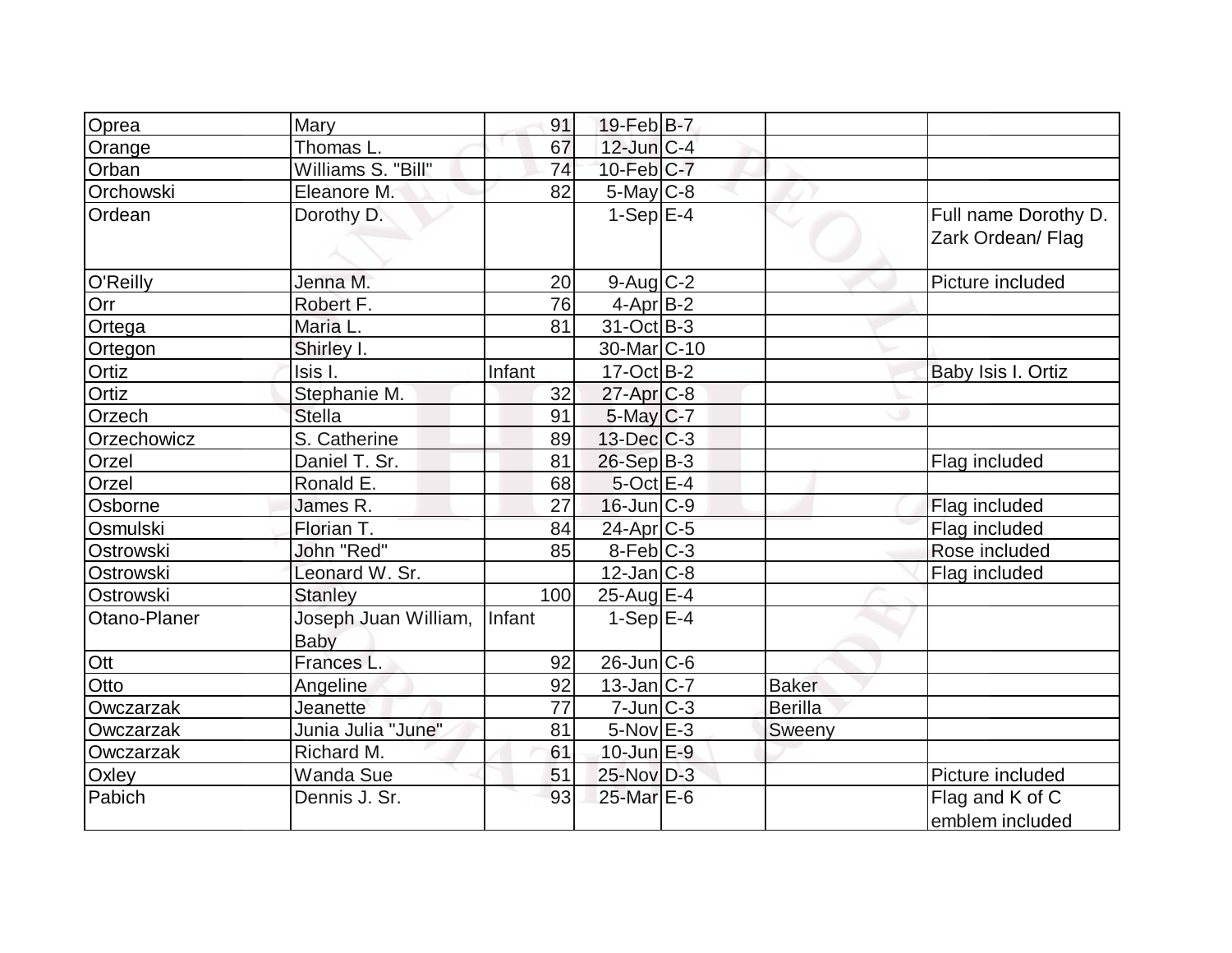| Pabst        | Linda Marie       | 65 | $25-Sep C-3$      | Pappas        |                                       |
|--------------|-------------------|----|-------------------|---------------|---------------------------------------|
| Pace         | Larry Lee         | 63 | $11$ -Nov $E-3$   |               |                                       |
| Pachmayer    | Eileen            | 80 | 18-Jul B-2        | <b>Kurysz</b> |                                       |
| Pacific      | Liane M.          | 74 | $25-Sep C-4$      |               |                                       |
| Paczolt      | John H.           | 80 | $18$ -Jan $C-3$   |               | Flag included                         |
| Padgett      | Ruth J.           | 89 | $17-Nov$ E-3      | Graefnitz     | Ruth J. Merchant<br>Padgett / Picture |
| Padlo        | Dorothy           | 79 | $11-Oct$ $C-3$    |               |                                       |
| Page         | William C. Jr.    | 46 | $20$ -Mar $ C-3 $ |               |                                       |
| Pahnke       | Linda Jo          | 68 | $31$ -Mar $ C-9 $ |               |                                       |
| Palenchar    | John Roger        | 79 | $18$ -Feb $E$ -8  |               |                                       |
| Palermo      | Timothy R.        | 26 | 23-Jun D-7        |               |                                       |
| Paliga       | Eugene "Gene"     | 76 | 26-Nov E-3        |               | Flag included                         |
| Paligraf     | Lubi A. "Annie"   | 84 | $28-Nov B-3$      | <b>Mesich</b> |                                       |
| Pall         | James J.          | 64 | $11$ -Mar $E-5$   |               | Flag included                         |
| Pallanti     | Rudolph J.        | 85 | 27-Dec C-2        |               | Flag Included                         |
| Pallotto     | Eleanor P.        | 88 | $17$ -Aug $E-3$   | Birmingham    |                                       |
| Palmer       | Chantal           | 80 | $14$ -Jul $E-3$   |               |                                       |
| Palmer       | Frank             | 76 | $17-Sep$ E-5      |               |                                       |
| Palmer       | Mae Laura         | 87 | $27$ -Feb $C-3$   | Knight        |                                       |
| Palmer       | Richard John      | 63 | $9$ -Aug $C$ -3   |               |                                       |
| Pals         | Alice             | 91 | 26-Oct E-4        | DeYoung       |                                       |
| Pals         | Margaret B.       | 91 | 8-Nov C-3         | VanderAa      |                                       |
| Panassow     | William G         | 82 | $19$ -May D-9     |               | Flag included                         |
| Panayotovich | Helen             | 91 | $28$ -Jun $C-2$   | <b>Uzelac</b> |                                       |
| Panozzo      | Viola             | 78 | $13$ -Feb $C-4$   | Guinzio       |                                       |
| Paolucci     | Anna Louise "Lou" | 78 | $3-Feb$ E-10      |               | Anna Louise                           |
|              |                   |    |                   |               | Paoluccki Hulsey                      |
| Paolucci     | Theresa M.        |    | $1$ -May $C-4$    |               |                                       |
| Papas        | Argy              | 70 | 10-Dec E-4        |               | <b>Greek Orthodox</b>                 |
|              |                   |    |                   |               | Cross included                        |
| Papas        | Kenneth           | 54 | $6$ -Jan $E$ -5   |               |                                       |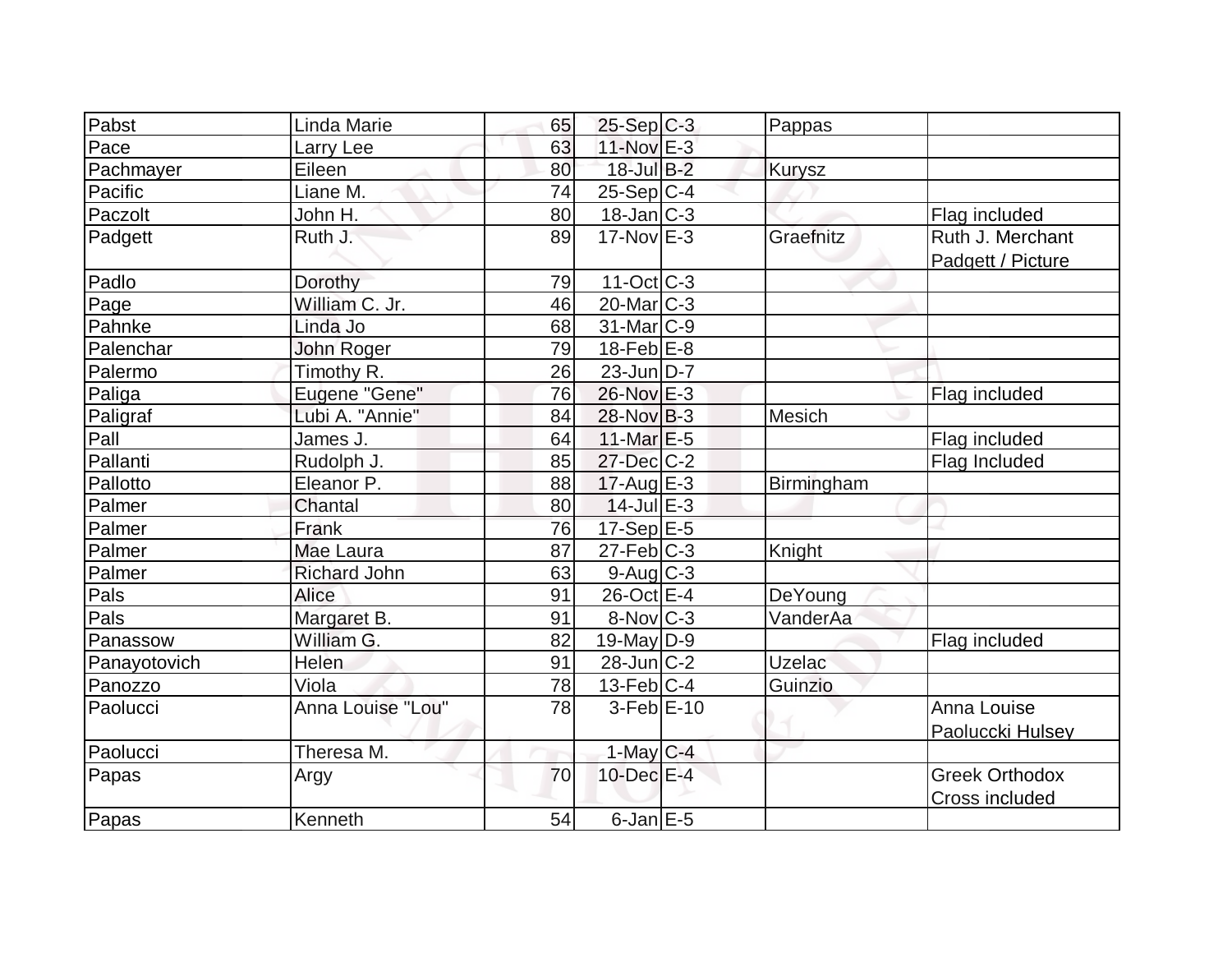| Papiez    | Anthony A.                 | 50 | $28$ -Feb $ B-2 $      |               | (Old) Our Loving Dad                             |
|-----------|----------------------------|----|------------------------|---------------|--------------------------------------------------|
| Pappas    | Michael M. Sr.             | 83 | 3-Feb E-10             |               | (Papacalodoucas)<br>Flag and Picture<br>included |
| Pappas    | Robert J. "Greek"          | 73 | $21-Sep$ E-3           |               |                                                  |
| Paprocki  | Richard L. Sr.             | 83 | $8$ -Jan $ B$ -6       |               | Flag and Navy<br>emblem included                 |
| Parchem   | <b>Robert</b>              | 64 | $30$ -Aug C-3          |               | Flag included                                    |
| Parent    | Doris A. "Dorothy"         | 74 | $8$ -Jan B-6           | <b>Bowlds</b> |                                                  |
| Parker    | Georgia Mae                | 90 | $27$ -Jan $C$ -7       |               |                                                  |
| Parker    | Lottie Agnes               | 94 | $16$ -Mar $ C-8 $      | Nowakowski    |                                                  |
| Parker    | Olga A.                    | 80 | $3$ -May $C-3$         |               |                                                  |
| Parker    | Paula C.                   | 83 | $2$ -Oct $ C-4 $       |               |                                                  |
| Parker    | Rod                        | 60 | $8-Nov$ <sub>C-3</sub> |               |                                                  |
| Parker    | <b>Shirley Ann</b>         | 81 | 11-Oct C-2             |               |                                                  |
| Parks     | <b>Matthew Daniel</b>      | 20 | 30-Nov E-3             |               |                                                  |
| Parli     | Bertha M.                  | 78 | $5-Nov$ E-2            |               | Picture included                                 |
| Parnell   | Georgia Joan               | 74 | 18-Apr B-3             |               |                                                  |
| Parobek   | Michael A. Jr.             | 43 | 29-Oct E-2             |               |                                                  |
| Parobek   | Milan J. "Skeets"          | 66 | $10$ -Apr $ C-4$       |               |                                                  |
| Parry     | <b>Shirley Lou</b>         | 91 | $4-Oct$ C-3            | Mason         | Picture included                                 |
| Partin    | <b>Connie Sue</b>          | 66 | 5-Apr C-3              |               |                                                  |
| Partin    | <b>Misty</b>               | 72 | $14$ -Jul $E-3$        |               |                                                  |
| Pasko     | Mary P.                    | 93 | $15$ -May C-4          |               |                                                  |
| Pasternak | Michael Ray Jr.<br>"Mikev" | 24 | $29-Sep$ $E-3$         |               |                                                  |
| Paswinski | Dorothy F. "Dottie"        | 90 | 25-May C-7             |               | Picture included                                 |
| Paszko    | Jeffrey R.                 | 21 | 3-Mar C-7              |               |                                                  |
| Patel     | Shantaben                  |    | $1-Apr$ E-8            |               |                                                  |
| Pateras   | Evangeline                 | 73 | 22-Jun C-11            | Filipos       | <b>Christian Orthodox</b><br>Cross included      |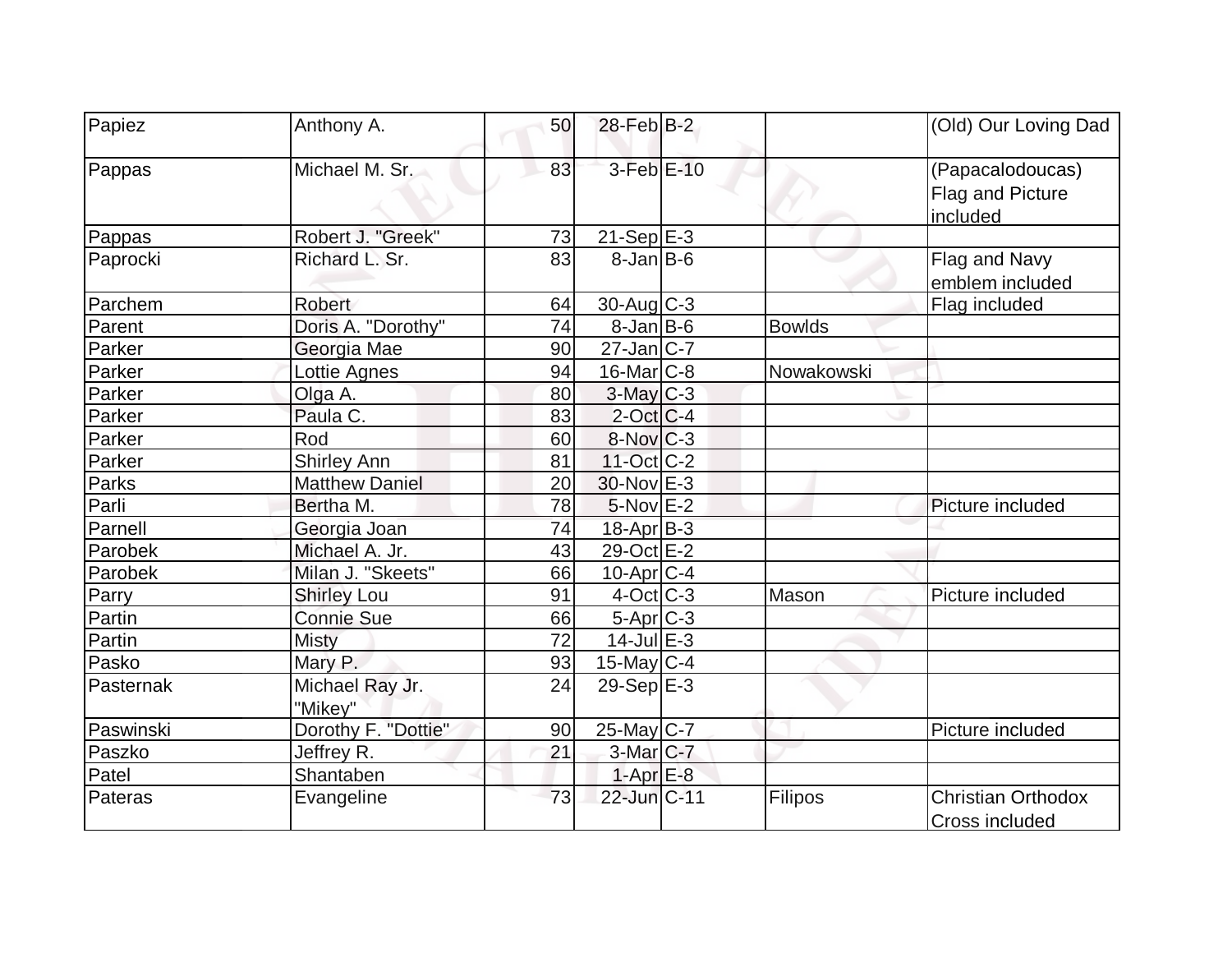| Patitsas-Dixon | Amy Elizabeth        | 35 | $3$ -Jun $E - 7$        |             |                      |
|----------------|----------------------|----|-------------------------|-------------|----------------------|
| Patrick        | Marie E.             | 81 | $5$ -Dec $B-3$          |             |                      |
| Patten         | Paul W.R. Sr.        | 62 | $1-Mar$ $C-3$           |             |                      |
| Patterson      | Deborah L.           | 58 | $16$ -Mar $ C-8 $       | Hough       |                      |
| Patterson      | Dorothy J.           | 51 | $18$ -May C-8           | Kerst       |                      |
| Patton         | Karen N.             | 55 | 20-Oct E-3              |             |                      |
| Patton         | Nancy Ann            | 74 | $18$ -Jul B-3           | Matson      |                      |
| Patton         | Russel E. "Gene"     | 82 | $23$ -Nov $E-2$         |             | Flag included        |
| Patz           | Arnold Sr.           | 76 | $17-Nov$ E-3            |             |                      |
| Paul           | David O.             | 76 | $9$ -Dec $E-3$          |             | Flag included        |
| Paul           | Doris Mae            | 88 | $21-Apr$ $C-8$          |             |                      |
| Paul           | Irene Ann            | 93 | $13$ -Jul $E-2$         |             |                      |
| Paulik         | Hilary V. "Hilard"   | 81 | 29-Jun C-9              |             |                      |
| Pauling        | Jeanette             | 91 | $24-Apr$ <sub>C-5</sub> |             |                      |
| Paulson        | Robert A.            | 76 | $28-Sep \tE-3$          |             |                      |
| Paulus         | <b>Stacey Joanne</b> | 36 | $13-Sep C-3$            | Rae         | Picture included     |
| Paun           | Helen A.             | 91 | $23$ -Mar $E-8$         |             |                      |
| Paunicka       | Kathryn Ann "Kitty"  | 85 | $9$ -Mar $C$ -8         | Wirtz       |                      |
| Pavcak         | John Paul            | 92 | $3-Feb$ $E-10$          |             | Flag included        |
| Pavich         | Joseph M. Jr.        | 88 | $18-Sep C-4$            |             | Flag included        |
| Pavlik         | Joseph J.            | 23 | $8 - Apr$ $E-8$         |             |                      |
| Pavlikaski     | Robert E. "Bob"      | 61 | $9$ -Jan $ C-4$         |             | Cross included       |
| Pawl           | Pebble N.            |    | $17$ -Aug $E-3$         | Wall        |                      |
| Pawlak         | <b>Barbara</b>       |    | $19$ -Jun $ C-3 $       |             | Full name Barbara    |
|                |                      |    |                         |             | <b>Barnes Pawlak</b> |
| Pawlak         | Sylvia P.            | 81 | $27$ -Jan $ C-7 $       |             |                      |
| Pawlicki       | Phyllis              |    | 29-Apr $E-8$            | Ogurek      |                      |
| Pawloski       | Raymond K.           | 58 | $31-Oct$ B-3            |             |                      |
| Pawlowicz      | Stanley J.           | 70 | $21$ -Jan $E-8$         |             |                      |
| Pawlowski      | Raymond K.           | 58 | $1-Nov$ <sub>C-3</sub>  |             |                      |
| Peach          | Carmen               | 88 | $27-Sep C-3$            |             |                      |
| Peach          | Cornelia             | 81 | $15$ -Nov $ C-5 $       | Westerfield | Picture included     |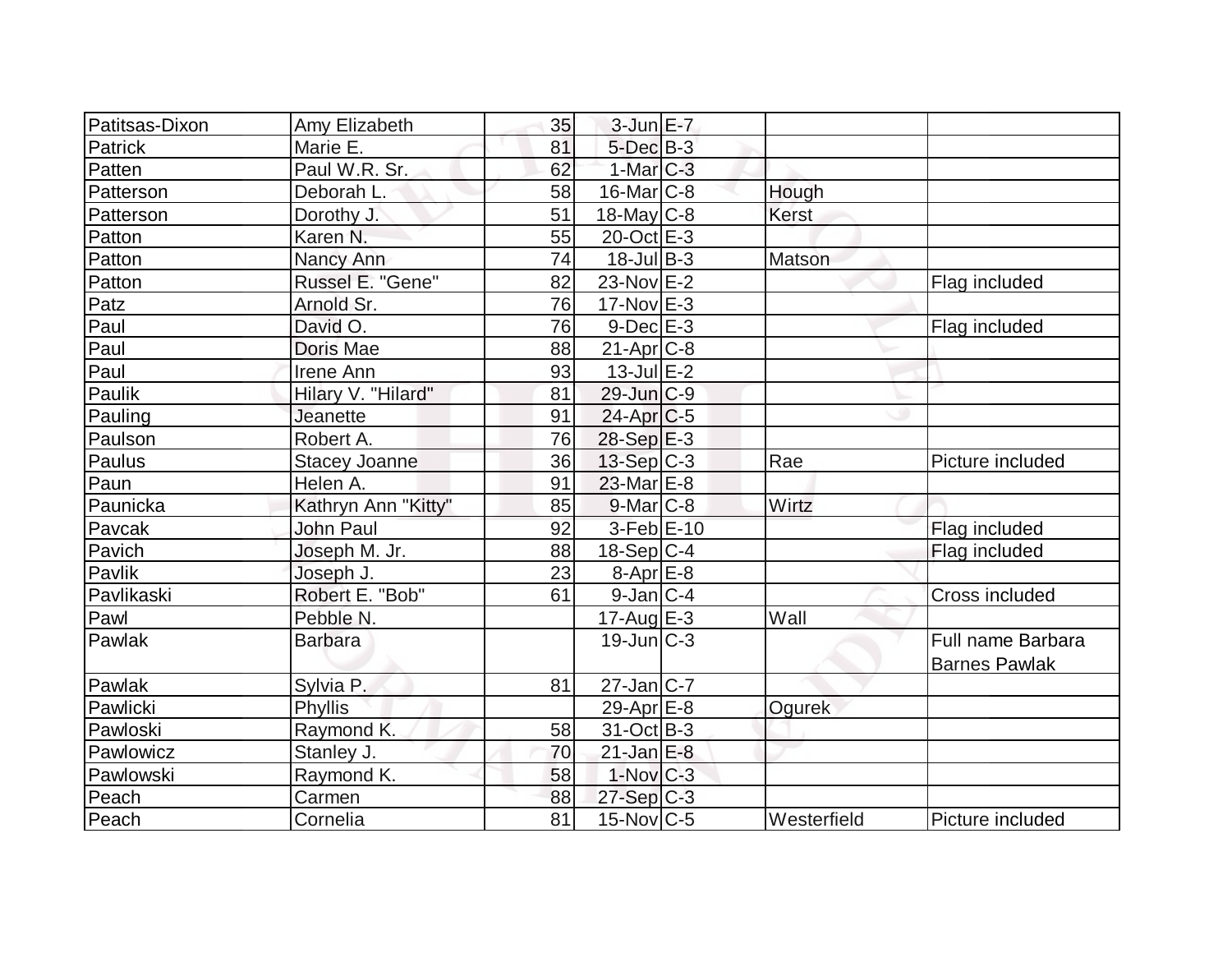| Pearson        | Carl E.               | 65  | $2$ -Jan $ C-4 $         |          |                  |
|----------------|-----------------------|-----|--------------------------|----------|------------------|
| Pearson        | Carolyn "Jane"        |     | 20-Jun B-2               | Peters   |                  |
| Pearson        | Lucille A.            | 82  | $11-Apr$ B-3             | Seberger |                  |
| Peculis        | Mary Anne             | 68  | $26$ -Feb $C-9$          | Kotowski |                  |
| Pedro          | Edna "Emily"          | 100 | 30-Nov E-3               |          |                  |
| <b>Peiffer</b> | Geraldine M.M.D.      | 87  | $13$ -Jan $ C-7 $        |          |                  |
| Pelchar        | Paticia               | 65  | $6$ -Oct $ C-4 $         | Paul     |                  |
| Pelka          | Apolonia "Pearl"      | 92  | $11$ -JulB-2             |          |                  |
| Pelke          | Patricia A.           | 86  | $13$ -Jun $B-2$          | Johnson  |                  |
| Pelletier      | <b>Lucille Yvonne</b> | 83  | $8-Nov$ <sub>C-3</sub>   | Gagnon   |                  |
| Pendrey        | Dolores M.            | 84  | 31-Mar <sub>IC</sub> -10 |          | Picture included |
| Penkala        | Joseph S.             | 88  | $2$ -Jun $ C-10 $        |          |                  |
| Penman         | Edward M.             | 59  | $28$ -Jan $E-8$          |          |                  |
| Penman         | William J. "Bill"     | 78  | $29-Sep$ $E-3$           |          |                  |
| Penn           | James Hardin Sr.      | 79  | $31$ -Aug $E-3$          |          |                  |
| Penn           | William Howard Sr.    | 66  | 5-Apr C-3                |          |                  |
| Pennacchia     | Louis                 | 87  | $11-Nov$ E-3             |          |                  |
| Penner         | Walter F.             | 89  | $3-Apr$ $C-7$            |          | Flag included    |
| Pensinger      | Patricia              |     | $27$ -Jun $B-2$          |          |                  |
| Penwell        | William Lloyd Sr.     | 65  | $18$ -Jul B-3            |          |                  |
| Peoples        | Lloyd C.              | 84  | $28$ -Jan $E-8$          |          |                  |
| Percak         | Anton F. "Tony"       | 88  | $27$ -Jan $ C-8$         |          |                  |
| Percak         | Patrick L.            | 51  | $9$ -Mar $ C-8$          |          |                  |
| Perdock        | Pamela L.             | 63  | $3-Dec$ $E-3$            |          |                  |
| Perez          | Joseph "Joe           | 51  | $12$ -Apr $ C-3 $        |          | Picture included |
| Perez          | Ramiro D.             | 86  | $14$ -Mar $ B-2 $        |          |                  |
| Perez          | Robert L. "Bear"      | 32  | $9$ -Aug $C-2$           |          |                  |
| Perigo         | <b>Dorothy Marie</b>  | 65  | $16$ -Jan $ C-4$         |          |                  |
| Perkins        | Arline M.             | 86  | $1-Feb C-4$              |          |                  |
| Perkins        | Dietrich Joseph Jonte |     | 25-Nov D-3               |          |                  |
|                | Sr. "Petro            |     |                          |          |                  |
| Perkins        | Lawrence J. "Larry"   | 61  | $4$ -Jan $ C-2 $         |          |                  |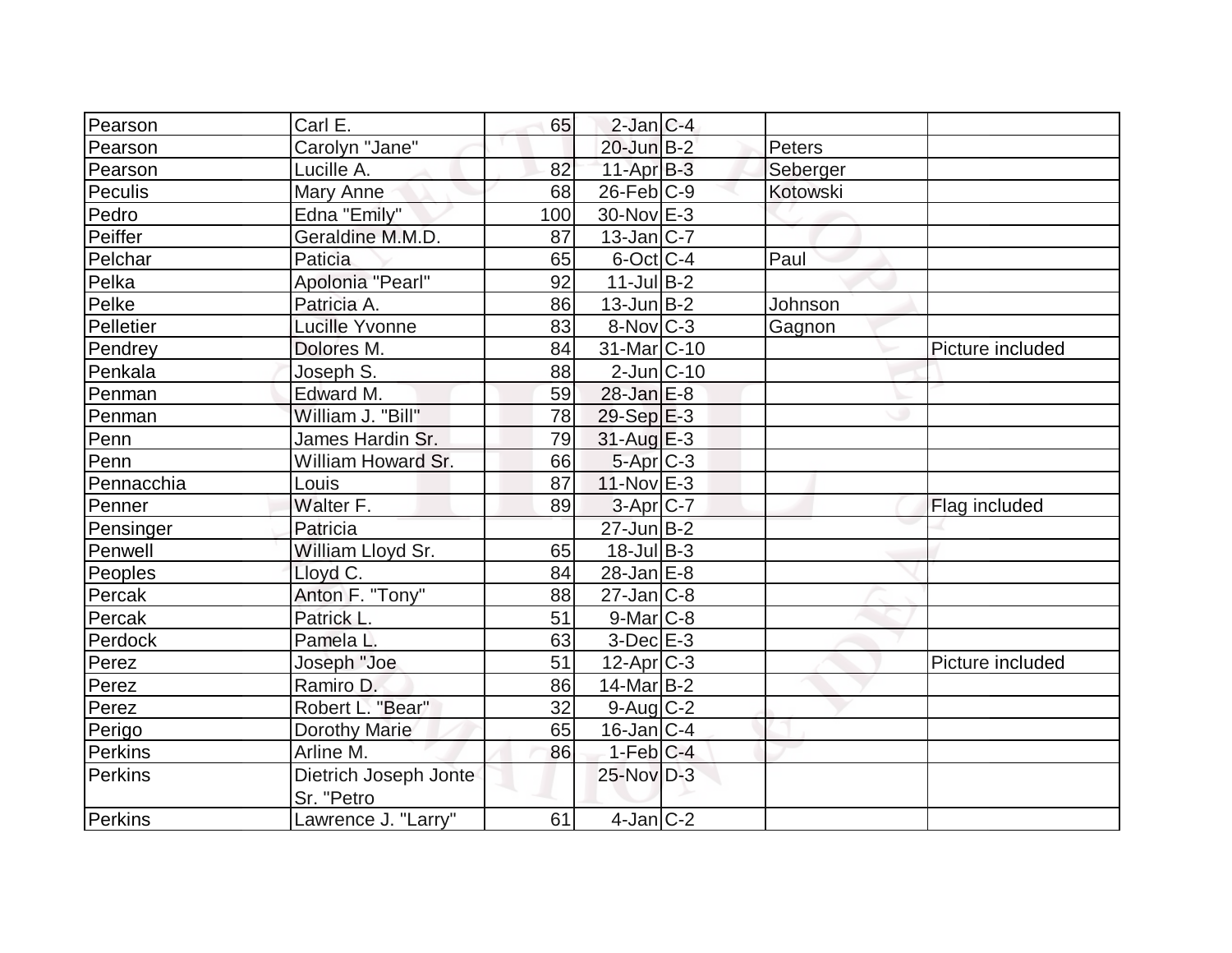| <b>Perkins</b>  | Margaret M.                | 86 | $11-Sep C-4$      | McGonigle    |                                                        |
|-----------------|----------------------------|----|-------------------|--------------|--------------------------------------------------------|
| Perlongo-Perrin | Joyce E.                   | 72 | $7$ -Oct $E-3$    | Thompson     | Joyce E. Perlong-<br>Perrin / Picture                  |
| Perpich         | Cecelia "Ceil"             | 85 | $27$ -Jul $E-3$   |              |                                                        |
| Perrin          | Joyce E.                   | 72 | $7-Oct$ $E-3$     | Thompson     | Joyce E. Perlongo-<br>Perrin/ Picture                  |
| Perrin          | Julia                      | 77 | $2$ -May B-3      |              |                                                        |
| Perrine         | Phyllis                    | 86 | $22$ -Jul E-2     |              | Full name Phyllis<br><b>Grevis Perrine</b>             |
| Perry           | Anthony J.                 | 54 | $1-Sep$ $E-4$     |              |                                                        |
| Perry           | Edmund H.                  | 83 | $4$ -May $E-10$   |              |                                                        |
| Perry           | Leona                      | 75 | 26-Dec B-3        |              | Flag included                                          |
| Peters          | <b>Charlene Diane</b>      | 65 | $13$ -Jul $E-2$   |              |                                                        |
| Peters          | Ella                       | 83 | $27$ -Feb $ C-4 $ |              |                                                        |
| Peters          | <b>Eunice Frances</b>      | 86 | $4$ -Jan $C-2$    | Milligan     | <b>Full name Eunice</b><br><b>Frances Berry-Peters</b> |
| Peters          | Lina M.                    | 93 | $27$ -Aug $E-3$   |              |                                                        |
| Peters          | Richard J.                 | 83 | $21$ -Aug $C-3$   |              |                                                        |
| Peters          | <b>Warren Ernest</b>       | 87 | $30$ -Jan $ C-4 $ |              | Flag included                                          |
| Peters          | William B.                 | 88 | $5-Sep B-3$       |              |                                                        |
| Petersen        | Nicki Justine              | 38 | $13$ -Feb $ C-4$  |              |                                                        |
| Peterson        | Alice E.                   | 93 | $2-Feb$ $E-8$     |              |                                                        |
| Peterson        | <b>Ann Kathleen</b>        | 91 | $20$ -Nov $ C-4 $ | Gaddis       | Ann Kathleen Drapac<br>Peterson                        |
| Peterson        | <b>Beverly Ruth</b>        | 54 | $4$ -Jan $ C-3 $  | <b>Mills</b> |                                                        |
| Peterson        | Darlene S.                 | 53 | 30-Nov E-3        |              |                                                        |
| Peterson        | Henrietta H.               | 95 | $28$ -Apr $C-8$   |              | Picture included                                       |
| Peterson        | James F. "Pete"            | 74 | 29-Sep E-3        |              |                                                        |
| Peterson        | $\overline{\text{Kim}}$ I. | 55 | 17-Jun E-7        |              | Picture included                                       |
| Peterson        | Pauline L.                 | 83 | $10$ -Jun $E-9$   |              | Picture included                                       |
| Peterson        | Walter A. "Pete"           | 90 | $8$ -Jul $E$ -3   |              | Flag included                                          |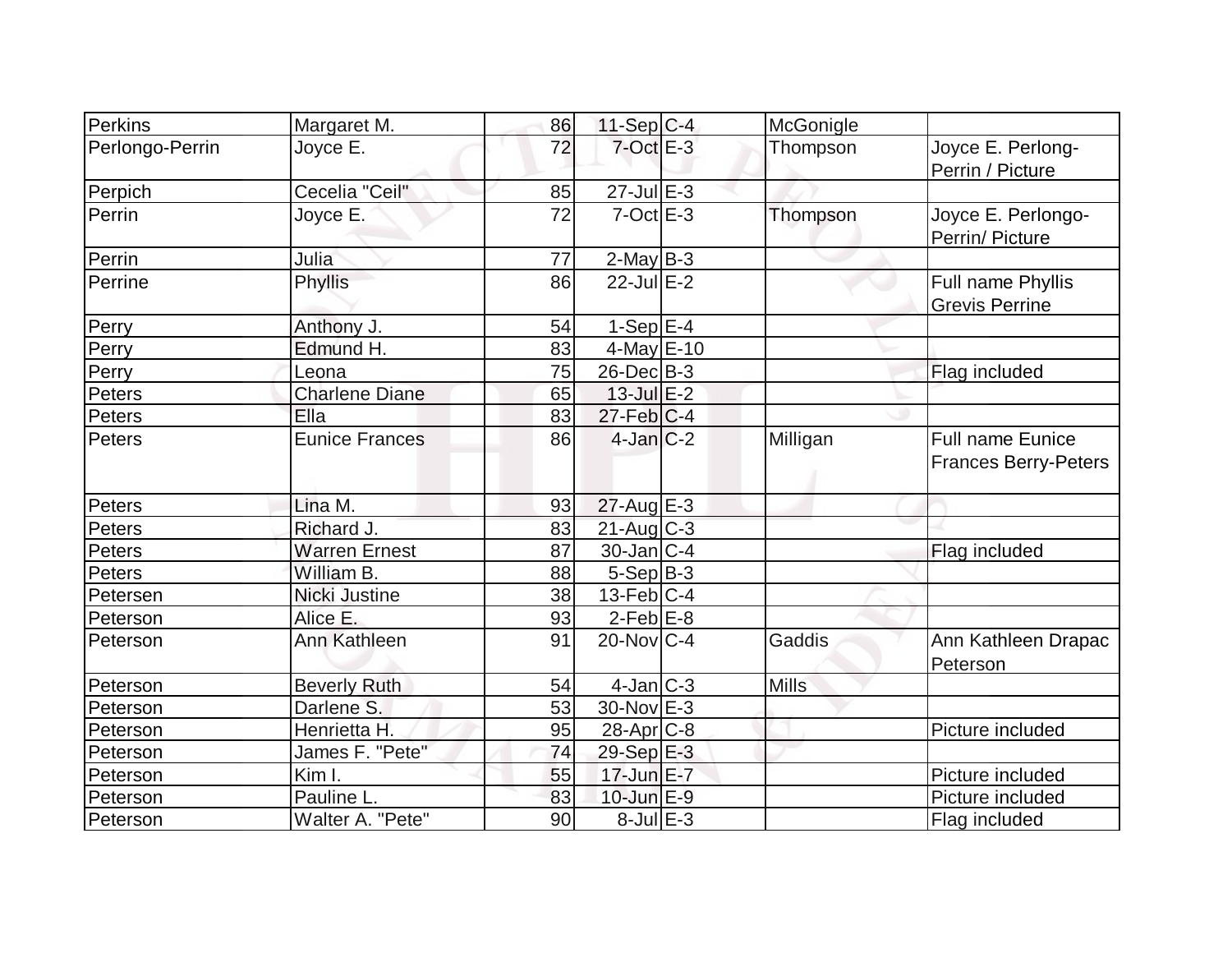| Petrakovic      | <b>Scott Alan</b>     | 29     | $2$ -Jun $ C-10$       |         |                        |
|-----------------|-----------------------|--------|------------------------|---------|------------------------|
| Petreikis       | Seth Benjamin         | 10     | 26-May C-10            |         | Angel included "Little |
|                 | (Precious Baby)       | months |                        |         | Fighter"               |
| Petrilena       | Arthur T.             |        | 13-May E-8             |         | Flag included          |
| Petriska        | Andrew                | 88     | $21-Apr$ $C-8$         |         | Flag included          |
| Petro           | Emma R.               | 94     | $10$ -May C-9          |         |                        |
| Petro           | John Jr.              |        | 83 Decembe C-4         |         |                        |
|                 |                       |        | t 11                   |         |                        |
| Petroff         | Carl D.               | 76     | 28-Dec E-4             |         |                        |
| Petros          | George N.             | 87     | $19$ -Jul $C-2$        |         |                        |
| Petruch         | Jannetta C.           | 86     | $4-Feb$ E-10           |         |                        |
| Petrus          | Lewis W. Sr.          | 85     | $6$ -Mar $ C-4 $       |         | Flag included          |
| Petruska        | Helen I.              | 90     | $15$ -Aug $B$ -3       |         |                        |
| Petruska        | Paul J.               | 88     | $22$ -Feb $ C-3 $      |         | Flag included          |
| Petty           | Donald M.             | 69     | $5$ -May $C$ -8        |         | Flag included          |
| Pfiel           | <b>Mildred Olivia</b> | 90     | 28-Apr <sub>IC-7</sub> | Johnson |                        |
| Phares          | Alvie                 | 90     | $27$ -Jun $B-2$        |         |                        |
| Pharms          | <b>Homer Lee</b>      | 60     | $13$ -Dec $C-2$        |         | Picture included       |
| Phelps          | John R.               | 55     | $26$ -Apr $ C-3 $      |         |                        |
| Phillips        | <b>David Allen</b>    | 59     | $11$ -Jun $B-5$        |         | Picture included       |
| Phillips        | Florence M. "Marge"   | 84     | $8-Oct$ $E-3$          |         |                        |
| Phillips        | Rose A.               |        | $10$ -May C-2          |         |                        |
| Phillips        | Rose D.               | 91     | $19$ -May D-9          | Arachne |                        |
| <b>Phillips</b> | Stanley K.            | 65     | $12$ -Mar $ B-7 $      |         |                        |
| Piaskowy        | Mary Ann              | 66     | 19-Mar <sub>B-7</sub>  |         |                        |
| Pick            | Marie M.              | 90     | $9$ -Jul $E-4$         |         |                        |
| Pickart         | Joyce Ruth            | 57     | $15$ -Aug $B-3$        |         |                        |
| Pickering       | Gary "Butch"          | 68     | $7$ -Oct $E-3$         |         |                        |
| Pickford        | Jerome Lee "Jerry"    | 76     | $23$ -Jul $E-3$        |         | Picture included       |
| Piechnik        | Helen I.              | 94     | $12$ -Mar $B-8$        | Kitchen | Picture included       |
| Piecuch         | Harriette J.          | 84     | $8-Nov$ <sub>C-3</sub> |         | Cross included         |
| Piekarski       | Joyce C.              | 79     | $9$ -Aug $C$ -3        | Hammond | Picture included       |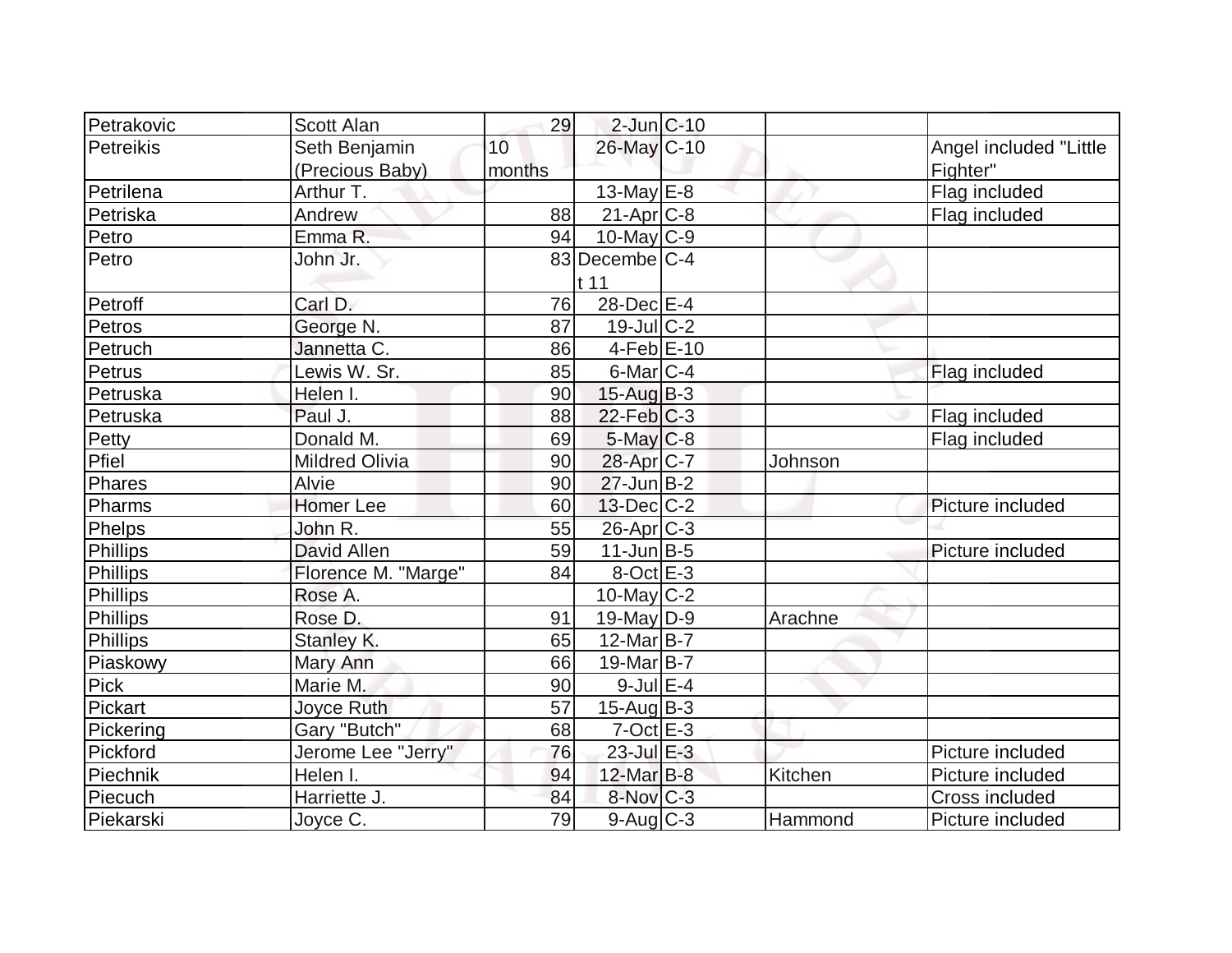| Piekarz           | Thaddeus B. "Ted"      | 90 | $26$ -Jun $ C$ -6 |               | Flag included         |
|-------------------|------------------------|----|-------------------|---------------|-----------------------|
| Pieniazek         | <b>Thaddeus "Ted"</b>  | 91 | $4$ -Feb $E-10$   |               | Flag included         |
| Piepenbrink       | Eleanor                | 87 | $3-Sep$ $E-2$     | Heidbreder    |                       |
| Piepho            | Neva Joanne            | 74 | $14$ -Jan $E-7$   |               |                       |
| Pierce            | <b>Barbara Aileen</b>  | 79 | $19$ -May D-9     |               | Full name Barbara     |
|                   |                        |    |                   |               | Aileen Stanley-Pierce |
|                   |                        |    |                   |               |                       |
| Pierce            | William I.             | 87 | $5-Feb$ B-8       |               | Flag included         |
| Piersma           | Lillian J.             | 92 | $25$ -Apr $B-2$   | Boonstra      |                       |
| Pierson           | Alice A.               | 85 | $9$ -Jan $ C-4 $  | Green         |                       |
| Pierson           | Darlene S.             | 69 | $13-Oct$ $E-3$    |               |                       |
| Pieters           | Albert B.              | 89 | $10$ -Jan $ B-2 $ |               | Flag included         |
| Pietranczyk       | Katheleen M.           | 62 | $14$ -Apr $C-8$   | Kaszewski     |                       |
| Pietraszak        | Babara A.              | 71 | $7 - Jan$ $E - 7$ | Kaczmarz      |                       |
| Pihulic           | <b>Richard "Doc"</b>   | 88 | $7-Sep$ $E-3$     |               | Picture included      |
| Pilant            | Raymond L.             | 82 | $16-Sep$ E-3      |               | Flag included         |
| Pilarczyk         | <b>Betty</b>           | 67 | $20$ -Nov $C-4$   |               |                       |
| Pilipow           | Helen C.               | 75 | $22$ -Jan $ C-8 $ |               | Picture included      |
| Pilot             | Margaret <sub>E.</sub> | 84 | $26$ -Feb $C-9$   | Andrey        |                       |
| <b>Pilsitz</b>    | Dorothy R.             | 91 | 17-Mar C-7        | Krause        |                       |
| Pine              | Hazel L.               | 86 | $7$ -Mar $ B-5 $  |               |                       |
| Pineda            | Domingo Jr. "Dom"      | 58 | $30$ -May B-3     |               |                       |
| Ping              | Anglea                 | 55 | $4$ -Jan $ C-3 $  | Kaftanich     |                       |
| Pintor            | Federico Jr. "Fred"    | 51 | $11$ -Jan $ C-3 $ |               |                       |
| Piorkowski        | Ruth J.                | 90 | $4$ -Aug $E-4$    | <b>Broton</b> |                       |
| Pisani            | Dolores J.             | 79 | $15$ -Aug $B-3$   | Stefanelli    |                       |
| <b>Piske</b>      | <b>Edward L</b>        | 49 | $30$ -Jun $ C-8 $ |               |                       |
| Pisowicz          | Joseph A.              | 89 | $5$ -Dec $B$ -3   |               | Flag included         |
| Piszczek          | Martin E.              | 76 | $10$ -Jun $E-9$   |               |                       |
| <b>Pitsilides</b> | Jerry C.               | 54 | $5$ -Jun $C-3$    |               |                       |
| Pittman           | Nancy L.               | 74 | $15$ -Feb $ C-3 $ | Casdorph      |                       |
| Pixler            | Richard E.             |    | $25-Sep C-4$      |               |                       |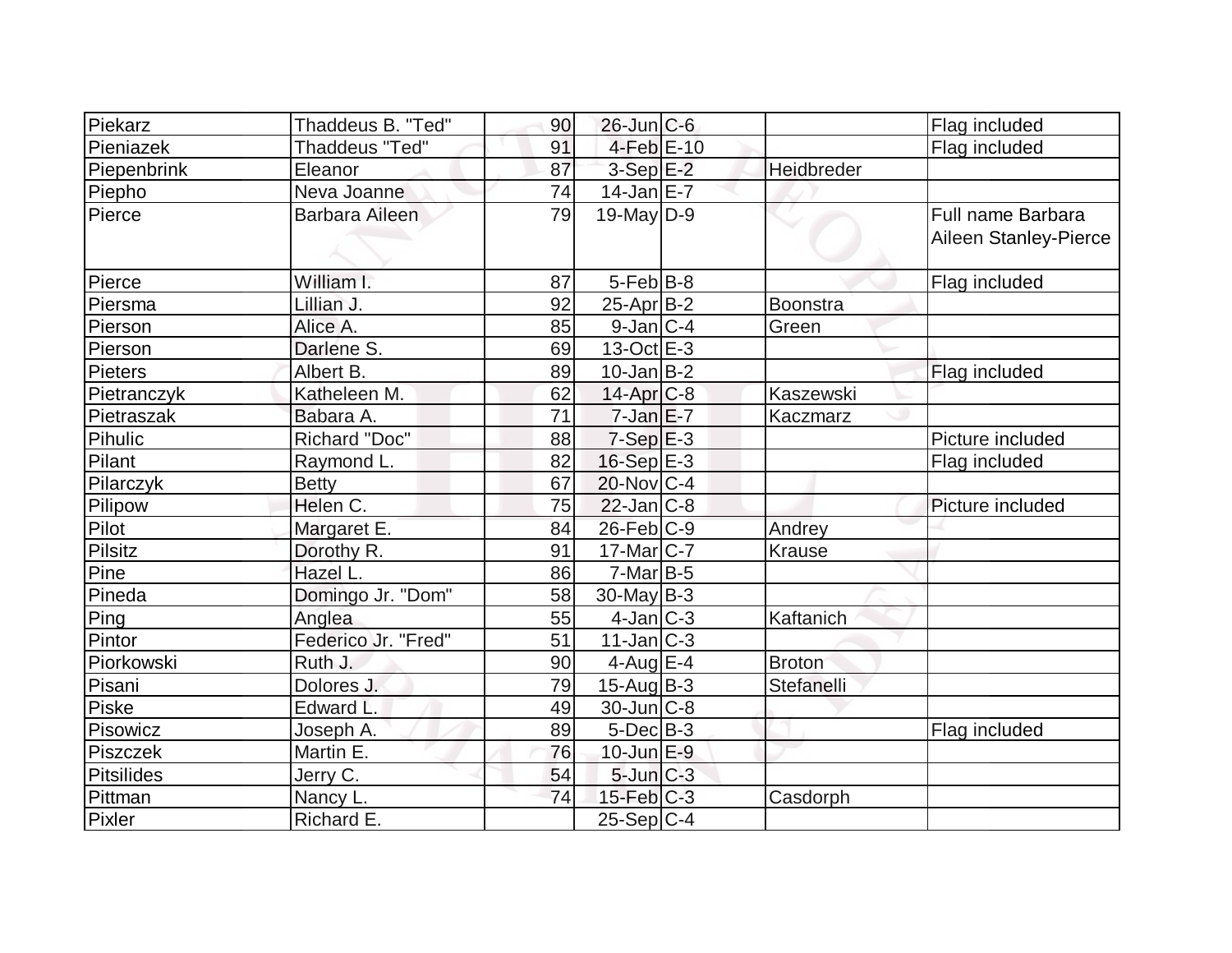| Plancarte     | Mary Kathryn           | 90 | 12-Oct E-3       |                |                  |
|---------------|------------------------|----|------------------|----------------|------------------|
| Platek        | Genevieve M.           | 92 | $25$ -May C-8    | <b>Kuczek</b>  |                  |
| Plescher      | Judith A.              | 56 | $16$ -Jan $C-4$  |                |                  |
| Plesha        | John                   | 82 | 18-Nov E-3       |                |                  |
| Plesha        | Sylvia J.              | 88 | $7-SepE-2$       | <b>Boksa</b>   |                  |
| Pletka        | Violetta               | 77 | $9-Feb$ $C-9$    |                |                  |
| Pleva         | Donna Kay              | 75 | $6$ -Oct $ C-4 $ |                | Picture included |
| <b>Pliske</b> | John P.                | 90 | $27$ -Jun $B-3$  |                |                  |
| Ploski        | Robert S.              | 73 | $9$ -Aug $C$ -3  |                |                  |
| Ploszaj       | Patricia S.            | 74 | $7 - Aug   C-4$  |                |                  |
| Plotkin       | Adele                  | 86 | $12$ -JulC-3     | Silverman      |                  |
| Plug          | Sarah                  | 96 | $18-Sep C-4$     | Douma          | Full name Sarah  |
|               |                        |    |                  |                | Zandstra Plug    |
| Plug          | Shirley Jean           | 67 | $10$ -Jul $C-4$  | Howisen        |                  |
| Pluskis       | Walter B.              | 79 | $6$ -Feb $C$ -5  |                | Flag included    |
| <b>Plys</b>   | Chester V.             | 85 | $17$ -Dec $E-3$  |                | Flag included    |
| Poby          | Thomas B.              | 72 | $5-Sep B-2$      |                | Flag included    |
| Podbielski    | Joanna                 | 96 | $25$ -Jan C-4    | Romaniuk       |                  |
| Poe           | Richard E.             | 80 | $2$ -Feb $E-8$   |                |                  |
| Pogo          | Mary                   | 89 | 28-Oct E-3       |                | Flag included    |
| Pokraka       | Joseph E. Sr. "Joe"    | 77 | $18$ -Feb $E$ -8 |                | Flag included    |
| Pokrywczynski | Frank                  | 82 | $23$ -Jul $E-2$  |                | Flag and Picture |
|               |                        |    |                  |                | included         |
| Poletta       | <b>Darrell Patrick</b> | 52 | $3-Nov$ F-3      |                |                  |
| Polis         | Joseph A.              |    | $4-Feb$ $E-10$   |                | Flag included    |
| Polletta      | <b>Darrell Patrick</b> | 52 | $4$ -Nov $E-3$   |                |                  |
| Pollitt       | Eileen "Bowman"        | 87 | $6-Sep C-2$      |                |                  |
| Ponce         | Daniel T.              | 86 | 18-Mar E-5       |                |                  |
| Pondo         | Lora Faye              | 73 | 19-Nov E-3       | <b>Miller</b>  |                  |
| Ponziano      | John R.                | 84 | $3-Mar$ $C-7$    |                | Flag included    |
| Pool          | <b>Charlotte Grace</b> | 70 | $1-Jan$ $B-6$    |                |                  |
| Poole         | Ellen K.               | 64 | $11-Feb D-11$    | <b>Barrett</b> |                  |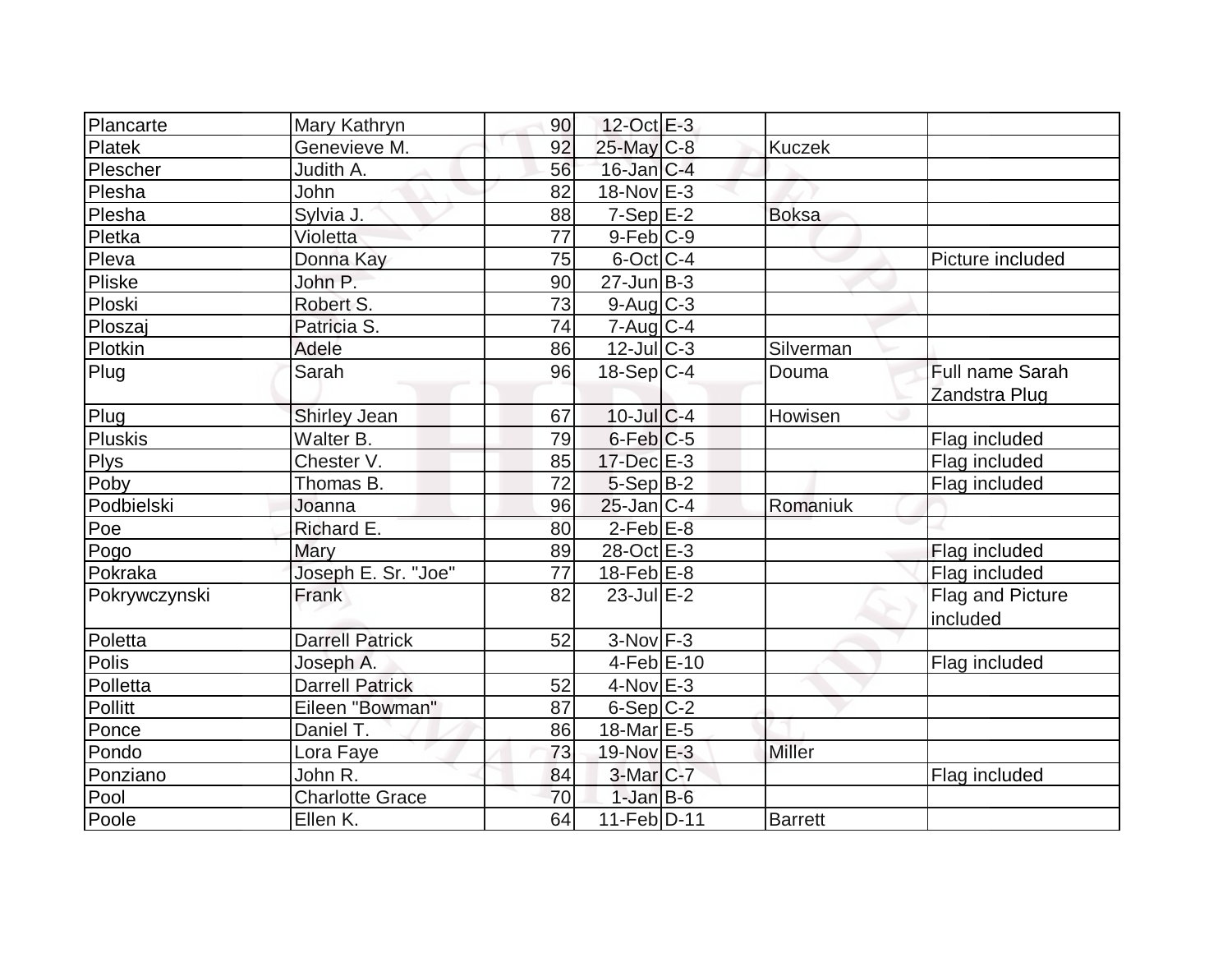| Poole          | Juana A.           |     | 29-Dec E-2             |           |                              |
|----------------|--------------------|-----|------------------------|-----------|------------------------------|
| Poortenga      | <b>Shirley Ann</b> | 66  | 30-Apr B-5             |           | Picture included             |
| Pop            | Ronald Jay         | 61  | 30-Dec E-2             |           | Flag included                |
| Popaditch      | Pauline J.         | 85  | $24$ -Jan B-3          |           |                              |
| Pope           | Dorothy Jane       | 88  | $9-Feb C-9$            | Keliher   |                              |
| Popka          | Joyce Ann          | 72  | 10-Aug $E-4$           |           |                              |
| Popko          | <b>Stella</b>      | 103 | $22$ -Aug $ B-2 $      |           |                              |
| Poplas         | Joseph Michael     | 87  | $10-Sep$ E-3           |           |                              |
| Popovich       | Nick Nikola "Pops" | 62  | $12$ -Jan $ C-8 $      |           | Flag included                |
| Poppa          | Ethan A.           | 20  | $24$ -Jun $E-8$        |           |                              |
| Poppa-Evers    | Sofia J. "Fit I"   | 59  | $27-Sep C-3$           |           |                              |
| Porento        | Frank M. Sr.       | 94  | $3-Mar$ C-7            |           | Flag included                |
| Porras         | Fernando Sr.       | 73  | 3-Aug E-4              |           |                              |
| Porraz         | Pedro M.           | 63  | $24$ -Jan $B-3$        |           |                              |
| Porta          | Patricia J.        | 77  | $9-Aug$ $C-3$          |           | Patricia J. Porta<br>(Ford)  |
| Porter         | Louis "Lee"        | 78  | $26$ -Apr $C-3$        |           |                              |
| Portlock       | Charlotte          | 90  | $22$ -Jul $E-2$        | Norton    |                              |
| Post           | Ernest "Ernie"     | 85  | $6-Sep C-2$            |           | Flag included                |
| Postma         | Chris G.           | 62  | $21-Nov\overline{B-2}$ |           |                              |
| Poston         | Eugene E. "Gene"   | 76  | $13$ -Jul $E-3$        |           |                              |
| Potapczak      | Adam               | 85  | $20$ -Dec $C$ -3       |           | Flag included                |
| Potucek        | Lillian            | 79  | 29-Dec E-3             |           |                              |
| Poulton        | Pauline "Polly"    | 94  | $9$ -Aug $C$ -3        | Pratt     | Picture included             |
| Powell         | Loretta "Cherry"   | 59  | $21$ -Dec $E-4$        |           |                              |
| Powers         | Genevieve T.       | 90  | $12$ -Mar $B$ -8       | Kaminsky  |                              |
| Powers         | Leroy D.           | 70  | 20-May E-7             |           |                              |
| Powkrywczynski | Frank              | 82  | $24$ -JulC-4           |           | Flag and Picture<br>included |
| Pozehl         | Dorothy            | 85  | 19-Jul C-3             | Ostrander |                              |
| Pramuk         | Nathaniel "Nate"   | 29  | $2$ -Nov $E-3$         |           |                              |
| Praschak       | Chuck E.           | 83  | $15$ -Mar $ C-2 $      |           | Flag included                |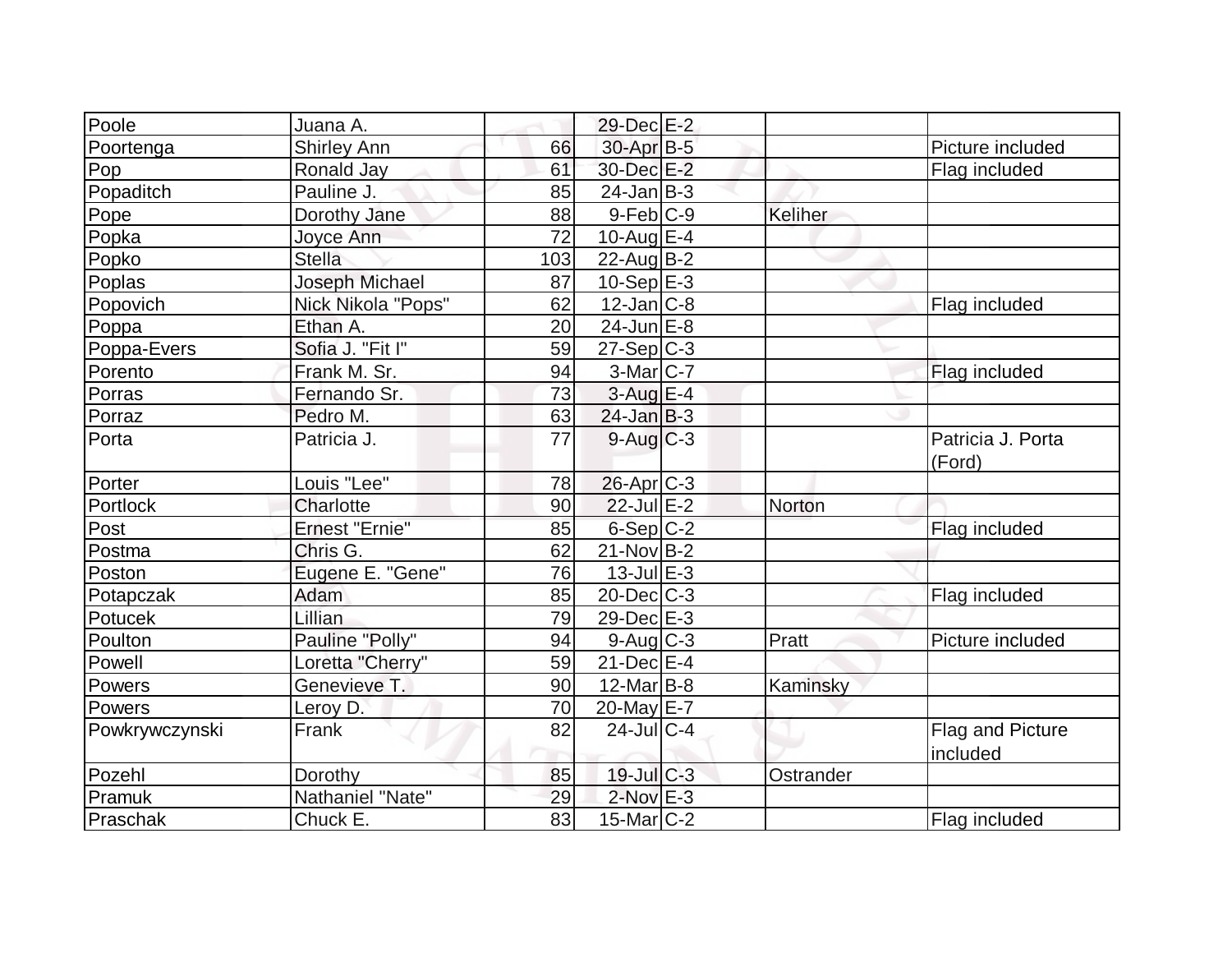| Praschak    | Gloria D.                 | 64  | $4$ -Nov $E-3$       |             |                    |
|-------------|---------------------------|-----|----------------------|-------------|--------------------|
| Prashuk     | Charles J.                | 81  | $24$ -Jan $B-3$      |             |                    |
| Prater      | Phyllis Ann               | 72  | 4-Apr <sub>B-2</sub> | Noble       |                    |
| Preda       | Josephine L.              | 73  | $21$ -Mar $B-2$      | Augustyniak |                    |
| Premetz     | Josephine M.              | 85  | $27 - Dec$ $C-3$     | Kozyra      |                    |
| Premetz     | Philip James              | 52  | $27$ -Jul $E-3$      |             |                    |
| Prendergast | Alfred "Al" "Big Al"      | 80  | $3$ -May C-2         |             | Picture included   |
|             | "Chief"                   |     |                      |             |                    |
| Prendergast | Eva M.                    | 82  | 6-May $E-7$          |             |                    |
| Prentkowski | <b>Stella</b>             | 92  | $8$ -Mar $ C-3 $     | Mierniczak  |                    |
| Presnak     | Janice L.                 | 53  | $16$ -Jul $E-3$      | St. Peter   |                    |
| Pressel     | Donald                    | 73  | $20$ -Jun $B-2$      |             |                    |
| Pressel     | Frank Lee III             | 67  | $9$ -May $B-3$       |             |                    |
| Pressel     | Karen D.                  | 68  | $9$ -Feb $ C$ -9     |             | Picture included   |
| Primmer     | Donna                     | 61  | 18-Aug $E-3$         | Holmberg    | Picture included   |
| Pritchett   | Margie A.                 | 84  | 23-Sep E-3           |             |                    |
| Procknow    | Gary                      | 76  | $23$ -Oct C-4        |             |                    |
| Proffitt    | Dorothy J.                | 87  | $15$ -Feb $ C-3 $    |             | Picture included   |
| Prohl       | Herbert                   | 82  | $22$ -Jan $ C-8 $    |             | Cross included     |
| Prokopeak   | <b>Judith</b>             | 65  | $20$ -Dec $C-3$      | Ponseigo    | Full name Judith   |
|             |                           |     |                      |             | Prokopeak (Cullen) |
| Proper      | <b>Ruth Christine</b>     | 87  | $21-Apr$ $C-8$       | Mehlhorn    |                    |
| Provancal   | Gary J.                   | 62  | $9$ -Dec $E-3$       |             | Flag included      |
| Pruitt      | <b>Richard Lee "Rich"</b> | 69  | $3-Mar$ $C-7$        |             |                    |
| Prus        | Frances M.                | 102 | $19$ -Dec $B$ -3     | Geyer       |                    |
| Prusiecki   | <b>Edward Joseph</b>      | 93  | $2$ -Jun $ C-10$     |             |                    |
| Prusiecki   | Veronica L.               | 92  | $19$ -Jun $ C-3 $    | Lesniak     |                    |
| Pruzin      | Patricia A.               | 61  | $13$ -Mar $ C-3 $    | Lipski      |                    |
| Pruzin      | Richard J. "Dick"         | 77  | $18$ -Dec $C-4$      |             |                    |
| Psuik       | Leonard "Lefty"           | 78  | 25-Aug E-3           |             |                    |
| Ptucha      | Nadia V.                  | 92  | 22-May C-4           | Podorozny   | Picture included   |
| Pucalik     | Kathleen M.               | 47  | $19$ -JulC-3         |             | Picture included   |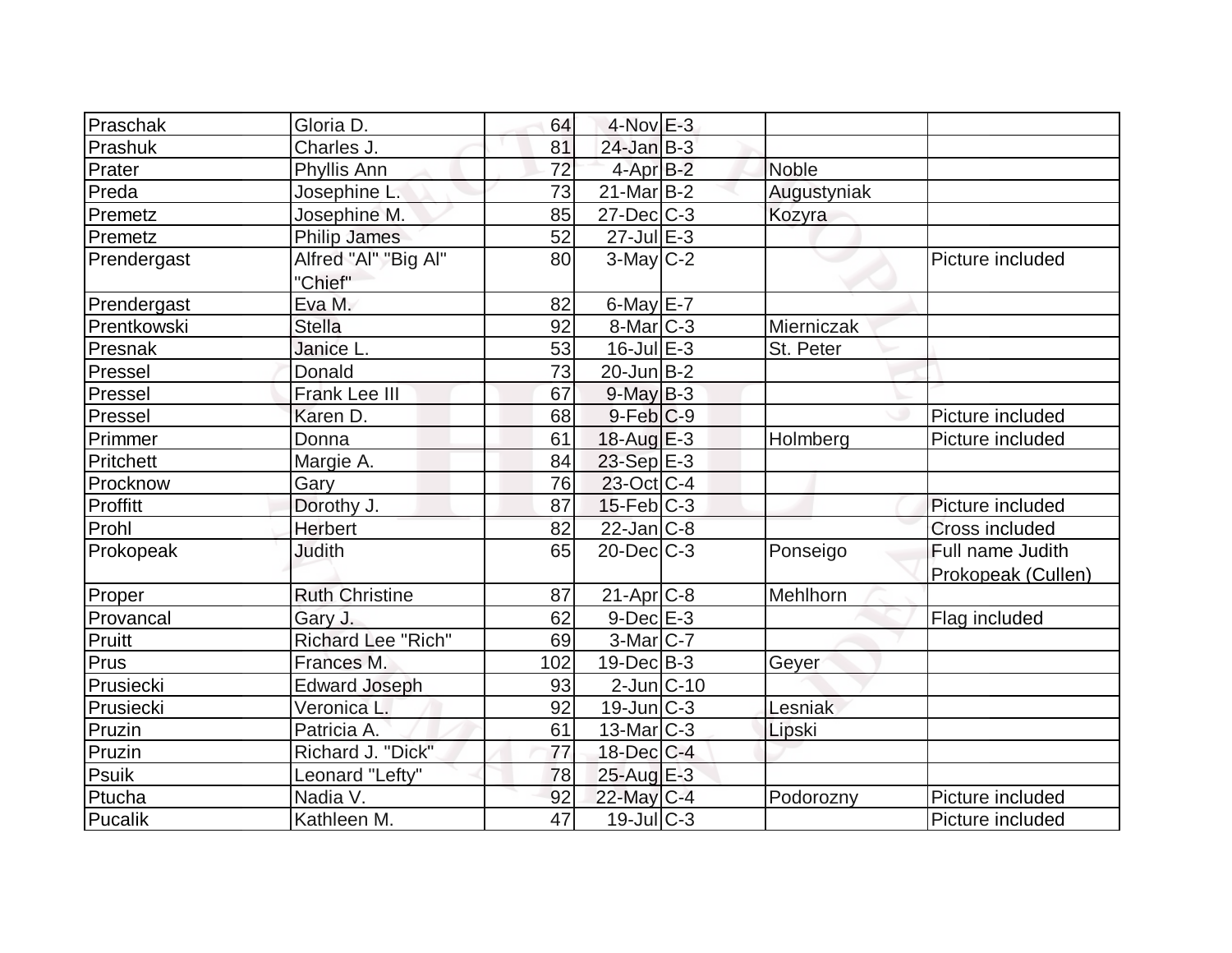| Puchalski      | Eleanore              | 91 | $15$ -Dec $E$ -5       |        |                  |
|----------------|-----------------------|----|------------------------|--------|------------------|
| Pudlo          | Margaret M.           | 96 | 23-Apr D-12            |        |                  |
| Puente         | Lisa Jessica          | 21 | $26$ -Jul $C-3$        |        |                  |
| Pulido         | Mary Kay              | 65 | $3-Feb$ $E-11$         |        |                  |
| <b>Pullins</b> | James E.              | 93 | $8-Feb$ <sub>C-3</sub> |        |                  |
| Punchard       | Frank                 | 85 | $20$ -Jun $ B-3 $      |        | Flag included    |
| Puplava        | Edward M. "Ed"        | 79 | $28-Sep$ $E-3$         |        | Flag included    |
| Puplava        | Kenny "Lava"          | 43 | $10$ -Feb $ C-7 $      |        |                  |
| Puskedra       | Eileen R.             | 81 | $29$ -Apr $E-8$        |        |                  |
| Pusty          | Stanley E.            | 82 | $10$ -Aug $E$ -4       |        | Flag included    |
| Puzon          | Frank M.              | 79 | $10$ -Jan $ B-3 $      |        | Flag included    |
| Puzon          | Paul S.               | 53 | $17-Oct$ B-2           |        |                  |
| Pylar          | <b>Cheryl Ann</b>     | 51 | $8 - Apr$ $E-8$        | Ramsey |                  |
| Pyle           | George W.             | 89 | $2-AprB-5$             |        |                  |
| Quantz         | Scott L.              | 60 | 10-Oct B-2             |        |                  |
| Quartucio      | Fedele J.             | 89 | 6-Oct C-5              |        |                  |
| Quasney        | George F.             | 76 | $12$ -Dec $B-3$        |        |                  |
| Quigley        | <b>Ellen Lavern</b>   | 65 | $9-Sep$ $E-3$          | Havlin |                  |
| Quijas         | Sigilfredo "Alfredo"  | 83 | 25-Oct C-2             |        |                  |
| Quiles         | Roy F. Sr. "Jeronimo" | 55 | $20$ -Feb $C-4$        |        | Picture included |
| Quillen        | <b>Delosa Mirie</b>   | 81 | $7 - Apr$ E-6          |        |                  |
| Raab           | Alice                 | 87 | $4$ -Oct C-3           |        |                  |
| Rabick         | Elizabeth P. "Betty"  | 88 | $23$ -May B-3          |        |                  |
| <b>Rabick</b>  | Ted                   | 90 | $23$ -Jul $E-2$        |        | Flag included    |
| Rabinovitz     | LaVerne               | 79 | $13$ -Apr $ C-7 $      | Craven |                  |
| Rachowicz      | Elizabeth M.          | 55 | $30$ -Jan $ C-5 $      |        |                  |
| Racine         | Eugene B.             | 83 | $24$ -JulC-4           |        |                  |
| Raczka         | Thomas J.             | 58 | $15$ -Dec $E-4$        |        |                  |
| Radigan        | <b>Betty Lou</b>      | 84 | $3-Feb$ $E-11$         |        |                  |
| Radinsky       | Sandra "Peaches"      | 59 | 29-Dec E-3             | Forney | Picture included |
| Radivan        | Edward J."Babe"       | 80 | $2$ -Nov $E-3$         |        |                  |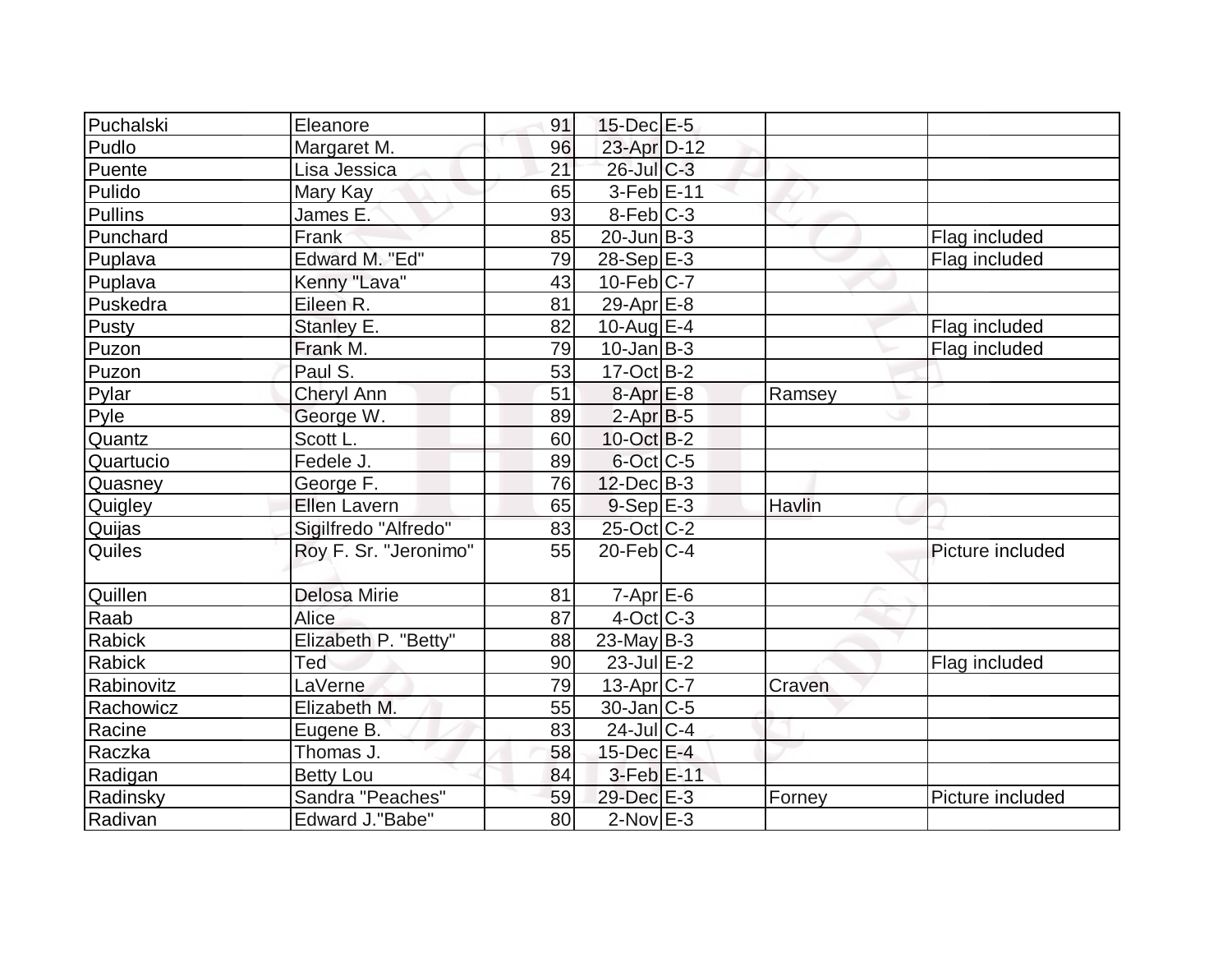| Radjenovic     | Milan "Mico"                     | 86     | $21$ -Feb $ B-3 $ |              | Serbian Orthodox       |
|----------------|----------------------------------|--------|-------------------|--------------|------------------------|
|                |                                  |        |                   |              |                        |
| Radowski       | Dolores L.                       | 87     | $3$ -Aug $E-4$    | Schultz      | Cross included         |
| Rae            | Catherine T.                     | 82     | $12$ -Dec $B-2$   |              |                        |
|                | Marian                           | 91     | $3-Nov$ $F-3$     |              |                        |
| Raganyi        | Orville I.                       |        | $10$ -May $ C-3 $ |              | Star of David included |
| Ragoven        |                                  | 85     |                   |              |                        |
| Rajkovich      | Cvijeta                          | 99     | $15$ -Oct $E$ -4  |              | Serbian Orthodox       |
|                |                                  |        |                   |              | Cross included         |
| Rakos          | Loretta                          | 75     | $6$ -Jul $E-4$    |              | Picture included       |
| Ralph          | Berla (Dooley)                   | 78     | $27$ -Jan $ C-8$  |              |                        |
| Ralph          | Mary Lou                         | 89     | $20 - Sep$ C-3    |              |                        |
| Ramierez       | Salvador "Chops"                 | 68     | 18-Oct C-3        |              |                        |
| Ramirez        | Esperanza G.                     | 94     | $6$ -Nov $C$ -6   |              |                        |
| Ramirez        | Juan "Papa"                      | 79     | $20$ -Feb $ C-4$  |              |                        |
| Ramirez        | Juana                            | 70     | $30$ -Aug C-3     |              | Full name Juana        |
|                |                                  |        | $22$ -Feb $C-3$   |              | Pinto Ramirez          |
| Ramirez        | Ray "Bones"                      | 38     |                   |              | Flag included          |
| Ramirez        | Zulema                           | 79     | $2$ -Nov $E-3$    |              |                        |
| Ramos          | Cesaria "Challa"                 | 83     | $16$ -Jun $C-9$   |              |                        |
| Ramos          | <b>Desmond Michael</b><br>"Desi" | 19     | 28-Jul E-5        |              | Picture included       |
| Ramos          | Francisco J. "Cisco"             | 48     | $1-Feb C-4$       |              |                        |
| Ramos          | Salvador Jr.                     | 60     | $8$ -May $C-2$    |              |                        |
| Ramsey         | Sara Louise                      | 80     | $23$ -Jun $ D-8$  | <b>Hyatt</b> |                        |
| Rancich        | Milan V. "Moose"                 | 73     | 19-Oct E-3        |              |                        |
| Rangel         | Zoila Gloria                     | 78     | $29$ -Aug $B$ -2  |              |                        |
| Ransom         | Emma                             | 85     | 4-Mar E-7         |              | Picture included       |
| Ranus          | <b>Aaron Richard</b>             | 30     | 14-Jul E-4        |              | Picture included       |
| Rapata-Gardner | Sylvester                        | 22     | $21$ -Jan $E-8$   |              | Picture included       |
| Rapin          | Diana                            | 73     | $11$ -Aug $E-2$   |              |                        |
| Rarity         | Michael Martin Jr.               | Infant | 29-Sep E-2        |              |                        |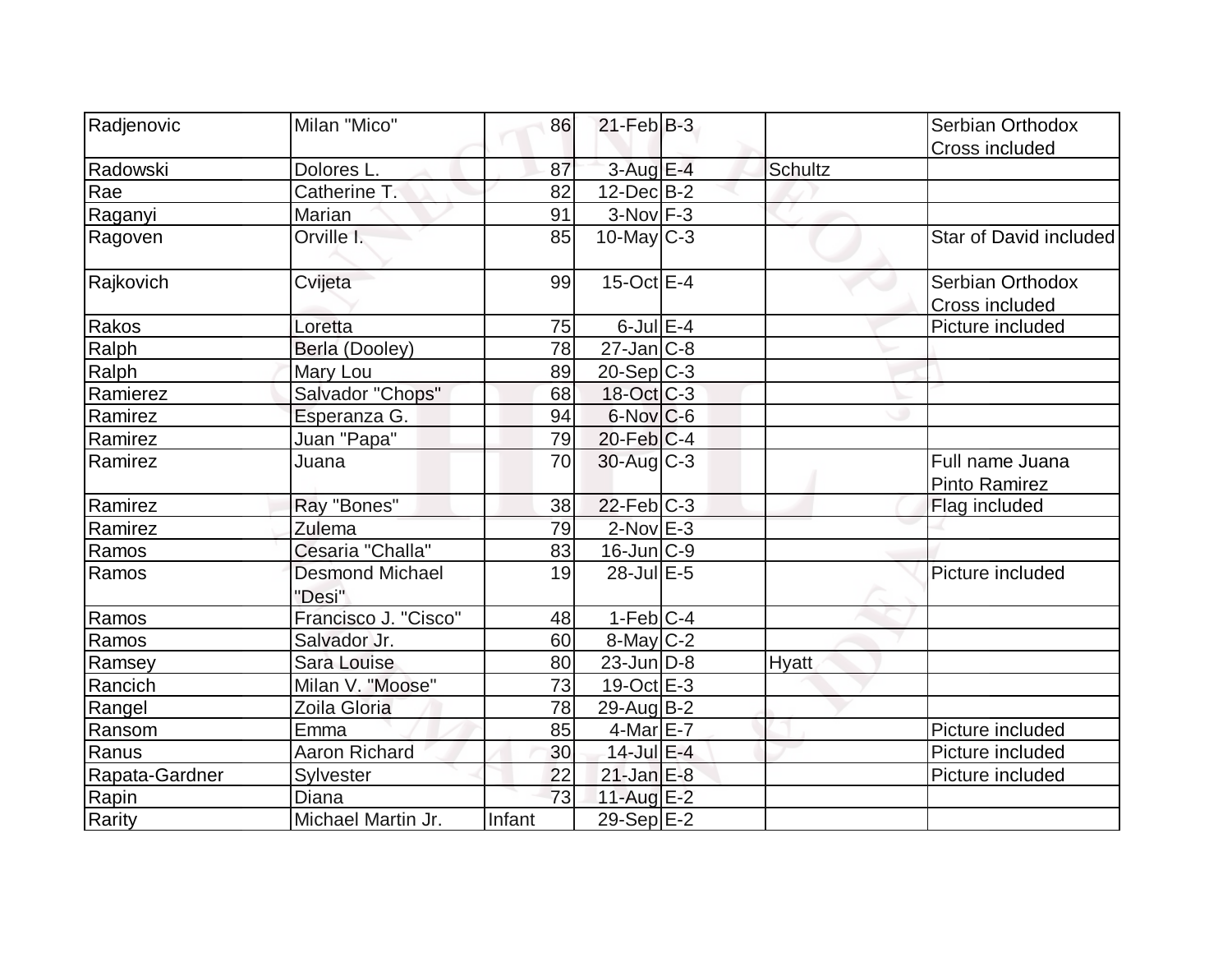| Raschke        | <b>Eleanor Elizabeth</b> | 91 | 30-Oct C-6               |                    |                              |
|----------------|--------------------------|----|--------------------------|--------------------|------------------------------|
| Rashin         | William S.               | 86 | 29-Nov C-3               |                    | Flag included                |
| Rasmussen      | Joyce M.                 | 59 | 14-Jul E-4               | Fisher             |                              |
| Ratajczyk      | Norberta "Norrie"        |    | $9$ -Dec $E-3$           | Potulny            |                              |
| Ratley         | Mike                     | 52 | $27$ -Nov $ C-4 $        |                    |                              |
| Ratter         | Marguerite E.            | 95 | $25$ -Feb $E-9$          | <b>Von Borstel</b> |                              |
| Rawdon         | Juanita L. "Nita"        | 71 | 30-Mar <sub>IC</sub> -10 | Maupin             | Full name Juanita L.         |
|                |                          |    |                          |                    | Schau (Rawdon)               |
| Ray            | Delores Lee "Dee"        | 75 | $17$ -Mar $ C-7 $        | Hamilton           | Picture included             |
| Ray            | Rita M.                  | 96 | $25$ -Dec $ C-3 $        | Keim               | Picture included             |
| Ready          | Hazel L.                 | 82 | $18$ -Dec $C$ -4         |                    |                              |
| Reason         | Carolyn E.               | 73 | 29-Nov C-3               | Edinger            | Picture included             |
| Reba           | <b>Albet Paul</b>        | 82 | $8 - Jan$ $B - 6$        |                    |                              |
| Reba           | Gabriel (L.O.F.S)        |    | $18$ -Jan $ C-3 $        |                    | Flag included                |
| Reckner        | Michelle "Mickee"        | 65 | $5$ -Jul $C$ -3          | Robinson           |                              |
| Reczek         | Joan                     | 59 | $24$ -Aug E-3            |                    |                              |
| Redar          | Elizabeth P.             | 86 | $24$ -Jan B-4            | Phillips           |                              |
| Redd           | James L.                 | 78 | $21-Nov B-3$             |                    | Flag included                |
| Redmond        | Joan S.                  | 80 | 13-Nov C-3               |                    |                              |
| Reed           | Billy C.                 | 92 | $3-Nov$ F-3              |                    | Picture included             |
| Reed           | Dorotha G.               | 87 | $20$ -Mar $C-4$          |                    |                              |
| Reese          | Cecil C.                 | 79 | $17$ -Feb $ C-8$         |                    |                              |
| Reese          | Mary Ann                 | 62 | $25$ -Nov $D-3$          |                    | Mary Ann Zak Reese           |
| Reeve          | Howard H. Jr.            | 62 | $11$ -Jan $ C-3 $        |                    |                              |
| Reeve          | <b>James Edward</b>      | 93 | 29-Sep $E-4$             |                    | Flag and Picture<br>included |
| <b>Reeves</b>  | <b>Mark Anthony</b>      | 34 | 16-Apr B-6               |                    | Picture included             |
| Reeves         | Rosalind "Roz"           | 64 | 10-May C-10              |                    |                              |
| Reeves         | Veronica Jean            | 69 | $22$ -Mar $C-2$          | Katchmar           |                              |
| Reffkin        | <b>Helen Marie</b>       | 79 | 16-Oct C-4               | Galovic            |                              |
| <b>Reffkin</b> | Marcia E.                | 67 | $6$ -Jan $E-3$           |                    | Picture included             |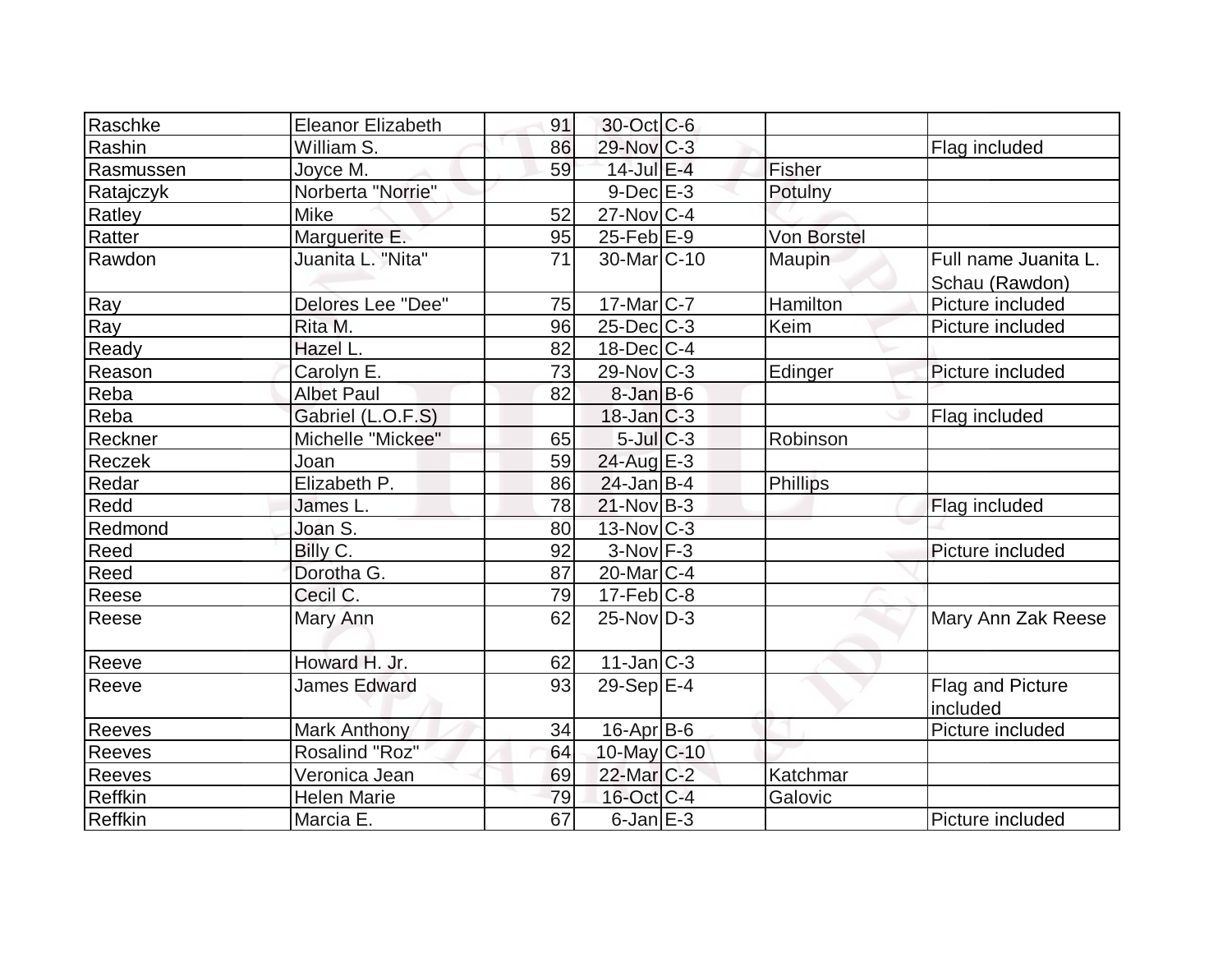|                |                                  | 72 | 23-Mar E-9             |               |                       |
|----------------|----------------------------------|----|------------------------|---------------|-----------------------|
| Regan          | Raymond N. "Ray"<br>Wilma Martha |    |                        |               |                       |
| Regan          | <b>David Martin</b>              | 89 | 29-Mar C-3             |               | Picture included      |
| Reid           |                                  | 66 | $3$ -Oct $B-3$         |               |                       |
| Reid           | <b>Edna Maurine</b>              | 89 | $3-Dec$ $E-3$          | Harrison      |                       |
| Reid           | Johnnie M.                       |    | $2-Feb$ E-8            |               | Picture included      |
| Reif           | Phyllis Jane                     | 73 | 23-Nov E-3             | Fowler        |                       |
| Reifel         | Geri                             | 68 | $26$ -Jul $C-3$        | <b>Bockel</b> | Picture included      |
| Reiff          | Loretta T.                       | 87 | 13-May $E-8$           | Kurzeja       |                       |
| Reinert        | Lucille M.                       | 84 | $12$ -Feb $ B-9 $      | <b>Brown</b>  |                       |
| Reinhardt      | Carl J.                          |    | $4$ -Jun $B$ -8        |               |                       |
| Reinhardt      | Gaye                             | 55 | $1-Mar$ $C-3$          | Fitzwater     |                       |
| Reister        | <b>Bonnie</b>                    | 81 | $25$ -Nov $ D-3 $      | Gardner       |                       |
| Reitman        | Alphonse F.                      | 85 | 17-Mar C-7             |               | Flag included         |
| Reitz          | Sandra L.                        | 68 | $7-Oct$ <sub>E-3</sub> |               |                       |
| Rench          | <b>Donald Frederick</b>          |    | 29-Mar <sub>IC-2</sub> |               |                       |
| Renslow        | Robert D. "Rat"                  | 60 | 31-Oct B-3             |               |                       |
| Resetar        | Robert J. "Reno"                 | 83 | $8-Sep$ E-3            |               |                       |
| Resor          | Irene                            | 87 | $9$ -Mar $ C-8$        | Williams      |                       |
| Retson         | Evangeline "Vee"                 | 86 | $4-Feb$ E-10           |               | <b>Greek Orthodox</b> |
|                |                                  |    |                        |               | Cross included        |
| <b>Rewers</b>  | Sophie Marie                     | 85 | $17-Oct$ B-3           | Lampa         |                       |
| Rex            | Mark D. "Marky"                  | 17 | $25$ -Jul B-4          |               |                       |
| Reyna          | Antonio Jr.                      | 70 | $24$ -Nov $ D-3 $      |               |                       |
| Reyna          | Gerardo                          | 72 | $12$ -Jan $ C-8 $      |               |                       |
| Reynard        | Jean Allison                     | 86 | $3-Feb$ E-11           | Little        |                       |
| Reynolds       | John K.                          | 62 | $20$ -Feb $ C-4 $      |               |                       |
| <b>Rhoades</b> | Franklin                         | 98 | $5$ -Mar $ B-6$        |               | Flag and Picture      |
|                |                                  |    |                        |               | included              |
| Rhoda          | Robert L. Sr.                    | 90 | $7$ -Dec $E-4$         |               | Flag and Picture      |
|                |                                  |    |                        |               | included              |
| Rhoda          | Robert Leo Jr.                   | 62 | 11-Nov E-3             |               |                       |
|                | "Robbie"                         |    |                        |               |                       |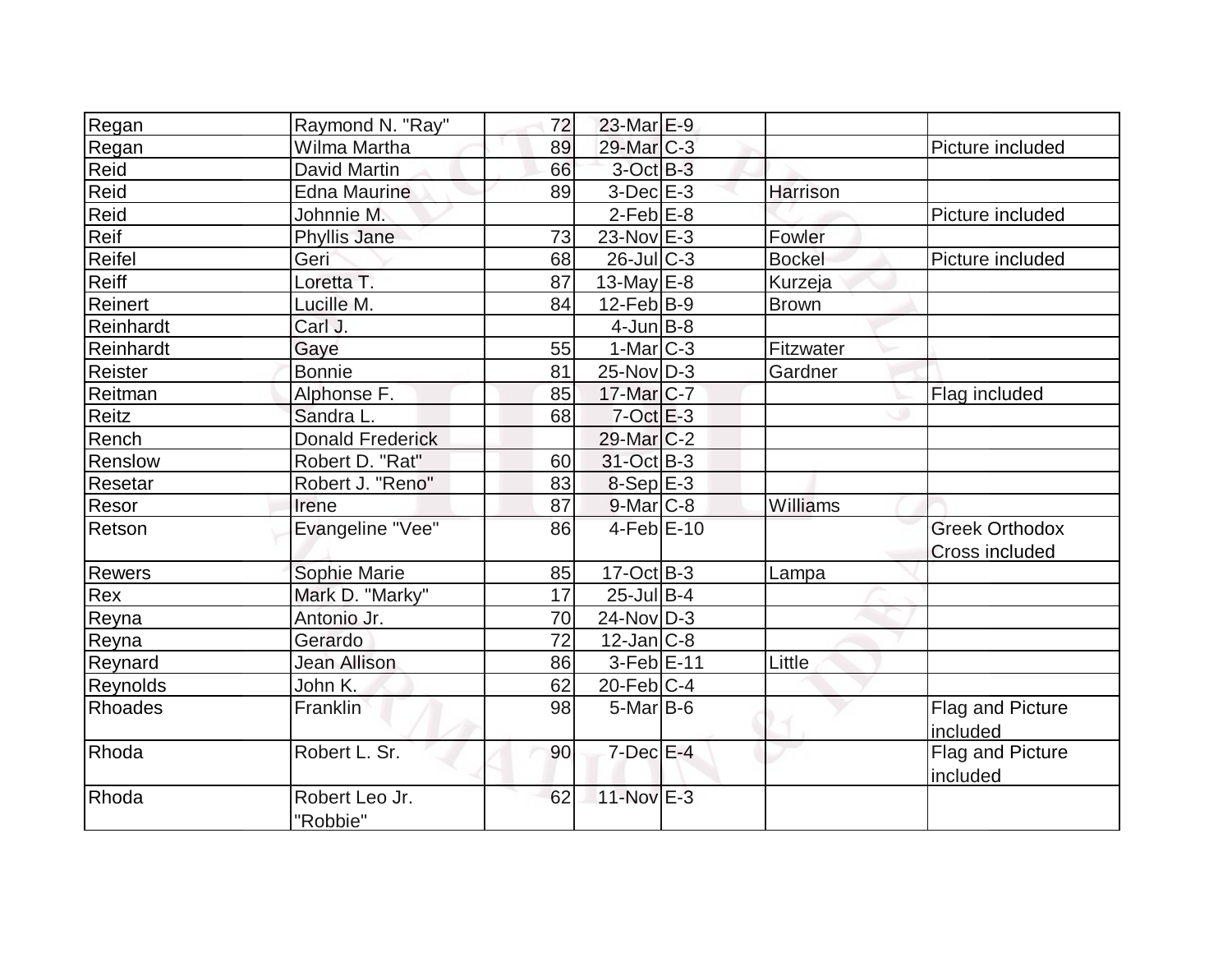| Ribordy-Weyhe     | Marilyn          | 79 | $23$ -Nov $E-3$       |               |                        |
|-------------------|------------------|----|-----------------------|---------------|------------------------|
| Rich              | Herbert F. Jr.   | 64 | $20$ -Feb $C-4$       |               |                        |
| Richards          | Alma Elizabeth   | 96 | 28-Sep E-3            |               |                        |
| Richards          | Russell L. Jr.   | 78 | $5$ -Jan $ C-8 $      |               | Flag included          |
| Richmond          | Smila R.         | 87 | 25-Mar E-7            |               |                        |
| Richmond          | Sylvia           | 90 | $3-Mar$ $C-7$         | Dolatowski    | Picture included       |
| <b>Richwalski</b> | Lois J.          | 76 | $8-Oct$ $E-3$         | Pedziwiatr    |                        |
| <b>Rickards</b>   | David "Skip"     | 69 | $21-Apr$ $C-8$        |               |                        |
| <b>Ricketts</b>   | Dorris R.        | 90 | $9$ -Mar $ C-8 $      | Carlson       |                        |
| <b>Ricketts</b>   | Maxine K.        | 96 | $27$ -Nov $ C-4$      |               | Full name Maxine K.    |
|                   |                  |    |                       |               | <b>Ricketts Rupple</b> |
| Ridder            | Herman R. "Joe"  | 72 | $5-Nov$ $E-3$         |               | Picture included       |
| Riddle            | Nancy D.         | 75 | $4-Sep C-3$           |               |                        |
| Ridgely           | Robert           | 89 | $25$ -Jan $ C-4 $     |               |                        |
| <b>Ridges</b>     | John W. Sr.      | 89 | $30$ -Dec $E-3$       |               | Flag and Police        |
|                   |                  |    |                       |               | emblem                 |
| Riedel            | Marcus E.        | 87 | 27-Apr <sub>C-8</sub> |               |                        |
| Riehle            | Melven D.        | 89 | 24-Mar C-8            |               | Flag included          |
| Rietveld          | Adele M.         | 90 | $21$ -Aug $C-4$       | Bonnema       |                        |
| Rietveld          | Steven W.        | 51 | $10$ -Jun $E-9$       |               |                        |
| <b>Riley</b>      | Florence B.      | 88 | $22$ -Dec $E-3$       | <b>McMahn</b> |                        |
| Riley             | Patrick E. "Pat" | 66 | $8-Sep$ $E-4$         |               |                        |
| Rimer             | William P.       | 93 | $3-Dec$ $E-3$         |               |                        |
| Rinella           | Ruth N.          | 68 | $12$ -Jan $ C-8 $     | Baum          |                        |
| Riner             | Harold T. Sr.    | 73 | $25$ -Feb $E-9$       |               |                        |
| Ring              | Jimmy Ray        | 55 | $26$ -Feb $ C-9 $     |               |                        |
| Ring              | Timothy P. "Tim" | 60 | $8$ -Mar $C-3$        |               | Flag included          |
| Rinkovsky         | Nicholas         | 98 | $15$ -Jun $ C-10 $    |               |                        |
| Rippe             | <b>Iris</b>      | 81 | $2$ -May $B-3$        | <b>Mick</b>   |                        |
| Risch             | Joseph W.        | 75 | $26$ -Feb $ C-9 $     |               | Flag included          |
|                   |                  |    |                       |               |                        |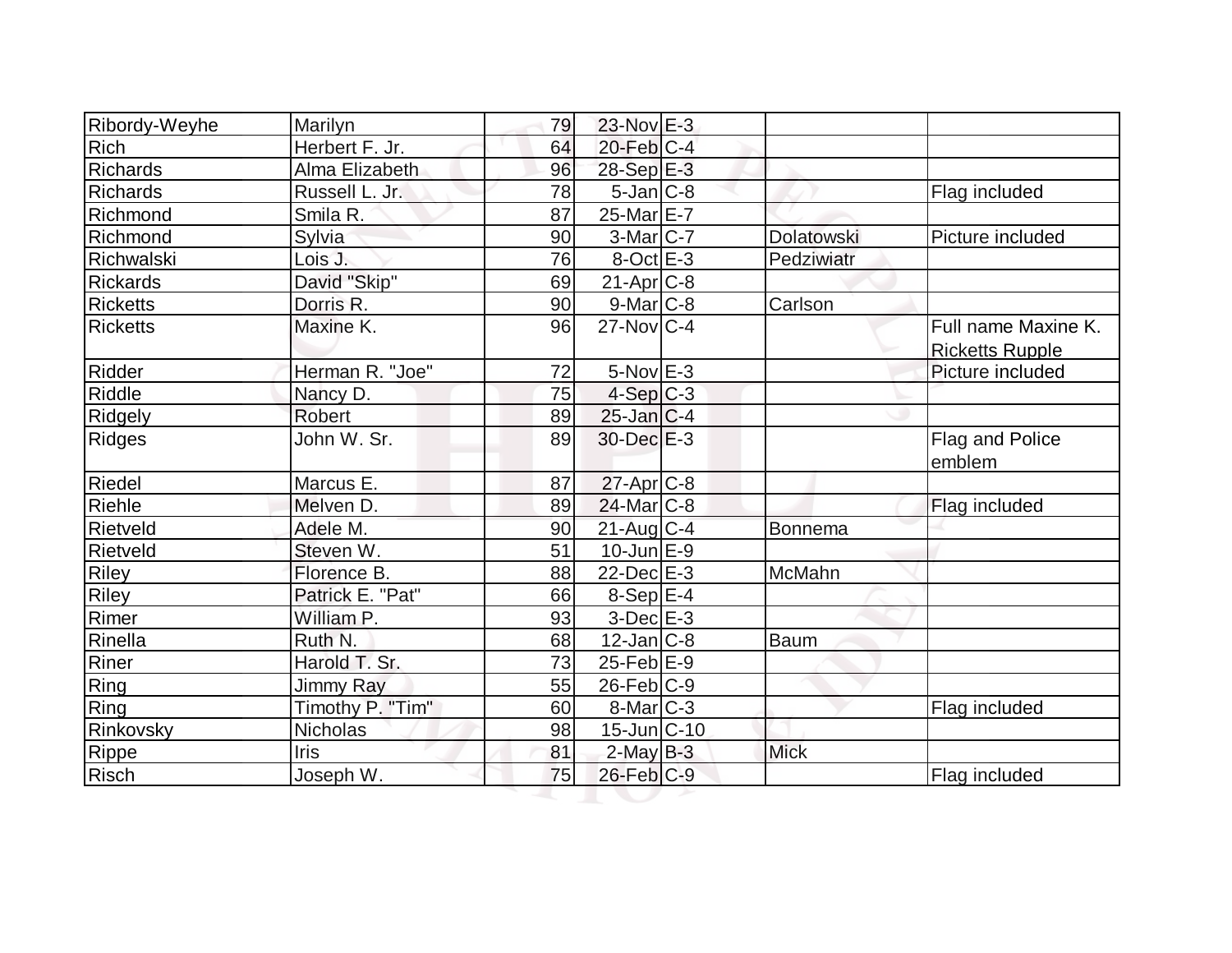| Ristevski           | <b>Boris</b>                    | 55      | $2$ -Nov $E-3$         |             | Macedonian Orthodox<br>Cross included |
|---------------------|---------------------------------|---------|------------------------|-------------|---------------------------------------|
| <b>Ristic-Likes</b> | Johnnie Ray                     | 1 month | $14$ -Aug $C-4$        |             | Serbian Orthodox<br>Cross included    |
| Ritchie             | Dorothy D.                      | 70      | $23$ -Aug C-3          | Koschel     | Picture included                      |
| Ritchie             | Maureen E.                      | 79      | $29$ -May C-4          |             | Picture included                      |
| Ritchie             | Wilbur E.                       | 76      | $11-Oct$ $C-3$         |             | Picture included                      |
| Ritter              | Edward M.                       | 90      | $7$ -May B-8           |             | Flag included                         |
| <b>Rivas</b>        | Caridad A. "Carrie"             | 83      | $7$ -May B-8           | Del Collado |                                       |
| Rivera              | Eva May                         | 81      | $28$ -Feb $ B-3 $      | Cox         |                                       |
| Rivera              | Jesus "Chuto"                   | 81      | $1-Nov$ <sub>C-4</sub> |             | Flag and Picture<br>included          |
| Rivera              | Maria Elena                     | 72      | 20-Mar <sub>IC-4</sub> |             |                                       |
| Rivera              | Ocsina                          | 61      | $18$ -Dec $ C-4 $      |             |                                       |
| <b>Rivers</b>       | Clarence Charles Jr.<br>"Chuck" | 83      | $3-Nov$ F-3            |             |                                       |
| <b>Rivers</b>       | Mozelle W.                      | 78      | $20$ -Feb $ C-4$       |             | Picture included                      |
| Rnich               | <b>Nick</b>                     | 83      | $24-Sep$ E-4           |             | Serbian Orthodox<br>Cross included    |
| Roark               | James C.                        | 80      | $11$ -Mar $E$ -6       |             | Flag included                         |
| Robb                | James P. "Jim"                  | 78      | $14-Oct$ $E-2$         |             |                                       |
| <b>Robbins</b>      | Erma Eileen                     | 91      | $22$ -Nov $ C-2 $      |             |                                       |
| <b>Robbins</b>      | Gerald D. Sr.                   | 80      | 30-Jul E-4             |             |                                       |
| <b>Robbins</b>      | <b>Ruth Helena</b>              | 102     | $1-Jan$ B-6            |             |                                       |
| Roberson            | Finitha                         | 45      | 28-Jul E-4             |             |                                       |
| Roberto             | Frances J.                      | 79      | $31$ -Aug $E-3$        | Evans       |                                       |
| <b>Roberts</b>      | Dorothy C.                      | 98      | 24-Oct B-2             | Herakovich  |                                       |
| <b>Roberts</b>      | Lenora B.                       | 85      | 24-Aug E-3             |             | Picture included                      |
| <b>Roberts</b>      | Violet R.                       | 73      | $21$ -Jul $E-3$        | Smith       | Full name Violet<br>McKenzie-Roberts  |
| <b>Roberts</b>      | Wayne T.                        | 81      | 5-Feb B-8              |             |                                       |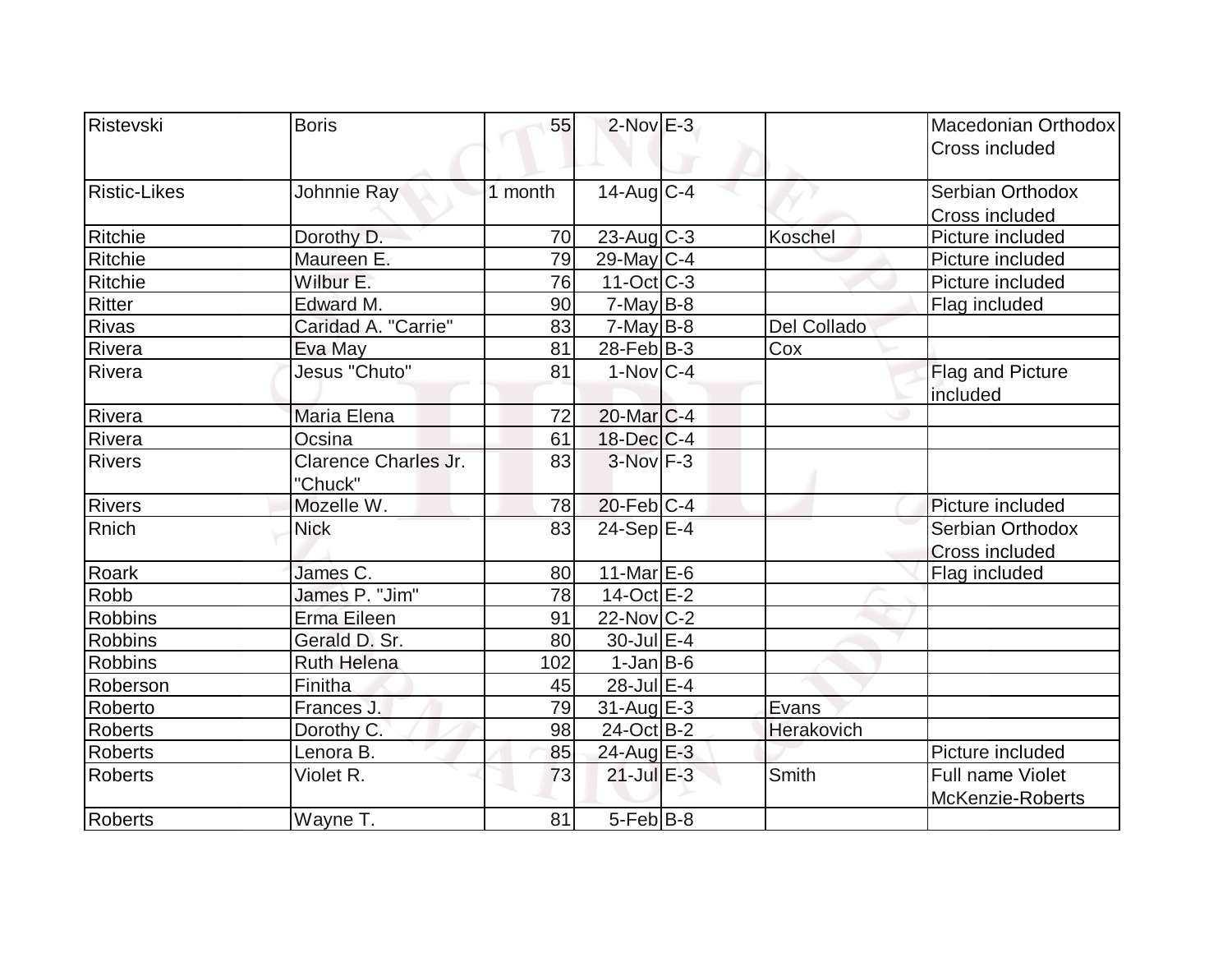| Robertson      | Eunice L.                        | 84     | $3-Oct$ B-3       |           |                                            |
|----------------|----------------------------------|--------|-------------------|-----------|--------------------------------------------|
| Robertson      | Florene                          | 87     | 6-Feb C-5         | Hill      |                                            |
| Robertson      | <b>Paul Bernard</b>              | 85     | 31-Mar C-10       |           |                                            |
| Robey          | James Byron                      | 98     | $28$ -Jun $C-3$   |           |                                            |
| Robinson       | Alberta J.                       | 90     | $10$ -Dec $E-4$   |           | Full name Alberta J.<br>Robinson (Danford) |
| Robinson       | Cornell                          | 47     | 30-Dec E-3        |           | Picture included                           |
| Robinson       | <b>Grace Helen</b>               | 93     | $4-Sep C-4$       |           |                                            |
| Robinson       | Ida Mae                          | 82     | $20$ -Mar $ C-4 $ |           |                                            |
| Robinson       | Judy A.                          | 54     | $7$ -Dec $E-4$    |           |                                            |
| Robinson       | Maxine "Max"                     | 77     | $25-Sep C-4$      |           |                                            |
| Robinson       | Mildred L.                       | 85     | $21$ -Aug $C-4$   |           |                                            |
| Robinson       | <b>Renard Avery</b>              | 54     | 10-Aug E-4        |           | Picture included                           |
| Robison        | E. Frances                       | 83     | $18$ -Aug $E-4$   | Watson    | Picture included                           |
| Robling        | Donald R.                        | 76     | 24-Feb D-7        |           |                                            |
| Rocha          | Gabriel                          | 53     | 19-Nov E-4        |           | Masonic emblem<br>included                 |
| Roche          | Harold E.                        | 82     | $12$ -Jun $ C-4$  |           |                                            |
| Rockhill       | Delia Jean                       | Infant | 25-Aug E-4        |           |                                            |
| Roderick       | Phyllis Jean                     | 73     | $24$ -Mar $C-8$   | Francoeur |                                            |
| Rodgers        | <b>Bernard Gilbert</b>           | 82     | $2$ -Nov $E-3$    |           |                                            |
| Rodgers        | Elmer D. "Arkie"                 | 89     | $16$ -Feb $ C-8$  |           | Flag included                              |
| <b>Rodrick</b> | Joyce Ann                        | 64     | $17-Feb$ C-8      |           |                                            |
| Rodriguez      | Armando A. "Mando"               | 37     | $5$ -Oct $E-3$    |           |                                            |
| Rodriguez      | Janine L. "Our Special<br>Angel" | 35     | $11$ -Jun $B-4$   |           | Pictures included                          |
| Rodriguez      | Jesus Jr. "Jesse"                | 90     | $10$ -Jun $E-9$   |           | Picture included                           |
| Rodriguez      | Miguel Sr. "Bones"               | 58     | $9$ -Jul $E-4$    |           | Picture included                           |
| Rodriguez      | Rodolfo M.                       |        | $26$ -Jul $C-3$   |           |                                            |
| Roe            | Jonathan Theodore<br>"T.J.       | 20     | 4-Aug $E-4$       |           |                                            |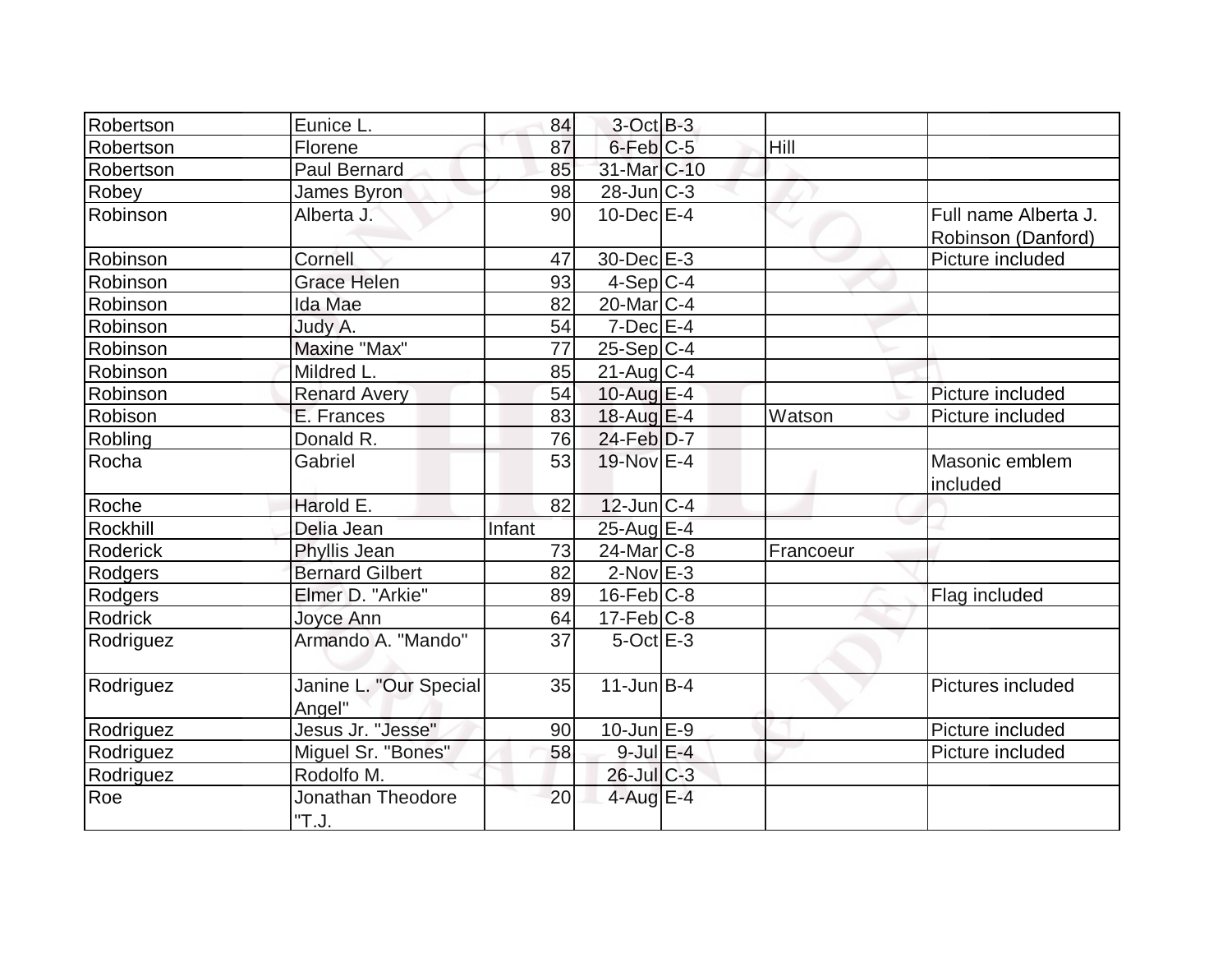| Roe            | Theodore Johnathan    | 20  | $3-AugE-4$              |               |                  |
|----------------|-----------------------|-----|-------------------------|---------------|------------------|
|                | "T.J."                |     |                         |               |                  |
| Rogala         | Jean T.               | 93  | 30-Nov E-3              |               |                  |
| Rogala         | Jean T.               | 93  | $29$ -Nov $ C-3 $       |               |                  |
| Rogers         | Eldon D. Sr.          | 75  | $9-Oct$ <sub>C</sub> -3 |               |                  |
| <b>Rogers</b>  | <b>Jason Michael</b>  | 34  | $4$ -Nov $E-3$          |               |                  |
|                | "Smurff"              |     |                         |               |                  |
| Rogers         | Peter P.              | 92  | $21$ -Aug C-4           |               |                  |
| Rogowski       | Marilyn Jean "Mary"   | 80  | $20$ -Oct $E-3$         | Martin        |                  |
| Rohde          | Caroline B.           | 100 | $9$ -Dec $E-3$          |               |                  |
| Rohr           | Phyllis J.            | 78  | $11-Oct$ $C-3$          | Rigoni        |                  |
| Rojas          | Rafael G. Sr. "Ralph" | 78  | $21-Nov B-2$            |               |                  |
| <b>Rokicki</b> | Connie L.             | 64  | $7-FebB-3$              |               |                  |
| Rokosz         | Antoinette G.         | 85  | $18$ -Jan $C-3$         |               |                  |
| Rolan          | Denise                | 58  | $9$ -May $B-3$          |               |                  |
| <b>Rolek</b>   | Edward A. "Ed"        | 76  | $4$ -Jan $ C-3 $        |               |                  |
| Roman          | Jacqueline M.         | 60  | $10$ -May $C$ -10       |               |                  |
| Roman          | Jose "Junior"         | 40  | $1-Sep E-4$             |               |                  |
| Romani         | Gloria A.             | 76  | 26-Mar D-10             |               | Picture included |
| Romano         | Rosario A. "Russ"     | 70  | $26$ -Apr $C-3$         |               |                  |
| Romba          | Genevieve             | 88  | $20$ -Jan $ C-8 $       | Panczyk       |                  |
| Romero         | Marcela G. "Marce"    | 62  | $19$ -Jul $C-3$         |               | Picture included |
| Ronciak        | Joseph                | 93  | $3-Mar$ $C-8$           |               | Flag included    |
| Ronning        | Jack                  | 74  | $21$ -Dec $E-4$         |               |                  |
| Roodhouse      | Carole B.             | 79  | $10-Sep$ $E-2$          |               | Picture included |
| Rooks          | Marie E.              | 78  | $27-Sep C-3$            | <b>Bryant</b> |                  |
| Rooksby        | Mary "Jo"             | 72  | 17-Aug $E-4$            |               |                  |
| Rooney         | Henry L.Jr.           | 86  | 18-Mar E-5              |               | Flag included    |
| Roper          | Harry E.              | 81  | 20-Aug E-2              |               | Flag included    |
| Rosario        | Hector M.             | 68  | $21$ -Mar $B-2$         |               | Flag included    |
| Roscoe         | Jane Lee              | 80  | 19-May D-9              |               |                  |
| Rose           | Dorothy M.            | 85  | $22$ -Jan $C-8$         | Futter        |                  |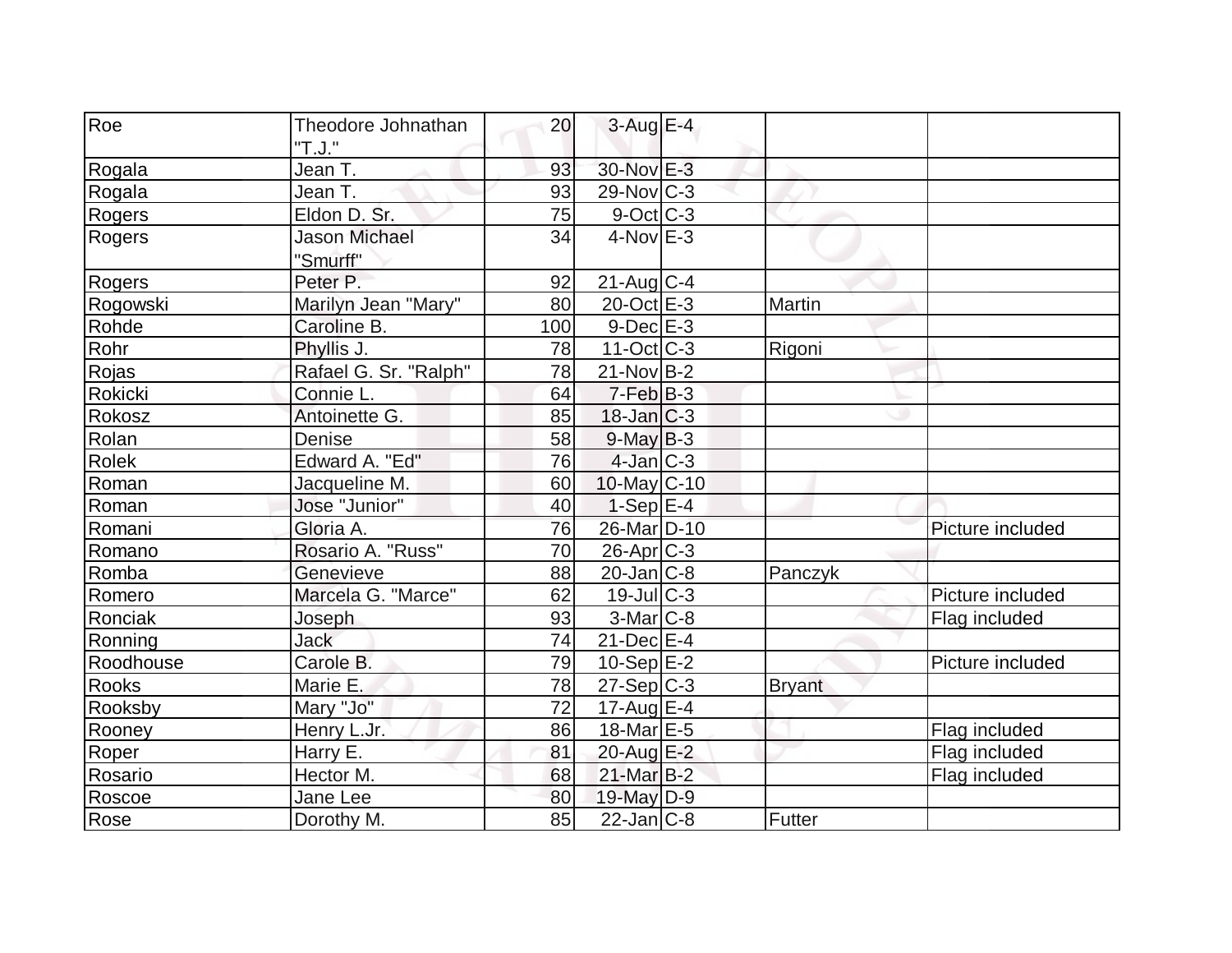| Rose          | Inez M.               | 92 | $1$ -Oct $E-3$    |          |                           |
|---------------|-----------------------|----|-------------------|----------|---------------------------|
| Rose          | John Peter Jr.        | 63 | 28-Nov B-3        |          |                           |
| Roseberry     | Cathy Ann             | 62 | $2$ -Dec $E-3$    |          |                           |
| Rosell        | Phyllis J.            | 73 | $4$ -May $E-9$    |          |                           |
| Rosenbaum     | Laverne "Bud"         | 84 | 24-Oct B-3        |          |                           |
| Rosenberg     | Alan "Al"             | 68 | $29$ -Jan $ C-9 $ |          |                           |
| Rosenberger   | Barbara Ann           | 52 | $17$ -Apr $ C-4$  | Link     |                           |
| Rosendaul     | Jeremy R.             | 18 | $29$ -May C-4     |          |                           |
| Rosenquist    | Hattie A.             | 84 | $25$ -Aug $E-3$   | Zaremba  |                           |
| <b>Rosiak</b> | Judy A.               | 69 | 28-Jul E-5        | Zurawski |                           |
| <b>Ross</b>   | Gaynell               | 78 | $25$ -Nov $ D-3 $ | Long     |                           |
| <b>Ross</b>   | James M.              | 69 | $26$ -Aug $E-3$   |          | Picture included          |
| Ross          | Marcia J.             | 65 | $5$ -Jun $C-4$    | Wagner   |                           |
| Ross          | <b>Michelle Renee</b> | 46 | 30-Oct C-6        | Seaverns |                           |
| Rossiano      | Elvera                | 82 | $24-Sep$ $E-4$    |          | Picture included          |
| Rost          | Emil W.               | 85 | 5-May C-8         |          | Flag included             |
| <b>Roteck</b> | Frank G. Jr.          | 77 | $15$ -Oct $E-4$   |          | Flag included             |
| Roth          | Jane                  | 87 | $18$ -Jul B-3     |          |                           |
| Roumbos       | <b>Steve</b>          | 85 | $6$ -Feb $C$ -5   |          | <b>Greek Orthodox</b>     |
|               |                       |    |                   |          | Cross included            |
| Rowe          | Janet                 | 57 | $2$ -Dec $E-3$    |          |                           |
| Rowe          | Marjorie Ann          | 83 | $19$ -Jun $C-3$   | Logsdon  | Picture included          |
| Rowe          | Marjorie Ann          | 83 | $22$ -Jun $ C-9 $ |          | <b>Addendum to Sunday</b> |
|               |                       |    |                   |          | (6/19/2011)               |
| Roy           | Mark A.               | 52 | $30$ -Dec $E-3$   |          |                           |
| Ruark         | Eugene A. Sr.         | 76 | $4$ -Dec $ C-4 $  |          |                           |
| Rubesha       | Ann                   | 93 | $8$ -Mar $C-3$    |          |                           |
| Rubright      | Edwena                | 81 | $21$ -May B-9     | Kondrat  | Picture included          |
| Rudy          | Andrew J.             | 92 | 28-Dec E-4        |          | Flag included             |
| Rudzinski     | Geraldine M.          | 91 | 13-Dec C-3        |          |                           |
| Ruffolo       | Thomas A.             | 60 | 15-Oct E-4        |          | Picture included          |
| Ruggaber      | Dorothy A.            | 97 | $26$ -Dec $B-3$   | Lui      | Picture included          |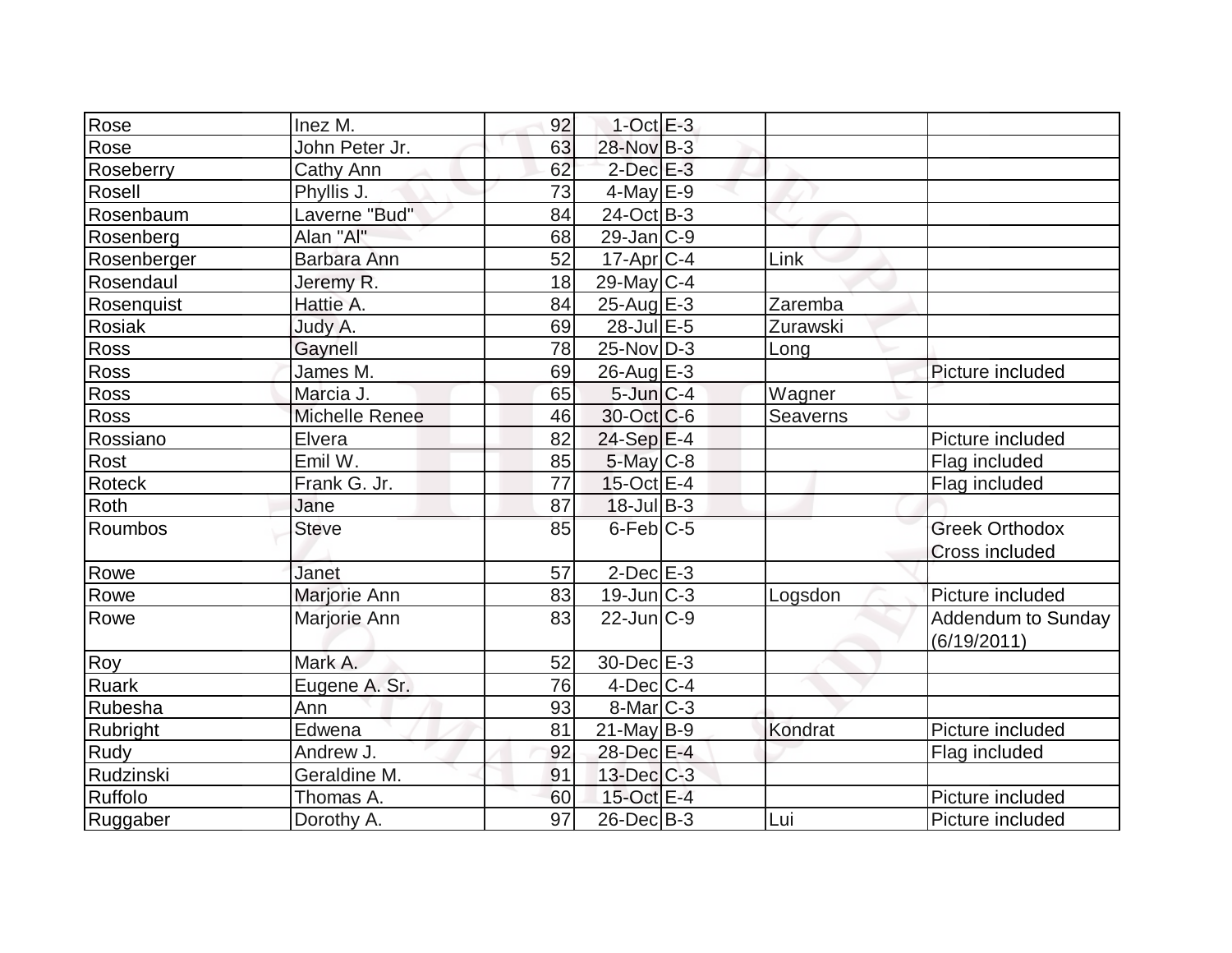| Ruhl        | Donald L., Rev.            | 82              | $4$ -Oct C-3      |               | Picture included                              |
|-------------|----------------------------|-----------------|-------------------|---------------|-----------------------------------------------|
| Ruiz        | Angela D.                  | 47              | $7$ -Aug $C-4$    |               |                                               |
| Ruiz        | Maria A.                   | 55              | $3$ -Jan $B-4$    |               |                                               |
| Ruling      | Arthur "Bud"               | 93              | $9$ -Aug $C$ -3   |               | Flag included                                 |
| Rumbach     | David A.                   | 53              | $3-Apr$ $C-7$     |               |                                               |
| Rundin      | Robert J.                  | 54              | 20-May E-7        |               |                                               |
| Runko       | Phyllis                    | 88              | 23-Oct C-4        | Key           |                                               |
| Rupple      | Maxine K.                  | 96              | $27$ -Nov $ C-4 $ |               | Full name Maxine K.<br><b>Ricketts Rupple</b> |
| Rush        | Edward T.                  | 72              | $4-Sep C-4$       |               |                                               |
| Rush        | Gilbert M.                 | 86              | $6$ -Jul $E-4$    |               | Flag included                                 |
| Rush        | James R. "J.R."            | 64              | $1$ -Jun $ C-8 $  |               |                                               |
| Rush        | Patsy                      | 84              | $13-Sep C-3$      | <b>Burget</b> | Picture included                              |
| <b>Russ</b> | <b>Brenda Marge Terese</b> | 48              | $16$ -Dec $E-3$   |               |                                               |
| Russell     | Marie E.                   | 89              | 19-Dec B-3        | Simon         |                                               |
| Russell     | Phillip W.                 | 66              | $3-Dec$ $E-3$     |               | Flag included                                 |
| Russo       | Kenneth V. "Kenny"         | 31              | $2$ -Jun $ C-10 $ |               |                                               |
| Rust        | James D.                   | 76              | 13-May $E-8$      |               |                                               |
| Rutledge    | <b>Gerald Wayne</b>        | $\overline{71}$ | 28-Oct E-3        |               | Flag included                                 |
| <b>Rutz</b> | Virginia H.                | 85              | $2$ -Oct $ C-4 $  | Mohr          |                                               |
| Ruzbasan    | Albert Louis Sr.           | 93              | $21-Apr$ $C-8$    |               |                                               |
| Ruzich      | David W.                   | 58              | $18$ -Oct C-3     |               | Picture included                              |
| Ryan        | Marie G.                   | 91              | $15$ -Jun $C-10$  |               | Picture included                              |
| Ryan        | <b>Michael Patrick</b>     | 68              | $3-Nov$ F-3       |               | Picture included                              |
| Ryan        | R. Steven                  | 68              | 4-Aug $E-4$       |               | Picture included                              |
| Ryan        | Valerie F.                 | 87              | 19-Nov E-4        |               |                                               |
| Rybarski    | Robert J.                  | 74              | $18$ -Jul B-3     |               | Flag included                                 |
| Rybicki     | Joseph Stewart             | 34              | 19-Apr C-3        |               |                                               |
| Rycerz      | Barbara J.                 | 56              | 18-Aug E-4        |               |                                               |
| Ryder       | Jeanne M.                  | 86              | $17 - Dec$ E-2    |               |                                               |
| Ryhmes      | <b>Hattie Mae</b>          | 81              | $23$ -Mar $E-9$   |               |                                               |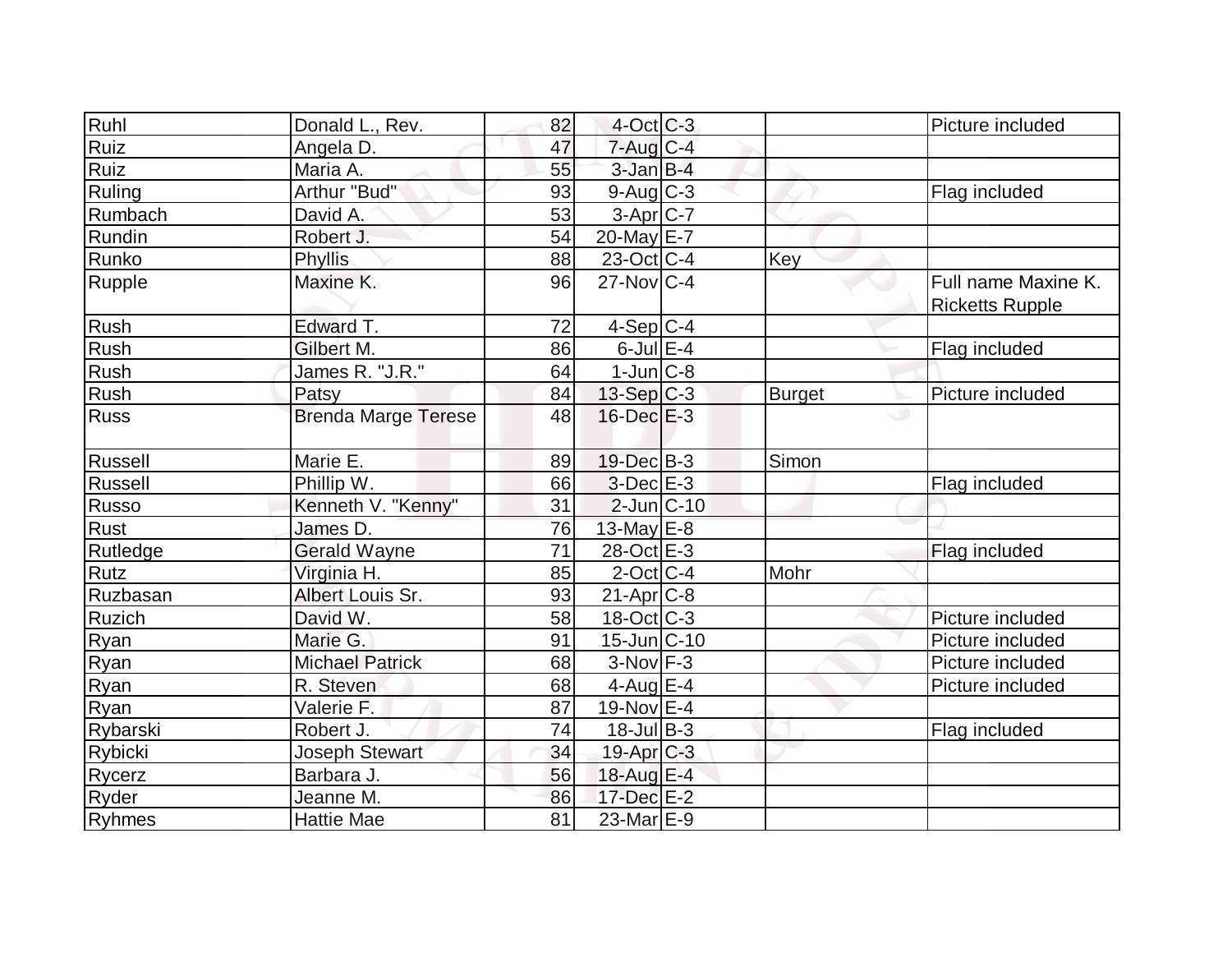| Rymarczyk        | Imogene             | 78     | $2$ -Dec $E-3$             | <b>McCoy</b>    |                   |
|------------------|---------------------|--------|----------------------------|-----------------|-------------------|
| Rzonca           | Cynthia G. "Sis"    | 63     | $16$ -Jan $C$ -5           |                 |                   |
| Saar             | Mary John           | 95     | $23$ -Aug C-3              | Kelly           | Picture included  |
| Sabaitis         | Philip A.           | 63     | $9-Nov$ $E-3$              |                 | Flag included     |
| Saban            | Tomislav            | 78     | $22$ -May C-3              |                 |                   |
| Sabau            | Annabel             | 82     | $19-Apr$ $C-3$             | <b>Matthews</b> |                   |
| Sabau            | Daniel "Dano"       | 88     | $16$ -Mar $ C-8$           |                 | Flag included     |
| Sabo             | Hannah              | 77     | $14$ -Jan $E-7$            |                 |                   |
| Sabo             | Helen L.            | 84     | 29-Oct E-2                 |                 |                   |
| Sabovich         | Mary A.             | 91     | $16$ -Oct $ C-4 $          | Torhan          |                   |
| Sacco            | Mario Ryan Sr.      | 72     | $23$ -Jan $ C-4$           |                 |                   |
| Saccomando       | Louis J.            |        | $4$ -Mar $E$ -7            |                 |                   |
| Sadenwater       | Wilbur H.           | 90     | $6$ -Jul $E-4$             |                 |                   |
| Sadowski         | Charlene E.         | 78     | $16$ -Dec $E-3$            | Klein           |                   |
| Sain             | Kenneth             | 69     | $2-Apr$ B-6                |                 |                   |
| Sain             | Tatyanna            | infant | $3-Mar$ C-8                |                 |                   |
| <b>Sakelaris</b> | Angelo D.           | 84     | 10-Nov E-5                 |                 |                   |
| Saksa            | Irene               | 88     | $7-Nov B-3$                | Krajewski       |                   |
| Salapski         | Alyssa G.           | 17     | $22$ -Nov $ C-3 $          |                 |                   |
| Saldana          | Ester B.            | 80     | $5$ -Jan $ C-8 $           |                 |                   |
| Salima           | Michael D.          | 52     | $11-Nov$ E-3               |                 |                   |
| Salinas          | Abelina "Abby"      | 80     | $15$ -Aug $C-3$            |                 |                   |
| Salinas          | Nevaeh L.           | 6 mo.  | $24-Sep$ $E-4$             |                 | Picture included  |
| <b>Salinas</b>   | San Juana "Jane"    | 87     | $24-Oct$ B-3               | Caballero       |                   |
| Sallach          | <b>Robert Allen</b> | 80     | $5-Nov$ E-3                |                 |                   |
| Salmon           | Dorothy Jane        | 87     | $31$ -JulC-3               |                 | Full name Dorothy |
|                  |                     |        |                            |                 | Jane Salmon       |
|                  |                     |        |                            |                 | Manning           |
| Salter           | Max E. "Mike"       | 88     | $12$ -Feb $\overline{B-8}$ |                 |                   |
| Salyer           | John Ellis          | 71     | $15$ -Feb $ C-3 $          |                 | Picture included  |
| Samardzija       | Mika                | 89     | 27-Apr <sub>C-8</sub>      |                 | Serbian Orthodox  |
|                  |                     |        |                            |                 | Cross included    |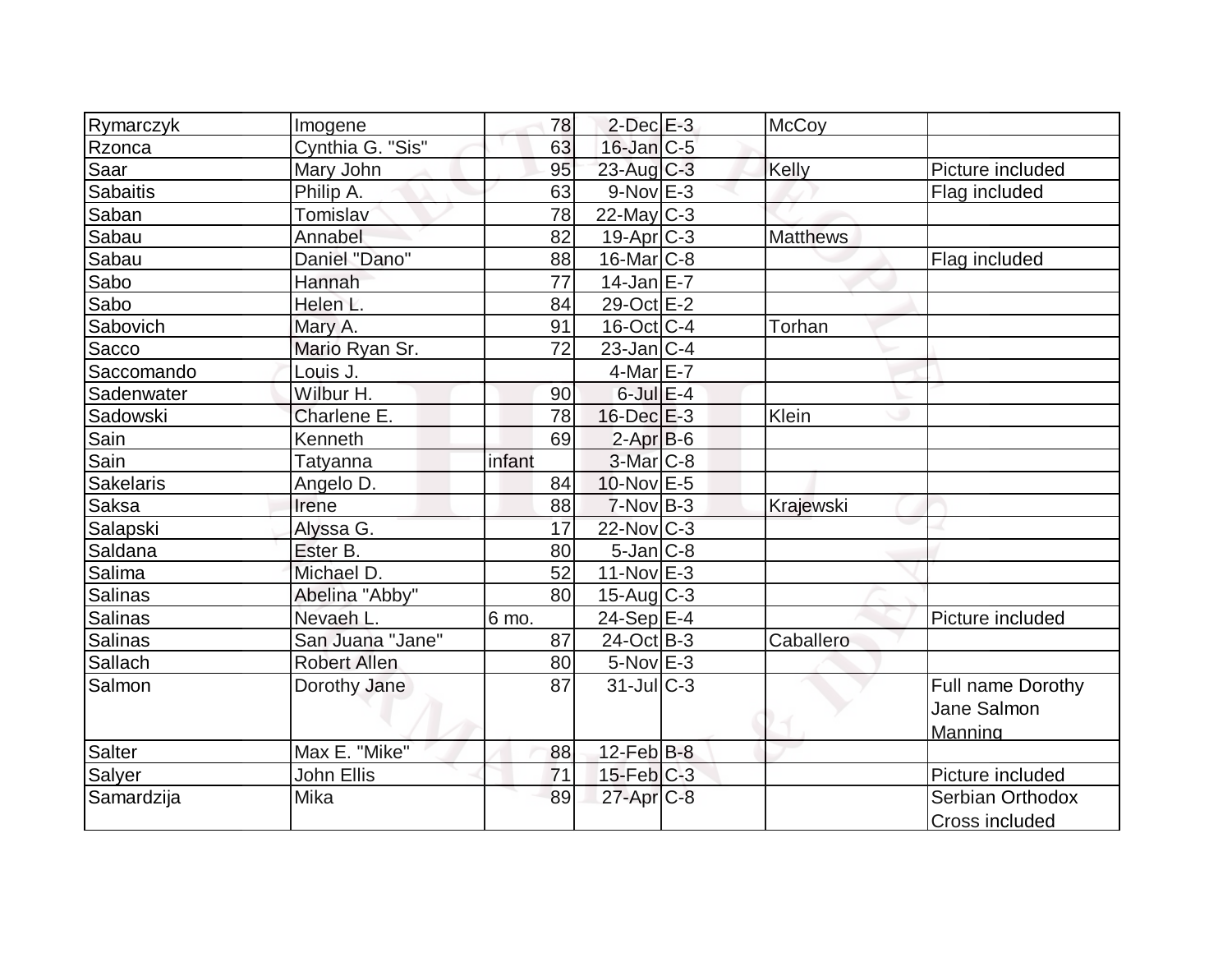| Samila         | Charles James Sr.             | 81  | 26-Nov E-4        |                 |                                                    |
|----------------|-------------------------------|-----|-------------------|-----------------|----------------------------------------------------|
| Sampias        | Margaret "Peggy"              | 97  | 16-Jun C-9        |                 |                                                    |
| Sanchez        | <b>Alexis Christina-Marie</b> | 24  | 4-May E-10        |                 | Alexis Christina-Marie<br><b>Stathakis Sanchez</b> |
| Sanchez        | Andres M. Sr.                 | 86  | $6$ -Dec $C$ -2   |                 | Picture included                                   |
| Sanchez        | Foster "C.B."                 | 81  | $21$ -Feb $ B-3 $ |                 |                                                    |
| Sanchez        | Helen                         | 79  | $17-Feb C-8$      |                 |                                                    |
| Sanchez        | Victoria Carolina             | 37  | $30 - Jun$ $C-8$  |                 | Picture included                                   |
| <b>Sanders</b> | Annie M.                      | 85  | $19$ -Jun $ C-3 $ |                 |                                                    |
| Sanders        | David C.                      | 59  | $12-Sep B-2$      |                 |                                                    |
| <b>Sanders</b> | Mary Ellen "Cookie"           | 68  | $6$ -Mar $C$ -4   | Koczur          |                                                    |
| Sanderson      | Jackie K.                     | 72  | $29$ -Dec $E-3$   |                 |                                                    |
| Sandman        | William W. Jr.                | 48  | $10$ -May C-10    |                 |                                                    |
| Sandrick       | Edward John I                 |     | $21$ -Jun $C-2$   |                 | Picture included                                   |
| Sands          | Joan Marie                    | 67  | $3-Dec$ $E-3$     | Hopkins         |                                                    |
| Sanek          | Lillian M.                    | 85  | 22-May C-4        | <b>Borawski</b> |                                                    |
| Santacaterina  | Laura M.                      | 90  | $21$ -Dec $E-4$   | DiQuigiovanni   |                                                    |
| Santare        | Joan Marie                    | 82  | $21$ -Dec $E$ -4  |                 | Picture included                                   |
| Santmyre       | James L.                      | 62  | $2$ -Jan $ C-4 $  |                 |                                                    |
| Sapino         | Dominic J. "Curly"            | 100 | 23-Sep $E-3$      |                 | K of C emblem and                                  |
|                |                               |     |                   |                 | Picture included                                   |
| Sarich         | <b>Robert Michael</b>         | 74  | $2$ -Jul $B-7$    |                 |                                                    |
| Sark           | Norma Lee                     | 82  | 13-Aug $E-4$      | Worley          |                                                    |
| <b>Sarkey</b>  | Eugene F.                     | 88  | $26-Sep B-3$      |                 |                                                    |
| Saroff         | <b>Steve William</b>          | 89  | $16$ -Jun $C-9$   |                 | Flag included                                      |
| Sartain        | Evelyn                        | 81  | $12$ -Aug $E-2$   |                 | Evelyn Adams Sartain                               |
| Saska          | Irene                         | 88  | $6$ -Nov $C$ -6   | Krajewski       |                                                    |
| <b>Sass</b>    | Lorraine M.                   | 78  | $15$ -May C-4     |                 |                                                    |
| <b>Sass</b>    | Richard C., Colonel           | 84  | 19-Sep B-3        |                 | Flag included                                      |
| Satterfield    | Vincent R. "Vinnie"           | 41  | $23$ -Aug C-3     |                 |                                                    |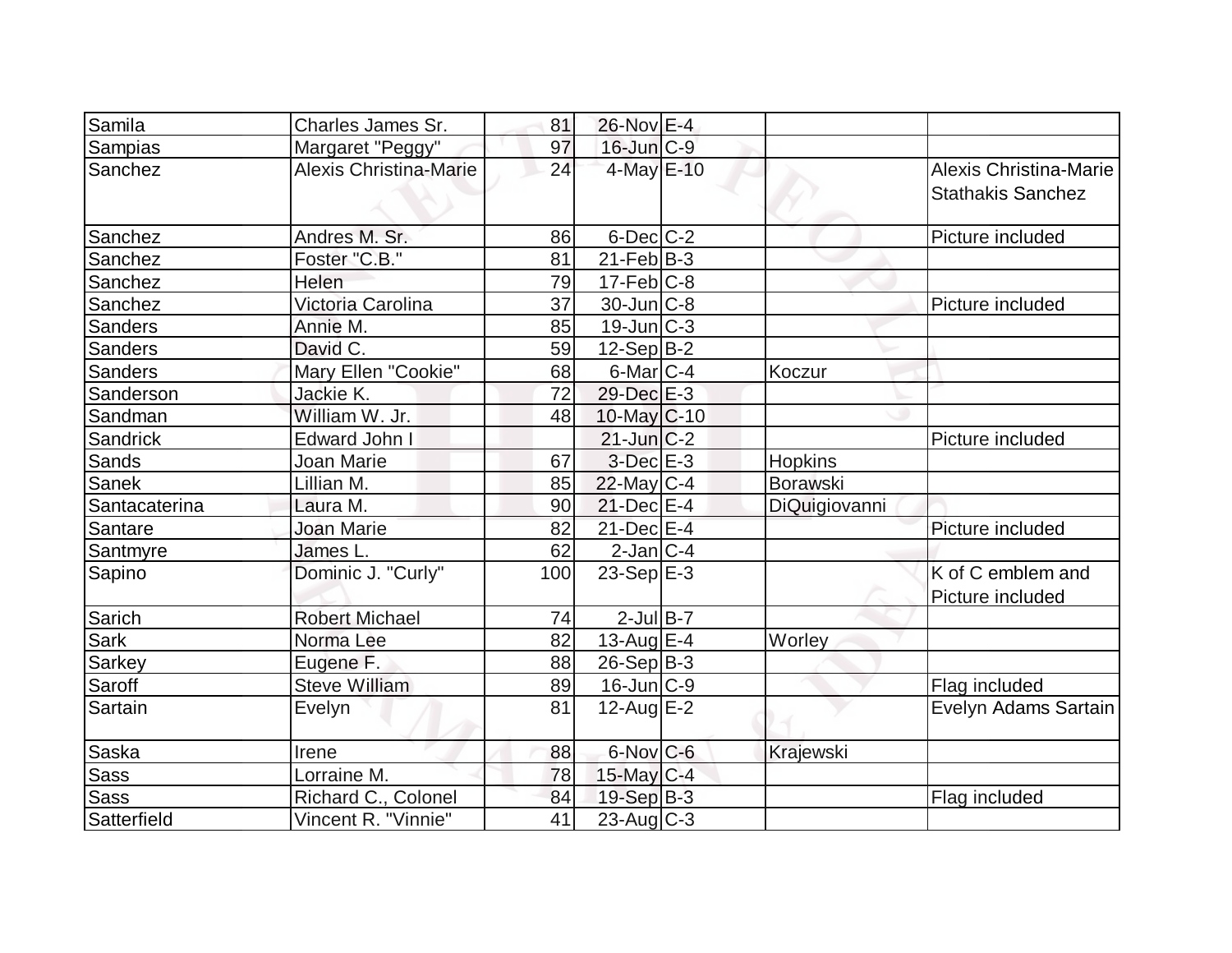|                    | Bernadette Ann       | Infant  | $1-Apr$ E-9            |             | Angel included                              |
|--------------------|----------------------|---------|------------------------|-------------|---------------------------------------------|
| Savage<br>Savickas | Dorothy I.           | 81      | $11$ -Jan $C-3$        | Szymanski   |                                             |
| Savin              | George A.            | 82      | $16$ -Mar $ C-8 $      |             |                                             |
| Sawochka           | Richard T. "Butch"   | 68      | $15$ -Apr $E$ -8       |             | Flag included                               |
|                    | Charlevelon          | 81      | $6$ -Jan $E-3$         |             |                                             |
| Sawyer<br>Sawyer   | <b>Sigmund Frank</b> | 84      | $26$ -Jun $ C-7 $      |             |                                             |
| Saxe               | Charles T.           | 84      | $19$ -Feb $ B-8$       |             |                                             |
|                    | Shirley              | 76      | 29-Aug B-2             |             |                                             |
| Sayer              | Vorne "Flick"        |         |                        |             |                                             |
| <b>Sayers</b>      |                      | 85      | $22$ -Mar $C-3$        |             |                                             |
| <b>Scaggs</b>      | John Glen            | 45      | $24$ -Mar $C-8$        |             |                                             |
| Scanlon            | Colleen B.           | 63      | $28$ -Feb $ B-2 $      | O'Connell   | Colleen B. Garcia<br>(Scanlon)              |
| Scartozzi          | <b>Rick</b>          | 55      | $9$ -Mar $C$ -8        |             |                                             |
| Schaade            | <b>David Victor</b>  | 86      | $5-Nov$ $E-3$          |             | Cross included                              |
| <b>Schaadt</b>     | Mark J., Dr.         | 54      | $27$ -Jul $E-3$        |             |                                             |
| Schafer            | Rosemarie A.         |         | $3$ -Jul $C-4$         |             | Rosemarie A. Schafer<br>(Trudeau) / Picture |
| Schaller           | Esther S.            | 88      | $7$ -Jul $E-3$         |             |                                             |
| Schau              | Juanita L. "Nita"    | 71      | 30-Mar <sub>C-10</sub> | Maupin      | Full name Juanita L.<br>Schau (Rawdon)      |
| Schavey            | <b>Muriel</b>        | 97      | $1-Apr$ E-9            |             |                                             |
| Schaw              | Walt A., Ph.D CAE    | 77      | 31-Dec E-4             |             |                                             |
| Scheckel           | <b>Ava Brooke</b>    | 4 weeks | $17-Oct$ B-3           |             |                                             |
| Scheeringa         | Sandra M.            | 71      | $2$ -Dec $E-4$         | Phillips    |                                             |
| Scheffel           | Jack L.              | 64      | 4-May $E-10$           |             | Picture included                            |
| Scheffler          | Emily T.             | 89      | $29$ -Jan $ C-8 $      |             |                                             |
| <b>Scheidt</b>     | Francis J.           | 95      | $15$ -Feb $ C-4$       |             | Flag included                               |
| <b>Scheidt</b>     | Gilbert Sr.          | 79      | 25-Feb E-10            |             | Flag and Picture<br>included                |
| Schelfo            | Joseph George        | 80      | $28-Sep$ $E-3$         |             | Flag included                               |
| Schell             | Julia T.             | 84      | 28-Dec E-4             | <b>Brys</b> |                                             |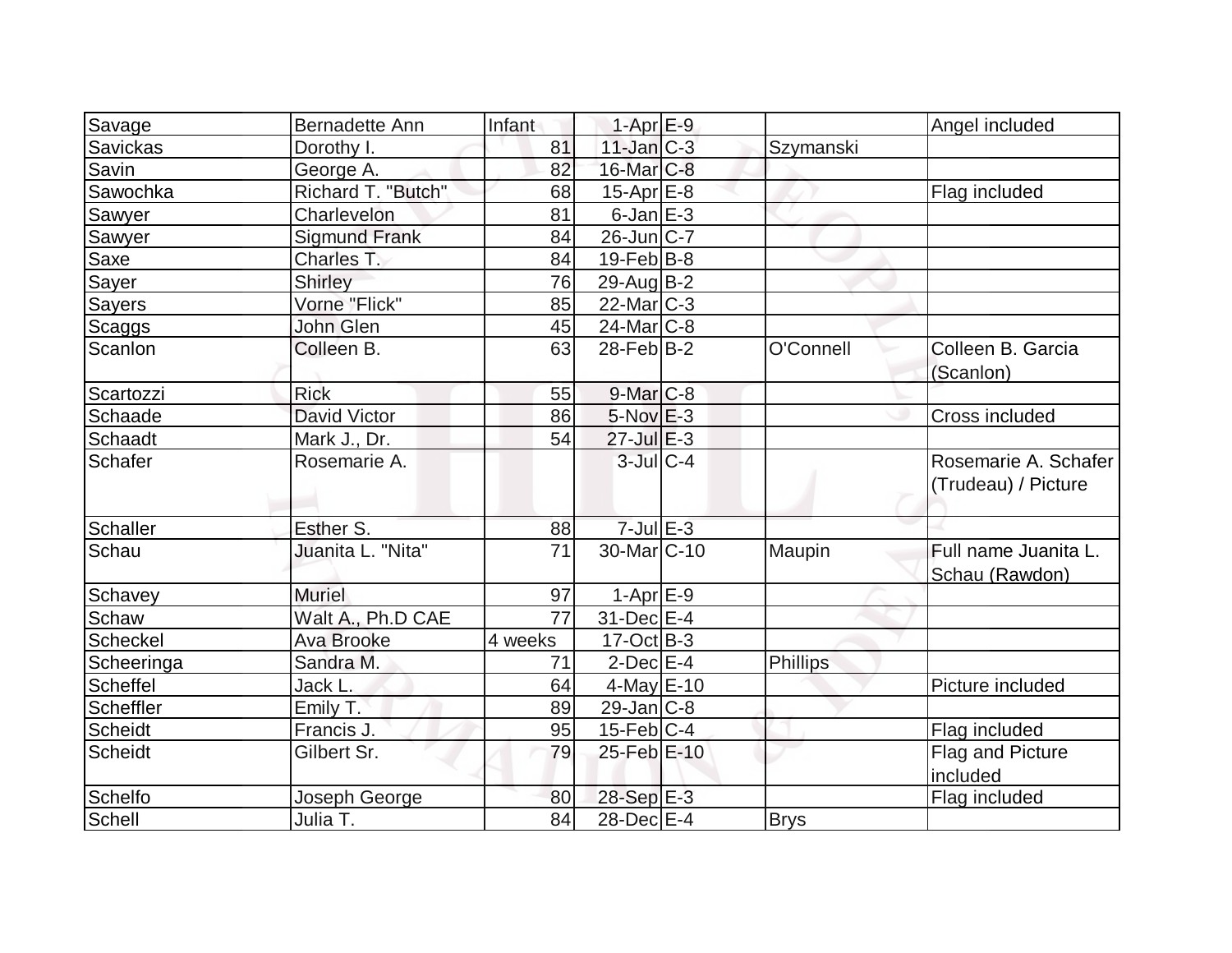| Scheub         | Fred E.               | 81     | $1$ -Jun $C-8$    |                | Flag included    |
|----------------|-----------------------|--------|-------------------|----------------|------------------|
| Scheub         | Richard H. (L.O.F.S.) | 86     | $25$ -Jan $ C-4 $ |                | Flag included    |
| Schlene        | Carl Henry Jr.        | 66     | $3-Nov$ F-3       |                | Picture included |
| Schlesinger    | Cherry                | 56     | $12$ -Apr $ C-3 $ |                |                  |
| <b>Schloss</b> | Stella M.             | 100    | $4$ -Mar $E$ -7   | Migacz         |                  |
| Schmueser      | Henry J. Jr.          |        | 28-Sep E-3        |                |                  |
| Schneider      | Albert L.             | 58     | $5-Apr$ $C-3$     |                |                  |
| Schneider      | <b>Emily Marie</b>    | Infant | $26-Sep B-2$      |                |                  |
| Schneider      | John H.               | 44     | $13-Sep C-3$      |                | Picture included |
| Schneider      | Michael W. Sr.        | 57     | $3-Aug$ $E-5$     |                |                  |
| Schneider      | Robert C., Sr.        | 91     | $6$ -Aug $B$ -3   |                |                  |
| Schoettle      | Josephine             | 101    | $13$ -Dec $ C-3 $ | Knupfer        |                  |
| Scholl         | Jacqueline G.         | 88     | $13-Sep C-3$      |                |                  |
| Scholz         | David O.              | 78     | $13$ -Apr $ C-8$  |                |                  |
| Scholz         | Marguerite            | 86     | $16$ -Feb $ C-8$  |                |                  |
| Schoon         | George Nelson         | 91     | $25$ -Jan $ C-4 $ |                | Picture included |
| Schoon         | Gerald B.             | 51     | $9-Nov$ E-3       |                |                  |
| Schreiber      | Betty L.              | 84     | $4$ -May $E-10$   |                |                  |
| Schreiber      | <b>Elsie Mae</b>      | 80     | $8-Sep E-4$       |                | Picture included |
| Schreiber      | Helen O.              | 91     | $21-Nov B-2$      | Rutz           |                  |
| Schreiber      | Michael D.            | 27     | $21-Nov B-3$      |                |                  |
| Schroeder      | Wilbur F.             | 89     | 29-Nov C-3        |                | Flag included    |
| Schrum         | John P.               | 76     | $21-Nov B-3$      |                | Flag included    |
| Schrum         | Patricia              | 64     | $22$ -Nov $ C-3 $ | <b>Dykstra</b> |                  |
| Schuffert      | <b>Eleanore Clare</b> | 83     | $15$ -Aug C-4     | Malavazos      |                  |
| Schuitema      | Gilbert.              | 48     | $11$ -Dec $ C$ -5 |                |                  |
| Schulatz       | Olga                  | 90     | 29-Apr $E-8$      | Lorenz         | Picture included |
| <b>Schultz</b> | Lottie                | 90     | $2-Feb$ $E-8$     |                | Picture included |
| Schultz        | Nancy Lee             | 55     | $25$ -Jul B-4     |                |                  |
| Schultz        | Norman W.             | 76     | $6$ -Jul $E-4$    |                |                  |
| Schultz        | Paul B.               | 44     | $14$ -Apr $C-8$   |                |                  |
| <b>Schultz</b> | Robert J.             | 86     | $25$ -May C-8     |                | Flag included    |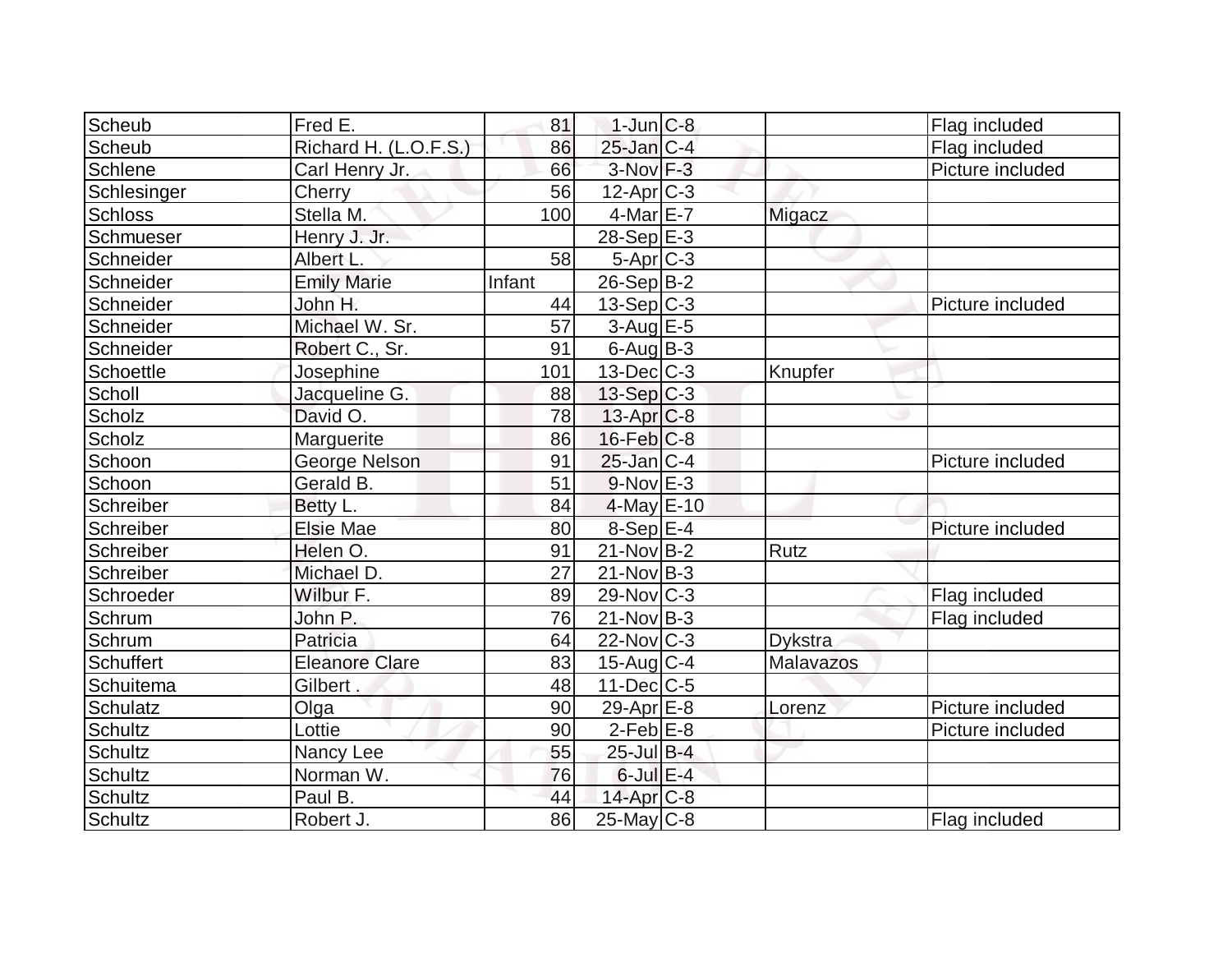| Schulze         | Donald E.                           | 75 | 31-Oct B-3            |                | Flag included                       |
|-----------------|-------------------------------------|----|-----------------------|----------------|-------------------------------------|
| Schumacher      | <b>Mary</b>                         | 95 | $29$ -Nov $C-3$       | <b>Mussatt</b> | Picture included                    |
| Schutz          | Sylvia A.                           | 94 | $8$ -Jan $B$ -6       | Schreiber      |                                     |
| <b>Schwartz</b> | Howard R. "Howie"                   | 61 | $24$ -Jun $E-8$       |                |                                     |
| <b>Schwartz</b> | Leslie F.                           | 57 | $17 - Jan$ $B-3$      |                | Star of David included              |
|                 |                                     |    |                       | Feingold       |                                     |
| Schwartz        | Randall M.                          | 60 | $26$ -Jun $ C-7$      |                |                                     |
| <b>Schwartz</b> | Richard G. "Dick"                   | 73 | $23$ -Jul $E-3$       |                |                                     |
| Schwerin        | Rosemary                            | 92 | $6$ -May $E$ -8       |                |                                     |
| Sciacero        | John F.                             | 79 | $2$ -Dec $E-4$        |                | Flag included                       |
| Scisney         | <b>Denielle Sue</b>                 | 29 | $20$ -Feb $ C-4$      | Gaddy          |                                     |
| Sciulli         | Rose                                | 82 | $15$ -Jul $E-3$       |                | <b>Full name Rose</b>               |
|                 |                                     |    |                       |                | Sciulli (Velazquez)                 |
| <b>Scott</b>    | Bertha L.                           | 76 | $9$ -Jun $D-7$        |                | Picture included                    |
| Scott           | Dennis L.                           | 62 | 8-Feb C-3             |                |                                     |
| <b>Scott</b>    | Gregory                             | 60 | $18$ -Jun $B - 5$     |                | Flag and Picture<br>included        |
| <b>Scott</b>    | <b>John Barclay</b>                 | 74 | $14$ -Oct $E$ -3      |                |                                     |
| <b>Scott</b>    | Larry Sr. "Scotty"                  | 69 | $31$ -Jan $ B-3 $     |                |                                     |
| <b>Scott</b>    | Michael D. Sr.                      | 53 | $7$ -Jan $E$ -6       |                | Picture included                    |
| <b>Scott</b>    | P.J.                                | 82 | $5-Sep B-2$           |                |                                     |
| Scroggins       | <b>Cheryl Lynn</b>                  | 65 | $15$ -Aug $B-3$       | <b>Bain</b>    |                                     |
| Seagraves       | Elizabeth R. Bettye"                | 86 | $21$ -Aug C-4         | Goss           |                                     |
| Seat            | Djuro "George"                      | 87 | $4$ -Jul B-2          |                | Serbian Orthodox                    |
|                 |                                     |    |                       |                | Cross included                      |
| Seay            | <b>Cheryl Ann</b>                   | 50 | 16-Mar <sub>C-8</sub> |                |                                     |
| Seberger        | Malida Mae                          | 97 | $17-Sep$ $E-5$        |                |                                     |
| Seeba           | <b>Tara Marie</b>                   | 31 | $9$ -Oct C-4          |                |                                     |
| Seeley          | <b>Bonnie Lee</b>                   | 60 | $6$ -Jul $E-3$        |                |                                     |
| Segal           | Virginia                            |    | $19$ -Jan $ C-8 $     | <b>Batusic</b> |                                     |
| Seiden          | <b>Barbara Lee Cruz</b><br>"Bobbie" | 66 | 12-Mar B-8            | Hernandez      | Picture/ Barbara Lee<br>Cruz Seiden |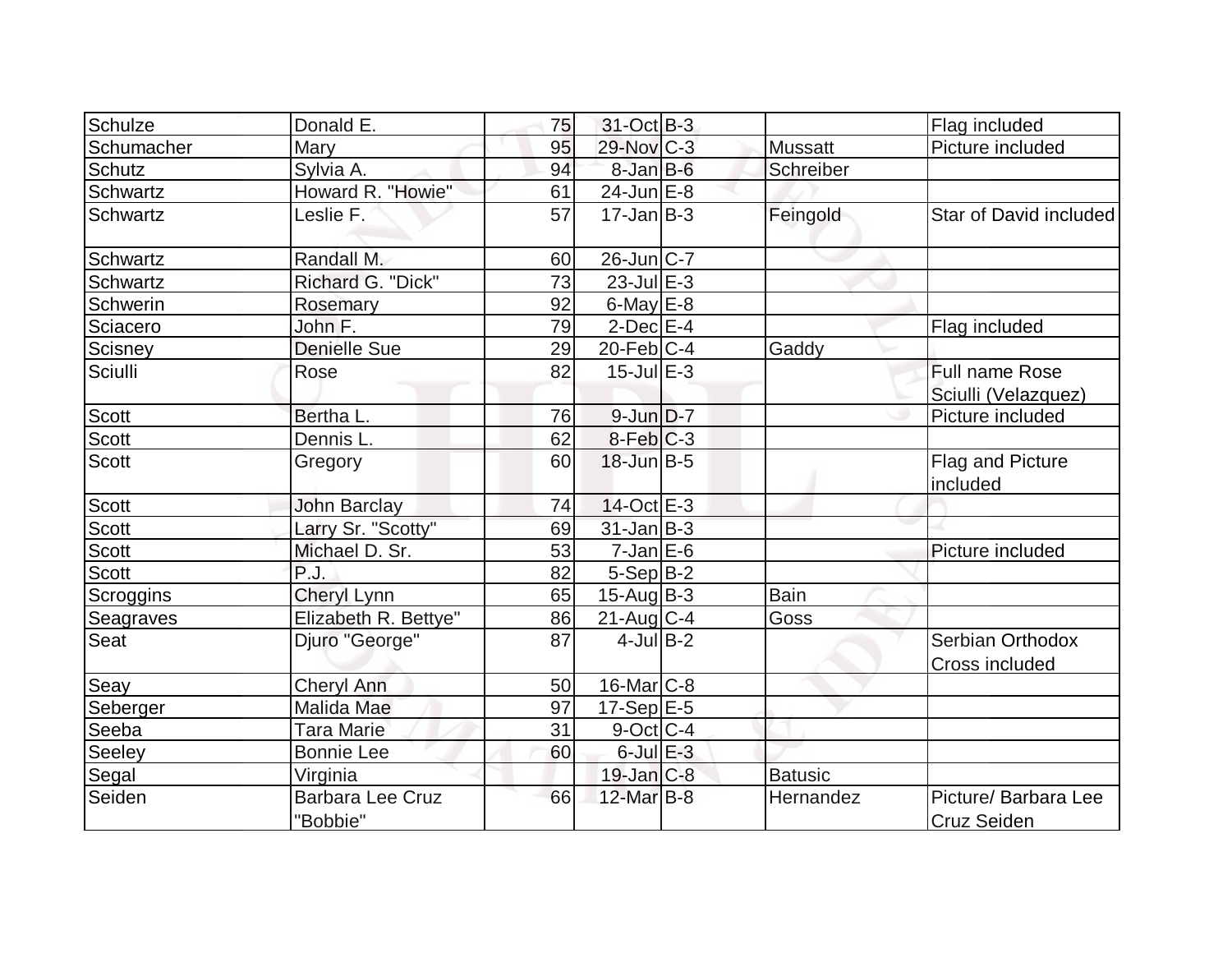| Seipler    | Donna M.                     | 55 | $13$ -Apr $C-8$   | Maxwell          |                                         |
|------------|------------------------------|----|-------------------|------------------|-----------------------------------------|
| Seitzinger | Max "Bud"                    | 76 | 18-Mar E-6        |                  | Flag included                           |
| Sekulski   | Josephine "Auntie Jo"        |    | $24$ -Mar $C-8$   | <b>Jackowski</b> |                                         |
| Selander   | Harold M.                    | 86 | $27-Sep C-3$      |                  | Flag included                           |
| Seligman   | <b>Darline</b>               | 78 | $28$ -Apr $C-9$   | Nowicki          |                                         |
| Sellas     | Christine                    | 70 | $22$ -May C-4     |                  | <b>Greek Orthodox</b><br>Cross included |
| Sellentin  | Gitta F.                     | 78 | $16$ -Oct $ C-4 $ |                  | Full name Gitta F.<br>Mueller-Sellentin |
| Sellers    | Sara J.                      | 69 | $30-Sep$ E-2      |                  |                                         |
| Selvig     | Daniel J.                    | 63 | $29-Nov$ C-3      |                  |                                         |
| Semerski   | Simon                        | 97 | $5 - Aug$ E-2     |                  |                                         |
| Sempf      | William R. "Billy"           | 48 | $26$ -Aug $E-3$   |                  |                                         |
| Sendak     | Tennessee E.                 | 96 | $8$ -Mar $ C-2 $  | Read             | Picture included                        |
| Senzig     | Lois E.                      | 86 | $12-Sep$ B-3      | <b>Kessler</b>   |                                         |
| Sepiol     | Florence T.                  | 98 | $29$ -Mar $ C-3 $ | Tomaszewski      |                                         |
| Septoski   | <b>Edward John</b>           | 67 | $12$ -Jan $ C-8 $ |                  |                                         |
| Serafin    | Irene                        | 90 | $8-Feb C-3$       |                  |                                         |
| Serentelos | Patricia "Pat"               |    | $6$ -Jan $E$ -6   | Christacakos     |                                         |
| Serletic   | Frank                        | 48 | $4$ -Oct C-3      |                  |                                         |
| Serna      | Adolfo Jr. "Tato"<br>"Chico" | 51 | $8$ -Mar $ C-3 $  |                  | Picture included                        |
| Serna      | Hortensia "Tencha"           | 94 | $2$ -Jan $ C-4 $  |                  |                                         |
| Serocinski | <b>Alvin</b>                 | 87 | $29-Sep$ $E-4$    |                  | Flag included                           |
| Serrano    | Edward Sr.                   | 63 | $4$ -May $E$ -10  |                  |                                         |
| Servin     | Rey A.                       | 61 | $14$ -Feb $ B-4 $ |                  |                                         |
| Sessa      | Rose Marie "Rosie"           | 59 | $2$ -Nov $E-4$    |                  |                                         |
| Sestan     | <b>Josip</b>                 | 71 | $6$ -Jan $E-3$    |                  |                                         |
| Setlak     | John                         | 96 | $5-Apr$ $C-3$     |                  |                                         |
| Setser     | Ruth A.                      | 83 | 19-Oct E-3        |                  |                                         |
| Settle     | Harry J. Jr. "Jack"          | 67 | $8-Oct$ $E-3$     |                  | Flag included                           |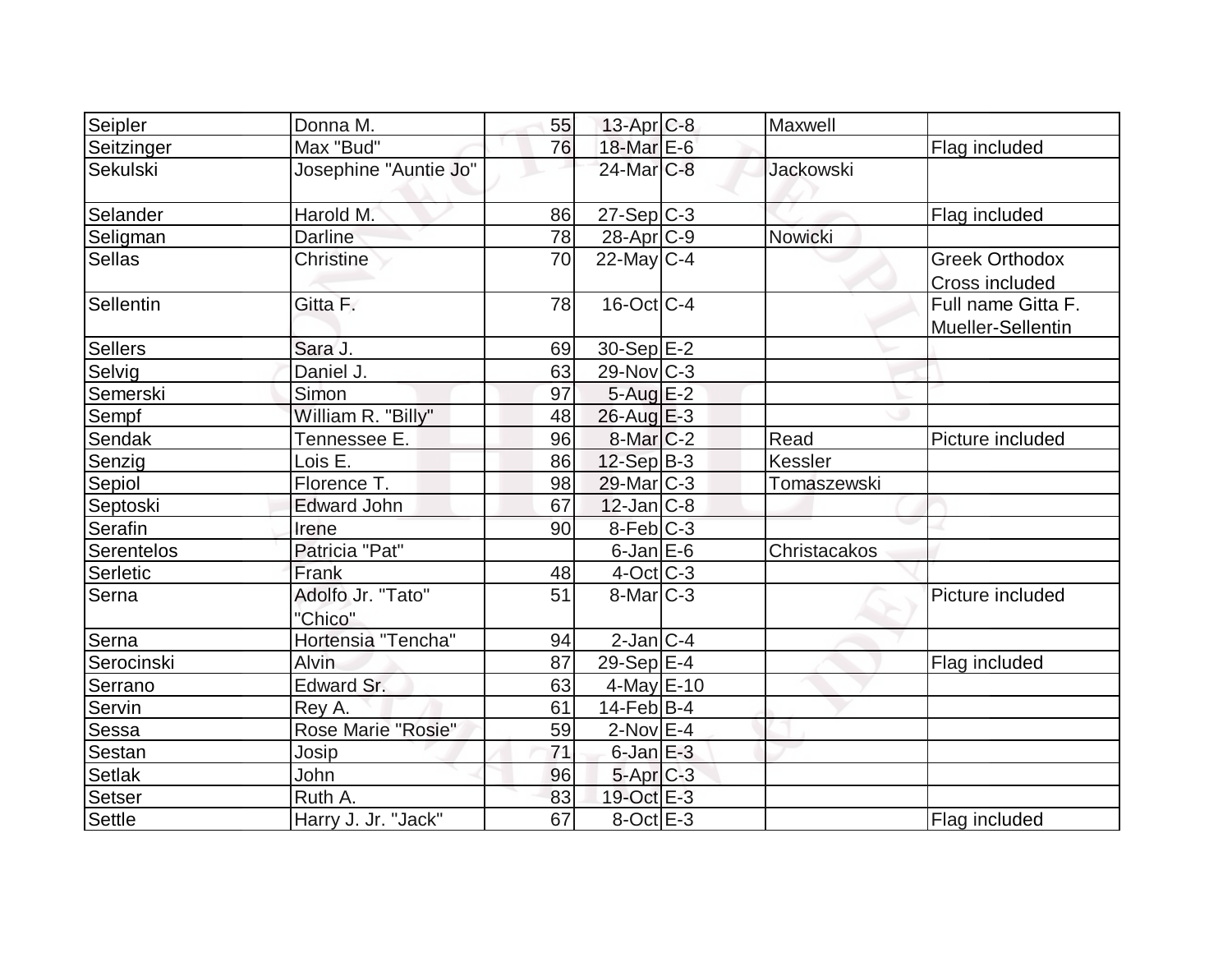| Severs<br>1-Apr C-11<br>Nannie Frances<br>63<br>Severson<br>$28$ -Jun $C-3$<br>48<br>Mary Beth<br>Seward<br>Robert J. "Bob"<br>82<br>26-Aug E-3<br>Shabaz<br>Lucille C. "Kay"<br>83<br>$31$ -Aug $E-3$<br>Veldey | Picture included<br>Picture included |
|------------------------------------------------------------------------------------------------------------------------------------------------------------------------------------------------------------------|--------------------------------------|
|                                                                                                                                                                                                                  |                                      |
|                                                                                                                                                                                                                  |                                      |
|                                                                                                                                                                                                                  |                                      |
|                                                                                                                                                                                                                  |                                      |
| Shafer<br>$18 -$ Jul $B - 3$<br>88<br>Munroe<br>Margaret K.                                                                                                                                                      |                                      |
| Shaffer<br>$2$ -Jun $ C-10$<br>George Kiebler<br>96                                                                                                                                                              |                                      |
| Shaginaw<br>Mary<br>83<br>$13$ -Mar $ C-3 $<br>Shatro                                                                                                                                                            |                                      |
| Shamel<br>Ronald C. "Tiger"<br>57<br>$25$ -May C-8                                                                                                                                                               | Flag included                        |
| Shaner<br>Clifford "Red"<br>$11$ -Jul B-3<br>84                                                                                                                                                                  |                                      |
| Shantz<br>$23$ -Mar $E-9$<br>Virginia I.<br>88                                                                                                                                                                   |                                      |
| Shapiro<br>Donald R.<br>86<br>10-Nov E-5                                                                                                                                                                         | Flag included                        |
| Shaughnessy<br>$27$ -Apr $C-8$<br>56<br>Joseph P.                                                                                                                                                                |                                      |
| Shaw<br>10-Sep $E-3$<br>Williams<br>June Diane, Ms.<br>61                                                                                                                                                        |                                      |
| Shea<br>82<br>$10$ -Apr $ C$ -4<br>Joseph E.                                                                                                                                                                     | Flag included                        |
| Shea<br>Leslie R. Jr. "Les"<br>54<br>$17-Nov$ E-4                                                                                                                                                                |                                      |
| Shea<br>11-Aug E-2<br>70<br>Mary Lou<br>Wodnicki                                                                                                                                                                 |                                      |
| Sheeran<br>Kathleen M. "Katie"<br>$28-Sep$ E-4<br>29                                                                                                                                                             |                                      |
| <b>Sheick</b><br>$6$ -Feb $ C-4$<br>68<br>Audrey E.<br>Van Swearingen                                                                                                                                            |                                      |
| Shelhammer<br>$19$ -Feb $ B-7 $<br>77<br>Marian                                                                                                                                                                  |                                      |
| $5$ -Jul $C-2$<br>72<br>Fisher<br>Shelton<br><b>Bobbie Sue</b>                                                                                                                                                   |                                      |
| Sheppard<br>Richard D.<br>20<br>14-Apr <sub>IC-8</sub>                                                                                                                                                           |                                      |
| Sheppard<br>59<br>$29-Nov$ C-3<br>Sharon Lynn                                                                                                                                                                    | Picture included                     |
| Sheridan<br>54<br>$1-Apr$ $E-9$<br>Robert "John"                                                                                                                                                                 | Flag included                        |
| 77<br>$20$ -Oct $E-3$<br>Sheriff<br>Bruce E.                                                                                                                                                                     |                                      |
| Shewmaker<br>54<br>$19$ -May D-9<br>Danny Lee                                                                                                                                                                    |                                      |
| Shideler<br>8-May C-3<br>George C. Jr.<br>81                                                                                                                                                                     | Flag included                        |
| <b>Shields</b><br>Elaine G.<br>90<br>$6$ -Dec $C-3$<br>Dashner                                                                                                                                                   |                                      |
| Shields<br>92<br><b>Ruth Lloyd</b><br>$8$ -May $C$ -3                                                                                                                                                            |                                      |
| Shimala<br>Martha<br>$13$ -Jan $ C-7 $<br>85<br>Ambrose                                                                                                                                                          |                                      |
| Shiner<br>Catherine E.<br>26-Sep B-2<br>91                                                                                                                                                                       |                                      |
| Shirvin<br>85<br>$26-Sep$ B-3<br>Dorothy J<br>Van Deursen                                                                                                                                                        |                                      |
| Shivley<br>Sharon A.<br>64<br>$10$ -Oct B-3<br>Gast                                                                                                                                                              |                                      |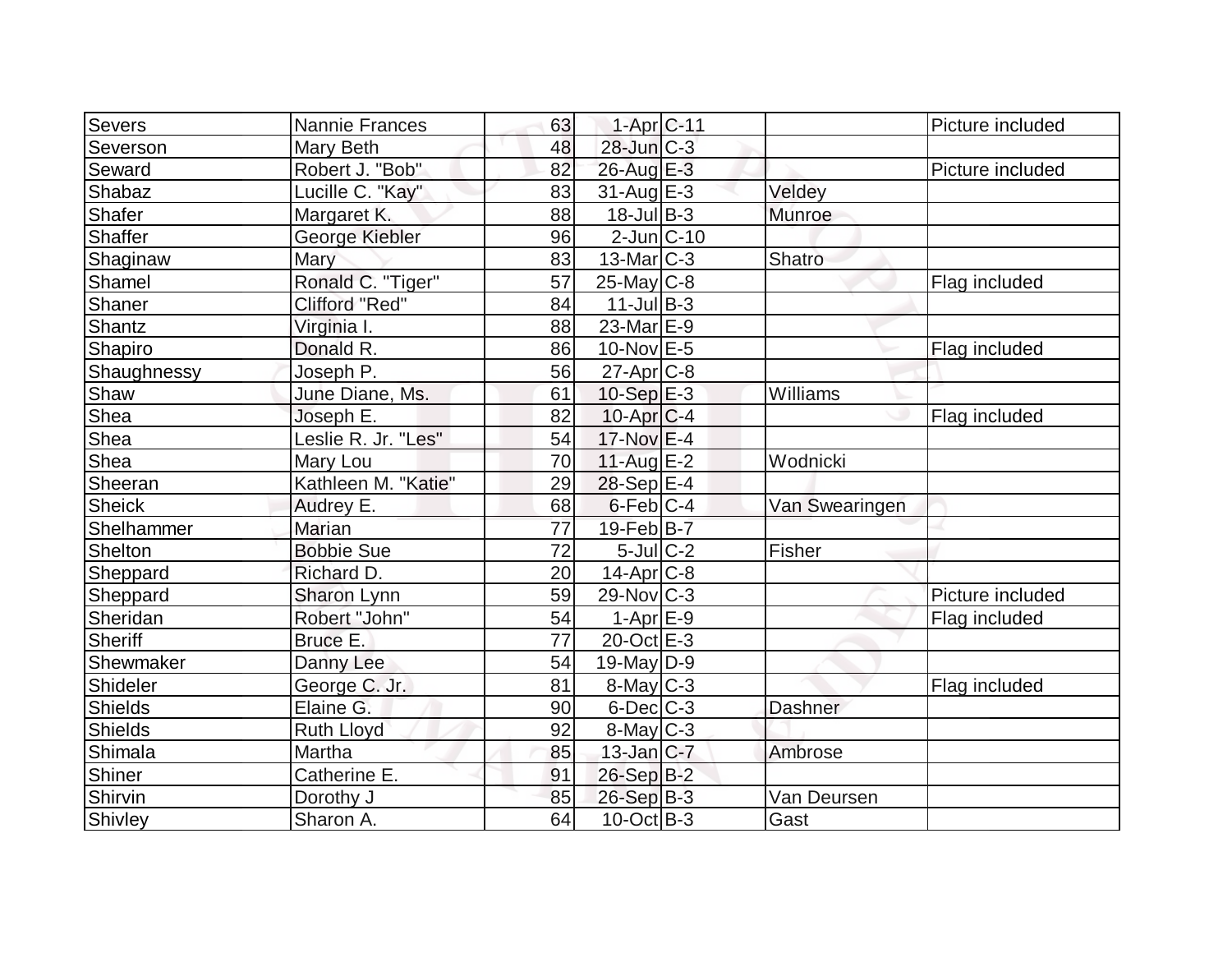| Shlensky         | <b>Gerald Charles</b>       | 84 | $14$ -Jan $E-8$   |               | Flag and Star of        |
|------------------|-----------------------------|----|-------------------|---------------|-------------------------|
|                  |                             |    |                   |               | David included          |
| Shoaf            | <b>SG</b>                   | 75 | $21$ -Feb $B-3$   |               |                         |
| Shobe            | Deforest "Wayne"            | 82 | $7-Feb B-4$       |               | Masonic emblem          |
|                  |                             |    |                   |               | included                |
| Shocaroff        | <b>Nina</b>                 | 88 | 23-Sep $E-3$      |               |                         |
| Shoemaker        | <b>Robert William "Bob"</b> | 75 | $18$ -Jan $ C-4 $ |               | Flag included           |
| Shogren          | Frank W.                    | 77 | $1-Nov$ $C-3$     |               | Flag and Picture        |
|                  |                             |    |                   |               | included                |
| Shone            | Dolores Jean                | 81 | $15$ -Aug $B-3$   | Timmons       | Picture included        |
| Shorb            | Harriet E.                  | 83 | $22$ -May C-4     | Colman        |                         |
| Shorb            | <b>Harriet Elizabeth</b>    | 83 | $12$ -Jun $ C-4 $ | Colman        | <b>Memorial Service</b> |
| Shore            | Dorothy E.                  | 82 | $9$ -Oct $ C-4 $  | <b>Isbell</b> | See Easter D. King      |
|                  |                             |    |                   |               | October 9,              |
|                  |                             |    |                   |               | 2011/Picture            |
| Short            | Robert Lee Sr.              | 61 | $11-Sep C-4$      |               | Picture included        |
| <b>Shoulders</b> | Patricia                    | 58 | $15$ -Nov $ C-5 $ |               |                         |
| Shrader          | Andrew J.                   | 78 | $3-Mar$ $C-8$     |               | Flag and Picture        |
|                  |                             |    |                   |               | included                |
| Shryock          | Janice C.                   | 81 | $4$ -Apr $B-3$    |               |                         |
| <b>Shuber</b>    | Irma A.                     | 95 | 13-May E-8        |               |                         |
| <b>Shudick</b>   | Daniel M. Jr. "Bozo"        | 68 | $19-Oct$ $E-4$    |               | WB9YRT                  |
| Shuey            | Ruth                        | 80 | $1-MarlC-4$       |               |                         |
| Shulack          | <b>Ruby</b>                 | 94 | 12-Nov E-2        | Yarnevich     |                         |
| <b>Shultz</b>    | Frances                     | 84 | $5$ -Jan $C-8$    |               |                         |
| Shuman           | Dorothy M.                  | 82 | $28-Nov B-3$      | Yedinak       |                         |
| Shutske          | Brian M.                    | 46 | $3$ -May $C-3$    |               |                         |
| Shuttz           | Myrtle (Lois)               | 78 | 23-Sep E-3        |               |                         |
| Shy              | Laurence S.                 | 64 | 23-Feb C-8        |               |                         |
| Sibich           | Gojko "Gordon"              | 84 | 18-Apr B-3        |               | Serbian Orthodox        |
|                  |                             |    |                   |               | Cross included          |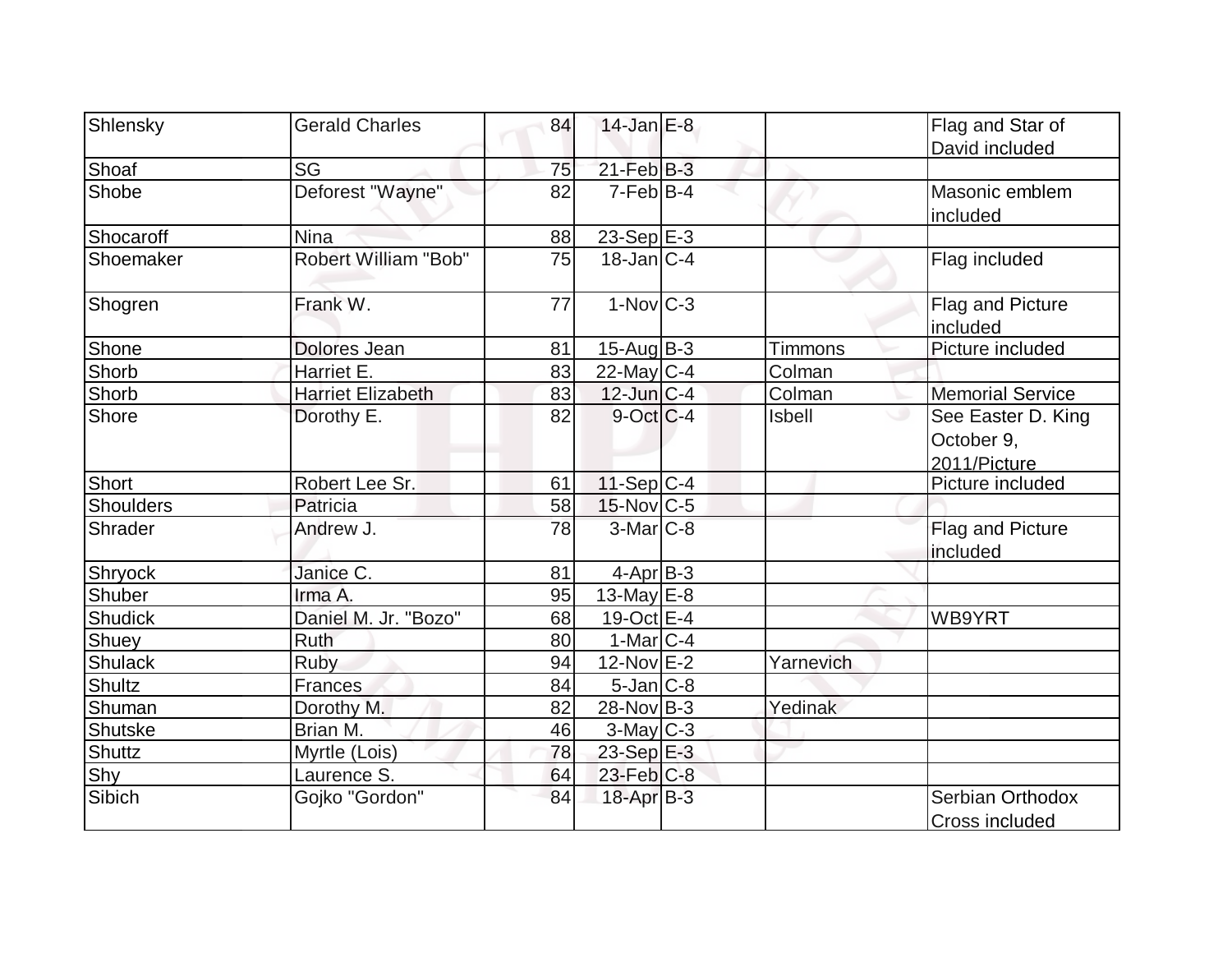| Sibich          | Ned                   | 63     | 27-Dec C-2              |                | Cross included               |
|-----------------|-----------------------|--------|-------------------------|----------------|------------------------------|
| Sickles         | Philomena             | 89     | 8-Oct E-3               | Martone        |                              |
| Siddall         | John F.               | 57     | $1$ -Jun $C-7$          |                |                              |
| Siebert         | Jennifer R.           | 39     | $10$ -Nov $E - 5$       | Hollenbeck     |                              |
| Siefker         | Marvin L.             | 62     | $10$ -Feb $ C-8$        |                |                              |
| Sielchanowicz   | Witold "Victor"       | 88     | $11-Aug$ $E-2$          |                |                              |
| Siemer          | Peternella            | 88     | $4-Sep C-4$             | <b>Bakker</b>  |                              |
| Sierra          | Graciela "Chela"      | 62     | $3 - Jan$ $B-4$         | Olvera         |                              |
| Sietsma         | Ashlynn Elizabeth     | 18     | 26-Mar <sub>D</sub> -10 |                | Angel included               |
|                 |                       | months |                         |                |                              |
| Signorelli      | Danny Joe             | 55     | $22$ -Jun $C-10$        |                |                              |
| Signorelli      | Michael T.            | 54     | $26$ -Oct $E-4$         |                |                              |
| Signorelli-Kidd | Katherine M.          | 75     | $9$ -May $B-3$          | <b>Brambos</b> |                              |
| Sikora          | Anne                  | 73     | $15$ -Jun $C-11$        | <b>Novak</b>   | Cross included               |
| Sikora          | John                  | 91     | $2$ -Feb $E-8$          |                | Flag and Picture             |
|                 |                       |        |                         |                | included                     |
| <b>Sills</b>    | Olen G.               | 89     | $19-Oct$ $E-3$          |                |                              |
| Simac           | <b>David Michael</b>  | 73     | $29$ -Mar $ C-3 $       |                |                              |
| Simaga          | Charles S.            | 89     | $25$ -Oct $ C-3 $       |                | Flag and Picture<br>included |
| Simanson        | Katherine             | 92     | $22$ -Feb $ C-3$        | Winterhaler    |                              |
| Simich          | James A.              | 60     | $19$ -May D-9           |                |                              |
| <b>Simmons</b>  | <b>Beatrice</b>       | 93     | $7-Sep$ $E-3$           |                |                              |
| Simmons         | <b>Elsie Marie</b>    | 82     | $14$ -Apr $C-8$         | White          | Picture included             |
| Simmons         | Jack L.               | 74     | $23$ -Aug C-3           |                |                              |
| Simons          | Thomas W.             | 62     | 24-Jun E-8              |                |                              |
| Simonson        | Karen M.              | 60     | $10$ -May C-3           |                |                              |
| Simpson         | John B.               | 88     | $24$ -Feb $D-8$         |                | Flag included                |
| <b>Sims</b>     | Arthur L. "Art"       | 82     | $5$ -May $C$ -8         |                |                              |
| Singer          | <b>Russell Harvey</b> | 66     | 28-May B-8              |                |                              |
| Singleton       | Albina L. "Bea"       | 84     | 31-Mar <sub>IC-9</sub>  | <b>Kosik</b>   |                              |
| Singleton       | Sue                   | 89     | 28-Dec E-4              | Ballard        |                              |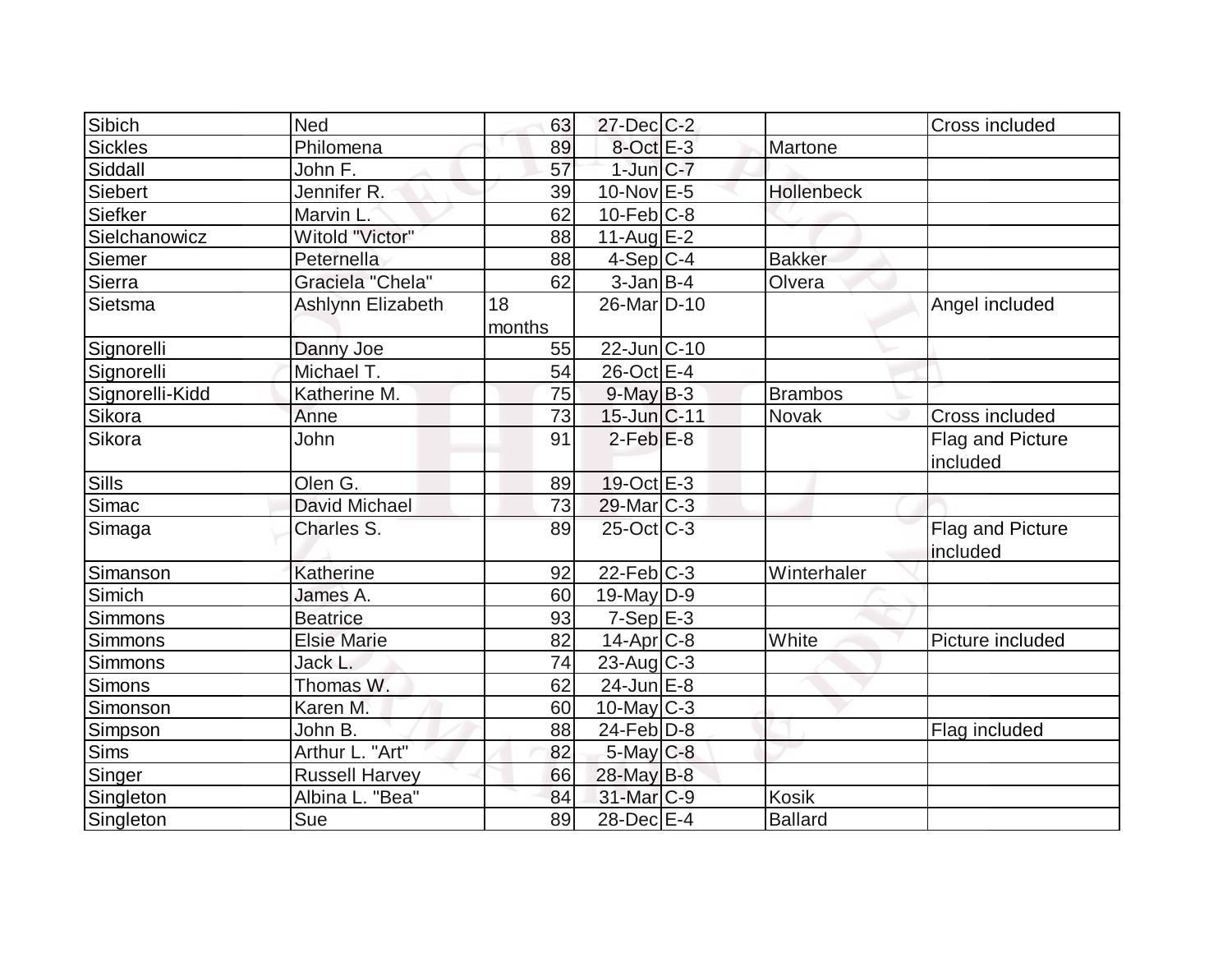| Sintich         | Daniel J. "Dan"     | 84 | $3-Mar$ $C-8$          |                 |                                       |
|-----------------|---------------------|----|------------------------|-----------------|---------------------------------------|
| Sipple          | John S. "Jack"      | 81 | $1$ -Jun $C-8$         |                 | Flag included                         |
| Siroky          | Maryann             | 84 | $21$ -Mar $B-3$        |                 |                                       |
| Sisson          | Dr. Michael G.      | 63 | $25$ -Aug $E-4$        |                 |                                       |
| Sitarz          | John W.             | 59 | $21$ -Nov $ B-3 $      |                 |                                       |
| Siwy            | Anastasia "Ann"     | 94 | $12$ -Jul $C-3$        | <b>Osmulski</b> |                                       |
| Sizer           | Rita L.             | 74 | $4-Sep C-4$            | <b>Morris</b>   |                                       |
| Skaggs          | Brian P.            | 63 | $14$ -May B-5          |                 |                                       |
| <b>Skaggs</b>   | <b>Helen Marie</b>  | 83 | 5-May C-8              | Lesko           |                                       |
| <b>Skaggs</b>   | Norma G.            | 78 | 26-Mar <sub>D-10</sub> | <b>Bullock</b>  |                                       |
| Skamay          | Raymond "Ray"       | 86 | $7-Sep$ $E-3$          |                 | Flag included                         |
| <b>Skertich</b> | Ann                 | 94 | $2-Sep$ $E-6$          |                 |                                       |
| Skopelia        | Lynda M.            | 53 | 26-Nov E-4             |                 |                                       |
| Skorch          | Hazel F.            | 95 | $22$ -Jul $E-3$        | Simanson        | Hazel F. Johnson<br>Skorch / Pictures |
| <b>Skoros</b>   | Genevieve A.        | 93 | 27-May E-8             | Zemaitis        |                                       |
| Skowronski      | Lottie              | 97 | $12$ -Jan $ C-8 $      | Kobak           |                                       |
| Skwiertz        | James               | 76 | $13$ -Jan $ C-5 $      |                 | Cross, Flag and                       |
|                 |                     |    |                        |                 | Masonic emblem<br>included            |
| Slager          | William T.          | 92 | $3-Oct$ B-3            |                 |                                       |
| Slater          | <b>Dolores Mae</b>  | 83 | $19$ -May D-9          | Irving          |                                       |
| Slawson         | Janice L.           | 79 | $18-Oct$ $C-3$         |                 |                                       |
| Slicko          | Ruth Ann            | 84 | $21$ -May B-9          |                 |                                       |
| Sliger          | <b>Marion Lewis</b> | 85 | $31$ -Dec $E-4$        |                 | Flag included                         |
| Slingsby        | Jack W.             | 81 | 26-Apr <sub>C-3</sub>  |                 |                                       |
| Slinn           | Phillip Wade        | 63 | $6$ -Nov $C$ -6        |                 |                                       |
|                 | "Grumpa"            |    |                        |                 |                                       |
| Slivka          | Sophie Kathryn      | 92 | $2$ -Feb $E-8$         |                 |                                       |
| Sloat           | Ronda               | 40 | $15$ -Aug $B-3$        |                 |                                       |
| Slobodnik       | Edward              | 82 | $13$ -Jan $ C-7 $      |                 | Flag included                         |
| Slowinski       | Benjamin J.         | 87 | $7$ -Mar $ B-4 $       |                 |                                       |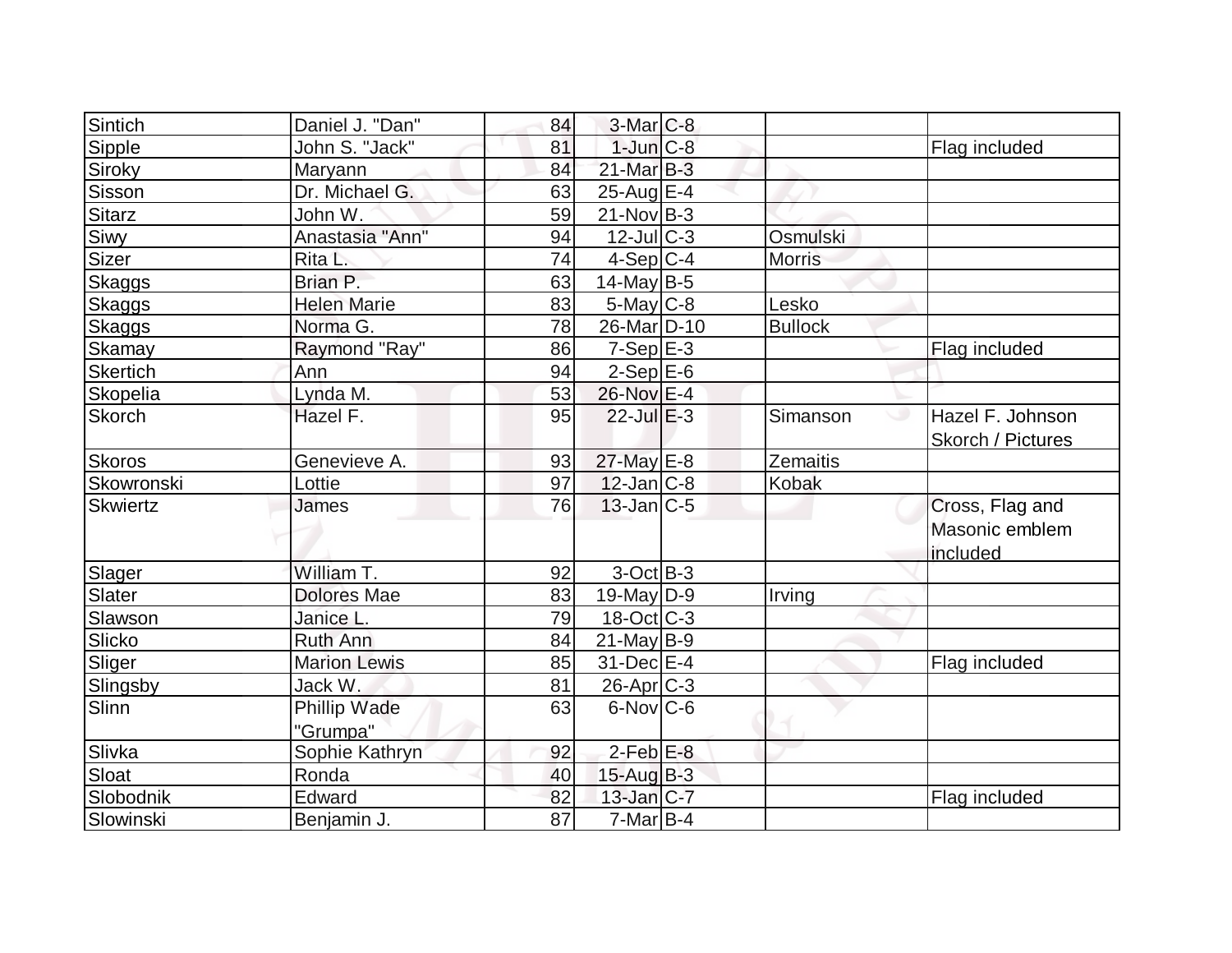| Sluder       | Leon                   | 71              | $6$ -Jan $E$ -5      |          |                  |
|--------------|------------------------|-----------------|----------------------|----------|------------------|
| Slupczynski  | Jeffery J. "Jeff"      | 55              | $7$ -Dec $E-4$       |          |                  |
| Slusarczyk   | Helen M.               | 88              | 22-May C-5           | Kudlacz  |                  |
| Slusher      | Joe Tom                | 80              | $12-Oct$ $E-2$       |          | Picture included |
| <b>Smack</b> | Shirley A.             | 74              | $18$ -Dec $ C-4 $    |          |                  |
| Smalley      | Mary Helen             | 85              | $2$ -Dec $E-4$       | Gargas   | Picture included |
| Smaluk       | Margaret "Markie"      | 85              | $2-Feb$ $E-7$        | Saganski | Picture included |
| Smandra      | Jane Elizabeth         | 77              | $10$ -Jul $C-4$      | Morgan   |                  |
| Smay         | Carolyn, Rev.          | 69              | 14-Oct E-3           |          |                  |
| Smertene     | <b>Susan Marie</b>     | 49              | $10-Sep$ $E-3$       | Arrvia   |                  |
| Smit         | Larry W.               | $\overline{72}$ | $27$ -Jul $E-3$      |          |                  |
| Smith        | Aaron                  | 86              | $21-Oct$ $E-3$       |          | Picture included |
| Smith        | Alfred                 | 78              | $6$ -Mar $ C-4 $     |          |                  |
| <b>Smith</b> | C. Norman              | 72              | 6-Apr <sub>C-9</sub> |          |                  |
| Smith        | Carroll W. "Smitty"    | 77              | $14$ -Dec $E-3$      |          | Flag included    |
| <b>Smith</b> | Charles I. Jr. "Chuck" | 75              | 3-Apr C-7            |          |                  |
| Smith        | Cheryl                 | 65              | $21$ -Dec $E-4$      |          |                  |
| Smith        | Dala                   | 60              | $1$ -Jun $C-8$       |          |                  |
| <b>Smith</b> | Doris Jean             | 85              | $9$ -Jun $D-7$       | Johnson  | Picture included |
| Smith        | Edward                 | 59              | $6-Sep C-3$          |          | Picture included |
| Smith        | Evelyn                 | 74              | $1$ -May C-3         |          |                  |
| Smith        | Georgia M.             | 75              | $11$ -Aug $E-3$      |          | Picture included |
| Smith        | J.B. "Buck"            | 86              | $22$ -Feb $ C-3 $    |          | Flag and Picture |
|              |                        |                 |                      |          | included         |
| <b>Smith</b> | Jack E.                | 83              | $4$ -Jan C- $4$      |          |                  |
| Smith        | Jackie Jean "Smitty"   | 84              | $30$ -Aug C-3        |          | Flag and Masonic |
|              |                        |                 |                      |          | emblem included  |
| Smith        | James David "Jim"      | 43              | 20-Jan C-8           |          |                  |
| Smith        | James W. "Smitty"      | 46              | 29-Oct E-2           |          |                  |
| Smith        | Janet                  | 67              | 30-Jul E-4           |          |                  |
| Smith        | Jaxon Lee              | 3 months        | 22-Nov C-3           |          |                  |
| Smith        | Lawrence J. "Larry"    |                 | $28$ -Apr $C-9$      |          |                  |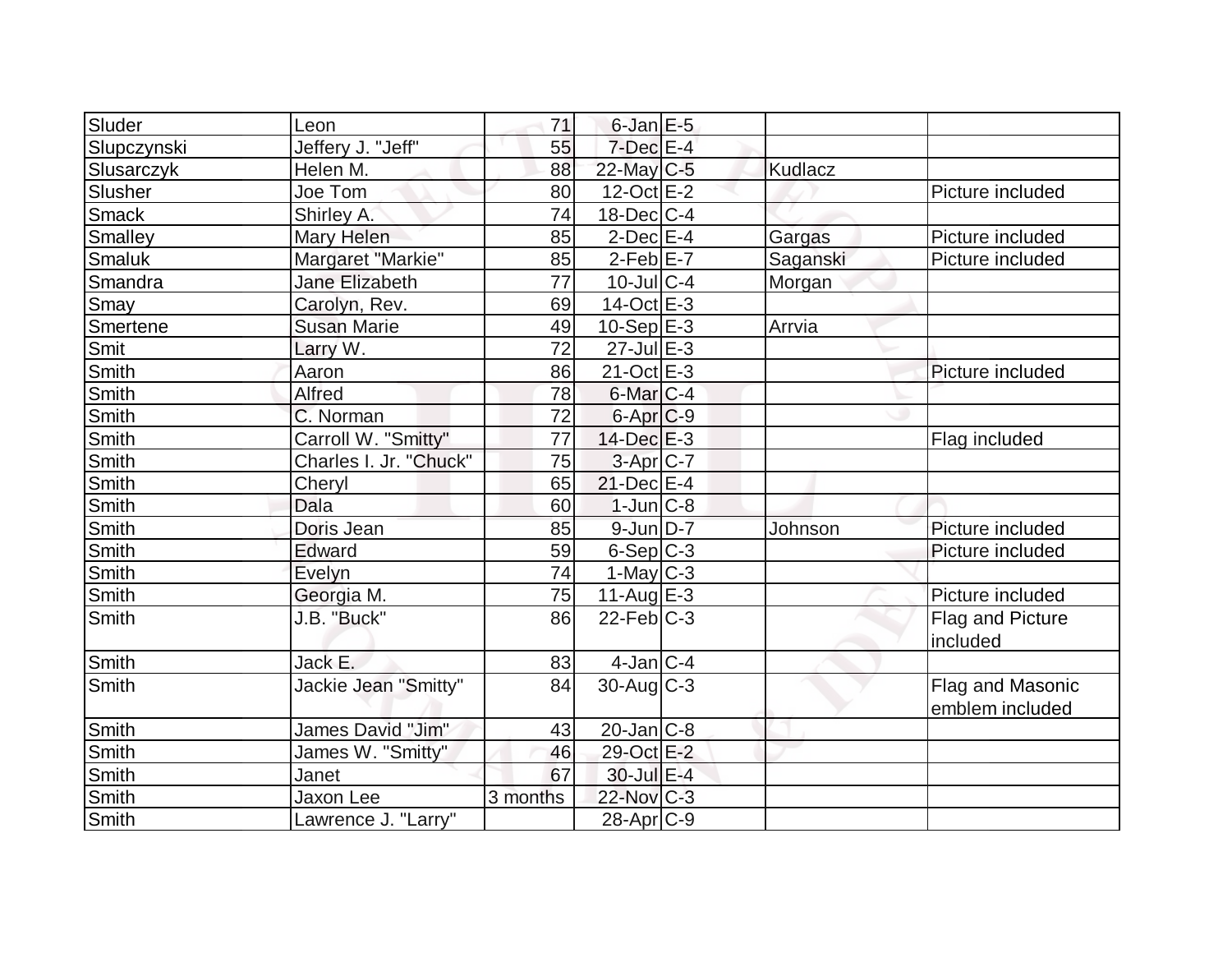| Smith        | Loretta A.           | 89  | 19-Nov E-4        | <b>Brisar</b>  |                              |
|--------------|----------------------|-----|-------------------|----------------|------------------------------|
| Smith        | Lorraine A. "Murphy" | 87  | 28-Jan E-8        |                |                              |
| <b>Smith</b> | Lynelle C.           | 73  | $20-Sep C-3$      |                |                              |
| <b>Smith</b> | Peggy I.             | 78  | $14$ -Dec $E-3$   | <b>McElroy</b> |                              |
| <b>Smith</b> | R. Teal              | 54  | $3$ -May $C-3$    |                |                              |
| Smith        | Ronald W.            | 64  | 24-Aug $E-3$      |                |                              |
| Smith        | Russell F.           | 83  | $10$ -Jul $C-4$   |                |                              |
| Smith        | Senai V. "Nai Nai"   | 35  | $6$ -Jan $E-3$    |                |                              |
| Smith        | Steven W.            | 55  | $19-Sep$ B-3      |                |                              |
| Smithurst    | Marjorie "Marge"     | 99  | $20$ -Mar $ C-4 $ |                |                              |
| Smits        | Clyde A.             | 72  | $13-Oct$ $E-3$    |                | Flag included                |
| Smolen       | Mary                 | 101 | $7-Apr$ $E-6$     | Kaczka         |                              |
| Smolen       | Robert S. "Dumps"    | 70  | 17-Nov E-4        |                | Flag included                |
| Smolenski    | <b>Darlene</b>       | 75  | $26$ -Apr $C-3$   |                |                              |
| Smolenski    | Richard              | 79  | $15$ -Jun $ C-10$ |                | Flag included                |
| Snell        | Mildred "Millie"     | 81  | 28-May B-9        | Yelkovac       |                              |
| Snider       | <b>James Raymond</b> | 72  | $17$ -Aug E-4     |                | Picture included             |
| Snow         | William T. "Bill"    | 75  | $15$ -Jul $E-3$   |                |                              |
| Snow         | William T. "Bill"    | 75  | $17$ -Mar $ C-8 $ |                |                              |
| Snowdy       | Curtis E.            | 74  | 29-Dec E-4        |                |                              |
| Snyder       | F. James             | 83  | 13-May $E-8$      |                | Flag and Masonic             |
|              |                      |     |                   |                | emblem included              |
| Snyder       | Patricia J.          | 82  | $20-Sep C-3$      |                |                              |
| Sobczak      | Florence             | 89  | $8$ -May C-4      | Pisarski       |                              |
| Soga         | Mary E.              | 87  | $25$ -Jan $C-4$   |                |                              |
| Sohacki      | Edward               | 93  | $15$ -Nov $ C-5 $ |                | Flag and Picture<br>included |
| Solar        | John T.              | 53  | $5$ -Jan $ C-8 $  |                |                              |
| Solecki      | Dolores H.           | 78  | 26-May C-10       |                |                              |
| Sons         | Norma L.             | 82  | 8-Apr E-8         |                |                              |
| Sons-Schrum  | Patricia             | 64  | 22-Nov C-3        | Dykstra        |                              |
| Sopata       | Kay Lynn             | 61  | $26$ -Aug $E-3$   |                |                              |
|              |                      |     |                   |                |                              |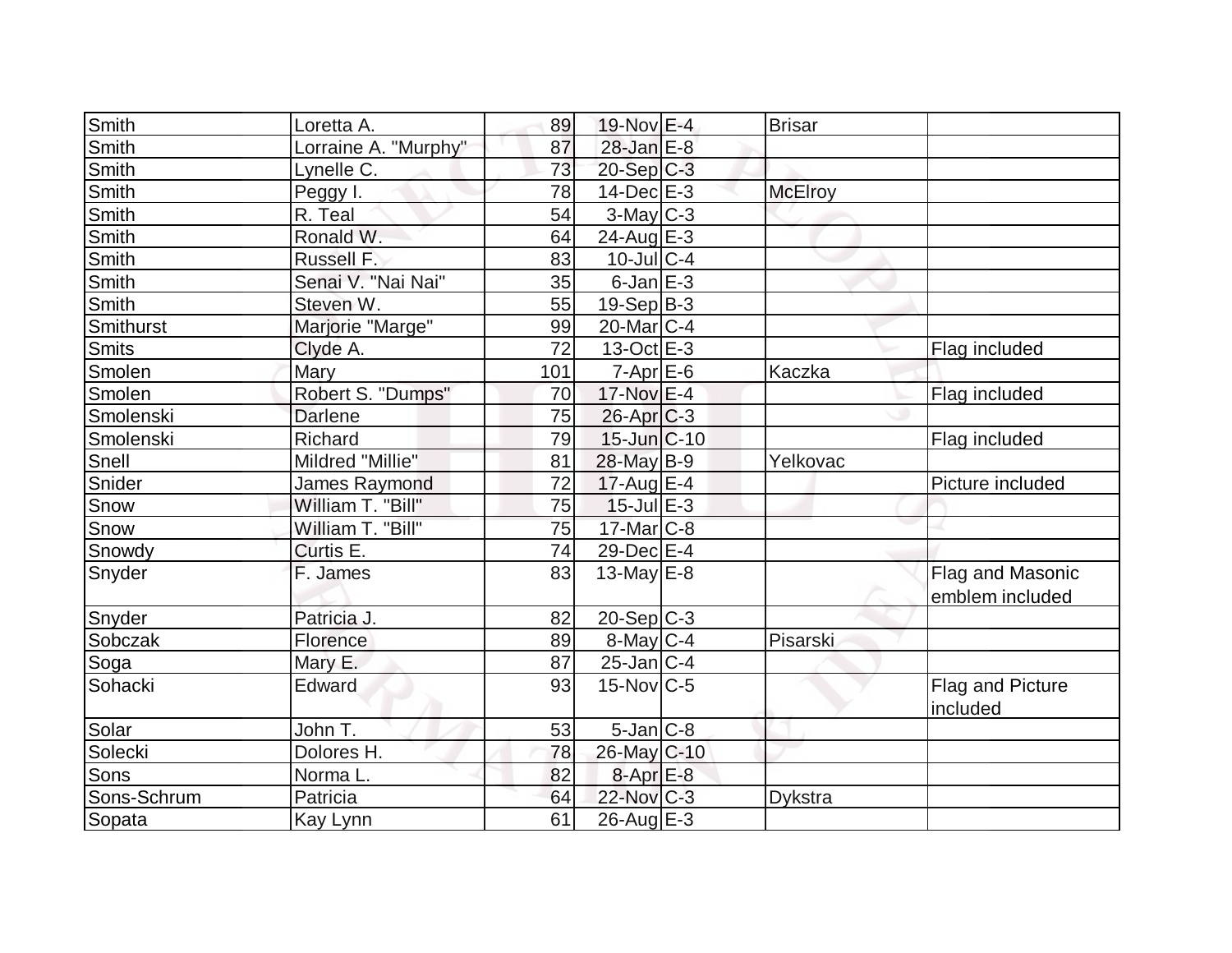| Sopcich               | <b>Steven Michael</b>  | 24 | $12$ -Jul $C-3$        |                |                  |
|-----------------------|------------------------|----|------------------------|----------------|------------------|
| Sopko                 | Alan J.                | 58 | $16$ -Feb $C-8$        |                |                  |
| Sopko                 | Edward                 | 89 | 21-Nov B-3             |                | Flag included    |
| Sopko                 | Margaret R.            | 67 | $3-Apr$ $C-7$          |                |                  |
| Soraparu              | Jeffery Kent           | 68 | $17$ -Jul $C-4$        |                | Picture included |
| Sorensen              | Nancy                  | 78 | 10-Aug $E-4$           |                |                  |
| Soto                  | Isabel Leyro "Chiqui"  | 65 | $22$ -Oct $E-3$        |                |                  |
| South                 | <b>Paul Michael</b>    | 51 | $25$ -Jun $B$ -8       |                |                  |
| Spain                 | <b>Eddie Austin</b>    | 60 | $16$ -Jan $ C-5 $      |                |                  |
| Spannick (Szczepanik) | Eugene W. "Geno"       | 55 | $6$ -Oct $ C-3 $       |                |                  |
| Spasske               | Stanley C.             | 76 | $4$ -Jan $ C-4 $       |                | Flag included    |
| Spebar                | Michael J.             | 91 | $16$ -Feb $C-9$        |                | Flag included    |
| Speer                 | Marianne               | 60 | $11$ -Dec $C$ -5       |                |                  |
| Spencer               | Christopher M.         | 30 | $14$ -Dec $E-3$        |                |                  |
| Spencer               | Itelle                 | 91 | 13-Oct E-3             |                |                  |
| Spencer               | Jane Alberta           | 64 | $16$ -Feb $ C-9$       | Arnold         |                  |
| Spencer               | Jo Ann                 | 86 | $7$ -Jan $E$ -6        | Whipple        | Picture included |
| Spencer               | Willie Mae             | 76 | $21$ -Oct $E-3$        |                |                  |
| Sperka                | Cecilia A.             | 86 | $11-Auq$ $E-3$         | Muschelewicz   | Picture included |
| Speroff               | Roen (Betty)           | 81 | $11$ -May C-9          | Andorff        |                  |
| Speski                | <b>Stanley Michael</b> | 93 | $27$ -Oct $E-3$        |                | Flag included    |
| Spicer                | Cara M.                | 57 | $30$ -Aug $C-3$        |                | Picture included |
| Spiegel               | Harvey E.              | 94 | $31$ -May C-3          |                |                  |
| Spiekhout             | Sam                    | 96 | 20-Oct E-3             |                |                  |
| Spilly                | Benard M. "Bernie"     | 64 | $27-Oct$ $E-3$         |                |                  |
| Spinelli              | <b>Beverly Ann</b>     | 65 | $8-Nov$ <sub>C-3</sub> |                |                  |
| Spirito               | Robert Allen "Bob"     | 83 | $16$ -Mar $ C-8$       |                | Flag included    |
| Spisak                | Carol D.               | 69 | 27-Mar <sub>C-7</sub>  | <b>Buckner</b> |                  |
| Spotten               | John                   | 85 | 24-Jul C-5             |                | Flag included    |
| Sprague               | James M.               | 78 | $18$ -Feb $E-8$        |                | Picture included |
| Sprague               | Matthew Judd           | 25 | 17-Nov E-4             |                |                  |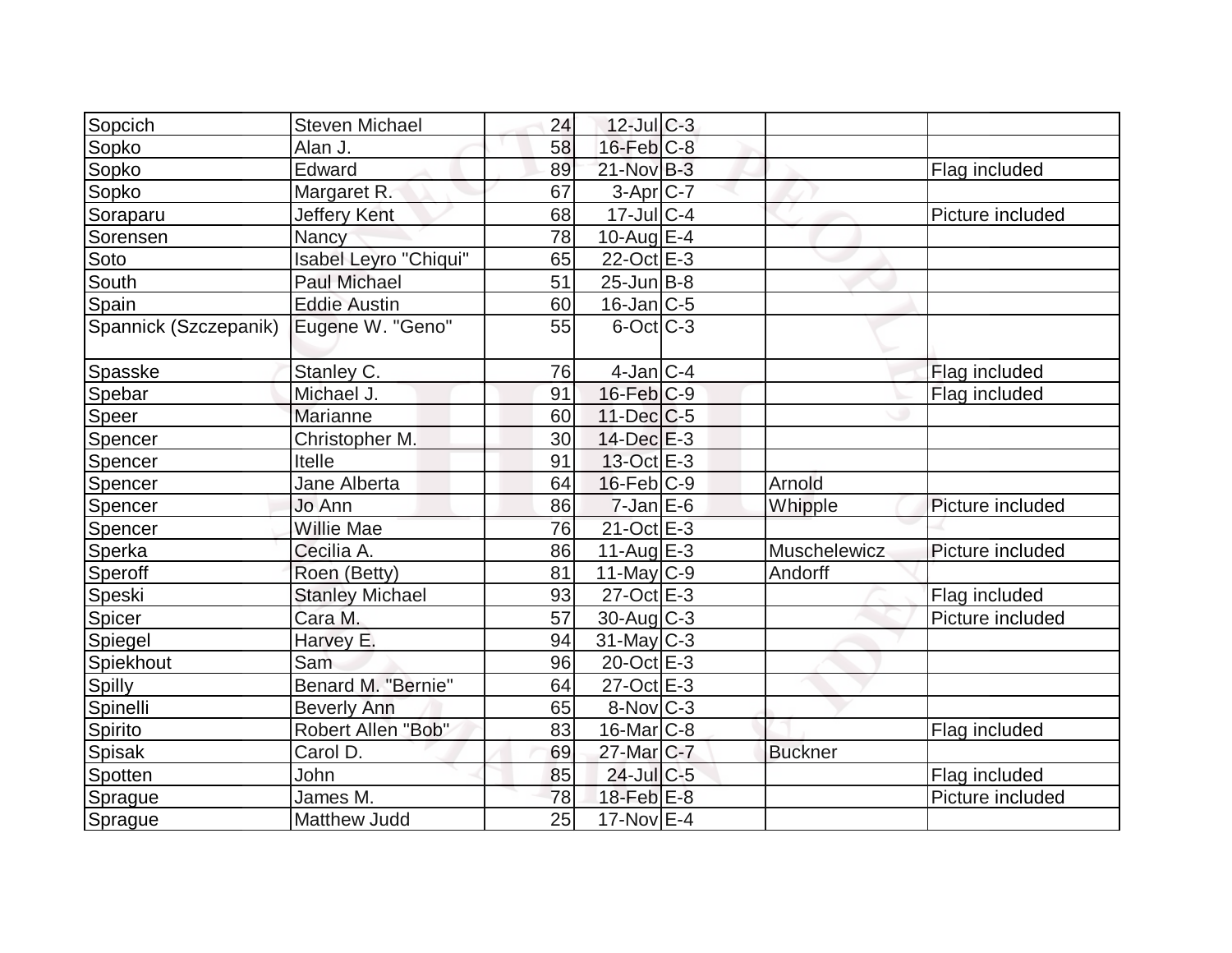| Springman       | Robert L.                                    | 76 | $4-Sep$ C-4               |               |                                            |
|-----------------|----------------------------------------------|----|---------------------------|---------------|--------------------------------------------|
| Springsteen     | Marlise Z.                                   | 96 | $1-SepE-4$                |               |                                            |
| Spudic          | John T.                                      | 85 | $9$ -Mar $C$ -8           |               | Flag included                              |
| Spurlock        | Steven A.                                    | 51 | $5$ -Jan $C-8$            |               | Picture included                           |
| <b>Stack</b>    | Loretta "Lory"                               | 77 | $19 - \text{Jul}$ $C - 3$ | <b>Heibel</b> |                                            |
| <b>Stacy</b>    | <b>Emeritus Clement S.</b><br>$\mathbf{III}$ | 76 | $4-NovE-4$                |               | Picture included                           |
| <b>Staehle</b>  | William L.                                   | 78 | $4$ -Jan $ C-4 $          |               | Flag and Picture<br>included               |
| <b>Staff</b>    | <b>John</b>                                  | 76 | $27$ -Feb $ C$ -5         |               |                                            |
| Stahl           | Ardella M.                                   | 87 | $3$ -May C-3              |               |                                            |
| Stahl           | Robert E.                                    | 87 | $18$ -Jul B-3             |               | Flag included                              |
| Stahl           | Rosemarie J.                                 | 75 | $9$ -Dec $E-3$            | Albano        |                                            |
| <b>Staley</b>   | James A. Sr. "Jim"                           | 75 | $27$ -Aug $E-4$           |               | Picture included                           |
| <b>Stalhut</b>  | Patsy                                        | 69 | $19$ -Feb $ B-8 $         |               |                                            |
| <b>Stalion</b>  | Karen L.                                     | 64 | $21$ -Feb $ B-3 $         |               |                                            |
| Stalion         | Kathryn                                      | 94 | $12$ -Jun $ C-4$          |               | Picture included                           |
| <b>Stamm</b>    | Norma H.                                     | 87 | $14$ -May B-6             | Vance-Orich   |                                            |
| <b>Stanclik</b> | Edward J. Sr.                                | 95 | $25$ -Nov $D-3$           |               | Flag included                              |
| <b>Standley</b> | <b>Geraldine Louise</b>                      | 69 | 26-May C-10               |               |                                            |
| Stangl          | Gretchen E.                                  | 79 | $8$ -Jan B-6              | Engelhard     |                                            |
| Stanley-Pierce  | <b>Barbara Aileen</b>                        | 79 | $19$ -May D-9             |               | Full name Barbara<br>Aileen Stanley-Pierce |
| Stanzione       | Frank Jr. "Popo"                             | 84 | $27$ -Jun $B-3$           |               |                                            |
| Staresinich     | Frank "Chico"                                | 82 | $24$ -Apr $C$ -5          |               | Flag included                              |
| <b>Stark</b>    | Colette R.                                   | 81 | $26$ -Feb $C-9$           | Olson         |                                            |
| <b>Starkey</b>  | Catherine                                    | 79 | $4$ -Oct C-3              |               |                                            |
| <b>Starkey</b>  | William B.                                   | 77 | $5$ -Jun $C-4$            |               | Flag and K of C<br>emblem included         |
| <b>Starks</b>   | John E. Jr.                                  | 80 | 30-Jun C-8                |               | Picture included                           |
| <b>Starks</b>   | Richard "Joker"                              | 65 | $20$ -Jun $ B-3 $         |               |                                            |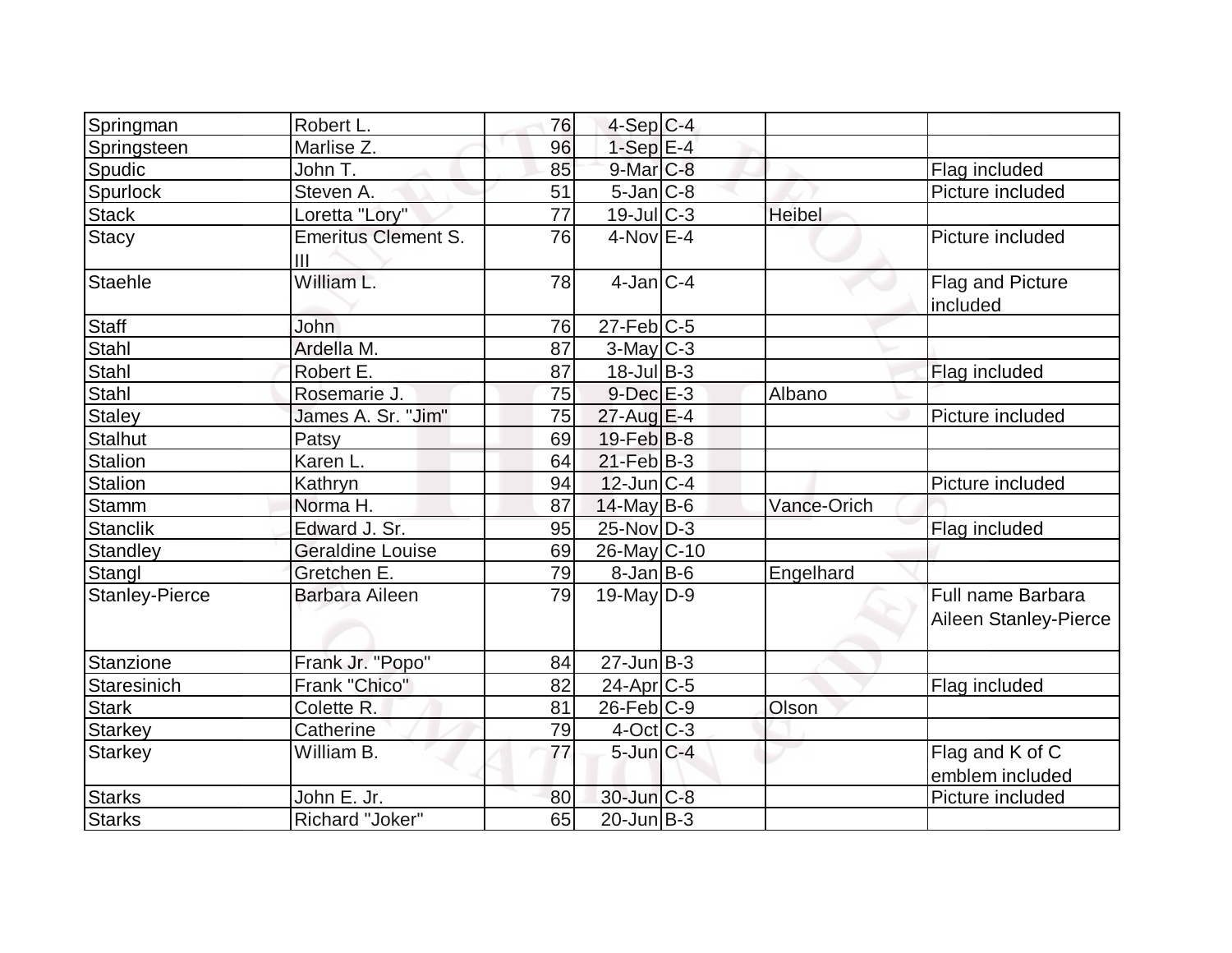| <b>Starr</b>     |                        | 94 | 29-Jun C-10             |                |                            |
|------------------|------------------------|----|-------------------------|----------------|----------------------------|
|                  | Mary Agnes             |    |                         | Ferguson       |                            |
| <b>Starr</b>     | Ruth V.                | 71 | 25-Nov D-3              |                |                            |
| <b>Starzak</b>   | Dorothy J.             | 87 | 26-Aug E-3              |                |                            |
| <b>Stasiak</b>   | <b>Edward Joseph</b>   | 58 | $18$ -Dec $ C-4 $       |                |                            |
| Stasny           | May Britt              | 91 | $19$ -Jun $C-3$         | Rodin          |                            |
| Staszewski       | Dolores P.             | 78 | $2$ -Oct C-5            |                | Picture included           |
| <b>Stately</b>   | Kristopher M. "Kris"   | 23 | $14$ -Aug $C-4$         |                |                            |
| <b>Stathakis</b> | Alexis Christina-Marie | 24 | $4$ -May $E$ -10        | Sanchez        |                            |
| Steege           | James A.               | 79 | $10$ -Oct B-3           |                | Flag included              |
| <b>Steele</b>    | Kathryn Ann            | 70 | $27$ -Feb $ C$ -5       |                |                            |
| Steele           | Leonard Sr.            | 85 | $18$ -Apr $ B-3 $       |                |                            |
| Steele           | Porter R. "Buzz"       | 77 | $5$ -May $C$ -8         |                |                            |
| Steele-Knight    | Mary Rebecca           | 85 | $26$ -Nov $E-3$         | Felts          |                            |
| Steepleton       | John R., Reverend      | 74 | $5-Apr$ $C-3$           |                |                            |
| <b>Stefanik</b>  | Olga                   | 90 | 20-Oct E-3              |                |                            |
| <b>Steffy</b>    | Ronald L.              | 63 | $2$ -Nov $E-4$          |                |                            |
| Stegler          | Rita T.                | 53 | $23$ -Nov $E-3$         |                |                            |
| Steinbach        | Erna                   | 98 | $11-Oct$ $C-3$          |                |                            |
| Steinhilber      | Jerry E.               | 75 | $19$ -May D-9           |                | Flag included              |
| Steinhilber      | Karl J.                | 84 | $14$ -May B-6           |                |                            |
| Steller          | Marge M.               |    | $25$ -Feb $E-9$         | Pavich         |                            |
| <b>Stepens</b>   | Jessie M.              | 93 | $21-Sep$ $E-3$          |                |                            |
| Stephan          | Geraldine              | 94 | $1-May$ <sub>C</sub> -3 |                | <b>Full name Geraldine</b> |
|                  |                        |    |                         |                | Lawson Stephan             |
| Stephen          | Robert W.Sr.           | 85 | $24$ -Jan B-4           |                | Picture included           |
| <b>Stephens</b>  | Jessie M.              | 93 | $20-Sep C-3$            |                |                            |
| <b>Stephens</b>  | John P. "Pumper"       | 70 | 20-Jun B-2              |                |                            |
| <b>Stephens</b>  | V. Charles             | 94 | $17$ -Apr $ C-4 $       |                | Cross and Flag<br>included |
| Stephenson       | Nancy C.               | 60 | 17-Sep E-4              | <b>Sturges</b> |                            |
| Ster             | Leona A.               | 94 | $29$ -Aug $B-2$         | Pollitt        |                            |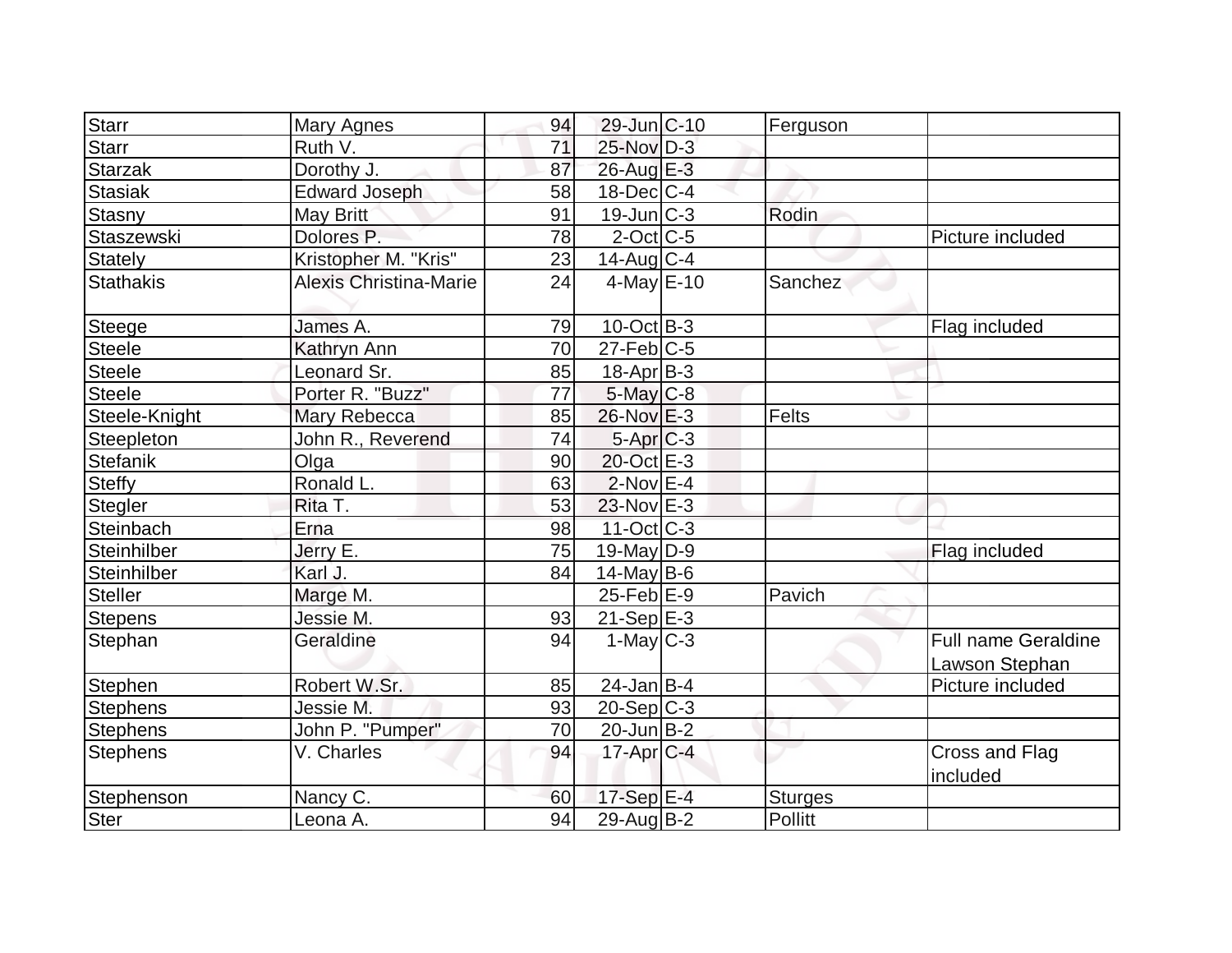| Sterling        | Clare B.                   | 88  | $15$ -Nov $ C$ -5  |                 |                                    |
|-----------------|----------------------------|-----|--------------------|-----------------|------------------------------------|
| Stetson         | <b>Margaret Alice</b>      | 90  | $10$ -May C-3      |                 | Picture included                   |
| <b>Steuer</b>   | Robert H.                  | 90  | 25-Dec C-3         |                 |                                    |
| <b>Stevens</b>  | Daniel H.                  | 88  | $27$ -Mar $ C-7 $  |                 | Flag included                      |
| <b>Stevens</b>  | Herchel L.                 | 77  | $25-SepC-3$        |                 | Flag included                      |
| <b>Stevens</b>  | Thomas J.                  | 87  | $24$ -Jun $E-8$    |                 | Flag included                      |
| Stevenson       | <b>Wesley Hunt "Steve"</b> | 88  | $17$ -Feb $ C-8$   |                 | Picture included                   |
| <b>Stewart</b>  | Bessie "Booba"             | 77  | 12-Jul C-2         | Pirrone         |                                    |
| <b>Stewart</b>  | Bruce W.                   | 62  | $19$ -Mar $ B-8 $  |                 |                                    |
| <b>Stewart</b>  | Mary                       | 102 | $7-Apr$ $E-5$      | Christiansen    |                                    |
| <b>Stez</b>     | <b>Emily Ann</b>           | 94  | $19-Oct \tE-3$     |                 |                                    |
| <b>Stiemert</b> | <b>Thelma Eileen</b>       | 90  | $30$ -Jun $C$ -8   |                 | <b>Cross included</b>              |
| <b>Stigerts</b> | Cora L.                    | 75  | $22$ -Jul B-3      |                 |                                    |
| Stinnet         | Robert "Bob"               | 78  | $21$ -Jun $C-3$    |                 | Flag included                      |
| <b>Stivers</b>  | Herschel B.                | 74  | $13$ -Feb $ C-5 $  |                 | Picture included                   |
| Stodgel         | Virginia D. "Jean"         | 93  | 30-Mar C-11        | <b>Hedrick</b>  | Eastern Star included              |
| Stodola         | Margaret                   | 82  | $20$ -Jun $B-3$    | Paloney         |                                    |
| <b>Stoffle</b>  | <b>Grant Albert Sr.</b>    | 80  | $13$ -Jul $E-2$    |                 |                                    |
| Stojsavljevich  | Paul "Pajo"                | 74  | $4$ -Oct $C$ -3    |                 | Serbian Orthodox<br>Cross included |
| Stolarz         | Anne                       |     | 11-Aug $E-3$       |                 |                                    |
| <b>Stolarz</b>  | Dorothy Anna "Busia"       | 83  | $22$ -Mar $ C-3 $  | <b>Tobinski</b> | Picture included                   |
| <b>Stolarz</b>  | John                       |     | $11-AugE-3$        |                 |                                    |
| <b>Stoltz</b>   | <b>Ruth Margaret</b>       | 90  | 23-Jan C-5         |                 |                                    |
| Stonecipher     | Edna                       | 93  | $23$ -Apr $ D-12 $ |                 |                                    |
| Stooksbury      | Robert L.                  | 45  | 29-Jun C-10        |                 |                                    |
| <b>Stotts</b>   | Linda A.                   | 51  | $16$ -Jul $E-3$    |                 |                                    |
| <b>Stout</b>    | Wilbur B.                  | 78  | $28$ -Feb $B-3$    |                 | Flag included                      |
| Stouwie         | Jennie L                   | 89  | 29-Nov C-3         | Lindemulder     |                                    |
| <b>Stowell</b>  | Charles E. "Gene"          | 98  | $22$ -Nov $ C-3 $  |                 |                                    |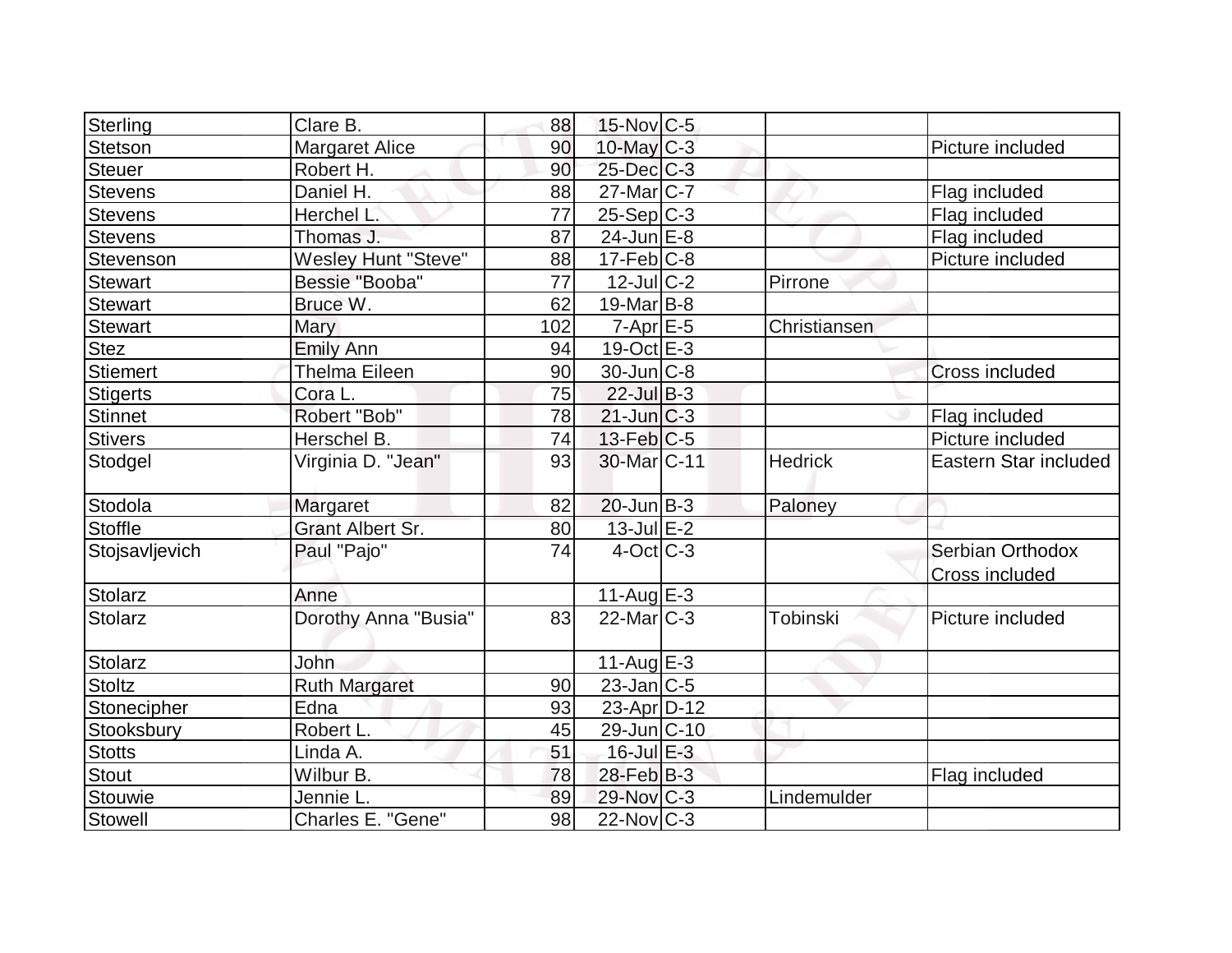| Stowell           | Darlene Elenor       | 82      | $27$ -Mar $C-7$   | Cox            |                       |
|-------------------|----------------------|---------|-------------------|----------------|-----------------------|
| <b>Stowers</b>    | Elmer L.             | 97      | $27$ -Jan $C-7$   |                |                       |
| <b>Strahl</b>     | Alyce P.             | 85      | $7$ -Jul $E-3$    |                | Picture included      |
| Strasburg         | Merle J.             | 86      | $12$ -Mar $ B-8 $ |                | Flag included         |
| <b>Strayer</b>    | <b>Kenneth Lee</b>   | 69      | $13$ -Jan $ C-7 $ |                |                       |
| Strazzabosco      | Norma                | 85      | $9$ -Jun $D$ -6   |                |                       |
| <b>Strbac</b>     | Virginia J.          |         | $17$ -Apr $ C-4 $ | Heibert        |                       |
| <b>Street</b>     | <b>Mary Alice</b>    | 86      | $27$ -Jan $ C-8 $ |                |                       |
| <b>Streeter</b>   | Mark T.              | 66      | $12$ -Apr $C-3$   |                |                       |
| <b>Streeter</b>   | Mozelle "Auntie      |         | $3-MarlC-8$       |                |                       |
|                   | Mozelle"             |         |                   |                |                       |
| Strezoski         | Jovanka              | 90      | 28-Aug C-5        |                | Flag and Macedonian   |
|                   |                      |         |                   |                | <b>Orthodox Cross</b> |
|                   |                      |         |                   |                | ی<br>included         |
|                   |                      |         |                   |                |                       |
| Strickland        | Kirby L.             | 86      | 24-Mar C-9        |                | Flag included         |
| <b>Stricklin</b>  | Leonidus J           | 1 month | $8-Feb C-3$       |                |                       |
| Strincevich       | <b>Nick</b>          | 96      | $12$ -Nov $E-3$   |                |                       |
| <b>Strisko</b>    | Robert P.            | 81      | $3-Nov$ F-4       |                | Picture included      |
| <b>Strode</b>     | <b>Babara</b>        | 81      | $15$ -Mar $ C-3 $ |                |                       |
| <b>Strom</b>      | <b>Carl Harold</b>   | 87      | $18$ -Oct $ C-3 $ |                |                       |
| Stromberg         | <b>Maxine Ellen</b>  | 84      | $23$ -Jun $ D-8 $ | Ogle           |                       |
| <b>Stromquist</b> | Goldie E. "Sis"      | 98      | $10$ -Nov $E - 5$ |                | Picture included      |
| <b>Strong</b>     | <b>Harold Edward</b> | 86      | $15-Sep$ E-3      |                |                       |
| Strong            | William G. "Bill"    | 75      | 30-Nov E-3        |                | Flag included         |
| <b>Stross</b>     | Julia                | 92      | $7 - Aug   C-4$   | <b>Bobalik</b> |                       |
| <b>Struve</b>     | George T.            | 98      | $21$ -Mar $ B-3 $ |                |                       |
| Stryczek          | Edward               | 90      | $3$ -Aug E-5      |                |                       |
| <b>Stuart</b>     | Kathleen Mae         | 91      | 13-Mar C-3        |                |                       |
| Studanich         | Edward P.            | 95      | $10$ -Jul $C-4$   |                | Flag included         |
| Studniarz         | Dorothy              | 87      | 30-Jul E-4        | Golasinski     |                       |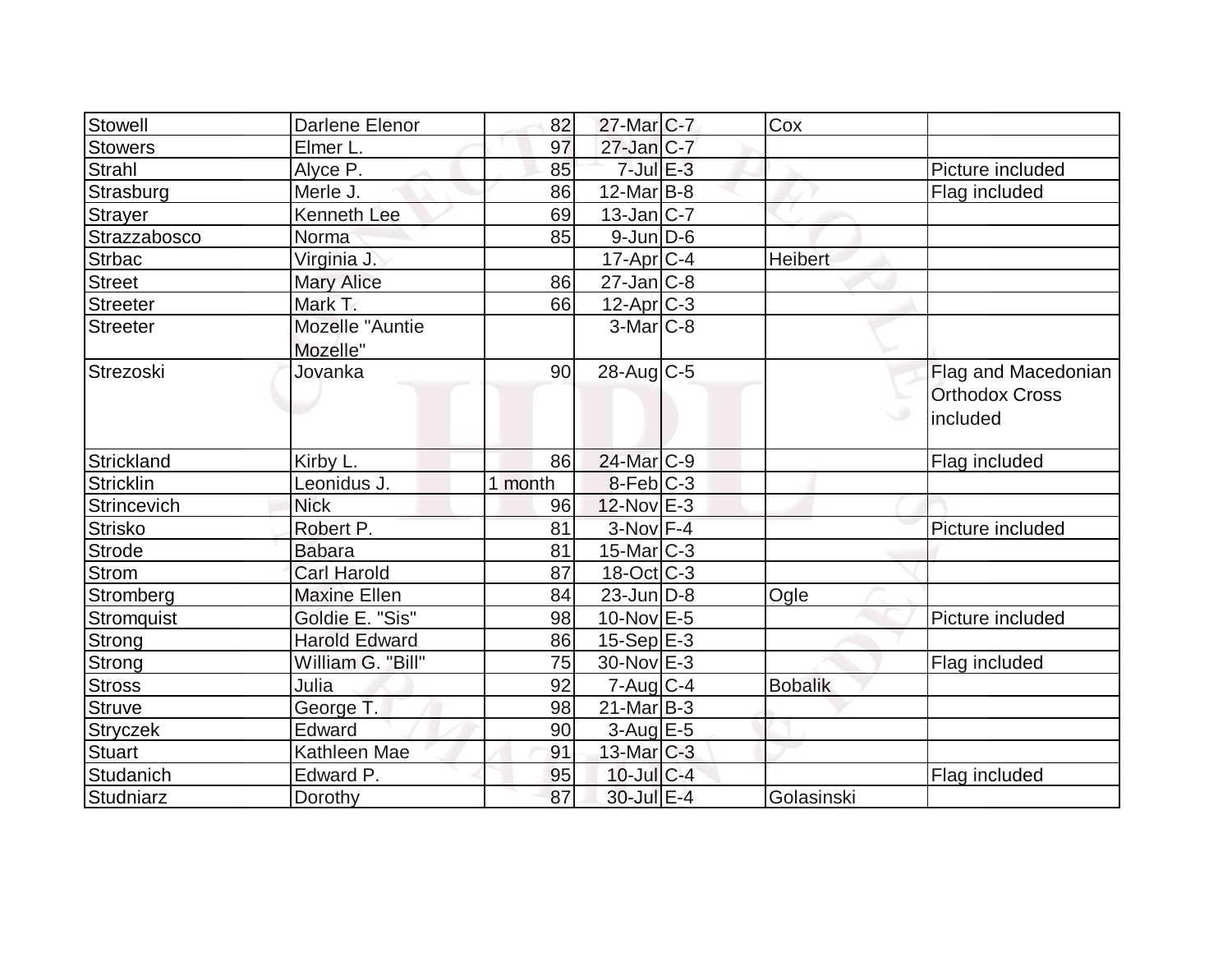| Studtmann      | Earl Irwin            | 79              | $21$ -Oct $E-3$       |                | <b>Attorney Earl Irwin</b><br>Studtmann             |
|----------------|-----------------------|-----------------|-----------------------|----------------|-----------------------------------------------------|
| <b>Stump</b>   | Robert J. "Bob"       | 50              | 17-Jul C-4            |                |                                                     |
| Stumpf         | William M. "Uncle"    | 85              | 27-Apr <sub>C-8</sub> |                | Flag included                                       |
| Sturgell       | Millard L.            | 88              | 8-Sep E-4             |                |                                                     |
| Suarez         | Mary M. "Maggie"      |                 | $1-Mar$ C-4           | <b>Davis</b>   |                                                     |
| <b>Suarez</b>  | William S.            | 76              | 4-Aug $E-4$           |                |                                                     |
| Such           | Lottie Mae            | $\overline{81}$ | $20$ -Feb $ C-4 $     |                |                                                     |
| Suchecki       | Edward                | 82              | $6-Sep$ $C-3$         |                | Flag included                                       |
| Suchy          | Rudy H.               | 88              | $16-Sep$ $E-3$        |                | Flag and Picture<br>included                        |
| Suerth         | Mary                  | 97              | $9-Mar$ $C-8$         | <b>Steller</b> |                                                     |
| Suffern        | Vivian C.             | 80              | $10$ -Jul $C-4$       |                |                                                     |
| Sukta          | Joseph "Moe"          | 89              | $28$ -Jun $C-3$       |                | Flag included                                       |
| Sulicz         | James J.              | 75              | $9-Sep$ $E-3$         |                |                                                     |
| Sullivan       | Agnes                 | 93              | 6-Sep C-3             |                |                                                     |
| Sullivan       | Jerry E.              | 70              | $21$ -Oct $E-3$       |                | Flag included                                       |
| Sullivan       | Kara                  | 56              | 28-Mar B-3            | Wilder         |                                                     |
| Sullivan       | Margaret "Peggy"      | 81              | 25-May C-8            |                |                                                     |
| Sullivan       | Mary Claire Rita      | 84              | $15$ -May C-4         |                | Full name Mary Claire<br><b>Rita Wiley Sullivan</b> |
| Sullivan       | Raymond D.            | 81              | $16$ -Jan $C$ -5      |                | Flag included                                       |
| Sum            | Andrew "Andy"         | 87              | $15$ -Jan $ B-5 $     |                | Flag included                                       |
| <b>Sumner</b>  | John E.               | 65              | $2$ -Jun $ C-10$      |                | Flag included                                       |
| Surchik        | Robert T. "Bob"       | 64              | 8-Jan B-7             |                | Flag included                                       |
| Surdy          | Carolyn               | 88              | $13$ -Jul $E-3$       | Simala         |                                                     |
| <b>Surdyk</b>  | Claire                | 87              | $28-Sep$ E-4          |                | Flag included                                       |
| <b>Surufka</b> | Theresa               | 87              | 20-Mar C-5            |                |                                                     |
| Susdorf        | Lowell W.             | 63              | $23$ -Feb $ C-9 $     |                |                                                     |
| Sutherlin      | Ronald P. "Phil"      | 80              | $19$ -Jun $C-3$       |                |                                                     |
| Sutherlin      | Ronald Phillip "Phil" | 75              | $24$ -Jul C-4         |                |                                                     |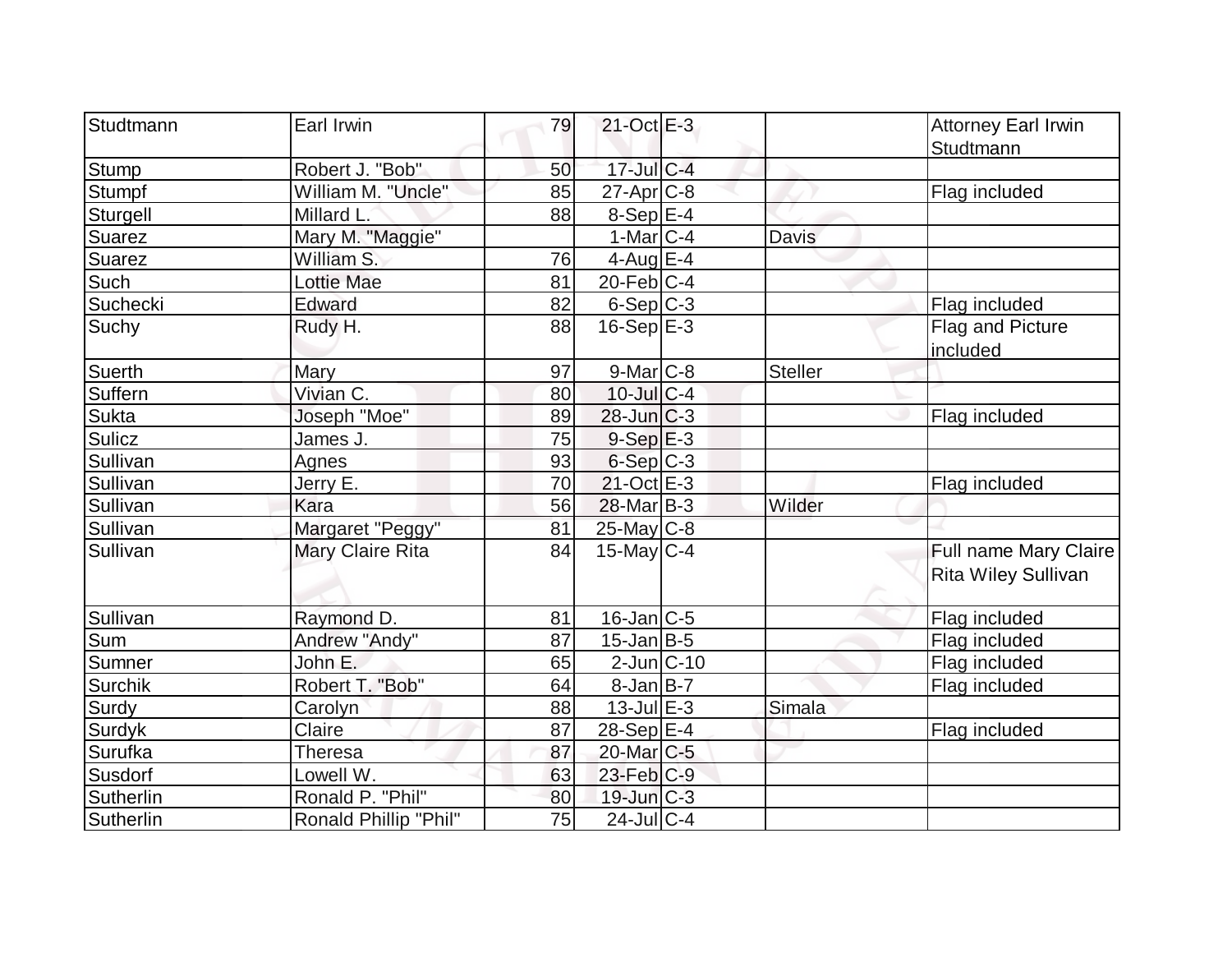| Sutkowski     | Arlene                    | 73       | $5$ -Jun $C-4$    |              |                       |
|---------------|---------------------------|----------|-------------------|--------------|-----------------------|
| <b>Sutton</b> | <b>Etta Kate</b>          | 68       | 28-Apr C-8        | Seymore      |                       |
| <b>Sutton</b> | Leona M.                  |          | 20-Oct E-4        | Kuzminski    |                       |
| Sutton        | Paul A.                   | 85       | $19$ -Mar $ B-8 $ |              |                       |
| Svetanoff     | Brian J.                  | 51       | $7-Apr$ $E-6$     |              |                       |
| Svihra        | Anna M.                   | 99       | $20$ -Mar $ C-5 $ |              |                       |
| Swaffar       | <b>Jack Dean</b>          | 74       | $27$ -May $E-8$   |              | Picture included      |
| Swaffar       | <b>Kay Margaret</b>       |          | 28-Dec E-4        | <b>Bly</b>   | Picture included      |
| Swalek        | Alice                     | 89       | $19$ -Mar $ B-8 $ | Urbanczyk    |                       |
| Swank         | Mabel L.                  | 94       | $28$ -Jan $E-8$   | <b>Stout</b> | Full name Mabel L.    |
|               |                           |          |                   |              | Swank (Kender)        |
| Swanson       | Albert H. "Swanee"        | 85       | $14$ -Aug C-4     |              | Flag included         |
| Swanson       | Concetta M. "Connie"      | 94       | $1$ -May $C-4$    | Parisi       |                       |
| Swanson       | Glen Dale "Swanny"        | 83       | $14$ -Mar $ B-3 $ |              |                       |
|               |                           |          | 15-Nov C-5        |              |                       |
| Swanson       | Thomas A.<br>Thomas A.    | 60<br>60 | $17$ -Nov $E-4$   |              |                       |
| Swanson       | Ernest B. "Bob"           | 77       | $18$ -May C-8     |              |                       |
| Swart         |                           | 72       | $2$ -Nov $E-4$    |              |                       |
| Swartz        | Alma M.                   |          |                   |              |                       |
| Swearingen    | <b>Robert Shane "Rob"</b> | 48       | $5-Apr$ $C-3$     |              |                       |
| Sweeny        | Edward Sr.                | 82       | $13$ -Jul $E-3$   |              | Flag included         |
| <b>Sweet</b>  | <b>Bradley B.</b>         | 44       | $9$ -Aug $C$ -3   |              |                       |
| Swibes        | <b>Mark Stephen</b>       | 48       | $20$ -Feb $C-4$   |              | Flag and Picture      |
|               |                           |          |                   |              | included - Correction |
| Swibes        | Mark Stephen              | 48       | $10$ -Feb $C$ -6  |              | Flag and Picture      |
|               |                           |          |                   |              | included              |
| Swickard      | Connie L.                 | 56       | 29-Jan C-9        |              |                       |
| Swidkiewicz   | Zygmunt "Ziggy"           | 64       | $10-Sep$ $E-4$    |              | Flag included         |
| Swike         | Ann                       | 92       | $9$ -Oct C-4      |              | Serbian Orthodox      |
|               |                           |          |                   |              | Cross included        |
| Swisher       | Paul K. "PK"              | 56       | $15$ -Mar $C-3$   |              |                       |
| Swope         | Thomas D.                 | 87       | 17-Nov E-4        |              |                       |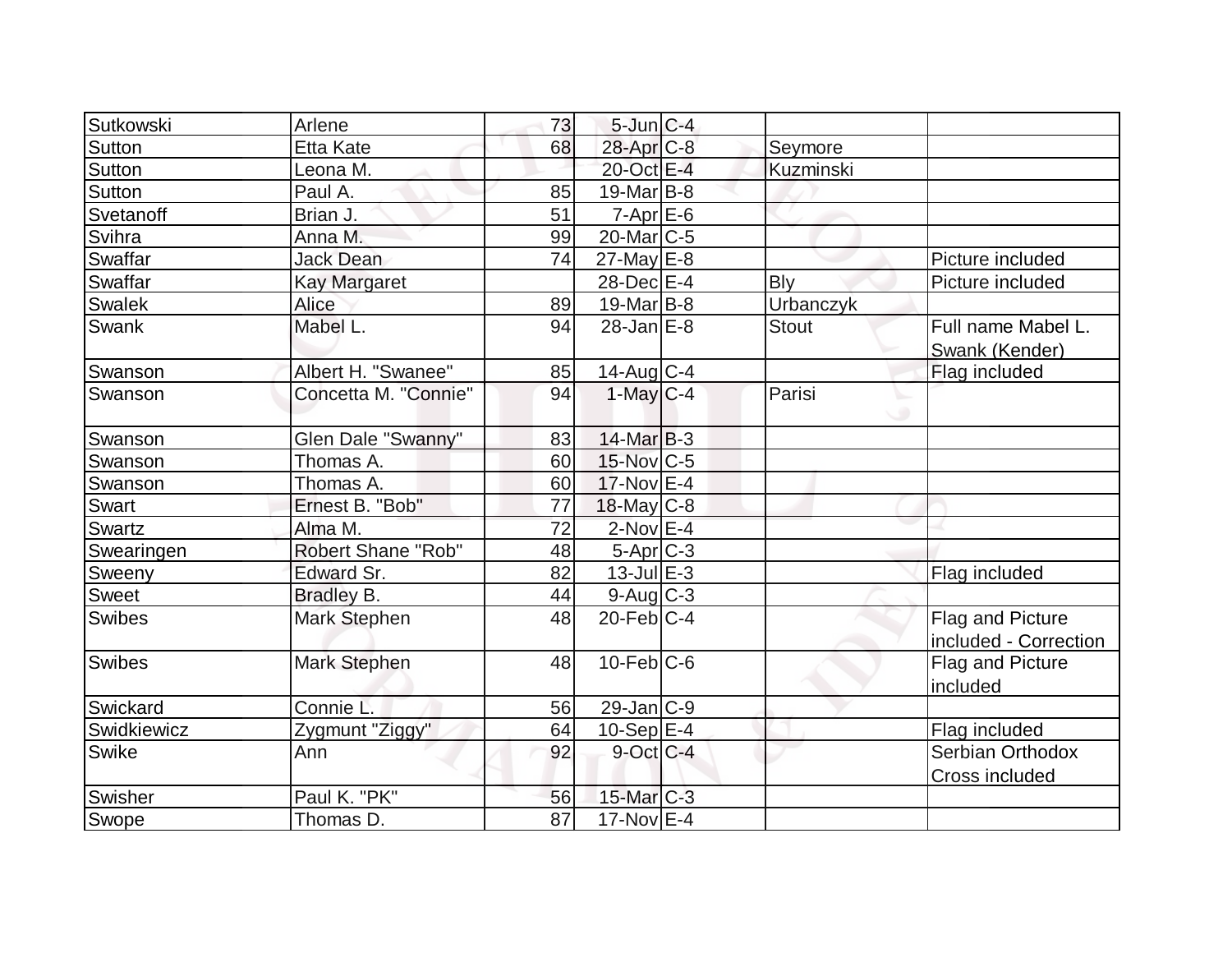| Synder         | Jason L.              | 37 | 24-Jun E-8              |               |                     |
|----------------|-----------------------|----|-------------------------|---------------|---------------------|
| Synko          | Helen                 | 97 | $7-NovB-3$              | Shulak        |                     |
| Sypniewski     | Jeanette A.           | 87 | 14-Jul E-4              | Krol          |                     |
| Sypulski       | <b>Wanda Phyllis</b>  | 87 | $11-Auq$ $E-3$          | Golden        |                     |
| Sytsma         | Andrew                | 80 | $15$ -Jul $E-3$         |               |                     |
| Syzmanski      | Rose H.               | 96 | $20$ -Dec $ C-4 $       | Andrysiak     |                     |
| Szablewski     | Melvadean             | 88 | $2$ -Oct $ C$ -5        |               |                     |
| Szala          | Edward (Blackie)      | 84 | $3$ -May $ C-4 $        |               | Flag included       |
| <b>Szaller</b> | Joseph                | 83 | 4-May $E-10$            |               | Flag included       |
| Szany          | Mary Lee              | 65 | $3-Mar$ $C-8$           | Wilczynski    |                     |
| Szanyi         | Victor J. Jr "Vic"    | 68 | $14$ -Aug $C-4$         |               |                     |
| Szczepaniak    | Donald L.             | 74 | 22-Dec E-4              |               | Flag included       |
| Szczepaniak    | Lois Jane             | 79 | $8-SepE-3$              | Hanley        |                     |
| Szczesniak     | <b>Barbara</b>        | 76 | 17-Mar C-7              | <b>Stack</b>  |                     |
| <b>Szefc</b>   | <b>Edmund Richard</b> | 76 | $1$ -Jun $C-8$          |               |                     |
| Szelangowski   | Delphine E.           | 89 | $13$ -Nov $ C-3 $       |               | Flag included       |
| Szewka         | Richard A. Jr.        | 28 | $15$ -Aug C-4           |               |                     |
| <b>Szotek</b>  | Arlene H.             | 78 | $26$ -Feb $ C-9$        | Primer        |                     |
| <b>Szotek</b>  | <b>Bernice</b>        | 90 | 23-Nov E-3              | <b>Nejman</b> |                     |
| Szuflita       | Mary J.               | 89 | $27$ -Jul $E-3$         | Zabzder       |                     |
| Szurgot        | Bernie K.             | 92 | $8$ -May $C$ -4         |               |                     |
| Szymanski      | Sharon M.             | 69 | $23-Oct$ <sub>C-4</sub> |               |                     |
| Tabler         | Judith I. "Judy"      | 62 | $8-Nov$ $C-3$           |               |                     |
| Tabor          | <b>Donald Anthony</b> | 47 | $15$ -Aug $B$ -3        |               |                     |
|                | "Sleepy"              |    |                         |               |                     |
| Tabor          | Mary (Moskal)         | 87 | $14$ -Aug C-4           |               | Picture included    |
| Taddei         | Eleanor E. "Babe"     | 70 | $19-Nov$ E-4            |               |                     |
| Talbot         | Irene A.              | 86 | $27$ -Mar $ C-7 $       | Dombrowski    |                     |
| <b>Taleff</b>  | Mirko                 | 83 | $4$ -Jul B-3            |               | Macedonian Orthodox |
|                |                       |    |                         |               | Cross included      |
|                |                       |    |                         |               |                     |
| Tall           | Eric                  |    | $21$ -May B-9           |               | Picture included    |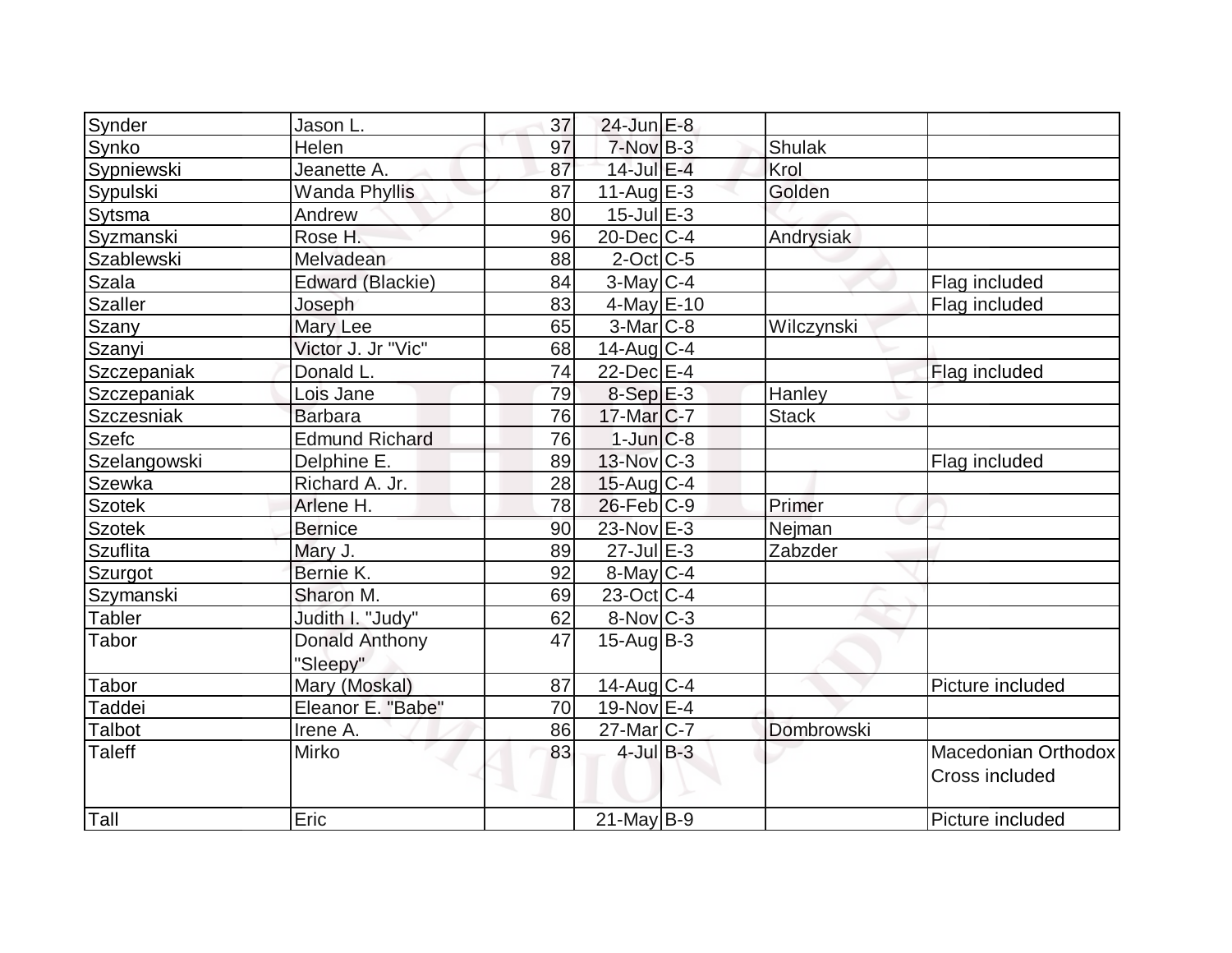| <b>Tanner</b>    | Robert                   | 89 | $16$ -Jan $C-5$        |               | Flag included            |
|------------------|--------------------------|----|------------------------|---------------|--------------------------|
| Tarailo          | Ruth "Vukosava"          | 83 | 10-May C-10            | Radenovic     | Serbian Orthodox         |
|                  |                          |    |                        |               | Cross included           |
| Taroli           | Oliver "Jerry"           | 88 | $18$ -Dec $ C-4 $      |               | Flag included            |
| Гаrr             | Margaret K.              | 91 | $14$ -Apr $ C-8 $      |               |                          |
| Tatarek          | Gerald D.                | 70 | $2$ -Jun $ C-10$       |               | Picture included         |
| Tatina           | Kenneth P. Sr.           | 66 | 26-Oct E-4             |               |                          |
| Tavarczky        | Robert C. "Bob"          | 75 | $8$ -Mar $C-3$         |               | Flag and Picture         |
|                  |                          |    |                        |               | included                 |
| <b>Tayler</b>    | <b>Matthew Christian</b> | 17 | $6$ -Feb $ C$ -5       |               |                          |
| Taylor           | Agnes                    | 86 | $14$ -Oct $E-3$        | Singel        | Picture included         |
| Taylor           | David E.                 | 74 | $1-Nov C-4$            |               | Flag included            |
| <b>Taylor</b>    | Mark Hanna               | 83 | $3-Nov$ F-4            |               | Flag included            |
| Taylor           | R. Evans, SGT.           | 28 | $20$ -Oct $E-4$        |               | Flag included            |
| Taylor           | Wayne                    | 69 | 18-Nov E-3             |               |                          |
| Taylor-Clingan   | Virginia E.              | 85 | 29-Jul E-2             |               |                          |
| Taylor-Wood      | Martha Sue               | 72 | $11-Sep C-4$           | <b>Moffit</b> |                          |
| <b>Teliga</b>    | Ann                      | 90 | $16$ -Dec $E-3$        | Kuhajda       | Picture included         |
| <b>Teller</b>    | David A.                 | 73 | $16$ -Jun $C-9$        |               |                          |
| <b>Fempleton</b> | Bernice M.               | 96 | $16$ -May B-3          | Osika         |                          |
| Tennant          | <b>Mabel June</b>        | 85 | $10-Sep$ $E-4$         |               |                          |
| Tenzer           | Rudolph, Dr. "Rudi"      | 91 | $4$ -Nov $E-3$         |               |                          |
| Terpstra         | Albert Sr. "Al"          | 78 | $16$ -Jun $C-9$        |               | Flag included            |
| Terpstra         | Benjamin T.              | 22 | $12$ -Jan $ C-8 $      |               |                          |
| <b>Terry</b>     | Dalton F.                | 90 | $29$ -Jul $E-3$        |               | Flag included            |
| Tesanovich       | Anna                     | 88 | 30-Mar <sub>C-10</sub> |               |                          |
| Teutemacher      | James Jay "Jim"          | 68 | 25-Mar E-7             |               |                          |
| Tharp            | Charlie Abner, Rev.      | 87 | $3-Feb$ $E-11$         |               | Picture included         |
| <b>Therasse</b>  | Raymond A. Jr.           | 85 | 18-Sep C-4             |               | Flag included            |
| <b>Thiess</b>    | Helen                    | 82 | $13$ -Dec $C$ -3       | Shendrick     |                          |
| Thilmont         | Mildred                  | 94 | 19-Dec B-2             | Clapp         | <b>Full name Mildred</b> |
|                  |                          |    |                        |               | <b>Hemphill Thilmont</b> |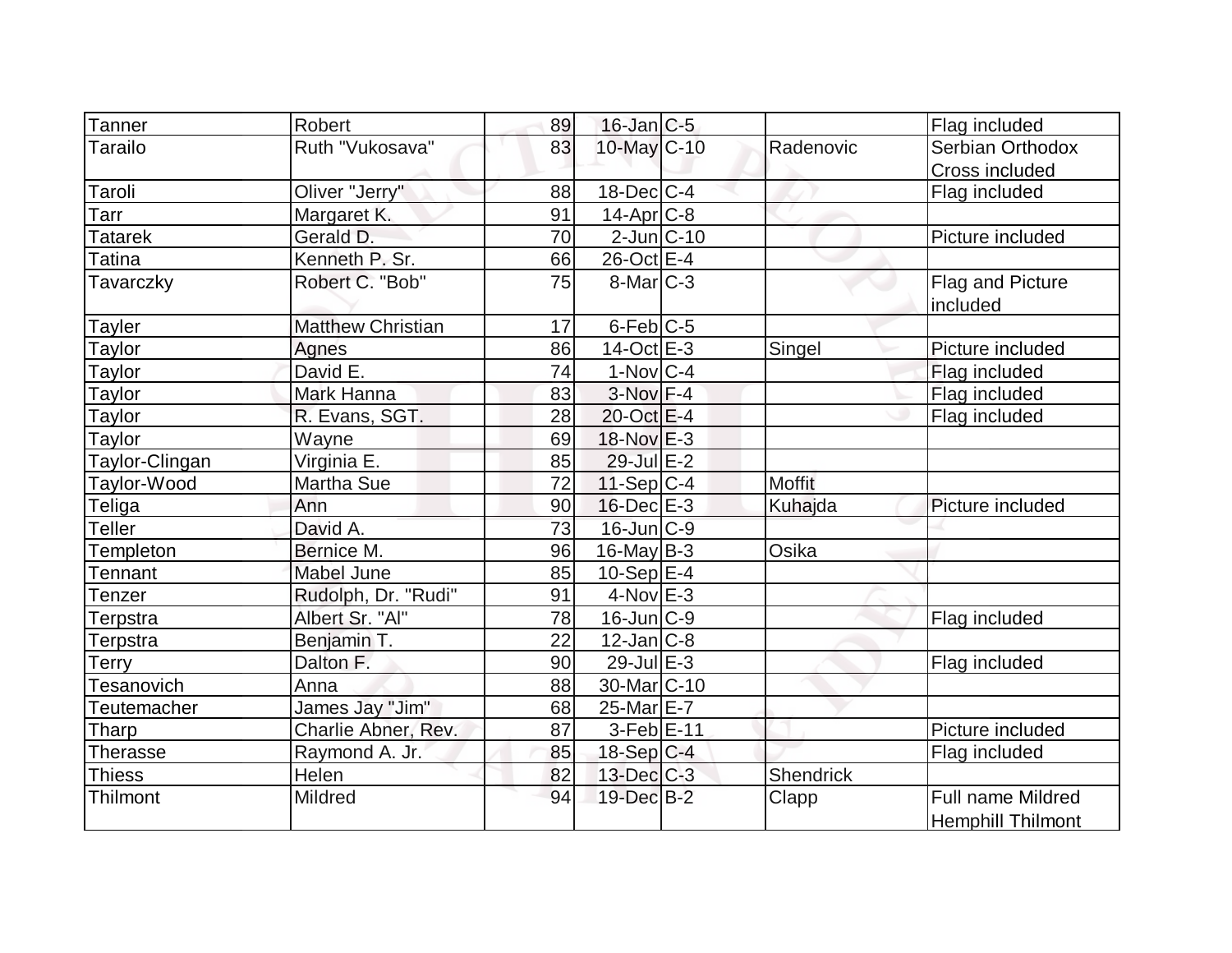| Thoesen       | Maria B.                          | 86 | $16$ -Feb $C-9$    |                 |                                          |
|---------------|-----------------------------------|----|--------------------|-----------------|------------------------------------------|
| Thomas        | Angela C. "Angie"                 | 42 | $26$ -Jan $ C-9 $  |                 | Picture included                         |
| Thomas        | Emerson Sr. "Lou"                 | 79 | $7 - Apr$ $E-6$    |                 |                                          |
| Thomas        | George Sr. "Gramps"               | 91 | $16$ -Mar $C$ -8   |                 | Picture included                         |
| Thomas        | Geraldine L.                      |    | $1$ -Oct $E-3$     |                 | Geraldine L. Thomas<br>(Reese) / Picture |
| <b>Thomas</b> | Joseph E. Jr.                     | 66 | $27$ -Oct $E$ -3   |                 |                                          |
| Thomas        | Levi Joseph Merrill               | 16 | $20$ -May $E-8$    |                 |                                          |
| Thompson      | <b>Barbara</b>                    | 57 | $17-NovE-4$        |                 | <b>Barbara Myers</b><br>Thompson         |
| Thompson      | Craig                             | 50 | $9$ -Feb $C-9$     |                 |                                          |
| Thompson      | Geraldine "Gerry"                 | 98 | $17$ -Aug E-4      |                 |                                          |
| Thompson      | James B. Jr.                      | 85 | $5$ -Feb $ B-8 $   |                 | Picture included                         |
| Thompson      | John "Jack"                       | 62 | 18-Oct C-4         |                 |                                          |
| Thompson      | Kenneth Glenn<br>"Kenny"          | 56 | $13$ -Aug E-4      |                 |                                          |
| Thompson      | Kenneth P.                        | 74 | $23$ -Jan $C$ -5   |                 |                                          |
| Thompson      | <b>Marian</b>                     | 78 | $8-Sep$ E-3        | Parry           |                                          |
| Thompson      | Melissa Ann                       | 40 | $30 - Jan$ $C - 4$ | Martin          |                                          |
| Thompson      | Peggy J.                          |    | $18-Sep C-5$       |                 |                                          |
| Thompson      | <b>Shirley Kay "Sweet</b><br>Pea" | 67 | $22$ -May C-4      |                 |                                          |
| Thornberry    | Diana L.                          | 55 | $5-NovE-3$         |                 | Picture incuded                          |
| Thorne        | Caroline "Carrie"                 | 77 | $7$ -Dec $E-4$     | <b>Takacs</b>   |                                          |
| Thurner       | <b>Robert Cecil "Bob"</b>         | 81 | $22$ -Dec $E-4$    |                 |                                          |
| Tichac        | John L. "Sonny"                   | 73 | $26$ -Dec $B-3$    |                 |                                          |
| Tiedemann     | Donald C.                         | 91 | $16-Sep$ E-3       |                 | Flag included                            |
| Tieron        | Alice "Janie"                     | 56 | $15$ -Jul $E-3$    | <b>Phillips</b> |                                          |
| Tillner       | Elizabeth Ann "Betsy"             | 62 | 12-Nov E-2         | Dean            |                                          |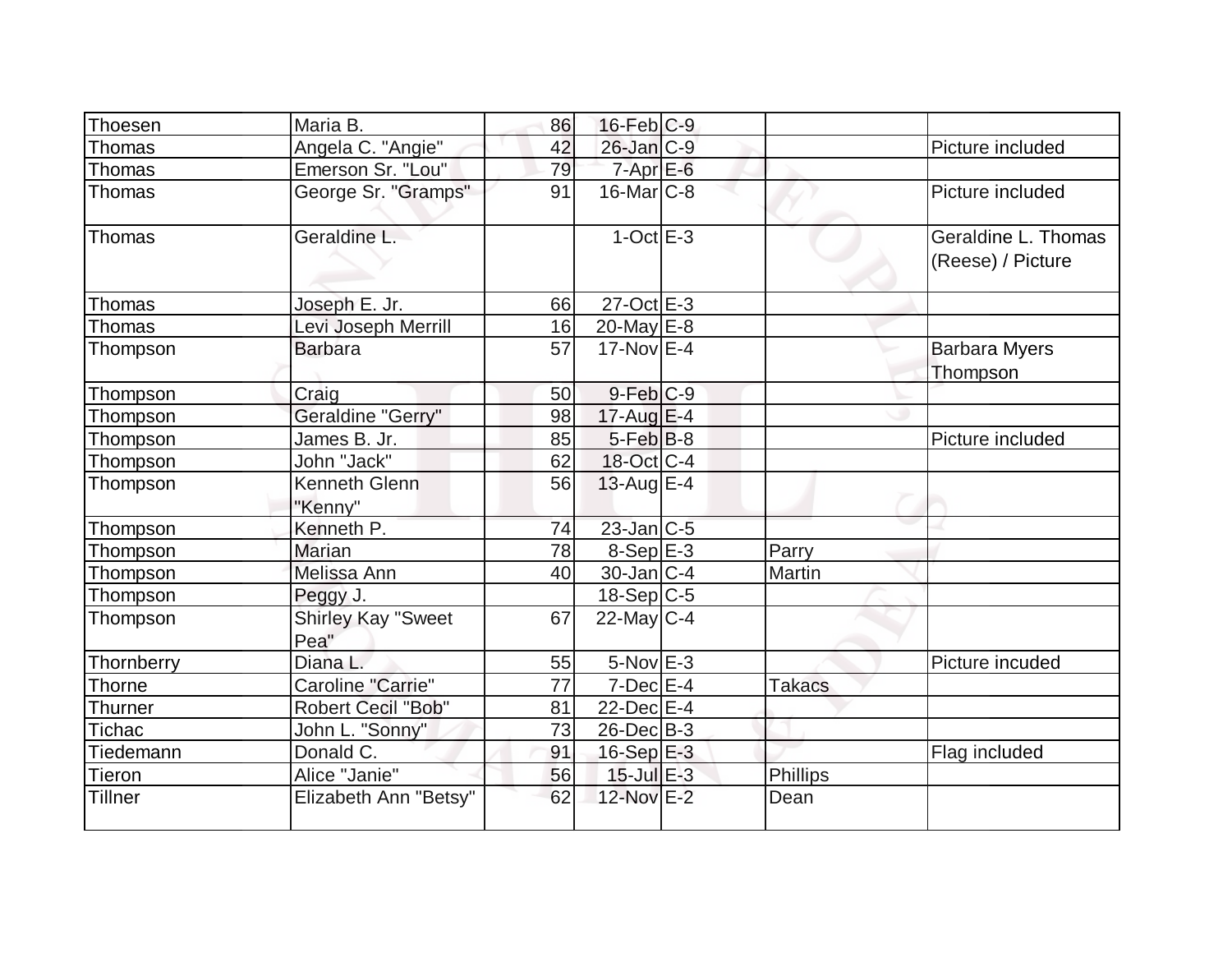| Timkovich       | Alvina               | 95 | $5$ -Jun $C-4$    |               |                     |
|-----------------|----------------------|----|-------------------|---------------|---------------------|
| <b>Tincher</b>  | Judith S.            | 70 | 11-Feb D-11       |               |                     |
| Tinoco          | Jannien Rose         | 50 | $2$ -Jun $C-4$    | Pilipovich    |                     |
| <b>Tipold</b>   | Sandra C.            | 64 | $9$ -Feb $ C-9 $  | <b>McNatt</b> | Picture included    |
| Tipton          | Carolyn C.           | 81 | $29$ -Mar $ C-4 $ |               | Picture included    |
| Tipton          | Thomas B.            | 64 | $11$ -Dec $C$ -5  |               | Flag included       |
| Tiscareno       | Petra Ponce "Lizzy"  | 83 | $11$ -Jun $B-4$   |               |                     |
| Tkacz           | George E.            | 68 | $8$ -Oct $E$ -3   |               |                     |
| <b>Tkacz</b>    | Shari                | 51 | $13$ -Jul $E-3$   |               |                     |
| Tlapa           | Richard, Rev.        | 91 | $31$ -May C-3     |               |                     |
| <b>Tobias</b>   | Josephine S. "Grams" | 87 | $24-Sep$ $E-4$    | Kosiba        |                     |
|                 | "Granny"             |    |                   |               |                     |
| Todd            | Margaret R.          | 83 | $9$ -Mar $C-9$    | Wagoner       |                     |
| <b>Tokarz</b>   | Edward J.            | 94 | $10$ -Apr $C$ -4  |               | Flag included       |
| Tolnai          | Robert Joseph "Big   | 76 | $27$ -Mar $ C-7 $ |               | Flag included       |
|                 | Bob"                 |    |                   |               |                     |
| Tomich          | Momcilo "Mike"       | 87 | $4-MarE-7$        |               |                     |
| Tomich          | Olga                 |    | $23$ -Jun $D-8$   |               | Serbian Orthodox    |
|                 |                      |    |                   |               | Cross included      |
| Tominov         | Frank J.             | 92 | $9$ -May B-3      |               | Flag included       |
| Tomko           | Henry M. "Sonny,     | 70 | $1-Sep$ $E-4$     |               |                     |
|                 | Hank"                |    |                   |               |                     |
| <b>Tompkins</b> | Patricia J.          | 80 | $23$ -Feb $ C-9 $ |               |                     |
| <b>Tompkins</b> | Robert E.            | 81 | $17$ -Jul $ C-4 $ |               |                     |
| Toodle          | Cory Terrell "Rock:" | 29 | $7$ -Jan $E-7$    |               | Picture included    |
| Toosovich       | Michael L.           | 41 | $3$ -Aug E-5      |               |                     |
| Topper          | Helen E.             | 84 | $14$ -Jul $E-4$   |               |                     |
| Torbeson        | Bruce A.             | 56 | 16-Mar C-8        |               |                     |
| Torie           | Linda A.             |    | 23-Sep E-2        |               | Celebration of Life |
| Torie           | Linda Ann            | 59 | $7-Sep$ $E-3$     |               |                     |
| <b>Torok</b>    | Albert J.            | 96 | 13-May B-8        |               | Flag and Picture    |
|                 |                      |    |                   |               | included            |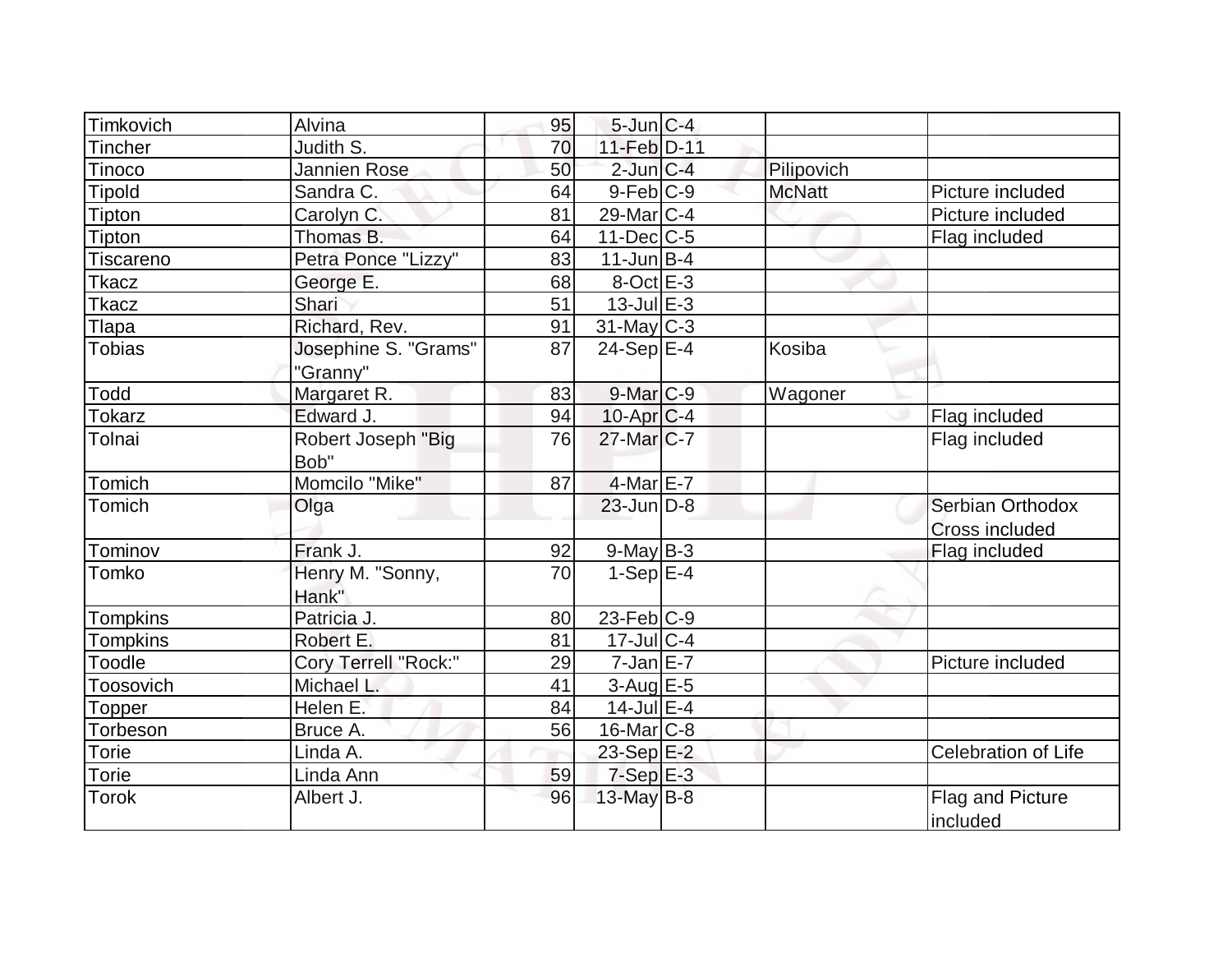| <b>Torres</b><br>18-Nov E-3<br>Theresa "Stacey"<br>80<br>Victor Jr. "Chili"<br>$1-Sep$ $E-4$<br>55<br><b>Torres</b><br>William H.<br>55<br>13-Mar C-2<br>Toth | Picture included      |
|---------------------------------------------------------------------------------------------------------------------------------------------------------------|-----------------------|
|                                                                                                                                                               |                       |
|                                                                                                                                                               |                       |
|                                                                                                                                                               |                       |
| $31$ -Mar $ C-9 $<br><b>Totzke</b><br>77<br>Margaret J.                                                                                                       |                       |
| 71<br>25-Feb E-10<br>James W.<br>Toweson                                                                                                                      |                       |
| William Jr.<br>60<br>$5$ -Dec $B-3$<br>Townsend                                                                                                               |                       |
| $14$ -Aug C-3<br>74<br>Jadwiga (Harriet)<br>Traczyk                                                                                                           |                       |
| Theresa M.<br>97<br>$7$ -May B-8<br>Trankulov<br>Dermendzin                                                                                                   |                       |
| $4$ -May E-11<br>Roseann G.<br>66<br>Trapane                                                                                                                  |                       |
| $17 - \text{Jun} E - 7$<br>79<br>John III<br><b>Tratebas</b>                                                                                                  |                       |
| Nannie Lucille "Lucy"<br>76<br>$6$ -Mar $ C-4$<br>Traywick                                                                                                    |                       |
| $16$ -Jun $C-9$<br>95<br>Trbojevic<br>Mileva                                                                                                                  | Serbian Orthodox      |
|                                                                                                                                                               | <b>Cross included</b> |
| $5$ -Mar $B$ -5<br>Treadway<br>Zoie Lee<br>91                                                                                                                 |                       |
| Marjorie V. "Marge"<br>$23$ -Aug C-3<br>84<br>Treen<br>Lutz                                                                                                   |                       |
| Trembczynski<br>$21$ -Aug $C-4$<br>Roman<br>85                                                                                                                | Flag included         |
| Howard A.<br>$6$ -Feb $ C$ -5<br>Tremblay<br>82                                                                                                               |                       |
| $20$ -Mar $ C-5 $<br>Klemp<br>Trentacosti<br>Lois M.<br>80                                                                                                    |                       |
| Trentowski<br>Sophie<br>93<br>29-Jun C-10<br>Zizkovsky                                                                                                        |                       |
| <b>Joann "Precious"</b><br>76<br>$15$ -Apr $E$ -8<br>Trepanowski                                                                                              |                       |
| $17-Sep$ <sup>E-5</sup><br><b>Tressler</b><br>Gary O.<br>72                                                                                                   |                       |
| <b>Bertha</b><br>81<br>$10$ -Dec $E-4$<br><b>Trevino</b>                                                                                                      |                       |
| Reynaldo Sr. "Rev"<br>81<br>$2$ -Mar $ C-9 $<br>Trevino                                                                                                       |                       |
| $3-Nov$ F-3<br>Trifunovic<br>Mara<br>87                                                                                                                       | Serbian Orthodox      |
|                                                                                                                                                               | Cross included        |
| $9$ -Jul $E-3$<br>Treva E.<br>Price<br>Trimble<br>94                                                                                                          |                       |
| $26$ -Apr $C-3$<br>Wayne D. "Otto Von<br>59<br>Trinosky                                                                                                       |                       |
| Speed"                                                                                                                                                        |                       |
| $18$ -Jul $B-3$<br>Max J.<br>Trinowski<br>93                                                                                                                  |                       |
| 18-Nov E-3<br>60<br>Clary<br><b>Susan Carol</b><br><b>Trivette</b>                                                                                            |                       |
| <b>Trock</b><br>95<br>28-Jul E-5<br><b>Durik</b><br>Helen D.                                                                                                  |                       |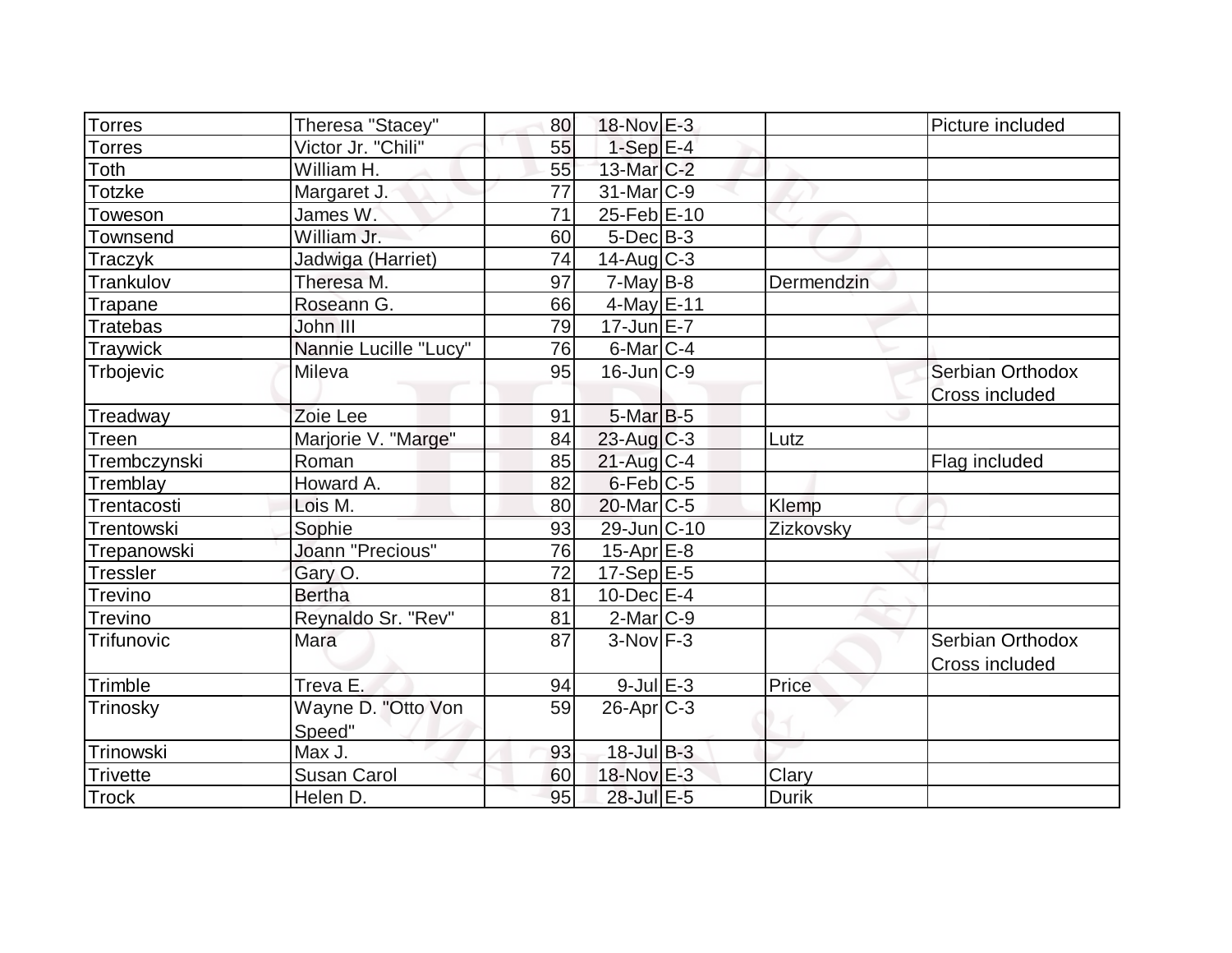| Trojan          | Rosemary E. "Rosie"      | 84 | 17-Sep E-4             |                |                                         |
|-----------------|--------------------------|----|------------------------|----------------|-----------------------------------------|
| <b>Troksa</b>   | Eugene                   | 72 | 22-Mar <sub>IC-2</sub> |                | Firefighter emblem<br>included          |
| Tromble         | Keith A.                 | 68 | $11$ -Jul B-3          |                |                                         |
| Tropcich        | Mary Ann                 | 88 | $10$ -Jun $E-9$        | <b>Sertich</b> |                                         |
| Trottman        | Robert "Bob"             | 75 | 25-Mar E-7             |                | Picture included                        |
| <b>Troup</b>    | <b>Hope Elizabeth</b>    |    | 8-May C-3              |                |                                         |
| Trowbridge      | Robert A.                | 73 | $5-Sep$ B-3            |                |                                         |
| Troxel          | <b>Donald</b>            | 93 | $6$ -Nov $ C-7 $       |                | Flag included                           |
| Troyan          | <b>Susan Marie</b>       | 67 | $13$ -Apr $ C-8 $      |                |                                         |
| Trumble         | Tommie Joe "TJ"          | 85 | $17$ -Nov $E-4$        |                | Picture included                        |
| Trumpus         | <b>Stanley</b>           | 67 | 27-Dec C-3             |                |                                         |
| <b>Trumpy</b>   | <b>Mary Katherine</b>    | 58 | $24$ -Mar $ C-9 $      |                |                                         |
| Truszkowski     | Philip                   | 75 | $26$ -Apr $C-3$        |                | Flag included                           |
| Trzcinski       | Dorothy                  | 72 | $6$ -Aug $B$ -3        |                |                                         |
| <b>Trzupek</b>  | James S.                 | 62 | $17$ -May C-2          |                |                                         |
| <b>Trzupek</b>  | Stella L.                | 87 | 28-Apr C-9             | Wicenciak      |                                         |
| <b>Tsirtsis</b> | Anastasia "Esther"       | 78 | $15$ -Jan $B$ -5       | Lecas          | <b>Greek Orthodox</b><br>Cross included |
| <b>Tucker</b>   | Harold A.                | 78 | $31$ -Jan $ B-2 $      |                |                                         |
| Tucker-Clay     | Angela E.                | 63 | $9-Feb C-9$            | <b>Tucker</b>  | Picture included                        |
| Tuepker         | Ralph A.                 | 82 | $23$ -Jun $D-7$        |                |                                         |
| Tully           | <b>Sherry Ann</b>        | 45 | 11-Feb D-11            | Halper         |                                         |
| Turajlic        | Ana                      | 89 | $13-Sep C-3$           |                | Serbian Cross and<br>Picture included   |
| Turner          | <b>Sally Mae</b>         |    | $18$ -Jul B-3          |                |                                         |
| Turner          | William Wayne<br>"Wayne" | 63 | 19-Nov E-4             |                | Flag and Picture<br>included            |
| Turpin          | Ryan J.                  | 32 | 26-Oct E-4             |                |                                         |
| Turzai          | Louis George             | 47 | $1-Mar$ $C-2$          |                |                                         |
| Tuskan          | Frank                    | 91 | $16$ -Jan $ C-5 $      |                | Flag included                           |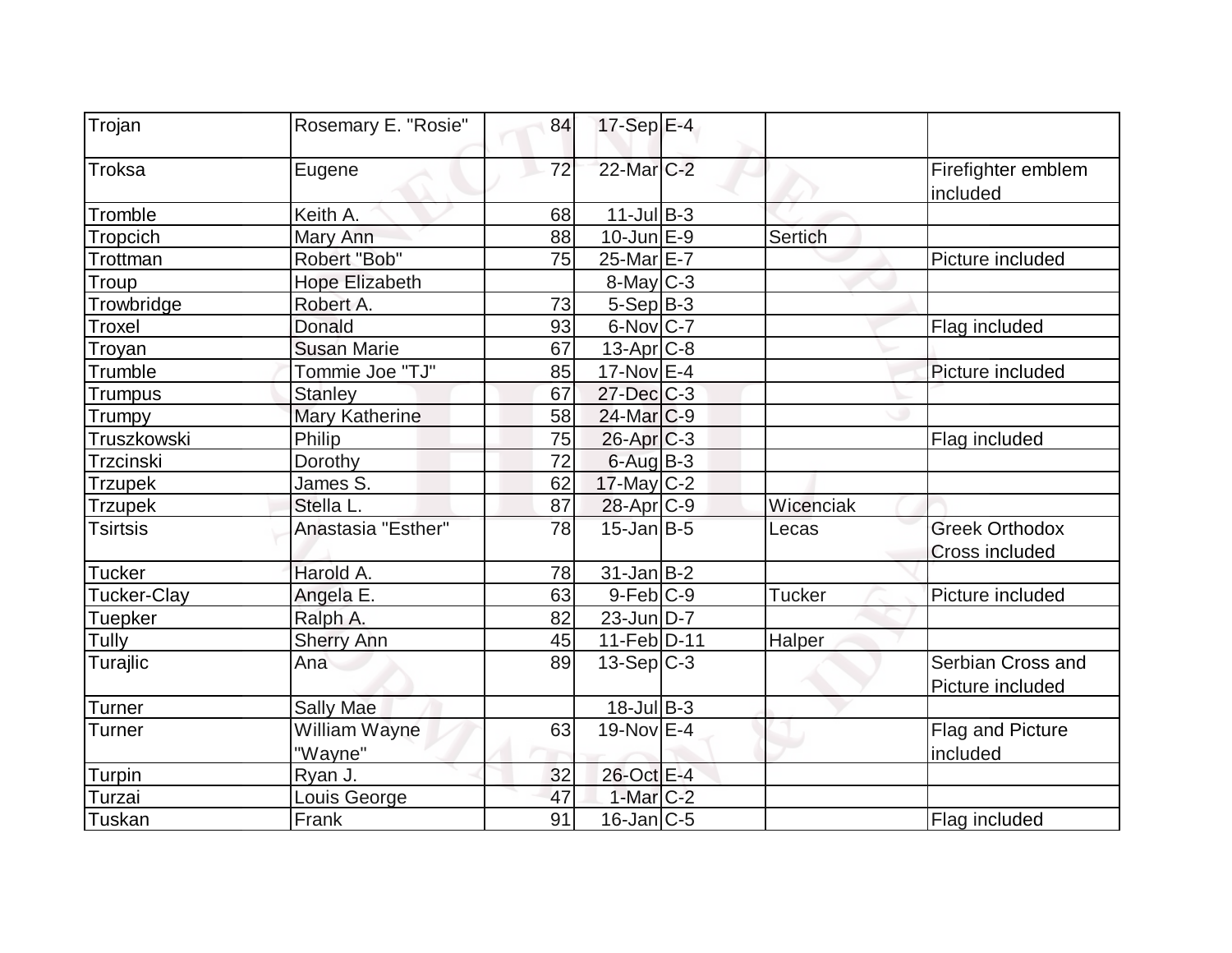| Tuskan           | Joseph M. Jr.                        | 68  | $26$ -Apr $C-3$   |                 | Flag included                          |
|------------------|--------------------------------------|-----|-------------------|-----------------|----------------------------------------|
| Tutacko          | <b>Mike</b>                          | 89  | 11-Sep C-5        |                 | Flag included                          |
| Twardosz         | <b>Genevieve Catherine</b><br>"Jean" | 92  | 22-May C-4        |                 |                                        |
| Tyburski         | James "T-Bone"                       | 63  | $14$ -May B-6     |                 | Picture included                       |
| <b>Tymorek</b>   | Chester A.                           | 83  | $21$ -Mar $ B-3 $ |                 | Flag included                          |
| Tysen            | <b>Bernard</b>                       | 92  | $11-Oct$ $C-3$    |                 | Flag included                          |
| Tyson            | Grace M.                             | 103 | $30$ -Nov $E-3$   | <b>McCondle</b> |                                        |
| Udycz            | Eugene S.                            | 64  | $27$ -Apr $ C-9 $ |                 | Flag included                          |
| <b>Ulanowski</b> | Jane B.                              | 94  | $9-Sep$ E-3       | Glinski         |                                        |
| <b>Ulbrich</b>   | Lawrence Anthony                     | 62  | $18$ -Dec $C$ -5  |                 | Flag and Masonic                       |
|                  | "Larry"                              |     |                   |                 | emblem included                        |
| Ullman           | Alice E.                             | 60  | 15-Jun C-11       |                 | <b>Memorial Service</b>                |
| Ullman           | Alice E.                             | 60  | $5$ -Jun $C-4$    |                 |                                        |
| Ulloa            | Cassandra Paige                      |     | $19-Oct$ $E-3$    | Krueger         |                                        |
| Underwood        | Teena Rae                            | 63  | 27-Oct E-3        | Yaros           |                                        |
| Unni             | Savitri                              | 84  | $29$ -Jul $E-3$   |                 |                                        |
| Uphold           | Samantha L.                          | 30  | 15-Jun C-11       | Vanaman         |                                        |
| Uran             | Sylvester A. "G.P."                  | 82  | $16$ -Apr $B$ -6  |                 | Flag included                          |
| Urban            | Blanche "NaNa"                       | 90  | $16$ -Dec $E-3$   | Sobieraj        | Picture included                       |
| Urban            | Elvira                               | 76  | $14$ -Aug C-4     |                 | Full name Elvira<br><b>Tesch Urban</b> |
| Urbanik          | Walter J. "Red"                      | 86  | $4-Apr$ B-3       |                 |                                        |
| Urbaszewski      | Derek R.                             | 17  | $21$ -Aug $C-4$   |                 |                                        |
| Urbina           | Miguel "Mike"                        | 42  | $8-Feb$ C-3       |                 |                                        |
| <b>Ursta</b>     | Dan                                  | 58  | $6$ -Jul $E-4$    |                 |                                        |
| Ustian           | Alex "Juice"                         | 91  | $5$ -Mar $ B$ -6  |                 | Flag incuded                           |
| Utley            | Nanci D.                             | 57  | $10$ -Mar $ C-9 $ |                 |                                        |
| Uylaki           | Joseph "Duke"                        | 74  | 25-Oct C-3        |                 |                                        |
| <b>Uzelac</b>    | Sam                                  | 81  | $13-Sep C-3$      |                 | Flag included                          |
| Uzelac           | <b>Steve</b>                         | 83  | $21$ -May B-10    |                 | Flag included                          |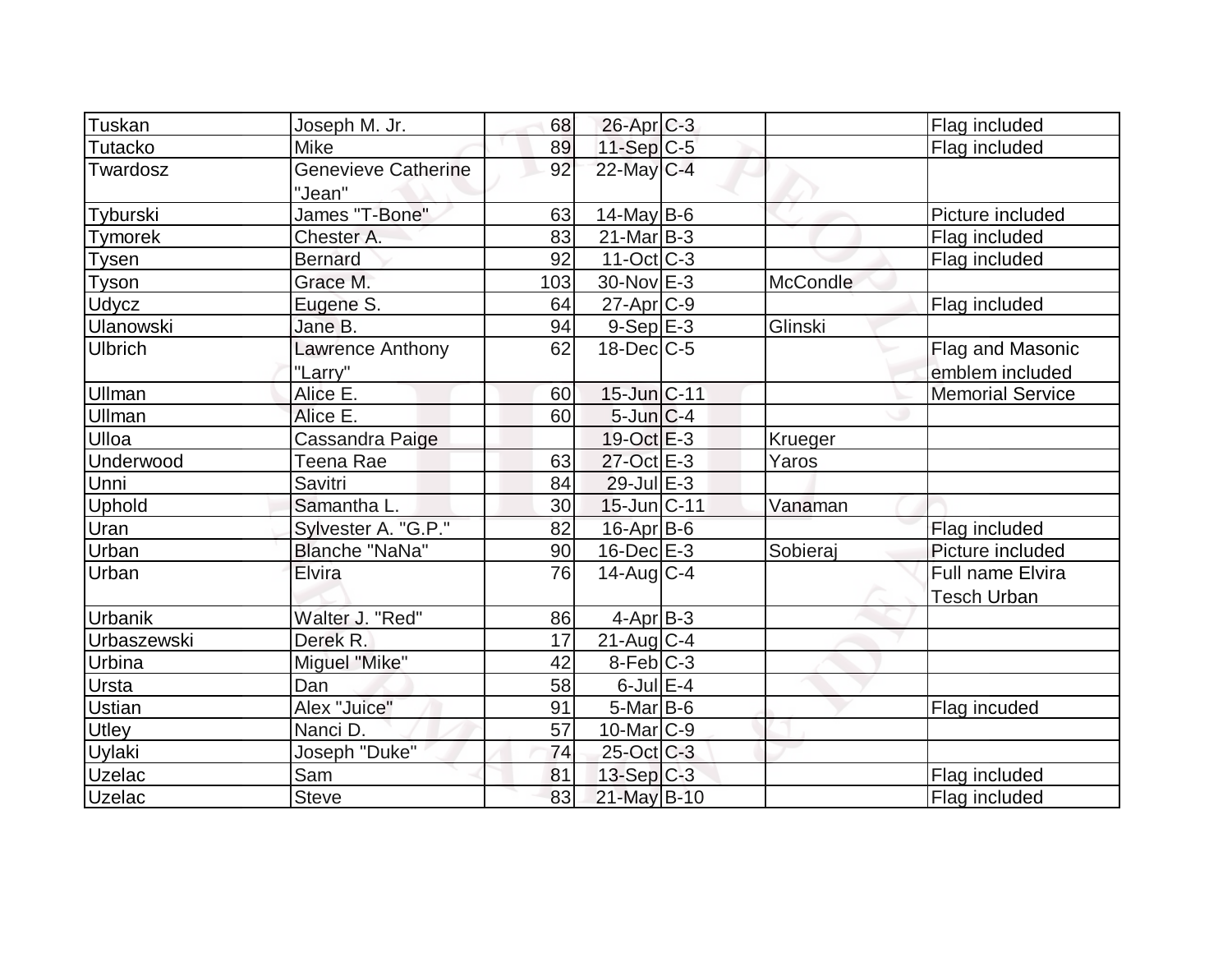| Uzubell        | Richard J.                 | 82 | $4$ -Jun $B-9$           |          | Police emblem                              |
|----------------|----------------------------|----|--------------------------|----------|--------------------------------------------|
|                |                            |    |                          |          | included                                   |
| Vaclavik       | Lorraine E.                | 83 | $14$ -Jan E-7            | Rada     |                                            |
| Vadas          | Edward J.                  | 64 | $21-Oct$ $E-3$           |          |                                            |
| Vajda          | Bertha R.                  | 87 | $7 - Aug$ <sub>C-4</sub> | Caban    |                                            |
| Vajda          | Sigmund                    | 89 | $10$ -May C-4            |          | Flag and Picture<br>included               |
| Valag          | Beverly A.                 | 71 | $8$ -Mar $C$ -3          | Kosmoski |                                            |
| Valdez         | Jonathan S.                | 22 | $29$ -Aug $B-3$          |          |                                            |
| Valdez         | Leonor                     | 72 | $28$ -Aug $C-4$          |          | Full name Leonor<br><b>Trujillo Valdez</b> |
| Valdez         | <b>Nick</b>                | 84 | $7$ -Jan $E$ -7          |          |                                            |
| Vale           | Cynthia "Cindy"<br>"Ninny" | 54 | $12$ -Feb $B-9$          |          |                                            |
| Valente        | Genevieve "Genny"          | 81 | $18$ -Jan $ C-3 $        | Jawor    |                                            |
| Valles         | Carmen L.                  | 44 | 31-Oct B-3               |          |                                            |
| Valpatic       | Rose E.                    | 91 | $7 - Aug   C-4$          |          |                                            |
| Van Amstel     | Mary Ann                   | 50 | $25$ -Dec $C$ -3         | Meyer    |                                            |
| Van Ausdal     | Beverly L.                 | 80 | $2$ -Nov $E-2$           |          |                                            |
| Van Beek       | Clifford J.                | 68 | 18-Nov E-3               |          |                                            |
| Van Bruggen    | Jacob "Jack"               | 84 | $6$ -Jul $E$ -5          |          | Flag included                              |
| Van Camp       | <b>Frances Dee</b>         | 73 | $5$ -Jun $ C-4 $         |          |                                            |
| Van Der Bilt   | Cornelia                   | 90 | $23-Sep$ $E-3$           |          |                                            |
| Van Der Kolk   | Neil, Dr. "Dr. V."         |    | $20$ -Dec $C$ -4         |          | Picture included                           |
| Van Der Noord  | Peter                      | 93 | $6-Sep C-3$              |          |                                            |
| Van Der Woude  | Lucas                      | 92 | $6$ -Aug B-3             |          |                                            |
| Van Der Woude  | <b>Nellie</b>              | 98 | $6$ -Feb $ C-4 $         |          |                                            |
| Van Drunen     | Johanna "Babe"             | 89 | $24$ -Apr $ C-3 $        | Mulder   |                                            |
| Van Gorp       | Harold R.                  | 98 | $22$ -Feb $ C-4 $        |          |                                            |
| Van Gorp       | Walter Sr.                 | 91 | $10$ -May C-4            |          | Flag and Picture<br>included               |
| Van Hazebroeck | Mary                       | 91 | $14$ -Jul $E-4$          | Chutro   |                                            |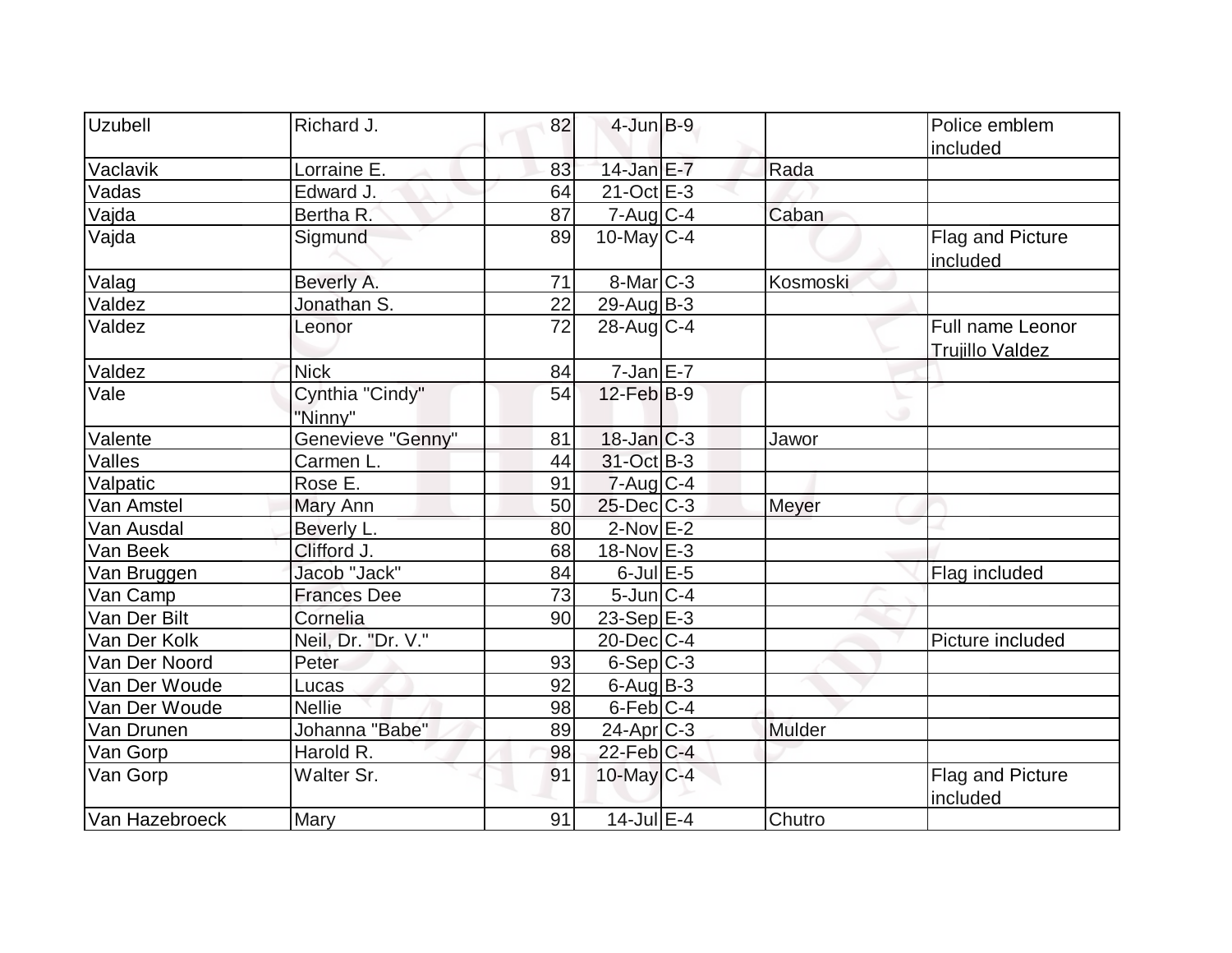| Van Hessen           | Charles F.            | 84    | $10$ -Apr $ C-4$  |               | Flag included                           |
|----------------------|-----------------------|-------|-------------------|---------------|-----------------------------------------|
| Van Hoose            | Donna Jean            | 81    | 29-May C-4        |               |                                         |
| Van Kley             | Duane                 | 67    | $21-Sep$ $E-2$    |               | Picture included                        |
| Van Prooyen          | Glen A.               | 74    | $27$ -Nov $ C$ -5 |               | Picture included                        |
| Van Prooyen          | Harold                | 81    | $9-Nov$ $E-3$     |               |                                         |
| Van Senus            | James F.              | 45    | $19$ -JulC-3      |               |                                         |
| Van Til              | Anne M.               | 90    | $25$ -May C-8     | Mellema       | Flag included                           |
| Vance                | <b>Rickey Lee</b>     | 35    | $14$ -Jul $E-4$   |               |                                         |
| Vance                | <b>William Thomas</b> | 53    | $31$ -JulC-3      |               |                                         |
| Vandam               | Tammy                 | 42    | 29-Sep $E-3$      |               |                                         |
| VanDeel              | Arthur                | 96    | $20$ -Mar $ C-5 $ |               |                                         |
| Vandenburgh          | Carol J.              | 70    | $4$ -Dec $ C-5$   | Seabloom      |                                         |
| <b>Vander Griend</b> | Violet "VI"           | 81    | $10$ -Feb $ C-8$  |               |                                         |
| Vander Molen         | Marvin                | 73    | $20$ -Jun $B-3$   |               |                                         |
| Vander Wal           | Winnie                | 90    | $3$ -May $C-4$    | Kats          | Full name Winnie<br>Vander Wal Krooswyk |
| Vander Woude         | Nolan                 | 91/2  | $9$ -Dec $E-3$    |               |                                         |
|                      |                       | weeks |                   |               |                                         |
| Vanderaa             | Jennie                | 107   | $21$ -Feb $B-3$   | Van Drunen    |                                         |
| VanderAA             | Joan C. "Joni"        | 76    | $29$ -Mar $ C-4 $ | <b>Visser</b> |                                         |
| Vanderbilt           | Alice                 | 89    | $15$ -Mar $ C-3 $ | Koster        |                                         |
| VanderHoogt          | Derek M.              | 29    | $19$ -Aug $E-2$   |               |                                         |
| Vanderhye            | George                | 92    | $4$ -Jul B-3      |               | Flag included                           |
| Vandermolen          | Andrew                | 69    | $7 - Aug   C-4$   |               |                                         |
| Vander-Zee           | Clements P. "Clem"    | 77    | 12-Mar B-8        |               | Flag included                           |
| Vandever             | Catherine             | 87    | $10$ -Jan $ B-2 $ |               |                                         |
| Vandusen             | Charlotte A.          | 80    | $28$ -Feb $ B-3 $ |               |                                         |
| Vankirk              | Gerald J. "Breeze"    | 64    | 3-Apr C-7         |               | Flag included                           |
| Vanselow             | Joyce                 | 78    | $7$ -Jan $E-7$    | Walsh         | Full name Joyce Hunt<br>Vanselow        |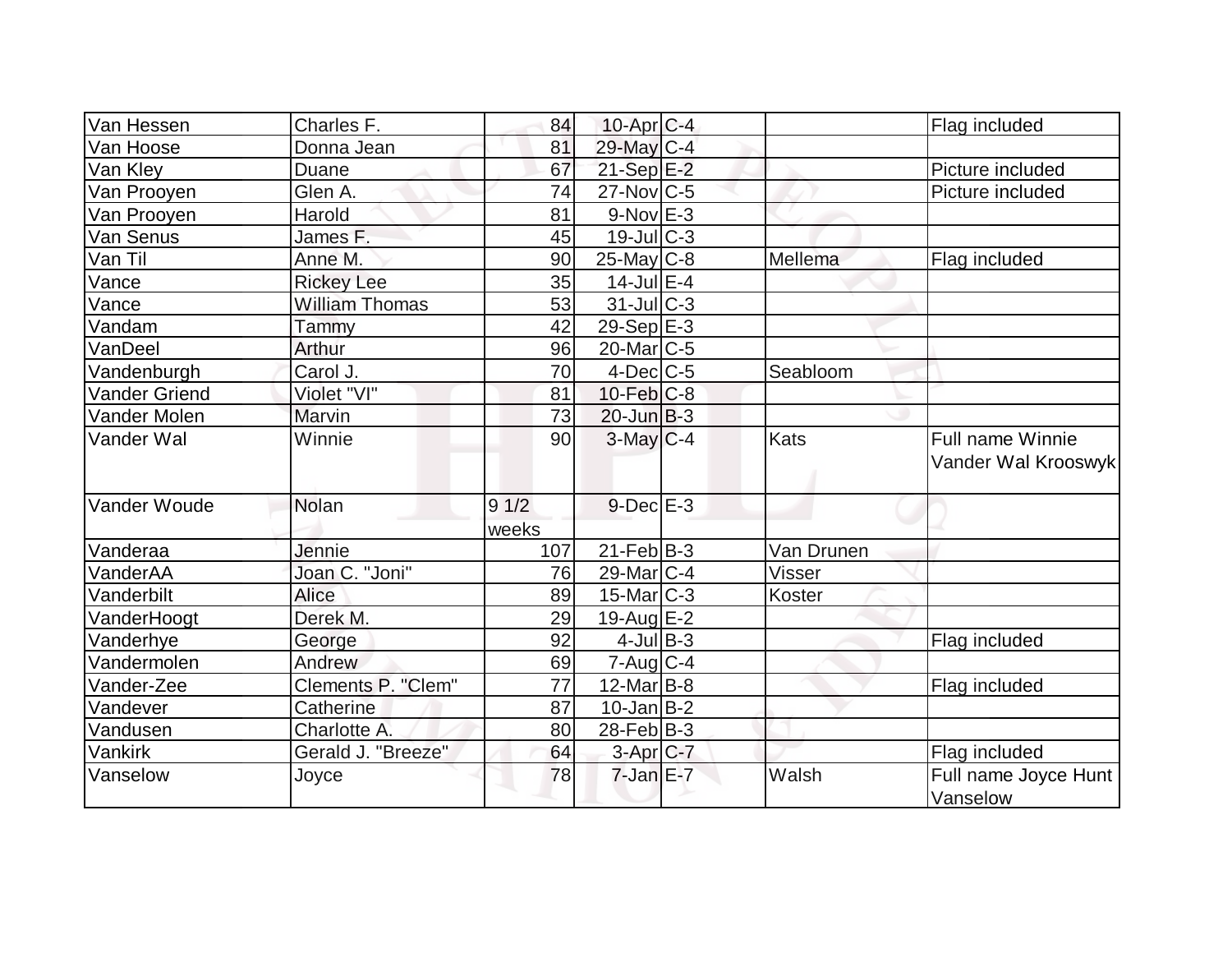| <b>Varchetto</b> | Anthony "Tony"     | 89             | $16$ -Jun $ C-9$       |          | Flag and Picture     |
|------------------|--------------------|----------------|------------------------|----------|----------------------|
|                  |                    |                |                        |          | included             |
| Vardalos         | Harry B.           | 86             | 27-Dec C-3             |          | Cross included       |
| Varga            | Sundee Lynn        | 40             | $21$ -May B-10         |          |                      |
| Vargo            | Mildred            | 94             | $11$ -Jun $B-5$        |          | Picture included     |
| Vargo            | Robert M.          | 51             | $24$ -Dec $E-3$        |          |                      |
| Varichak         | Dorothy            | 90             | $19-Oct$ $E-4$         |          | Serbian Orthodox     |
|                  |                    |                |                        |          | Cross included       |
| Varshal          | Darlene F. "Dee"   | 71             | 26-Jul C-3             | Smith    |                      |
| Vasilovcik       | John G. "Johnny"   | 47             | $4$ -Jan $ C-4 $       |          |                      |
| Vasquez          | Connie G.          | 85             | $23$ -Jan $ C-3 $      | Guerrero |                      |
| Vasquez          | Harvey             | 86             | $15$ -Aug $B$ -2       |          | Flag included        |
| Vassell          | Virginia           | 87             | $3$ -Jun $E$ -6        |          |                      |
| Vaux             | <b>John Norton</b> | 80             | $7-Feb B-3$            |          |                      |
| Vechey           | Dale G.            | 52             | $12$ -Mar $B$ -7       |          |                      |
| Vega             | Dylan Joseph       | $\overline{7}$ | 29-Mar C-4             |          | Angel and Picture    |
|                  |                    |                |                        |          | included             |
| Vega             | Dylan Joseph "Our  | 7              | $28$ -Mar $ B-3 $      |          | Angel included       |
|                  | Angel"             |                |                        |          |                      |
| Vega             | Jessica C. RN      | 40             | $2$ -Jan $ C-4 $       |          | Picture included     |
| Vega             | Kenneth            | 54             | 24-Mar <sub>IC-9</sub> |          | Flag included        |
| Veisbergs        | Natalie F.         | 94             | $9$ -Mar $ C-9 $       |          | Picture included     |
| Vela             | Dora Ann           | 71             | $18$ -Dec $ C$ -5      | Shebat   |                      |
| Velazquez        | Ignacio "Pancho"   | 83             | $12-Sep B-3$           |          |                      |
| Velazquez        | Rose               | 82             | $15$ -Jul $E-3$        |          | Full name Rose       |
|                  |                    |                |                        |          | Sciullit (Velazquez) |
| Vendramin        | Ida                | 92             | $19$ -JulC-4           |          |                      |
| Venturini        | Lorraine           | 86             | $14$ -Apr $ C-9$       |          | Picture included     |
| Venzke           | Robert G.          | 85             | $19$ -Jan $ C-9 $      |          |                      |
| Verbroom         | Herbert D.         | 80             | $13$ -Mar $ C-4 $      |          |                      |
| Vereb            | Elizabeth "Betty"  | 98             | $29$ -Jan $ C-9 $      |          |                      |
| Vespo            | John D. Jr.        | 65             | $15$ -Jun $ C-11$      |          | Flag included        |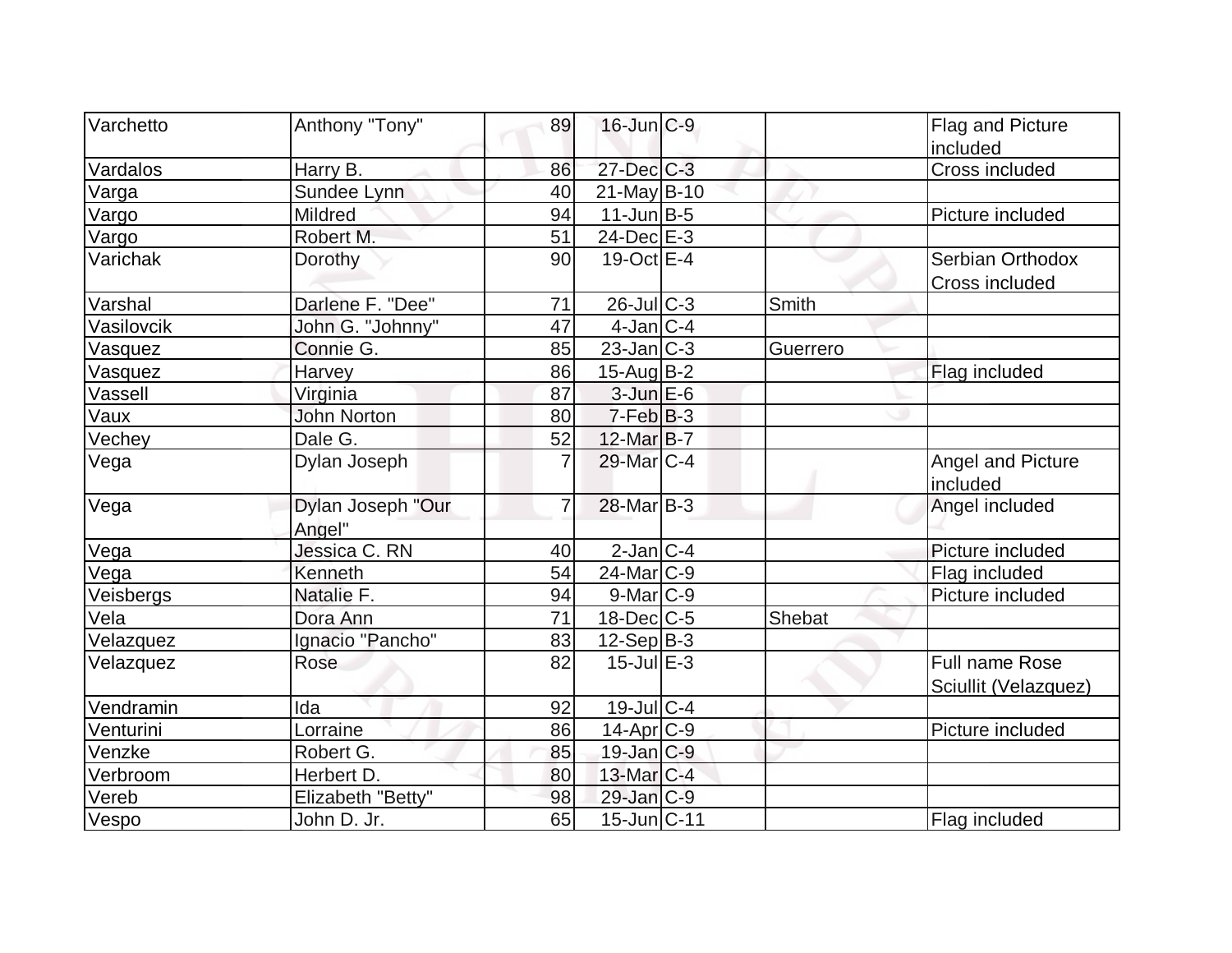| Vest              | Donald E.             | 67 | $20$ -Feb $ C-4$  |              | Flag included        |
|-------------------|-----------------------|----|-------------------|--------------|----------------------|
| Veteto            | Scott J.              | 36 | 17-Nov E-4        |              |                      |
| Vevers            | David A.              | 44 | 24-Aug E-4        |              |                      |
| Vezmar            | Sofija                | 86 | 30-Nov E-4        |              | Serbian Orthodox     |
|                   |                       |    |                   |              | Cross included       |
| Vibanco           | Natalia R.            | 77 | $15$ -Mar $C-3$   |              |                      |
| Vicari            | Augustus "Augi" "Our  |    | $7$ -Aug $C-4$    |              | Flag included        |
|                   | Hero"                 |    |                   |              |                      |
| Vicari            | Charles <sub>R.</sub> | 94 | $3-Nov$ F-3       |              | Flag included        |
| <b>Vickers</b>    | Joseph L.             | 83 | 15-Jun C-11       |              | Flag included        |
| Victor            | Douglas S.            | 59 | $21-Nov B-3$      |              |                      |
| <b>Vidimos</b>    | Barbara L.            | 73 | $12$ -Apr $C-3$   |              |                      |
| <b>Villalobos</b> | Rogelio M.            | 85 | $19$ -Jun $C-2$   |              |                      |
| Villanueva        | Adela                 | 82 | $27$ -Oct $E-2$   |              | Full name Adela      |
|                   |                       |    |                   |              | Villanueva Longoria  |
| Villanueva        | Jesus                 | 63 | $3$ -May $C-4$    |              |                      |
| Villareal         | Jesse                 | 37 | $15$ -Jul $E-4$   |              |                      |
| Villarreal        | Roberta "Bobbie"      | 79 | $24$ -Jun $E-9$   | <b>Reyes</b> | Full name Roberta    |
|                   |                       |    |                   |              | (Becerra) Villarreal |
| Villarruel        | <b>Amalia</b>         | 86 | $7-NovB-3$        |              |                      |
| <b>Villars</b>    | Gladys A.             | 72 | 30-Jul E-5        |              | Picture included     |
| Villegas          | Ramona M.             | 79 | $4$ -Mar $E-8$    |              | Picture included     |
| Vince             | John D.               | 83 | 28-Jul E-5        |              | Flag included        |
| Vincent           | James                 |    | $21$ -May B-9     |              | Picture included     |
| <b>Vinck</b>      | Joseph M.             | 75 | $20$ -Jul $E-3$   |              |                      |
| <b>Vines</b>      | Pamela                | 56 | $14$ -Jun $ C-2 $ |              | Picture included     |
| Virden            | Betty L.              | 85 | $31-Oct$ B-3      |              |                      |
| Virgil            | <b>Christine Anne</b> | 65 | $15$ -Jul $E-4$   | McAfee       |                      |
| <b>Visak</b>      | Irene                 | 95 | $30-Sep$ E-2      | Kumiega      | Picture included     |
| <b>Vitas</b>      | Daniel                |    | $15$ -Jun $C-11$  |              | Flag and Serbian     |
|                   |                       |    |                   |              | Cross included       |
| Vitoux            | Edna I.               | 77 | $31$ -May C-3     |              |                      |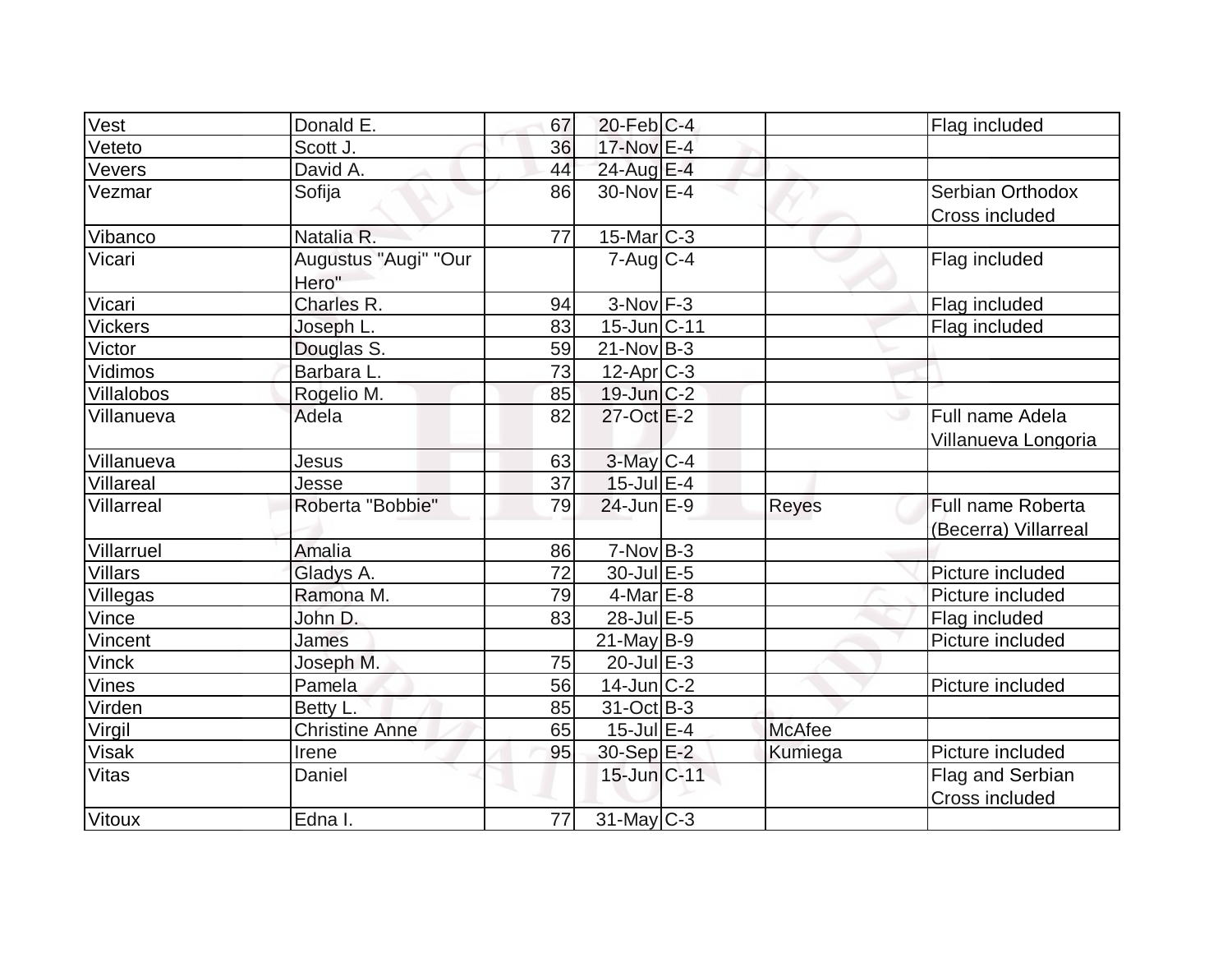| Vittorio      | Kathryne J.          | 90 | $11$ -Jun $B-5$        | <b>Matfiak</b> | Picture / Kathryne J.                     |
|---------------|----------------------|----|------------------------|----------------|-------------------------------------------|
|               |                      |    |                        |                | Howell-Vittorio                           |
| Vlasic        | George J. Sr.        | 92 | 19-Jul C-4             |                | Flag included                             |
| Vlasic        | John G.              | 85 | $4$ -Nov $E-3$         |                | Flag included                             |
| Vogel         | Andrew H. "Bud"      | 86 | $1-Mar$ $C-2$          |                | Flag and Picture<br>included              |
| <b>Volk</b>   | Samantha A.          | 32 | $1-Aug B-2$            |                |                                           |
| Voll          | Robert R.            | 82 | 5-Apr $ C-4 $          |                | Flag included                             |
| Vondrak       | Edward J.            | 73 | $6$ -Dec $C$ -3        |                |                                           |
| Voros         | Eleanor H.           | 92 | $24-Sep$ $E-4$         |                | Picture included                          |
| Vorwald       | Henry "Hank"         | 92 | $28$ -Jan $E-9$        |                | Flag included                             |
| Vos           | Alice                | 87 | $11-Sep C-5$           | Van Laten      |                                           |
| Voyt          | Dolores J.           | 73 | $9$ -Jun $D-7$         |                | Picture included                          |
| Vrabel        | Stephen E. "Mouse"   | 85 | $13$ -Feb $ C-5$       |                | Flag included                             |
| Vroegh        | Adrian               | 78 | $28$ -Feb $ B-3 $      |                | Flag included                             |
| Vroegh        | Willametta           | 87 | $20 -$ Jul $E - 4$     | Van Baren      |                                           |
| Vuckov        | Ludwig "Sam"         | 88 | $31$ -Aug $E-3$        |                | Flag included                             |
| Vudis         | <b>Marion</b>        | 79 | $4$ -Dec $ C-4 $       |                |                                           |
| Vuich         | Marie                | 87 | $10$ -May C-3          | Heacock        | Picture included                          |
| Vukasevic     | <b>Stana</b>         | 88 | $8-Feb$ <sub>C-3</sub> | Jukovic        | Serbian Orthodox<br>Cross included        |
| Vukosavljevic | Miodrag              | 75 | $5$ -Oct $E-3$         |                | Serbian Orthodox<br><b>Cross included</b> |
| Wachter       | Virginia Clare       | 83 | $29$ -Mar $ C-3 $      |                |                                           |
| Wadas         | Ollie, Sr.           | 86 | $17$ -Mar $ C-7 $      |                | Flag included                             |
| Waddle        | Martha Sue           | 84 | $27$ -Jul $E-3$        |                |                                           |
| Wade          | <b>Warren Ronald</b> | 74 | $7-Feb$ B-4            |                |                                           |
| Wagenblast    | Sharon K.            | 70 | $25$ -Feb $E-9$        | Prugh          | Picture included                          |
| Wagenhauser   | James W.             | 67 | $22$ -Jan $C-8$        |                |                                           |
| Wagner        | Cletus "Bud"         | 90 | 27-Mar <sub>C-7</sub>  |                | Flag included                             |
| Wagner        | Elmer "Mo"           | 43 | $13$ -Apr $C-8$        |                |                                           |
| Wagner        | Helen E.             | 86 | $18$ -Jan $ C-4 $      |                |                                           |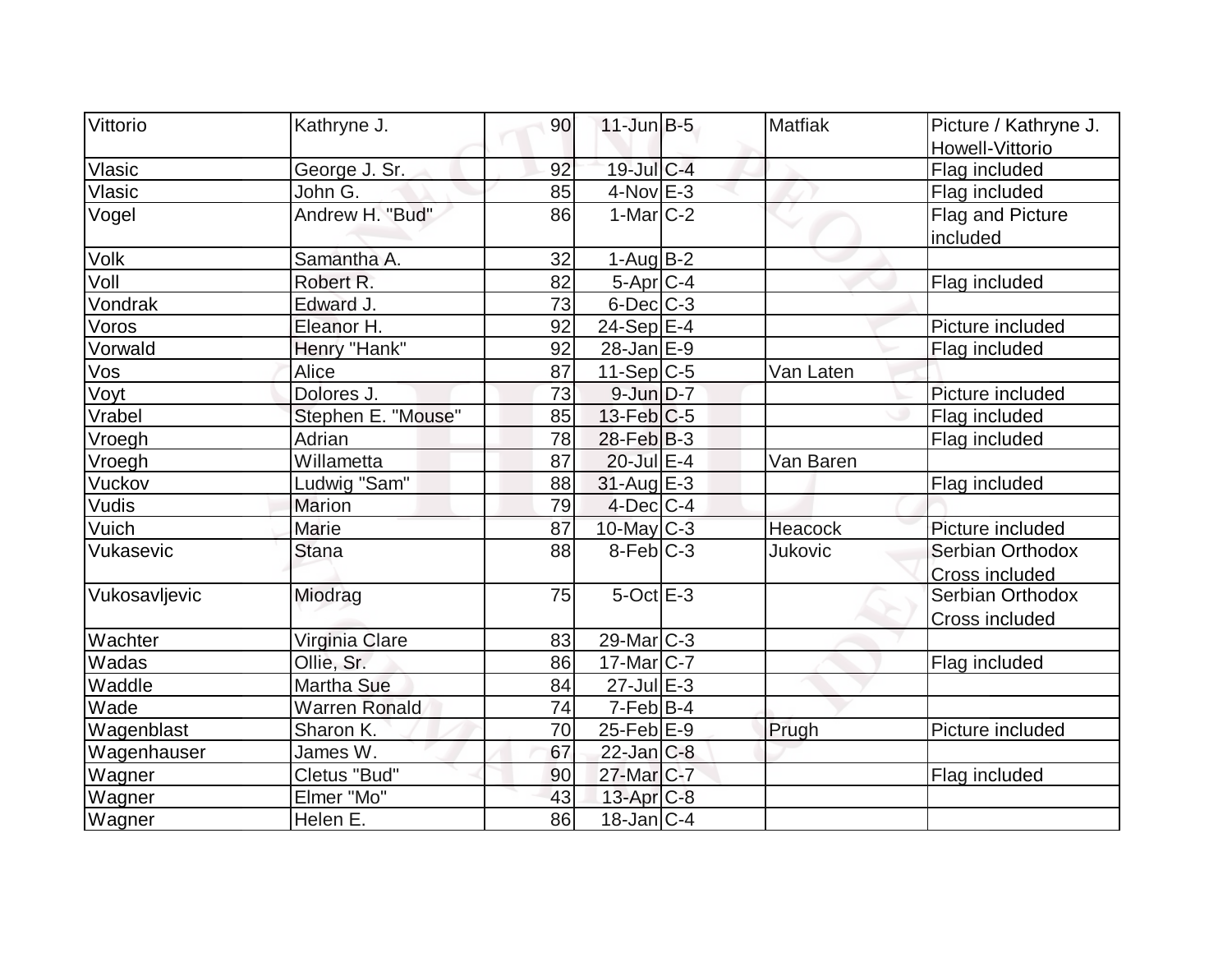| <b>Wagner</b> | Josephine M. "Josie" | 78 | $20$ -Aug E-2     |                  |                                       |
|---------------|----------------------|----|-------------------|------------------|---------------------------------------|
| Wagner        | Josephine M. "Josie" | 78 | $21$ -Aug $C-4$   |                  |                                       |
| Wagner        | Nancy M.             | 59 | $9$ -Oct $ C$ -5  | Marshall         |                                       |
| Wagner        | Richard D.           | 76 | 10-Aug $E-5$      |                  |                                       |
| Wagner        | Victor Jr.           | 68 | $6$ -May $E$ -8   |                  |                                       |
| Walberg       | Leonard D.           | 76 | 28-Feb $ B-3 $    |                  |                                       |
| Walclawek     | Lillian T. "Lore"    | 84 | $6$ -Nov $ C-7 $  |                  |                                       |
| Waldron       | Joshua Scott "Josh"  | 16 | $22$ -Jan $ C-8 $ |                  |                                       |
| Walker        | <b>Alfred</b>        | 63 | $22$ -Jul $E-3$   |                  | Picture included                      |
| Walker        | Allan C. Jr.         | 80 | $20 - Sep$ C-3    |                  |                                       |
| Walker        | Charles Joseph Jr.   | 93 | $4$ -May $E-11$   |                  | Flag and Picture<br>included          |
| Walker        | Deborah A.           | 58 | $7-Mar$ B-5       |                  |                                       |
| Walker        | Dorothy V.           | 90 | $3-Mar$ $C-8$     |                  |                                       |
| Walker        | Ralph R.             | 78 | $3-Oct$ B-3       |                  | Flag included                         |
| Walker        | Wade                 | 48 | 25-Feb E-10       |                  |                                       |
| Walkowiak     | Philomena A.         | 88 | 31-Mar C-11       | <b>Jarzombek</b> |                                       |
| Wallace       | Dennis W.            | 68 | $1$ -Jun $ C-8 $  |                  |                                       |
| Wallace       | James K.             | 71 | $9$ -Mar $C$ -8   |                  |                                       |
| Wallace       | William T.           | 78 | $26$ -Dec $B-3$   |                  |                                       |
| Wallen        | Michael "Mike"       | 63 | $6$ -Apr $ C$ -11 |                  | Picture included                      |
| Wallers       | William T. "Bill"    | 59 | $24$ -Jan B-3     |                  |                                       |
| Wallskog      | Wayne R.             | 75 | $5$ -Jul $C-3$    |                  |                                       |
| Walsh         | Gary A.              | 43 | 12-Apr C-3        |                  |                                       |
| Walsh         | <b>Mary Frances</b>  | 76 | $6$ -Jun $B-2$    | Hemmings         | Full name Mary<br>Frances Grace-Walsh |
| Walsh         | Robert J. Sr.        | 87 | 15-Jun C-11       |                  | Flag included                         |
| Walsh         | Timothy J.           | 65 | 22-Nov C-3        |                  |                                       |
| Walstra       | Paula K.             | 54 | $18$ -Jul B-4     |                  |                                       |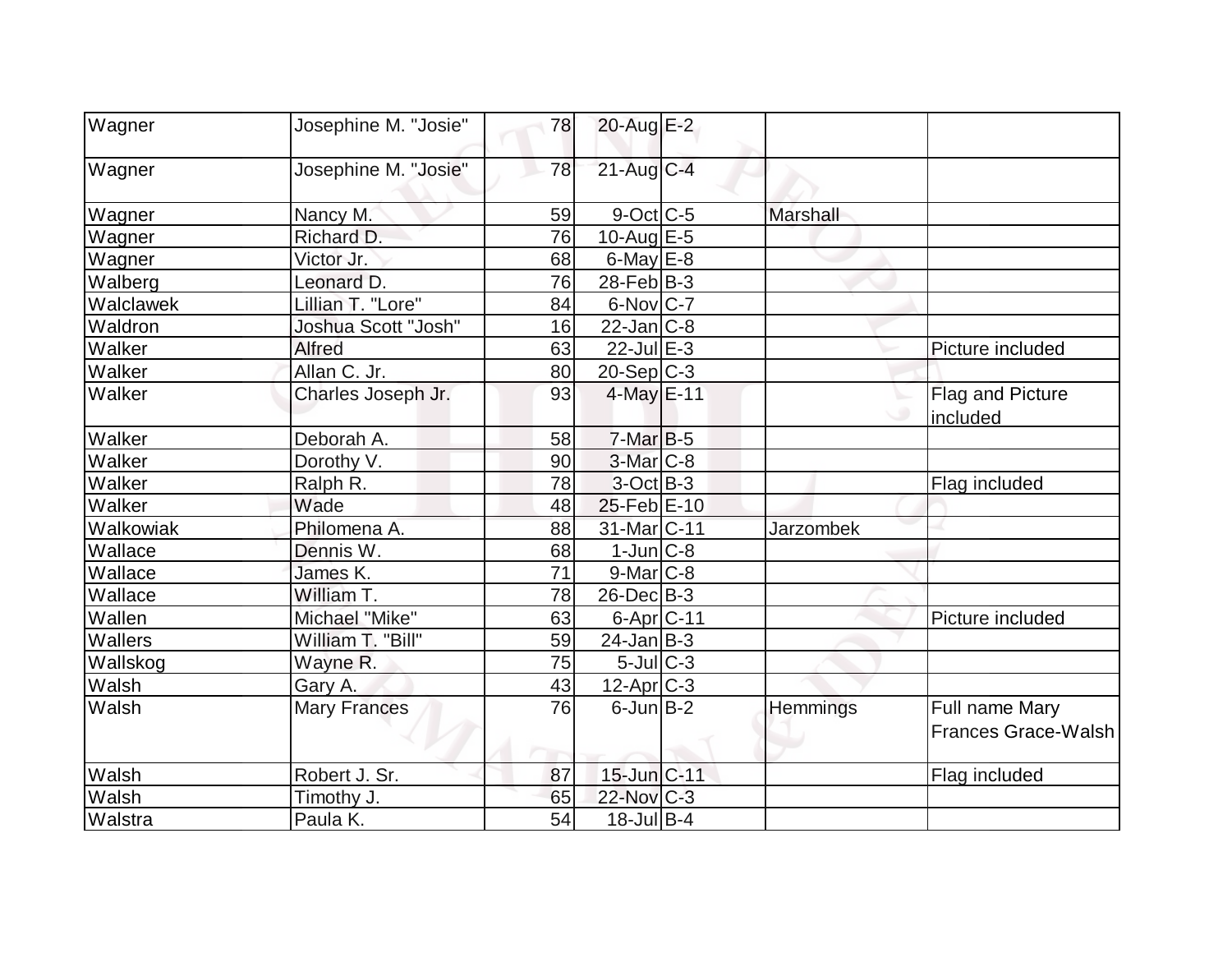| <b>Walters</b> | <b>Clifford Harold "Cliff"</b> | 95              | 26-Oct E-5        |              |                  |
|----------------|--------------------------------|-----------------|-------------------|--------------|------------------|
| <b>Walters</b> | George E. "Bud"                |                 | 9-Mar C-9         |              | Flag included    |
| Walters        | Newlin "Bruce"                 | 64              | 19-Nov E-4        |              | Flag inlcudled   |
| <b>Walters</b> | William E. "Skip"              | 58              | $23-Oct$ $C-4$    |              | Picture included |
| <b>Walters</b> | William H. "Boots"             | 68              | $7$ -Oct E-2      |              |                  |
| Walton         | Diana Lee                      | 69              | $19$ -May D-9     | Woolwine     |                  |
| Walz           | William J. Sr.                 | 78              | 25-Feb E-10       |              | Flag included    |
| Wanat          | Dorothy L.                     | 70              | $4-Sep C-4$       | <b>Towle</b> |                  |
| Wandrey        | <b>Betty Marie</b>             | 79              | 29-Jun C-10       |              |                  |
| Wapinski       | Marcia A.                      | 53              | $11-Sep C-5$      |              |                  |
| Ward           | Burros "Truman"                | 80              | $5-Nov$ E-3       |              | Flag and Picture |
|                |                                |                 |                   |              | included         |
| Ward           | Edith                          | 92              | 30-Dec E-3        |              |                  |
| Ward           | Gloria R.                      | 76              | $13$ -Jan $ C-7 $ | Kaiser       |                  |
| Ward           | Sandra Marie                   | 66              | $9$ -Aug $C$ -3   |              |                  |
| Ward           | Thaddeus A.                    | 62              | $31$ -May C-3     |              | Flag included    |
| Ware           | Debra L.                       | 51              | $18$ -Apr $ B-4 $ |              |                  |
| Ware           | Lionel R.                      | 76              | $21$ -Feb $ B-3 $ |              | Flag included    |
| Wargo          | Betty J.                       | 84              | 3-Aug E-5         |              |                  |
| Waring         | Juanita F.                     | $\overline{73}$ | $19$ -Mar $ B-8 $ |              |                  |
| Warren         | Ralph W.                       | 95              | $13$ -Jan $ C-7 $ |              |                  |
| Wartman        | Robert E.                      | 74              | $13$ -Jan $ C-7 $ |              |                  |
| Warwick        | Julia A.                       | 74              | $10$ -Feb $ C-8$  |              |                  |
| Wasburn        | <b>Verne Elliott</b>           | 90              | $19$ -Apr $ C-3 $ |              | Flag included    |
| Wash           | Joe L.Nathan Sr.               | 89              | $5$ -May $C$ -9   |              |                  |
| Washington     | George F. "Freddie"            | 68              | $9$ -JunD-7       |              |                  |
| Washington     | Willard J. "Jock"              | 84              | $4$ -Aug $E-4$    |              | Flag included    |
| Washko         | <b>Steve</b>                   | 75              | $6$ -Jan $E$ -6   |              |                  |
| Wasik          | <b>Cletis</b>                  | 71              | 17-Nov E-4        |              |                  |
| Wasowski       | Jan S.                         | 94              | 24-Feb D-7        |              |                  |
| Wassman        | Ralph F.                       | 74              | 10-Mar C-9        |              |                  |
| <b>Waters</b>  | Allen F. "Al"                  | 92              | $21$ -Aug $C-4$   |              | Flag included    |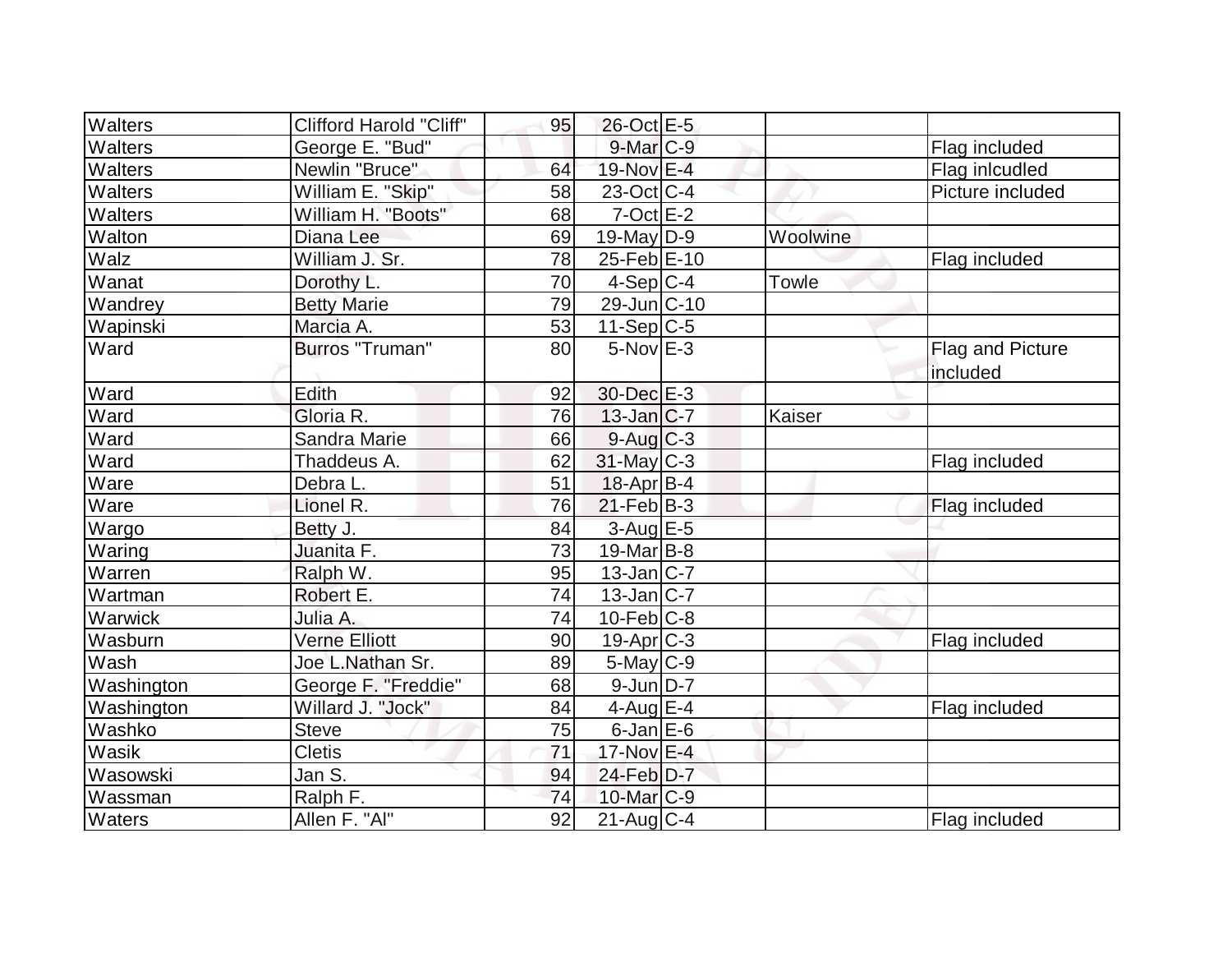| Wates    | Shirley R.                 | 74  | 11-Aug $E-3$      | Breneman       |                              |
|----------|----------------------------|-----|-------------------|----------------|------------------------------|
| Wathne   | <b>Elsie</b>               | 107 | 22-Jun C-10       |                |                              |
| Watkins  | Edgar B.                   | 87  | $30$ -Apr $B$ -6  |                |                              |
| Watkins  | Samuel Lee "Tea"           | 81  | $30$ -Jun $ C-8 $ |                | Flag and Picture<br>included |
| Watson   | <b>Garry Andrew</b>        | 57  | $2$ -Jan $ C-4 $  |                |                              |
| Watts    | Daniel L. Sr.              | 71  | $16$ -Mar $ C-9 $ |                |                              |
| Watts    | Monte D, Evangelist        | 60  | $25$ -Dec $ C-3 $ |                |                              |
| Wayte    | Kenneth                    | 72  | $25$ -Mar $E$ -7  |                | Flag included                |
| Waznonis | Anthony A. Sr. "Wazy"      | 84  | $27-Sep C-4$      |                | Picture included             |
| Webb     | Frazier G.                 | 83  | $26$ -Aug $E-3$   |                |                              |
| Webb     | Kenneth E.                 | 75  | $23$ -Feb $ C-9 $ |                | Flag included                |
| Webb     | Ruby Ann                   | 84  | $17$ -Apr $C$ -5  |                | Picture included             |
| Webb     | Timothy J. "Tim"           | 23  | 11-Aug $E-3$      |                |                              |
| Weddle   | Mildred L. "Millie"        | 90  | 17-May C-2        |                | Picture included             |
| Weems    | Dante Pierre               | 34  | $22$ -Jul $E-3$   |                | Picture included             |
| Wegner   | Dorothy                    |     | $1-Nov C-4$       | Pietraszewski  |                              |
| Wehren   | <b>Joseph Edward</b>       | 78  | $2$ -Aug $C-3$    |                |                              |
| Weiand   | John Virgil                | 70  | $12$ -Jan $C-8$   |                | Flag and Picture<br>included |
| Weiler   | <b>Charlotte Elizabeth</b> | 88  | $12$ -Oct $E - 3$ |                |                              |
| Weiler   | Georgia Lee                | 72  | $15-Sep$ E-3      |                |                              |
| Weimer   | Irene Elizabeth            | 88  | $27$ -Mar $ C-7 $ | Kissinger      |                              |
| Weinberg | Joseph G.                  | 95  | $17$ -Jun $E - 7$ |                | Flag included                |
| Weiner   | <b>Herbert William</b>     | 91  | 6-Mar C-4         |                | Picture included             |
| Weis     | Louise M.                  | 97  | $5-Mar$ C-8       | <b>Bohling</b> |                              |
| Weis     | <b>Phillip Eric</b>        | 32  | 29-Jul E-3        |                |                              |
| Weiss    | Marvin "Mickey"            | 89  | $2$ -Nov $E-4$    |                | Star of David included       |
| Weiss    | Richard L.                 | 73  | 17-Sep E-5        |                |                              |
| Weissert | Paul N. Sr.                | 90  | $15$ -Jun $ C-11$ |                | Flag included                |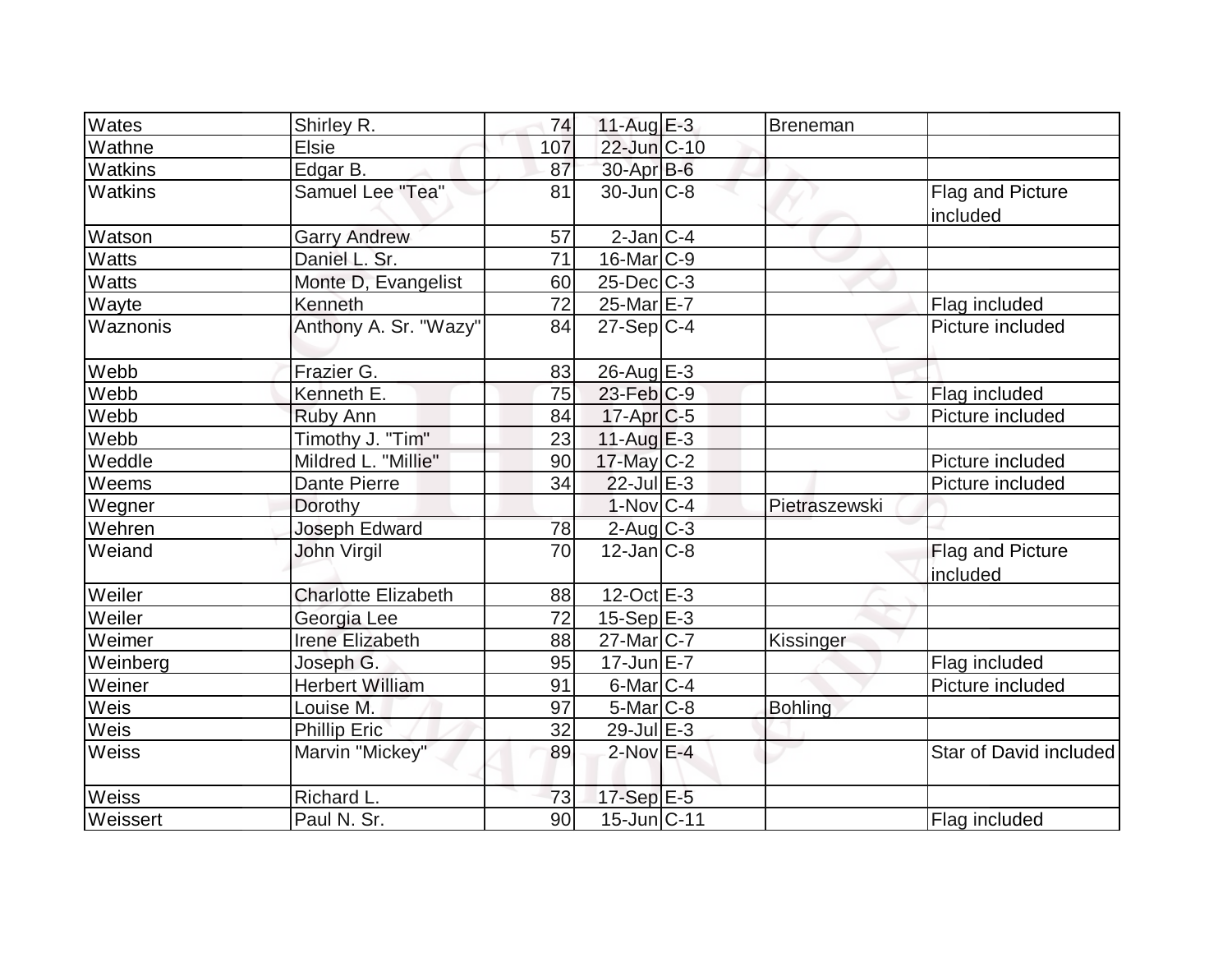| Welch      | David E.           | 62  | 26-May C-10       |       |               | Picture included |
|------------|--------------------|-----|-------------------|-------|---------------|------------------|
| Welch      | Edward J. "Ed"     |     | 87 August         | $C-5$ |               | Flag and Picture |
|            |                    |     | 21                |       |               | included         |
| Weller     | Wanda H.           | 80  | $27$ -Jan $ C-8 $ |       | Poznanski     |                  |
| Wellman    | Wilda R.           | 75  | $10$ -JulC-4      |       |               |                  |
| Wells      | Deborah "Debbie"   | 59  | 26-Dec B-4        |       |               |                  |
| Wells      | Irma A.            | 85  | $12$ -Dec $B-3$   |       | <b>Reich</b>  |                  |
| Wells      | Joy L.             | 63  | $20-Sep C-3$      |       | Porter        |                  |
| Wells      | Lee Roy            | 85  | $22$ -May C-5     |       |               | Picture included |
| Wells      | Vernon L. "Bud"    | 88  | $10$ -Jun $E-9$   |       |               | Flag included    |
| Welp       | Alvin R.           | 80  | $4$ -Jan $ C-4$   |       |               | Flag included    |
| Wenglarz   | Edward D. "Peppy"  | 64  | $13$ -Mar $ C-3 $ |       |               | Flag included    |
| Wenzel     | Marjorie           | 73  | $21-Sep$ E-3      |       |               |                  |
| Werline    | Patricia M.        | 85  | $29-Sep$ $E-4$    |       |               |                  |
| Werner     | <b>Bryan David</b> | 42  | $18$ -Jul B-2     |       |               |                  |
| Wesolowski | Mary E.            | 65  | $8$ -Dec $E-4$    |       | Vargo         |                  |
| West       | <b>Gary Dennis</b> | 64  | $29$ -Jan $ C-9 $ |       |               |                  |
| Westbrooks | <b>Fannie Mae</b>  | 88  | $27 - Dec$ $C-3$  |       | Lee           |                  |
| Westbury   | Sandra L.          | 61  | $15$ -Dec $E$ -5  |       |               |                  |
| Westerhoff | Gerald             | 84  | $7$ -Jun $C-3$    |       |               |                  |
| Westphal   | Jeanette           | 103 | $5$ -Oct $E-3$    |       | Baldwin       | Picture included |
| Weyhe      | Marilyn            | 79  | $23-Nov$ E-3      |       |               |                  |
| Wheale     | Nathan Daniel      | 17  | $20$ -Jul $E-4$   |       |               |                  |
| Wheeland   | Willard J. "Bill"  | 84  | $2$ -Mar $ C-9 $  |       |               |                  |
| Wheeler    | U. Harry           | 92  | $6$ -Aug B-3      |       |               |                  |
| Wheeler    | Jerome J.          | 72  | $6$ -Aug $B$ -3   |       |               | Flag included    |
| Wheeler    | Margaret A.        | 74  | $17$ -Mar $ C-7$  |       |               |                  |
| Whelan     | Dorothy            | 81  | $6-Sep$ $C-3$     |       |               |                  |
| Whelan     | Josephine A.       | 93  | $3$ -Jan B-4      |       | Pochron       | Cross included   |
| Whisenant  | Eleanor E.         | 85  | $16$ -May B-3     |       |               |                  |
| Whistler   | John Lynden        | 70  | 31-Aug E-3        |       |               |                  |
| White      | Brianna            | 43  | $21$ -Aug $C$ -5  |       | <b>Botkin</b> |                  |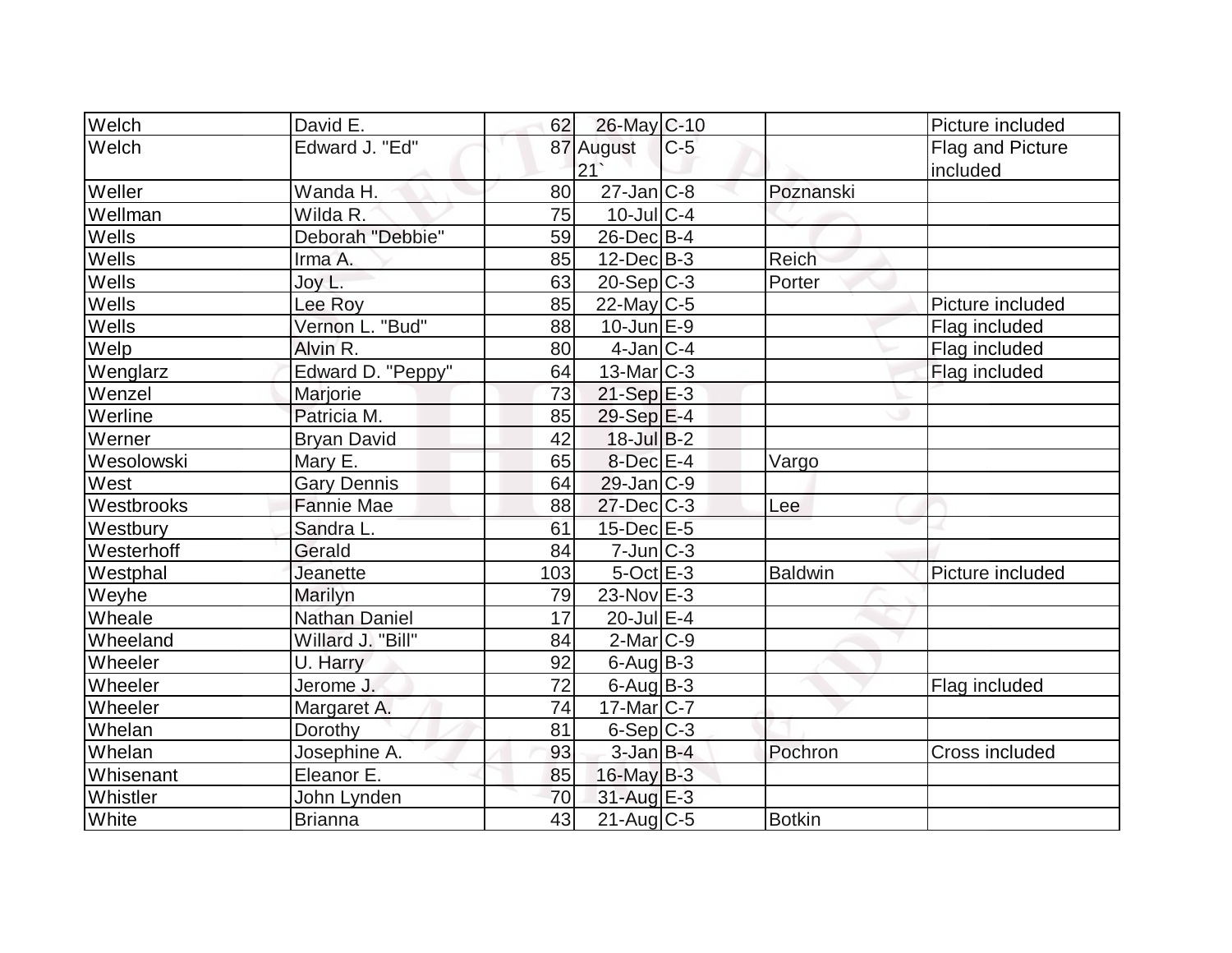| White          | Cynthia Joy        | 59 | $19$ -Feb $ B-7 $     |               | Full name Cynthia                         |
|----------------|--------------------|----|-----------------------|---------------|-------------------------------------------|
| White          | Dennis R. "Smurf"  | 59 | 22-Nov C-3            |               | <b>Joy Freeman-White</b>                  |
| White          | Gordon "Ace"       | 85 | 26-Jan C-9            |               |                                           |
|                |                    | 91 | $22$ -Mar $C-3$       |               | Flag included<br>Picture included         |
| White<br>White | <b>Hursey</b>      | 67 |                       |               |                                           |
|                | James H.           |    | $9$ -Jun $D-8$        |               |                                           |
| White          | Janice M.          | 69 | 20-Apr C-9            | <b>Kubiak</b> |                                           |
| White          | Jerry "Don"        | 72 | $14$ -Mar $ B-3 $     |               |                                           |
| White          | John O.            | 83 | 27-Feb C-5            |               | Flag included                             |
| White          | Lorraine           | 85 | $9$ -Aug $C$ -3       |               |                                           |
| White          | Madeline           | 89 | $26$ -Feb $ C-9$      | Napoli        |                                           |
| White          | Marie              | 85 | 20-Oct E-4            |               | Picture included                          |
| White          | Mary R.            | 86 | 22-May C-5            | Rogers        |                                           |
| White          | Richard S.         | 64 | $1-Jan$ B-6           |               |                                           |
| White          | Ruth C.            | 85 | $21$ -May B-10        |               |                                           |
| White          | Timothy R.         | 50 | $9$ -Aug $C$ -3       |               | Firefighter emblem<br>included            |
| White          | Timothy R.         | 50 | $6$ -Aug $B$ -3       |               | <b>Fire Department</b><br>emblem included |
| Whitehouse     | Dixie S.           | 70 | $3-Nov$ F-4           | Workman       |                                           |
| Whitely        | Delis Jr. "Dee"    | 76 | 26-May C-10           |               |                                           |
| Whitlock       | <b>Richard Lee</b> | 80 | $22$ -May C-5         |               |                                           |
| Whitmer        | Gale W. "Doc"      | 80 | $4$ -May $E-11$       |               | Flag included                             |
| Whittam        | Gregory K. "Doc"   | 60 | 28-Mar <sub>B-3</sub> |               |                                           |
| Whitten        | Leona Mae          | 80 | $25$ -Jun $B$ -8      |               |                                           |
| Whittle        | John C.            | 70 | 20-Apr <sub>C-9</sub> |               |                                           |
| Widelski       | Wallace G.         | 89 | $17$ -Aug $E-4$       |               | Flag included                             |
| Widuger        | Erland A.          | 68 | $15$ -Feb $ C-4$      |               | Flag and Picture                          |
|                |                    |    |                       |               | included                                  |
| Wieczorek      | John R.            | 89 | $2$ -Oct C-5          |               | Flag included                             |
| Wiedeman       | Laverne            | 84 | $9$ -Oct C-4          | <b>Beck</b>   |                                           |
| Wiejak         | Lukasz T.          | 29 | $20$ -Apr $ C-9 $     |               |                                           |
|                |                    |    |                       |               |                                           |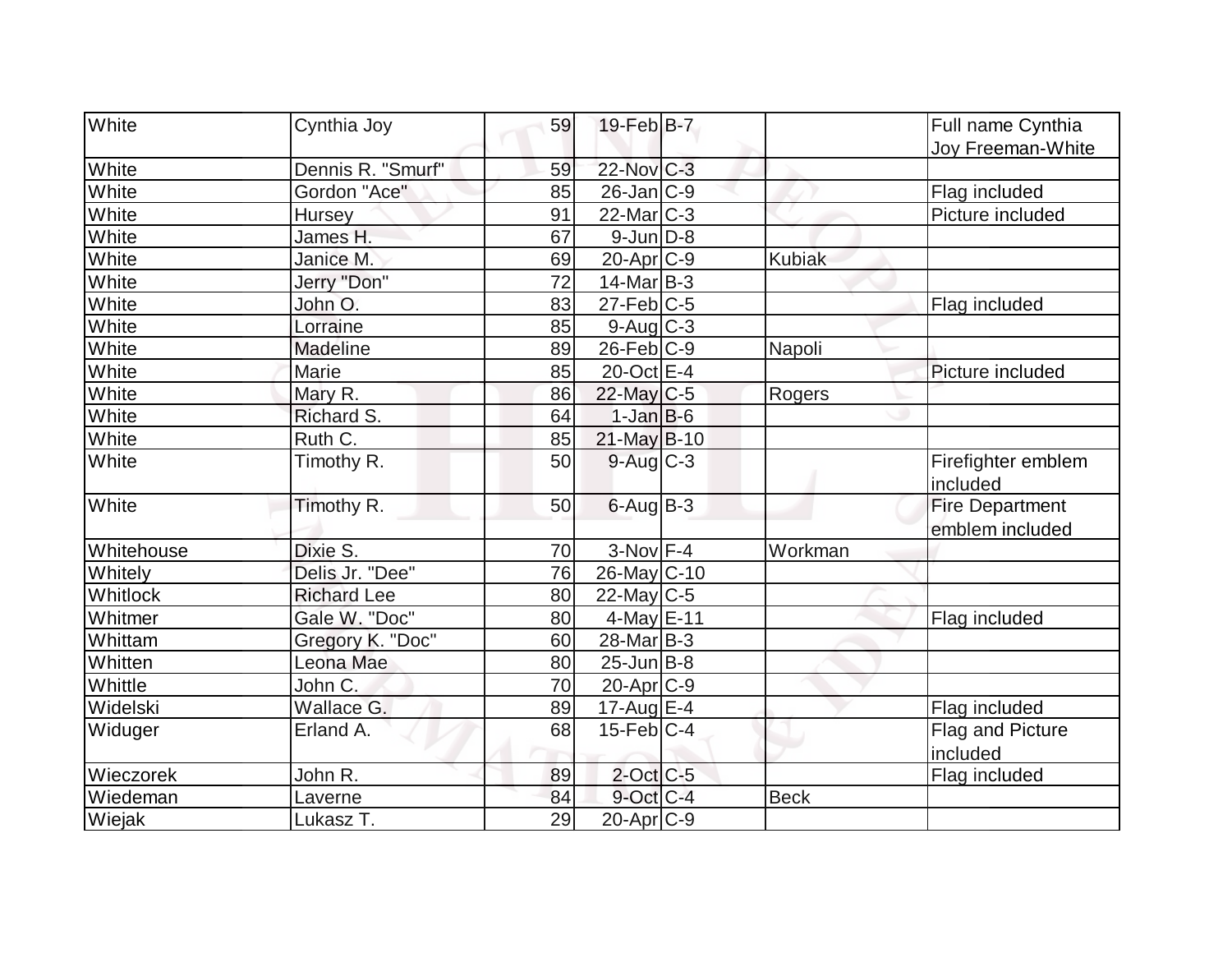| <b>Wielgos</b>  | Walter S.               | 84              | $8-Sep$ $E-4$     |                |                  |
|-----------------|-------------------------|-----------------|-------------------|----------------|------------------|
| Wiening         | Jeanette A.             | 69              | 31-Mar C-10       | Lach           |                  |
| Wierman         | Jeanette                | 95              | $26$ -Aug $E-3$   |                |                  |
| <b>Wiers</b>    | Pearl J.                | 84              | $4$ -Nov $E-3$    | <b>Bultema</b> |                  |
| Wiersma         | James                   | 89              | $27$ -Jan $C-8$   |                | Flag included    |
| Wiersma         | Joan F.                 | 82              | 22-Jun C-11       | Lolkema        |                  |
| Wiese           | Dorothy A.              | 75              | $3$ -Jul $C-4$    | Uddman         | Picture included |
| Wiesemann       | Ann M.                  | 81              | $14$ -Jan $E-8$   |                |                  |
| Wiesemann       | <b>Betty Ruth</b>       | 84              | $26-Sep B-3$      |                |                  |
| Wieser          | Margaret "Peggy"        |                 | $10$ -Oct B-3     |                |                  |
| Wietbrock       | Ethel                   | 97              | $18$ -Jan $ C-4 $ |                |                  |
| Wiggins         | Irene                   | 98              | $19$ -Jun $ C-3 $ | Greer          |                  |
| Wiggins         | <b>Marianne Bernice</b> | 92              | $4$ -Nov $E-3$    |                | "Grandma Wiggie" |
| Wigren          | Marilyn D.              | 70              | $13-Sep C-3$      |                |                  |
| Wigsmoen        | Mary T.                 | 72              | $17$ -Mar $ C-8$  | Elliott        |                  |
| Wilbanks        | Phillip G.              | 76              | $27$ -Jan $ C-8$  |                |                  |
| Wilburn         | Denzil H. Jr. "Butch"   | 66              | $13$ -Feb $ C-5$  |                |                  |
| Wilcox          | Barbara E.              | 81              | $27$ -May $E-8$   |                | Picture included |
| Wilczynski      | Paul Joseph             | 74              | $6$ -Mar $C-4$    |                |                  |
| Wilczynski      | Victor "Butchie"        | 60              | $2$ -Dec $E-4$    |                |                  |
| Wilczynski      | William S.              | 67              | $14$ -Jan $E-8$   |                | Picture included |
| Wild            | Laura Mary              | 90              | $6$ -Jan $E-3$    |                | Flag included    |
| Wilder          | <b>Robert Leo</b>       | 77              | $25$ -Nov $D-3$   |                |                  |
| Wilder-Sullivan | Kara Jane               | 56              | $28$ -Mar $B-3$   |                |                  |
| Wilkie          | Patricia J. "Pat"       | 79              | $19$ -Jun $ C-3 $ |                |                  |
| <b>Wilkins</b>  | Charles E.              | 78              | $10$ -Dec $E$ -4  |                | Flag included    |
| Wilkinson       | Connie                  | $\overline{57}$ | 25-Feb E-10       |                |                  |
| Wilkinson       | Jennie                  | 96              | 28-Oct E-4        |                | Picture included |
| Wilkinson       | Michael                 | 61              | 26-Apr C-3        |                |                  |
| Will            | Ina C.                  | 86              | $6$ -Feb $ C-4 $  |                |                  |
| Willett         | Linda S.                | 63              | $6$ -Jul $E$ -5   | Pauley         |                  |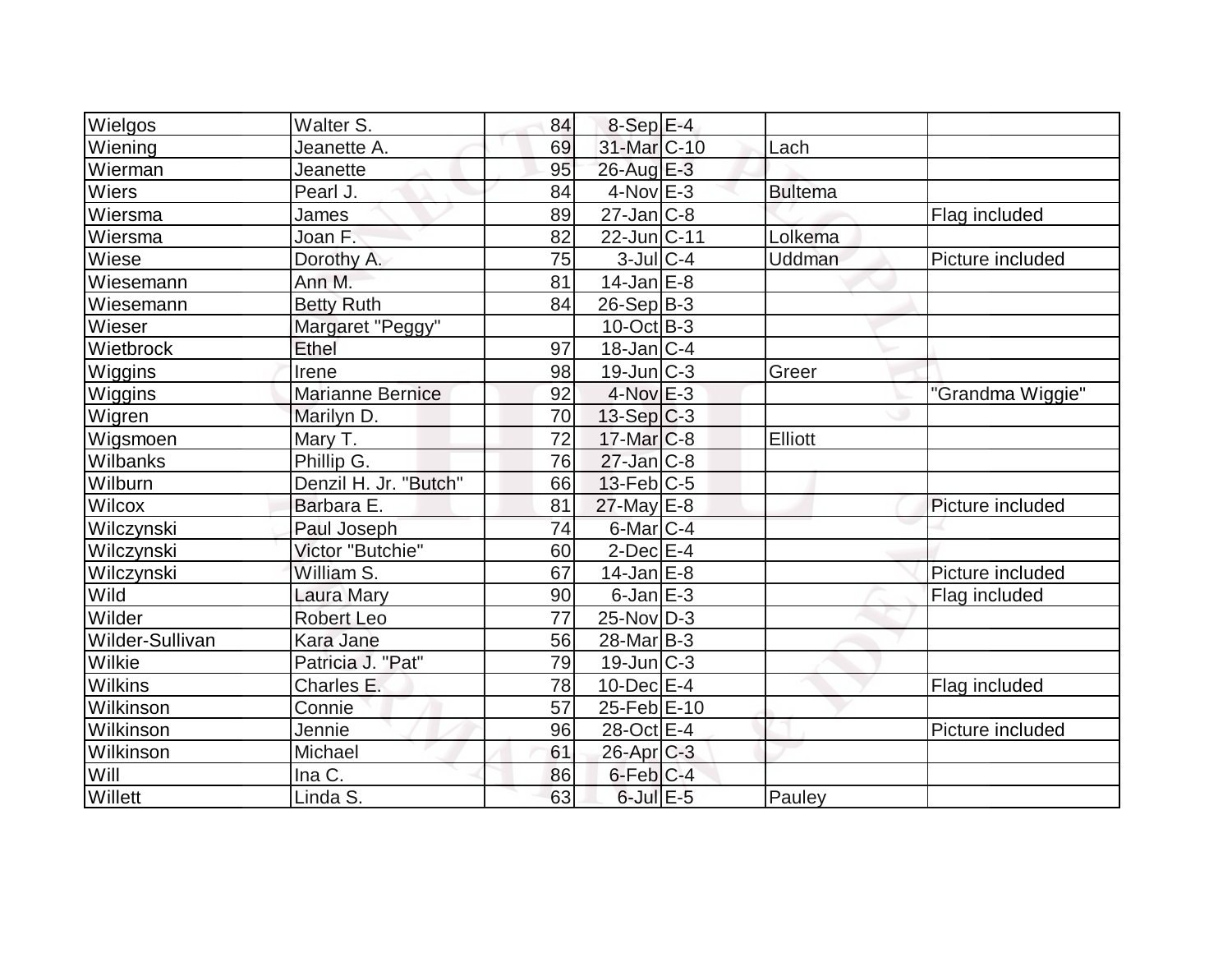| <b>Williams</b> | Alan E.              | 61 | $15$ -Jun $ C-11$     |                | <b>Flag and Picture</b>             |
|-----------------|----------------------|----|-----------------------|----------------|-------------------------------------|
|                 |                      |    |                       |                | included                            |
| Williams        | Arthur L. Jr         | 53 | 25-Aug E-4            |                |                                     |
| Williams        | Calvin C.            | 85 | $15$ -Nov $ C-5 $     |                | <b>Flag and Picture</b><br>included |
| Williams        | Daphne Lynn          | 49 | $12-Sep B-3$          | <b>Burriss</b> |                                     |
| Williams        | <b>Darlene</b>       | 86 | $31$ -Jan $ B-3 $     | Osborne        |                                     |
| Williams        | Elizabeth            | 70 | $21$ -May B-10        |                | Picture included                    |
| Williams        | <b>Ione Ambers</b>   | 90 | 3-Dec E-3             |                |                                     |
| Williams        | Joan D.              | 78 | $15$ -Mar $ C-3 $     | <b>Morris</b>  |                                     |
| Williams        | Mary Lou "Lou"       | 85 | $11-Apr B-3$          | Cole           |                                     |
| Williams        | Nettie B. "Nana"     | 94 | $29$ -Jul $E-3$       |                |                                     |
| Williams        | Nicholas G.          | 51 | 29-Apr <sub>E-8</sub> |                |                                     |
| Williams        | Olga P. "Gagsie"     | 89 | $16$ -Jul $E-2$       |                | Picture included                    |
| Williams        | <b>Richard</b>       | 53 | $20$ -Mar $C$ -5      |                |                                     |
| Williams        | Vince Larice "Spoon" | 53 | 13-May B-8            |                | Picture included                    |
| Williams        | Virginia E.          |    | $16$ -May B-3         | Prieskop       |                                     |
| Williamson      | Claire L.            | 89 | $5-Feb$ B-8           |                | Picture included                    |
| Williamson      | Eleanore             | 80 | $19$ -Dec $ B-3 $     |                |                                     |
| Williamson      | Gloria               | 68 | $14-Sep$ E-5          | Zbinden        |                                     |
| Willis          | <b>Bernetta</b>      | 70 | $13$ -Nov $ C-3 $     |                |                                     |
| Willis          | Calvin B.            | 85 | 18-Oct C-4            |                | Picture included                    |
| <b>Willis</b>   | Rita M.              | 86 | $2-Apr B-5$           | Kowalski       |                                     |
| <b>Willis</b>   | <b>Victor Max</b>    | 83 | $13$ -May $E-9$       |                | Flag included                       |
| Willoughby      | Durward "Glenn"      | 51 | 6-Nov C-6             |                |                                     |
| Wills           | Mary Ruth            | 89 | $26-Sep B-3$          | Womack         |                                     |
| Willsea         | Jane J.              | 76 | $12$ -Feb $ B-9 $     |                |                                     |
| <b>Wilson</b>   | Alpha L.             | 90 | $7$ -Jun $C-3$        |                |                                     |
| Wilson          | Cynthia              |    | 26-Jun C-7            | Hobson         | Picture included                    |
| Wilson          | David A.             | 56 | $3-Aug$ $E-5$         |                |                                     |
| Wilson          | David L.             | 69 | $1-Sep$ $E-4$         |                |                                     |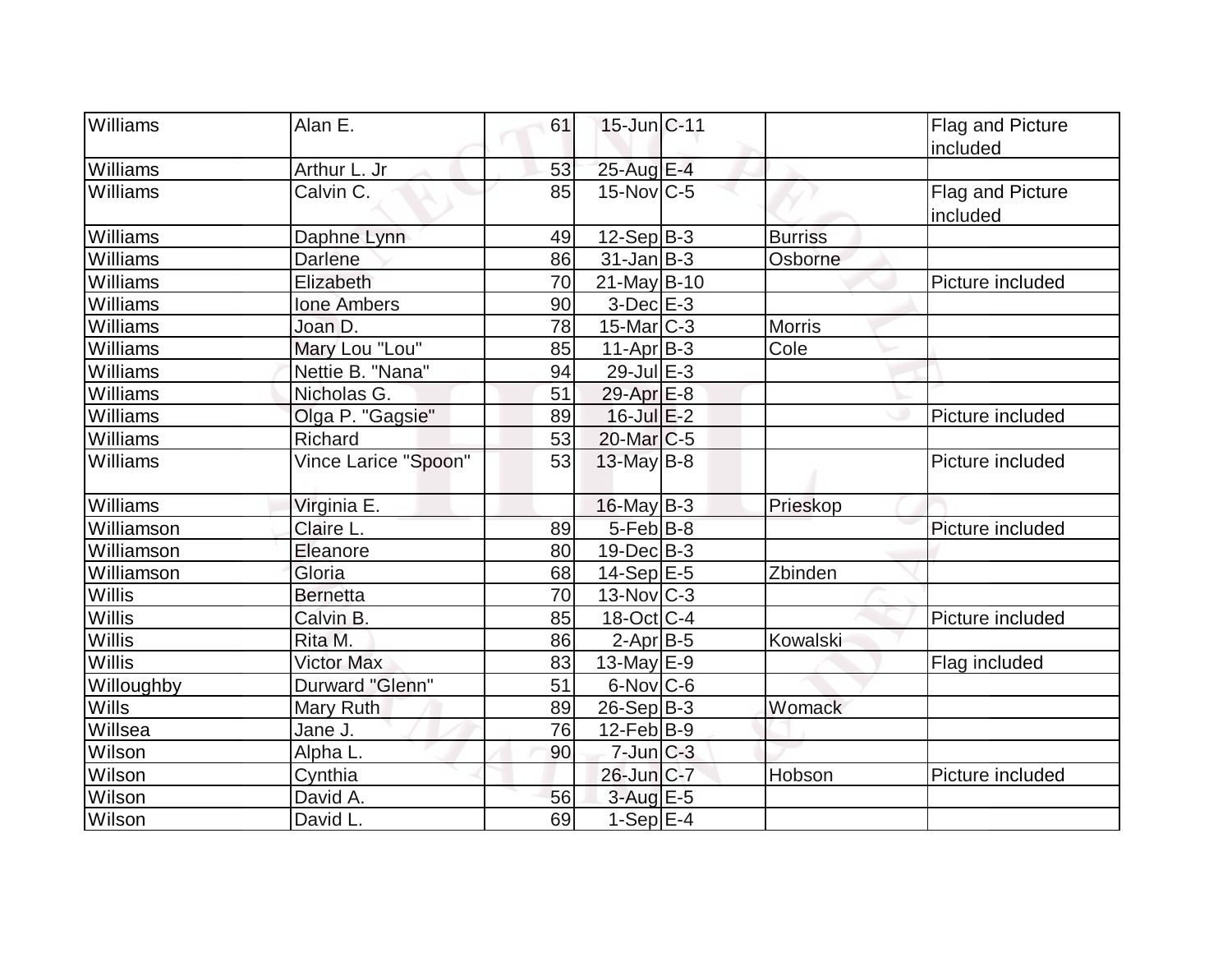| Wilson     | Dolores "Dee"      | 81              | $2$ -Mar $C-9$         |            |                       |
|------------|--------------------|-----------------|------------------------|------------|-----------------------|
| Wilson     | Doloris M.         | 80              | $16$ -Jun $C-9$        | Gust       |                       |
| Wilson     | Jean L.            | 82              | 10-Nov E-5             | Winter     |                       |
| Wilson     | Katherine L.       | 87              | $17 - Dec$ $E-2$       |            |                       |
| Wilson     | Kenneth I.         | 84              | $21$ -Feb $ B-3 $      |            |                       |
| Wilson     | Levaye "Annie"     | 41              | $28$ -Mar $ B-3 $      |            |                       |
| Wilson     | Linda A. "Willie"  | 57              | $16$ -Feb $ C-9$       |            |                       |
| Wilson     | Margaret L.        | 82              | $6$ -Oct $ C-4 $       | Compton    |                       |
| Wilson     | Maxine L.          | 77              | 23-Sep E-4             | Massa      |                       |
| Wilson     | Paul M.            | 94              | $29$ -May C-4          |            |                       |
| Wilson     | Peggy Ann          | 60              | 10-May C-10            |            |                       |
| Wilson     | Robert Wayne Sr.   | 40              | $21$ -Aug $C-4$        |            |                       |
| Wiltberger | Paul L.            | 70              | 26-Nov E-4             |            | Flag included         |
| Wiltjer    | Mark W. "Stetch"   | 46              | $11$ -Jun $B$ -6       |            |                       |
| Wiman      | Guy M.             | 95              | $5-Sep B-2$            |            |                       |
| Winarski   | John W. Sr. "Uncle | 69              | $28$ -Feb $B-3$        |            |                       |
|            | Butch"             |                 |                        |            |                       |
| Winchip    | Clara Mae          | 91              | $13-Sep C-4$           | Crow       |                       |
| Winefka    | Robert J.          | 79              | $17$ -Nov $E-4$        |            | Flag included         |
| Wineinger  | Paul               | 90              | $18$ -Aug $E-4$        |            | Flag included         |
| Wingard    | Charles E. "Chuck" | 78              | $27$ -Apr $ C-7 $      |            | Flag included         |
| Winkler    | Catherine M.       | 99              | $12$ -Dec $B-3$        |            |                       |
| Winkler    | Linda A.           | 56              | $17$ -Mar $ C-7 $      |            | <b>Cross included</b> |
| Winn       | Amber Ann          | 23              | $28-Sep$ E-4           |            |                       |
| Winner     | Douglas            | 80              | $26$ -Jun $ C-7 $      |            |                       |
| Wintczak   | Walter             | 83              | $7$ -Jun $C-3$         |            | Flag included         |
| Wirick     | Marilyn Joyce      | 75              | $19$ -Apr $ C-4 $      |            |                       |
| Wirick     | Paula J.           | 74              | $26$ -JulC-3           | Gledich    |                       |
| Wirth      | Stanley L.         | 92              | 23-Oct C-4             |            | Flag included         |
| Wisch      | Richard A. "Rich"  | 66              | $14$ -Jan $E-6$        |            |                       |
| Wischler   | Deborah Ann        | 69              | 22-Mar <sub>IC-3</sub> |            | Picture included      |
| Wisniewski | Erma J.            | $\overline{71}$ | $19$ -Feb $ B-8$       | Schulmeyer |                       |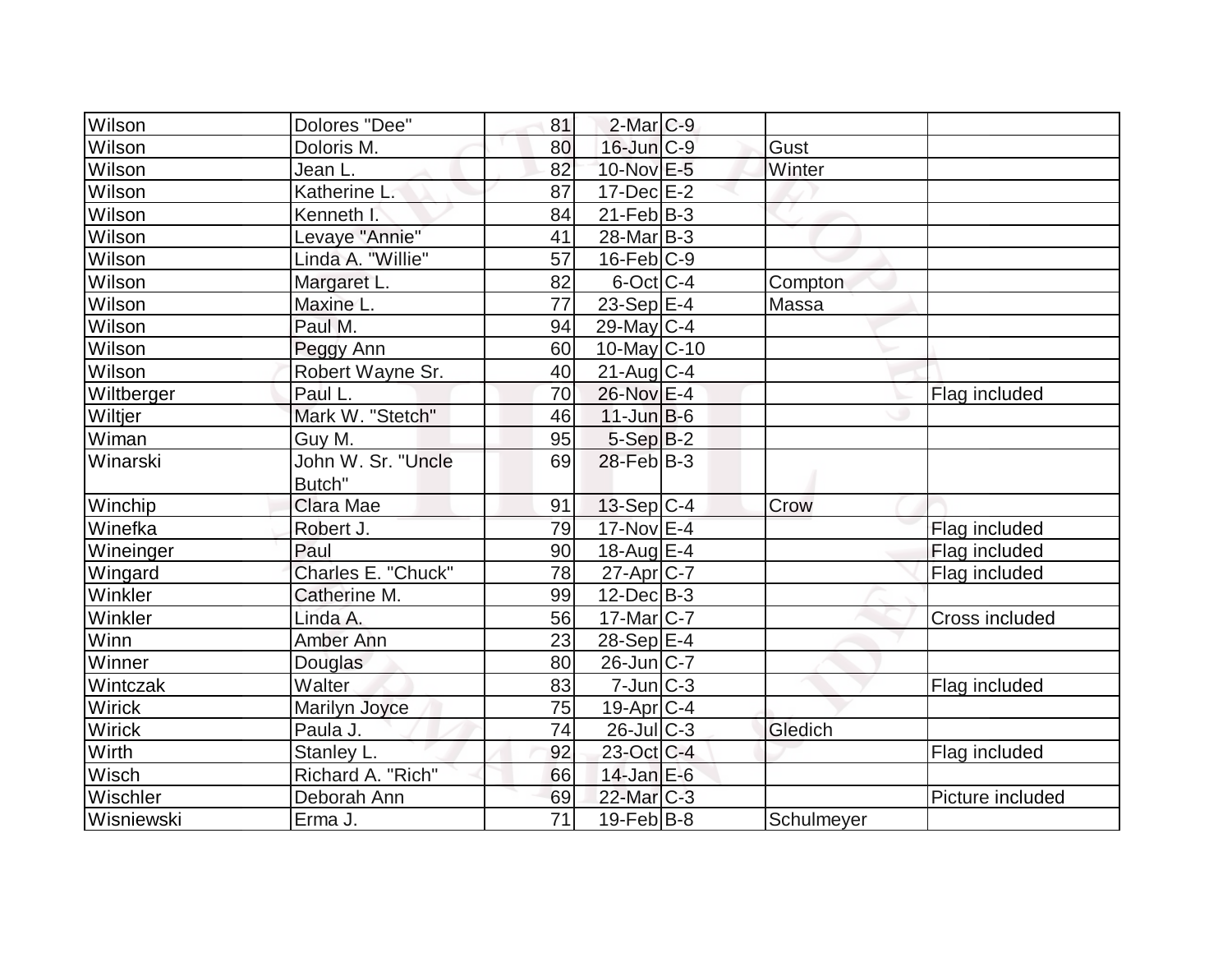| Wisniewski     | Helen T.            | 95              | $13$ -Feb $ C-5$  |          |                       |
|----------------|---------------------|-----------------|-------------------|----------|-----------------------|
| Wisor          | Roland E.           | 87              | 23-Mar E-9        |          |                       |
| Wiswell        | Mae L.              | 86              | $17$ -Mar $C-8$   | Cole     |                       |
| <b>Withers</b> | William R. "Bill"   |                 | $5$ -Mar $ B$ -6  |          |                       |
| Witkowski      | Rose Marie J. (AKA  | 81              | 18-Mar $E-6$      |          |                       |
|                | Mes. Rose)          |                 |                   |          |                       |
| <b>Witkus</b>  | Howard A.           | 51              | 26-Oct E-4        |          |                       |
| Witmer         | Richard D. Sr.      | $\overline{72}$ | $6$ -Mar $ C-4 $  |          |                       |
| Witt           | Patricia Ann        | 69              | 24-Aug E-4        |          |                       |
| Witvliet       | Marvin J.           | 62              | $11$ -Jun $B$ -5  |          | Flag included         |
| Witvoet        | Jean M.             | 73              | $15$ -May C-4     |          |                       |
| Witvoet        | Maradeen B.         | 80              | $24$ -Apr $ C-5$  |          |                       |
| Wodrich        | Dorothy I. "Dodie"  | 72              | $7-Nov$ B-3       |          |                       |
| Woidke         | Eunice V. "Judy"    | 85              | $19$ -Aug $E-2$   |          | Picture included      |
| Wojciechowski  | Leonard John        | 74              | $15$ -May C-4     |          |                       |
| Wojciehowski   | Edward A.           | 87              | 22-May C-5        |          | Flag included         |
| Wojciehowski   | Edward A.           | 87              | $19$ -Jun $ C-4 $ |          | Flag included         |
| Wojcik         | Lidwina L. "Sis"    | 89              | $18$ -Apr $ B-4 $ |          |                       |
| Wojcinski      | Margaret M. "Marge" | 87              | $24$ -Jan B-4     | Yerga    |                       |
| Wolak          | Edwin J.            | 82              | $17$ -Apr $ C-5 $ |          | Flag included         |
| Wolak          | Martha D.           | 77              | $24$ -Apr $C$ -5  | Evanko   |                       |
| Wolf           | <b>Bob</b>          | 63              | $24$ -Jun $E-9$   |          |                       |
| Wolf           | Eleanor V.          | 87              | 8-Jun C-11        | Dapkus   |                       |
| Wolfe          | Francis M. "Frank"  | 79              | $15$ -Nov $ C-5 $ |          | Picture included      |
| Wolff          | Dolores L.          |                 | $5$ -Jan $ C-8 $  |          |                       |
| Wolff          | Helen               |                 | $2$ -Nov $E-4$    | Trkula   | Serbian Orthodox      |
|                |                     |                 |                   |          | <b>Cross included</b> |
| Wolford        | <b>Ruth Eileen</b>  | 91              | $10-Sep$ E-4      |          |                       |
| Wolstenholme   | Dennis G.           | 70              | $21-Apr$ $C-7$    |          |                       |
| Wonnell        | Lucille             | 88              | 10-Nov E-5        | Christie |                       |
| Wood           | Alice               | 86              | $3$ -Jul $C-3$    |          |                       |
| Wood           | Bailey F.           | 84              | $5$ -Oct $E-3$    |          |                       |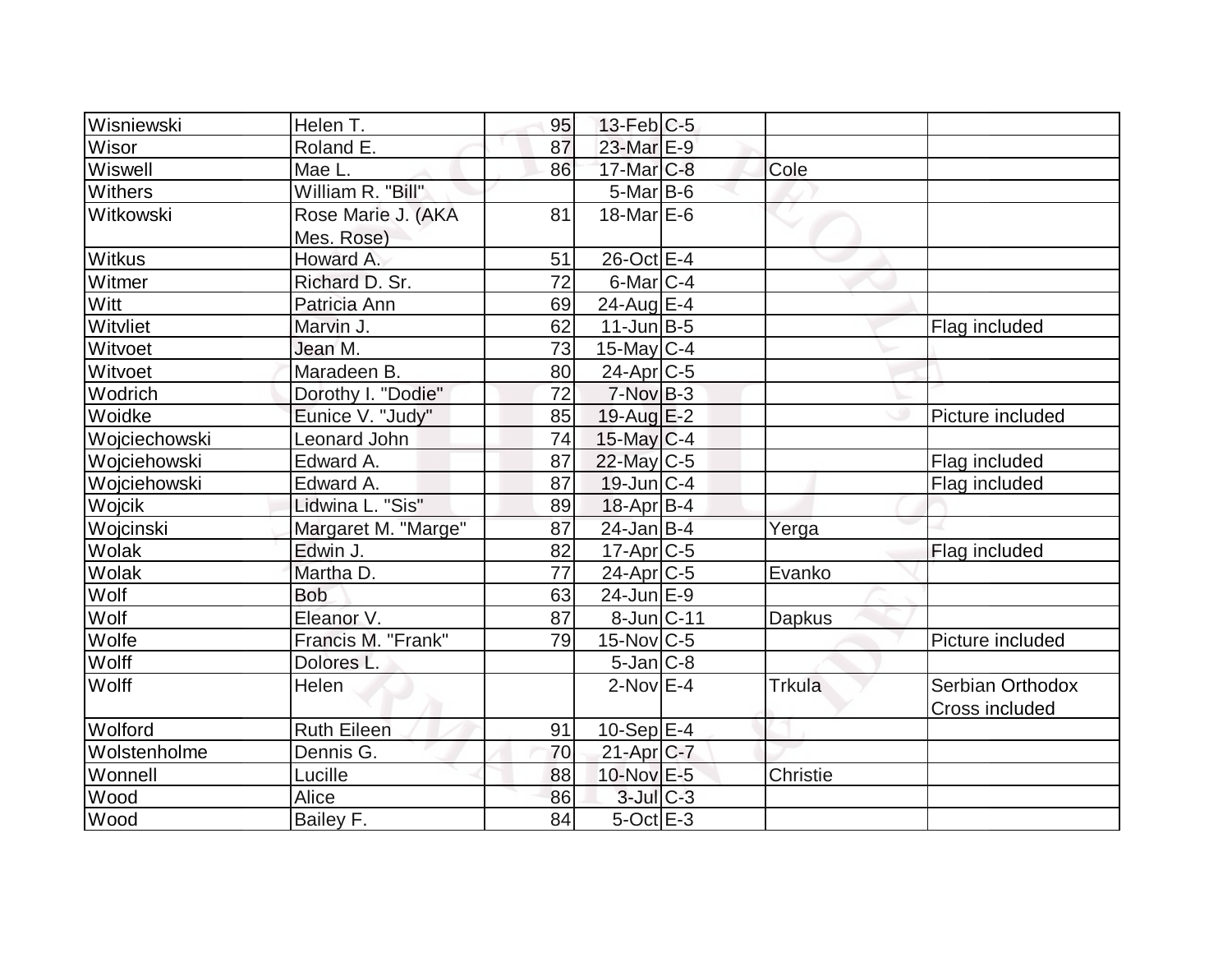| Wood            | Florence L. "Flossie" |    | $5$ -Jan $ C-8$   | Roll           | Picture included                              |
|-----------------|-----------------------|----|-------------------|----------------|-----------------------------------------------|
| Wood            | Foncine F.            | 65 | 31-Jul C-3        |                | Picture included                              |
| Wood            | Karen M.              | 62 | $17 - Jan$ $B-3$  |                |                                               |
| Wood            | <b>Martha Sue</b>     | 72 | $11-Sep C-4$      | <b>Moffit</b>  | Full name Martha Sue<br><b>Taylor Wood</b>    |
| Wood            | Roy E. Jr.            |    | $6$ -Jan $E$ -6   |                | Picture included                              |
| Woodie          | Paul S.               | 45 | $28-Sep$ $E-3$    |                |                                               |
| Woods           | Tracy R.              | 48 | $20$ -Apr $ C-9 $ |                |                                               |
| Woods           | Zygmund               | 82 | $20$ -Dec $ C-4 $ |                | Flag included                                 |
| Woodworth       | Jerry C.              | 77 | 31-Dec E-4        |                | Flag included                                 |
| Woody           | Delbert L.            | 84 | $17$ -Aug $E-4$   |                | Flag included                                 |
| Woolsey         | Helen L.              | 75 | $19$ -Jun $ C-4$  |                |                                               |
| Woolwine-Walton | Diana Lee             | 69 | 19-May D-9        |                |                                               |
| Worosz          | Shirlene              |    | $15$ -May C-4     | Newby          |                                               |
| Woroszylo       | Raymond "Ray"         | 83 | $10$ -May $C$ -10 |                | Flag included                                 |
| Worthington     | Linda Lynn            | 39 | $25$ -Oct $C-3$   |                |                                               |
| Worthington     | <b>Ruth Edith</b>     | 83 | $6$ -Jan $E-3$    | Oswald         |                                               |
| Woryn           | John R. Sr.           | 91 | $7$ -Mar $ B-5 $  |                |                                               |
| Wozniak         | Clara T.              | 92 | $12$ -Nov $E-3$   | Sekulski       |                                               |
| Wozniak         | <b>Dianne</b>         | 68 | $3-Aug$ $E-5$     |                |                                               |
| Wozniak         | Dorothy M.            | 77 | $21$ -Jul $E-3$   | Gonsiorowski   |                                               |
| Wozniak         | Nina L.               | 95 | $24$ -Dec $E-3$   | Nielson        | Full name Nina L.<br>Nielson Wozniak<br>Fitch |
| Wozniak         | Theodore              | 75 | 14-Aug C-4        |                |                                               |
| Wright          | Ann                   | 90 | $13$ -Nov $ C-3 $ |                |                                               |
| Wright          | Bonnie J.             | 89 | $10$ -Dec $E-4$   |                |                                               |
| Wright          | Charles E.            | 47 | 18-Mar $E-6$      |                | Flag included                                 |
| Wright          | Christina M.          | 79 | $18$ -Jul B-4     |                |                                               |
| Wright          | Donna Colleen         | 52 | 24-Sep E-3        | <b>Hillier</b> | Picture included                              |
| Wright          | Fern                  | 92 | 24-Jul C-5        | <b>Biggs</b>   |                                               |
| Wright          | Frederick             | 73 | $22$ -Dec $E-4$   |                | Emblem included                               |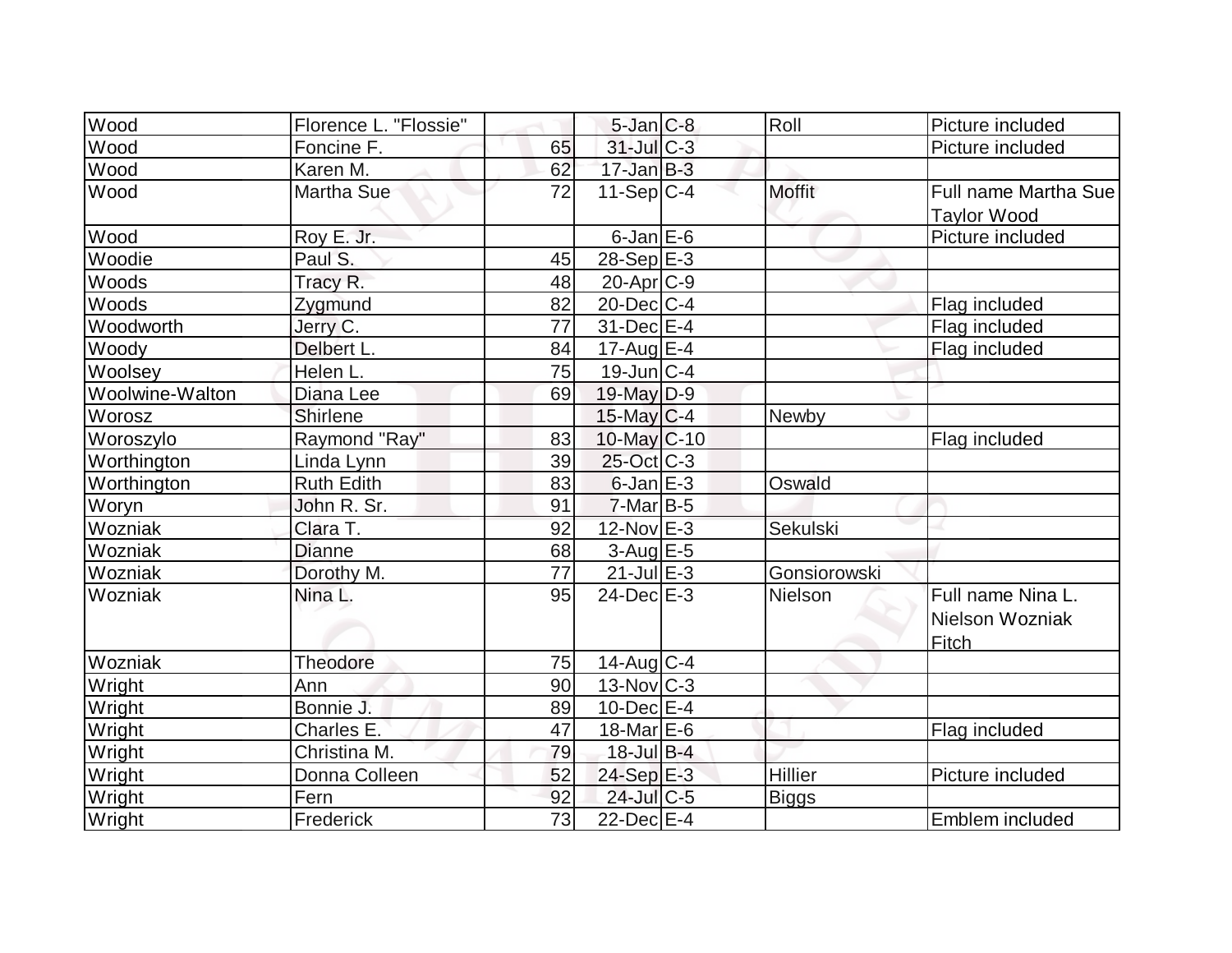| Wright        | Marie                 | 77 | $22$ -Feb $ C-4 $      |           |                                                   |
|---------------|-----------------------|----|------------------------|-----------|---------------------------------------------------|
| Wright        | Patricia Sue          | 74 | 29-Oct E-2             |           |                                                   |
| Wright        | <b>Wallace Earl</b>   | 87 | 30-May B-3             |           | Flag included                                     |
| Wroblewski    | <b>Steven Michael</b> | 21 | $24$ -May C-4          |           |                                                   |
| <b>Wujcik</b> | Jean E.               | 90 | $6$ -Jan $E$ -6        |           |                                                   |
| Wunderink     | John Sr.              | 84 | $16$ -Feb $ C-9$       |           |                                                   |
| Wynder        | Sadie                 | 85 | $8$ -Mar $ C-3 $       |           |                                                   |
| Wynkoop       | <b>Bessie</b>         | 96 | $22$ -Dec $E-4$        | Holbrook  |                                                   |
| Wyrick        | Donna Lynn            | 54 | $12$ -Dec $B-3$        | Bowen     |                                                   |
| Wyrwa         | Vern                  | 94 | $25$ -Apr $ B-2 $      | Binkowski |                                                   |
| Yakas         | Frank A.              | 61 | $30$ -May B-3          |           |                                                   |
| Yandel        | John P. "Jack"        | 79 | $27$ -Apr $C-9$        |           | Flag included                                     |
| Yankauskas    | Adolph                | 88 | 3-Feb E-11             |           |                                                   |
| Yarborough    | Patricia              | 89 | 23-Oct C-4             |           |                                                   |
| Yarbrought    | Carol                 | 61 | $6$ -Feb $ C-3 $       | Thorton   | <b>Full name Carol</b><br><b>Yarbrought Cohns</b> |
| Yasko         | Evelyn G.             | 82 | $2$ -Aug $C$ -3        |           |                                                   |
| Yates         | Corinne E.            | 51 | $2$ -Aug C-3           |           | Picture included                                  |
| Yates         | Linda                 | 65 | $5$ -Jul $C$ -3        |           |                                                   |
| Yetsko        | John A.               | 86 | $8-Feb$ <sub>C-4</sub> |           |                                                   |
| Yiankes       | Irene                 | 84 | $10$ -Mar $ C-9$       |           |                                                   |
| Yocum         | Deborah D.            | 80 | $30$ -Jun $ C-9 $      |           |                                                   |
| Yoos          | Robin A. "Bird"       | 46 | $29$ -May C-4          |           | Shattuck                                          |
| York          | <b>Darrell Gene</b>   | 55 | $7$ -Jul $E-3$         |           |                                                   |
| Young         | Daniel Lee "Danny"    | 49 | $26$ -Jan $ C-9 $      |           | Picture included                                  |
| Young         | Linda S.              | 64 | $23$ -Oct C-4          |           |                                                   |
| Young         | <b>Marilyn Alice</b>  | 68 | 30-Oct C-5             |           |                                                   |
| Younggreen    | Lorraine A.           | 70 | $21$ -May B-10         |           |                                                   |
| Yracheta      | Jose                  | 94 | 29-Dec E-4             |           |                                                   |
| Yudt          | Dorothy               | 84 | $2$ -Aug C-3           | Sako      | Picture included                                  |
| Yuhas         | Dorothy D.            | 83 | $21$ -Aug C-5          | Hartman   |                                                   |
| Yuran         | Phyllis J. "Mommy"    | 63 | $18-Nov$ E-3           |           |                                                   |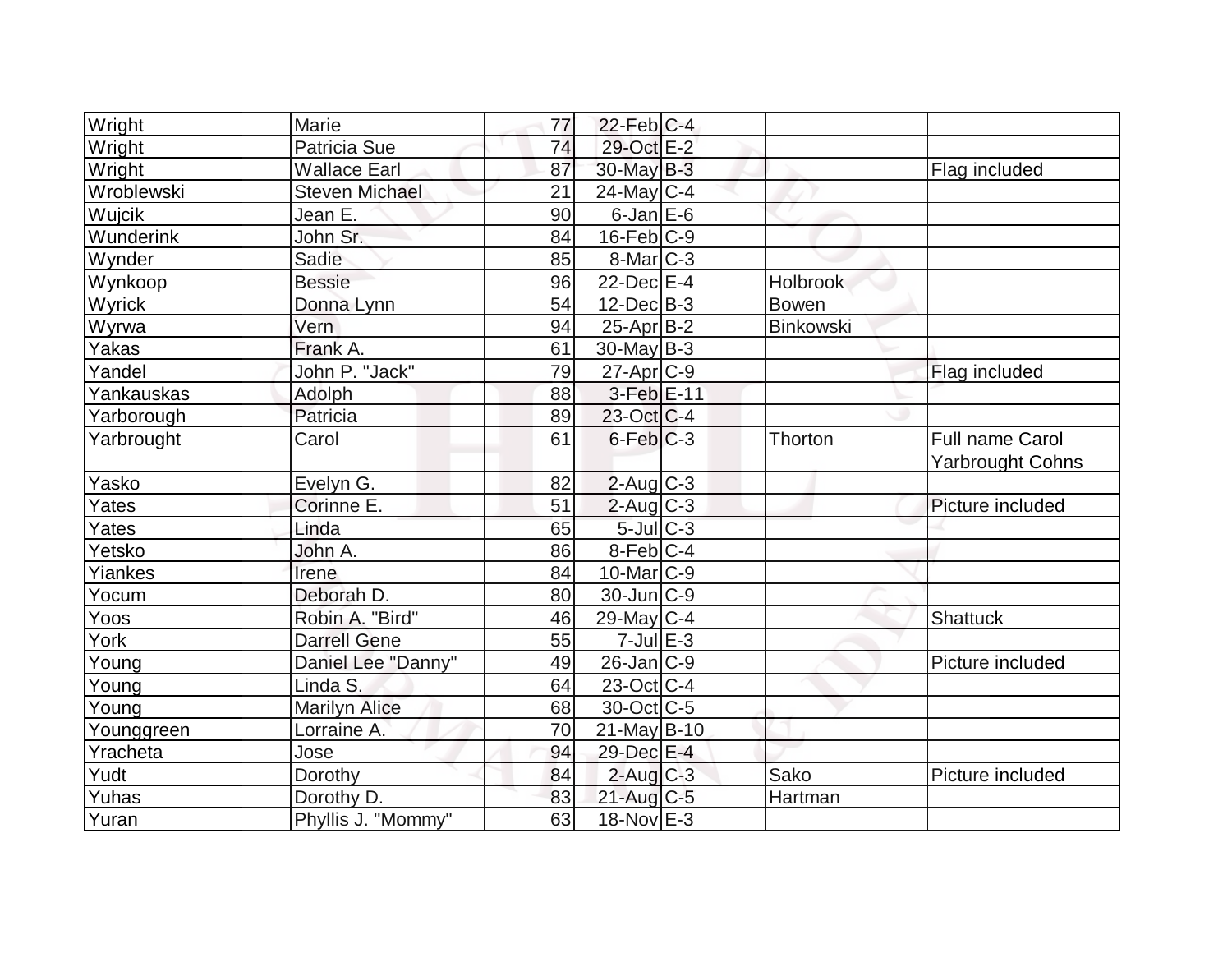| Yurkanin     | Lucille A.                  | 84 | $6$ -Jun $B-3$    | Vanisko         |                                           |
|--------------|-----------------------------|----|-------------------|-----------------|-------------------------------------------|
| Zablo        | Eli J.                      | 88 | $8$ -Apr $E-8$    |                 | Flag and Picture<br>included              |
| Zablocki     | Timothy W.                  | 42 | $6$ -Feb $C$ -5   |                 |                                           |
| Zadro        | Elaine H.                   | 85 | $21$ -Dec $E-4$   | <b>Orstad</b>   |                                           |
| Zadro        | Joseph F.                   | 87 | 31-Oct B-3        |                 | Flag included                             |
| Zafros       | Vereen A. "Dolly"           | 86 | $18$ -Apr $B$ -4  | Mugg            |                                           |
| Zagar        | Emma J.                     | 87 | $23$ -Feb $ C-9 $ | Matison         |                                           |
| Zagar        | Emma Jolayne                | 87 | $3-Mar$ $C-8$     | Matison         |                                           |
| Zagorac      | Stevan                      | 81 | $8$ -Jul $E-3$    |                 | Flag included                             |
| Zagrocki     | <b>Betty Ann</b>            | 92 | 26-Oct E-5        | Gondek          |                                           |
| Zagrocki     | Sharon Ann                  | 58 | $25$ -Dec $C$ -3  |                 |                                           |
| Zaja         | Clifford F.                 | 82 | $8-Sep$ $E-3$     |                 |                                           |
| Zajac        | John F.                     | 80 | $30-Sep$ $E-3$    |                 | Flag included                             |
| Zajac-Schima | Lottie A.                   | 94 | $13$ -Apr $ C-8 $ | <b>Trzepacz</b> |                                           |
| Zak          | Carol Ann                   | 48 | $15$ -Nov $ C-5 $ |                 | Picture included                          |
| Zak          | Mary Ann                    | 62 | $25$ -Nov $ D-3 $ |                 | Mary Ann Zak Reese                        |
| Zakula       | Lorraine                    | 87 | $4$ -Jun $B-9$    |                 |                                           |
| Zalik        | <b>Leonard John</b>         | 80 | $29$ -Mar $ C-4 $ |                 | Picture included                          |
| Zandi        | Donald P.                   | 87 | $17$ -Feb $ C-9 $ |                 | Picture included                          |
| Zandstra     | Sarah                       | 96 | $18-Sep C-4$      | Douma           | Full name Sarah<br>Zandstra Plug          |
| Zar          | Gary J. "The Car<br>Doctor" | 54 | $21$ -Aug $C-4$   |                 |                                           |
| Zaramboukas  | Julia                       | 88 | $9$ -Oct $ C$ -5  |                 | <b>Greek Orthodox</b><br>Cross included   |
| Zaremba      | Annette                     | 94 | $3$ -May C-4      |                 | Picture included                          |
| Zark         | Dorothy D.                  |    | $1-Sep$ $E-4$     |                 | Full name Dorothy D.<br>Zark Ordean/ Flag |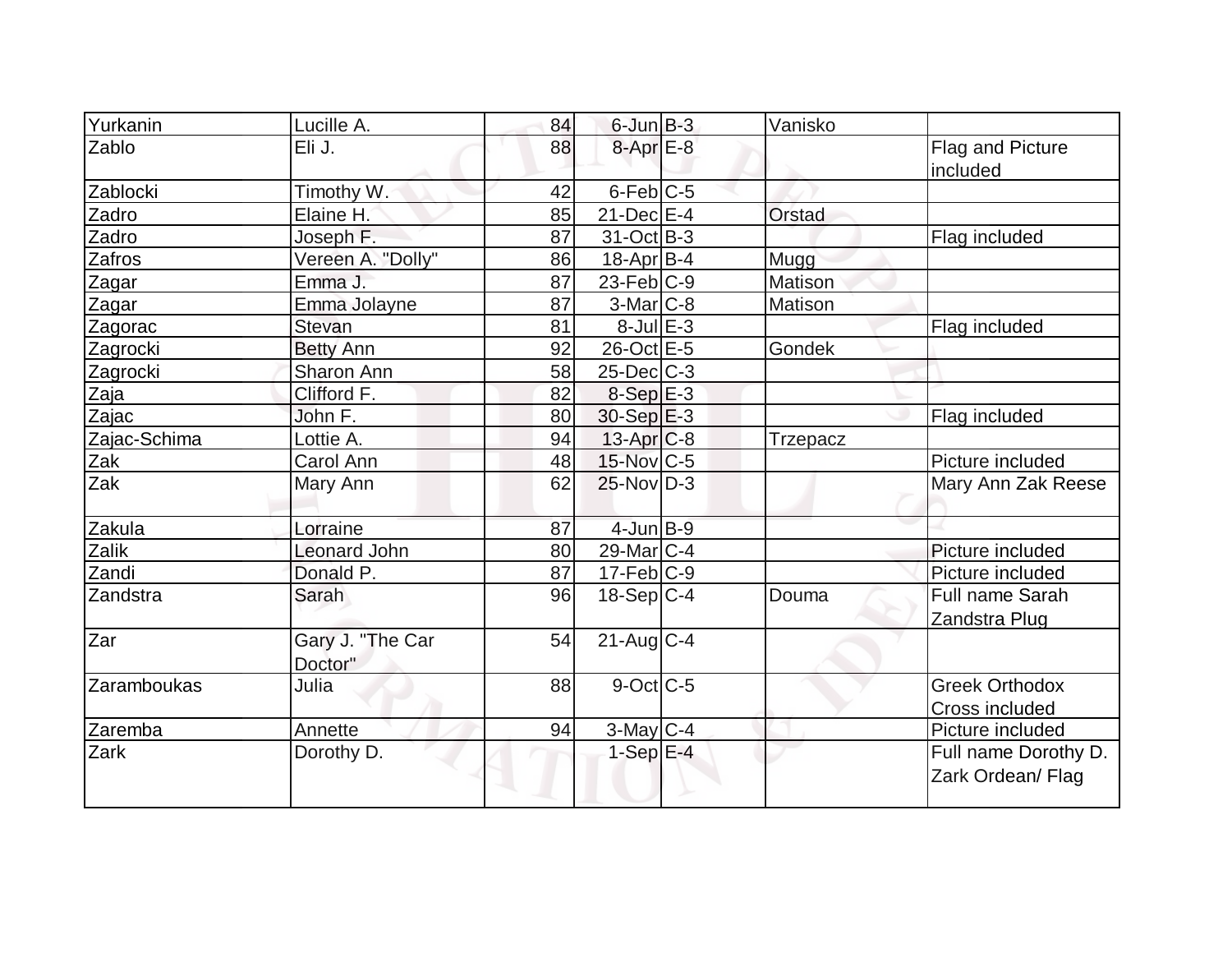| Zarkovic         | Mila                        | 55  | 18-Aug $E-3$           |         | Serbian Orthodox          |
|------------------|-----------------------------|-----|------------------------|---------|---------------------------|
|                  |                             |     |                        |         | Cross included            |
| Zartuche         | Primo                       | 77  | 16-Dec E-3             |         |                           |
| <b>Zatkulak</b>  | Danielle Sr., SSSF          | 84  | $13$ -Jan $ C-7 $      |         | Cross included            |
| Zawadzki         | Robert W. "Big Bob"         | 54  | $21-Apr$ $C-8$         |         |                           |
| Zebrauskas       | Walter "Wally"              | 84  | $4$ -Nov $E-3$         |         | Flag included             |
| Zecevich         | Norma L.                    | 80  | $7 - Aug   C-4$        |         | Picture included          |
| Zegley           | Raymond P.                  | 82  | $13-Sep C-4$           |         | Flag included             |
| Zeldenrust       | <b>Cynthia Marie</b>        | 55  | $15$ -May C-4          | Thomas  | Picture included          |
| Zelencik         | <b>Catherine Edith</b>      | 102 | $2$ -Oct $ C-3 $       |         | <b>Catherine Edith</b>    |
|                  |                             |     |                        |         | Churilla Zelencik         |
| Zelencik         | <b>Catherine Edith</b>      | 102 | $2$ -Oct C-3           |         | Pictures included         |
| Zelencik         | <b>Harriet</b>              | 75  | $20$ -Feb $ C-3 $      |         | Picture included          |
| Zelia            | Genevieve                   | 92  | 23-Sep E-4             | Trojan  |                           |
| Zell             | Patricia M.                 | 80  | 30-Nov E-4             |         |                           |
| Zemen            | Bernard Sr. "Ben"           | 87  | 27-Nov C-5             |         |                           |
| Zerkel           | Eleanor                     | 77  | $1-Nov$ <sub>C-4</sub> | Matison | Cross included            |
| Zevkovich        | Dorothy                     | 88  | $6$ -Nov $C$ -7        |         | Serbian Orthodox          |
|                  |                             |     |                        |         | Cross included            |
| Ziemak           | Florence M.                 | 90  | $24$ -Nov $ D-3 $      |         |                           |
| Ziemba           | <b>Maxine</b>               | 89  | $4$ -Dec $ C$ -5       |         | Picture included          |
| <b>Zieseniss</b> | <b>Frances</b>              | 84  | $22$ -Jan $ C-8 $      |         |                           |
| Ziller           | Carl H.                     | 73  | $18-Sep C-5$           |         |                           |
| Ziller           | <b>Fred Daniel</b>          | 88  | $6$ -Jun $B-3$         |         |                           |
| Zilz             | John R. Jr. "Jack"          | 68  | $18$ -Aug $E-4$        |         | Picture included          |
| Zima             | Robert J.                   | 67  | $24$ -Jun $E-9$        |         | <b>Byzatine Cross and</b> |
|                  |                             |     |                        |         | Flag included             |
| Zimmer           | Thomas D.                   | 63  | $16$ -Dec $E-2$        |         |                           |
| Zimmerman        | Richard A.                  | 84  | $6$ -Aug $E - 5$       |         | Picture included          |
| Zinzer           | <b>Charles P. "Charlie"</b> | 89  | 16-Nov E-4             |         | Flag included             |
| Ziolkowski       | David E.                    | 63  | $14$ -Apr $C-9$        |         | Flag included             |
| Zisoff           | Donald L.                   | 78  | $9-Nov$ E-4            |         | Flag included             |